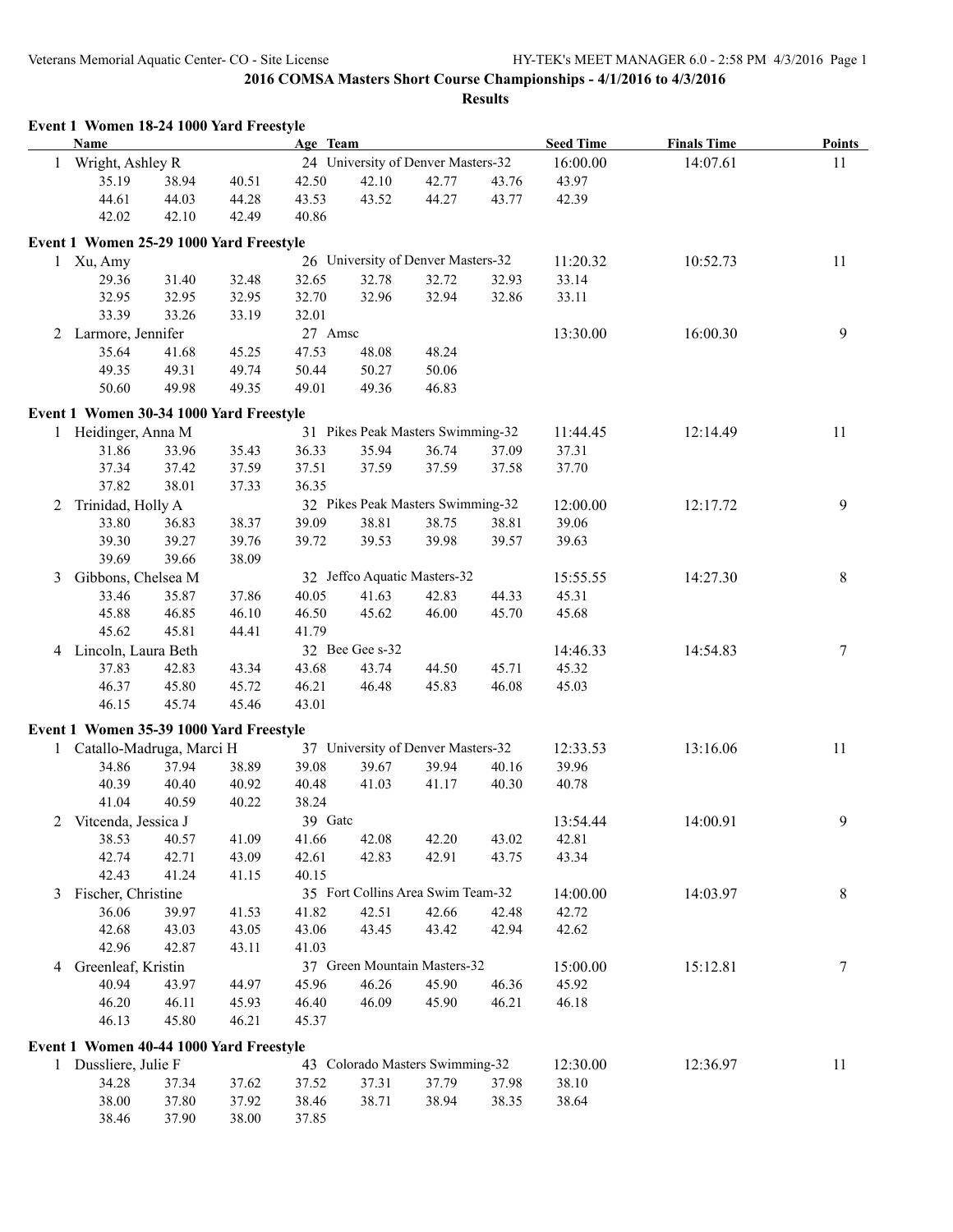|   | (Event 1 Women 40-44 1000 Yard Freestyle) |                |                |                |                        |                                   |       |          |          |                |
|---|-------------------------------------------|----------------|----------------|----------------|------------------------|-----------------------------------|-------|----------|----------|----------------|
|   | 2 Garland, Crystal                        |                |                | 44 Gatc        |                        |                                   |       | 14:00.00 | 12:48.03 | 9              |
|   | 34.26                                     | 37.51          | 38.38          | 38.62          | 39.00                  | 39.06                             | 39.01 | 39.29    |          |                |
|   | 39.03                                     | 38.94          | 38.68          | 38.61          | 38.68                  | 38.86                             | 38.54 | 38.91    |          |                |
|   | 38.97                                     | 38.73          | 38.41          | 36.54          |                        |                                   |       |          |          |                |
| 3 | Ruppel, Laura M                           |                |                |                |                        | 40 Fort Collins Area Swim Team-32 |       | 15:35.12 | 13:04.46 | $8\,$          |
|   | 32.64                                     | 36.45          | 38.26          | 39.21          | 39.22                  | 39.31                             | 40.04 | 40.33    |          |                |
|   | 39.67                                     | 39.99          | 40.46          | 39.86          | 40.13                  | 40.29                             | 40.53 | 40.93    |          |                |
|   | 40.47                                     | 40.28          | 39.41          | 36.98          |                        |                                   |       |          |          |                |
| 4 | Jackson, Rebecca                          |                |                |                |                        | 40 South Suburban Finaddicts-32   |       | 13:40.00 | 13:25.35 | $\tau$         |
|   | 35.28                                     | 38.15          | 39.84          | 40.54          | 41.29                  | 40.74                             |       |          |          |                |
|   | 40.77                                     | 40.69          | 40.37          | 40.69          | 40.90                  | 41.47                             |       |          |          |                |
|   | 41.15                                     | 40.77          | 40.99          | 41.15          | 40.03                  | 38.31                             |       |          |          |                |
|   | 5 O'Connell, Fontaine                     |                |                |                |                        | 41 Jeffco Aquatic Masters-32      |       | 15:00.00 | 13:32.59 | 6              |
|   | 36.66                                     | 38.78          | 40.13          | 40.02          | 40.55                  | 40.77                             | 41.02 | 41.21    |          |                |
|   | 40.87                                     | 40.80          | 40.91          | 41.06          | 41.32                  | 41.12                             | 41.26 | 41.27    |          |                |
|   | 41.33                                     | 41.55          | 41.88          | 40.08          |                        |                                   |       |          |          |                |
| 6 | Davis, Kelly R                            |                |                |                | 40 Thornton Masters-32 |                                   |       | 13:50.30 | 13:53.27 | 5              |
|   | 35.79                                     | 38.45          | 40.25          | 41.52          | 41.71                  | 41.46                             | 41.79 | 42.25    |          |                |
|   | 42.39                                     | 42.64          | 42.52          | 42.44          | 42.94                  | 42.33                             | 42.76 | 43.04    |          |                |
|   | 42.74                                     | 42.99          | 43.05          | 40.21          |                        |                                   |       |          |          |                |
|   | 7 Henault, Kerry F                        |                |                |                | 44 Thornton Masters-32 |                                   |       | 15:49.00 | 15:09.86 | $\overline{4}$ |
|   | 39.55                                     | 44.29          | 44.47          | 45.77          | 46.18                  | 45.77                             | 46.09 | 46.61    |          |                |
|   | 46.31                                     | 46.45          | 45.75          | 45.87          | 46.17                  | 46.27                             | 45.93 | 45.86    |          |                |
|   | 46.40                                     | 46.21          | 45.71          | 44.20          |                        |                                   |       |          |          |                |
|   |                                           |                |                |                |                        |                                   |       |          |          |                |
|   | Event 1 Women 45-49 1000 Yard Freestyle   |                |                |                |                        | 47 Colorado Athletic Club-32      |       | 12:55.00 | 13:08.09 | 11             |
|   | 1 McAfee, Karolyn<br>35.87                | 37.77          | 39.18          | 39.18          | 39.11                  | 39.44                             | 39.71 | 39.34    |          |                |
|   | 39.79                                     |                |                | 39.90          | 39.54                  | 39.82                             | 40.27 | 40.01    |          |                |
|   | 40.41                                     | 40.12<br>40.03 | 39.45<br>40.61 | 38.54          |                        |                                   |       |          |          |                |
|   |                                           |                |                |                | 45 Thornton Masters-32 |                                   |       |          |          | 9              |
| 2 | Vowles, Nicole                            |                |                |                |                        |                                   |       | 13:08.69 | 13:31.53 |                |
|   | 38.99                                     | 40.15          | 41.17          | 40.91          | 40.49                  | 40.54                             |       |          |          |                |
|   | 41.04<br>40.58                            | 40.93          | 40.93          | 40.58<br>40.79 | 41.22<br>40.74         | 40.97<br>38.86                    |       |          |          |                |
|   |                                           | 40.72          | 40.38          |                |                        |                                   |       |          |          |                |
| 3 | Wecksler, Michelle                        |                |                |                | 55.52                  | 49 Cherry Creek Athletic Club-32  |       | 19:06.17 | 18:01.04 | 8              |
|   | 47.41<br>55.98                            | 52.45<br>55.18 | 53.80          | 55.07<br>54.59 |                        | 55.36<br>55.16                    | 55.22 | 55.18    |          |                |
|   |                                           |                | 55.38          |                | 55.36                  |                                   | 54.54 | 53.82    |          |                |
|   | 54.30                                     | 53.56          | 53.78          | 49.38          |                        |                                   |       |          |          |                |
|   | Event 1 Women 50-54 1000 Yard Freestyle   |                |                |                |                        |                                   |       |          |          |                |
|   | 1 Vanderpoel, Nicole L                    |                |                | 51 Gatc        |                        |                                   |       | 13:00.50 | 12:52.86 | 11             |
|   | 36.76                                     | 39.04          | 39.18          | 38.73          | 38.91                  | 39.16                             |       |          |          |                |
|   | 39.17                                     | 39.09          | 38.81          | 38.12          | 38.44                  | 38.32                             |       |          |          |                |
|   | 39.19                                     | 39.10          | 38.75          | 39.22          | 38.44                  | 36.31                             |       |          |          |                |
| 2 | Hagadorn, Heather                         |                |                | 51 Gate        |                        |                                   |       | 13:04.36 | 12:53.49 | 9              |
|   | 34.70                                     | 36.97          | 37.53          | 37.42          | 37.50                  | 37.98                             |       |          |          |                |
|   | 38.35                                     | 38.58          | 38.51          | 38.94          | 38.96                  | 39.11                             |       |          |          |                |
|   | 39.62                                     | 39.57          | 40.22          | 40.50          | 41.14                  | 40.01                             |       |          |          |                |
| 3 | Dullea, Melanie J                         |                |                |                |                        | 54 South Suburban Finaddicts-32   |       | 13:30.00 | 13:30.17 | 8              |
|   | 36.05                                     | 39.36          | 40.54          | 41.00          | 40.75                  | 41.08                             |       |          |          |                |
|   | 41.61                                     | 41.30          | 41.23          | 41.07          | 41.06                  | 40.60                             |       |          |          |                |
|   | 40.79                                     | 40.57          | 40.70          | 41.10          | 40.73                  | 38.98                             |       |          |          |                |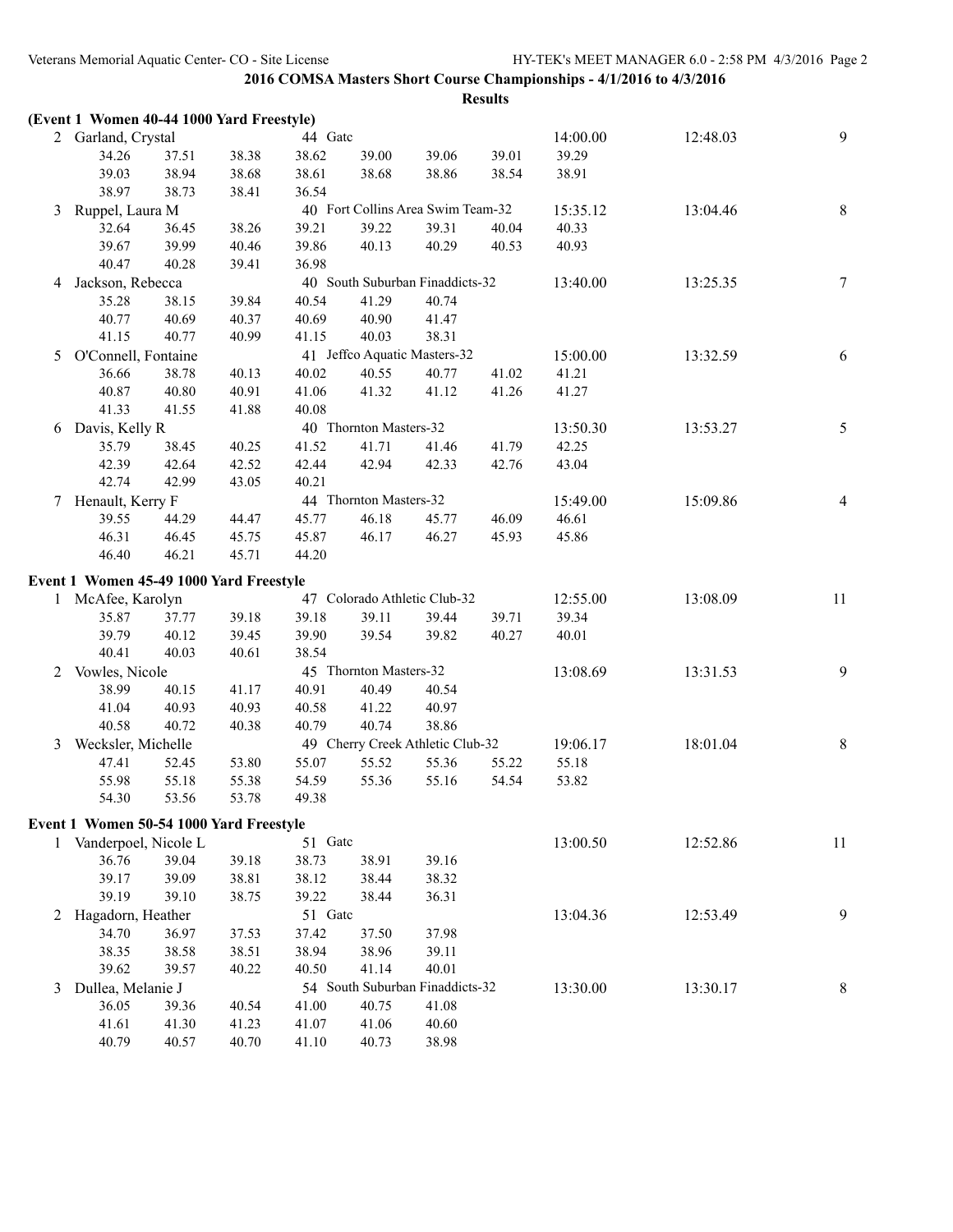| 4 Derr, Kirsten L<br>51 University of Denver Masters-32<br>14:05.00<br>13:48.30<br>37.64<br>42.27<br>42.43<br>42.10<br>39.54<br>41.08<br>41.53<br>41.68<br>41.38<br>41.70<br>42.36<br>42.01<br>42.05<br>41.75<br>41.95<br>41.58<br>41.94<br>40.57<br>41.56<br>41.18<br>Butler, Debra L<br>52 Gatc<br>14:23.42<br>15:00.03<br>5<br>43.36<br>44.32<br>44.40<br>34.88<br>41.30<br>43.13<br>44.09<br>44.07<br>44.79<br>44.80<br>44.56<br>44.06<br>44.05<br>44.47<br>43.94<br>44.41<br>44.08<br>44.12<br>43.32<br>37.27<br>54 Cherry Creek Athletic Club-32<br>6 Iacometti, Monica<br>15:00.00<br>14:31.32<br>37.70<br>43.15<br>43.37<br>43.67<br>43.97<br>43.95<br>40.02<br>41.20<br>44.59<br>44.41<br>44.09<br>44.68<br>44.94<br>44.71<br>44.59<br>44.33<br>44.77<br>43.22<br>44.71<br>45.25<br>53 Amsc<br>15:15.49<br>7 Przekwas, Julie A<br>15:26.87<br>45.91<br>45.81<br>46.29<br>41.38<br>45.76<br>45.83<br>46.24<br>47.43<br>46.47<br>46.16<br>47.04<br>46.38<br>46.79<br>46.24<br>46.57<br>46.04<br>46.80<br>46.29<br>40.87<br>45.19<br>Bershok, Rhonda<br>51 Amsc<br>16:50.00<br>16:22.00<br>8<br>40.82<br>49.08<br>49.69<br>50.40<br>49.95<br>46.75<br>48.59<br>49.93<br>49.69<br>50.32<br>50.29<br>50.89<br>50.29<br>50.75<br>50.13<br>49.57<br>51.18<br>49.23<br>45.00<br>49.45<br>54 Thornton Masters-32<br>Craft, Carol S<br>17:35.00<br>16:49.50<br>9<br>43.65<br>48.86<br>50.12<br>51.53<br>51.84<br>47.70<br>51.42<br>51.62<br>51.35<br>51.40<br>51.60<br>50.81<br>51.88<br>51.52<br>51.63<br>51.27<br>51.51<br>50.64<br>50.54<br>48.61<br>Event 1 Women 55-59 1000 Yard Freestyle<br>55 Gate<br>1 Nelson, Judy A<br>12:17.00<br>12:33.55<br>34.46<br>36.63<br>37.43<br>38.04<br>38.25<br>36.79<br>37.43<br>37.50<br>38.29<br>38.60<br>38.78<br>38.24<br>38.25<br>38.62<br>38.87<br>38.52<br>38.09<br>37.76<br>37.37<br>35.63<br>59 Gatc<br>14:29.80<br>14:10.37<br>2 Kerr, Ann<br>43.17<br>43.14<br>42.82<br>43.06<br>43.54<br>38.61<br>42.77<br>42.75<br>43.40<br>43.05<br>42.58<br>42.41<br>42.89<br>42.80<br>42.75<br>42.85<br>42.42<br>43.16<br>42.66<br>39.54<br>55 Thornton Masters-32<br>Townley, Antoinette<br>20:00.00<br>17:25.46<br>3<br>53.03<br>53.42<br>53.03<br>48.97<br>52.45<br>52.97<br>53.06<br>53.95<br>52.72<br>52.48<br>53.62<br>52.84<br>51.06<br>53.79<br>53.37<br>52.24<br>52.10<br>52.86<br>51.64<br>45.86<br>58 Lafayette Masters-32<br>Guidas, Claire M<br>17:30.00<br>18:37.93<br>4<br>44.92<br>57.05<br>57.04<br>52.44<br>55.10<br>56.55<br>57.67<br>57.05<br>57.88<br>57.88<br>57.05<br>57.81<br>56.61<br>57.33<br>57.67<br>57.28<br>57.11<br>56.70<br>55.80<br>50.99<br>59 South Suburban Finaddicts-32<br>Bennett, Aimee<br>20:00.00<br>19:32.77<br>5<br>58.08<br>58.62<br>59.36<br>54.70<br>57.19<br>58.16<br>59.29<br>58.41 | (Event 1 Women 50-54 1000 Yard Freestyle) |  |  |  |  |                 |
|-----------------------------------------------------------------------------------------------------------------------------------------------------------------------------------------------------------------------------------------------------------------------------------------------------------------------------------------------------------------------------------------------------------------------------------------------------------------------------------------------------------------------------------------------------------------------------------------------------------------------------------------------------------------------------------------------------------------------------------------------------------------------------------------------------------------------------------------------------------------------------------------------------------------------------------------------------------------------------------------------------------------------------------------------------------------------------------------------------------------------------------------------------------------------------------------------------------------------------------------------------------------------------------------------------------------------------------------------------------------------------------------------------------------------------------------------------------------------------------------------------------------------------------------------------------------------------------------------------------------------------------------------------------------------------------------------------------------------------------------------------------------------------------------------------------------------------------------------------------------------------------------------------------------------------------------------------------------------------------------------------------------------------------------------------------------------------------------------------------------------------------------------------------------------------------------------------------------------------------------------------------------------------------------------------------------------------------------------------------------------------------------------------------------------------------------------------------------------------------------------------------------------------------------------------------------------------------------------------------------------------------------------------------------------------------------------------------------------------------------------------------------------------|-------------------------------------------|--|--|--|--|-----------------|
|                                                                                                                                                                                                                                                                                                                                                                                                                                                                                                                                                                                                                                                                                                                                                                                                                                                                                                                                                                                                                                                                                                                                                                                                                                                                                                                                                                                                                                                                                                                                                                                                                                                                                                                                                                                                                                                                                                                                                                                                                                                                                                                                                                                                                                                                                                                                                                                                                                                                                                                                                                                                                                                                                                                                                                             |                                           |  |  |  |  | $7\overline{ }$ |
|                                                                                                                                                                                                                                                                                                                                                                                                                                                                                                                                                                                                                                                                                                                                                                                                                                                                                                                                                                                                                                                                                                                                                                                                                                                                                                                                                                                                                                                                                                                                                                                                                                                                                                                                                                                                                                                                                                                                                                                                                                                                                                                                                                                                                                                                                                                                                                                                                                                                                                                                                                                                                                                                                                                                                                             |                                           |  |  |  |  |                 |
|                                                                                                                                                                                                                                                                                                                                                                                                                                                                                                                                                                                                                                                                                                                                                                                                                                                                                                                                                                                                                                                                                                                                                                                                                                                                                                                                                                                                                                                                                                                                                                                                                                                                                                                                                                                                                                                                                                                                                                                                                                                                                                                                                                                                                                                                                                                                                                                                                                                                                                                                                                                                                                                                                                                                                                             |                                           |  |  |  |  |                 |
|                                                                                                                                                                                                                                                                                                                                                                                                                                                                                                                                                                                                                                                                                                                                                                                                                                                                                                                                                                                                                                                                                                                                                                                                                                                                                                                                                                                                                                                                                                                                                                                                                                                                                                                                                                                                                                                                                                                                                                                                                                                                                                                                                                                                                                                                                                                                                                                                                                                                                                                                                                                                                                                                                                                                                                             |                                           |  |  |  |  |                 |
|                                                                                                                                                                                                                                                                                                                                                                                                                                                                                                                                                                                                                                                                                                                                                                                                                                                                                                                                                                                                                                                                                                                                                                                                                                                                                                                                                                                                                                                                                                                                                                                                                                                                                                                                                                                                                                                                                                                                                                                                                                                                                                                                                                                                                                                                                                                                                                                                                                                                                                                                                                                                                                                                                                                                                                             |                                           |  |  |  |  | 6               |
|                                                                                                                                                                                                                                                                                                                                                                                                                                                                                                                                                                                                                                                                                                                                                                                                                                                                                                                                                                                                                                                                                                                                                                                                                                                                                                                                                                                                                                                                                                                                                                                                                                                                                                                                                                                                                                                                                                                                                                                                                                                                                                                                                                                                                                                                                                                                                                                                                                                                                                                                                                                                                                                                                                                                                                             |                                           |  |  |  |  |                 |
|                                                                                                                                                                                                                                                                                                                                                                                                                                                                                                                                                                                                                                                                                                                                                                                                                                                                                                                                                                                                                                                                                                                                                                                                                                                                                                                                                                                                                                                                                                                                                                                                                                                                                                                                                                                                                                                                                                                                                                                                                                                                                                                                                                                                                                                                                                                                                                                                                                                                                                                                                                                                                                                                                                                                                                             |                                           |  |  |  |  |                 |
|                                                                                                                                                                                                                                                                                                                                                                                                                                                                                                                                                                                                                                                                                                                                                                                                                                                                                                                                                                                                                                                                                                                                                                                                                                                                                                                                                                                                                                                                                                                                                                                                                                                                                                                                                                                                                                                                                                                                                                                                                                                                                                                                                                                                                                                                                                                                                                                                                                                                                                                                                                                                                                                                                                                                                                             |                                           |  |  |  |  |                 |
|                                                                                                                                                                                                                                                                                                                                                                                                                                                                                                                                                                                                                                                                                                                                                                                                                                                                                                                                                                                                                                                                                                                                                                                                                                                                                                                                                                                                                                                                                                                                                                                                                                                                                                                                                                                                                                                                                                                                                                                                                                                                                                                                                                                                                                                                                                                                                                                                                                                                                                                                                                                                                                                                                                                                                                             |                                           |  |  |  |  | 5               |
|                                                                                                                                                                                                                                                                                                                                                                                                                                                                                                                                                                                                                                                                                                                                                                                                                                                                                                                                                                                                                                                                                                                                                                                                                                                                                                                                                                                                                                                                                                                                                                                                                                                                                                                                                                                                                                                                                                                                                                                                                                                                                                                                                                                                                                                                                                                                                                                                                                                                                                                                                                                                                                                                                                                                                                             |                                           |  |  |  |  |                 |
|                                                                                                                                                                                                                                                                                                                                                                                                                                                                                                                                                                                                                                                                                                                                                                                                                                                                                                                                                                                                                                                                                                                                                                                                                                                                                                                                                                                                                                                                                                                                                                                                                                                                                                                                                                                                                                                                                                                                                                                                                                                                                                                                                                                                                                                                                                                                                                                                                                                                                                                                                                                                                                                                                                                                                                             |                                           |  |  |  |  |                 |
|                                                                                                                                                                                                                                                                                                                                                                                                                                                                                                                                                                                                                                                                                                                                                                                                                                                                                                                                                                                                                                                                                                                                                                                                                                                                                                                                                                                                                                                                                                                                                                                                                                                                                                                                                                                                                                                                                                                                                                                                                                                                                                                                                                                                                                                                                                                                                                                                                                                                                                                                                                                                                                                                                                                                                                             |                                           |  |  |  |  |                 |
|                                                                                                                                                                                                                                                                                                                                                                                                                                                                                                                                                                                                                                                                                                                                                                                                                                                                                                                                                                                                                                                                                                                                                                                                                                                                                                                                                                                                                                                                                                                                                                                                                                                                                                                                                                                                                                                                                                                                                                                                                                                                                                                                                                                                                                                                                                                                                                                                                                                                                                                                                                                                                                                                                                                                                                             |                                           |  |  |  |  | $\overline{4}$  |
|                                                                                                                                                                                                                                                                                                                                                                                                                                                                                                                                                                                                                                                                                                                                                                                                                                                                                                                                                                                                                                                                                                                                                                                                                                                                                                                                                                                                                                                                                                                                                                                                                                                                                                                                                                                                                                                                                                                                                                                                                                                                                                                                                                                                                                                                                                                                                                                                                                                                                                                                                                                                                                                                                                                                                                             |                                           |  |  |  |  |                 |
|                                                                                                                                                                                                                                                                                                                                                                                                                                                                                                                                                                                                                                                                                                                                                                                                                                                                                                                                                                                                                                                                                                                                                                                                                                                                                                                                                                                                                                                                                                                                                                                                                                                                                                                                                                                                                                                                                                                                                                                                                                                                                                                                                                                                                                                                                                                                                                                                                                                                                                                                                                                                                                                                                                                                                                             |                                           |  |  |  |  |                 |
|                                                                                                                                                                                                                                                                                                                                                                                                                                                                                                                                                                                                                                                                                                                                                                                                                                                                                                                                                                                                                                                                                                                                                                                                                                                                                                                                                                                                                                                                                                                                                                                                                                                                                                                                                                                                                                                                                                                                                                                                                                                                                                                                                                                                                                                                                                                                                                                                                                                                                                                                                                                                                                                                                                                                                                             |                                           |  |  |  |  |                 |
|                                                                                                                                                                                                                                                                                                                                                                                                                                                                                                                                                                                                                                                                                                                                                                                                                                                                                                                                                                                                                                                                                                                                                                                                                                                                                                                                                                                                                                                                                                                                                                                                                                                                                                                                                                                                                                                                                                                                                                                                                                                                                                                                                                                                                                                                                                                                                                                                                                                                                                                                                                                                                                                                                                                                                                             |                                           |  |  |  |  | 3               |
|                                                                                                                                                                                                                                                                                                                                                                                                                                                                                                                                                                                                                                                                                                                                                                                                                                                                                                                                                                                                                                                                                                                                                                                                                                                                                                                                                                                                                                                                                                                                                                                                                                                                                                                                                                                                                                                                                                                                                                                                                                                                                                                                                                                                                                                                                                                                                                                                                                                                                                                                                                                                                                                                                                                                                                             |                                           |  |  |  |  |                 |
|                                                                                                                                                                                                                                                                                                                                                                                                                                                                                                                                                                                                                                                                                                                                                                                                                                                                                                                                                                                                                                                                                                                                                                                                                                                                                                                                                                                                                                                                                                                                                                                                                                                                                                                                                                                                                                                                                                                                                                                                                                                                                                                                                                                                                                                                                                                                                                                                                                                                                                                                                                                                                                                                                                                                                                             |                                           |  |  |  |  |                 |
|                                                                                                                                                                                                                                                                                                                                                                                                                                                                                                                                                                                                                                                                                                                                                                                                                                                                                                                                                                                                                                                                                                                                                                                                                                                                                                                                                                                                                                                                                                                                                                                                                                                                                                                                                                                                                                                                                                                                                                                                                                                                                                                                                                                                                                                                                                                                                                                                                                                                                                                                                                                                                                                                                                                                                                             |                                           |  |  |  |  |                 |
|                                                                                                                                                                                                                                                                                                                                                                                                                                                                                                                                                                                                                                                                                                                                                                                                                                                                                                                                                                                                                                                                                                                                                                                                                                                                                                                                                                                                                                                                                                                                                                                                                                                                                                                                                                                                                                                                                                                                                                                                                                                                                                                                                                                                                                                                                                                                                                                                                                                                                                                                                                                                                                                                                                                                                                             |                                           |  |  |  |  |                 |
|                                                                                                                                                                                                                                                                                                                                                                                                                                                                                                                                                                                                                                                                                                                                                                                                                                                                                                                                                                                                                                                                                                                                                                                                                                                                                                                                                                                                                                                                                                                                                                                                                                                                                                                                                                                                                                                                                                                                                                                                                                                                                                                                                                                                                                                                                                                                                                                                                                                                                                                                                                                                                                                                                                                                                                             |                                           |  |  |  |  | 2               |
|                                                                                                                                                                                                                                                                                                                                                                                                                                                                                                                                                                                                                                                                                                                                                                                                                                                                                                                                                                                                                                                                                                                                                                                                                                                                                                                                                                                                                                                                                                                                                                                                                                                                                                                                                                                                                                                                                                                                                                                                                                                                                                                                                                                                                                                                                                                                                                                                                                                                                                                                                                                                                                                                                                                                                                             |                                           |  |  |  |  |                 |
|                                                                                                                                                                                                                                                                                                                                                                                                                                                                                                                                                                                                                                                                                                                                                                                                                                                                                                                                                                                                                                                                                                                                                                                                                                                                                                                                                                                                                                                                                                                                                                                                                                                                                                                                                                                                                                                                                                                                                                                                                                                                                                                                                                                                                                                                                                                                                                                                                                                                                                                                                                                                                                                                                                                                                                             |                                           |  |  |  |  |                 |
|                                                                                                                                                                                                                                                                                                                                                                                                                                                                                                                                                                                                                                                                                                                                                                                                                                                                                                                                                                                                                                                                                                                                                                                                                                                                                                                                                                                                                                                                                                                                                                                                                                                                                                                                                                                                                                                                                                                                                                                                                                                                                                                                                                                                                                                                                                                                                                                                                                                                                                                                                                                                                                                                                                                                                                             |                                           |  |  |  |  |                 |
|                                                                                                                                                                                                                                                                                                                                                                                                                                                                                                                                                                                                                                                                                                                                                                                                                                                                                                                                                                                                                                                                                                                                                                                                                                                                                                                                                                                                                                                                                                                                                                                                                                                                                                                                                                                                                                                                                                                                                                                                                                                                                                                                                                                                                                                                                                                                                                                                                                                                                                                                                                                                                                                                                                                                                                             |                                           |  |  |  |  |                 |
|                                                                                                                                                                                                                                                                                                                                                                                                                                                                                                                                                                                                                                                                                                                                                                                                                                                                                                                                                                                                                                                                                                                                                                                                                                                                                                                                                                                                                                                                                                                                                                                                                                                                                                                                                                                                                                                                                                                                                                                                                                                                                                                                                                                                                                                                                                                                                                                                                                                                                                                                                                                                                                                                                                                                                                             |                                           |  |  |  |  | 11              |
|                                                                                                                                                                                                                                                                                                                                                                                                                                                                                                                                                                                                                                                                                                                                                                                                                                                                                                                                                                                                                                                                                                                                                                                                                                                                                                                                                                                                                                                                                                                                                                                                                                                                                                                                                                                                                                                                                                                                                                                                                                                                                                                                                                                                                                                                                                                                                                                                                                                                                                                                                                                                                                                                                                                                                                             |                                           |  |  |  |  |                 |
|                                                                                                                                                                                                                                                                                                                                                                                                                                                                                                                                                                                                                                                                                                                                                                                                                                                                                                                                                                                                                                                                                                                                                                                                                                                                                                                                                                                                                                                                                                                                                                                                                                                                                                                                                                                                                                                                                                                                                                                                                                                                                                                                                                                                                                                                                                                                                                                                                                                                                                                                                                                                                                                                                                                                                                             |                                           |  |  |  |  |                 |
|                                                                                                                                                                                                                                                                                                                                                                                                                                                                                                                                                                                                                                                                                                                                                                                                                                                                                                                                                                                                                                                                                                                                                                                                                                                                                                                                                                                                                                                                                                                                                                                                                                                                                                                                                                                                                                                                                                                                                                                                                                                                                                                                                                                                                                                                                                                                                                                                                                                                                                                                                                                                                                                                                                                                                                             |                                           |  |  |  |  |                 |
|                                                                                                                                                                                                                                                                                                                                                                                                                                                                                                                                                                                                                                                                                                                                                                                                                                                                                                                                                                                                                                                                                                                                                                                                                                                                                                                                                                                                                                                                                                                                                                                                                                                                                                                                                                                                                                                                                                                                                                                                                                                                                                                                                                                                                                                                                                                                                                                                                                                                                                                                                                                                                                                                                                                                                                             |                                           |  |  |  |  | 9               |
|                                                                                                                                                                                                                                                                                                                                                                                                                                                                                                                                                                                                                                                                                                                                                                                                                                                                                                                                                                                                                                                                                                                                                                                                                                                                                                                                                                                                                                                                                                                                                                                                                                                                                                                                                                                                                                                                                                                                                                                                                                                                                                                                                                                                                                                                                                                                                                                                                                                                                                                                                                                                                                                                                                                                                                             |                                           |  |  |  |  |                 |
|                                                                                                                                                                                                                                                                                                                                                                                                                                                                                                                                                                                                                                                                                                                                                                                                                                                                                                                                                                                                                                                                                                                                                                                                                                                                                                                                                                                                                                                                                                                                                                                                                                                                                                                                                                                                                                                                                                                                                                                                                                                                                                                                                                                                                                                                                                                                                                                                                                                                                                                                                                                                                                                                                                                                                                             |                                           |  |  |  |  |                 |
|                                                                                                                                                                                                                                                                                                                                                                                                                                                                                                                                                                                                                                                                                                                                                                                                                                                                                                                                                                                                                                                                                                                                                                                                                                                                                                                                                                                                                                                                                                                                                                                                                                                                                                                                                                                                                                                                                                                                                                                                                                                                                                                                                                                                                                                                                                                                                                                                                                                                                                                                                                                                                                                                                                                                                                             |                                           |  |  |  |  |                 |
|                                                                                                                                                                                                                                                                                                                                                                                                                                                                                                                                                                                                                                                                                                                                                                                                                                                                                                                                                                                                                                                                                                                                                                                                                                                                                                                                                                                                                                                                                                                                                                                                                                                                                                                                                                                                                                                                                                                                                                                                                                                                                                                                                                                                                                                                                                                                                                                                                                                                                                                                                                                                                                                                                                                                                                             |                                           |  |  |  |  | $8\,$           |
|                                                                                                                                                                                                                                                                                                                                                                                                                                                                                                                                                                                                                                                                                                                                                                                                                                                                                                                                                                                                                                                                                                                                                                                                                                                                                                                                                                                                                                                                                                                                                                                                                                                                                                                                                                                                                                                                                                                                                                                                                                                                                                                                                                                                                                                                                                                                                                                                                                                                                                                                                                                                                                                                                                                                                                             |                                           |  |  |  |  |                 |
|                                                                                                                                                                                                                                                                                                                                                                                                                                                                                                                                                                                                                                                                                                                                                                                                                                                                                                                                                                                                                                                                                                                                                                                                                                                                                                                                                                                                                                                                                                                                                                                                                                                                                                                                                                                                                                                                                                                                                                                                                                                                                                                                                                                                                                                                                                                                                                                                                                                                                                                                                                                                                                                                                                                                                                             |                                           |  |  |  |  |                 |
|                                                                                                                                                                                                                                                                                                                                                                                                                                                                                                                                                                                                                                                                                                                                                                                                                                                                                                                                                                                                                                                                                                                                                                                                                                                                                                                                                                                                                                                                                                                                                                                                                                                                                                                                                                                                                                                                                                                                                                                                                                                                                                                                                                                                                                                                                                                                                                                                                                                                                                                                                                                                                                                                                                                                                                             |                                           |  |  |  |  |                 |
|                                                                                                                                                                                                                                                                                                                                                                                                                                                                                                                                                                                                                                                                                                                                                                                                                                                                                                                                                                                                                                                                                                                                                                                                                                                                                                                                                                                                                                                                                                                                                                                                                                                                                                                                                                                                                                                                                                                                                                                                                                                                                                                                                                                                                                                                                                                                                                                                                                                                                                                                                                                                                                                                                                                                                                             |                                           |  |  |  |  | 7               |
|                                                                                                                                                                                                                                                                                                                                                                                                                                                                                                                                                                                                                                                                                                                                                                                                                                                                                                                                                                                                                                                                                                                                                                                                                                                                                                                                                                                                                                                                                                                                                                                                                                                                                                                                                                                                                                                                                                                                                                                                                                                                                                                                                                                                                                                                                                                                                                                                                                                                                                                                                                                                                                                                                                                                                                             |                                           |  |  |  |  |                 |
|                                                                                                                                                                                                                                                                                                                                                                                                                                                                                                                                                                                                                                                                                                                                                                                                                                                                                                                                                                                                                                                                                                                                                                                                                                                                                                                                                                                                                                                                                                                                                                                                                                                                                                                                                                                                                                                                                                                                                                                                                                                                                                                                                                                                                                                                                                                                                                                                                                                                                                                                                                                                                                                                                                                                                                             |                                           |  |  |  |  |                 |
|                                                                                                                                                                                                                                                                                                                                                                                                                                                                                                                                                                                                                                                                                                                                                                                                                                                                                                                                                                                                                                                                                                                                                                                                                                                                                                                                                                                                                                                                                                                                                                                                                                                                                                                                                                                                                                                                                                                                                                                                                                                                                                                                                                                                                                                                                                                                                                                                                                                                                                                                                                                                                                                                                                                                                                             |                                           |  |  |  |  |                 |
|                                                                                                                                                                                                                                                                                                                                                                                                                                                                                                                                                                                                                                                                                                                                                                                                                                                                                                                                                                                                                                                                                                                                                                                                                                                                                                                                                                                                                                                                                                                                                                                                                                                                                                                                                                                                                                                                                                                                                                                                                                                                                                                                                                                                                                                                                                                                                                                                                                                                                                                                                                                                                                                                                                                                                                             |                                           |  |  |  |  | 6               |
|                                                                                                                                                                                                                                                                                                                                                                                                                                                                                                                                                                                                                                                                                                                                                                                                                                                                                                                                                                                                                                                                                                                                                                                                                                                                                                                                                                                                                                                                                                                                                                                                                                                                                                                                                                                                                                                                                                                                                                                                                                                                                                                                                                                                                                                                                                                                                                                                                                                                                                                                                                                                                                                                                                                                                                             |                                           |  |  |  |  |                 |
| 58.93<br>58.97<br>58.86<br>58.89<br>59.41<br>59.29<br>59.69<br>59.45                                                                                                                                                                                                                                                                                                                                                                                                                                                                                                                                                                                                                                                                                                                                                                                                                                                                                                                                                                                                                                                                                                                                                                                                                                                                                                                                                                                                                                                                                                                                                                                                                                                                                                                                                                                                                                                                                                                                                                                                                                                                                                                                                                                                                                                                                                                                                                                                                                                                                                                                                                                                                                                                                                        |                                           |  |  |  |  |                 |
| 58.77<br>1:00.24<br>58.79<br>57.67                                                                                                                                                                                                                                                                                                                                                                                                                                                                                                                                                                                                                                                                                                                                                                                                                                                                                                                                                                                                                                                                                                                                                                                                                                                                                                                                                                                                                                                                                                                                                                                                                                                                                                                                                                                                                                                                                                                                                                                                                                                                                                                                                                                                                                                                                                                                                                                                                                                                                                                                                                                                                                                                                                                                          |                                           |  |  |  |  |                 |
| Event 1 Women 60-64 1000 Yard Freestyle                                                                                                                                                                                                                                                                                                                                                                                                                                                                                                                                                                                                                                                                                                                                                                                                                                                                                                                                                                                                                                                                                                                                                                                                                                                                                                                                                                                                                                                                                                                                                                                                                                                                                                                                                                                                                                                                                                                                                                                                                                                                                                                                                                                                                                                                                                                                                                                                                                                                                                                                                                                                                                                                                                                                     |                                           |  |  |  |  |                 |
| 62 Fort Collins Area Swim Team-32<br>1 Rosener, Karen K<br>14:43.00<br>14:23.45                                                                                                                                                                                                                                                                                                                                                                                                                                                                                                                                                                                                                                                                                                                                                                                                                                                                                                                                                                                                                                                                                                                                                                                                                                                                                                                                                                                                                                                                                                                                                                                                                                                                                                                                                                                                                                                                                                                                                                                                                                                                                                                                                                                                                                                                                                                                                                                                                                                                                                                                                                                                                                                                                             |                                           |  |  |  |  | 11              |
| 36.88<br>41.35<br>43.28<br>44.07<br>44.23<br>44.49<br>42.49<br>43.78                                                                                                                                                                                                                                                                                                                                                                                                                                                                                                                                                                                                                                                                                                                                                                                                                                                                                                                                                                                                                                                                                                                                                                                                                                                                                                                                                                                                                                                                                                                                                                                                                                                                                                                                                                                                                                                                                                                                                                                                                                                                                                                                                                                                                                                                                                                                                                                                                                                                                                                                                                                                                                                                                                        |                                           |  |  |  |  |                 |
| 44.28<br>44.00<br>43.69<br>44.03<br>44.40<br>43.93<br>44.26<br>44.56                                                                                                                                                                                                                                                                                                                                                                                                                                                                                                                                                                                                                                                                                                                                                                                                                                                                                                                                                                                                                                                                                                                                                                                                                                                                                                                                                                                                                                                                                                                                                                                                                                                                                                                                                                                                                                                                                                                                                                                                                                                                                                                                                                                                                                                                                                                                                                                                                                                                                                                                                                                                                                                                                                        |                                           |  |  |  |  |                 |
| 44.21<br>43.15<br>42.55<br>39.82                                                                                                                                                                                                                                                                                                                                                                                                                                                                                                                                                                                                                                                                                                                                                                                                                                                                                                                                                                                                                                                                                                                                                                                                                                                                                                                                                                                                                                                                                                                                                                                                                                                                                                                                                                                                                                                                                                                                                                                                                                                                                                                                                                                                                                                                                                                                                                                                                                                                                                                                                                                                                                                                                                                                            |                                           |  |  |  |  |                 |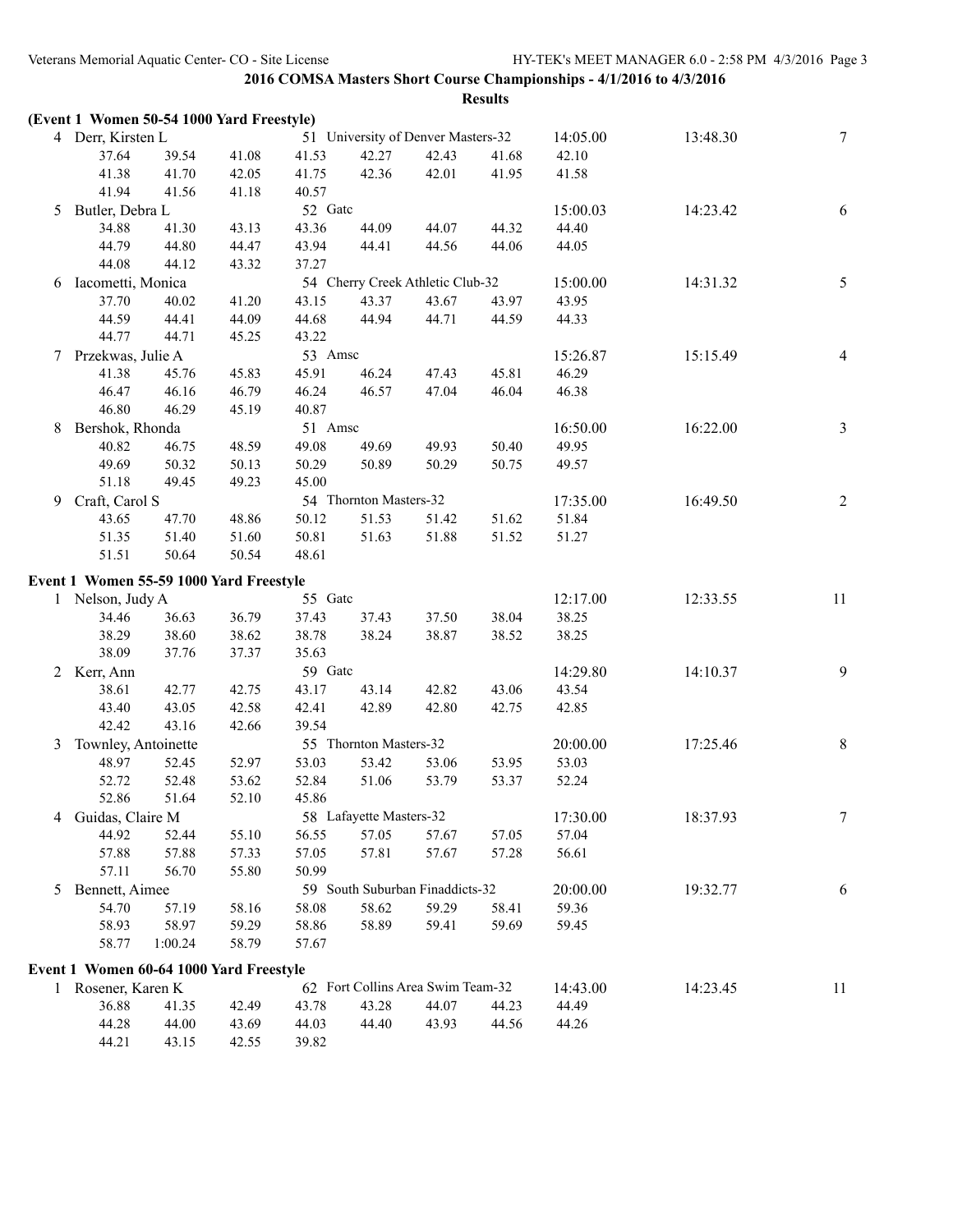|   | (Event 1 Women 60-64 1000 Yard Freestyle) |         |         |         |                        |                                    |         |          |          |        |
|---|-------------------------------------------|---------|---------|---------|------------------------|------------------------------------|---------|----------|----------|--------|
|   | 2 Laney, Judith B                         |         |         |         |                        | 63 University of Denver Masters-32 |         | 14:42.50 | 14:28.55 | 9      |
|   | 39.43                                     | 43.07   | 44.20   | 44.55   | 44.50                  | 44.28                              | 45.80   | 44.13    |          |        |
|   | 44.25                                     | 43.39   | 43.87   | 43.76   | 43.89                  | 43.53                              | 43.58   | 43.80    |          |        |
|   | 43.61                                     | 43.13   | 42.34   | 39.44   |                        |                                    |         |          |          |        |
| 3 | Swan, Laurie                              |         |         | 62 Gatc |                        |                                    |         | 16:40.00 | 15:33.68 | 8      |
|   | 42.52                                     | 45.65   | 47.38   | 48.11   | 47.41                  | 47.62                              | 47.99   | 46.96    |          |        |
|   | 46.42                                     | 47.56   | 46.44   | 47.05   | 47.28                  | 46.48                              | 46.90   | 46.74    |          |        |
|   | 48.03                                     | 46.72   | 46.00   | 44.42   |                        |                                    |         |          |          |        |
|   | 4 Guerra, Denise                          |         |         |         | 62 Thornton Masters-32 |                                    |         | 18:05.84 | 19:26.24 | $\tau$ |
|   | 46.48                                     | 54.05   | 57.54   | 58.98   | 59.54                  | 1:00.52                            | 1:00.34 | 1:01.06  |          |        |
|   | 1:00.24                                   | 59.68   | 1:00.64 | 1:01.84 | 59.34                  | 58.41                              | 58.46   | 58.98    |          |        |
|   | 1:00.84                                   | 1:00.53 | 58.54   | 50.23   |                        |                                    |         |          |          |        |
|   |                                           |         |         |         |                        |                                    |         |          |          |        |
|   | Event 1 Women 65-69 1000 Yard Freestyle   |         |         |         |                        |                                    |         |          |          |        |
|   | 1 Young, Lydia L                          |         |         | 67 Brkm |                        |                                    |         | 17:45.00 | 17:16.65 | 11     |
|   | 44.62                                     | 48.69   | 51.86   | 51.59   | 51.99                  | 53.41                              | 52.60   | 52.34    |          |        |
|   | 53.21                                     | 53.41   | 52.66   | 53.09   | 53.47                  | 53.40                              | 52.66   | 52.19    |          |        |
|   | 51.51                                     | 53.33   | 51.74   | 48.88   |                        |                                    |         |          |          |        |
|   | 2 Noble, Ann                              |         |         |         |                        | 68 Cherry Creek Athletic Club-32   |         | 22:00.00 | 20:00.51 | 9      |
|   | 51.10                                     | 1:01.33 | 1:02.04 | 1:03.12 | 1:00.43                | 59.38                              |         |          |          |        |
|   | 58.80                                     | 59.84   | 1:01.17 | 1:00.57 | 1:01.99                | 1:01.66                            |         |          |          |        |
|   | 1:00.75                                   | 1:01.76 | 58.33   | 59.83   | 59.71                  | 56.86                              |         |          |          |        |
|   | 3 Wilson, Taunya K                        |         |         |         | 69 Thornton Masters-32 |                                    |         | 25:37.00 | 25:02.38 | 8      |
|   | 1:07.67                                   | 1:12.76 | 1:16.75 | 1:17.12 |                        |                                    |         |          |          |        |
|   | 1:15.78                                   |         |         | 1:16.15 | 1:16.18                | 1:17.62                            | 1:16.07 | 1:16.53  |          |        |
|   | 1:16.50                                   | 1:14.18 | 1:16.39 | 1:14.88 | 1:15.00                | 1:14.23                            | 1:09.86 |          |          |        |
|   |                                           |         |         |         |                        |                                    |         |          |          |        |
|   | Event 1 Men 25-29 1000 Yard Freestyle     |         |         |         |                        |                                    |         |          |          |        |
|   | 1 Libin, Alex                             |         |         |         |                        | 25 Pikes Peak Masters Swimming-32  |         | 10:20.00 | 10:29.72 | 11     |
|   | 26.74                                     | 29.74   | 30.86   | 31.76   | 31.80                  | 31.70                              | 32.04   | 32.04    |          |        |
|   | 32.32                                     | 31.91   | 32.21   | 32.36   | 31.67                  | 32.24                              | 32.21   | 31.89    |          |        |
|   | 32.30                                     | 31.87   | 31.83   | 30.23   |                        |                                    |         |          |          |        |
| 2 | Smith, David J                            |         |         |         |                        | 28 University of Denver Masters-32 |         | 11:19.54 | 11:22.19 | 9      |
|   | 30.03                                     | 33.76   | 34.22   | 34.35   | 35.05                  | 34.20                              | 34.33   | 35.16    |          |        |
|   | 34.70                                     | 34.69   | 35.21   | 34.66   | 35.23                  | 34.96                              | 35.17   | 34.17    |          |        |
|   | 33.90                                     | 34.14   | 34.01   | 30.25   |                        |                                    |         |          |          |        |
|   | 3 Ganiyev, Doston                         |         |         |         |                        | 28 University of Denver Masters-32 |         | 14:53.13 | 13:38.56 | 8      |
|   | 34.40                                     | 1:18.47 | 39.69   | 41.50   | 40.06                  | 41.50                              | 41.71   | 42.15    |          |        |
|   | 40.85                                     | 41.57   | 42.22   | 41.75   |                        | 41.94 42.57                        | 42.85   | 41.09    |          |        |
|   | 42.85                                     | 41.43   | 39.91   | 0.05    |                        |                                    |         |          |          |        |
|   | Event 1 Men 30-34 1000 Yard Freestyle     |         |         |         |                        |                                    |         |          |          |        |
|   | 1 Gullett, Jeff D                         |         |         | 32 Amsc |                        |                                    |         | 12:00.00 | 13:23.33 | 11     |
|   | 23.27                                     | 25.18   | 1:00.09 | 44.20   | 45.05                  | 44.93                              | 46.10   | 43.50    |          |        |
|   | 45.00                                     | 38.39   | 39.64   | 40.41   | 38.99                  | 39.75                              | 39.12   | 38.55    |          |        |
|   | 39.51                                     | 37.47   | 37.31   | 36.87   |                        |                                    |         |          |          |        |
|   |                                           |         |         |         |                        |                                    |         |          |          |        |
|   | Event 1 Men 35-39 1000 Yard Freestyle     |         |         |         |                        |                                    |         |          |          |        |
|   | 1 Batchelder, John R                      |         |         |         |                        | 35 Foothills Masters Swim Team-32  |         | 10:58.05 | 10:51.25 | 11     |
|   | 28.81                                     | 31.32   | 32.03   | 32.80   | 33.24                  | 32.71                              | 33.00   | 32.92    |          |        |
|   | 32.83                                     | 33.25   | 33.17   | 33.16   | 33.27                  | 33.50                              | 33.00   | 33.25    |          |        |
|   | 33.37                                     | 32.57   | 32.47   | 30.58   |                        |                                    |         |          |          |        |
| 2 | Trinidad, RD D                            |         |         |         |                        | 36 Pikes Peak Masters Swimming-32  |         | 12:00.00 | 11:27.58 | 9      |
|   | 30.69                                     | 33.79   | 33.80   | 34.46   | 34.48                  | 34.76                              | 34.52   | 34.14    |          |        |
|   | 34.31                                     | 34.14   | 35.94   | 34.81   | 34.94                  | 35.44                              | 34.78   | 35.01    |          |        |
|   | 34.94                                     | 34.79   | 34.77   | 33.07   |                        |                                    |         |          |          |        |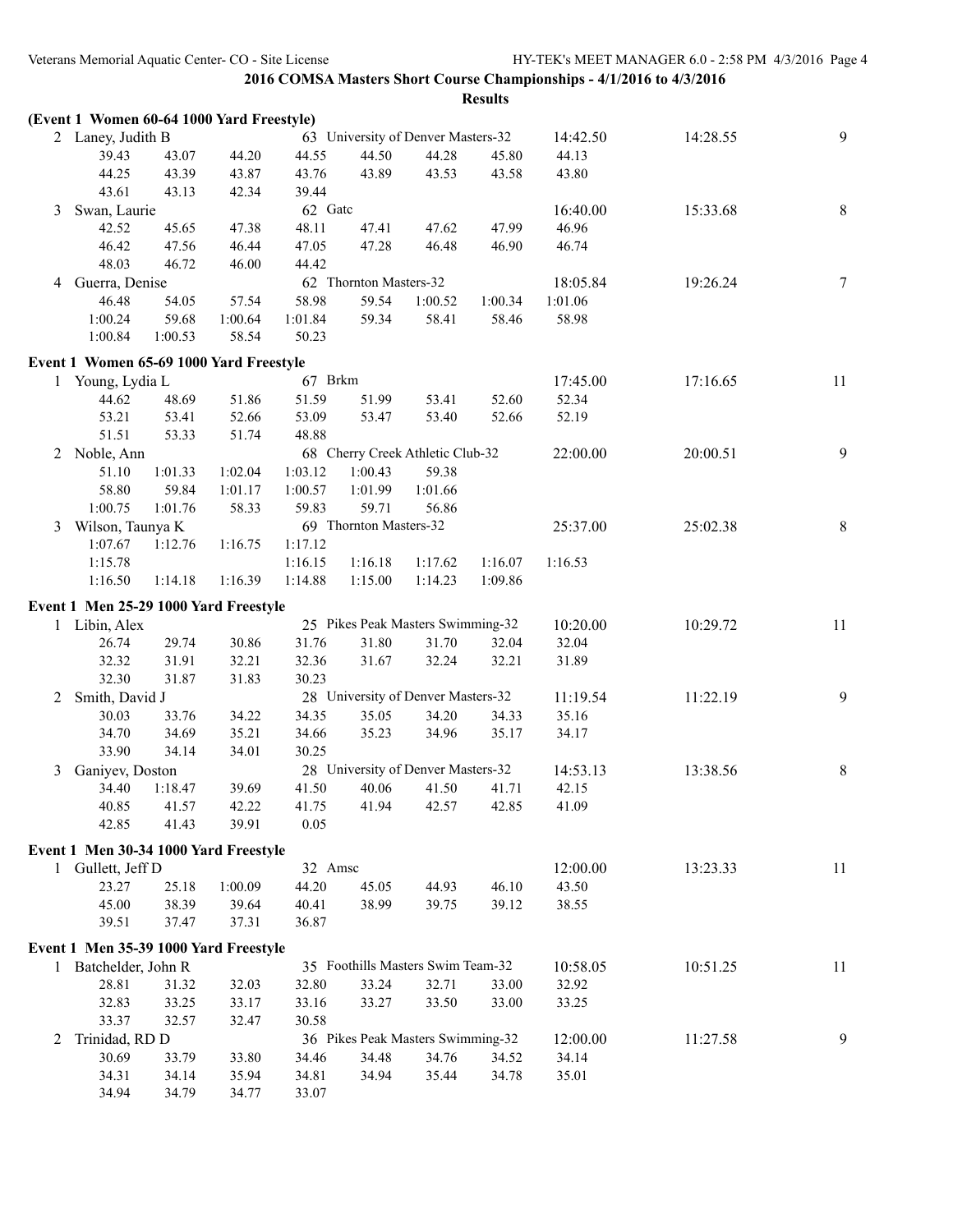|   | (Event 1 Men 35-39 1000 Yard Freestyle) |       |         |         |                                    |       |       |          |          |                |
|---|-----------------------------------------|-------|---------|---------|------------------------------------|-------|-------|----------|----------|----------------|
|   | 3 Caswell, Ian                          |       |         |         | 37 Bee Gee s-32                    |       |       | 12:26.75 | 11:59.53 | 8              |
|   | 32.13                                   | 34.68 | 36.00   | 35.16   | 35.78                              | 35.80 | 35.86 | 36.10    |          |                |
|   | 36.33                                   | 36.88 | 37.11   | 36.73   | 37.17                              | 37.00 | 37.04 | 37.10    |          |                |
|   | 36.71                                   | 36.71 | 35.91   | 33.33   |                                    |       |       |          |          |                |
|   | 4 Miller, James                         |       |         | 38 Gatc |                                    |       |       | 11:40.00 | 12:03.64 | $\tau$         |
|   | 31.74                                   | 33.84 | 34.47   | 34.70   | 35.43                              | 35.37 | 36.01 | 36.71    |          |                |
|   | 36.86                                   | 37.04 | 36.29   | 36.17   | 37.33                              | 37.04 | 37.61 | 37.74    |          |                |
|   | 37.60                                   | 36.88 | 37.97   | 36.84   |                                    |       |       |          |          |                |
|   | Event 1 Men 40-44 1000 Yard Freestyle   |       |         |         |                                    |       |       |          |          |                |
|   | 1 Farley, Michael J                     |       |         |         | 42 University of Denver Masters-32 |       |       | 13:45.00 | 13:36.67 | 11             |
|   | 34.19                                   | 38.64 | 40.14   | 2:01.82 |                                    |       |       |          |          |                |
|   |                                         |       |         | 42.16   | 41.70                              | 42.31 | 41.56 | 42.52    |          |                |
|   | 42.37                                   | 41.66 | 41.88   | 41.91   | 41.98                              | 40.48 | 38.46 |          |          |                |
|   | 2 Cowan, Neil N                         |       |         |         | 44 Colorado Athletic Club-32       |       |       | 14:00.00 | 14:16.84 | 9              |
|   | 38.52                                   | 40.88 | 41.70   | 42.08   | 42.27                              | 42.15 | 42.43 | 42.73    |          |                |
|   | 42.87                                   | 43.11 | 1:27.75 | 44.35   | 1:29.12                            | 44.08 | 43.98 | 44.29    |          |                |
|   | 43.12                                   | 41.23 | 0.18    |         |                                    |       |       |          |          |                |
|   | Event 1 Men 45-49 1000 Yard Freestyle   |       |         |         |                                    |       |       |          |          |                |
|   | 1 Garland, Robert                       |       |         | 46 Gatc |                                    |       |       | 10:57.34 | 10:51.65 | 11             |
|   | 27.39                                   | 30.46 | 31.35   | 31.65   | 32.01                              | 32.12 | 32.31 | 32.30    |          |                |
|   | 32.34                                   | 32.72 | 32.74   | 33.04   | 33.43                              | 33.63 | 34.21 | 33.91    |          |                |
|   | 34.22                                   | 33.70 | 34.45   | 33.67   |                                    |       |       |          |          |                |
|   | 2 Murphy, Seth J                        |       |         |         | 46 Colorado Masters Swimming-32    |       |       | 12:40.00 | 12:27.27 | 9              |
|   | 33.95                                   | 36.66 | 37.38   | 37.52   | 37.43                              | 37.71 | 37.07 | 37.59    |          |                |
|   | 37.72                                   | 37.86 | 37.86   | 37.42   | 37.60                              | 37.68 | 37.42 | 37.60    |          |                |
|   | 38.27                                   | 38.12 | 38.24   | 36.17   |                                    |       |       |          |          |                |
|   | 3 Rosinski, Thomas J                    |       |         |         | 46 University of Denver Masters-32 |       |       | 14:00.00 | 12:45.26 | $8\,$          |
|   | 33.92                                   | 37.37 | 38.78   | 39.07   | 38.28                              | 38.88 | 39.05 | 38.92    |          |                |
|   | 38.99                                   | 39.42 | 38.99   | 38.41   | 38.87                              | 37.71 | 38.58 | 39.24    |          |                |
|   | 39.17                                   | 39.73 | 35.43   | 36.45   |                                    |       |       |          |          |                |
|   | 4 Hoftiezer, Scott                      |       |         |         | 45 Denver Athletic Club-32         |       |       | 12:58.00 | 13:12.43 | $\tau$         |
|   | 34.29                                   | 37.26 | 38.75   | 40.45   | 1:16.86                            | 39.24 | 39.42 | 40.16    |          |                |
|   | 40.75                                   | 39.68 | 40.64   | 40.98   | 41.24                              | 41.29 | 40.47 | 41.51    |          |                |
|   | 40.17                                   | 40.74 | 38.53   |         |                                    |       |       |          |          |                |
| 5 | Cruz, Eduardo                           |       |         |         | 46 Thornton Masters-32             |       |       | 14:00.00 | 13:25.08 | 6              |
|   | 37.86                                   | 38.69 | 39.35   | 40.30   | 39.79                              | 39.48 | 39.61 | 38.92    |          |                |
|   | 40.19                                   | 41.11 | 41.66   | 41.46   | 42.55                              | 41.57 | 41.46 | 41.72    |          |                |
|   | 41.30                                   | 39.60 | 40.18   | 38.28   |                                    |       |       |          |          |                |
|   | 6 Brower, William P                     |       |         |         | 49 Lafayette Masters-32            |       |       | 12:14.81 | 13:38.38 | 5              |
|   | 34.13                                   | 36.98 | 38.73   | 40.28   | 40.18                              | 40.46 | 41.01 | 41.11    |          |                |
|   | 42.33                                   | 41.70 | 43.02   | 42.21   | 42.02                              | 42.57 | 42.67 | 43.19    |          |                |
|   | 42.72                                   | 42.43 | 40.88   | 39.76   |                                    |       |       |          |          |                |
| 7 | Hoyt, Brian K                           |       |         |         | 49 Thornton Masters-32             |       |       | 14:15.00 | 13:56.33 | $\overline{4}$ |
|   | 32.75                                   | 38.28 | 41.17   | 42.47   | 43.01                              | 43.04 | 42.88 | 42.97    |          |                |
|   | 43.26                                   | 42.72 | 42.91   | 43.06   | 42.67                              | 42.32 | 42.64 | 42.62    |          |                |
|   | 42.57                                   | 42.58 | 41.72   | 40.69   |                                    |       |       |          |          |                |
| 8 | Bennett, Dean W                         |       |         |         | 49 South Suburban Finaddicts-32    |       |       | 18:15.48 | 17:21.62 | 3              |
|   | 47.17                                   | 49.09 | 50.73   | 51.88   | 52.71                              | 52.34 | 53.03 | 53.65    |          |                |
|   | 52.80                                   | 53.24 | 53.62   | 52.83   | 53.17                              | 53.28 | 52.90 | 52.89    |          |                |
|   | 52.47                                   | 52.79 | 53.18   | 47.85   |                                    |       |       |          |          |                |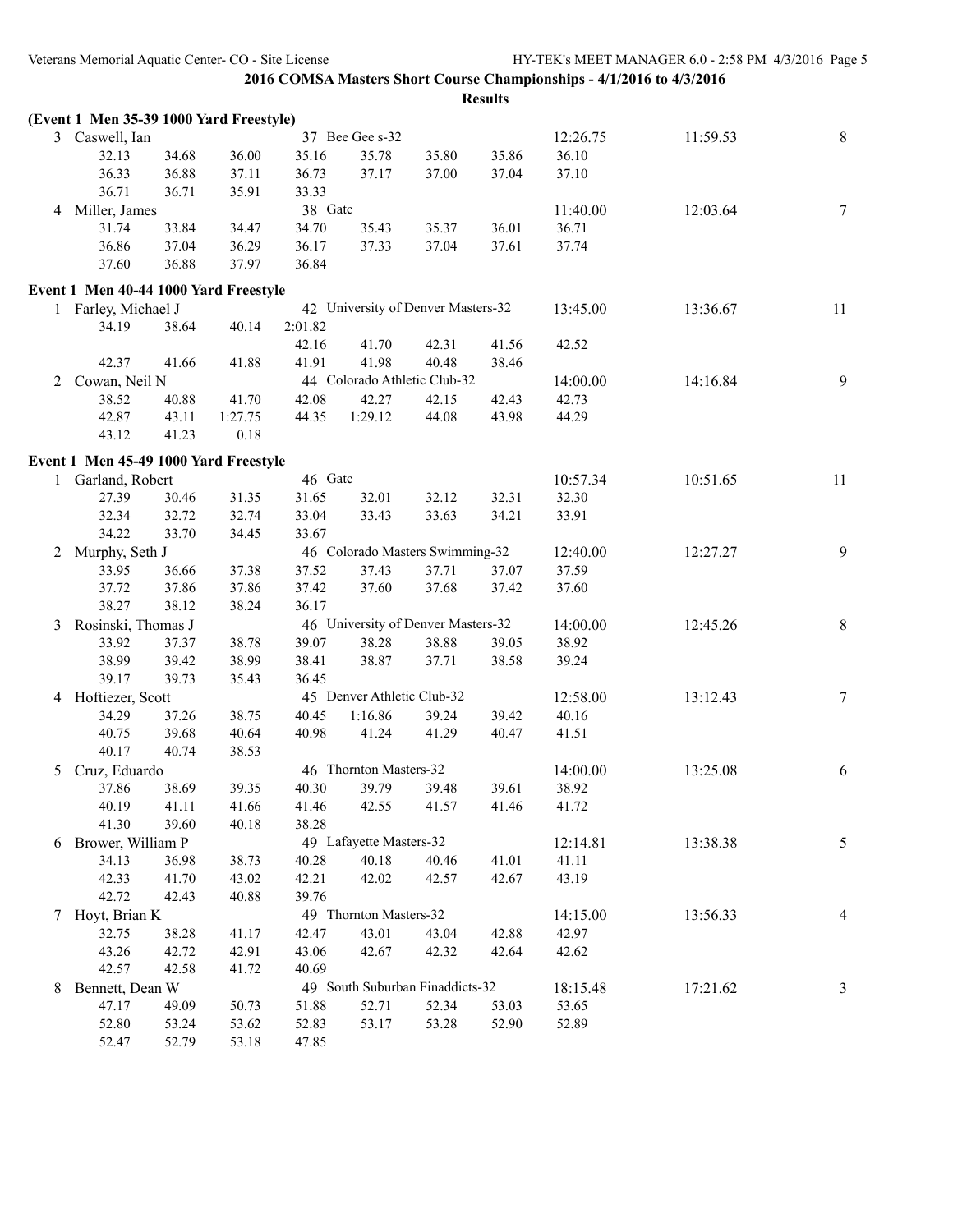|   | Event 1 Men 50-54 1000 Yard Freestyle |         |         |         |                                    |         |         |          |          |         |
|---|---------------------------------------|---------|---------|---------|------------------------------------|---------|---------|----------|----------|---------|
|   | 1 Barringer, Rob                      |         |         |         | 50 University of Denver Masters-32 |         |         | 11:45.00 | 11:22.21 | 11      |
|   | 30.52                                 | 32.60   | 33.79   | 34.42   | 34.34                              | 34.07   | 33.99   | 34.13    |          |         |
|   | 34.20                                 | 34.19   | 34.73   | 34.55   | 34.46                              | 34.33   | 34.16   | 35.49    |          |         |
|   | 35.34                                 | 35.06   | 35.24   | 32.60   |                                    |         |         |          |          |         |
| 2 | Magouirk, Jeffrey K                   |         |         |         | 54 Bee Gee s-32                    |         |         | 12:30.00 | 12:40.57 | 9       |
|   | 33.38                                 | 35.76   | 36.80   | 36.99   | 37.79                              | 37.41   | 37.88   | 38.28    |          |         |
|   | 38.31                                 | 38.29   | 38.80   | 38.51   | 39.58                              | 39.71   | 39.04   | 39.39    |          |         |
|   | 39.54                                 | 38.08   | 38.38   | 38.65   |                                    |         |         |          |          |         |
|   | 3 Kelly, John F                       |         |         |         | 54 Bee Gee s-32                    |         |         | 14:15.00 | 14:27.82 | 8       |
|   | 40.21                                 | 41.40   | 42.23   | 42.97   | 42.81                              | 43.21   | 43.99   | 44.23    |          |         |
|   | 43.75                                 | 43.92   | 43.33   | 44.27   | 44.26                              | 44.52   | 43.48   | 43.99    |          |         |
|   | 43.91                                 | 44.71   | 44.27   | 42.36   |                                    |         |         |          |          |         |
|   |                                       |         |         |         |                                    |         |         |          |          |         |
|   | Event 1 Men 55-59 1000 Yard Freestyle |         |         |         |                                    |         |         |          |          |         |
|   | 1 Newcomb, Scott C                    |         |         |         | 55 Green Mountain Masters-32       |         |         | 13:20.00 | 13:23.72 | 11      |
|   | 37.68                                 | 39.74   | 39.68   | 40.01   | 39.56                              | 40.12   |         |          |          |         |
|   | 40.20                                 | 39.73   | 40.38   | 40.33   | 40.86                              | 41.15   |         |          |          |         |
|   | 40.77                                 | 41.00   | 40.82   | 40.95   | 40.34                              | 38.84   |         |          |          |         |
|   | Event 1 Men 60-64 1000 Yard Freestyle |         |         |         |                                    |         |         |          |          |         |
|   | 1 Heggy, Terry A                      |         |         |         | 61 Foothills Masters Swim Team-32  |         |         | 12:59.99 | 12:42.78 | 11      |
|   | 36.55                                 | 39.47   | 38.75   | 38.32   | 38.22                              | 38.19   |         |          |          |         |
|   | 38.27                                 | 38.09   | 38.74   | 38.19   | 38.45                              | 38.62   |         |          |          |         |
|   | 39.05                                 | 38.24   | 37.73   | 37.91   | 37.32                              | 36.16   |         |          |          |         |
| 2 | Hughes, John S                        |         |         | 62 Swm  |                                    |         |         | 13:30.00 | 12:48.74 | 9       |
|   | 35.12                                 | 38.31   | 39.15   | 39.57   | 39.21                              | 39.08   |         |          |          |         |
|   | 39.00                                 | 38.92   | 38.91   | 38.77   | 38.84                              | 38.88   |         |          |          |         |
|   | 38.40                                 | 37.72   | 37.63   | 37.89   | 37.62                              | 37.79   |         |          |          |         |
| 3 | Culp, Michael E                       |         |         |         | 60 South Suburban Finaddicts-32    |         |         | 14:00.00 | 13:43.69 | $\,8\,$ |
|   | 37.28                                 | 41.53   | 42.22   | 42.25   | 41.66                              | 41.45   | 41.88   | 41.62    |          |         |
|   | 41.77                                 | 41.82   | 41.58   | 41.51   | 41.56                              | 41.49   | 41.18   | 40.21    |          |         |
|   | 40.48                                 | 40.79   | 40.86   | 40.55   |                                    |         |         |          |          |         |
|   | 4 McDonough, Jim                      |         |         |         | 60 Colorado Masters Swimming-32    |         |         | 20:00.00 | 16:01.68 | $\tau$  |
|   | 41.69                                 | 47.03   | 48.40   | 48.84   | 48.89                              | 49.95   | 50.29   | 49.69    |          |         |
|   | 49.10                                 | 48.82   | 49.70   | 48.74   | 48.50                              | 48.69   | 49.36   | 48.26    |          |         |
|   | 48.39                                 | 47.38   | 47.18   | 42.78   |                                    |         |         |          |          |         |
|   |                                       |         |         |         |                                    |         |         |          |          |         |
|   | Event 1 Men 65-69 1000 Yard Freestyle |         |         |         |                                    |         |         |          |          |         |
|   | 1 Carney, Kent                        |         |         | 68 Ever |                                    |         |         | 14:00.00 | 13:52.56 | 11      |
|   | 35.99                                 | 40.86   | 41.41   | 41.95   | 40.98                              | 41.18   | 43.14   | 42.39    |          |         |
|   | 41.56                                 | 41.76   | 43.08   | 42.40   | 41.93                              | 42.23   | 42.94   | 44.04    |          |         |
|   | 41.67                                 | 42.06   | 42.20   | 38.79   |                                    |         |         |          |          |         |
| 2 | Creese, Dennis C                      |         |         |         | 67 Colorado Masters Swimming-32    |         |         | 21:00.00 | 22:10.85 | 9       |
|   | 59.81                                 | 1:01.92 | 1:04.92 | 1:05.46 | 1:05.97                            | 1:05.26 | 1:05.72 | 1:07.52  |          |         |
|   | 1:06.88                               | 1:08.20 | 1:07.30 | 1:09.53 | 1:07.09                            | 1:09.07 | 1:08.07 | 1:07.76  |          |         |
|   | 1:08.45                               | 1:07.57 | 59.92   | 1:14.43 |                                    |         |         |          |          |         |
|   | 3 Linn, Michael J                     |         |         |         | 66 Bee Gee s-32                    |         |         | 35:00.00 | 28:22.05 | $8\,$   |
|   | 1:09.20                               | 1:18.72 | 1:28.60 | 1:31.96 | 1:31.99                            | 1:34.31 |         |          |          |         |
|   | 1:28.94                               | 1:27.04 | 1:26.07 | 1:27.12 | 1:24.81                            | 1:18.10 |         |          |          |         |
|   | 1:27.56                               | 1:27.33 | 1:24.83 | 1:24.53 | 1:21.63                            | 1:12.66 |         |          |          |         |
|   | Event 1 Men 70-74 1000 Yard Freestyle |         |         |         |                                    |         |         |          |          |         |
|   | 1 Kalstrom, Reynold G                 |         |         |         | 71 Foothills Masters Swim Team-32  |         |         | 16:00.00 | 15:37.95 | 11      |
|   | 40.56                                 | 47.20   | 48.57   | 48.46   | 47.72                              | 48.16   | 46.71   | 47.85    |          |         |
|   | 47.55                                 | 47.64   | 47.38   | 47.67   | 46.79                              | 47.03   | 47.05   | 46.65    |          |         |
|   | 46.29                                 | 47.75   | 46.27   | 44.65   |                                    |         |         |          |          |         |
|   |                                       |         |         |         |                                    |         |         |          |          |         |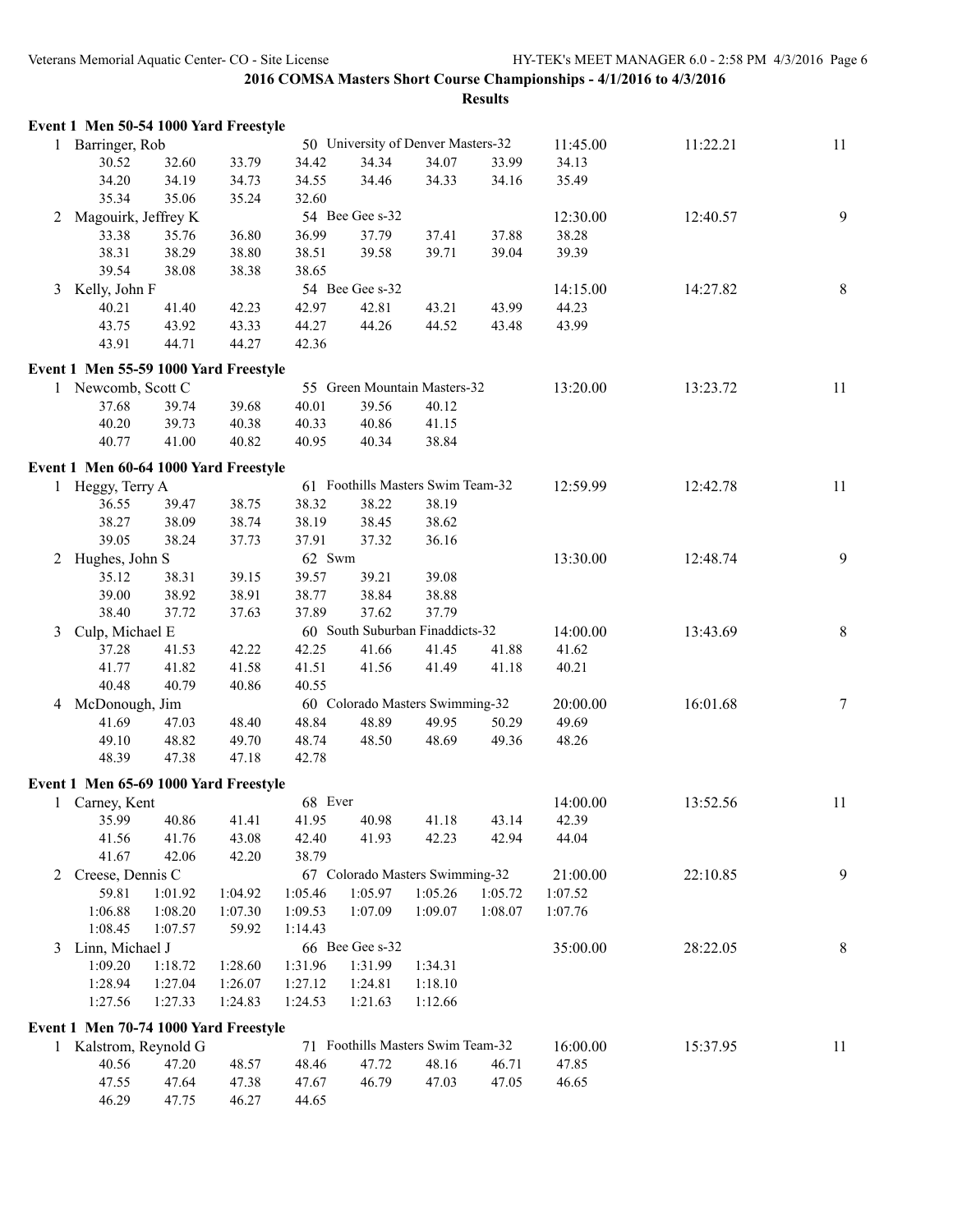|   |                                         |         |         |         |                                    |         | <b>Results</b> |          |       |          |    |
|---|-----------------------------------------|---------|---------|---------|------------------------------------|---------|----------------|----------|-------|----------|----|
|   | (Event 1 Men 70-74 1000 Yard Freestyle) |         |         |         |                                    |         |                |          |       |          |    |
|   | 2 Zaparanick, Robert R                  |         |         |         | 70 Cherry Creek Athletic Club-32   |         |                | 20:00.00 |       | 20:35.73 | 9  |
|   | 50.90                                   | 58.96   | 1:02.95 | 1:04.41 | 1:04.20                            | 1:02.27 | 1:03.90        | 1:01.90  |       |          |    |
|   | 1:02.08                                 | 1:01.27 | 1:03.45 | 1:03.79 | 1:03.64                            | 1:02.41 | 1:01.43        | 1:03.59  |       |          |    |
|   | 1:03.16                                 | 1:02.49 | 1:02.21 | 56.72   |                                    |         |                |          |       |          |    |
|   | Event 2 Women 25-29 1650 Yard Freestyle |         |         |         |                                    |         |                |          |       |          |    |
|   | 1 Xu, Amy                               |         |         |         | 26 University of Denver Masters-32 |         |                | 19:00.32 |       | 18:33.32 | 11 |
|   | 31.43                                   | 33.57   | 33.91   | 34.44   | 34.23                              | 34.06   | 34.27          | 34.05    |       |          |    |
|   | 34.04                                   | 34.26   | 33.78   | 33.84   | 33.85                              | 34.01   | 33.53          | 33.87    |       |          |    |
|   | 33.73                                   | 33.97   | 34.10   | 33.72   | 34.02                              | 33.75   | 33.79          | 33.92    |       |          |    |
|   | 33.83                                   | 33.90   | 33.96   | 33.95   | 34.10                              | 33.63   | 33.87          | 32.96    | 30.98 |          |    |
|   | Event 2 Women 30-34 1650 Yard Freestyle |         |         |         |                                    |         |                |          |       |          |    |
|   | 1 Heidinger, Anna M                     |         |         |         | 31 Pikes Peak Masters Swimming-32  |         |                | 20:00.00 |       | 20:22.61 | 11 |
|   | 32.33                                   | 35.07   | 35.63   | 36.20   | 36.44                              | 36.54   | 36.79          | 36.83    |       |          |    |
|   | 36.71                                   | 37.27   | 37.13   | 36.93   | 37.46                              | 37.58   | 37.51          | 37.40    |       |          |    |
|   | 37.51                                   | 37.35   | 37.37   | 37.38   | 37.45                              | 37.55   | 37.50          | 37.42    |       |          |    |
|   | 37.76                                   | 37.49   | 37.96   | 38.06   | 37.98                              | 37.98   | 38.25          | 37.42    | 36.36 |          |    |
| 2 | Abell, Amanda K                         |         |         | 34 Gate |                                    |         |                | 21:14.54 |       | 21:03.30 | 9  |
|   | 34.63                                   | 36.85   | 38.02   | 38.23   | 38.03                              | 38.54   | 38.32          | 38.50    |       |          |    |
|   | 38.41                                   | 38.44   | 38.11   | 38.53   | 38.24                              | 37.99   | 38.79          | 38.55    |       |          |    |
|   | 38.20                                   | 38.80   | 38.66   | 38.70   | 38.53                              | 38.45   | 38.57          | 38.92    |       |          |    |
|   | 38.57                                   | 38.67   | 39.11   | 39.37   | 38.70                              | 38.65   | 38.47          | 38.39    | 36.36 |          |    |
| 3 | Trinidad, Holly A                       |         |         |         | 32 Pikes Peak Masters Swimming-32  |         |                | 21:00.00 |       | 22:19.27 | 8  |
|   | 35.53                                   | 39.30   | 40.11   | 40.13   | 40.12                              | 40.65   | 40.54          | 40.17    |       |          |    |
|   | 40.53                                   | 40.30   | 40.23   | 40.23   | 39.95                              | 40.51   | 40.07          | 40.46    |       |          |    |
|   | 44.24                                   | 40.57   | 40.10   | 40.04   | 40.70                              | 44.28   | 40.81          | 40.23    |       |          |    |
|   | 41.19                                   | 40.38   | 40.64   | 40.75   | 43.78                              | 39.82   | 41.36          | 41.26    | 40.29 |          |    |
|   | 4 Zeigler, Charity                      |         |         |         | 33 University of Denver Masters-32 |         |                | 25:00.00 |       | 23:12.07 | 7  |
|   | 36.78                                   | 41.99   | 42.14   | 42.83   | 43.04                              | 42.11   | 43.05          | 41.82    |       |          |    |
|   | 42.23                                   | 41.41   | 41.56   | 41.53   | 41.27                              | 42.15   | 41.97          | 41.63    |       |          |    |
|   | 41.53                                   | 43.09   | 42.84   | 42.79   | 43.66                              | 42.86   | 43.26          | 43.24    |       |          |    |
|   | 42.94                                   | 42.41   | 42.85   | 42.96   | 42.72                              | 43.64   | 42.22          | 42.67    | 38.88 |          |    |
|   | 5 Occhuizzo, Julia A                    |         |         |         | 33 Jeffco Aquatic Masters-32       |         |                | 25:00.00 |       | 23:16.01 | 6  |
|   | 39.03                                   | 41.51   | 42.36   | 42.37   | 42.40                              | 42.82   | 43.05          | 43.35    |       |          |    |
|   | 42.87                                   | 43.12   | 43.12   | 42.49   | 42.62                              | 42.84   | 42.78          | 42.64    |       |          |    |
|   | 42.93                                   | 42.89   | 42.84   | 42.68   | 43.08                              | 43.15   | 42.17          | 42.27    |       |          |    |
|   | 42.38                                   | 42.69   | 42.39   | 42.25   | 42.00                              | 41.56   | 41.05          | 41.10    | 39.21 |          |    |
|   | 6 Sfeir, Emily                          |         |         |         | 30 Pikes Peak Masters Swimming-32  |         |                | 23:30.00 |       | 23:44.49 | 5  |
|   | 36.16                                   | 39.45   | 40.60   | 41.31   | 42.46                              | 43.33   | 42.45          | 42.26    |       |          |    |
|   | 43.61                                   | 43.30   | 43.78   | 43.97   | 43.19                              | 43.57   | 43.51          | 42.88    |       |          |    |
|   | 43.15                                   | 44.70   | 43.74   | 43.74   | 43.38                              | 43.17   | 44.32          | 44.74    |       |          |    |
|   | 43.91                                   | 43.93   | 44.33   | 45.02   | 44.29                              | 44.99   | 43.89          | 44.58    | 42.78 |          |    |
|   | 7 Gibbons, Chelsea M                    |         |         |         | 32 Jeffco Aquatic Masters-32       |         |                | 27:55.55 |       | 24:02.92 | 4  |
|   | 36.42                                   | 39.61   | 40.58   |         |                                    | 42.22   | 43.41          | 43.92    |       |          |    |
|   |                                         |         | 43.85   | 43.95   |                                    |         | 43.92          | 43.91    |       |          |    |
|   | 44.79                                   |         |         | 44.89   | 44.85                              | 45.62   |                |          |       |          |    |
|   | 44.82                                   | 45.05   |         |         | 45.25                              | 45.09   | 44.81          | 5:51.69  |       |          |    |
| 8 | Lincoln, Laura Beth                     |         |         |         | 32 Bee Gee s-32                    |         |                | 24:34.05 |       | 24:54.53 | 3  |
|   | 39.89                                   | 44.11   | 45.25   | 44.91   | 45.20                              | 45.32   | 45.36          | 45.98    |       |          |    |
|   | 46.60                                   | 47.10   | 46.49   | 46.57   | 46.36                              | 46.08   | 45.50          | 45.31    |       |          |    |
|   | 45.31                                   | 44.94   | 45.20   | 45.13   | 45.82                              | 45.83   | 45.84          | 45.66    |       |          |    |
|   | 45.72                                   | 45.52   | 45.29   | 45.26   | 45.24                              | 44.84   | 44.70          | 44.82    | 43.38 |          |    |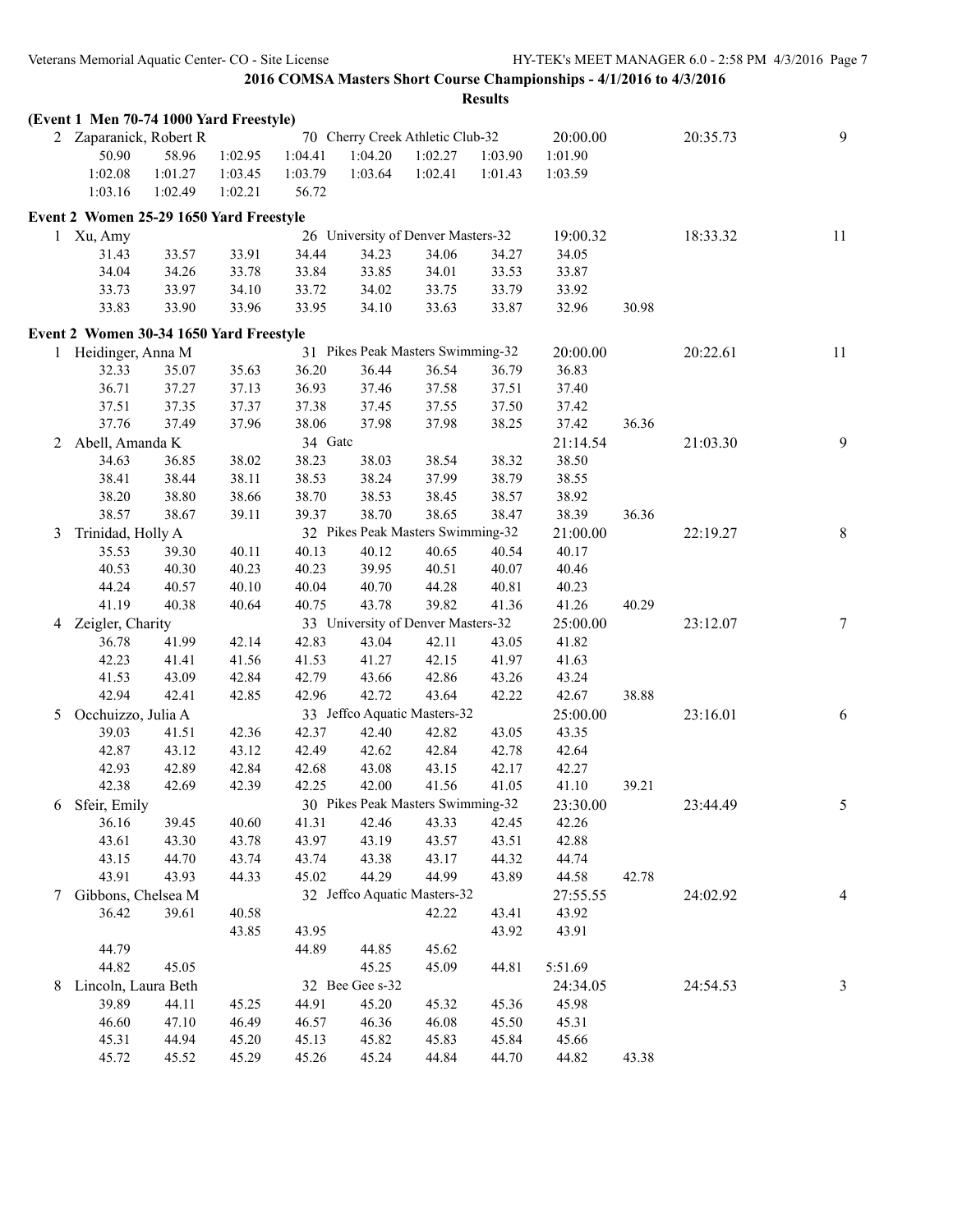|   | Event 2 Women 35-39 1650 Yard Freestyle |         |       |         |                                    |       |       |          |       |          |         |
|---|-----------------------------------------|---------|-------|---------|------------------------------------|-------|-------|----------|-------|----------|---------|
|   | 1 Catallo-Madruga, Marci H              |         |       |         | 37 University of Denver Masters-32 |       |       | 21:22.82 |       | 22:15.36 | 11      |
|   | 35.59                                   | 38.81   | 39.44 | 40.07   | 40.01                              | 40.75 | 40.79 | 40.71    |       |          |         |
|   | 40.34                                   | 40.45   | 40.42 | 40.69   | 41.16                              | 40.47 | 41.64 | 40.83    |       |          |         |
|   | 40.38                                   | 41.14   | 41.43 | 40.68   | 41.01                              | 41.31 | 40.91 | 41.12    |       |          |         |
|   | 41.11                                   | 41.41   | 40.58 | 40.64   | 41.43                              | 40.64 | 41.05 | 40.32    | 38.03 |          |         |
|   | 2 Castellano, Sara E                    |         |       |         | 39 Lafayette Masters-32            |       |       | 23:25.00 |       | 22:53.09 | 9       |
|   | 34.72                                   | 37.46   | 39.56 | 40.25   | 40.40                              | 41.05 | 43.49 | 41.26    |       |          |         |
|   | 41.08                                   | 42.23   | 41.69 | 42.26   | 43.30                              | 42.61 | 42.20 | 42.36    |       |          |         |
|   | 42.27                                   | 41.81   | 41.70 | 41.98   | 41.99                              | 42.44 | 41.90 | 42.05    |       |          |         |
|   | 42.48                                   | 42.91   | 42.82 | 43.17   | 42.25                              | 42.54 | 41.75 | 41.85    | 41.26 |          |         |
| 3 | Vitcenda, Jessica J                     |         |       | 39 Gate |                                    |       |       | 28:00.00 |       | 23:29.75 | $\,8\,$ |
|   | 39.02                                   | 42.48   | 42.80 |         |                                    | 42.69 | 43.07 | 42.97    |       |          |         |
|   |                                         |         | 42.55 | 42.97   |                                    |       | 43.57 | 43.88    |       |          |         |
|   | 43.54                                   |         |       | 43.57   | 43.82                              | 43.24 |       |          |       |          |         |
|   | 43.64                                   | 43.37   |       |         | 43.31                              | 43.61 | 43.30 | 5:33.53  |       |          |         |
|   |                                         |         |       |         | 37 Green Mountain Masters-32       |       |       |          |       |          |         |
| 4 | Greenleaf, Kristin                      |         |       |         |                                    |       |       | 25:00.00 |       | 25:58.02 | 7       |
|   | 42.67                                   | 45.57   | 46.40 | 47.21   | 46.39                              | 47.03 | 47.09 | 46.95    |       |          |         |
|   | 47.31                                   | 47.19   | 47.07 | 47.11   | 48.01                              | 47.55 | 47.53 | 47.46    |       |          |         |
|   | 47.42                                   | 47.62   | 47.63 | 47.69   | 47.56                              | 47.51 | 47.34 | 47.04    |       |          |         |
|   | 47.99                                   | 48.02   | 48.79 | 48.11   | 48.17                              | 47.95 | 47.52 | 47.61    | 45.51 |          |         |
| 5 | Gabrielson, Signe L                     |         |       |         | 37 Pikes Peak Masters Swimming-32  |       |       | 24:30.00 |       | 26:45.46 | 6       |
|   | 41.29                                   | 45.32   | 46.28 | 46.64   | 47.83                              | 47.52 | 47.98 | 49.18    |       |          |         |
|   | 48.71                                   | 48.91   | 49.52 | 48.85   | 48.76                              | 49.17 | 48.36 | 50.83    |       |          |         |
|   | 49.80                                   | 49.64   | 50.11 | 49.53   | 50.05                              | 49.66 | 49.09 | 49.25    |       |          |         |
|   | 49.77                                   | 49.28   | 49.13 | 49.52   | 49.66                              | 50.48 | 49.05 | 49.41    | 46.88 |          |         |
|   | 6 Ross, Karen Z                         |         |       |         | 35 Bee Gee s-32                    |       |       | 26:30.00 |       | 27:48.09 | 5       |
|   | 43.47                                   | 47.35   | 47.88 | 48.44   | 49.40                              | 49.62 | 50.92 | 48.52    |       |          |         |
|   | 49.70                                   | 1:13.88 | 48.98 | 58.05   | 48.92                              | 49.53 | 49.84 | 50.54    |       |          |         |
|   | 49.31                                   | 49.86   | 49.69 | 49.57   | 50.47                              | 49.91 | 52.34 | 50.59    |       |          |         |
|   | 49.82                                   | 51.03   | 50.05 | 51.12   | 50.50                              | 51.40 | 51.18 | 48.50    | 47.71 |          |         |
|   | Event 2 Women 40-44 1650 Yard Freestyle |         |       |         |                                    |       |       |          |       |          |         |
|   | 1 Paul, Heather                         |         |       |         | 41 Colorado Masters Swimming-32    |       |       | 21:00.00 |       | 21:56.92 | 11      |
|   | 35.13                                   | 38.66   | 39.97 | 40.16   | 39.99                              | 39.88 | 40.15 | 40.54    |       |          |         |
|   | 40.31                                   | 40.31   | 40.24 | 40.19   | 40.03                              | 39.91 | 40.02 | 39.79    |       |          |         |
|   | 39.78                                   | 40.10   | 40.13 | 39.89   | 39.88                              | 40.02 | 40.20 | 40.43    |       |          |         |
|   | 40.44                                   | 40.83   | 40.58 | 40.83   | 40.31                              | 40.13 | 39.96 | 39.79    | 38.34 |          |         |
|   | 2 Huffman, Jeni                         |         |       |         | 42 Colorado Masters Swimming-32    |       |       | 24:50.00 |       | 22:36.68 | 9       |
|   | 33.40                                   | 37.52   | 39.50 | 40.92   | 40.44                              | 40.89 | 40.92 | 41.35    |       |          |         |
|   | 41.35                                   | 41.43   | 41.53 | 41.42   | 41.92                              | 41.81 | 41.97 | 41.89    |       |          |         |
|   | 41.47                                   | 41.70   | 41.89 | 41.29   | 42.00                              | 41.82 | 41.65 | 42.12    |       |          |         |
|   | 41.71                                   | 42.20   | 41.93 | 42.00   | 41.61                              | 42.00 | 42.18 | 41.22    | 39.63 |          |         |
| 3 | O'Connell, Fontaine                     |         |       |         | 41 Jeffco Aquatic Masters-32       |       |       | 25:00.00 |       | 22:46.56 | 8       |
|   | 38.61                                   | 41.74   | 41.00 | 40.90   | 41.76                              | 42.13 | 42.30 | 42.05    |       |          |         |
|   | 41.85                                   | 41.87   | 41.65 | 41.40   |                                    |       | 41.79 | 41.21    |       |          |         |
|   | 41.55                                   |         |       |         | 41.57                              | 41.33 |       | 42.15    |       |          |         |
|   |                                         | 41.52   | 41.13 | 41.28   | 41.53                              | 41.32 | 41.21 |          |       |          |         |
|   | 41.83                                   | 41.66   | 41.49 | 41.06   | 41.51                              | 41.73 | 41.19 | 41.24    | 40.00 |          |         |
| 4 | Haskett, Stephanie                      |         |       |         | 40 Bee Gee s-32                    |       |       | 25:00.00 |       | 24:18.04 | 7       |
|   | 40.06                                   | 41.84   | 43.22 | 44.14   | 43.87                              | 44.08 | 43.95 | 44.27    |       |          |         |
|   | 44.28                                   | 44.21   | 44.48 | 44.20   | 44.40                              | 44.42 | 44.75 | 44.46    |       |          |         |
|   | 44.28                                   | 44.58   | 44.65 | 44.30   | 44.58                              | 44.72 | 44.62 | 44.76    |       |          |         |
|   | 44.66                                   | 44.75   | 44.84 | 44.83   | 44.90                              | 44.46 | 44.68 | 45.11    | 42.69 |          |         |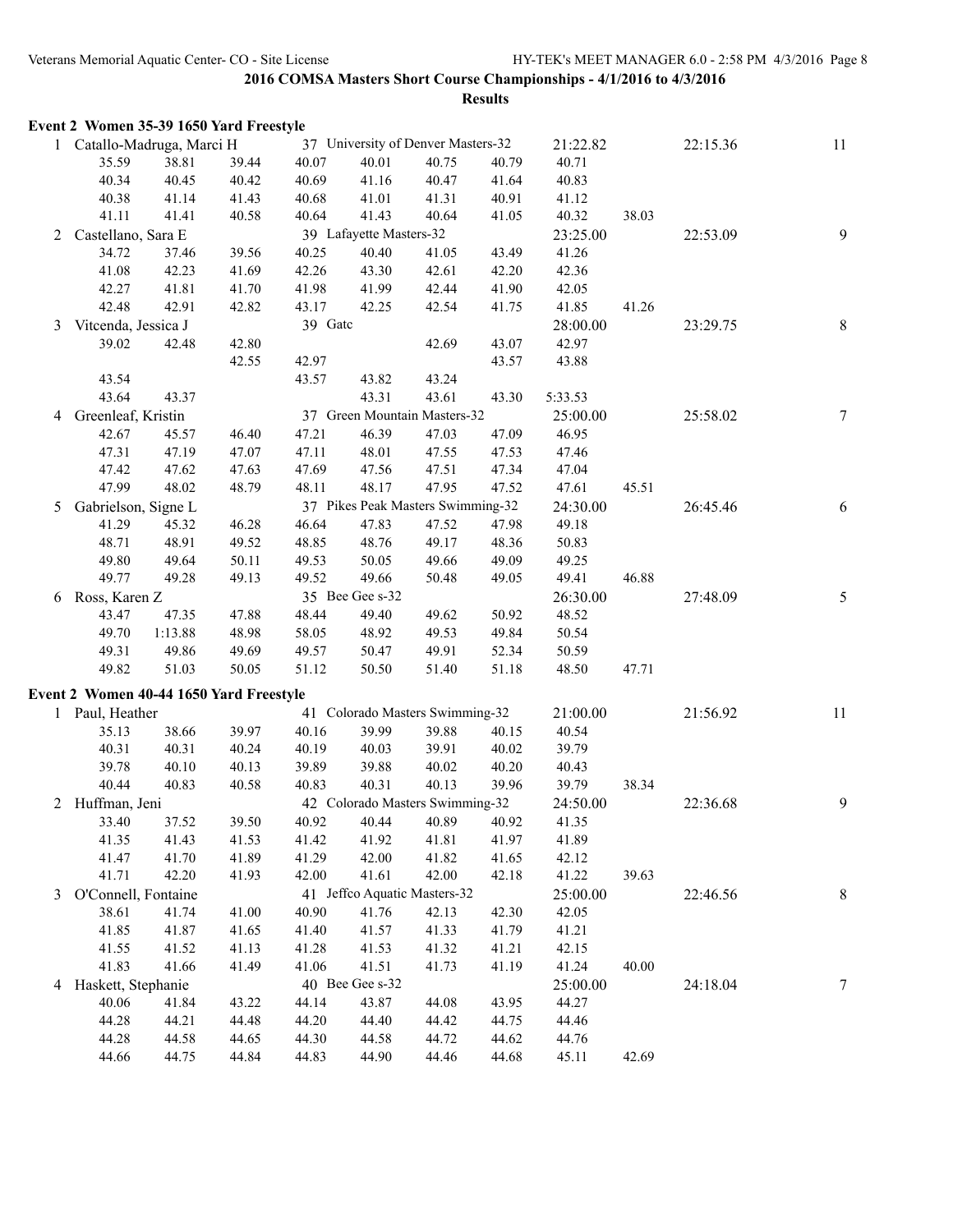|   | (Event 2 Women 40-44 1650 Yard Freestyle) |       |       |         |                                   |       |         |          |       |          |                |
|---|-------------------------------------------|-------|-------|---------|-----------------------------------|-------|---------|----------|-------|----------|----------------|
|   | 5 Martin, Barbara                         |       |       |         | 40 Fort Collins Area Swim Team-32 |       |         | 28:00.00 |       | 25:13.66 | 6              |
|   | 41.07                                     | 45.46 | 46.32 |         |                                   | 47.15 | 46.92   | 46.94    |       |          |                |
|   |                                           |       | 46.76 | 46.56   |                                   |       | 46.59   | 46.65    |       |          |                |
|   | 46.83                                     |       |       | 46.28   | 45.85                             | 46.00 |         |          |       |          |                |
|   | 45.88                                     | 45.84 |       |         | 45.41                             | 44.75 | 45.32   | 6:02.18  |       |          |                |
| 6 | Mitchell, Melanie                         |       |       |         | 44 Cherry Creek Athletic Club-32  |       |         | 25:00.00 |       | 25:22.05 | 5              |
|   | 39.17                                     | 43.58 | 44.28 | 45.26   | 45.80                             | 45.84 | 46.14   | 46.30    |       |          |                |
|   | 46.66                                     | 46.86 | 47.33 | 46.93   | 47.00                             | 47.36 | 46.15   | 47.27    |       |          |                |
|   | 47.62                                     | 47.22 | 46.81 | 46.98   | 46.83                             | 46.45 | 46.87   | 47.02    |       |          |                |
|   | 47.53                                     | 47.32 | 46.26 | 46.70   | 45.82                             | 46.05 | 46.71   | 45.96    | 41.97 |          |                |
|   | 7 Henault, Kerry F                        |       |       |         | 44 Thornton Masters-32            |       |         | 25:59.00 |       | 25:38.22 | $\overline{4}$ |
|   | 41.81                                     | 45.58 | 45.54 | 45.78   | 46.86                             | 47.23 | 46.78   | 46.82    |       |          |                |
|   | 47.33                                     | 46.99 | 46.29 | 46.75   | 47.27                             | 46.99 | 47.01   | 47.57    |       |          |                |
|   | 47.26                                     | 46.83 | 47.24 | 47.33   | 46.61                             | 46.65 | 46.77   | 47.07    |       |          |                |
|   | 46.65                                     | 47.67 | 47.41 | 47.29   | 46.66                             | 45.89 | 46.82   | 46.79    | 44.68 |          |                |
| 8 | Soto, Sandra M                            |       |       |         | 41 Thornton Masters-32            |       |         | 30:00.00 |       | 27:10.90 | $\overline{3}$ |
|   | 44.05                                     | 46.71 | 47.30 | 48.32   | 49.96                             | 49.51 | 48.93   | 49.55    |       |          |                |
|   | 50.08                                     | 50.40 | 50.27 | 50.52   | 50.08                             | 50.43 | 50.30   | 50.86    |       |          |                |
|   | 50.40                                     | 49.44 | 49.46 | 50.90   | 48.85                             | 49.44 | 50.13   | 49.34    |       |          |                |
|   | 50.57                                     | 50.36 | 50.66 | 50.62   | 50.54                             | 49.32 | 48.25   | 48.65    | 46.70 |          |                |
| 9 | White, Crystal                            |       |       |         | 42 Bee Gee s-32                   |       |         | 30:46.83 |       | 31:05.17 | $\overline{2}$ |
|   | 45.11                                     | 49.75 | 52.16 | 52.92   | 54.01                             | 55.12 | 56.22   | 55.60    |       |          |                |
|   | 55.98                                     | 55.39 | 55.58 | 56.92   | 55.14                             | 56.46 | 1:52.14 | 56.75    |       |          |                |
|   | 57.61                                     | 57.13 | 56.05 | 57.01   | 56.99                             | 57.45 | 58.71   | 57.95    |       |          |                |
|   | 57.51                                     | 56.97 | 57.00 | 57.25   | 57.12                             | 56.65 | 56.45   | 53.96    | 28.11 |          |                |
|   | Event 2 Women 45-49 1650 Yard Freestyle   |       |       |         |                                   |       |         |          |       |          |                |
|   | 1 Richardson, Kim G                       |       |       |         | 47 Fort Collins Area Swim Team-32 |       |         | 21:05.44 |       | 21:28.19 | 11             |
|   | 33.20                                     | 36.65 | 37.85 | 38.46   | 38.39                             | 38.56 | 38.57   | 38.82    |       |          |                |
|   | 39.04                                     | 39.18 | 39.52 | 39.48   | 39.55                             | 39.25 | 39.44   | 39.58    |       |          |                |
|   | 39.15                                     | 39.47 | 39.51 | 40.10   | 39.28                             | 39.86 | 39.24   | 39.82    |       |          |                |
|   | 39.55                                     | 40.27 | 39.42 | 40.46   | 39.47                             | 39.39 | 39.32   | 39.44    | 38.90 |          |                |
| 2 | McAfee, Karolyn                           |       |       |         | 47 Colorado Athletic Club-32      |       |         | 21:44.50 |       | 21:54.97 | 9              |
|   | 37.29                                     | 39.69 | 40.41 | 40.44   | 39.62                             | 40.23 | 40.10   | 39.66    |       |          |                |
|   | 39.54                                     | 39.94 | 39.63 | 40.25   | 39.74                             | 40.17 | 39.74   | 40.06    |       |          |                |
|   | 40.30                                     | 40.45 | 40.59 | 40.30   | 39.87                             | 40.02 | 40.33   | 40.49    |       |          |                |
|   | 40.38                                     | 40.00 | 39.86 | 40.15   | 40.04                             | 40.00 | 40.07   | 39.60    | 36.01 |          |                |
|   | 3 Kroeger-Weeks, Kim L                    |       |       |         | 46 Bee Gee s-32                   |       |         | 27:00.00 |       | 27:02.46 | 8              |
|   | 42.30                                     | 46.71 | 48.76 |         |                                   | 50.03 | 49.14   | 49.47    |       |          |                |
|   |                                           |       | 49.84 | 49.61   |                                   |       | 49.94   | 49.68    |       |          |                |
|   | 49.13                                     |       |       | 49.48   | 49.29                             | 48.93 |         |          |       |          |                |
|   | 49.20                                     | 49.56 |       |         | 50.97                             | 49.34 | 49.22   | 6:31.55  |       |          |                |
|   | Event 2 Women 50-54 1650 Yard Freestyle   |       |       |         |                                   |       |         |          |       |          |                |
|   | 1 Vanderpoel, Nicole L                    |       |       | 51 Gate |                                   |       |         | 22:00.05 |       | 21:34.97 | 11             |
|   | 35.89                                     | 39.24 | 39.72 | 39.95   | 39.92                             | 39.93 | 40.37   | 40.28    |       |          |                |
|   | 39.68                                     | 39.23 | 39.49 | 39.59   | 39.45                             | 39.40 | 39.79   | 39.37    |       |          |                |
|   | 39.19                                     | 40.35 | 39.82 | 38.96   | 39.05                             | 39.63 | 39.67   | 39.60    |       |          |                |
|   | 39.16                                     | 39.35 | 39.17 | 38.63   | 38.25                             | 38.45 | 38.59   | 38.48    | 37.32 |          |                |
| 2 | Hagadorn, Heather                         |       |       | 51 Gate |                                   |       |         | 21:37.56 |       | 22:15.43 | 9              |
|   | 37.38                                     | 39.79 | 39.75 | 40.04   | 39.85                             | 39.84 | 40.00   | 39.80    |       |          |                |
|   | 39.96                                     | 39.73 | 40.02 | 39.85   | 40.32                             | 40.23 | 40.70   | 40.41    |       |          |                |
|   | 40.59                                     | 40.33 | 40.75 | 41.20   | 41.13                             | 41.41 | 41.06   | 41.08    |       |          |                |
|   | 41.25                                     | 41.76 | 41.53 | 41.01   | 41.22                             | 41.18 | 41.28   | 41.11    | 39.87 |          |                |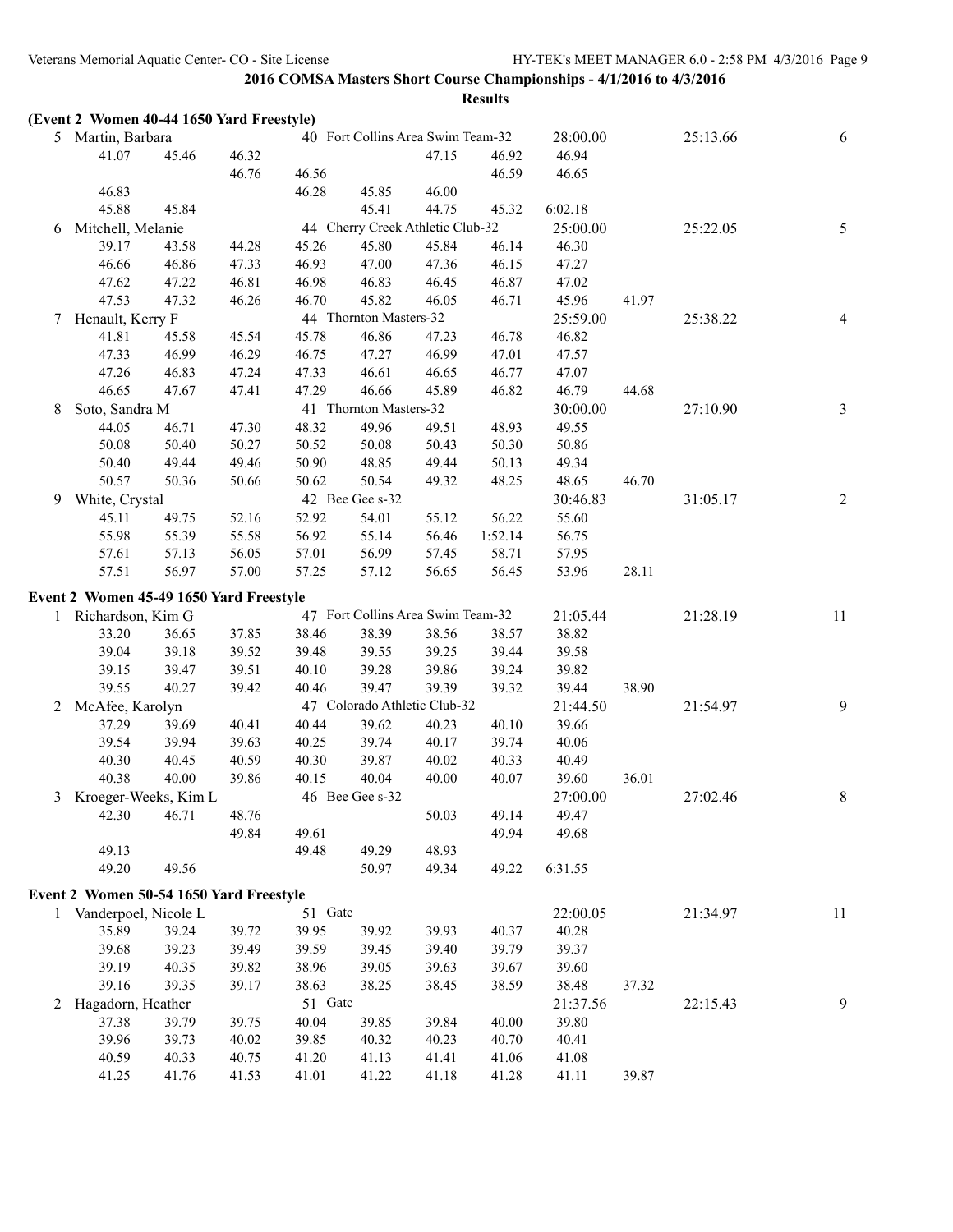|   |                                           |         |         |                |                            |                                    | <b>Results</b> |          |       |          |                |
|---|-------------------------------------------|---------|---------|----------------|----------------------------|------------------------------------|----------------|----------|-------|----------|----------------|
|   | (Event 2 Women 50-54 1650 Yard Freestyle) |         |         |                |                            |                                    |                |          |       |          |                |
|   | 3 Derr, Kirsten L                         |         |         |                |                            | 51 University of Denver Masters-32 |                | 23:05.00 |       | 23:35.02 | $\,8\,$        |
|   | 37.34                                     | 39.95   | 41.83   | 42.50          | 41.84                      | 43.17                              | 43.00          | 42.96    |       |          |                |
|   | 42.99                                     | 43.30   | 42.77   | 42.44          | 42.98                      | 42.55                              | 43.03          | 43.74    |       |          |                |
|   | 46.94                                     | 42.95   | 42.35   | 42.63          | 43.02                      | 43.58                              | 42.71          | 46.29    |       |          |                |
|   | 43.15                                     | 43.65   | 43.58   | 42.90          | 43.59                      | 42.93                              | 43.05          | 43.02    | 42.29 |          |                |
|   | 4 Iacometti, Monica                       |         |         |                |                            | 54 Cherry Creek Athletic Club-32   |                | 25:00.00 |       | 24:30.02 | $\tau$         |
|   | 40.17                                     | 43.42   | 44.71   | 44.90          | 44.80                      | 44.14                              | 44.66          | 44.45    |       |          |                |
|   | 44.66                                     | 44.95   | 45.04   | 44.96          | 44.47                      | 45.06                              | 45.05          | 45.15    |       |          |                |
|   | 44.66                                     | 44.36   | 44.59   | 44.75          | 44.73                      | 45.17                              | 44.48          | 44.98    |       |          |                |
|   | 45.68                                     | 45.48   | 45.12   | 45.40          | 44.81                      | 44.93                              | 45.15          | 43.58    | 41.56 |          |                |
| 5 | Przekwas, Julie A                         |         |         | 53 Amsc        |                            |                                    |                | 25:27.78 |       | 25:55.73 | 6              |
|   | 42.84                                     | 46.02   | 47.57   | 47.57          | 47.24                      | 47.09                              | 48.20          | 47.46    |       |          |                |
|   | 46.44                                     | 48.11   | 47.24   | 46.87          | 47.51                      | 48.02                              | 46.70          | 47.60    |       |          |                |
|   | 47.14                                     | 47.09   | 47.59   | 47.82          | 47.02                      | 46.60                              | 48.16          | 48.56    |       |          |                |
|   | 47.37                                     | 47.59   | 47.62   | 47.24          | 48.29                      | 47.24                              | 45.96          | 44.33    | 47.63 |          |                |
| 6 | Gillespie, Melissa                        |         |         |                |                            | 54 University of Denver Masters-32 |                | 30:00.00 |       | 28:41.72 | 5              |
|   | 43.96                                     | 47.58   | 48.82   |                |                            | 51.06                              | 50.79          | 52.48    |       |          |                |
|   |                                           |         | 52.00   | 52.93          |                            |                                    | 52.87          | 52.26    |       |          |                |
|   | 54.03                                     |         |         | 53.00          | 53.13                      | 52.55                              |                |          |       |          |                |
|   | 52.79                                     | 52.95   |         |                | 53.68                      | 52.88                              | 53.10          | 7:04.16  |       |          |                |
| 7 | Craft, Carol S                            |         |         |                | 54 Thornton Masters-32     |                                    |                | 33:00.00 |       | 29:18.42 | $\overline{4}$ |
|   | 46.62                                     | 51.06   | 51.73   | 52.23          | 53.19                      | 52.81                              | 52.68          | 52.71    |       |          |                |
|   | 53.35                                     | 52.41   | 52.32   | 53.43          | 53.78                      | 53.56                              | 54.08          | 54.09    |       |          |                |
|   | 54.24                                     | 54.32   | 54.41   | 53.90          | 54.40                      | 53.88                              | 54.13          | 54.88    |       |          |                |
|   | 54.42                                     | 55.03   | 54.52   | 54.58          | 54.63                      | 53.70                              | 52.69          | 53.28    | 51.36 |          |                |
|   | Event 2 Women 55-59 1650 Yard Freestyle   |         |         |                |                            |                                    |                |          |       |          |                |
|   |                                           |         |         |                | 55 Thornton Masters-32     |                                    |                | 30:00.00 |       |          | 11             |
|   | 1 Townley, Antoinette<br>51.13            | 52.63   | 53.61   |                |                            | 54.32                              | 54.50          | 54.28    |       | 29:54.15 |                |
|   |                                           |         |         |                |                            |                                    |                |          |       |          |                |
|   | 55.67                                     |         | 55.05   | 54.53<br>56.55 |                            |                                    | 54.65          | 55.21    |       |          |                |
|   | 55.50                                     | 55.01   |         |                | 53.41<br>54.81             | 54.02<br>55.10                     | 55.45          | 7:06.89  |       |          |                |
|   |                                           |         |         |                |                            |                                    |                |          |       |          |                |
|   | Event 2 Women 60-64 1650 Yard Freestyle   |         |         |                |                            |                                    |                |          |       |          |                |
|   | 1 Laney, Judith B                         |         |         |                |                            | 63 University of Denver Masters-32 |                | 23:58.00 |       | 24:24.30 | 11             |
|   | 40.43                                     | 44.00   | 45.41   | 44.90          | 45.70                      | 45.18                              | 45.24          | 44.99    |       |          |                |
|   | 45.18                                     | 44.86   | 45.00   | 44.52          | 44.38                      | 44.88                              | 44.95          | 44.66    |       |          |                |
|   | 44.59                                     | 44.59   | 45.33   | 44.47          | 44.93                      | 44.65                              | 44.85          | 44.20    |       |          |                |
|   | 44.23                                     | 43.80   | 44.25   | 44.54          | 43.93                      | 43.94                              | 43.53          | 43.27    | 40.92 |          |                |
|   | 2 Swan, Laurie                            |         |         | 62 Gatc        |                            |                                    |                | 27:45.00 |       | 26:50.27 | 9              |
|   | 44.47                                     | 46.76   | 51.60   |                |                            | 46.78                              | 52.19          | 46.66    |       |          |                |
|   |                                           |         | 47.13   | 49.71          |                            |                                    | 49.91          | 45.35    |       |          |                |
|   | 49.26                                     |         |         | 45.61          | 52.88                      | 45.09                              |                |          |       |          |                |
|   | 48.58                                     | 51.07   |         |                | 54.20                      | 46.15                              | 53.69          | 6:26.95  |       |          |                |
| 3 | Guerra, Denise                            |         |         |                | 62 Thornton Masters-32     |                                    |                | 31:31.72 |       | 34:11.93 | $\,8\,$        |
|   | 49.91                                     | 57.46   | 59.80   | 1:00.78        | 1:00.13                    | 1:00.01                            | 1:03.00        | 1:02.07  |       |          |                |
|   | 1:02.29                                   | 1:02.65 | 1:02.43 | 1:01.60        | 1:03.35                    | 1:01.66                            | 1:03.17        | 1:02.14  |       |          |                |
|   | 1:02.30                                   | 1:02.93 | 1:04.16 | 1:04.28        | 1:05.63                    | 1:02.83                            | 1:03.43        | 1:04.73  |       |          |                |
|   | 1:03.51                                   | 1:03.75 | 1:04.81 | 1:04.19        | 1:04.83                    | 1:04.22                            | 1:03.83        | 1:02.48  | 57.57 |          |                |
|   | Event 2 Men 25-29 1650 Yard Freestyle     |         |         |                |                            |                                    |                |          |       |          |                |
|   | 1 Mandel, Alon                            |         |         |                | 27 Denver Athletic Club-32 |                                    |                | 17:30.00 |       | 16:56.85 | 11             |
|   | 26.85                                     | 29.87   | 29.98   | 30.28          | 30.36                      | 30.55                              | 30.62          | 30.46    |       |          |                |
|   | 30.68                                     | 30.96   | 31.10   | 30.98          | 31.22                      | 31.45                              | 31.35          | 31.61    |       |          |                |
|   | 31.72                                     | 31.18   | 31.58   | 31.35          | 31.72                      | 31.63                              | 31.52          | 32.07    |       |          |                |
|   | 31.76                                     | 31.35   | 31.44   | 31.43          | 31.24                      | 30.95                              | 30.32          | 29.24    | 28.03 |          |                |
|   |                                           |         |         |                |                            |                                    |                |          |       |          |                |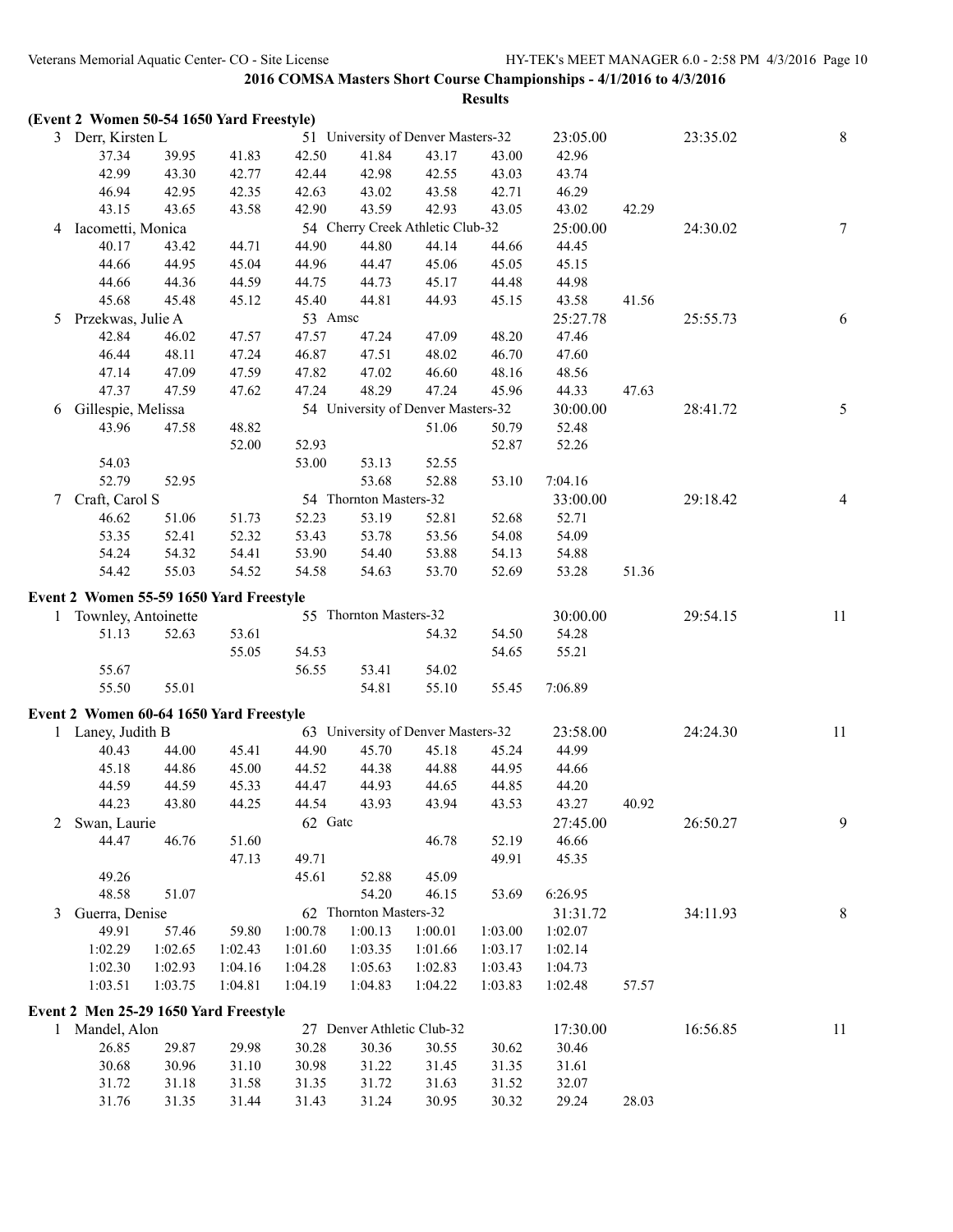|   | (Event 2 Men 25-29 1650 Yard Freestyle) |                |                |                |                                 |                                    |         |                   |         |          |        |
|---|-----------------------------------------|----------------|----------------|----------------|---------------------------------|------------------------------------|---------|-------------------|---------|----------|--------|
|   | 2 Libin, Alex                           |                |                |                |                                 | 25 Pikes Peak Masters Swimming-32  |         | 17:20.00          |         | 17:40.53 | 9      |
|   | 27.81                                   | 30.37          | 31.30          | 31.84          | 31.88                           | 32.30                              | 32.30   | 32.23             |         |          |        |
|   | 32.58                                   | 32.35          | 32.30          | 32.58          | 32.50                           | 32.47                              | 32.79   | 32.65             |         |          |        |
|   | 32.58                                   | 32.68          | 32.33          | 32.56          | 32.24                           | 32.43                              | 32.46   | 32.10             |         |          |        |
|   | 32.25                                   | 32.27          | 32.69          | 32.82          | 32.59                           | 32.41                              | 32.47   | 32.31             | 31.09   |          |        |
| 3 | Smith, David J                          |                |                |                |                                 | 28 University of Denver Masters-32 |         | 18:45.60          |         | 19:17.40 | $8\,$  |
|   | 31.89                                   | 35.55          | 36.31          | 35.53          | 36.10                           | 36.11                              | 36.22   | 36.04             |         |          |        |
|   | 35.33                                   | 35.07          | 35.47          | 34.81          | 35.33                           | 35.10                              | 35.99   | 35.16             |         |          |        |
|   | 35.54                                   | 35.23          | 35.56          | 34.91          | 35.51                           | 35.25                              | 35.13   | 33.93             |         |          |        |
|   | 34.83                                   | 35.32          | 35.75          | 33.87          | 34.48                           | 34.51                              | 34.14   | 34.53             | 32.90   |          |        |
| 4 | Ganiyev, Doston                         |                |                |                |                                 | 28 University of Denver Masters-32 |         | 27:00.00          |         | 22:38.42 | $\tau$ |
|   | 36.36                                   | 40.71          | 42.65          | 41.23          | 40.99                           | 42.75                              | 43.56   | 42.50             |         |          |        |
|   | 41.33                                   | 41.56          | 41.31          | 42.02          | 41.60                           | 40.01                              | 40.83   | 41.50             |         |          |        |
|   | 40.35                                   | 42.05          | 40.45          | 41.28          | 41.08                           | 41.98                              | 41.11   | 41.80             |         |          |        |
|   | 41.52                                   | 41.74          | 41.23          | 41.69          | 41.47                           | 42.35                              | 42.25   | 39.18             | 35.98   |          |        |
|   | Event 2 Men 30-34 1650 Yard Freestyle   |                |                |                |                                 |                                    |         |                   |         |          |        |
|   | 1 Clark, Steven J                       |                |                |                | 32 Thornton Masters-32          |                                    |         | 22:19.27          |         | 21:36.78 | 11     |
|   | 34.10                                   | 37.77          | 38.69          | 39.81          | 39.94                           | 39.46                              | 39.74   | 39.67             |         |          |        |
|   | 39.80                                   | 40.08          | 40.10          | 39.78          | 39.74                           | 39.63                              | 39.63   | 39.83             |         |          |        |
|   | 39.50                                   | 39.43          | 38.90          | 40.01          | 39.46                           | 39.52                              | 39.80   | 39.44             |         |          |        |
|   | 39.34                                   | 39.51          | 39.92          | 39.63          | 39.93                           | 39.60                              | 39.13   | 38.59             | 37.30   |          |        |
|   |                                         |                |                |                |                                 |                                    |         |                   |         |          |        |
|   | Event 2 Men 35-39 1650 Yard Freestyle   |                |                |                |                                 | 35 Foothills Masters Swim Team-32  |         | 18:55.00          |         |          |        |
|   | 1 Batchelder, John R                    |                |                |                |                                 |                                    |         |                   |         | 18:31.46 | 11     |
|   | 30.04                                   | 33.28          | 33.63          | 34.34          | 34.29                           | 34.02                              | 34.21   | 34.50             |         |          |        |
|   | 33.30                                   | 33.75          | 33.64          | 34.41          | 34.43                           | 34.09                              | 34.05   | 34.00             |         |          |        |
|   | 34.23<br>33.89                          | 34.05          | 34.05          | 33.98<br>33.28 | 34.28                           | 34.10                              | 33.70   | 33.76             |         |          |        |
|   |                                         | 33.89          | 34.01          |                | 33.49<br>38 Thornton Masters-32 | 33.19                              | 33.03   | 33.38             | 31.17   |          | 9      |
|   | 2 Forrester, Scott G                    |                |                |                |                                 |                                    | 47.50   | 27:22.21<br>48.00 |         | 26:43.49 |        |
|   | 39.03                                   | 43.85          | 45.67<br>49.46 | 48.67          |                                 | 47.54                              | 49.36   | 49.32             |         |          |        |
|   | 49.49                                   |                |                | 49.76          | 49.66                           | 49.67                              |         |                   |         |          |        |
|   | 50.08                                   | 49.05          |                |                | 50.18                           | 49.29                              | 49.53   | 6:34.73           |         |          |        |
|   | 3 Kazgan, Mehmet                        |                |                |                |                                 | 39 Cherry Creek Athletic Club-32   |         | 43:57.23          |         | 38:06.53 | $8\,$  |
|   | 51.55                                   | 1:00.02        | 1:04.41        | 1:08.17        | 1:09.16                         | 1:10.87                            | 1:09.88 | 1:10.88           |         |          |        |
|   | 1:11.29                                 | 1:12.72        | 1:13.66        | 1:08.23        | 1:06.99                         | 1:12.98                            | 1:11.36 | 1:08.77           |         |          |        |
|   | 1:08.43                                 | 1:06.38        | 1:11.99        | 1:08.44        | 1:12.42                         | 1:15.35                            | 1:13.59 | 1:14.20           |         |          |        |
|   | 1:11.54                                 | 1:11.25        | 1:11.82        | 1:08.83        | 1:11.26                         | 1:11.71                            | 1:08.73 | 1:08.64           | 1:01.01 |          |        |
|   |                                         |                |                |                |                                 |                                    |         |                   |         |          |        |
|   | Event 2 Men 40-44 1650 Yard Freestyle   |                |                |                |                                 |                                    |         |                   |         |          |        |
|   | 1 Cowan, Neil N                         |                |                |                |                                 | 44 Colorado Athletic Club-32       |         | 24:00.00          |         | 24:29.72 | 11     |
|   | 42.22                                   | 43.79          | 44.53          | 44.60          | 45.19                           | 44.96                              | 44.39   | 44.10             |         |          |        |
|   | 44.44                                   | 44.39          | 44.89          | 44.53          | 44.75                           | 44.84                              | 44.42   | 44.79             |         |          |        |
|   | 44.69                                   | 45.12<br>45.34 | 44.74          | 44.54          | 45.00<br>44.69                  | 45.93<br>44.95                     | 45.32   | 45.50<br>43.10    |         |          |        |
|   | 44.75                                   |                | 45.15          | 45.01          |                                 |                                    | 43.53   |                   | 41.53   |          |        |
|   | Event 2 Men 45-49 1650 Yard Freestyle   |                |                |                |                                 |                                    |         |                   |         |          |        |
|   | 1 Murphy, Seth J                        |                |                |                |                                 | 46 Colorado Masters Swimming-32    |         | 20:30.00          |         | 21:06.58 | 11     |
|   | 35.01                                   | 37.50          | 38.17          | 38.70          | 38.42                           | 38.50                              | 38.17   | 38.25             |         |          |        |
|   | 38.49                                   | 37.99          | 38.42          | 38.05          | 38.17                           | 38.40                              | 38.63   | 38.52             |         |          |        |
|   | 38.78                                   | 38.55          | 38.24          | 38.81          | 38.65                           | 38.66                              | 38.53   | 38.76             |         |          |        |
|   | 38.69                                   | 39.05          | 39.35          | 38.72          | 38.70                           | 39.11                              | 38.30   | 38.46             | 37.83   |          |        |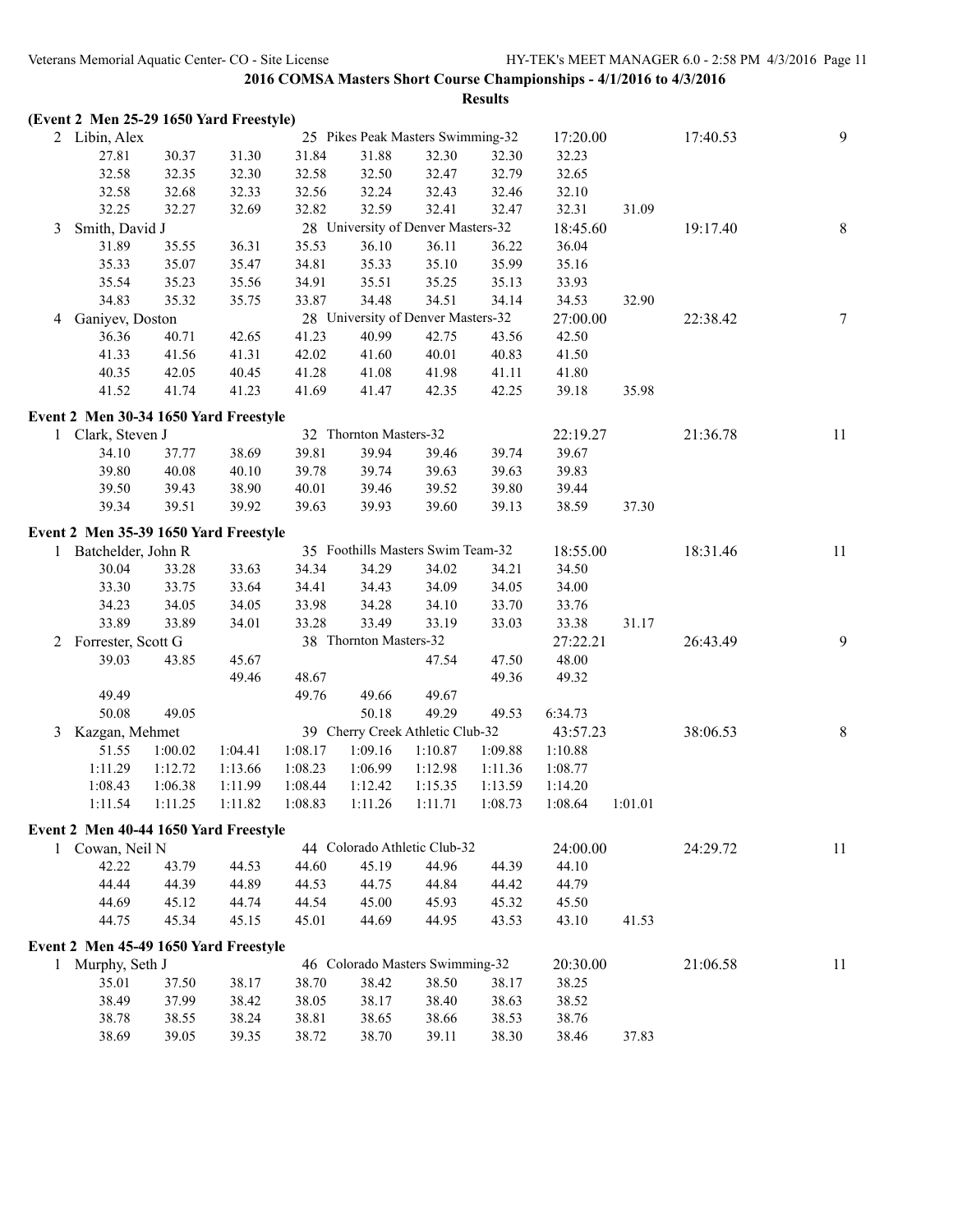|  |  |  | (Event 2 Men 45-49 1650 Yard Freestyle) |
|--|--|--|-----------------------------------------|
|  |  |  |                                         |

|   | 2 Rosinski, Thomas J                  |       |       |       | 46 University of Denver Masters-32 |       |         | 24:00.00 |       | 21:21.22 | 9       |
|---|---------------------------------------|-------|-------|-------|------------------------------------|-------|---------|----------|-------|----------|---------|
|   | 32.43                                 | 36.42 | 37.39 | 37.44 | 38.13                              | 38.77 | 39.46   | 38.38    |       |          |         |
|   | 38.11                                 | 38.24 | 40.02 | 39.11 | 39.49                              | 39.98 | 39.32   | 39.37    |       |          |         |
|   | 39.30                                 | 39.20 | 38.71 | 39.79 | 39.36                              | 39.46 | 38.86   | 39.38    |       |          |         |
|   | 39.57                                 | 39.16 | 38.82 | 39.74 | 40.01                              | 39.04 | 39.41   | 39.89    | 39.46 |          |         |
| 3 | Cruz, Eduardo                         |       |       |       | 46 Thornton Masters-32             |       |         | 23:40.00 |       | 21:49.53 | $\,8\,$ |
|   | 37.86                                 | 39.48 | 39.87 | 39.54 | 39.50                              | 40.03 | 40.13   | 39.67    |       |          |         |
|   | 39.76                                 | 39.97 | 39.52 | 39.78 | 39.45                              | 39.60 | 40.59   | 39.77    |       |          |         |
|   | 39.84                                 | 40.60 | 40.34 | 40.51 | 40.34                              | 40.40 | 39.74   | 39.83    |       |          |         |
|   | 39.72                                 | 39.85 | 40.98 | 40.63 | 39.62                              | 39.34 | 38.97   | 38.18    | 36.12 |          |         |
| 4 | Hoftiezer, Scott                      |       |       |       | 45 Denver Athletic Club-32         |       |         | 21:58.00 |       | 21:58.66 | 7       |
|   | 36.00                                 | 39.50 | 42.09 | 40.96 | 40.87                              | 40.82 | 37.79   | 37.35    |       |          |         |
|   | 38.73                                 | 40.32 | 40.31 | 39.85 | 39.64                              | 40.48 | 40.82   | 40.41    |       |          |         |
|   | 40.48                                 | 41.61 | 40.45 | 40.90 | 40.99                              | 40.71 | 41.46   | 41.05    |       |          |         |
|   | 39.02                                 | 39.33 | 39.28 | 41.29 | 40.77                              | 39.12 | 40.51   | 40.08    | 35.67 |          |         |
| 5 | Brower, William P                     |       |       |       | 49 Lafayette Masters-32            |       |         | 20:44.38 |       | 23:06.59 | 6       |
|   | 35.48                                 | 37.87 | 40.14 | 40.88 | 41.18                              | 41.81 | 41.41   | 43.62    |       |          |         |
|   | 42.75                                 | 41.94 | 43.01 | 42.48 | 44.13                              | 42.10 | 42.05   | 42.54    |       |          |         |
|   | 43.87                                 | 41.58 | 42.96 | 42.34 | 43.35                              | 42.32 | 42.87   | 42.49    |       |          |         |
|   | 43.95                                 | 42.61 | 42.56 | 42.45 | 42.94                              | 42.21 | 2:04.70 |          |       |          |         |
| 6 | White, Brad                           |       |       |       | 46 Bee Gee s-32                    |       |         | 24:16.81 |       | 24:22.11 | 5       |
|   | 35.78                                 | 38.81 | 40.53 | 41.36 | 41.68                              | 42.51 | 42.82   | 43.37    |       |          |         |
|   | 44.51                                 | 44.55 | 45.18 | 45.24 | 45.45                              | 45.54 | 45.93   | 46.10    |       |          |         |
|   | 45.14                                 | 46.55 | 46.07 | 45.50 | 44.86                              | 45.82 | 46.18   | 45.14    |       |          |         |
|   | 46.50                                 | 46.68 | 45.78 | 46.74 | 46.33                              | 45.34 | 44.91   | 45.02    | 40.19 |          |         |
|   |                                       |       |       |       |                                    |       |         |          |       |          |         |
|   | Event 2 Men 50-54 1650 Yard Freestyle |       |       |       | 50 University of Denver Masters-32 |       |         |          |       |          |         |
|   | 1 Barringer, Rob                      |       |       |       |                                    |       |         | 19:45.00 |       | 19:34.60 | 11      |
|   | 30.66                                 | 33.25 | 33.78 | 34.68 | 34.61                              | 34.57 | 34.81   | 35.13    |       |          |         |
|   | 34.93                                 | 35.07 | 35.34 | 35.30 | 35.17                              | 34.55 | 35.37   | 35.87    |       |          |         |
|   | 36.43                                 | 36.23 | 36.39 | 36.12 | 36.43                              | 36.45 | 36.61   | 36.59    |       |          |         |
|   | 36.92                                 | 36.64 | 36.55 | 36.72 | 36.88                              | 37.29 | 37.34   | 37.21    | 34.71 |          |         |
| 2 | Jones, Rich                           |       |       |       | 50 Jeffco Aquatic Masters-32       |       |         | 22:00.00 |       | 20:11.24 | 9       |
|   | 32.57                                 | 35.67 | 36.56 | 36.46 | 36.95                              | 37.27 | 37.41   | 37.25    |       |          |         |
|   | 37.37                                 | 37.38 | 37.06 | 37.13 | 37.28                              | 37.13 | 36.78   | 36.89    |       |          |         |
|   | 36.95                                 | 36.61 | 36.78 | 36.93 | 37.21                              | 36.74 | 37.10   | 37.26    |       |          |         |
|   | 36.90                                 | 36.87 | 36.68 | 36.56 | 36.89                              | 36.72 | 36.35   | 35.84    | 35.69 |          |         |
| 3 | Magouirk, Jeffrey K                   |       |       |       | 54 Bee Gee s-32                    |       |         | 21:48.93 |       | 21:34.40 | 8       |
|   | 35.21                                 | 37.61 | 38.08 | 38.70 | 38.42                              | 39.00 | 38.82   | 39.38    |       |          |         |
|   | 38.63                                 | 39.63 | 39.30 | 39.09 | 39.54                              | 39.59 | 39.19   | 39.25    |       |          |         |
|   | 39.31                                 | 39.45 | 39.31 | 40.09 | 40.59                              | 40.35 | 39.57   | 40.33    |       |          |         |
|   | 40.93                                 | 41.14 | 39.38 | 40.13 | 39.60                              | 39.38 | 38.69   | 38.32    | 38.39 |          |         |
| 4 | Lawrence, Dietrich W                  |       |       |       | 50 Jeffco Aquatic Masters-32       |       |         | 21:00.00 |       | 22:19.17 | 7       |
|   | 32.83                                 | 35.88 | 36.33 | 36.93 | 37.15                              | 36.75 | 37.59   | 37.62    |       |          |         |
|   | 38.09                                 | 38.74 | 45.77 | 38.12 | 40.03                              | 42.48 | 47.11   | 44.11    |       |          |         |
|   | 50.12                                 | 47.12 | 49.01 | 47.13 | 46.24                              | 46.32 | 46.07   | 42.59    |       |          |         |
|   | 36.99                                 | 38.35 | 38.43 | 37.73 | 37.44                              | 37.86 | 38.19   | 37.57    | 36.48 |          |         |
| 5 | Kelly, John F                         |       |       |       | 54 Bee Gee s-32                    |       |         | 24:45.00 |       | 24:30.42 | 6       |
|   | 41.26                                 | 44.00 | 44.71 | 44.09 | 43.95                              | 44.78 | 44.99   | 44.83    |       |          |         |
|   | 44.78                                 | 44.04 | 44.70 | 44.82 | 44.87                              | 44.60 | 44.65   | 44.80    |       |          |         |
|   | 43.94                                 | 43.99 | 44.90 | 44.37 | 45.40                              | 45.27 | 44.81   | 44.92    |       |          |         |
|   | 44.49                                 | 45.09 | 45.24 | 44.95 | 45.03                              | 44.34 | 45.30   | 44.74    | 43.77 |          |         |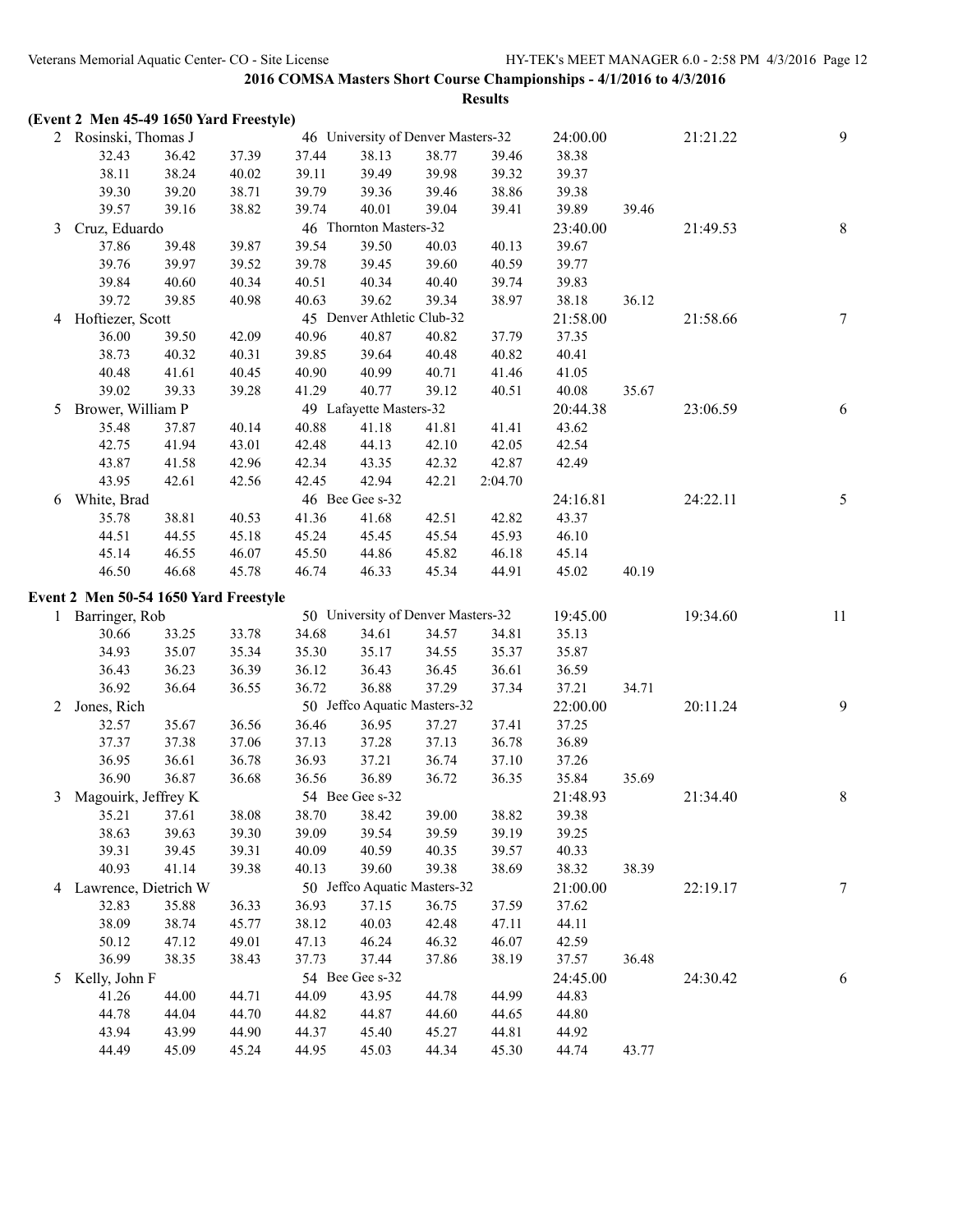|   | Event 2 Men 55-59 1650 Yard Freestyle |         |         |         |                 |                                    |         |          |         |          |         |
|---|---------------------------------------|---------|---------|---------|-----------------|------------------------------------|---------|----------|---------|----------|---------|
|   | 1 Nelson, Kurt D                      |         |         | 56 Gatc |                 |                                    |         | 20:05.92 |         | 19:30.44 | 11      |
|   | 30.94                                 | 33.97   | 34.11   | 34.60   | 35.13           | 35.01                              | 35.37   | 35.52    |         |          |         |
|   | 35.72                                 | 36.06   | 35.53   | 35.89   | 35.78           | 36.08                              | 36.09   | 36.13    |         |          |         |
|   | 36.09                                 | 36.05   | 36.68   | 36.26   | 36.11           | 36.02                              | 35.95   | 36.02    |         |          |         |
|   | 35.83                                 | 35.80   | 36.33   | 36.16   | 35.82           | 35.71                              | 35.83   | 34.63    | 33.22   |          |         |
| 2 | Newcomb, Scott C                      |         |         |         |                 | 55 Green Mountain Masters-32       |         | 22:00.00 |         | 22:30.90 | 9       |
|   | 37.49                                 | 40.78   | 40.88   | 40.83   | 40.28           | 40.55                              | 41.01   | 40.12    |         |          |         |
|   | 40.59                                 | 40.96   | 39.98   | 41.31   | 40.37           | 41.11                              | 40.75   | 40.88    |         |          |         |
|   | 41.04                                 | 40.90   | 40.72   | 41.29   | 41.63           | 41.00                              | 42.21   | 41.22    |         |          |         |
|   | 41.69                                 | 41.19   | 40.50   | 40.85   | 42.01           | 42.18                              | 42.44   | 41.58    | 40.56   |          |         |
| 3 | Reetz, Eric F                         |         |         |         | 56 Bee Gee s-32 |                                    |         | 28:30.00 |         | 27:49.80 | $\,8\,$ |
|   | 3:15.54                               | 1:43.41 | 50.91   |         |                 | 49.93                              | 2:33.68 | 1:40.35  |         |          |         |
|   |                                       |         | 51.31   | 50.96   |                 |                                    | 50.69   | 51.32    |         |          |         |
|   |                                       |         |         |         |                 | 8:24.75                            |         |          |         |          |         |
| 4 | Leo, Mark                             |         |         |         | 56 Bee Gee s-32 |                                    |         | 32:00.00 |         | 27:56.73 | $\tau$  |
|   | 45.74                                 | 48.46   | 49.48   | 51.36   | 50.89           | 52.06                              | 52.74   | 51.48    |         |          |         |
|   | 52.54                                 | 51.60   | 51.01   | 51.78   | 52.12           | 50.34                              | 52.03   | 51.79    |         |          |         |
|   | 51.18                                 | 51.56   | 52.62   | 52.57   | 51.00           | 50.99                              | 52.14   | 51.80    |         |          |         |
|   | 52.37                                 | 52.01   | 50.60   | 49.76   | 46.94           | 49.85                              | 50.47   | 49.13    | 46.32   |          |         |
|   | Event 2 Men 60-64 1650 Yard Freestyle |         |         |         |                 |                                    |         |          |         |          |         |
|   | 1 Heggy, Terry A                      |         |         |         |                 | 61 Foothills Masters Swim Team-32  |         | 21:59.99 |         | 21:31.32 | 11      |
|   | 37.35                                 | 40.65   | 39.83   | 39.72   | 40.37           | 39.52                              | 39.28   | 38.83    |         |          |         |
|   | 39.22                                 | 39.40   | 39.76   | 38.91   | 38.80           | 38.74                              | 38.90   | 38.77    |         |          |         |
|   | 38.69                                 | 39.65   | 39.28   | 39.60   | 39.01           | 39.96                              | 39.17   | 39.77    |         |          |         |
|   | 39.18                                 | 39.52   | 39.15   | 39.48   | 39.05           | 39.35                              | 37.88   | 37.55    | 36.98   |          |         |
|   | 2 Lehman, Melvin J                    |         |         |         | 62 Bee Gee s-32 |                                    |         | 26:30.00 |         | 25:09.24 | 9       |
|   | 37.00                                 | 43.19   | 45.49   | 46.15   | 46.10           | 45.38                              | 46.19   | 45.64    |         |          |         |
|   | 45.47                                 | 46.90   | 47.01   | 46.23   | 46.82           | 46.22                              | 47.33   | 45.73    |         |          |         |
|   | 47.38                                 | 46.20   | 46.80   | 45.46   | 46.93           | 45.07                              | 46.64   | 46.61    |         |          |         |
|   | 46.36                                 | 45.29   | 46.08   | 47.38   | 47.76           | 46.74                              | 46.59   | 45.62    | 39.48   |          |         |
| 3 | Heins, Don                            |         |         |         | 61 Bee Gee s-32 |                                    |         | 28:41.42 |         | 29:22.09 | 8       |
|   | 47.67                                 | 49.78   | 52.52   |         |                 | 53.63                              | 51.72   | 50.51    |         |          |         |
|   |                                       |         | 53.61   | 52.23   |                 |                                    | 51.99   | 54.61    |         |          |         |
|   | 54.99                                 |         |         | 53.86   | 53.63           | 53.53                              |         |          |         |          |         |
|   | 53.87                                 | 55.53   |         |         | 53.91           | 54.60                              | 53.95   | 7:17.11  |         |          |         |
|   |                                       |         |         |         |                 |                                    |         |          |         |          |         |
|   | Event 2 Men 65-69 1650 Yard Freestyle |         |         |         |                 |                                    |         |          |         |          |         |
|   | 1 Creese, Dennis C                    |         |         |         |                 | 67 Colorado Masters Swimming-32    |         | 35:00.00 |         | 39:03.21 | 11      |
|   | 1:02.05                               | 1:04.69 | 1:06.47 | 1:07.45 | 1:08.56         | 1:08.98                            | 1:08.90 | 1:10.11  |         |          |         |
|   | 1:09.52                               | 1:10.45 | 1:10.84 | 1:12.45 | 1:10.81         | 1:10.42                            | 1:11.03 | 1:11.51  |         |          |         |
|   | 1:11.81                               | 1:14.48 | 1:13.05 | 1:11.94 | 1:13.77         | 1:13.42                            | 1:13.57 | 1:14.00  |         |          |         |
|   | 1:11.75                               | 1:14.58 | 1:13.29 | 1:12.65 | 1:13.53         | 1:12.07                            | 1:14.02 | 1:11.03  | 1:10.01 |          |         |
|   | Event 2 Men 70-74 1650 Yard Freestyle |         |         |         |                 |                                    |         |          |         |          |         |
|   | 1 Kalstrom, Reynold G                 |         |         |         |                 | 71 Foothills Masters Swim Team-32  |         | 26:50.00 |         | 26:45.20 | 11      |
|   | 42.84                                 | 50.14   | 50.00   | 49.16   | 48.33           | 48.74                              | 48.80   | 48.85    |         |          |         |
|   | 49.68                                 | 49.10   | 48.40   | 48.65   | 48.19           | 48.79                              | 48.81   | 48.86    |         |          |         |
|   | 48.49                                 | 48.79   | 48.79   | 49.47   | 49.25           | 48.65                              | 48.12   | 49.47    |         |          |         |
|   | 48.95                                 | 48.48   | 49.50   | 49.05   | 49.43           | 49.53                              | 48.47   | 47.72    | 45.70   |          |         |
|   | Event 3 Women 25-29 400 Yard IM       |         |         |         |                 |                                    |         |          |         |          |         |
|   | 1 Xu, Amy                             |         |         |         |                 | 26 University of Denver Masters-32 |         | 5:30.32  |         | 4:58.45  | 11      |
|   | 30.54                                 | 34.62   | 38.83   | 36.49   | 44.23           | 45.83                              | 35.52   | 32.39    |         |          |         |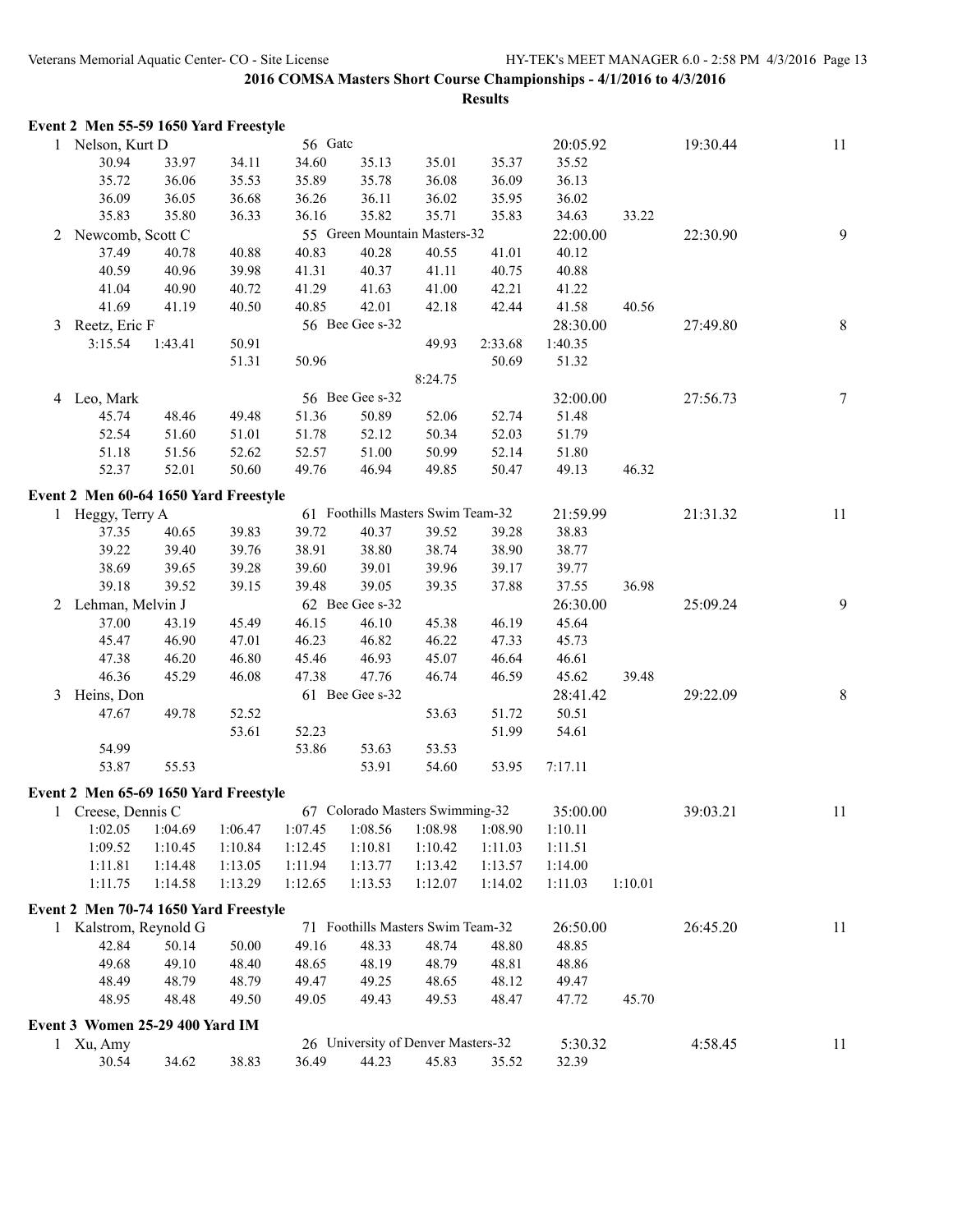|   | Event 3 Women 30-34 400 Yard IM      |       |                                                        |                  |          |         |
|---|--------------------------------------|-------|--------------------------------------------------------|------------------|----------|---------|
|   | 1 Heidinger, Anna M                  |       | 31 Pikes Peak Masters Swimming-32                      | 5:01.67          | 4:47.02  | 11      |
|   | 29.63<br>33.33                       | 38.23 | 37.72<br>39.25<br>40.45<br>34.91                       | 33.50            |          |         |
|   | Quinnell, Jodi A                     |       | 33 Jeffco Aquatic Masters-32                           | 5:08.13          | 5:10.29  | 9       |
|   | 31.25<br>36.00                       | 38.70 | 45.01<br>45.95<br>38.37<br>38.13                       | 36.88            |          |         |
|   | 3 Kendig, Alicia M                   |       | 33 Pikes Peak Masters Swimming-32                      | 5:12.00          | 5:15.83  | 8       |
|   | 32.20<br>36.83                       | 41.39 | 45.28<br>46.34<br>41.16<br>36.52                       | 36.11            |          |         |
|   | 4 Zeigler, Charity                   |       | 33 University of Denver Masters-32                     | 6:25.32          | 5:51.50  | 7       |
|   | 37.74<br>42.62                       | 44.96 | 44.81<br>50.83<br>49.79<br>41.73                       | 39.02            |          |         |
|   | 5 Lincoln, Laura Beth                |       | 32 Bee Gee s-32                                        | 6:13.42          | 6:26.52  | 6       |
|   | 48.19<br>40.20                       | 49.94 | 52.34<br>46.31<br>50.37<br>55.09                       | 44.08            |          |         |
|   | --- Gibbons, Chelsea M               |       | 32 Jeffco Aquatic Masters-32                           | 6:45.00          | DQ       |         |
|   | 37.05<br>43.77                       | 46.59 | 45.65<br>48.15<br>49.43<br>41.26                       | 37.71            |          |         |
|   |                                      |       |                                                        |                  |          |         |
|   | Event 3 Women 35-39 400 Yard IM      |       |                                                        |                  |          |         |
|   | 1 Greenleaf, Kristin                 |       | 37 Green Mountain Masters-32                           | 6:00.00          | 6:35.76  | 11      |
|   | 44.41<br>50.10                       | 52.89 | 52.28<br>53.74<br>53.70<br>45.01                       | 43.63            |          |         |
|   | 2 Gabrielson, Signe L                |       | 37 Pikes Peak Masters Swimming-32                      | 7:30.00          | 7:09.21  | 9       |
|   | 51.27<br>55.28                       | 54.33 | 53.77<br>1:01.18<br>1:02.02<br>46.12                   | 45.24            |          |         |
|   | Event 3 Women 40-44 400 Yard IM      |       |                                                        |                  |          |         |
|   | 1 Moss, Bonnie M                     |       | 44 Pikes Peak Masters Swimming-32                      | 6:00.00          | 5:11.31  | 11      |
|   | 30.79<br>35.97                       | 41.18 | 43.45<br>45.14<br>41.04<br>37.69                       | 36.05            |          |         |
|   | 2 Dussliere, Julie F                 |       | 43 Colorado Masters Swimming-32                        | 5:45.00          | 5:47.46  | 9       |
|   | 35.46<br>42.32                       | 45.28 | 45.88<br>48.61<br>50.52<br>40.13                       | 39.26            |          |         |
|   | 3 Davis, Kelly R                     |       | 40 Thornton Masters-32                                 | 6:05.86          | 6:05.53  | 8       |
|   | 38.48<br>47.84                       | 48.61 | 48.64<br>48.94<br>51.16<br>42.54                       | 39.32            |          |         |
|   | 4 O'Connell, Fontaine                |       | 41 Jeffco Aquatic Masters-32                           | 6:30.00          | 6:21.63  | $\tau$  |
|   | 42.06<br>48.70                       | 50.33 | 54.76<br>49.77<br>54.87<br>41.15                       | 39.99            |          |         |
|   |                                      |       | 44 Thornton Masters-32                                 |                  | 6:28.89  |         |
|   | 5 Henault, Kerry F<br>43.57<br>51.23 | 49.97 | 50.78<br>50.17<br>52.33                                | 6:39.00<br>45.31 |          | 6       |
|   |                                      |       | 45.53                                                  |                  |          |         |
|   | 6 Soto, Sandra M<br>54.60<br>1:03.59 |       | 41 Thornton Masters-32                                 | 8:31.00          | 7:46.28  | 5       |
|   | 46.87                                |       | 1:02.46<br>1:05.20                                     |                  |          |         |
|   | 44.50                                |       |                                                        |                  |          |         |
|   | Event 3 Women 50-54 400 Yard IM      |       |                                                        |                  |          |         |
|   | 1 Vanderpoel, Nicole L               |       | 51 Gate                                                | 5:50.55          | 5:48.25  | 11      |
|   | 37.40<br>43.08                       | 42.93 | 43.17<br>52.70<br>54.80<br>37.80                       | 36.37            |          |         |
| 2 | Hecksel, Toni S                      |       | 50 Team Sopris Masters-32                              | 6:15.01          | 5:56.76  | 9       |
|   | 36.38<br>42.96                       | 49.52 | 48.82<br>48.94<br>48.49<br>41.87                       | 39.78            |          |         |
|   |                                      |       |                                                        |                  |          |         |
|   | 3 Walker, Laurie                     |       | 51 Amsc                                                | 8:15.00          | 7:24.86  | $\,8\,$ |
|   |                                      |       | 58.96                                                  |                  |          |         |
|   |                                      | 47.50 |                                                        |                  |          |         |
|   | 4 Gillespie, Melissa                 |       | 54 University of Denver Masters-32                     | 8:00.00          | 7:50.94  | 7       |
|   | 52.05<br>1:00.74                     |       | 59.37<br>1:07.48                                       |                  |          |         |
|   | 52.13<br>49.55                       |       |                                                        |                  |          |         |
| 5 | Clendenen, Karen A                   |       | 53 Cherry Creek Athletic Club-32                       | 10:01.66         | 10:13.85 | 6       |
|   | 1:11.07<br>1:17.97                   |       | 1:21.49<br>1:30.64                                     |                  |          |         |
|   | 1:09.77<br>59.90                     |       |                                                        |                  |          |         |
|   |                                      |       |                                                        |                  |          |         |
|   | Event 3 Women 65-69 400 Yard IM      |       |                                                        |                  |          |         |
|   | 1 Young, Lydia L                     |       | 67 Brkm                                                | 7:32.26          | 7:56.46  | 11      |
|   | 57.93<br>1:06.48                     | 57.15 | 56.27<br>1:08.76<br>1:07.26<br>52.86                   | 49.75            |          |         |
|   | 2 Noble, Ann<br>1:09.73<br>1:20.43   |       | 68 Cherry Creek Athletic Club-32<br>1:12.83<br>1:33.70 | 8:59.00          | 9:54.63  | 9       |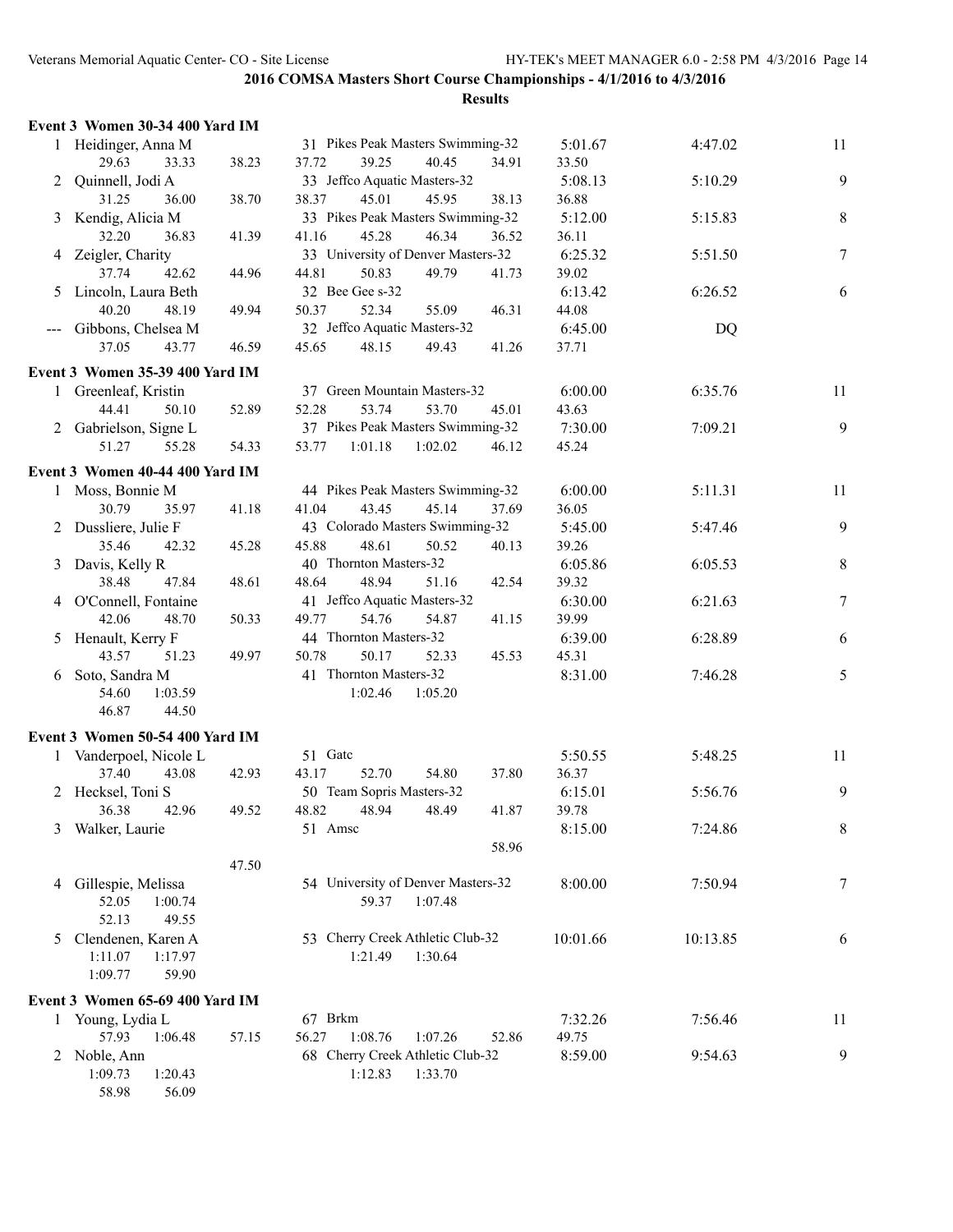|     | Event 4 Men 25-29 400 Yard IM        |       |       |         |                         |                                    |       |         |         |                |
|-----|--------------------------------------|-------|-------|---------|-------------------------|------------------------------------|-------|---------|---------|----------------|
| 1   | Smith, David J                       |       |       |         |                         | 28 University of Denver Masters-32 |       | 4:48.33 | 4:45.21 | 11             |
|     | 29.58                                | 32.63 | 38.17 | 37.71   | 42.45                   | 41.94                              | 31.87 | 30.86   |         |                |
|     | Event 4 Men 30-34 400 Yard IM        |       |       |         |                         |                                    |       |         |         |                |
|     | 1 Gullett, Jeff D                    |       |       | 32 Amsc |                         |                                    |       | 4:30.00 | 4:26.54 | 11             |
|     | 26.28                                | 31.07 | 37.69 | 38.27   | 37.25                   | 36.97                              | 28.92 | 30.09   |         |                |
| 2   | Clark, Steven J                      |       |       |         | 32 Thornton Masters-32  |                                    |       | 5:39.55 | 5:31.64 | 9              |
|     | 36.02                                | 42.64 | 40.42 | 41.09   | 46.66                   | 47.30                              | 38.78 | 38.73   |         |                |
|     |                                      |       |       |         |                         |                                    |       |         |         |                |
|     | Event 4 Men 35-39 400 Yard IM        |       |       |         |                         |                                    |       |         |         |                |
|     | 1 Batchelder, John R                 |       |       |         |                         | 35 Foothills Masters Swim Team-32  |       | 4:50.38 | 4:45.07 | 11             |
|     | 28.62                                | 33.70 | 38.06 | 37.31   | 42.55                   | 42.13                              | 32.36 | 30.34   |         |                |
|     | 2 Forrester, Scott G                 |       |       |         | 38 Thornton Masters-32  |                                    |       | 6:44.90 | 6:36.89 | 9              |
|     | 43.32                                | 51.30 |       |         | 46.00                   | 57.59                              |       |         |         |                |
|     | 46.78                                | 46.76 |       |         |                         |                                    |       |         |         |                |
|     | Event 4 Men 40-44 400 Yard IM        |       |       |         |                         |                                    |       |         |         |                |
| 1.  | Jensen, Brian R                      |       |       |         | 40 Bee Gee s-32         |                                    |       | 5:50.00 | 5:56.70 | 11             |
|     | 34.77                                | 43.12 | 47.27 | 48.76   | 48.41                   | 49.91                              | 42.25 | 42.21   |         |                |
|     | <b>Event 4 Men 45-49 400 Yard IM</b> |       |       |         |                         |                                    |       |         |         |                |
|     | 1 Cruz, Eduardo                      |       |       |         | 46 Thornton Masters-32  |                                    |       | 6:00.00 | 5:27.67 | 11             |
|     | 34.85                                | 38.65 | 42.93 | 41.81   | 46.67                   | 47.05                              | 38.19 | 37.52   |         |                |
| 2   | Holmes, Todd                         |       |       | 46 Amsc |                         |                                    |       | 5:30.00 | 5:28.42 | 9              |
|     | 34.01                                | 38.34 | 42.39 | 43.32   | 45.28                   | 46.42                              | 40.22 | 38.44   |         |                |
| 3   | White, Brad                          |       |       |         | 46 Bee Gee s-32         |                                    |       | 5:59.34 | 6:09.82 | 8              |
|     | 37.12                                | 47.35 | 47.40 | 49.28   | 55.45                   | 54.18                              | 40.84 | 38.20   |         |                |
| 4   | Brower, William P                    |       |       |         | 49 Lafayette Masters-32 |                                    |       | 6:03.42 | 6:37.71 | $\overline{7}$ |
|     | 38.69                                | 48.47 | 57.54 | 55.19   | 57.19                   | 58.76                              | 42.29 | 39.58   |         |                |
| --- | Murphy, Seth J                       |       |       |         |                         | 46 Colorado Masters Swimming-32    |       | 5:45.00 | DQ      |                |
|     | 35.71                                | 43.39 | 44.17 | 42.81   | 52.29                   | 53.04                              | 38.82 | 37.66   |         |                |
|     | <b>Event 4 Men 50-54 400 Yard IM</b> |       |       |         |                         |                                    |       |         |         |                |
|     | 1 Jimenez, Ignacio                   |       |       |         |                         | 50 University of Denver Masters-32 |       | 4:38.32 | 4:34.07 | 11             |
|     | 28.42                                | 32.89 | 34.76 | 34.19   | 38.86                   | 40.05                              | 32.69 | 32.21   |         |                |
| 2   | Jones, Rich                          |       |       |         |                         | 50 Jeffco Aquatic Masters-32       |       | 5:20.00 | 5:10.50 | 9              |
|     | 33.78                                | 39.11 | 39.15 | 38.78   | 44.53                   | 45.20                              | 35.57 | 34.38   |         |                |
|     | 3 Lawrence, Dietrich W               |       |       |         |                         | 50 Jeffco Aquatic Masters-32       |       | 5:20.99 | 5:30.47 | 8              |
|     | 32.49                                | 38.18 | 44.99 | 45.09   | 44.23                   | 45.84                              | 39.46 | 40.19   |         |                |
|     | 4 Magouirk, Jeffrey K                |       |       |         | 54 Bee Gee s-32         |                                    |       | 6:01.65 | 6:08.44 | 7              |
|     | 40.58                                | 59.03 | 46.92 | 46.43   | 49.48                   | 51.60                              | 38.52 | 35.88   |         |                |
| 5   | Kelly, John F                        |       |       |         | 54 Bee Gee s-32         |                                    |       | 7:00.00 | 7:00.78 | 6              |
|     | 48.55                                | 52.60 |       |         | 52.17                   | 1:03.69                            |       |         |         |                |
|     | 44.67                                | 42.82 |       |         |                         |                                    |       |         |         |                |
| 6   | Sexauer, Tim D                       |       |       |         | 50 Bee Gee s-32         |                                    |       | 7:15.00 | 7:09.20 | 5              |
|     | 44.64                                | 52.40 |       |         | 51.40                   | 59.28                              |       |         |         |                |
|     | 54.52                                | 52.31 |       |         |                         |                                    |       |         |         |                |
|     | Event 4 Men 55-59 400 Yard IM        |       |       |         |                         |                                    |       |         |         |                |
| 1   | Mann, Jonathan E                     |       |       | 55 Gatc |                         |                                    |       | 4:49.37 | 4:54.45 | 11             |
|     | 30.92                                | 34.17 | 37.58 | 37.07   | 41.92                   | 43.20                              | 35.31 | 34.28   |         |                |
|     | 2 Louie, Jamie                       |       |       |         | 59 Csst Masters-32      |                                    |       | 5:20.00 | 5:21.83 | 9              |
|     | 34.84                                | 39.05 | 41.53 | 41.35   | 43.25                   | 45.47                              | 38.68 | 37.66   |         |                |
|     | 3 Leo, Mark                          |       |       |         | 56 Bee Gee s-32         |                                    |       | 6:31.00 | 6:16.67 | 8              |
|     | 38.98                                | 47.48 | 48.79 | 49.29   | 49.53                   | 54.46                              | 46.02 | 42.12   |         |                |
|     |                                      |       |       |         |                         |                                    |       |         |         |                |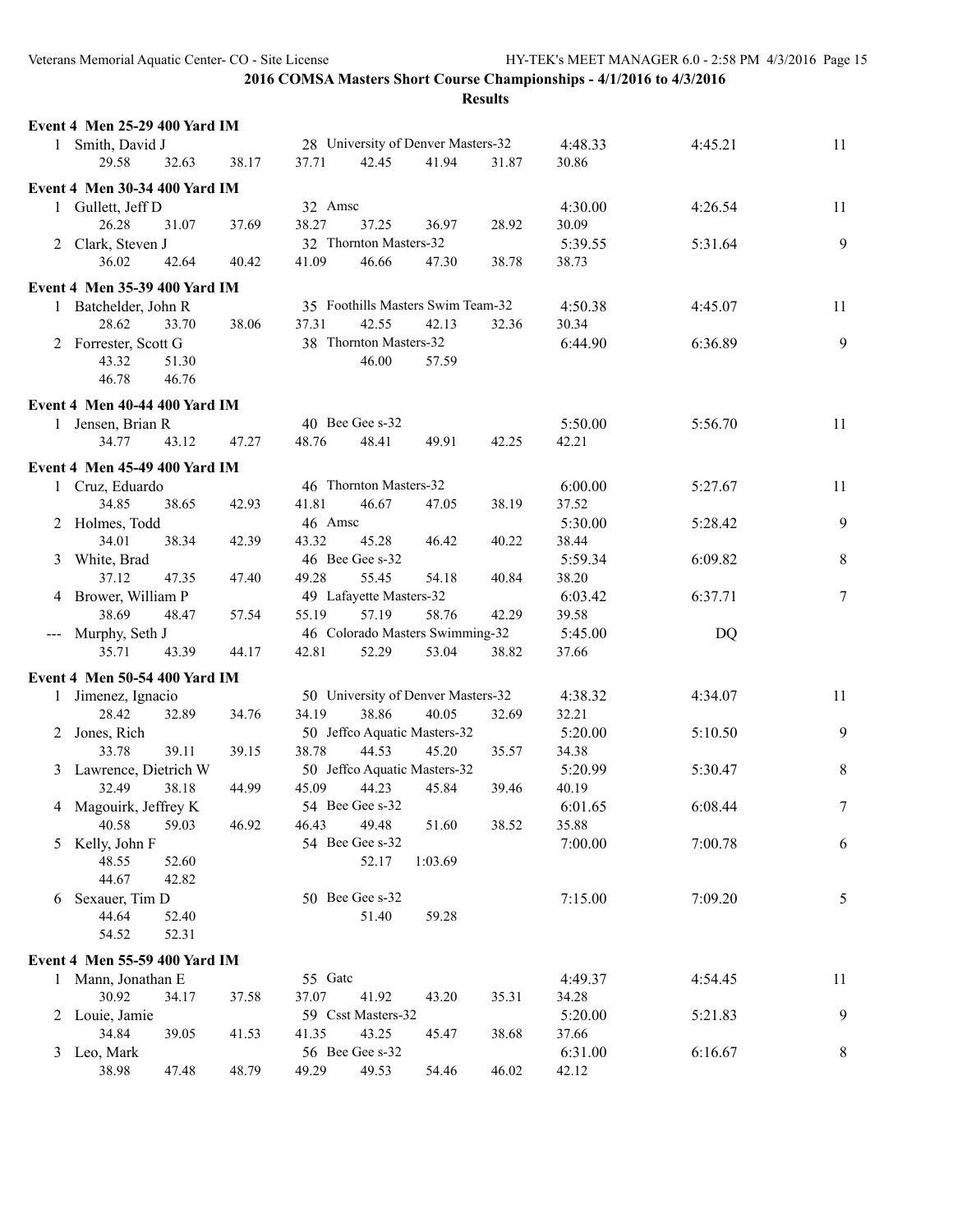|   | (Event 4 Men 55-59 400 Yard IM)                     |       |                                   |                |                            |                                                           |         |
|---|-----------------------------------------------------|-------|-----------------------------------|----------------|----------------------------|-----------------------------------------------------------|---------|
|   | 4 Newcomb, Scott C                                  |       | 55 Green Mountain Masters-32      |                | 6:30.00                    | 6:28.82                                                   | 7       |
|   | 38.01<br>51.59                                      | 50.59 | 48.94<br>55.68                    | 57.61<br>45.02 | 41.38                      |                                                           |         |
|   | 5 Reetz, Eric F                                     |       | 56 Bee Gee s-32                   |                | 8:30.00                    | 7:32.18                                                   | 6       |
|   |                                                     |       |                                   |                | 1:09.64                    |                                                           |         |
|   | 1:07.70<br>45.68                                    | 41.52 |                                   |                |                            |                                                           |         |
|   | Event 4 Men 60-64 400 Yard IM                       |       |                                   |                |                            |                                                           |         |
|   | 1 Stanback, John H                                  |       | 62 Fort Collins Area Swim Team-32 |                | 5:15.00                    | 5:12.44                                                   | 11      |
|   | 34.01<br>39.24                                      | 39.26 | 46.11<br>37.47                    | 45.49<br>36.22 | 34.64                      |                                                           |         |
|   | 2 Heggy, Terry A                                    |       | 61 Foothills Masters Swim Team-32 |                | 6:35.00                    | 5:53.33                                                   | 9       |
|   | 42.47<br>47.68                                      |       | 47.88                             | 48.36          |                            |                                                           |         |
|   | 35.49<br>33.90                                      |       |                                   |                |                            |                                                           |         |
| 3 | Lehman, Melvin J                                    |       | 62 Bee Gee s-32                   |                | 7:18.00                    | 6:53.59                                                   | $\,8\,$ |
|   | 42.69<br>52.18                                      |       | 52.01                             | 1:04.41        |                            |                                                           |         |
|   | 45.45<br>41.65                                      |       |                                   |                |                            |                                                           |         |
|   | 4 Clemens, Marvin K                                 |       | 61 Foothills Masters Swim Team-32 |                | 8:10.00                    | 7:14.10                                                   | 7       |
|   | 49.57<br>56.36                                      |       | 56.37                             | 1:00.19        |                            |                                                           |         |
|   | 44.71                                               |       |                                   |                |                            |                                                           |         |
|   | Event 4 Men 65-69 400 Yard IM                       |       |                                   |                |                            |                                                           |         |
|   | 1 Carney, Kent                                      |       | 68 Ever                           |                | 5:55.00                    | 5:52.91                                                   | 11      |
|   | 38.14<br>45.46                                      | 45.52 | 45.42<br>49.80                    | 48.64<br>40.92 | 39.01                      |                                                           |         |
|   | Event 5 Women 18+200 Yard Freestyle Relay           |       |                                   |                |                            |                                                           |         |
|   | 1 Pikes Peak Masters Swimming-32                    |       | $\mathbf{A}$                      |                | 1:51.90                    | 1:52.97                                                   | 22      |
|   | 1) MacLaren, Kathleen A W53                         |       | 2) Auxer, Joselyn W24             |                | 3) Sfeir, Emily W30        | 4) Weirich, Elizabeth R W24                               |         |
|   | 28.63<br>27.80                                      | 29.53 | 27.01                             |                |                            |                                                           |         |
| 2 | <b>Thornton Masters-32</b>                          |       | A                                 |                | 2:01.00                    | 1:54.72                                                   | 18      |
|   | 1) Dodson, Malaney M W18                            |       | 2) Booth, Kate W23                |                | 3) Pederson, Kati E W34    | 4) Broncucia, Stacy L W47                                 |         |
|   | 27.23<br>33.77                                      | 29.05 | 24.67                             |                |                            |                                                           |         |
|   | University of Denver Masters-32                     |       | A                                 |                | 2:00.00                    | 2:00.28                                                   | 16      |
|   | 1) Wright, Ashley R W24                             |       | 2) Zheng, Christine X W38         |                |                            | 3) Catallo-Madruga, Marci H W374) Petersen, Charlotte W55 |         |
|   | 28.97<br>32.67                                      | 30.11 | 28.53                             |                |                            |                                                           |         |
|   | 4 Bee Gee s-32                                      |       | $\mathcal{C}$                     |                | 2:00.00                    | 2:13.23                                                   | 14      |
|   | 1) Sands, Autumn W18                                |       | 2) Stevens, Elizabeth A W22       |                | 3) Kern, Jeran R W19       | 4) Willey, Briana D W32                                   |         |
|   |                                                     |       | 30.26                             |                |                            |                                                           |         |
| 5 | Jeffco Aquatic Masters-32                           |       | $\boldsymbol{A}$                  |                | 2:36.00                    | 2:32.77                                                   | 12      |
|   | 1) Quinnell, Jodi A W33                             |       | 2) Kurtz, Shayna W21              |                | 3) Gibbons, Chelsea M W32  | 4) Weigand, Jacqueline J W81                              |         |
|   | 28.00<br>29.47                                      | 30.89 | 1:04.41                           |                |                            |                                                           |         |
|   | Event 5 Women 25+200 Yard Freestyle Relay           |       |                                   |                |                            |                                                           |         |
|   | 1 Pikes Peak Masters Swimming-32                    |       | A                                 |                | 1:47.19                    | 1:44.93                                                   | 22      |
|   | 1) Heidinger, Anna M W31                            |       | 2) Kendig, Alicia M W33           |                | 3) Schram, Bridgette M W30 | 4) Trinidad, Holly A W32                                  |         |
|   | 24.84<br>28.11                                      | 26.70 | 25.28                             |                |                            |                                                           |         |
|   | 2 University of Denver Masters-32                   |       | A                                 |                | 1:50.00                    | 1:46.13                                                   | 18      |
|   | 1) Ryan, Julianna W30                               |       | 2) Perizzolo, Annie L W26         |                | 3) Zeigler, Charity W33    | 4) Xu, Amy W26                                            |         |
|   | 27.82<br>27.05                                      | 26.75 | 24.51                             |                |                            |                                                           |         |
| 3 | Gatc                                                |       | A                                 |                | 1:56.00                    | 1:48.33                                                   | 16      |
|   | 1) Fischer, Kristen L W29                           |       | 2) Anderson, Jill W26             |                | 3) Batson, Maureen W46     | 4) Abell, Amanda K W34                                    |         |
|   | 25.53<br>26.07                                      | 27.84 | 28.89<br>A                        |                | 2:09.00                    |                                                           |         |
| 4 | Lafayette Masters-32<br>1) Walkenhorst, Katie J W42 |       | 2) Castellano, Sara E W39         |                | 3) Woltman, Jillian K W31  | 1:55.62<br>4) Blair, Katie W35                            | 14      |
|   | 26.52<br>30.68                                      | 30.04 | 28.38                             |                |                            |                                                           |         |
|   |                                                     |       |                                   |                |                            |                                                           |         |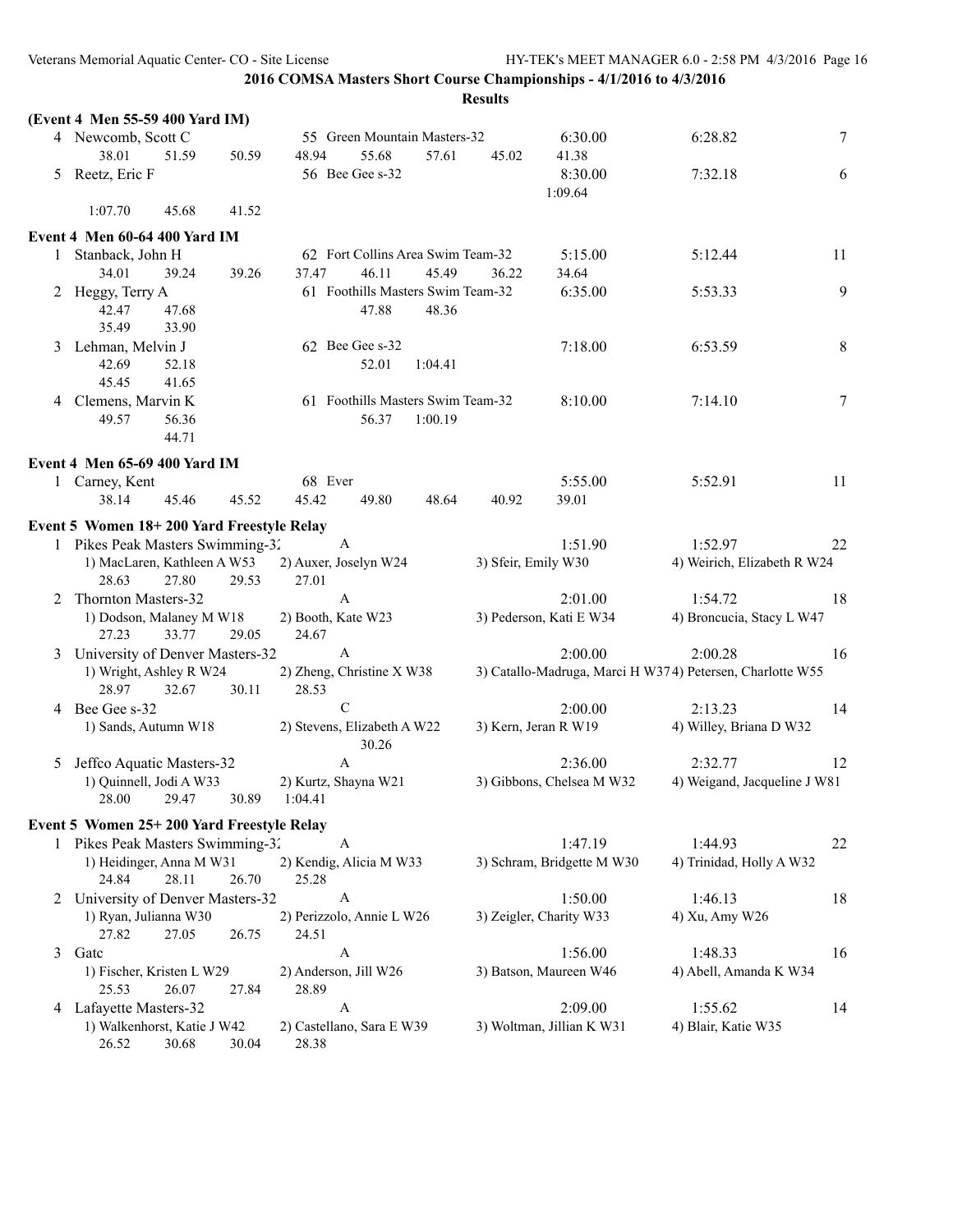|                | (Event 5 Women 25+200 Yard Freestyle Relay)              |                                     |                             |                            |    |
|----------------|----------------------------------------------------------|-------------------------------------|-----------------------------|----------------------------|----|
|                | 5 Amsc                                                   |                                     | 1:59.00                     | 1:57.67                    | 12 |
|                | 1) Fostvedt, Alishia L W39<br>28.53<br>29.29<br>33.63    | 2) Van Noordt, Lindsey W32<br>26.22 | 3) Larmore, Jennifer W27    | 4) Jones, Elizabeth W32    |    |
|                | 6 Bee Gee s-32                                           | $\bf{B}$                            | 2:05.00                     | 2:03.79                    | 10 |
|                | 1) Lincoln, Laura Beth W32<br>32.37<br>33.30<br>28.63    | 2) Ross, Karen Z W35<br>29.49       | 3) Gryboski, Katy W41       | 4) Engle, Beth W38         |    |
|                | 7 Gatc                                                   | $\bf{B}$                            | 2:05.00                     | 2:07.99                    | 8  |
|                | 1) Vitcenda, Jessica J W39<br>32.85<br>31.57<br>33.36    | 2) Hovey, Brianne W36<br>30.21      | 3) Westfall, Sarah E W28    | 4) Kinnersley, Darcy A W44 |    |
|                | 8 Cherry Creek Athletic Club-32                          | $\mathbf{A}$                        | 4:58.22                     | 2:19.79                    | 6  |
|                | 1) Wecksler, Michelle W49<br>39.47<br>35.18<br>38.32     | 2) Bryant, Teddi W49<br>26.82       | 3) Borgias, Keegan W27      | 4) Glauch, Missy A W53     |    |
| 9.             | Colorado Athletic Club-32                                | A                                   | 2:13.00                     | 2:21.69                    | 4  |
|                | 1) Hashimoto, Christine L W68<br>38.56<br>37.53<br>36.01 | 2) Nolte, Susan D W55<br>29.59      | 3) Olczak, Suzanne F W47    | 4) Sundberg, Melissa A W25 |    |
|                | Event 5 Women 35+200 Yard Freestyle Relay                |                                     |                             |                            |    |
|                | 1 Pikes Peak Masters Swimming-32                         | B                                   | 1:49.59                     | 1:47.40                    | 22 |
|                | 1) Keiber, Casey M W38<br>27.01<br>27.27<br>27.37        | 2) Adams, Danielle W44<br>25.75     | 3) Moss, Bonnie M W44       | 4) Wagner, Heather L W43   |    |
|                | 2 Pikes Peak Masters Swimming-32                         | $\mathbf{A}$                        | 2:35.00                     | 2:25.81                    | 18 |
|                | 1) Birnbaum, Lisa W54<br>36.82                           | 2) Maxfield, Teresa A W63<br>37.68  | 3) Gabrielson, Signe L W37  | 4) Mullane, Rebecca M W69  |    |
|                | Event 5 Women 45+200 Yard Freestyle Relay                |                                     |                             |                            |    |
|                | 1 Colorado Athletic Club-32                              | $\mathsf{A}$                        | 1:54.70                     | 1:52.86                    | 22 |
|                | 1) McAfee, Karolyn W47<br>30.63<br>28.12<br>27.56        | 2) Campbell, Ellen A W53<br>26.55   | 3) Dravenstott, Laura A W45 | 4) Garnier, Kathy L W55    |    |
|                | 2 Gate                                                   | A                                   | 1:56.00                     | 1:55.62                    | 18 |
|                | 1) Seavall, Kelly J W47<br>26.94<br>29.98<br>31.22       | 2) Hagadorn, Heather W51<br>27.48   | 3) Vanderpoel, Nicole L W51 | 4) Nowak, Elizabeth A W52  |    |
| $\mathfrak{Z}$ | Gatc                                                     | B                                   | 2:10.00                     | 2:02.57                    | 16 |
|                | 1) Nelson, Judy A W55<br>37.66                           | 2) Butler, Debra L W52<br>25.91     | 3) Anderson, Jeanette B W57 | 4) Kerr, Ann W59           |    |
|                | 4 Bee Gee s-32                                           | A                                   | 2:05.00                     | 2:09.58                    | 14 |
|                | 1) Kroeger-Weeks, Kim L W46<br>29.47                     | 2) Gardner, Micheline W50<br>32.00  | 3) Early, Deborah W49       | 4) Sands, Amy L W45        |    |
|                | 5 Amsc                                                   | B                                   | 2:30.00                     | 2:19.98                    | 12 |
|                | 1) Andrie, Katherine Q W51<br>33.81<br>34.75<br>33.53    | 2) Bershok, Rhonda W51<br>37.89     | 3) Przekwas, Julie A W53    | 4) Walker, Laurie W51      |    |
| 6              | Thornton Masters-32                                      | A                                   | 2:35.00                     | 2:20.50                    | 10 |
|                | 1) Townley, Antoinette W55<br>30.86<br>37.70<br>36.36    | 2) Maleike, Corinna M W55<br>35.58  | 3) Stokoe, Jeanne W54       | 4) Guerra, Denise W62      |    |
|                | Event 5 Women 55+200 Yard Freestyle Relay                |                                     |                             |                            |    |
|                | 1 Gatc                                                   | A                                   | 2:25.00                     | 2:57.71                    | 22 |
|                | 1) Swan, Laurie W62<br>37.09<br>41.49<br>42.90           | 2) Shaw, Lori D W59<br>56.23        | 3) Todd, Bette E W69        | 4) Emmons, Sara W73        |    |
|                | Event 5 Women 65+200 Yard Freestyle Relay                |                                     |                             |                            |    |
|                | 1 Cherry Creek Athletic Club-32                          | A                                   | 5:00.00                     | 2:28.18                    | 22 |
|                | 1) Noble, Ann W68                                        | 2) McKim, Penny A W71               | 3) Phelps, Reola W71        | 4) Golanty, Deb W65        |    |
|                | 45.83<br>52.30<br>50.05                                  |                                     |                             |                            |    |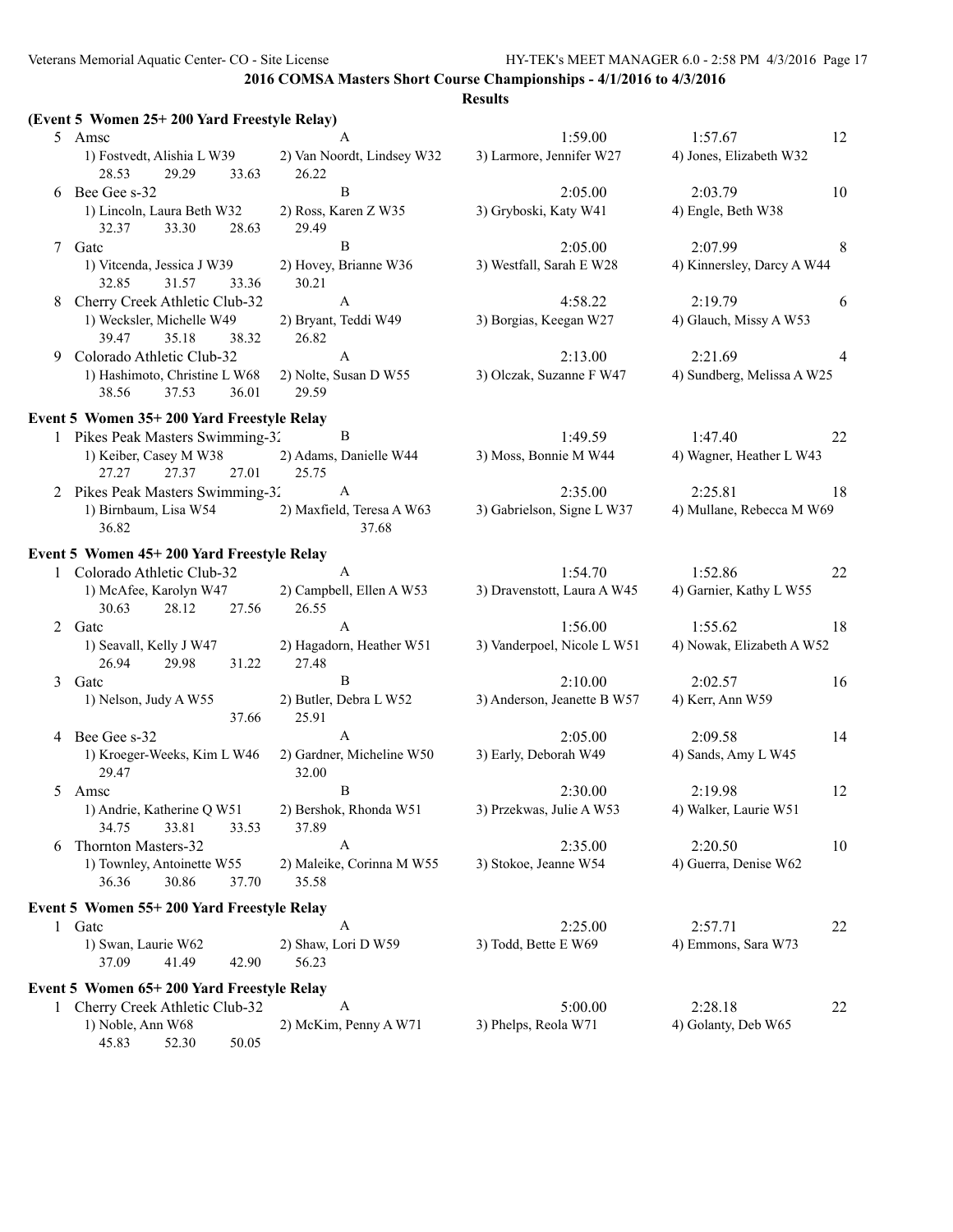|   | Event 6 Men 18+200 Yard Freestyle Relay                               |                                   |                           |                            |    |
|---|-----------------------------------------------------------------------|-----------------------------------|---------------------------|----------------------------|----|
|   | 1 Gate                                                                | A                                 | 1:37.00                   | 1:35.79                    | 22 |
|   | 1) Anderson, Tiger B M19<br>24.04<br>24.49<br>24.02                   | 2) Anderson, Jake M21<br>23.24    | 3) Robbins, Arion P M31   | 4) Miller, James M38       |    |
|   | 2 Thornton Masters-32                                                 | $\mathbf{A}$                      | 1:46.00                   | 1:40.07                    | 18 |
|   | 1) Wiles, Tyler A M24<br>25.43<br>26.62<br>22.68                      | 2) Clark, Steven J M32<br>25.34   | 3) Bergford, Brian M34    | 4) Cassella, Ryan M34      |    |
|   | 3 Bee Gee s-32                                                        | A                                 | 1:35.00                   | 1:41.78                    | 16 |
|   | 1) Sargent, Matthew R M20<br>25.59<br>26.62<br>26.26                  | 2) Caswell, Ian M37<br>23.31      | 3) Jensen, Brian R M40    | 4) Weber, Brad M46         |    |
|   | 4 South Suburban Finaddicts-32                                        | $\mathbf{A}$                      | 1:50.00                   | 1:51.99                    | 14 |
|   | 1) Alderson, Adam S M41<br>27.26<br>29.82<br>33.40                    | 2) Ferguson, Bruce M65<br>21.51   | 3) Bennett, Dean W M49    | 4) Mathys, Philip M21      |    |
|   | Event 6 Men 25+200 Yard Freestyle Relay                               |                                   |                           |                            |    |
|   | 1 Pikes Peak Masters Swimming-32                                      | $\overline{A}$                    | 1:33.20                   | 1:30.50                    | 22 |
|   | 1) Grosser, Jacob M27<br>21.87<br>23.82<br>24.43                      | 2) Barbini, Matt G M34<br>20.38   | 3) Colvert, Brian M32     | 4) Elser, Bryce A M30      |    |
|   | 2 University of Denver Masters-32                                     | A                                 | 1:34.00                   | 1:35.23                    | 18 |
|   | 1) Jimenez, Ignacio M50<br>22.63<br>25.28<br>24.77                    | 2) Lang, Elliot E M33<br>22.55    | 3) Kingery, Robert K M26  | 4) Gibson, Madison M M25   |    |
|   | 3 Amsc                                                                | A                                 | 1:40.00                   | 1:36.27                    | 16 |
|   | 1) Gullett, Jeff D M32<br>25.54<br>24.96<br>22.39                     | 2) Holmes, Todd M46<br>23.38      | 3) Pazmino, Jorge E M46   | 4) Gotto, Tony M44         |    |
|   | 4 University of Denver Masters-32                                     | B                                 | 1:42.00                   | 1:41.44                    | 14 |
|   | 1) Smith, David J M28<br>26.05<br>25.59<br>25.90                      | 2) Madera, Daniel P M26<br>23.90  | 3) Ganiyev, Doston M28    | 4) Farley, Michael J M42   |    |
|   | 5 Fort Collins Area Swim Team-32                                      | A                                 | 1:45.00                   | 1:41.71                    | 12 |
|   | 1) Pierce, Jeffrey R M35<br>24.79<br>23.02<br>29.41                   | 2) Schmitt, Ben J M25<br>24.49    | 3) Deming, Ryan M M27     | 4) Garcia, Doug A M54      |    |
|   | 6 Boulder Aquatic Masters-32                                          | A                                 | 1:52.00                   | 1:42.56                    | 10 |
|   | 1) Smits, Dusty W M32<br>26.02<br>27.03<br>32.15                      | 2) Fomenko, Alex M M51<br>17.36   | 3) Brent, Steve M54       | 4) Waterbury, Stuart S M62 |    |
|   | Event 6 Men 35+200 Yard Freestyle Relay                               |                                   |                           |                            |    |
|   | 1 University of Denver Masters-32                                     | $\mathbf{A}$                      | 1:28.00                   | 1:29.54                    | 22 |
|   | 1) Addadi, Mehdi M38<br>22.20<br>21.96<br>24.03                       | 2) O'Sullivan, Chris M41<br>21.35 | 3) Eisenhuth, Matt S M41  | 4) Doherty, Kevin J M42    |    |
|   | 2 Pikes Peak Masters Swimming-32                                      | B                                 | 1:39.60                   | 1:45.34                    | 18 |
|   | 1) Oldach, Rob C M53 2) Ladrow, Andy W M35<br>24.25<br>23.55<br>25.93 | 31.61                             | 3) Cording, Paul E M55    | 4) Orten, Frank T M57      |    |
| 3 | Thornton Masters-32                                                   | A                                 | 1:46.00                   | 1:46.24                    | 16 |
|   | 1) Aten, Ken L M43<br>28.19<br>27.06<br>25.82                         | 2) Cruz, Eduardo M46<br>25.17     | 3) Daughtrey, Clay L M48  | 4) Hoyt, Brian K M49       |    |
| 4 | Lafayette Masters-32                                                  | A                                 | 2:03.00                   | 1:57.12                    | 14 |
|   | 1) Cain, David P M37<br>26.37<br>32.82<br>29.37                       | 2) Becker, Steven M M47<br>28.56  | 3) Estle, Steven C M56    | 4) Brower, William P M49   |    |
| 5 | Foothills Masters Swim Team-32                                        | A                                 | NT                        | 1:59.34                    | 12 |
|   | 1) Clemens, Marvin K M61<br>33.35<br>35.34<br>25.42                   | 2) David, Brad G M61<br>25.23     | 3) Batchelder, John R M35 | 4) Olson, John M35         |    |
|   | Event 6 Men 45+200 Yard Freestyle Relay                               |                                   |                           |                            |    |
|   | 1 Gate                                                                | A                                 | 1:40.00                   | 1:41.81                    | 22 |
|   | 1) Garland, Robert M46<br>25.77<br>23.69<br>28.41                     | 2) Harper, Larry T M61<br>23.94   | 3) Jonsen, Matthew D M51  | 4) Kahl, Steven E M53      |    |
|   |                                                                       |                                   |                           |                            |    |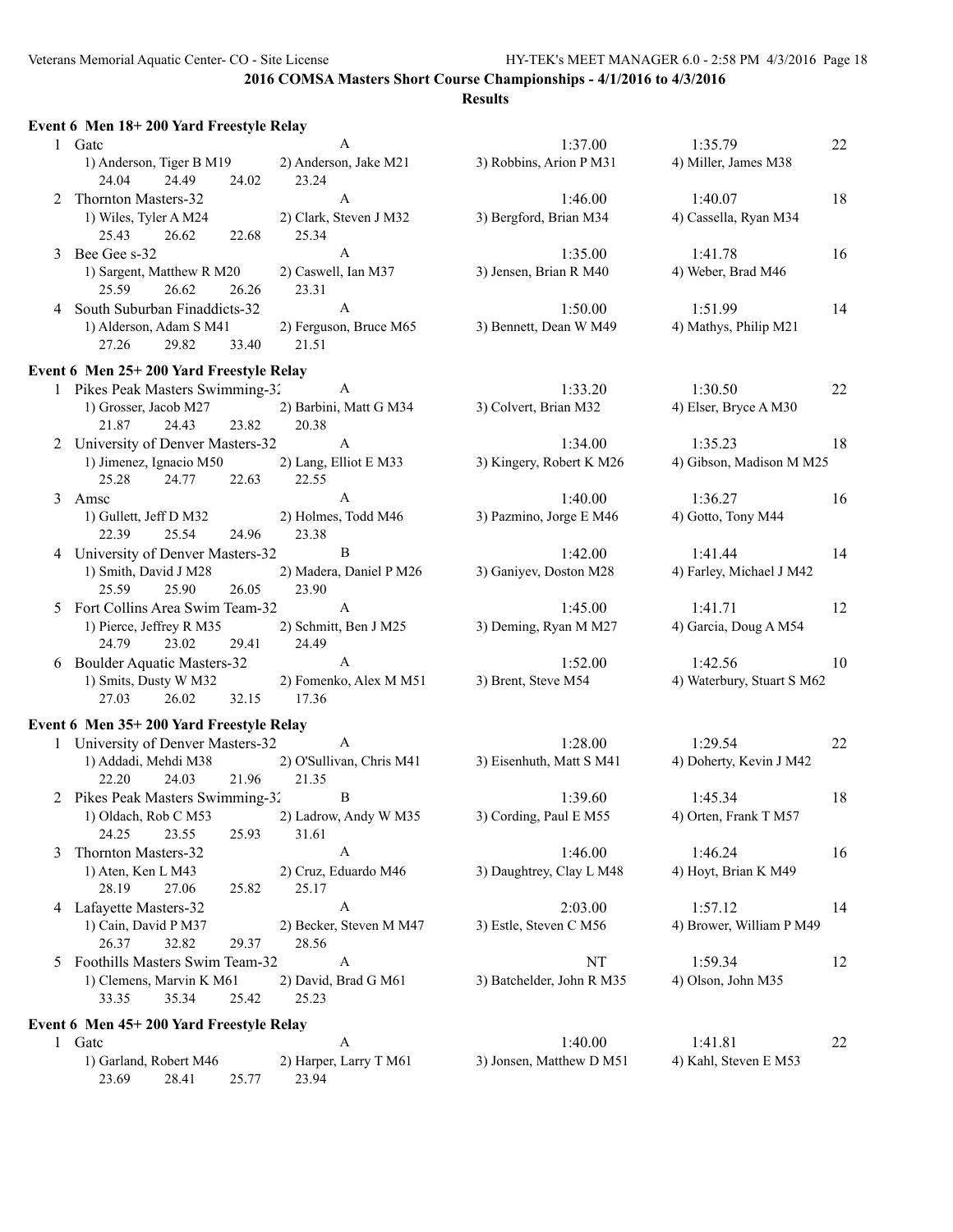|              | (Event 6 Men 45+200 Yard Freestyle Relay)                                           |                                       |                                       |                                    |    |
|--------------|-------------------------------------------------------------------------------------|---------------------------------------|---------------------------------------|------------------------------------|----|
|              | 2 University of Denver Masters-32<br>1) Brostuen, David A M51                       | A<br>2) Severance, David A M53        | 1:46.00<br>3) Rosinski, Thomas J M46  | 1:43.43<br>4) Bingham, Frank A M50 | 18 |
| 3            | 25.65<br>24.81<br>26.33<br>Jeffco Aquatic Masters-32<br>1) Lawrence, Dietrich W M50 | 26.64<br>A                            | 1:56.00<br>3) Tveitmoe, Bob N M63     | 1:47.06                            | 16 |
|              | 24.59<br>29.75<br>26.91                                                             | 2) Feely, Kevin M63<br>25.81          |                                       | 4) Jones, Rich M50                 |    |
|              | 4 Bee Gee s-32<br>1) Ramirez, Alfonso M54<br>28.73<br>30.28<br>28.35                | A<br>2) White, Brad M46<br>28.64      | 1:48.00<br>3) Magouirk, Jeffrey K M54 | 1:56.00<br>4) Lewis, Bobby M45     | 14 |
| 5            | Bee Gee s-32                                                                        | B                                     | 1:50.00                               | 2:00.88                            | 12 |
|              | 1) Sexauer, Tim D M50<br>27.72                                                      | 2) Huggins, David A M56<br>30.45      | 3) Reetz, Eric F M56                  | 4) Leo, Mark M56                   |    |
|              | 6 University of Denver Masters-32                                                   | B                                     | 2:11.00                               | 2:07.31                            | 10 |
|              | 1) Krainik, Gregory M M61<br>31.91                                                  | 2) Plummer, Mark A M79<br>26.96       | 3) Vaughan, James M M69               | 4) Le Vasseur, Andrew P M52        |    |
|              | Event 6 Men 55+200 Yard Freestyle Relay                                             |                                       |                                       |                                    |    |
|              | 1 University of Denver Masters-32                                                   | A                                     | 1:39.00                               | 1:43.96                            | 22 |
|              | 1) Cummins, Ron M56<br>26.03<br>24.20<br>28.10                                      | 2) Pfenning, Paul D M57<br>25.63      | 3) Petersen, Craig M56                | 4) Weir, D Scott M58               |    |
|              | 2 Bee Gee s-32                                                                      | A                                     | 1:48.00                               | 2:14.51                            | 18 |
|              | 1) Lehman, Melvin J M62<br>46.82<br>27.15<br>33.66                                  | 2) Hess, Richard M61<br>26.88         | 3) Cattles, Steve M56                 | 4) McElhinney, Tom B M62           |    |
| 3            | Cherry Creek Athletic Club-32                                                       | A                                     | 5:00.00                               | 2:37.21                            | 16 |
|              | 1) Standring, Timothy J M65<br>33.34<br>40.68<br>49.33                              | 2) Zaparanick, Robert R M70<br>33.86  | 3) Sherman, Larry W M74               | 4) Coursey, Pete E M59             |    |
|              | --- Gatc<br>1) Anderson, Kirk H M56<br>24.87<br>25.26<br>23.97                      | A<br>2) Mann, Jonathan E M55<br>25.20 | 1:40.00<br>3) Scott, Greg C M56       | DQ<br>4) Nelson, Kurt D M56        |    |
|              | Event 7 Women 18-24 100 Yard Breaststroke                                           |                                       |                                       |                                    |    |
|              | 1 Auxer, Joselyn<br>36.33<br>41.84                                                  | 24 Pikes Peak Masters Swimming-32     | 1:26.10                               | 1:18.17                            | 11 |
|              | --- Stevens, Elizabeth A<br>46.33<br>52.11                                          | 22 Bee Gee s-32                       | 2:00.00                               | DQ                                 |    |
|              | Event 7 Women 25-29 100 Yard Breaststroke                                           |                                       |                                       |                                    |    |
| $\mathbf{1}$ | Sampl, Emily<br>32.30<br>37.02                                                      | 28 Racm                               | 1:09.59                               | 1:09.32                            | 11 |
|              | 2 Perizzolo, Annie L<br>33.01<br>36.52                                              | 26 University of Denver Masters-32    | 1:11.09                               | 1:09.53                            | 9  |
| 3            | Sampl, Lauren<br>38.58<br>33.51                                                     | 28 Racm                               | 1:10.87                               | 1:12.09                            | 8  |
|              | 4 Xu, Amy<br>35.72<br>39.02                                                         | 26 University of Denver Masters-32    | 1:20.32                               | 1:14.74                            | 7  |
| 5            | Sundberg, Melissa A<br>39.54<br>44.89                                               | 25 Colorado Athletic Club-32          | 1:22.00                               | 1:24.43                            | 6  |
|              | 6 Westfall, Sarah E<br>45.31<br>50.45                                               | 28 Gate                               | 2:35.10                               | 1:35.76                            | 5  |
|              | 7 Larmore, Jennifer<br>46.38<br>52.71                                               | 27 Amsc                               | 1:26.00                               | 1:39.09                            | 4  |
|              | Event 7 Women 30-34 100 Yard Breaststroke                                           |                                       |                                       |                                    |    |
|              | 1 Heidinger, Anna M<br>32.48<br>35.78                                               | 31 Pikes Peak Masters Swimming-32     | 1:12.50                               | 1:08.26                            | 11 |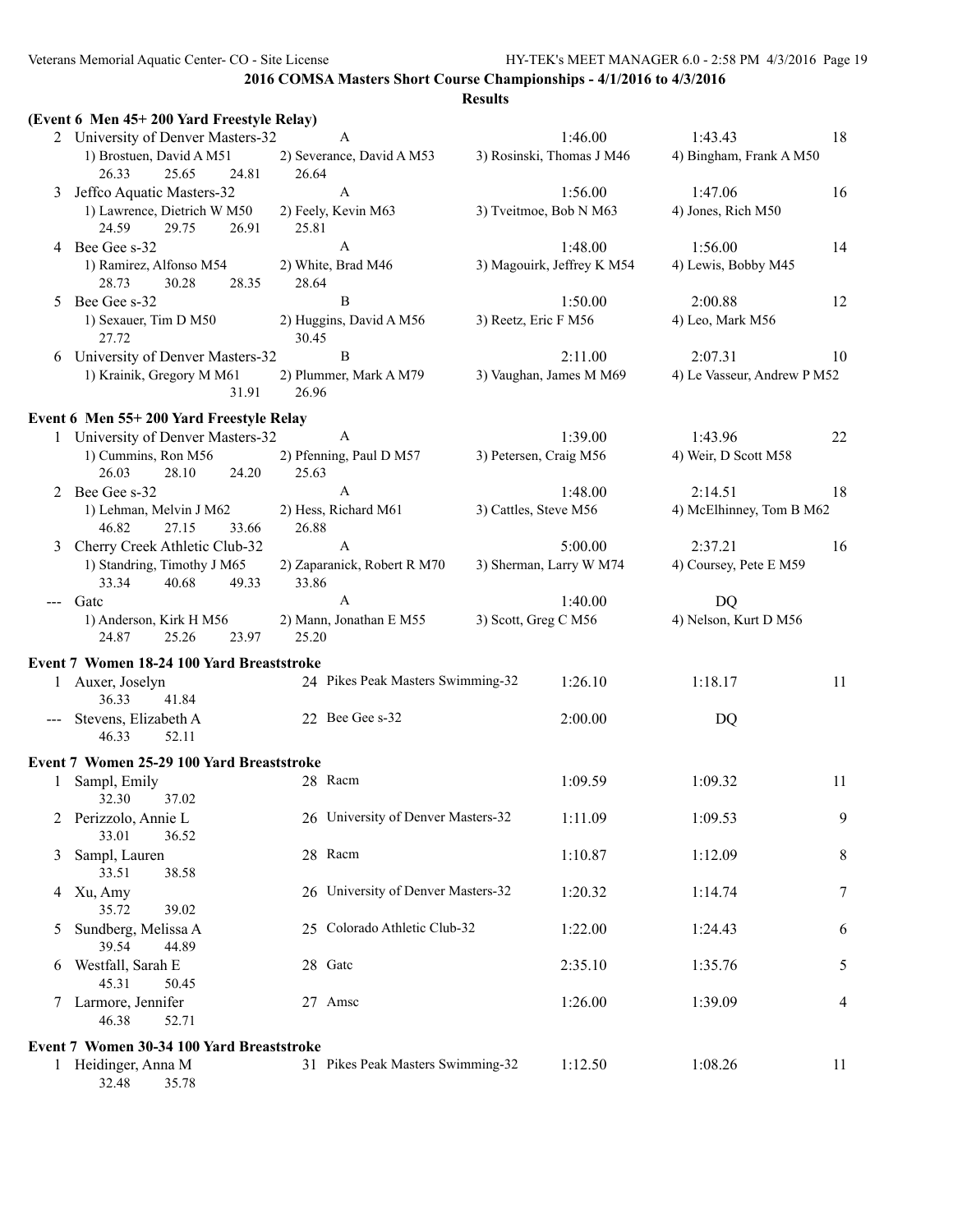|                     |                                             | <b>Results</b>                       |         |         |                 |
|---------------------|---------------------------------------------|--------------------------------------|---------|---------|-----------------|
|                     | (Event 7 Women 30-34 100 Yard Breaststroke) |                                      |         |         |                 |
|                     | 2 Ryan, Julianna<br>35.05<br>38.88          | 30 University of Denver Masters-32   | 1:13.27 | 1:13.93 | 9               |
| 3                   | Pederson, Kati E<br>35.84<br>40.26          | 34 Thornton Masters-32               | 1:25.00 | 1:16.10 | $8\,$           |
| 4                   | Gibbons, Chelsea M<br>37.60<br>41.48        | 32 Jeffco Aquatic Masters-32         | 1:20.22 | 1:19.08 | $\tau$          |
| 5                   | Zeigler, Charity<br>38.75<br>41.26          | 33 University of Denver Masters-32   | 1:22.32 | 1:20.01 | 6               |
| 6                   | Sfeir, Emily<br>40.47<br>46.94              | 30 Pikes Peak Masters Swimming-32    | 1:30.20 | 1:27.41 | 5               |
|                     | Event 7 Women 35-39 100 Yard Breaststroke   |                                      |         |         |                 |
|                     | 1 Keiber, Casey M<br>34.10<br>38.43         | 38 Pikes Peak Masters Swimming-32    | 1:19.22 | 1:12.53 | 11              |
|                     | 2 Fostvedt, Alishia L<br>38.74<br>42.19     | 39 Amsc                              | 1:22.01 | 1:20.93 | 9               |
| 3                   | Blair, Katie<br>38.59<br>43.55              | 35 Lafayette Masters-32              | 1:24.70 | 1:22.14 | 8               |
|                     | 4 Vitcenda, Jessica J<br>41.37<br>46.07     | 39 Gatc                              | 1:28.13 | 1:27.44 | $7\phantom{.0}$ |
|                     | 5 Hovey, Brianne<br>43.56<br>45.17          | 36 Gatc                              | 1:31.43 | 1:28.73 | 6               |
|                     | Event 7 Women 40-44 100 Yard Breaststroke   |                                      |         |         |                 |
|                     | 1 Paul, Heather<br>37.40<br>42.32           | 41 Colorado Masters Swimming-32      | 1:22.51 | 1:19.72 | 11              |
|                     | 2 Ruppel, Laura M<br>37.72<br>44.38         | 40 Fort Collins Area Swim Team-32    | 1:22.52 | 1:22.10 | 9               |
|                     | 3 Henault, Kerry F<br>46.70<br>42.00        | 44 Thornton Masters-32               | 1:28.99 | 1:28.70 | 8               |
|                     | 4 Kinnersley, Darcy A<br>44.94<br>50.81     | 44 Gatc                              | 1:48.00 | 1:35.75 | 7               |
|                     | Event 7 Women 45-49 100 Yard Breaststroke   |                                      |         |         |                 |
|                     | 1 Kroeger-Weeks, Kim L<br>41.15<br>46.91    | 46 Bee Gee s-32                      | 1:31.28 | 1:28.06 | 11              |
|                     | 2 Early, Deborah<br>49.02<br>44.68          | 49 Bee Gee s-32                      | 1:42.27 | 1:33.70 | 9               |
| 3                   | Haneke, Karen<br>48.51<br>58.77             | 45 Rocky Mountain Thunder Masters-32 | 1:43.00 | 1:47.28 | 8               |
| 4                   | Wecksler, Michelle<br>51.16<br>56.28        | 49 Cherry Creek Athletic Club-32     | 1:40.11 | 1:47.44 | 7               |
| $\qquad \qquad - -$ | Bryant, Teddi<br>51.89<br>57.44             | 49 Cherry Creek Athletic Club-32     | 2:00.30 | DQ      |                 |
|                     | Event 7 Women 50-54 100 Yard Breaststroke   |                                      |         |         |                 |
|                     | 1 Nowak, Elizabeth A<br>35.41<br>40.19      | 52 Gate                              | 1:14.55 | 1:15.60 | 11              |
| $\mathbf{2}$        | Campbell, Ellen A<br>38.30<br>42.83         | 53 Colorado Athletic Club-32         | 1:20.95 | 1:21.13 | 9               |
| 3                   | Hecksel, Toni S<br>40.23<br>42.98           | 50 Team Sopris Masters-32            | 1:26.44 | 1:23.21 | 8               |
|                     | 4 McDonald, Kae<br>44.19<br>47.74           | 53 Team Sopris Masters-32            | 1:25.00 | 1:31.93 | 7               |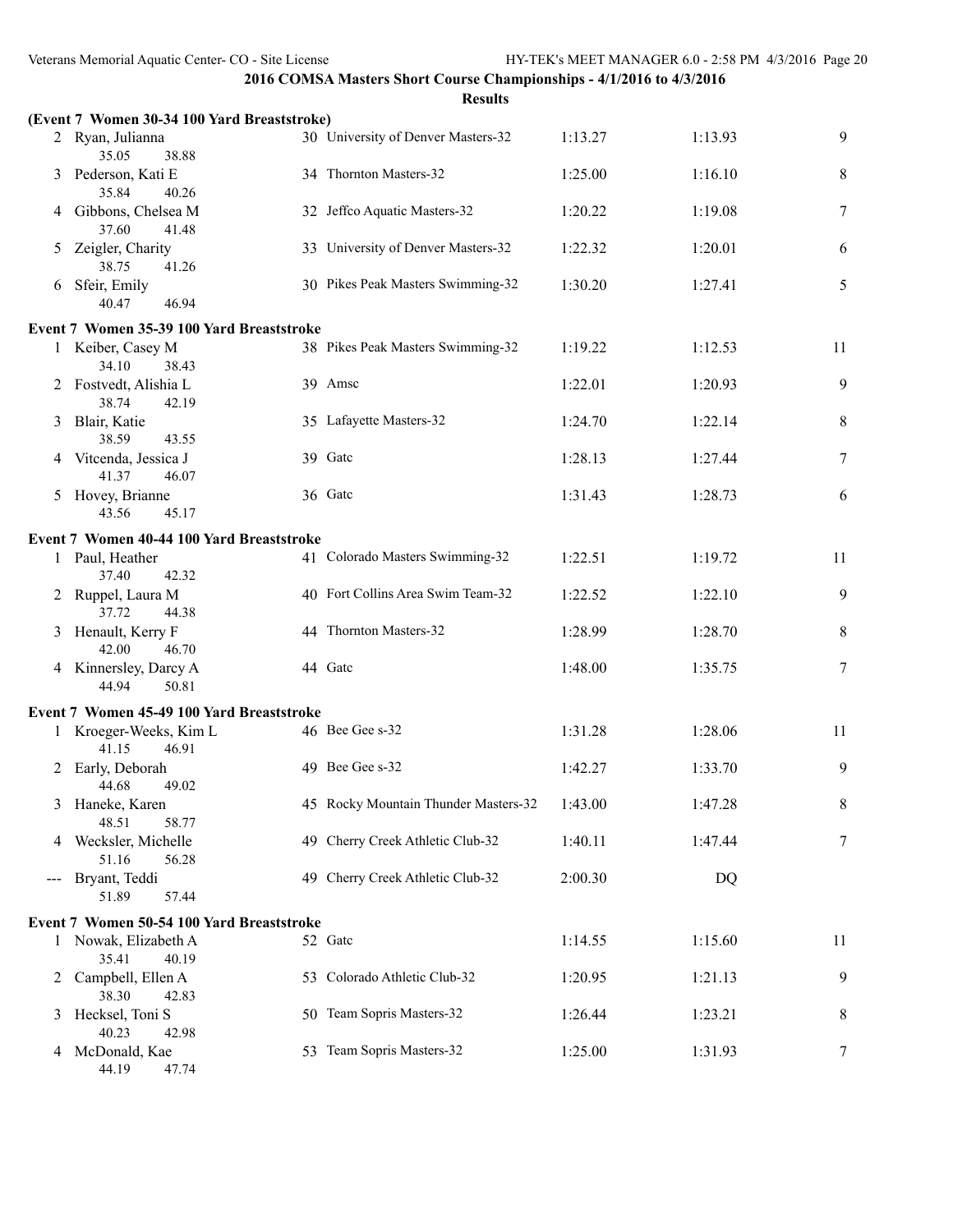|    |                                             |    | <b>Results</b>                     |         |         |                |
|----|---------------------------------------------|----|------------------------------------|---------|---------|----------------|
|    | (Event 7 Women 50-54 100 Yard Breaststroke) |    |                                    |         |         |                |
|    | 5 Eldridge, Audrey L<br>43.89<br>48.09      |    | 53 Pikes Peak Masters Swimming-32  | 1:31.69 | 1:31.98 | 6              |
| 6  | Bershok, Rhonda<br>44.65<br>49.07           |    | 51 Amsc                            | 1:40.00 | 1:33.72 | 5              |
|    | Glauch, Missy A<br>44.71<br>49.09           |    | 53 Cherry Creek Athletic Club-32   | 1:45.00 | 1:33.80 | $\overline{4}$ |
| 8  | Andrie, Katherine Q<br>45.41<br>52.27       |    | 51 Amsc                            | 1:39.17 | 1:37.68 | 3              |
| 9  | Stokoe, Jeanne<br>46.89<br>52.52            |    | 54 Thornton Masters-32             | 1:39.14 | 1:39.41 | $\overline{2}$ |
| 10 | Clendenen, Karen A<br>1:12.80<br>1:15.16    |    | 53 Cherry Creek Athletic Club-32   | 2:42.19 | 2:27.96 | 1              |
|    | Event 7 Women 55-59 100 Yard Breaststroke   |    |                                    |         |         |                |
|    | 1 Nolte, Susan D<br>47.59<br>53.07          |    | 55 Colorado Athletic Club-32       | 1:38.00 | 1:40.66 | 11             |
|    | 2 Whitman-Zai, Julie<br>50.21<br>56.62      |    | 56 Rtc                             | 1:46.20 | 1:46.83 | 9              |
| 3  | Shaw, Lori D<br>53.10<br>59.41              |    | 59 Gate                            | 1:50.23 | 1:52.51 | 8              |
|    | Event 7 Women 60-64 100 Yard Breaststroke   |    |                                    |         |         |                |
|    | 1 Rosener, Karen K<br>41.02<br>45.74        |    | 62 Fort Collins Area Swim Team-32  | 1:28.50 | 1:26.76 | 11             |
|    | 2 Swan, Laurie<br>52.65<br>58.73            |    | 62 Gate                            | 1:55.00 | 1:51.38 | 9              |
|    | Event 7 Women 65-69 100 Yard Breaststroke   |    |                                    |         |         |                |
|    | 1 Golanty, Deb<br>51.05<br>58.10            |    | 65 Cherry Creek Athletic Club-32   | 2:01.80 | 1:49.15 | 11             |
| 2  | Todd, Bette E<br>1:06.95<br>1:14.60         |    | 69 Gatc                            | 2:19.83 | 2:21.55 | 9              |
|    | Event 7 Women 70-74 100 Yard Breaststroke   |    |                                    |         |         |                |
|    | 1 McKim, Penny A<br>56.18<br>57.85          |    | 71 Cherry Creek Athletic Club-32   | 2:01.00 | 1:54.03 | 11             |
|    | 2 Phelps, Reola<br>1:19.49<br>1:29.84       | 71 | Cherry Creek Athletic Club-32      | 2:59.74 | 2:49.33 | 9              |
|    | Event 7 Women 75-79 100 Yard Breaststroke   |    |                                    |         |         |                |
|    | 1 Poirot, Elisabeth<br>56.28<br>56.64       |    | 76 Amsc                            | 1:53.50 | 1:52.92 | 11             |
|    | Event 8 Men 18-24 100 Yard Breaststroke     |    |                                    |         |         |                |
|    | 1 Brown, Xavier A<br>31.43<br>35.42         |    | 22 Swim Dogs-32                    | 1:08.55 | 1:06.85 | 11             |
|    | 2 Hoyt, Gunnar K<br>36.32<br>43.37          |    | 21 Thornton Masters-32             | 1:25.00 | 1:19.69 | 9              |
|    | Event 8 Men 25-29 100 Yard Breaststroke     |    |                                    |         |         |                |
|    | 1 Ganiyev, Doston<br>35.20<br>36.69         |    | 28 University of Denver Masters-32 | 1:13.00 | 1:11.89 | 11             |
|    | Event 8 Men 30-34 100 Yard Breaststroke     |    |                                    |         |         |                |
|    | 1 Cassella, Ryan<br>29.11<br>33.14          |    | 34 Thornton Masters-32             | 1:03.00 | 1:02.25 | 11             |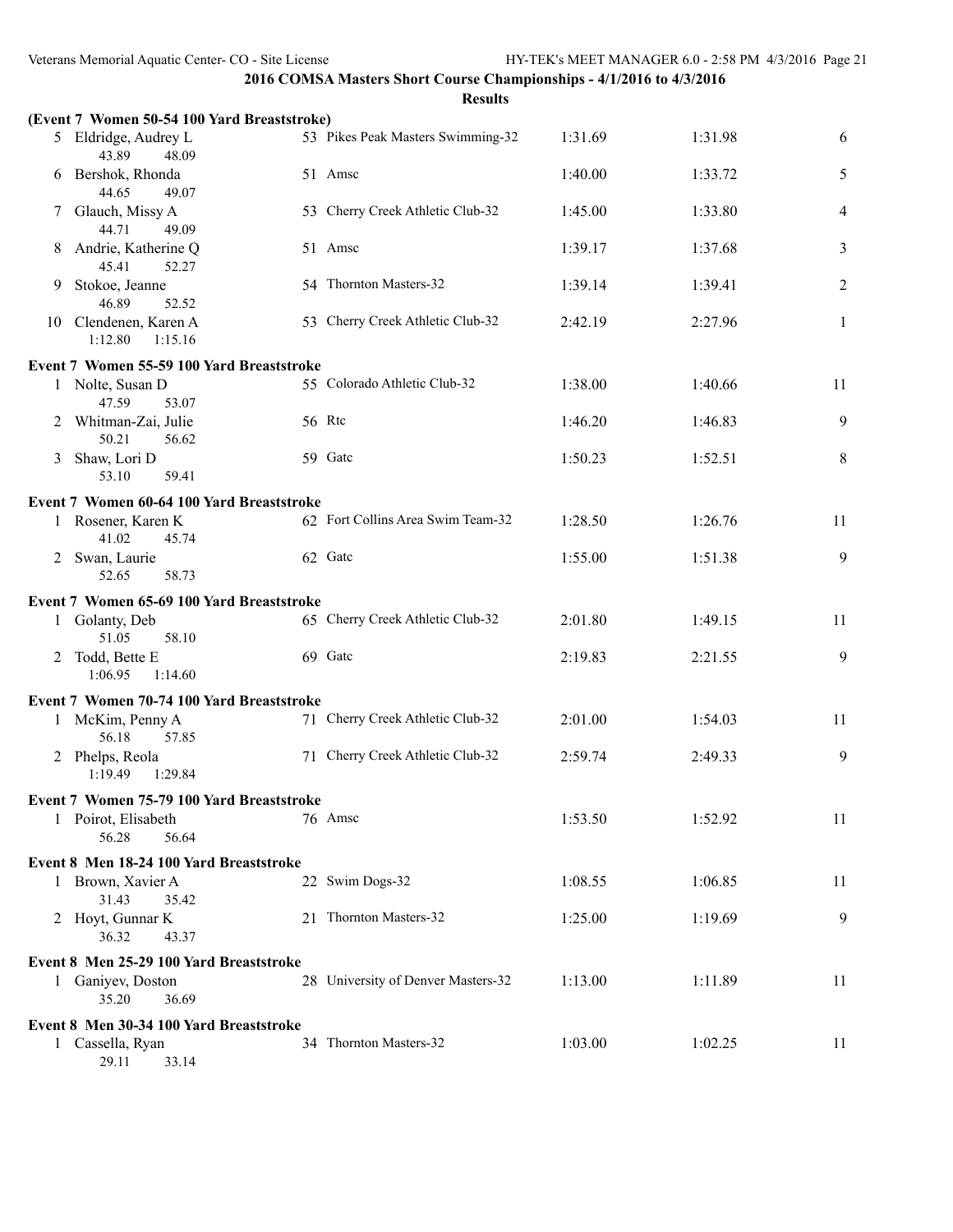|   | (Event 8 Men 30-34 100 Yard Breaststroke)  |                                      |         |         |    |
|---|--------------------------------------------|--------------------------------------|---------|---------|----|
|   | 2 Gullett, Jeff D<br>29.72<br>32.74        | 32 Amsc                              | 1:01.00 | 1:02.46 | 9  |
|   | Lang, Elliot E<br>31.86<br>35.22           | 33 University of Denver Masters-32   | 1:10.32 | 1:07.08 | 8  |
| 4 | Smits, Dusty W<br>34.73<br>42.24           | 32 Boulder Aquatic Masters-32        | 1:16.96 | 1:16.97 | 7  |
|   | Event 8 Men 35-39 100 Yard Breaststroke    |                                      |         |         |    |
|   | Trinidad, RD D<br>27.48<br>31.32           | 36 Pikes Peak Masters Swimming-32    | 58.00   | 58.80   | 11 |
|   | 2 Cain, David P<br>34.55<br>39.05          | 37 Lafayette Masters-32              | 1:14.50 | 1:13.60 | 9  |
|   | Event 8 Men 40-44 100 Yard Breaststroke    |                                      |         |         |    |
|   | 1 Doherty, Kevin J<br>31.06<br>34.98       | 42 University of Denver Masters-32   | 1:05.00 | 1:06.04 | 11 |
|   | 2 Gotto, Tony<br>32.42<br>36.32            | 44 Amsc                              | 1:15.00 | 1:08.74 | 9  |
|   | Jensen, Brian R<br>36.59<br>39.54          | 40 Bee Gee s-32                      | 1:16.00 | 1:16.13 | 8  |
|   | 4 Cowan, Neil N<br>43.77<br>47.85          | 44 Colorado Athletic Club-32         | 1:30.00 | 1:31.62 | 7  |
|   | Event 8 Men 45-49 100 Yard Breaststroke    |                                      |         |         |    |
|   | 1 Daughtrey, Clay L<br>34.24<br>38.90      | 48 Thornton Masters-32               | 1:14.49 | 1:13.14 | 11 |
|   | Cruz, Eduardo<br>37.59<br>41.88            | 46 Thornton Masters-32               | 1:25.00 | 1:19.47 | 9  |
| 3 | Maddux, Ward W<br>37.46<br>43.34           | 49 Rocky Mountain Thunder Masters-32 | 1:20.00 | 1:20.80 | 8  |
| 4 | Murphy, Seth J<br>38.18<br>42.94           | 46 Colorado Masters Swimming-32      | 1:25.00 | 1:21.12 | 7  |
| 5 | Ruben, Andrew<br>39.78<br>48.26            | 46 Wyoming Masters Swimming Club-32  | 1:30.00 | 1:28.04 | 6  |
| 6 | Rosinski, Thomas J<br>43.43<br>48.40       | 46 University of Denver Masters-32   | 1:40.00 | 1:31.83 | 5  |
|   | Bennett, Dean W<br>46.02<br>48.60          | 49 South Suburban Finaddicts-32      | 1:36.86 | 1:34.62 | 4  |
|   | 8 Becker, Steven M<br>44.36<br>51.52       | 47 Lafayette Masters-32              | 1:38.10 | 1:35.88 | 3  |
|   | Event 8 Men 50-54 100 Yard Breaststroke    |                                      |         |         |    |
|   | 1 Coveney, Christopher M<br>28.40<br>32.75 | 53 Lafayette Masters-32              | 1:01.86 | 1:01.15 | 11 |
|   | 2 Lawrence, Dietrich W<br>31.02<br>34.09   | 50 Jeffco Aquatic Masters-32         | 1:06.55 | 1:05.11 | 9  |
|   | 3 Brostuen, David A<br>35.48<br>38.89      | 51 University of Denver Masters-32   | 1:12.64 | 1:14.37 | 8  |
|   | 4 Magouirk, Jeffrey K<br>38.29<br>44.36    | 54 Bee Gee s-32                      | 1:22.00 | 1:22.65 | 7  |
|   | 5 Ewer, Michael J<br>48.80<br>43.77        | 52 Fort Collins Area Swim Team-32    | 1:33.25 | 1:32.57 | 6  |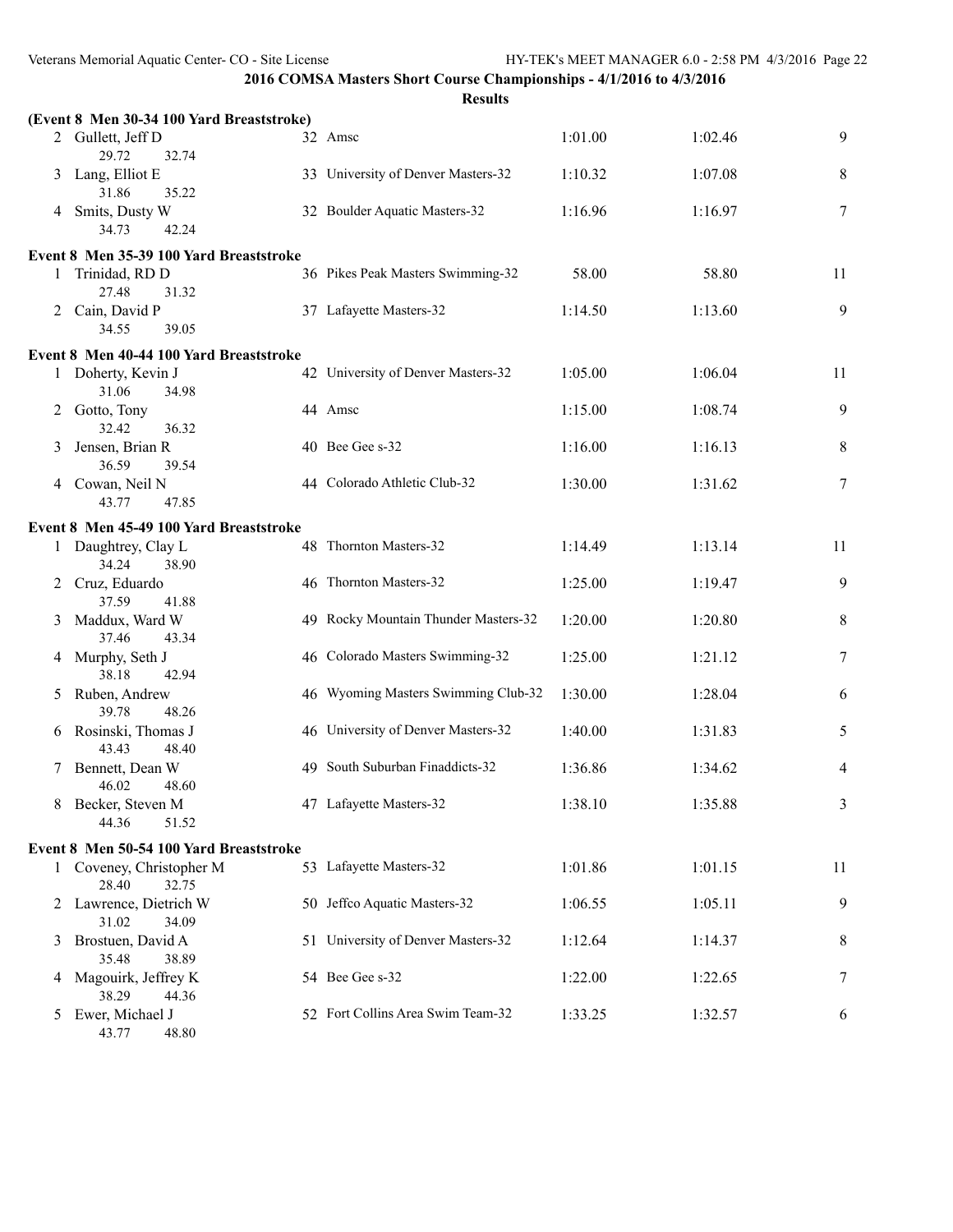|              | Event 8 Men 55-59 100 Yard Breaststroke  |                                    |         |         |    |
|--------------|------------------------------------------|------------------------------------|---------|---------|----|
| $\mathbf{1}$ | Scott, Greg C<br>30.43<br>34.13          | 56 Gatc                            | 1:06.00 | 1:04.56 | 11 |
|              | 2 Orten, Frank T<br>31.34<br>36.02       | 57 Pikes Peak Masters Swimming-32  | 1:06.50 | 1:07.36 | 9  |
|              | Mann, Jonathan E<br>33.90<br>38.81       | 55 Gate                            | 1:11.61 | 1:12.71 | 8  |
|              | 4 Louie, Jamie<br>34.37<br>39.51         | 59 Csst Masters-32                 | 1:13.50 | 1:13.88 | 7  |
|              | 5 Pfenning, Paul D<br>37.60<br>40.67     | 57 University of Denver Masters-32 | 1:19.00 | 1:18.27 | 6  |
|              | 6 Huggins, David A<br>36.78<br>42.79     | 56 Bee Gee s-32                    | 1:19.28 | 1:19.57 | 5  |
|              | 7 Newcomb, Scott C<br>40.82<br>42.80     | 55 Green Mountain Masters-32       | 1:24.00 | 1:23.62 | 4  |
|              | Event 8 Men 60-64 100 Yard Breaststroke  |                                    |         |         |    |
|              | 1 Waterbury, Stuart S<br>31.82<br>35.55  | 62 Boulder Aquatic Masters-32      | 1:10.00 | 1:07.37 | 11 |
|              | 2 Hice, Randy C<br>38.14<br>44.40        | 61 Uc32-32                         | 1:30.00 | 1:22.54 | 9  |
| 3            | Heggy, Terry A<br>42.78<br>43.65         | 61 Foothills Masters Swim Team-32  | 1:36.25 | 1:26.43 | 8  |
|              | 4 McElhinney, Tom B<br>43.22<br>49.80    | 62 Bee Gee s-32                    | 1:29.15 | 1:33.02 | 7  |
|              | Event 8 Men 65-69 100 Yard Breaststroke  |                                    |         |         |    |
|              | 1 Parkinson, Bruce A<br>39.48<br>43.92   | 65 Fort Collins Area Swim Team-32  | 1:23.50 | 1:23.40 | 11 |
|              | 2 Ferguson, Bruce<br>41.66<br>43.08      | 65 South Suburban Finaddicts-32    | 1:25.00 | 1:24.74 | 9  |
|              | 3 Drake, Dave L<br>41.81<br>48.44        | 65 Uc32-32                         | 1:18.00 | 1:30.25 | 8  |
|              | 4 Standring, Timothy J<br>46.05<br>51.18 | 65 Cherry Creek Athletic Club-32   | 1:34.80 | 1:37.23 | 7  |
|              | 5 Blodgett, Bob H<br>50.83<br>56.49      | 65 Colorado Athletic Club-32       | 1:45.00 | 1:47.32 | 6  |
|              | Event 8 Men 70-74 100 Yard Breaststroke  |                                    |         |         |    |
|              | 1 Kalstrom, Reynold G<br>48.68<br>53.32  | 71 Foothills Masters Swim Team-32  | 1:55.00 | 1:42.00 | 11 |
| 2            | Zaparanick, Robert R<br>51.54<br>54.70   | 70 Cherry Creek Athletic Club-32   | 1:45.00 | 1:46.24 | 9  |
| 3            | McDanal, Steven<br>55.25<br>59.88        | 72 Jeffco Aquatic Masters-32       | 2:14.00 | 1:55.13 | 8  |
| 4            | Sherman, Larry W<br>1:08.54<br>1:17.08   | 74 Cherry Creek Athletic Club-32   | 2:22.00 | 2:25.62 | 7  |
|              | Event 8 Men 75-79 100 Yard Breaststroke  |                                    |         |         |    |
|              | 1 King, William E<br>54.45<br>1:03.62    | 76 Green Mountain Masters-32       | 1:54.11 | 1:58.07 | 11 |
|              | Event 9 Women 18-24 50 Yard Freestyle    |                                    |         |         |    |
| 1            | Booth, Kate                              | 23 Thornton Masters-32             | 25.03   | 25.29   | 11 |
| 2            | Wilson, Casey M                          | 22 Uc32-32                         | 27.40   | 27.17   | 9  |
| 3            | Weirich, Elizabeth R                     | 24 Pikes Peak Masters Swimming-32  | 27.60   | 27.49   | 8  |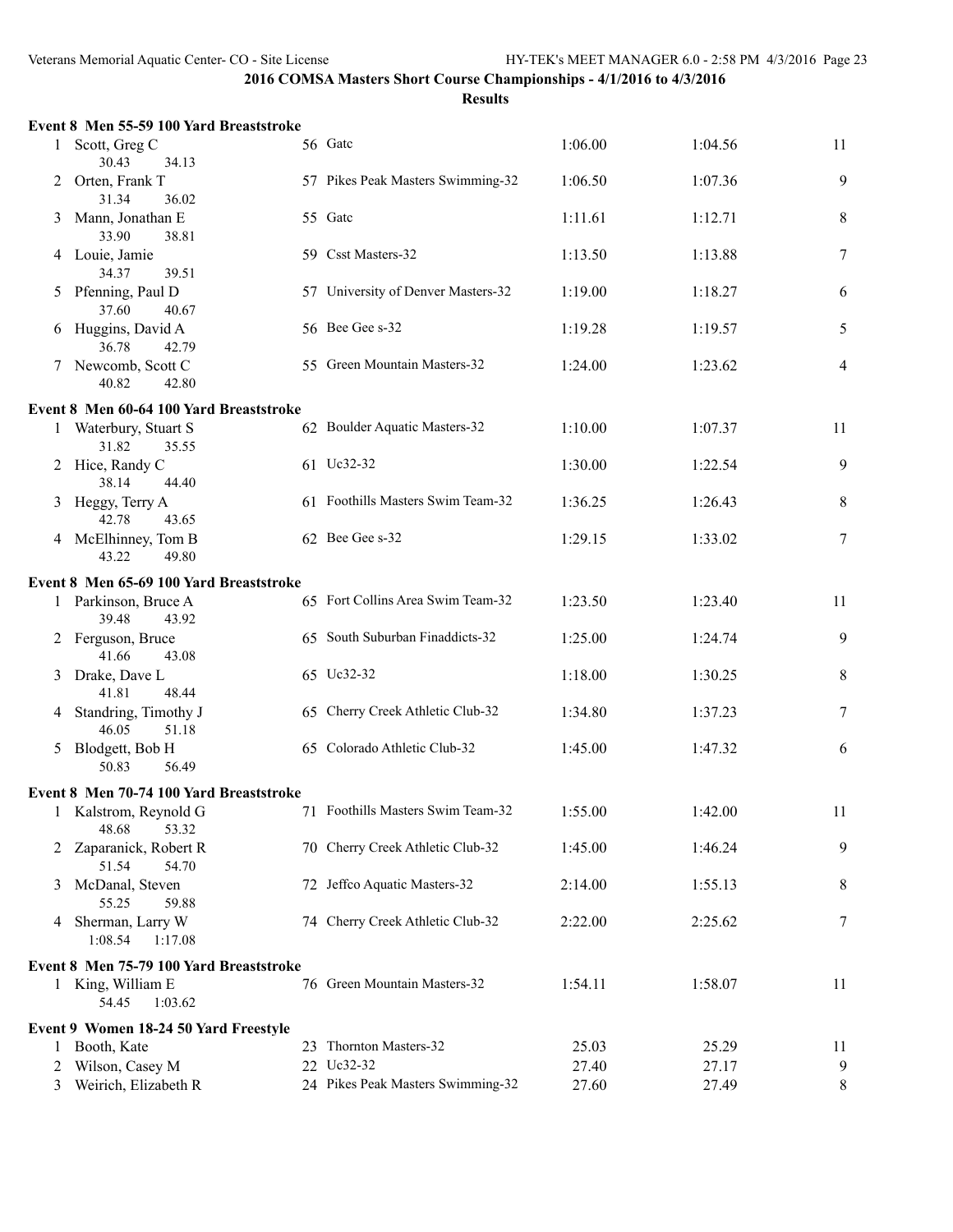|    | (Event 9 Women 18-24 50 Yard Freestyle) |     |                                    |         |       |                  |
|----|-----------------------------------------|-----|------------------------------------|---------|-------|------------------|
|    | 4 Auxer, Joselyn                        |     | 24 Pikes Peak Masters Swimming-32  | 27.49   | 28.59 | 7                |
| 5  | Wright, Ashley R                        |     | 24 University of Denver Masters-32 | 28.62   | 28.81 | 6                |
| 6  | Kurtz, Shayna                           | 21  | Jeffco Aquatic Masters-32          | 32.00   | 29.45 | $\mathfrak s$    |
| 7  | Sands, Autumn                           | 18  | Bee Gee s-32                       | 31.00   | 30.87 | $\overline{4}$   |
| 8  | Kern, Jeran R                           | 19. | Bee Gee s-32                       | 32.99   | 31.04 | $\mathfrak{Z}$   |
| 9  | Stevens, Elizabeth A                    |     | 22 Bee Gee s-32                    | 45.00   | 33.67 | $\overline{2}$   |
|    | Event 9 Women 25-29 50 Yard Freestyle   |     |                                    |         |       |                  |
| 1  | Fischer, Kristen L                      |     | 29 Gate                            | 26.32   | 25.33 | 11               |
| 2  | Biggs, Brittany A                       | 26  | Colorado Masters Swimming-32       | 26.99   | 25.49 | $\overline{9}$   |
| 3  | Sampl, Emily                            | 28  | Racm                               | 25.92   | 26.64 | $\,8\,$          |
| 4  | Anderson, Jill                          | 26  | Gatc                               | 28.00   | 26.72 | $\boldsymbol{7}$ |
| 5  | Sampl, Lauren                           | 28  | Racm                               | 25.85   | 26.73 | $\sqrt{6}$       |
| 6  | Borgias, Keegan                         | 27  | Cherry Creek Athletic Club-32      | 30.24   | 27.08 | $\sqrt{5}$       |
| 7  | Sundberg, Melissa A                     | 25  | Colorado Athletic Club-32          | 30.00   | 29.68 | $\overline{4}$   |
| 8  | Westfall, Sarah E                       | 28  | Gatc                               | 1:10.10 | 32.23 | $\mathfrak{Z}$   |
| 9  | Larmore, Jennifer                       |     | 27 Amsc                            | 32.00   | 34.75 | $\overline{2}$   |
|    | Event 9 Women 30-34 50 Yard Freestyle   |     |                                    |         |       |                  |
| 1  | Schram, Bridgette M                     |     | 30 Pikes Peak Masters Swimming-32  | 26.00   | 25.99 | 11               |
| 2  | Jones, Elizabeth                        | 32  | Amsc                               | 26.98   | 26.29 | $\overline{9}$   |
| 3  | Kolb, Ruthie E                          | 32  | Sqd                                | 30.00   | 27.57 | $\,8\,$          |
| 4  | Pederson, Kati E                        |     | 34 Thornton Masters-32             | 28.00   | 28.01 | $\boldsymbol{7}$ |
| 5  | Trinidad, Holly A                       |     | 32 Pikes Peak Masters Swimming-32  | 28.00   | 28.78 | $\sqrt{6}$       |
| 6  | Abell, Amanda K                         | 34  | Gatc                               | 28.58   | 29.28 | $\sqrt{5}$       |
| 7  | Van Noordt, Lindsey                     |     | 32 Amsc                            | 29.50   | 29.50 | $\overline{4}$   |
| 8  | Sfeir, Emily                            |     | 30 Pikes Peak Masters Swimming-32  | 32.30   | 29.64 | $\sqrt{3}$       |
| 9  | Woltman, Jillian K                      |     | 31 Lafayette Masters-32            | 30.19   | 30.18 | $\sqrt{2}$       |
| 10 | Lincoln, Laura Beth                     |     | 32 Bee Gee s-32                    | 32.00   | 31.77 | $\mathbf{1}$     |
| 11 | Stafford, Hope                          |     | 33 Colorado Athletic Club-32       | 37.60   | 36.61 |                  |
| 12 | Willey, Briana D                        |     | 32 Bee Gee s-32                    | 37.44   | 38.14 |                  |
|    | Event 9 Women 35-39 50 Yard Freestyle   |     |                                    |         |       |                  |
| 1  | Linke, Lyndsey M                        |     | 35 Fort Collins Area Swim Team-32  | 25.28   | 25.88 | 11               |
| 2  | Keiber, Casey M                         |     | 38 Pikes Peak Masters Swimming-32  | 27.99   | 27.42 | 9                |
| 3  | Fostvedt, Alishia L                     |     | 39 Amsc                            | 28.27   | 28.48 | $\,8\,$          |
| 4  | Fischer, Christine                      |     | 35 Fort Collins Area Swim Team-32  | 31.09   | 29.27 | $\boldsymbol{7}$ |
| 5  | Blair, Katie                            |     | 35 Lafayette Masters-32            | 30.19   | 29.61 | 6                |
| 6  | Engle, Beth                             |     | 38 Bee Gee s-32                    | 30.67   | 29.75 | 5                |
| 7  | Despain, Christina F                    |     | 38 Amsc                            | 32.00   | 30.04 | $\overline{4}$   |
| 8  | Castellano, Sara E                      |     | 39 Lafayette Masters-32            | 30.58   | 30.63 | 3                |
| 9  | Hovey, Brianne                          | 36  | Gatc                               | 32.26   | 31.51 | $\overline{c}$   |
| 10 | Zheng, Christine X                      |     | 38 University of Denver Masters-32 | 43.00   | 32.74 | 1                |
|    | Event 9 Women 40-44 50 Yard Freestyle   |     |                                    |         |       |                  |
| 1  | Wagner, Heather L                       |     | 43 Pikes Peak Masters Swimming-32  | 27.19   | 26.00 | 11               |
| 2  | Walkenhorst, Katie J                    | 42  | Lafayette Masters-32               | 26.50   | 26.34 | 9                |
| 3  | Adams, Danielle                         |     | 44 Pikes Peak Masters Swimming-32  | 25.40   | 27.06 | 8                |
| 4  | Dussliere, Julie F                      | 43  | Colorado Masters Swimming-32       | 29.08   | 28.04 | 7                |
| 5  | Gryboski, Katy                          | 41  | Bee Gee s-32                       | 31.00   | 28.43 | 6                |
| 6  | Garland, Crystal                        | 44  | Gatc                               | 28.49   | 28.79 | 5                |
| 7  | Jackson, Rebecca                        | 40  | South Suburban Finaddicts-32       | 32.00   | 30.38 | 4                |
| 8  | Davis, Kelly R                          | 40  | Thornton Masters-32                | 35.13   | 32.19 | 3                |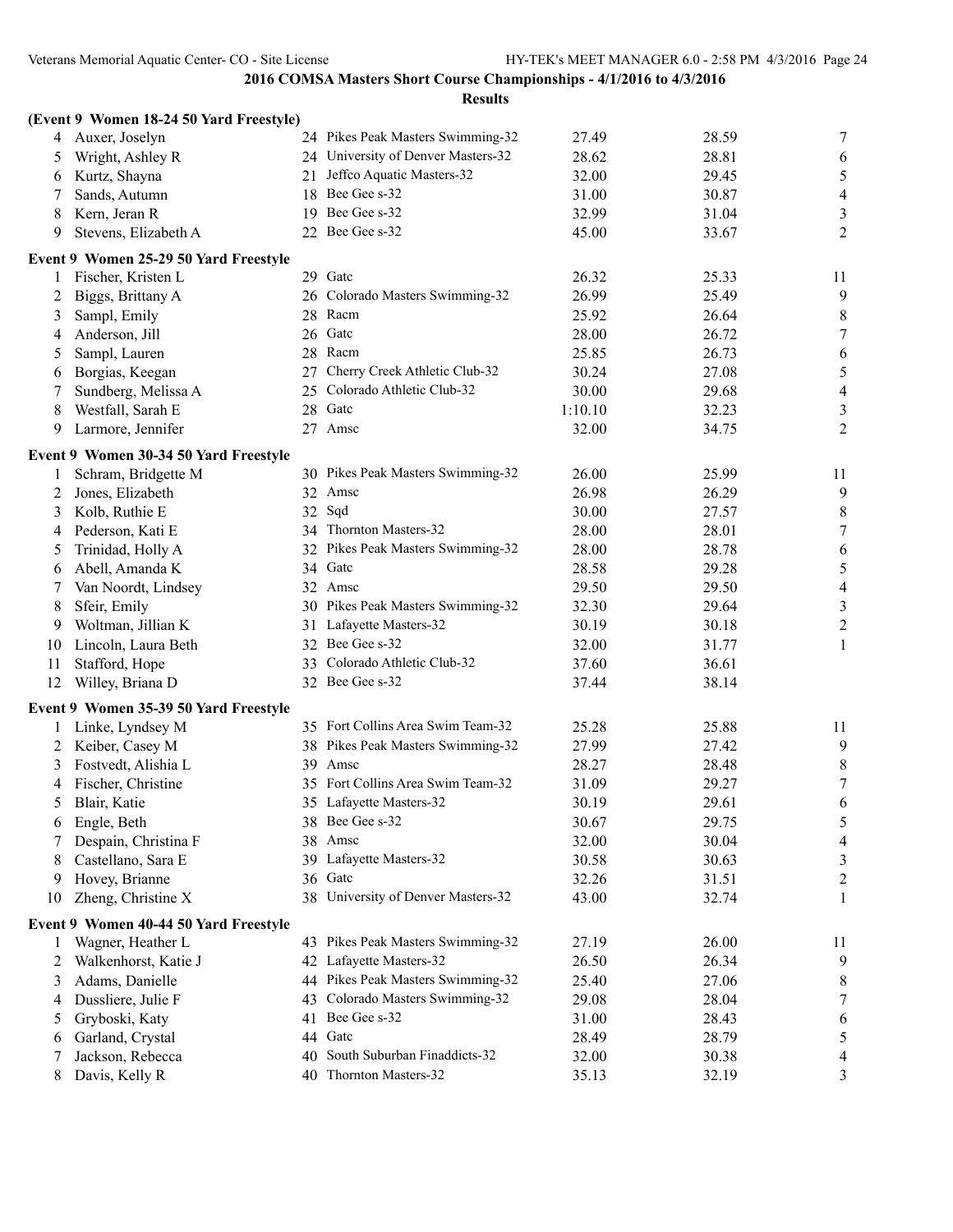|    | (Event 9 Women 40-44 50 Yard Freestyle) |     |                                      |       |       |                  |
|----|-----------------------------------------|-----|--------------------------------------|-------|-------|------------------|
| 9. | Kinnersley, Darcy A                     |     | 44 Gatc                              | 34.21 | 32.94 | $\overline{2}$   |
| 10 | Odorizzi, Kendall P                     |     | 40 Lafayette Masters-32              | 42.00 | 34.37 | $\mathbf{1}$     |
| 11 | Soto, Sandra M                          | 41  | Thornton Masters-32                  | 40.00 | 34.98 |                  |
| 12 | Henault, Kerry F                        |     | 44 Thornton Masters-32               | 34.57 | 35.10 |                  |
|    | Event 9 Women 45-49 50 Yard Freestyle   |     |                                      |       |       |                  |
|    | 1 Dravenstott, Laura A                  |     | 45 Colorado Athletic Club-32         | 27.50 | 26.63 | 11               |
| 2  | Seavall, Kelly J                        |     | 47 Gate                              | 28.00 | 27.03 | 9                |
| 3  | Richardson, Kim G                       |     | 47 Fort Collins Area Swim Team-32    | 28.90 | 28.01 | $\,8\,$          |
| 4  | DeLong, Mary A                          |     | 49 Fort Collins Area Swim Team-32    | 32.00 | 30.96 | $\boldsymbol{7}$ |
| 5  | Early, Deborah                          |     | 49 Bee Gee s-32                      | 33.96 | 32.10 | $\sqrt{6}$       |
| 6  | Broncucia, Stacy L                      |     | 47 Thornton Masters-32               | 35.00 | 34.21 | $\sqrt{5}$       |
| 7  | Sands, Amy L                            |     | 45 Bee Gee s-32                      | 34.46 | 34.46 | $\overline{4}$   |
| 8  | Olczak, Suzanne F                       |     | 47 Colorado Athletic Club-32         | 35.49 | 35.92 | $\mathfrak{Z}$   |
| 9  | Haneke, Karen                           |     | 45 Rocky Mountain Thunder Masters-32 | 39.00 | 38.81 | $\sqrt{2}$       |
| 10 | Wecksler, Michelle                      |     | 49 Cherry Creek Athletic Club-32     | 41.84 | 39.93 | $\mathbf{1}$     |
|    | Event 9 Women 50-54 50 Yard Freestyle   |     |                                      |       |       |                  |
| 1  | Sappey, Collette H                      |     | 51 Rocky Mountain Thunder Masters-32 | 25.75 | 25.78 | 11               |
| 2  | Pipes, Karlyn A                         |     | 54 San Diego Swim Masters-44         | 27.60 | 26.63 | 9                |
| 3  | Nowak, Elizabeth A                      |     | 52 Gate                              | 27.56 | 28.30 | $\,8\,$          |
| 4  | MacLaren, Kathleen A                    |     | 53 Pikes Peak Masters Swimming-32    | 27.70 | 28.39 | $\boldsymbol{7}$ |
| 5  | Butler, Debra L                         | 52  | Gatc                                 | 29.90 | 29.48 | 6                |
| 6  | Gardner, Micheline                      |     | 50 Bee Gee s-32                      | 29.92 | 29.49 | 5                |
|    | Hagadorn, Heather                       | 51  | Gatc                                 | 30.87 | 30.83 | $\overline{4}$   |
| 8  | Boileau, Ute C                          |     | 53 Rocky Mountain Thunder Masters-32 | 30.45 | 31.96 | $\mathfrak{Z}$   |
| 9  | Eldridge, Audrey L                      |     | 53 Pikes Peak Masters Swimming-32    | 32.90 | 32.26 | $\sqrt{2}$       |
| 10 | McDonald, Kae                           |     | 53 Team Sopris Masters-32            | 31.56 | 32.30 | $\mathbf{1}$     |
| 11 | Przekwas, Julie A                       |     | 53 Amsc                              | 32.93 | 33.64 |                  |
| 12 | Bershok, Rhonda                         |     | 51 Amsc                              | 37.50 | 34.64 |                  |
| 13 | Andrie, Katherine Q                     |     | 51 Amsc                              | 33.02 | 34.98 |                  |
| 14 | Birnbaum, Lisa                          |     | 54 Pikes Peak Masters Swimming-32    | 45.00 | 35.69 |                  |
| 15 | Glauch, Missy A                         |     | 53 Cherry Creek Athletic Club-32     | 40.00 | 35.78 |                  |
| 16 | Campbell, Ellen A                       |     | 53 Colorado Athletic Club-32         | 28.79 | 40.42 |                  |
|    | Event 9 Women 55-59 50 Yard Freestyle   |     |                                      |       |       |                  |
|    | Garnier, Kathy L                        |     | 55 Colorado Athletic Club-32         | 26.96 | 27.17 | 11               |
| 2  | Cotton, Suzy L                          |     | 56 Hra                               | 27.39 | 28.64 | 9                |
| 3  | Petersen, Charlotte                     |     | 55 University of Denver Masters-32   | 28.00 | 28.79 | 8                |
| 4  | Nelson, Judy A                          | 55. | Gatc                                 | 28.49 | 28.91 | 7                |
| 5  | Maleike, Corinna M                      |     | 55 Thornton Masters-32               | 32.05 | 30.56 | 6                |
| 6  | Kerr, Ann                               | 59  | Gatc                                 | 31.96 | 31.59 | 5                |
|    | Anderson, Jeanette B                    |     | 57 Gatc                              | 32.42 | 31.70 | $\overline{4}$   |
| 8  | Kugelman, Amy                           |     | 59 Fort Collins Area Swim Team-32    | 39.00 | 33.36 | 3                |
| 9  | Weihenmayer, Ellen                      |     | 57 Colorado Masters Swimming-32      | 35.00 | 33.93 | 2                |
| 10 | Guidas, Claire M                        |     | 58 Lafayette Masters-32              | 35.95 | 35.63 | 1                |
| 11 | Nolte, Susan D                          |     | 55 Colorado Athletic Club-32         | 37.00 | 37.83 |                  |
| 12 | Shaw, Lori D                            | 59  | Gatc                                 | 39.92 | 42.20 |                  |
| 13 | Morrison, Mary E                        |     | 56 Colorado Masters Swimming-32      | 44.76 | 44.27 |                  |
|    |                                         |     |                                      |       |       |                  |
|    | Event 9 Women 60-64 50 Yard Freestyle   |     |                                      |       |       |                  |
| 1  | Rosener, Karen K                        |     | 62 Fort Collins Area Swim Team-32    | 30.28 | 30.12 | 11               |
|    | Maxfield, Teresa A                      |     | 63 Pikes Peak Masters Swimming-32    | 36.50 | 33.75 | 9                |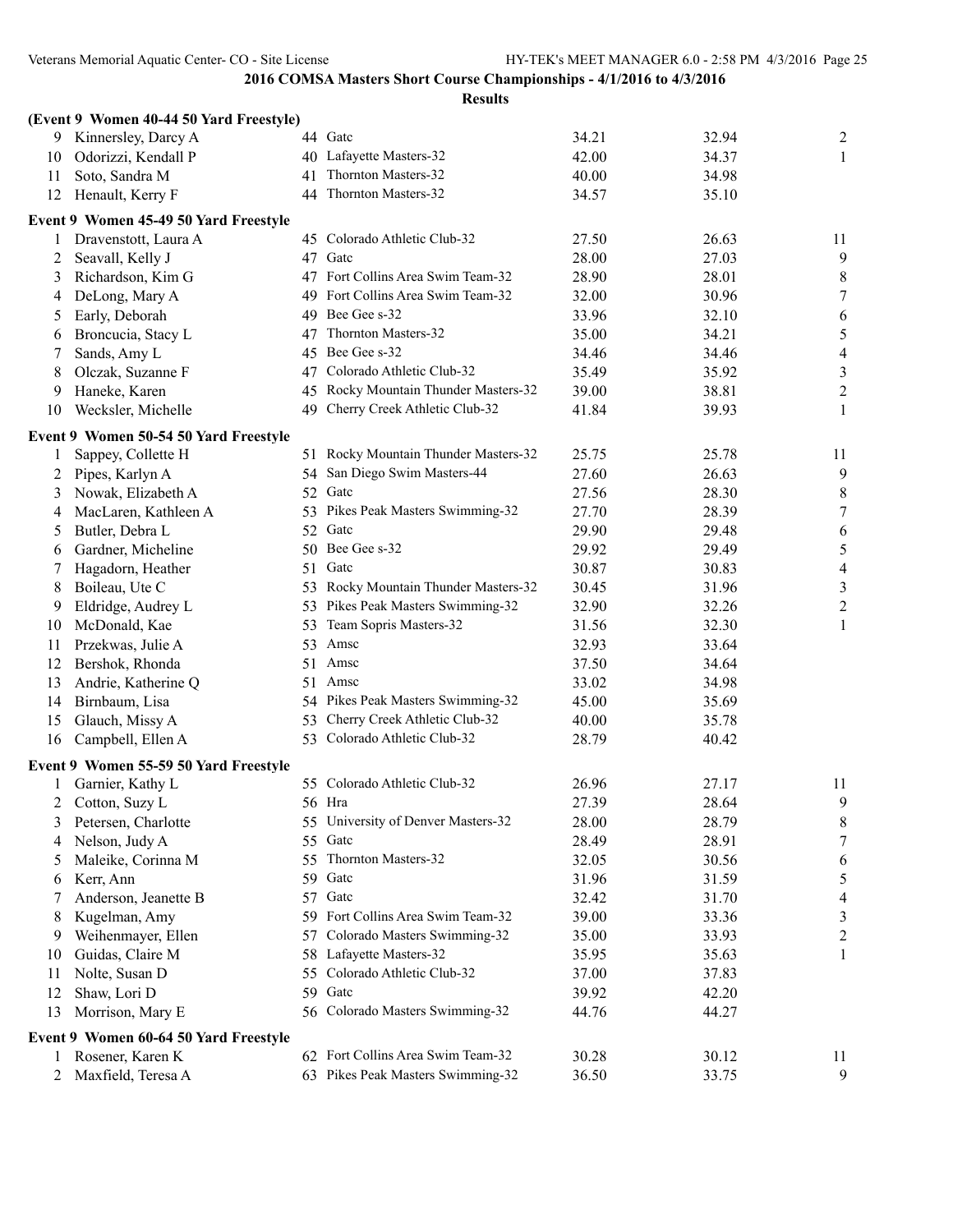|    | (Event 9 Women 60-64 50 Yard Freestyle) |    |                                                                         |         |       |                |
|----|-----------------------------------------|----|-------------------------------------------------------------------------|---------|-------|----------------|
| 3. | Slavec, Deborah A                       |    | 62 Highlands Ranch Masters-32                                           | 35.00   | 35.21 | $\,8\,$        |
| 4  | Guerra, Denise                          |    | 62 Thornton Masters-32                                                  | 35.02   | 35.90 | $\tau$         |
|    | Event 9 Women 65-69 50 Yard Freestyle   |    |                                                                         |         |       |                |
| 1  | Young, Lydia L                          |    | 67 Brkm                                                                 | 35.31   | 36.41 | 11             |
| 2  | Mullane, Rebecca M                      |    | 69 Pikes Peak Masters Swimming-32                                       | 39.50   | 37.44 | $\overline{9}$ |
| 3  | Hashimoto, Christine L                  | 68 | Colorado Athletic Club-32                                               | 40.00   | 38.63 | $\,8\,$        |
| 4  | Golanty, Deb                            |    | 65 Cherry Creek Athletic Club-32                                        | 49.48   | 43.69 | $\tau$         |
| 5  | Todd, Bette E                           |    | 69 Gatc                                                                 | 42.50   | 43.90 | 6              |
|    | Event 9 Women 70-74 50 Yard Freestyle   |    |                                                                         |         |       |                |
| 1  | McKim, Penny A                          |    | 71 Cherry Creek Athletic Club-32                                        | 47.00   | 45.47 | 11             |
| 2  | Emmons, Sara                            |    | 73 Gatc                                                                 | 1:01.26 | 53.42 | 9              |
| 3  | Phelps, Reola                           | 71 | Cherry Creek Athletic Club-32                                           | 56.69   | 56.04 | $8\,$          |
|    | Event 9 Women 75-79 50 Yard Freestyle   |    |                                                                         |         |       |                |
|    | 1 Poirot, Elisabeth                     |    | 76 Amsc                                                                 | 43.00   | 44.40 | 11             |
|    | Event 10 Men 18-24 50 Yard Freestyle    |    |                                                                         |         |       |                |
| 1  | Mathys, Philip                          |    | 21 South Suburban Finaddicts-32                                         | 22.00   | 22.25 | 11             |
| 2  | Kahl, John F                            |    | 20 Gatc                                                                 | 26.51   | 23.36 | 9              |
| 3  | Anderson, Jake                          |    | 21 Gatc                                                                 | 24.50   | 24.07 | $\,8\,$        |
| 4  | Anderson, Tiger B                       | 19 | Gatc                                                                    | 25.00   | 24.23 | $\tau$         |
| 5  | Wiles, Tyler A                          |    | 24 Thornton Masters-32                                                  | 27.00   | 24.96 | 6              |
| 6  | Sargent, Matthew R                      |    | 20 Bee Gee s-32                                                         | 26.29   | 25.82 | $\sqrt{5}$     |
| 7  | Porras, Felipe                          |    | 20 Foothills Masters Swim Team-32                                       | 27.00   | 26.08 | $\overline{4}$ |
| 8  | Botyarov, Michael                       |    | 21 Highlands Ranch Masters-32                                           | 25.49   | 26.10 | $\mathfrak{Z}$ |
| 9  | Hoyt, Gunnar K                          |    | 21 Thornton Masters-32                                                  | 29.00   | 26.24 | $\overline{2}$ |
|    |                                         |    |                                                                         |         |       |                |
|    | Event 10 Men 25-29 50 Yard Freestyle    |    |                                                                         |         |       |                |
| 1  | Anderson, Brian M                       |    | 26 Boulder Aquatic Masters-32                                           | 20.10   | 20.97 | 11             |
| 2  | Grosser, Jacob                          |    | 27 Pikes Peak Masters Swimming-32                                       | 21.14   | 21.01 | 9              |
| 3  | Mandel, Alon                            |    | 27 Denver Athletic Club-32                                              | 23.00   | 21.42 | $\,8\,$        |
| 4  | Gibson, Madison M                       |    | 25 University of Denver Masters-32                                      | 23.00   | 22.72 | $\tau$         |
| 5  | Kingery, Robert K                       |    | 26 University of Denver Masters-32<br>27 Fort Collins Area Swim Team-32 | 22.00   | 24.13 | 6              |
| 6  | Deming, Ryan M                          |    |                                                                         | 24.82   | 25.07 | $\mathfrak s$  |
| 7  | Ganiyev, Doston                         |    | 28 University of Denver Masters-32                                      | 27.00   | 27.33 | $\overline{4}$ |
|    | Event 10 Men 30-34 50 Yard Freestyle    |    |                                                                         |         |       |                |
|    | 1 Elser, Bryce A                        |    | 30 Pikes Peak Masters Swimming-32                                       | 21.20   | 21.56 | 11             |
| 2  | Colvert, Brian                          |    | 32 Pikes Peak Masters Swimming-32                                       | 23.80   | 23.11 | 9              |
| 3  | Cassella, Ryan                          |    | 34 Thornton Masters-32                                                  | 23.75   | 23.61 | 8              |
| 4  | Robbins, Arion P                        |    | 31 Gate                                                                 | 24.97   | 24.92 | $\tau$         |
| 5  | Barbini, Matt G                         |    | 34 Pikes Peak Masters Swimming-32                                       | 25.00   | 25.01 | 6              |
| 6  | Lang, Elliot E                          |    | 33 University of Denver Masters-32                                      | 27.32   | 25.02 | 5              |
| 7  | Clark, Steven J                         | 32 | Thornton Masters-32                                                     | 25.55   | 25.37 | $\overline{4}$ |
| 8  | Smits, Dusty W                          |    | 32 Boulder Aquatic Masters-32                                           | 30.00   | 26.37 | 3              |
| 9  | Bergford, Brian                         |    | 34 Thornton Masters-32                                                  | 29.00   | 27.45 | $\overline{c}$ |
| 10 | Fabiano, Enrico                         |    | 30 Wyoming Masters Swimming Club-32                                     | 34.00   | 27.58 | $\mathbf{1}$   |
|    | Event 10 Men 35-39 50 Yard Freestyle    |    |                                                                         |         |       |                |
| 1  | Addadi, Mehdi                           |    | 38 University of Denver Masters-32                                      | 22.34   | 21.93 | 11             |
| 2  | Robinson, Eric J                        |    | 39 Uc32-32                                                              | 23.91   | 23.26 | 9              |
| 3  | Trinidad, RD D                          |    | 36 Pikes Peak Masters Swimming-32                                       | 23.00   | 23.42 | 8              |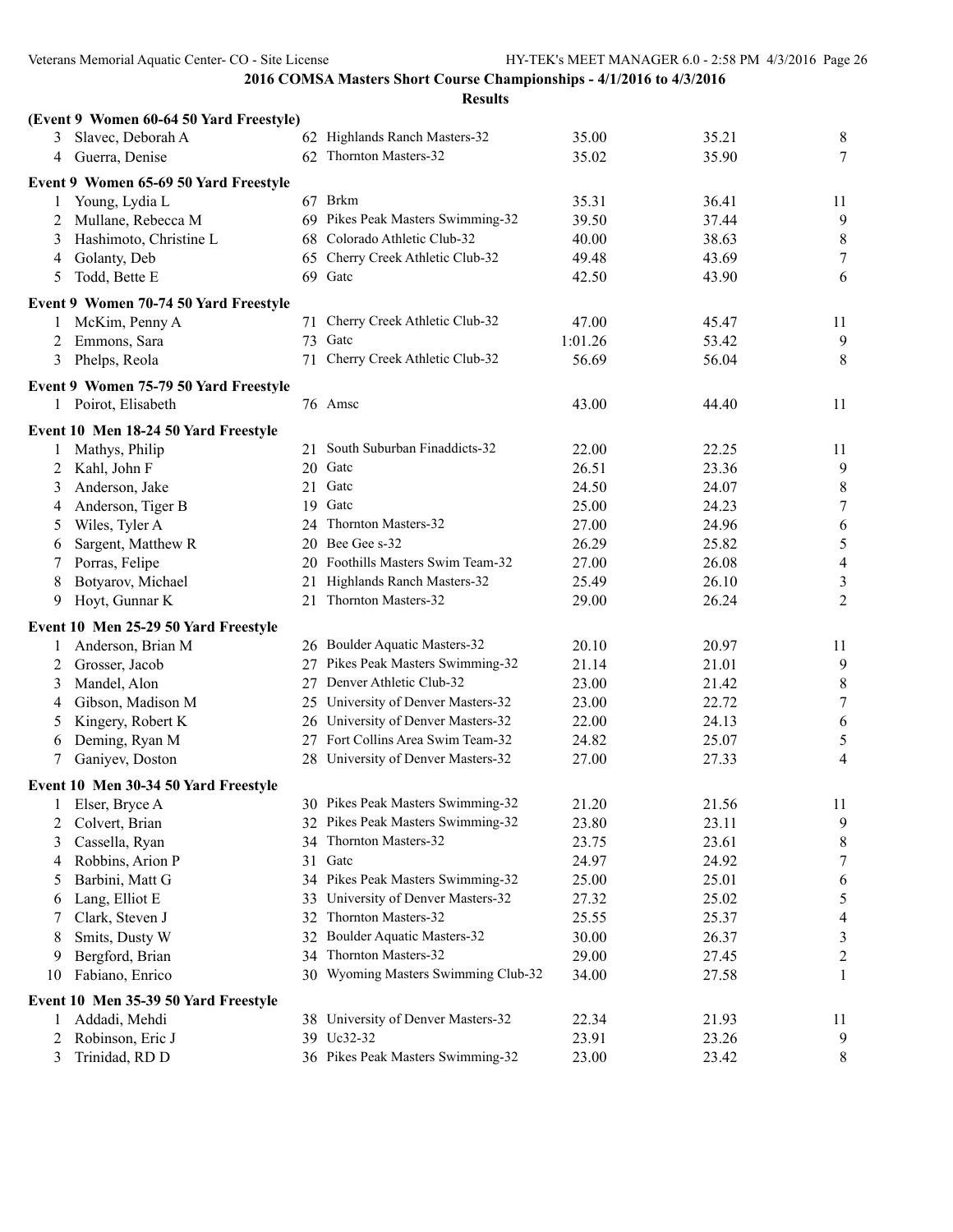|                                        | (Event 10 Men 35-39 50 Yard Freestyle) |    |                                      |       |       |                          |
|----------------------------------------|----------------------------------------|----|--------------------------------------|-------|-------|--------------------------|
| 4                                      | Caswell, Ian                           |    | 37 Bee Gee s-32                      | 23.30 | 23.47 | 7                        |
| 5                                      | Miller, James                          |    | 38 Gate                              | 23.95 | 24.35 | 6                        |
| 6                                      | Ladrow, Andy W                         |    | 35 Pikes Peak Masters Swimming-32    | 24.21 | 24.36 | 5                        |
| 7                                      | Pierce, Jeffrey R                      | 35 | Fort Collins Area Swim Team-32       | 24.60 | 24.75 | $\overline{\mathcal{A}}$ |
| 8                                      | Olson, John                            | 35 | Foothills Masters Swim Team-32       | 26.92 | 25.87 | 3                        |
| 9                                      | Cain, David P                          |    | 37 Lafayette Masters-32              | 28.00 | 26.97 | 2                        |
|                                        | Event 10 Men 40-44 50 Yard Freestyle   |    |                                      |       |       |                          |
| 1                                      | Eisenhuth, Matt S                      |    | 41 University of Denver Masters-32   | 22.10 | 22.11 | 11                       |
| 2                                      | O'Sullivan, Chris                      | 41 | University of Denver Masters-32      | 22.30 | 22.89 | 9                        |
| 3                                      | Gotto, Tony                            |    | 44 Amsc                              | 25.00 | 24.02 | 8                        |
| 4                                      | Farley, Michael J                      |    | 42 University of Denver Masters-32   | 25.00 | 24.19 | $\boldsymbol{7}$         |
| 5                                      | Edwards, Dan                           |    | 42 Colorado Masters Swimming-32      | 24.00 | 24.26 | 6                        |
| 6                                      | Ogilby, Kayo                           | 43 | Team Sopris Masters-32               | 25.38 | 24.84 | 5                        |
| 7                                      | Aten, Ken L                            | 43 | Thornton Masters-32                  | 32.00 | 26.56 | 4                        |
| 8                                      | Alderson, Adam S                       | 41 | South Suburban Finaddicts-32         | 27.00 | 26.57 | 3                        |
| 9                                      | Cowan, Neil N                          |    | 44 Colorado Athletic Club-32         | 31.00 | 30.47 | $\overline{c}$           |
|                                        | Event 10 Men 45-49 50 Yard Freestyle   |    |                                      |       |       |                          |
| 1                                      | Torres, Mark                           |    | 46 North Carolina Masters Swimmin-13 | 24.50 | 25.01 | 11                       |
| 2                                      | Rosinski, Thomas J                     |    | 46 University of Denver Masters-32   | 30.00 | 25.14 | 9                        |
| 3                                      | Holmes, Todd                           |    | 46 Amsc                              | 26.00 | 25.77 | 8                        |
| 4                                      | Daughtrey, Clay L                      | 48 | Thornton Masters-32                  | 27.49 | 25.89 | $\boldsymbol{7}$         |
| 5                                      | Weber, Brad                            |    | 46 Bee Gee s-32                      | 26.50 | 26.09 | 6                        |
| 6                                      | Pazmino, Jorge E                       |    | 46 Amsc                              | 26.08 | 26.29 | $\sqrt{5}$               |
| 7                                      | Cusack, Clif                           |    | 46 Rocky Mountain Thunder Masters-32 | 27.25 | 26.65 | 4                        |
| 8                                      | Borrett, Tad                           | 48 | Uc32-32                              | 27.18 | 26.76 | 3                        |
| 9                                      | Hoyt, Brian K                          | 49 | Thornton Masters-32                  | 26.39 | 26.82 | $\overline{c}$           |
| 10                                     | Maddux, Ward W                         | 49 | Rocky Mountain Thunder Masters-32    | 27.11 | 27.09 | 1                        |
| 11                                     | Lewis, Bobby                           | 45 | Bee Gee s-32                         | 33.69 | 28.44 |                          |
| 12                                     | Gelin, Larry J                         | 45 | Rocky Mountain Thunder Masters-32    | 30.00 | 28.84 |                          |
| 13                                     | Smith, John D                          | 48 | Foothills Masters Swim Team-32       | 31.00 | 30.05 |                          |
| 14                                     | Ruben, Andrew                          |    | 46 Wyoming Masters Swimming Club-32  | 42.00 | 30.27 |                          |
| 15                                     | Becker, Steven M                       |    | 47 Lafayette Masters-32              | 36.00 | 33.16 |                          |
|                                        | Event 10 Men 50-54 50 Yard Freestyle   |    |                                      |       |       |                          |
|                                        | Kahl, Steven E                         |    | 53 Gate                              | 26.50 | 24.53 | 11                       |
|                                        | 2 Barringer, Rob                       |    | 50 University of Denver Masters-32   | 24.70 | 24.64 | 9                        |
| 3                                      | Lawrence, Dietrich W                   |    | 50 Jeffco Aquatic Masters-32         | 24.55 | 24.96 | 8                        |
| 4                                      | Brent, Steve                           |    | 54 Boulder Aquatic Masters-32        | 26.50 | 25.32 | 7                        |
| 5                                      | Boileau, Mike                          |    | 54 Rocky Mountain Thunder Masters-32 | 26.00 | 25.63 | 6                        |
| 6                                      | Le Vasseur, Andrew P                   | 52 | University of Denver Masters-32      | 26.95 | 25.87 | 5                        |
| 7                                      | Jonsen, Matthew D                      | 51 | Gatc                                 | 32.00 | 26.44 | 4                        |
| 8                                      | Brostuen, David A                      | 51 | University of Denver Masters-32      | 26.21 | 26.50 | 3                        |
| 9                                      | Bingham, Frank A                       | 50 | University of Denver Masters-32      | 27.13 | 26.93 | $\overline{\mathbf{c}}$  |
| 10                                     | Severance, David A                     | 53 | University of Denver Masters-32      | 28.00 | 27.04 | 1                        |
| 11                                     | Jones, Rich                            | 50 | Jeffco Aquatic Masters-32            | 28.00 | 27.13 |                          |
| 12                                     | Toomey, Tom                            |    | 54 Uc32-32                           | 29.56 | 30.38 |                          |
| 13                                     | Garcia, Doug A                         |    | 54 Fort Collins Area Swim Team-32    | 31.00 | 30.75 |                          |
| 14                                     | Ramirez, Alfonso                       |    | 54 Bee Gee s-32                      | 30.21 | 31.14 |                          |
| $\scriptstyle\cdots\scriptstyle\cdots$ | Ewer, Michael J                        |    | 52 Fort Collins Area Swim Team-32    | 38.00 | DQ    |                          |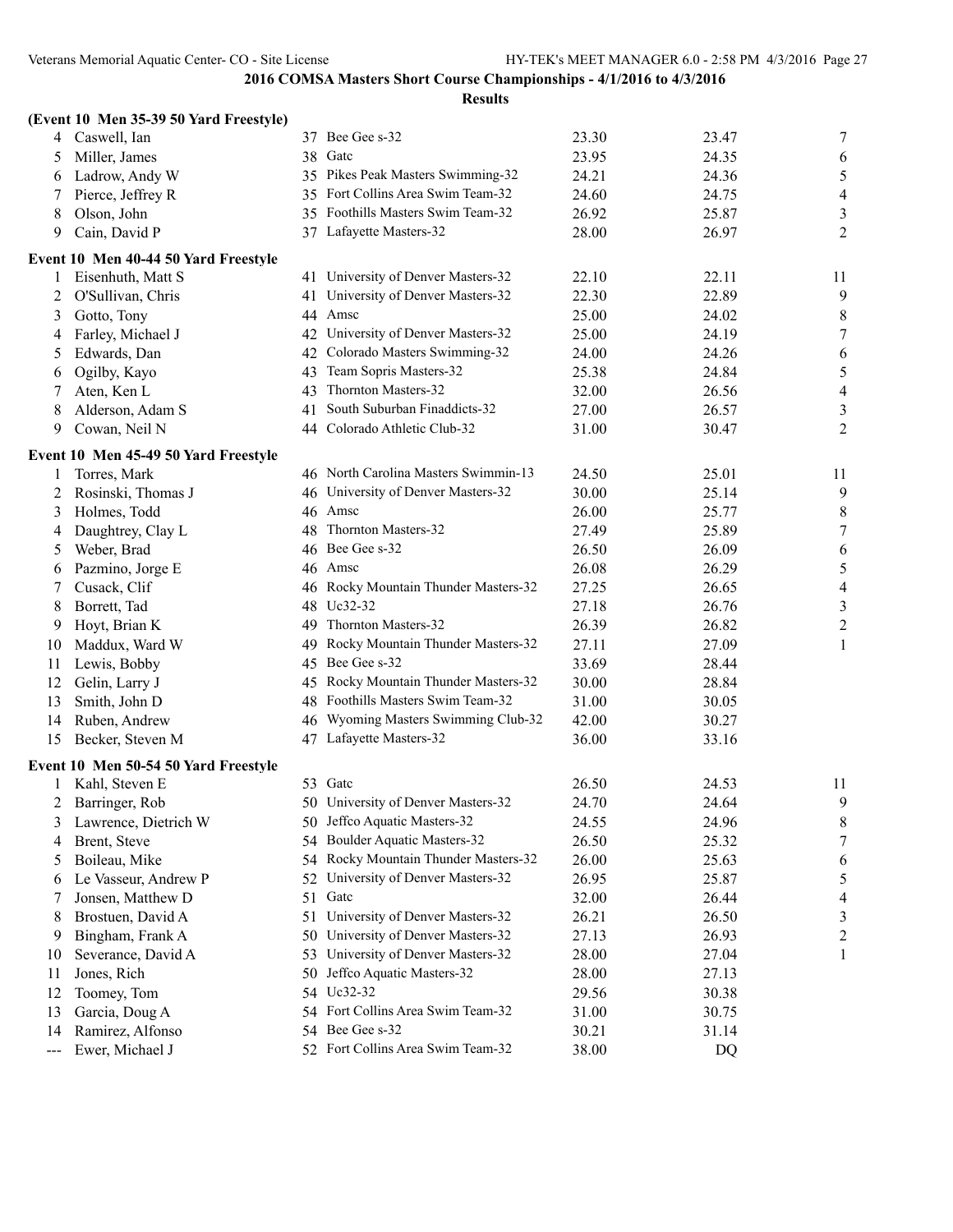|      | Event 10 Men 55-59 50 Yard Freestyle     |                |                                    |         |         |                  |
|------|------------------------------------------|----------------|------------------------------------|---------|---------|------------------|
| 1    | Orten, Frank T                           |                | 57 Pikes Peak Masters Swimming-32  | 24.00   | 24.33   | 11               |
| 2    | Cording, Paul E                          |                | 55 Pikes Peak Masters Swimming-32  | 26.00   | 26.13   | 9                |
| 3    | Weir, D Scott                            |                | 58 University of Denver Masters-32 | 25.50   | 26.15   | 8                |
| 4    | Leo, Mark                                |                | 56 Bee Gee s-32                    | 28.02   | 27.01   | 7                |
| 5    | Nolte, Christopher C                     |                | 59 Colorado Athletic Club-32       | 27.90   | 27.11   | 6                |
| 6    | Pfenning, Paul D                         |                | 57 University of Denver Masters-32 | 28.10   | 28.24   | 5                |
| 7    | Tatro, Kenny                             |                | 56 Uc32-32                         | 28.18   | 28.67   | 4                |
| 8    | Will, Peter J                            | 59.            | Racm                               | NT      | 29.57   | 3                |
| 9    | Huggins, David A                         |                | 56 Bee Gee s-32                    | 28.50   | 29.68   | $\overline{c}$   |
| 10   | Estle, Steven C                          |                | 56 Lafayette Masters-32            | 32.00   | 30.41   | 1                |
| 11   | Reetz, Eric F                            |                | 56 Bee Gee s-32                    | 30.50   | 32.91   |                  |
| 12   | Coursey, Pete E                          |                | 59 Cherry Creek Athletic Club-32   | 38.00   | 33.96   |                  |
| 13   | Cattles, Steve                           |                | 56 Bee Gee s-32                    | 41.34   | 46.03   |                  |
|      | Event 10 Men 60-64 50 Yard Freestyle     |                |                                    |         |         |                  |
| 1    | Waterbury, Stuart S                      |                | 62 Boulder Aquatic Masters-32      | 26.00   | 25.02   | 11               |
| 2    | Hess, Richard                            |                | 61 Bee Gee s-32                    | 25.50   | 25.85   | 9                |
| 3    | Shopes, Marty                            |                | 64 Gatc                            | 27.20   | 26.36   | 8                |
| 4    | Tveitmoe, Bob N                          |                | 63 Jeffco Aquatic Masters-32       | 26.75   | 27.04   | 7                |
| 5    | Lehman, Melvin J                         |                | 62 Bee Gee s-32                    | 28.65   | 27.38   | 6                |
| 6    | Donahoo, Don                             |                | 61 Uc32-32                         | 27.95   | 27.84   | 5                |
| 7    | Morrison, Jeffrey W                      |                | 61 Colorado Masters Swimming-32    | 28.07   | 28.41   | 4                |
| $*8$ | Hice, Randy C                            |                | 61 Uc32-32                         | 28.50   | 28.75   | 2.50             |
| $*8$ | Harper, Larry T                          |                | 61 Gate                            | 30.00   | 28.75   | 2.50             |
| 10   | Krainik, Gregory M                       |                | 61 University of Denver Masters-32 | 35.00   | 28.98   | 1                |
| 11   | David, Brad G                            |                | 61 Foothills Masters Swim Team-32  | 32.00   | 30.57   |                  |
| 12   | McElhinney, Tom B                        |                | 62 Bee Gee s-32                    | 32.50   | 33.07   |                  |
| 13   | Clemens, Marvin K                        |                | 61 Foothills Masters Swim Team-32  | 33.00   | 34.27   |                  |
| 14   | Ott, Bill A                              |                | 63 Jeffco Aquatic Masters-32       | 40.07   | 38.72   |                  |
|      | Event 10 Men 65-69 50 Yard Freestyle     |                |                                    |         |         |                  |
| 1    | Vaughan, James M                         |                | 69 University of Denver Masters-32 | 29.89   | 31.48   | 11               |
|      | 2 Blodgett, Bob H                        |                | 65 Colorado Athletic Club-32       | 33.50   | 34.41   | 9                |
|      | Event 10 Men 70-74 50 Yard Freestyle     |                |                                    |         |         |                  |
| 1    | Ogilby, Chuck                            |                | 72 Team Sopris Masters-32          | 36.00   | 29.71   | 11               |
|      | 2 Kalstrom, Reynold G                    |                | 71 Foothills Masters Swim Team-32  | 37.00   | 34.29   | 9                |
|      | 3 McDanal, Steven                        |                | 72 Jeffco Aquatic Masters-32       | 41.00   | 37.56   | $\,8\,$          |
| 4    | Tobin, John C                            |                | 73 Ever                            | 40.00   | 37.67   | $\boldsymbol{7}$ |
|      | Sherman, Larry W                         |                | 74 Cherry Creek Athletic Club-32   | 54.00   | 45.48   |                  |
| 5    | Zaparanick, Robert R                     |                | 70 Cherry Creek Athletic Club-32   | 38.00   | 50.27   | 6<br>5           |
| 6    |                                          |                |                                    |         |         |                  |
|      | Event 10 Men 75-79 50 Yard Freestyle     |                |                                    |         |         |                  |
| 1    | Plummer, Mark A                          |                | 79 University of Denver Masters-32 | 38.06   | 39.42   | 11               |
|      | 2 King, William E                        |                | 76 Green Mountain Masters-32       | 40.49   | 45.32   | 9                |
|      | Event 11 Women 18-24 200 Yard Backstroke |                |                                    |         |         |                  |
|      | 1 Wright, Ashley R                       |                | 24 University of Denver Masters-32 | 3:00.00 | 2:41.78 | 11               |
|      | 38.83<br>41.03                           | 41.36<br>40.56 |                                    |         |         |                  |
|      | Event 11 Women 25-29 200 Yard Backstroke |                |                                    |         |         |                  |
|      | 1 Xu, Amy                                |                | 26 University of Denver Masters-32 | 2:30.32 | 2:17.63 | 11               |
|      | 33.77<br>35.25                           | 34.74<br>33.87 |                                    |         |         |                  |
|      | 2 Holman, Sara E                         |                | 29 Csst Masters-32                 | 2:24.73 | 2:28.03 | 9                |
|      | 35.44<br>37.37                           | 37.84<br>37.38 |                                    |         |         |                  |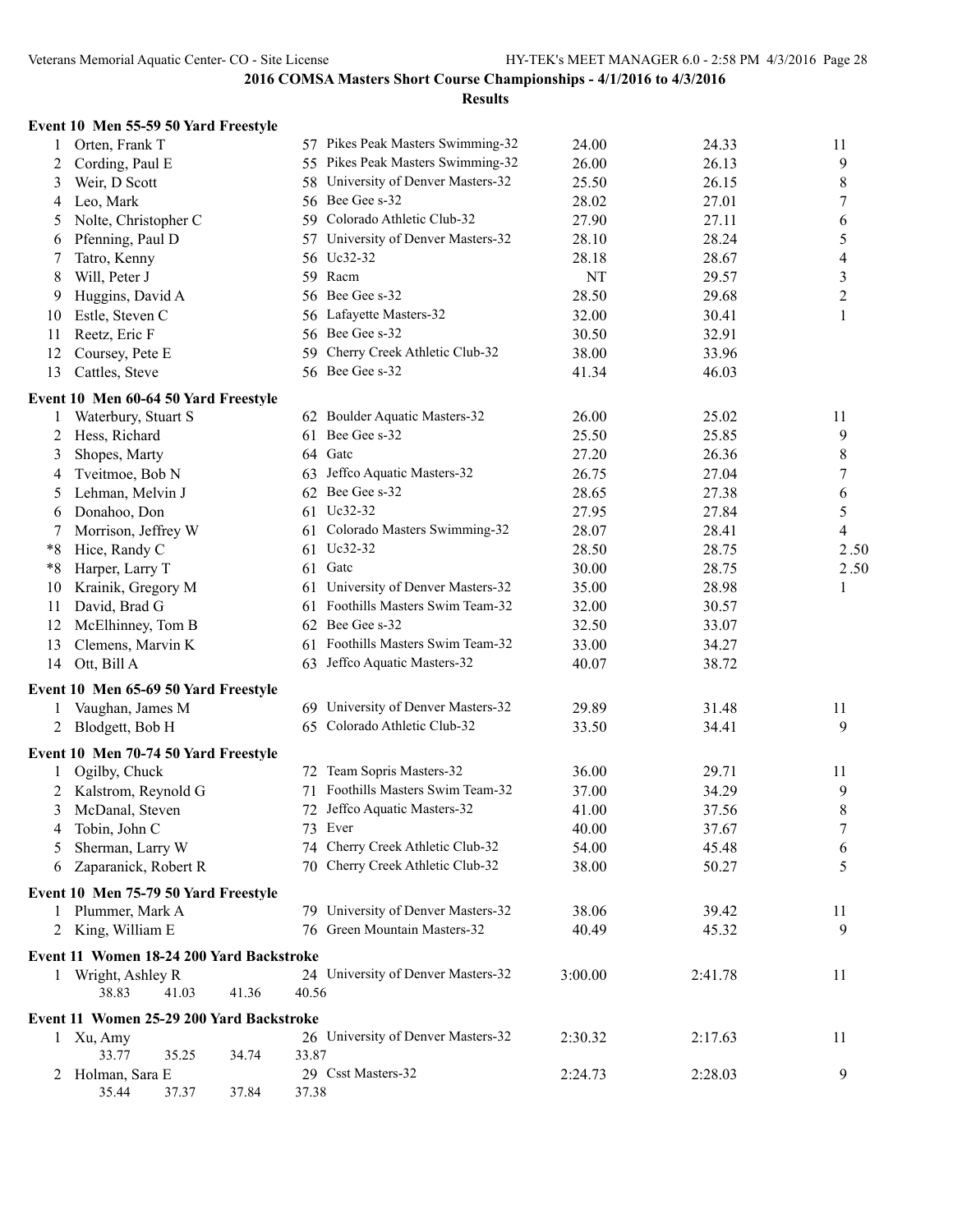|   | (Event 11 Women 25-29 200 Yard Backstroke) |         |                                             |         |         |                |
|---|--------------------------------------------|---------|---------------------------------------------|---------|---------|----------------|
|   | 3 Fagan, Chelsea<br>35.70<br>37.28         | 38.95   | 28 Team Sopris Masters-32<br>38.62          | 2:24.00 | 2:30.55 | 8              |
|   | 4 Holman, Mary E<br>36.57<br>38.77         | 39.39   | 29 Csst Masters-32<br>39.43                 | 2:30.61 | 2:34.16 | $\tau$         |
|   | Event 11 Women 30-34 200 Yard Backstroke   |         |                                             |         |         |                |
|   | 1 Heidinger, Anna M<br>31.71<br>33.76      | 34.68   | 31 Pikes Peak Masters Swimming-32<br>33.03  | 2:15.50 | 2:13.18 | 11             |
|   | 2 Quinnell, Jodi A                         |         | 33 Jeffco Aquatic Masters-32                | 2:21.06 | 2:22.00 | 9              |
| 3 | 33.29<br>35.66<br>Abell, Amanda K          | 36.67   | 36.38<br>34 Gate                            | 2:35.00 | 2:34.29 | 8              |
|   | 37.09<br>39.03<br>4 Zeigler, Charity       | 39.75   | 38.42<br>33 University of Denver Masters-32 | 2:45.32 | 2:41.55 | 7              |
| 5 | 39.63<br>41.55<br>Gibbons, Chelsea M       | 42.31   | 38.06<br>32 Jeffco Aquatic Masters-32       | 2:46.99 | 2:42.29 | 6              |
| 6 | 39.84<br>40.26<br>Van Noordt, Lindsey      | 41.33   | 40.86<br>32 Amsc                            | 2:18.00 | 2:43.69 | 5              |
|   | 36.87<br>40.18<br>7 Lincoln, Laura Beth    | 43.22   | 43.42<br>32 Bee Gee s-32                    |         |         |                |
|   | 42.04<br>47.00                             | 48.65   | 47.05                                       | 3:15.00 | 3:04.74 | $\overline{4}$ |
|   | Event 11 Women 35-39 200 Yard Backstroke   |         |                                             |         |         |                |
|   | 1 Gabrielson, Signe L<br>49.42<br>51.21    | 52.47   | 37 Pikes Peak Masters Swimming-32<br>53.14  | 3:28.04 | 3:26.24 | 11             |
|   | Event 11 Women 40-44 200 Yard Backstroke   |         |                                             |         |         |                |
|   | 1 Walkenhorst, Katie J<br>33.13<br>35.33   | 35.83   | 42 Lafayette Masters-32<br>36.24            | 2:20.00 | 2:20.53 | 11             |
|   | 2 Dussliere, Julie F<br>39.42<br>40.86     |         | 43 Colorado Masters Swimming-32<br>41.31    | 2:50.00 | 2:42.66 | 9              |
|   | 3 O'Connell, Fontaine                      | 41.07   | 41 Jeffco Aquatic Masters-32                | 3:15.00 | 3:04.00 | 8              |
|   | 44.09<br>47.06                             | 47.93   | 44.92                                       |         |         |                |
|   | Event 11 Women 45-49 200 Yard Backstroke   |         |                                             |         |         |                |
|   | 1 Richardson, Kim G<br>36.20<br>39.79      | 40.78   | 47 Fort Collins Area Swim Team-32<br>39.33  | 2:42.43 | 2:36.10 | 11             |
|   | 2 Batson, Maureen<br>37.48<br>38.86        | 40.76   | 46 Gate<br>40.75                            | 2:42.78 | 2:37.85 | 9              |
|   | Event 11 Women 50-54 200 Yard Backstroke   |         |                                             |         |         |                |
|   | Vanderpoel, Nicole L<br>38.67<br>39.50     | 40.07   | 51 Gate<br>39.42                            | 2:45.65 | 2:37.66 | 11             |
|   | 2 Gillespie, Melissa                       |         | 54 University of Denver Masters-32          | 3:45.00 | 3:45.29 | 9              |
|   | 52.62<br>58.52<br>Clendenen, Karen A       | 58.68   | 55.47<br>53 Cherry Creek Athletic Club-32   | 4:51.28 | 5:05.67 | 8              |
|   | 1:11.86<br>1:19.67                         | 1:19.37 | 1:14.77                                     |         |         |                |
|   | Event 11 Women 55-59 200 Yard Backstroke   |         |                                             |         |         |                |
|   | 1 Cotton, Suzy L<br>36.77<br>40.76         | 42.06   | 56 Hra<br>41.67                             | 2:33.19 | 2:41.26 | 11             |
|   | 2 Kerr, Ann<br>40.75<br>43.95              | 45.17   | 59 Gatc<br>45.35                            | 2:56.58 | 2:55.22 | 9              |
| 3 | Guidas, Claire M<br>49.18<br>52.51         | 54.14   | 58 Lafayette Masters-32<br>53.00            | 3:33.00 | 3:28.83 | 8              |
| 4 | Townley, Antoinette<br>56.11<br>58.68      | 1:01.52 | 55 Thornton Masters-32<br>59.54             | 4:30.00 | 3:55.85 | 7              |
|   |                                            |         |                                             |         |         |                |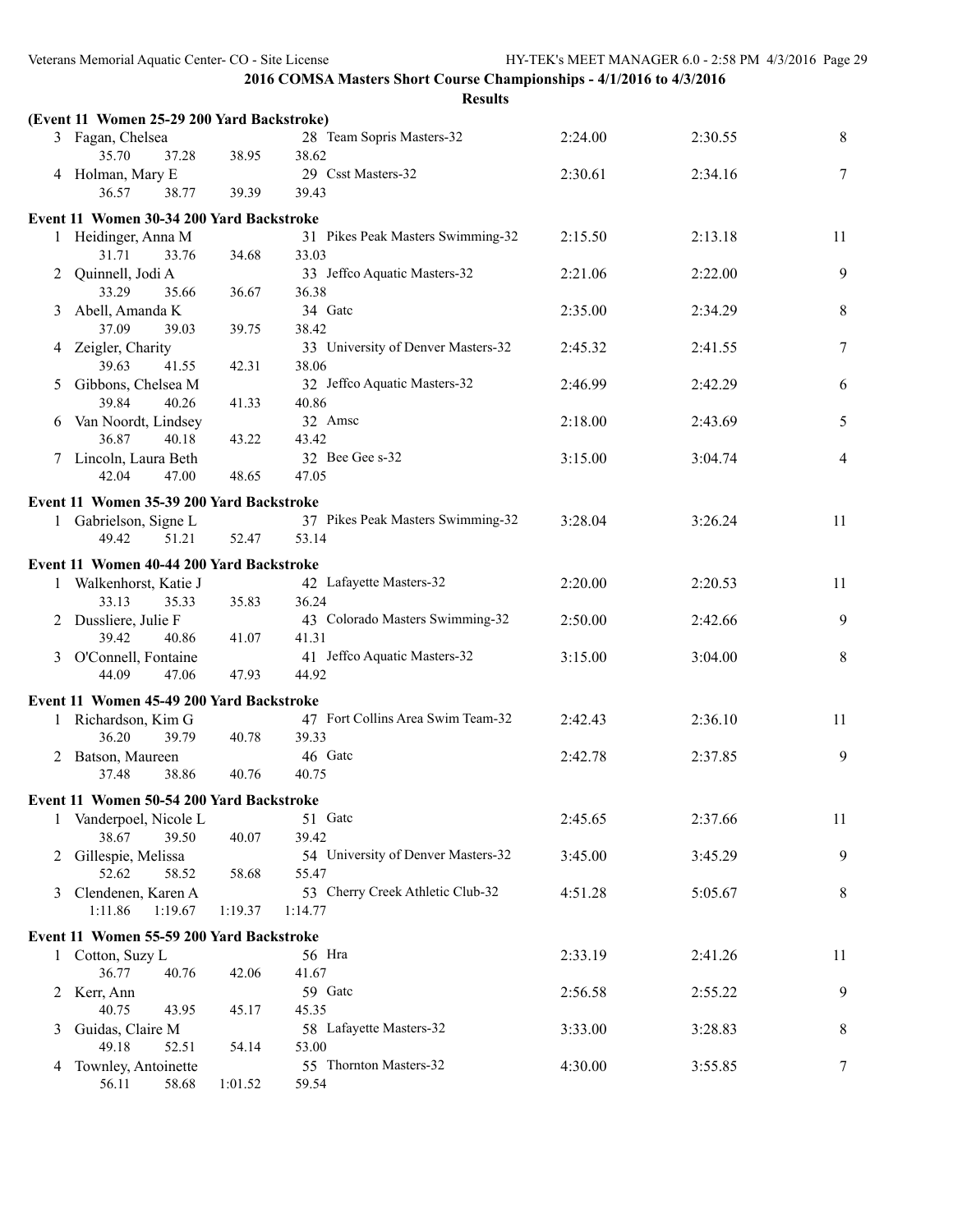|   | Event 11 Women 60-64 200 Yard Backstroke |         |                                    |         |         |    |
|---|------------------------------------------|---------|------------------------------------|---------|---------|----|
|   | 1 Swan, Laurie                           |         | 62 Gate                            | 3:28.00 | 3:11.85 | 11 |
|   | 44.98<br>48.33                           | 49.77   | 48.77                              |         |         |    |
|   | 2 Maxfield, Teresa A                     |         | 63 Pikes Peak Masters Swimming-32  | 3:28.00 | 3:21.86 | 9  |
|   | 46.01<br>51.03                           | 53.41   | 51.41                              |         |         |    |
|   | Event 11 Women 65-69 200 Yard Backstroke |         |                                    |         |         |    |
|   | 1 Young, Lydia L                         |         | 67 Brkm                            | 3:27.62 | 3:32.47 | 11 |
|   | 50.70<br>52.98                           | 55.57   | 53.22                              |         |         |    |
|   | 2 Noble, Ann                             |         | 68 Cherry Creek Athletic Club-32   | 5:36.00 | 4:27.83 | 9  |
|   | 1:03.09<br>1:09.04                       | 1:11.13 | 1:04.57                            |         |         |    |
|   |                                          |         |                                    |         |         |    |
|   | Event 11 Women 70-74 200 Yard Backstroke |         |                                    |         |         |    |
|   | 1 Emmons, Sara                           |         | 73 Gate                            | 5:48.64 | 4:35.85 | 11 |
|   | 1:08.85<br>1:09.69                       | 1:10.22 | 1:07.09                            |         |         |    |
|   | 2 Phelps, Reola                          |         | 71 Cherry Creek Athletic Club-32   | 7:14.21 | 6:49.04 | 9  |
|   | 1:38.57<br>1:46.94                       | 1:47.27 | 1:36.26                            |         |         |    |
|   | Event 11 Women 80-84 200 Yard Backstroke |         |                                    |         |         |    |
|   | 1 Weigand, Jacqueline J                  |         | 81 Jeffco Aquatic Masters-32       | 4:49.96 | 5:06.08 | 11 |
|   | 1:13.20<br>1:14.49                       | 1:18.41 | 1:19.98                            |         |         |    |
|   |                                          |         |                                    |         |         |    |
|   | Event 12 Men 18-24 200 Yard Backstroke   |         |                                    |         |         |    |
|   | 1 Brown, Xavier A                        |         | 22 Swim Dogs-32                    | 2:11.70 | 2:09.35 | 11 |
|   | 30.31<br>32.22                           | 33.20   | 33.62                              |         |         |    |
|   | 2 Sargent, Matthew R                     |         | 20 Bee Gee s-32                    | 2:20.77 | 2:15.72 | 9  |
|   | 30.65<br>34.58                           | 36.33   | 34.16                              |         |         |    |
|   | Event 12 Men 25-29 200 Yard Backstroke   |         |                                    |         |         |    |
| 1 | Schmitt, Ben J                           |         | 25 Fort Collins Area Swim Team-32  | 2:06.83 | 2:10.13 | 11 |
|   | 31.65<br>32.57                           | 32.69   | 33.22                              |         |         |    |
|   | Event 12 Men 30-34 200 Yard Backstroke   |         |                                    |         |         |    |
|   | 1 Clark, Steven J                        |         | 32 Thornton Masters-32             | 2:36.88 | 2:30.77 | 11 |
|   | 35.46<br>38.31                           | 39.29   | 37.71                              |         |         |    |
|   |                                          |         |                                    |         |         |    |
|   | Event 12 Men 35-39 200 Yard Backstroke   |         |                                    |         |         |    |
|   | 1 Caswell, Ian                           |         | 37 Bee Gee s-32                    | 2:10.03 | 2:07.40 | 11 |
|   | 29.38<br>32.17                           | 33.52   | 32.33                              |         |         |    |
|   | 2 Batchelder, John R                     |         | 35 Foothills Masters Swim Team-32  | 2:21.86 | 2:17.15 | 9  |
|   | 32.23<br>35.55                           | 35.59   | 33.78                              |         |         |    |
|   | 3 Forrester, Scott G                     |         | 38 Thornton Masters-32             | 3:05.36 | 2:55.61 | 8  |
|   | 40.17<br>44.04                           | 46.96   | 44.44                              |         |         |    |
|   | Event 12 Men 45-49 200 Yard Backstroke   |         |                                    |         |         |    |
|   | 1 Cruz, Eduardo                          |         | 46 Thornton Masters-32             | 3:00.00 | 2:32.47 | 11 |
|   | 36.07<br>38.41                           | 39.34   | 38.65                              |         |         |    |
| 2 | Murphy, Seth J                           |         | 46 Colorado Masters Swimming-32    | 2:35.00 | 2:35.26 | 9  |
|   | 37.54<br>38.32                           | 39.54   | 39.86                              |         |         |    |
| 3 | Rosinski, Thomas J                       |         | 46 University of Denver Masters-32 | 3:00.00 | 2:41.28 | 8  |
|   | 39.14<br>39.69                           | 42.18   | 40.27                              |         |         |    |
|   | Event 12 Men 50-54 200 Yard Backstroke   |         |                                    |         |         |    |
|   |                                          |         | 50 University of Denver Masters-32 | 2:07.87 | 2:08.57 | 11 |
| 1 | Jimenez, Ignacio<br>30.85                | 32.92   | 32.62                              |         |         |    |
|   | 32.18<br>Jones, Rich                     |         | 50 Jeffco Aquatic Masters-32       | 2:25.00 | 2:26.73 | 9  |
| 2 | 34.69<br>37.14                           | 37.71   | 37.19                              |         |         |    |
|   |                                          |         |                                    |         |         |    |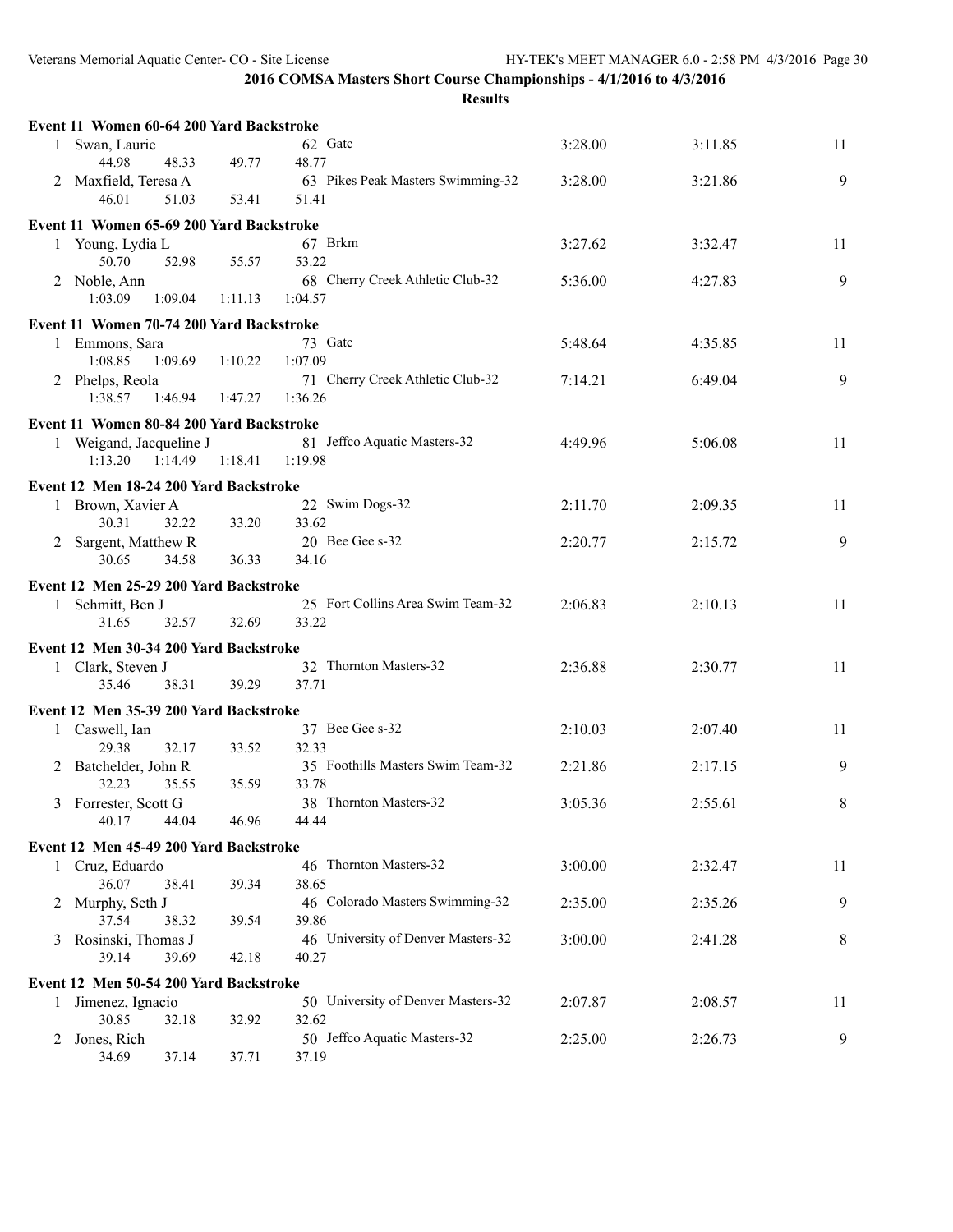|              | (Event 12 Men 50-54 200 Yard Backstroke)     |         |                                               |         |         |        |
|--------------|----------------------------------------------|---------|-----------------------------------------------|---------|---------|--------|
|              | 3 Barringer, Rob<br>35.89<br>37.72           | 37.72   | 50 University of Denver Masters-32<br>35.94   | 2:29.00 | 2:27.27 | 8      |
| 4            | Magouirk, Jeffrey K<br>40.72<br>46.31        | 47.34   | 54 Bee Gee s-32<br>47.25                      | 2:50.00 | 3:01.62 | $\tau$ |
| 5.           | Sexauer, Tim D<br>43.23<br>46.09             | 47.37   | 50 Bee Gee s-32<br>47.16                      | 3:00.00 | 3:03.85 | 6      |
| 6            | Kelly, John F<br>45.64<br>47.34              | 47.48   | 54 Bee Gee s-32<br>47.77                      | 3:10.00 | 3:08.23 | 5      |
|              | Event 12 Men 55-59 200 Yard Backstroke       |         |                                               |         |         |        |
|              | 1 Petersen, Craig<br>30.86<br>33.41          | 33.65   | 56 University of Denver Masters-32<br>33.97   | 2:16.00 | 2:11.89 | 11     |
| 2            | Weir, D Scott<br>32.55<br>35.17              | 37.36   | 58 University of Denver Masters-32<br>37.87   | 2:18.00 | 2:22.95 | 9      |
| 3            | Cording, Paul E<br>35.58<br>39.36            | 41.23   | 55 Pikes Peak Masters Swimming-32<br>41.25    | 2:30.00 | 2:37.42 | 8      |
|              | 4 Newcomb, Scott C<br>43.41<br>45.19         | 44.87   | 55 Green Mountain Masters-32<br>42.46         | 3:30.00 | 2:55.93 | 7      |
|              | 5 Cattles, Steve<br>1:27.85<br>1:38.86       | 1:32.06 | 56 Bee Gee s-32<br>1:32.12                    | 6:22.50 | 6:10.89 | 6      |
|              | Event 12 Men 60-64 200 Yard Backstroke       |         |                                               |         |         |        |
| $\mathbf{1}$ | Stanback, John H<br>33.01<br>34.45           | 36.06   | 62 Fort Collins Area Swim Team-32<br>35.20    | 2:20.10 | 2:18.72 | 11     |
|              | 2 Tveitmoe, Bob N<br>36.88<br>41.48          | 41.31   | 63 Jeffco Aquatic Masters-32<br>38.71         | 2:45.99 | 2:38.38 | 9      |
|              | 3 Lehman, Melvin J<br>41.30<br>44.83         | 45.16   | 62 Bee Gee s-32<br>42.07                      | 3:02.02 | 2:53.36 | 8      |
|              | 4 Heggy, Terry A<br>43.84<br>45.78           | 44.47   | 61 Foothills Masters Swim Team-32<br>41.53    | 3:08.01 | 2:55.62 | $\tau$ |
|              | --- Krainik, Gregory M<br>42.25<br>45.19     | 46.84   | 61 University of Denver Masters-32<br>45.74   | 3:00.00 | DQ      |        |
|              | Event 12 Men 65-69 200 Yard Backstroke       |         |                                               |         |         |        |
|              | 1 Carney, Kent<br>37.72<br>40.65             | 42.99   | 68 Ever<br>43.07                              | 2:46.00 | 2:44.43 | 11     |
|              | Duignan, Mike<br>38.22<br>40.82              | 43.41   | 69 Boulder Aquatic Masters-32<br>44.17        | 2:50.00 | 2:46.62 | 9      |
|              | 3 Holcomb, Bill                              |         | 69 Jeffco Aquatic Masters-32                  | 3:35.00 | 3:20.97 | 8      |
|              | Event 12 Men 70-74 200 Yard Backstroke       |         |                                               |         |         |        |
|              | 1 McDanal, Steven<br>58.26<br>1:08.10        | 1:10.28 | 72 Jeffco Aquatic Masters-32<br>1:02.06       | 4:42.00 | 4:18.70 | 11     |
|              | 2 Zaparanick, Robert R<br>1:09.33<br>1:17.58 | 1:22.85 | 70 Cherry Creek Athletic Club-32<br>1:17.41   | 4:20.00 | 5:07.17 | 9      |
|              | 3 Sherman, Larry W<br>1:19.70<br>1:23.75     | 2:51.77 | 74 Cherry Creek Athletic Club-32              | 2:50.00 | 5:35.22 | 8      |
|              | Event 12 Men 75-79 200 Yard Backstroke       |         |                                               |         |         |        |
|              | 1 Plummer, Mark A<br>56.47<br>58.58          | 1:02.12 | 79 University of Denver Masters-32<br>1:02.68 | 4:05.50 | 3:59.85 | 11     |
|              | Event 13 Women 18-24 100 Yard Butterfly      |         |                                               |         |         |        |
|              | 1 Booth, Kate<br>28.65<br>33.51              |         | 23 Thornton Masters-32                        | 1:01.84 | 1:02.16 | 11     |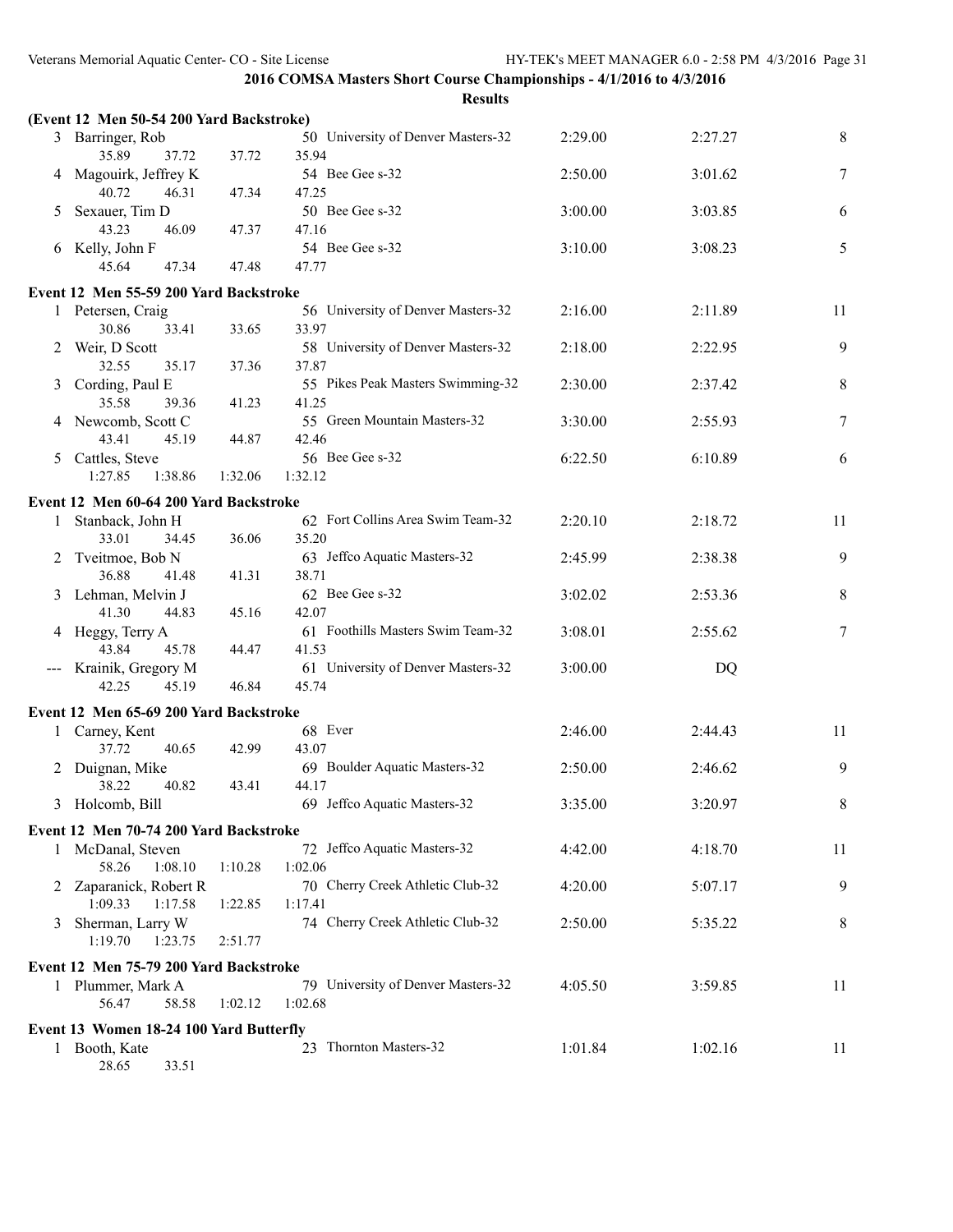|                     | (Event 13 Women 18-24 100 Yard Butterfly) |                                    |         |         |        |
|---------------------|-------------------------------------------|------------------------------------|---------|---------|--------|
|                     | 2 Auxer, Joselyn<br>31.79<br>36.30        | 24 Pikes Peak Masters Swimming-32  | 1:08.00 | 1:08.09 | 9      |
|                     | Event 13 Women 25-29 100 Yard Butterfly   |                                    |         |         |        |
|                     | 1 Fischer, Kristen L<br>28.17<br>31.89    | 29 Gate                            | 1:04.94 | 1:00.06 | 11     |
|                     | 2 Biggs, Brittany A<br>27.81<br>41.12     | 26 Colorado Masters Swimming-32    | 1:10.33 | 1:08.93 | 9      |
|                     | Event 13 Women 30-34 100 Yard Butterfly   |                                    |         |         |        |
|                     | 1 Zeigler, Charity<br>31.30<br>34.23      | 33 University of Denver Masters-32 | 1:10.32 | 1:05.53 | 11     |
|                     | 2 Ryan, Julianna<br>30.08<br>35.91        | 30 University of Denver Masters-32 | 1:06.28 | 1:05.99 | 9      |
| 3                   | Quinnell, Jodi A<br>31.32<br>35.34        | 33 Jeffco Aquatic Masters-32       | 1:05.49 | 1:06.66 | 8      |
|                     | 4 Jones, Elizabeth<br>32.04<br>36.16      | 32 Amsc                            | 1:10.00 | 1:08.20 | $\tau$ |
|                     | 5 Pederson, Kati E<br>31.00<br>38.69      | 34 Thornton Masters-32             | 1:10.00 | 1:09.69 | 6      |
|                     | 6 Kolb, Ruthie E<br>31.16<br>40.66        | 32 Sqd                             | 1:05.00 | 1:11.82 | 5      |
|                     | 7 Abell, Amanda K<br>33.78<br>39.58       | 34 Gate                            | 1:11.41 | 1:13.36 | 4      |
| 8                   | Trinidad, Holly A<br>33.73<br>40.17       | 32 Pikes Peak Masters Swimming-32  | 1:07.70 | 1:13.90 | 3      |
|                     | Event 13 Women 35-39 100 Yard Butterfly   |                                    |         |         |        |
|                     | 1 Linke, Lyndsey M<br>30.18<br>35.88      | 35 Fort Collins Area Swim Team-32  | 1:02.90 | 1:06.06 | 11     |
|                     | 2 Vitcenda, Jessica J<br>40.08<br>47.76   | 39 Gate                            | 1:30.00 | 1:27.84 | 9      |
| $\qquad \qquad - -$ | Smith, Dana R<br>38.97<br>45.56           | 36 Fort Collins Area Swim Team-32  | 1:20.13 | DQ      |        |
|                     | Event 13 Women 40-44 100 Yard Butterfly   |                                    |         |         |        |
|                     | 1 Moss, Bonnie M<br>29.54<br>33.19        | 44 Pikes Peak Masters Swimming-32  | 1:03.00 | 1:02.73 | 11     |
|                     | 2 Paul, Heather<br>33.65<br>39.13         | 41 Colorado Masters Swimming-32    | 1:12.95 | 1:12.78 | 9      |
| 3                   | Soto, Sandra M<br>55.86<br>59.88          | 41 Thornton Masters-32             | 2:15.00 | 1:55.74 | 8      |
|                     | Event 13 Women 45-49 100 Yard Butterfly   |                                    |         |         |        |
|                     | McAfee, Karolyn<br>39.39<br>44.41         | 47 Colorado Athletic Club-32       | 1:27.00 | 1:23.80 | 11     |
|                     | Event 13 Women 50-54 100 Yard Butterfly   |                                    |         |         |        |
|                     | 1 Pipes, Karlyn A<br>30.52<br>33.59       | 54 San Diego Swim Masters-44       | 1:06.66 | 1:04.11 | 11     |
|                     | 2 MacLaren, Kathleen A<br>33.65<br>38.98  | 53 Pikes Peak Masters Swimming-32  | 1:11.67 | 1:12.63 | 9      |
|                     | 3 Hecksel, Toni S<br>35.52<br>40.94       | 50 Team Sopris Masters-32          | 1:18.82 | 1:16.46 | 8      |
| 4                   | Vanderpoel, Nicole L<br>37.11<br>40.80    | 51 Gatc                            | 1:15.50 | 1:17.91 | 7      |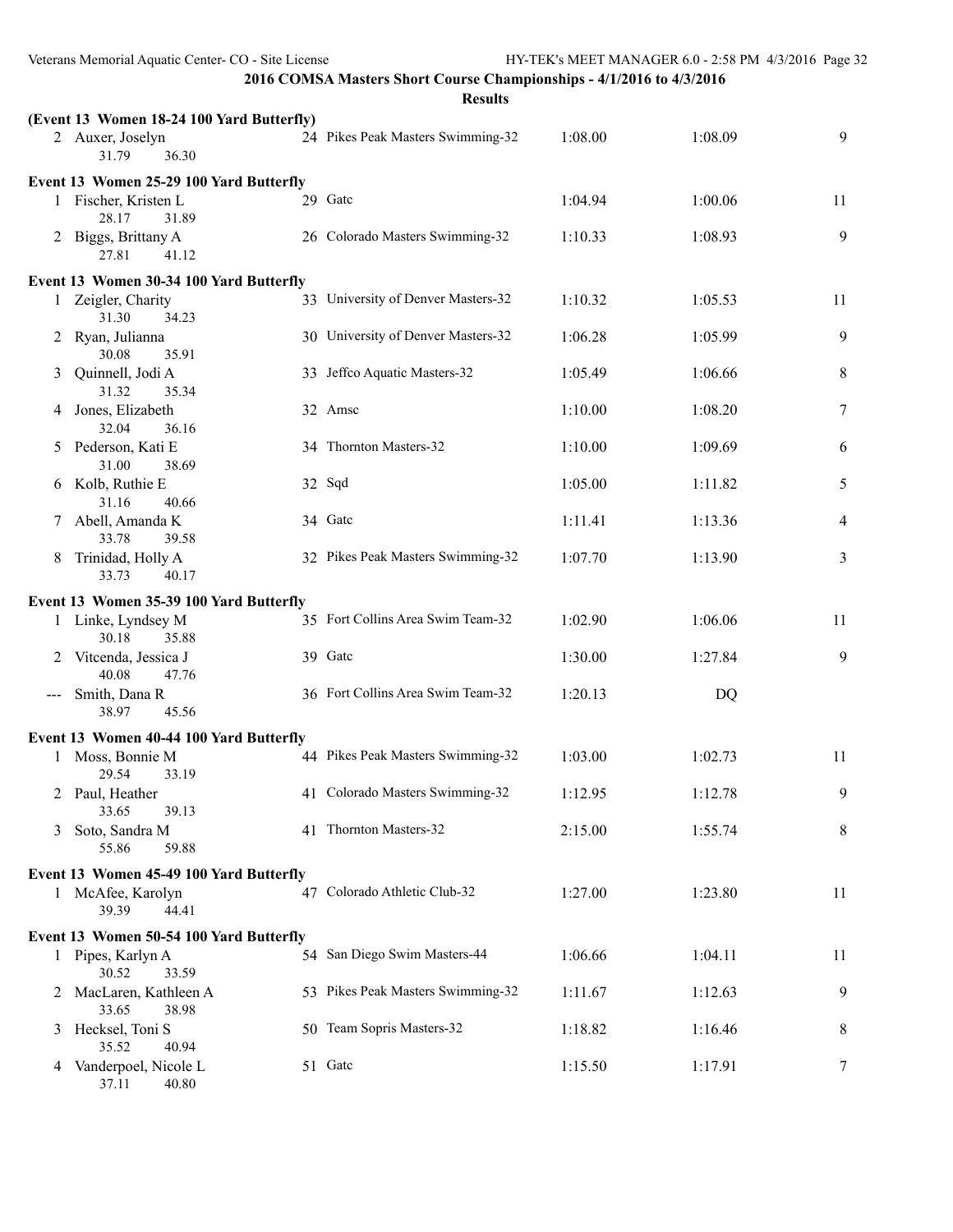|   |                                           | <b>Results</b>                     |         |         |    |
|---|-------------------------------------------|------------------------------------|---------|---------|----|
|   | (Event 13 Women 50-54 100 Yard Butterfly) |                                    |         |         |    |
|   | 5 Dullea, Melanie J<br>37.08<br>43.74     | 54 South Suburban Finaddicts-32    | 1:20.00 | 1:20.82 | 6  |
|   | 6 Walker, Laurie<br>47.69<br>52.94        | 51 Amsc                            | 1:45.00 | 1:40.63 | 5  |
|   | 7 Bershok, Rhonda<br>54.95<br>1:04.41     | 51 Amsc                            | 2:02.00 | 1:59.36 | 4  |
| 8 | Clendenen, Karen A<br>1:08.89<br>1:13.34  | 53 Cherry Creek Athletic Club-32   | 2:10.27 | 2:22.23 | 3  |
|   | Event 13 Women 55-59 100 Yard Butterfly   |                                    |         |         |    |
|   | 1 Nelson, Judy A<br>35.00<br>40.71        | 55 Gate                            | 1:14.43 | 1:15.71 | 11 |
|   | 2 Kerr, Ann<br>42.34<br>54.71             | 59 Gatc                            | 1:25.00 | 1:37.05 | 9  |
|   | Event 13 Women 60-64 100 Yard Butterfly   |                                    |         |         |    |
|   | 1 Guerra, Denise<br>50.48<br>1:05.78      | 62 Thornton Masters-32             | 1:54.03 | 1:56.26 | 11 |
|   | Event 13 Women 65-69 100 Yard Butterfly   |                                    |         |         |    |
|   | 1 Young, Lydia L<br>52.08<br>1:00.14      | 67 Brkm                            | 1:48.83 | 1:52.22 | 11 |
|   | 2 Noble, Ann<br>1:07.55<br>1:14.79        | 68 Cherry Creek Athletic Club-32   | 2:35.00 | 2:22.34 | 9  |
|   | Event 14 Men 18-24 100 Yard Butterfly     |                                    |         |         |    |
|   | 1 Porras, Felipe<br>30.73<br>32.54        | 20 Foothills Masters Swim Team-32  | 1:07.00 | 1:03.27 | 11 |
|   | 2 Botyarov, Michael<br>30.01<br>33.84     | 21 Highlands Ranch Masters-32      | 1:00.00 | 1:03.85 | 9  |
|   | Event 14 Men 25-29 100 Yard Butterfly     |                                    |         |         |    |
|   | 1 Grosser, Jacob<br>23.67<br>26.59        | 27 Pikes Peak Masters Swimming-32  | 49.99   | 50.26   | 11 |
|   | 2 Gibson, Madison M<br>24.33<br>28.55     | 25 University of Denver Masters-32 | 54.00   | 52.88   | 9  |
|   | 3 Kingery, Robert K<br>25.32<br>30.16     | 26 University of Denver Masters-32 | 56.00   | 55.48   | 8  |
|   | 4 Smith, David J<br>28.53<br>30.71        | 28 University of Denver Masters-32 | 1:00.53 | 59.24   | 7  |
| 5 | Ganiyev, Doston<br>29.00<br>33.42         | 28 University of Denver Masters-32 | 1:06.00 | 1:02.42 | 6  |
|   | 6 Madera, Daniel P<br>28.86<br>33.64      | 26 University of Denver Masters-32 | 1:01.69 | 1:02.50 | 5  |
|   | Event 14 Men 30-34 100 Yard Butterfly     |                                    |         |         |    |
|   | 1 Elser, Bryce A<br>24.07<br>26.53        | 30 Pikes Peak Masters Swimming-32  | 49.48   | 50.60   | 11 |
|   | 2 Gullett, Jeff D<br>24.59<br>28.94       | 32 Amse                            | 53.00   | 53.53   | 9  |
| 3 | Colvert, Brian<br>25.35<br>29.05          | 32 Pikes Peak Masters Swimming-32  | 55.70   | 54.40   | 8  |
|   | 4 Robbins, Arion P<br>27.26<br>31.44      | 31 Gate                            | 59.99   | 58.70   | 7  |
| 5 | Smits, Dusty W<br>28.80<br>35.88          | 32 Boulder Aquatic Masters-32      | 1:03.93 | 1:04.68 | 6  |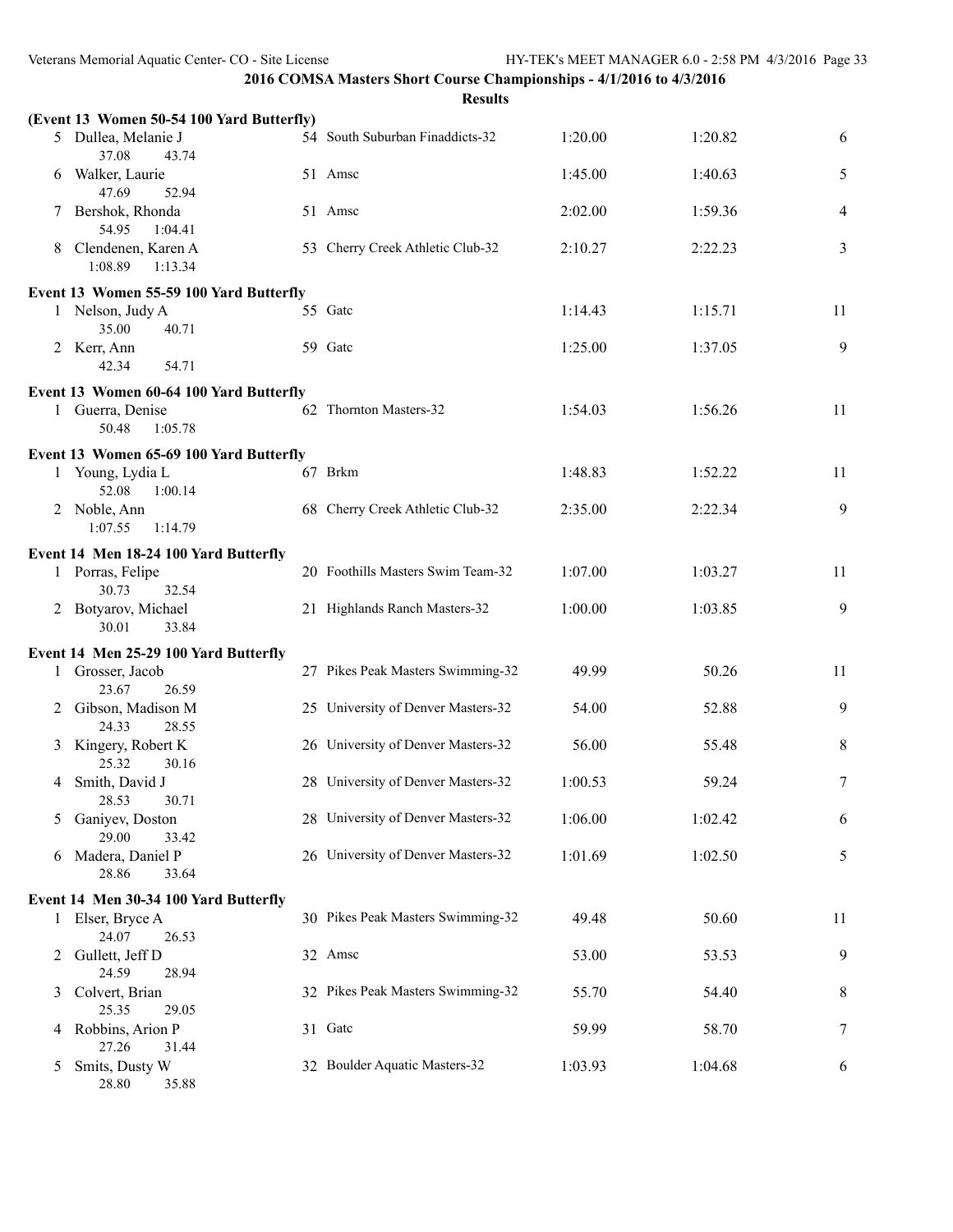|              | Event 14 Men 35-39 100 Yard Butterfly                     |                                    |         |         |       |
|--------------|-----------------------------------------------------------|------------------------------------|---------|---------|-------|
|              | Addadi, Mehdi<br>24.79<br>28.17                           | 38 University of Denver Masters-32 | 55.00   | 52.96   | 11    |
|              | Batchelder, John R<br>28.79<br>30.74                      | 35 Foothills Masters Swim Team-32  | 59.00   | 59.53   | 9     |
| 3            | Pierce, Jeffrey R<br>29.04<br>31.64                       | 35 Fort Collins Area Swim Team-32  | 1:05.00 | 1:00.68 | 8     |
|              | 4 Ladrow, Andy W<br>28.39<br>32.30                        | 35 Pikes Peak Masters Swimming-32  | 1:04.55 | 1:00.69 | 7     |
| 5            | Caswell, Ian<br>29.13<br>33.97                            | 37 Bee Gee s-32                    | 59.88   | 1:03.10 | 6     |
|              | 6 Forrester, Scott G<br>40.88<br>49.83                    | 38 Thornton Masters-32             | 1:34.11 | 1:30.71 | 5     |
|              | Event 14 Men 40-44 100 Yard Butterfly                     |                                    |         |         |       |
|              | 1 Edwards, Dan<br>28.83<br>29.70                          | 42 Colorado Masters Swimming-32    | 59.00   | 58.53   | 11    |
|              | 2 Doherty, Kevin J<br>27.88<br>31.13                      | 42 University of Denver Masters-32 | 57.00   | 59.01   | 9     |
| 3            | Zupancic, Joseph C<br>28.16<br>32.39                      | 40 Fort Collins Area Swim Team-32  | 59.00   | 1:00.55 | $8\,$ |
|              | 4 Ogilby, Kayo<br>28.64<br>33.31                          | 43 Team Sopris Masters-32          | 1:05.00 | 1:01.95 | 7     |
| 5            | Jensen, Brian R<br>33.22<br>41.71                         | 40 Bee Gee s-32                    | 1:10.00 | 1:14.93 | 6     |
|              |                                                           |                                    |         |         |       |
|              |                                                           |                                    |         |         |       |
| $\mathbf{1}$ | Event 14 Men 45-49 100 Yard Butterfly<br>Garland, Robert  | 46 Gatc                            | 1:00.31 | 57.72   | 11    |
| 2            | 27.25<br>30.47<br>White, Brad<br>31.65<br>38.56           | 46 Bee Gee s-32                    | 1:11.61 | 1:10.21 | 9     |
| 3            | Cruz, Eduardo<br>34.47<br>40.13                           | 46 Thornton Masters-32             | 1:20.00 | 1:14.60 | $8\,$ |
|              |                                                           |                                    |         |         |       |
|              | Event 14 Men 50-54 100 Yard Butterfly<br>1 Barringer, Rob | 50 University of Denver Masters-32 | 1:05.00 | 1:01.30 | 11    |
|              | 29.06<br>32.24<br>2 Pins, Michael T<br>29.79<br>35.77     | 50 Boulder Aquatic Masters-32      | 1:04.28 | 1:05.56 | 9     |
|              | 3 Fomenko, Alex M<br>28.85<br>39.47                       | 51 Boulder Aquatic Masters-32      | 1:06.00 | 1:08.32 | 8     |
|              | 4 Magouirk, Jeffrey K<br>48.11<br>59.58                   | 54 Bee Gee s-32                    | 1:25.00 | 1:47.69 | 7     |
|              |                                                           |                                    |         |         |       |
| $\mathbf{1}$ | Event 14 Men 55-59 100 Yard Butterfly<br>Scott, Greg C    | 56 Gatc                            | 59.99   | 59.55   | 11    |
|              | 28.24<br>31.31<br>2 Mann, Jonathan E<br>28.92<br>32.34    | 55 Gate                            | 1:00.22 | 1:01.26 | 9     |
|              | Event 14 Men 60-64 100 Yard Butterfly                     |                                    |         |         |       |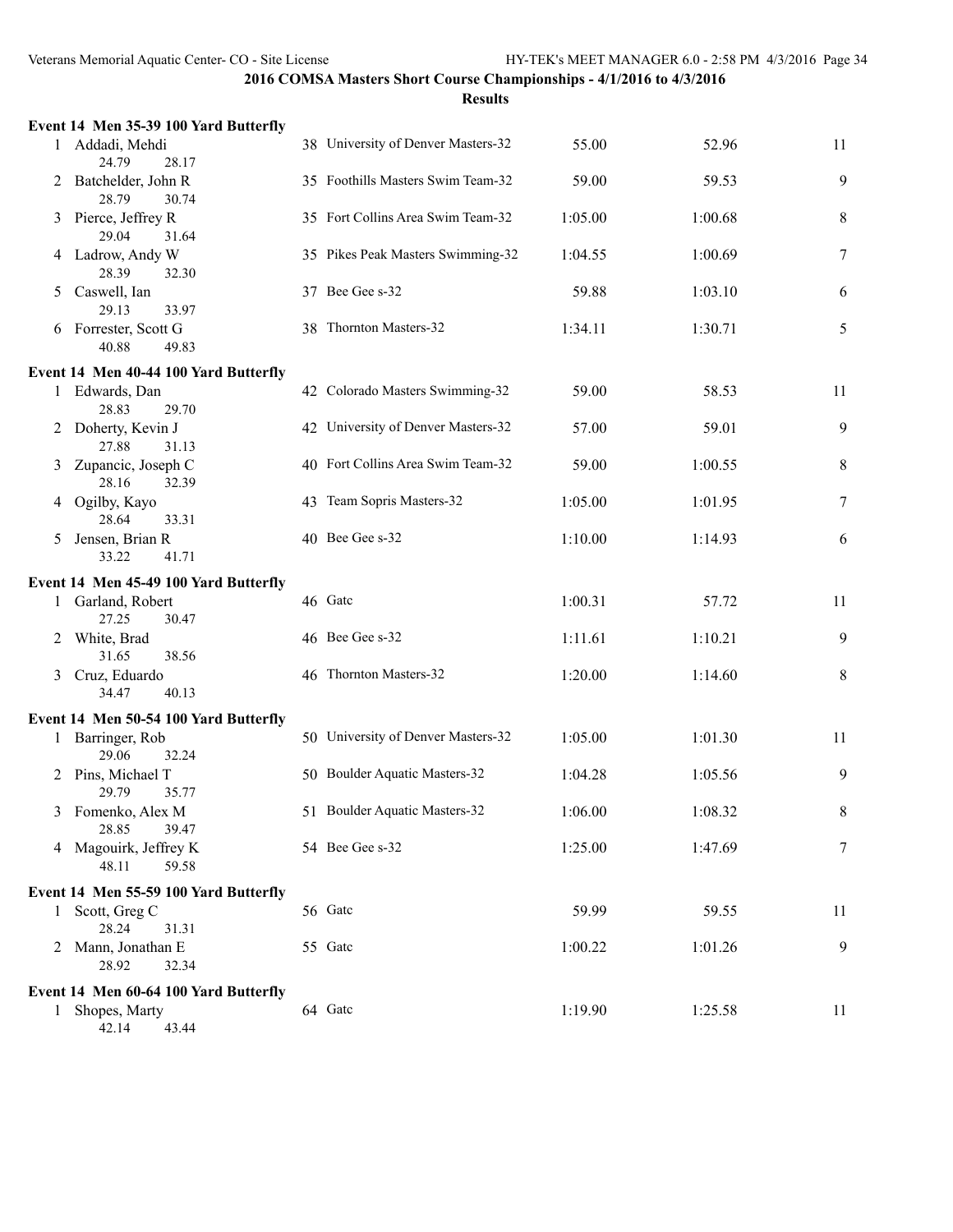|              | Event 16 Men 18+400 Yard Freestyle Relay |         |                                    |       |                           |                       |                         |
|--------------|------------------------------------------|---------|------------------------------------|-------|---------------------------|-----------------------|-------------------------|
|              | 1 Foothills Masters Swim Team-32         |         | $\, {\bf B}$                       |       | 4:01.80                   | 4:55.84               |                         |
|              | 1) Smith, John D M48                     |         | 2) Olson, John M35                 |       | 3) Batchelder, John R M35 | 4) Porras, Felipe M20 |                         |
|              | 38.82<br>1:22.40<br>33.49                | 1:09.82 | 37.00<br>1:16.56                   | 32.03 | 1:07.06                   |                       |                         |
|              | Event 16 Men 55+400 Yard Freestyle Relay |         |                                    |       |                           |                       |                         |
|              | 1 Foothills Masters Swim Team-32         |         | A                                  |       | 4:57.00                   | 4:14.82               |                         |
|              | 1) Kalstrom, Reynold G M71               |         | 2) Clemens, Marvin K M61           |       | 3) David, Brad G M61      | 4) Heggy, Terry A M61 |                         |
|              | 34.28<br>1:12.10<br>28.03                | 58.38   | 29.36<br>1:00.15                   | 29.74 | 1:04.19                   |                       |                         |
|              | Event 17 Women 18-24 50 Yard Backstroke  |         |                                    |       |                           |                       |                         |
|              | 1 Wright, Ashley R                       |         | 24 University of Denver Masters-32 |       | 32.90                     | 32.79                 | 11                      |
|              | 2 Weirich, Elizabeth R                   |         | 24 Pikes Peak Masters Swimming-32  |       | 32.41                     | 33.05                 | $\overline{9}$          |
| 3            | Wilson, Casey M                          |         | 22 Uc32-32                         |       | 34.58                     | 33.28                 | $\,8\,$                 |
| 4            | Kurtz, Shayna                            |         | 21 Jeffco Aquatic Masters-32       |       | 40.00                     | 35.48                 | $\boldsymbol{7}$        |
| 5            | Auxer, Joselyn                           |         | 24 Pikes Peak Masters Swimming-32  |       | 35.36                     | 36.11                 | 6                       |
| 6            | Kern, Jeran R                            |         | 19 Bee Gee s-32                    |       | 40.99                     | 37.15                 | 5                       |
| 7            | Sands, Autumn                            |         | 18 Bee Gee s-32                    |       | 38.00                     | 38.04                 | $\overline{\mathbf{4}}$ |
| 8            | Stevens, Elizabeth A                     |         | 22 Bee Gee s-32                    |       | 45.00                     | 42.86                 | 3                       |
|              |                                          |         |                                    |       |                           |                       |                         |
|              | Event 17 Women 25-29 50 Yard Backstroke  |         |                                    |       |                           |                       |                         |
| $\mathbf{1}$ | Biggs, Brittany A                        |         | 26 Colorado Masters Swimming-32    |       | 33.11                     | 30.25                 | 11                      |
| 2            | Sundberg, Melissa A                      |         | 25 Colorado Athletic Club-32       |       | 30.40                     | 31.78                 | 9                       |
| 3            | Anderson, Jill                           |         | 26 Gate                            |       | 34.00                     | 32.42                 | $\,8\,$                 |
| 4            | Fagan, Chelsea                           |         | 28 Team Sopris Masters-32          |       | 34.00                     | 32.76                 | $\boldsymbol{7}$        |
| 5            | Larmore, Jennifer                        | 27      | Amsc                               |       | 40.00                     | 43.37                 | 6                       |
| 6            | Westfall, Sarah E                        |         | 28 Gatc                            |       | 1:15.10                   | 44.63                 | 5                       |
|              | Event 17 Women 30-34 50 Yard Backstroke  |         |                                    |       |                           |                       |                         |
| 1            | Zeigler, Charity                         |         | 33 University of Denver Masters-32 |       | 31.98                     | 30.19                 | 11                      |
|              | 2 Pederson, Kati E                       |         | 34 Thornton Masters-32             |       | 32.00                     | 31.81                 | 9                       |
| 3            | Jones, Elizabeth                         |         | 32 Amsc                            |       | 32.50                     | 32.53                 | $\,8\,$                 |
| 4            | Schram, Bridgette M                      |         | 30 Pikes Peak Masters Swimming-32  |       | 38.00                     | 33.52                 | $\boldsymbol{7}$        |
| 5            | Van Noordt, Lindsey                      |         | 32 Amsc                            |       | 35.00                     | 33.85                 | 6                       |
| 6            | Abell, Amanda K                          |         | 34 Gate                            |       | 33.42                     | 34.52                 | 5                       |
| 7            | Woltman, Jillian K                       |         | 31 Lafayette Masters-32            |       | 37.45                     | 36.83                 | $\overline{4}$          |
| 8            | Lincoln, Laura Beth                      |         | 32 Bee Gee s-32                    |       | 38.33                     | 38.02                 | $\mathfrak{Z}$          |
| 9            | Stafford, Hope                           |         | 33 Colorado Athletic Club-32       |       | 43.82                     | 43.23                 | $\overline{2}$          |
|              |                                          |         |                                    |       |                           |                       |                         |
|              | Event 17 Women 35-39 50 Yard Backstroke  |         | 35 Fort Collins Area Swim Team-32  |       |                           |                       |                         |
| 1            | Linke, Lyndsey M                         |         |                                    |       | 29.60                     | 30.19                 | 11                      |
|              | Fostvedt, Alishia L                      |         | 39 Amsc<br>36 Gatc                 |       | 35.45                     | 35.25                 | 9                       |
| 3            | Hovey, Brianne                           |         | 35 Fort Collins Area Swim Team-32  |       | 39.07                     | 38.05                 | 8                       |
| 4            | Fischer, Christine                       |         | 38 Bee Gee s-32                    |       | 39.82                     | 38.22                 | 7                       |
| 5            | Engle, Beth                              |         |                                    |       | 40.06                     | 38.97                 | 6                       |
| 6            | Despain, Christina F                     |         | 38 Amsc                            |       | 43.00                     | 41.15                 | 5                       |
|              | Event 17 Women 40-44 50 Yard Backstroke  |         |                                    |       |                           |                       |                         |
| 1            | Walkenhorst, Katie J                     |         | 42 Lafayette Masters-32            |       | 29.50                     | 29.44                 | 11                      |
| 2            | Wagner, Heather L                        |         | 43 Pikes Peak Masters Swimming-32  |       | 32.20                     | 31.10                 | 9                       |
| 3            | Adams, Danielle                          |         | 44 Pikes Peak Masters Swimming-32  |       | 30.50                     | 33.01                 | 8                       |
| 4            | Garland, Crystal                         |         | 44 Gatc                            |       | 34.82                     | 34.85                 | 7                       |
| 5            | Gryboski, Katy                           |         | 41 Bee Gee s-32                    |       | 36.19                     | 35.02                 | 6                       |
| 6            | Davis, Kelly R                           |         | 40 Thornton Masters-32             |       | 43.03                     | 38.64                 | 5                       |
|              | Tucker, Jennifer                         |         | 44 Foothills Masters Swim Team-32  |       | 44.00                     | 40.50                 | 4                       |
| 8            | Henault, Kerry F                         |         | 44 Thornton Masters-32             |       | 40.65                     | 40.80                 | 3                       |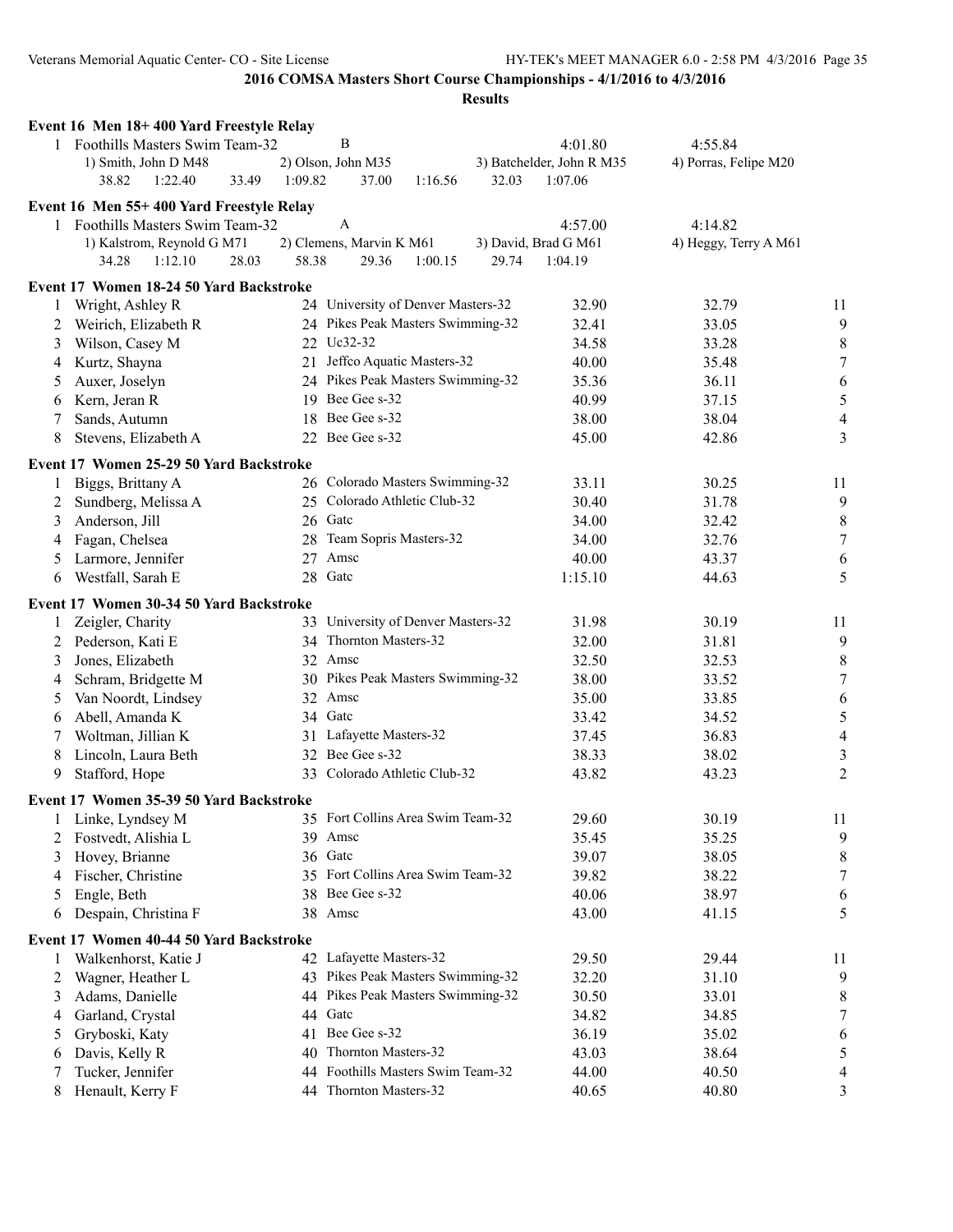|              | (Event 17 Women 40-44 50 Yard Backstroke) |    |                                      |         |         |                |
|--------------|-------------------------------------------|----|--------------------------------------|---------|---------|----------------|
|              | 9 Kinnersley, Darcy A                     |    | 44 Gatc                              | 43.58   | 40.91   | $\overline{2}$ |
| 10           | Soto, Sandra M                            |    | 41 Thornton Masters-32               | 1:00.00 | 51.00   | 1              |
|              | Event 17 Women 45-49 50 Yard Backstroke   |    |                                      |         |         |                |
| 1            | Seavall, Kelly J                          |    | 47 Gatc                              | 32.00   | 31.80   | 11             |
| 2            | Richardson, Kim G                         |    | 47 Fort Collins Area Swim Team-32    | 34.90   | 33.90   | 9              |
| 3            | Batson, Maureen                           |    | 46 Gatc                              | 35.97   | 34.16   | $\,8\,$        |
| 4            | DeLong, Mary A                            |    | 49 Fort Collins Area Swim Team-32    | 39.50   | 38.41   | $\tau$         |
| 5            | Sands, Amy L                              | 45 | Bee Gee s-32                         | 41.15   | 40.96   | 6              |
| 6            | Broncucia, Stacy L                        | 47 | Thornton Masters-32                  | 44.00   | 41.30   | 5              |
|              | Event 17 Women 50-54 50 Yard Backstroke   |    |                                      |         |         |                |
|              | Nowak, Elizabeth A                        |    | 52 Gate                              | 32.92   | 32.30   | 11             |
| 2            | Gardner, Micheline                        |    | 50 Bee Gee s-32                      | 38.03   | 35.85   | 9              |
| 3            | Butler, Debra L                           |    | 52 Gate                              | 38.26   | 37.48   | 8              |
| 4            | MacLaren, Kathleen A                      |    | 53 Pikes Peak Masters Swimming-32    | 39.10   | 38.30   | $\tau$         |
| 5            | Eldridge, Audrey L                        |    | 53 Pikes Peak Masters Swimming-32    | 39.95   | 38.88   | 6              |
| 6            | Boileau, Ute C                            |    | 53 Rocky Mountain Thunder Masters-32 | 38.39   | 41.16   | $\sqrt{5}$     |
| 7            | McDonald, Kae                             | 53 | Team Sopris Masters-32               | 41.88   | 42.38   | $\overline{4}$ |
| 8            | Golding, Sandy F                          |    | 52 Gate                              | 43.00   | 46.31   | $\mathfrak{Z}$ |
| 9            | Birnbaum, Lisa                            |    | 54 Pikes Peak Masters Swimming-32    | 1:00.00 | 46.95   | $\overline{2}$ |
|              | Event 17 Women 55-59 50 Yard Backstroke   |    |                                      |         |         |                |
| 1            | Cotton, Suzy L                            |    | 56 Hra                               | 33.29   | 34.18   | 11             |
| 2            | Garnier, Kathy L                          |    | 55 Colorado Athletic Club-32         | 38.00   | 37.07   | 9              |
| 3            | Anderson, Jeanette B                      |    | 57 Gate                              | 39.23   | 37.41   | 8              |
| 4            | Kerr, Ann                                 |    | 59 Gate                              | 37.72   | 37.52   | $\tau$         |
| 5            | Kugelman, Amy                             |    | 59 Fort Collins Area Swim Team-32    | 50.00   | 43.10   | 6              |
| 6            | Guidas, Claire M                          |    | 58 Lafayette Masters-32              | 44.47   | 43.95   | $\mathfrak s$  |
| 7            | Weihenmayer, Ellen                        |    | 57 Colorado Masters Swimming-32      | 45.00   | 44.82   | $\overline{4}$ |
| 8            | Nolte, Susan D                            | 55 | Colorado Athletic Club-32            | 45.00   | 46.54   | $\mathfrak{Z}$ |
| 9            | Shaw, Lori D                              |    | 59 Gate                              | 49.32   | 51.20   | $\sqrt{2}$     |
| 10           | Bennett, Aimee                            | 59 | South Suburban Finaddicts-32         | 1:02.00 | 54.56   | $\mathbf{1}$   |
| 11           | Morrison, Mary E                          |    | 56 Colorado Masters Swimming-32      | 55.97   | 59.47   |                |
|              | Event 17 Women 60-64 50 Yard Backstroke   |    |                                      |         |         |                |
| 1            | Maxfield, Teresa A                        |    | 63 Pikes Peak Masters Swimming-32    | 45.00   | 42.01   | 11             |
| 2            | Swan, Laurie                              |    | 62 Gate                              | 48.00   | 42.15   | 9              |
| 3            | Slavec, Deborah A                         |    | 62 Highlands Ranch Masters-32        | 45.00   | 46.17   | 8              |
| 4            | Guerra, Denise                            |    | 62 Thornton Masters-32               | 45.44   | 46.85   | 7              |
|              | Event 17 Women 65-69 50 Yard Backstroke   |    |                                      |         |         |                |
|              | Hashimoto, Christine L                    |    | 68 Colorado Athletic Club-32         | 50.00   | 45.21   | 11             |
| 2            | Mullane, Rebecca M                        |    | 69 Pikes Peak Masters Swimming-32    | 51.00   | 47.50   | 9              |
| 3            | Todd, Bette E                             |    | 69 Gatc                              | 54.55   | 53.76   | 8              |
| 4            | Golanty, Deb                              | 65 | Cherry Creek Athletic Club-32        | 1:01.71 | 55.67   | 7              |
| 5            | Noble, Ann                                | 68 | Cherry Creek Athletic Club-32        | 1:05.00 | 57.74   | 6              |
|              | Event 17 Women 70-74 50 Yard Backstroke   |    |                                      |         |         |                |
| $\mathbf{I}$ | McKim, Penny A                            | 71 | Cherry Creek Athletic Club-32        | 59.30   | 58.28   | 11             |
| 2            | Emmons, Sara                              |    | 73 Gate                              | 1:10.27 | 1:05.75 | 9              |
| 3            | Phelps, Reola                             | 71 | Cherry Creek Athletic Club-32        | 1:23.24 | 1:29.36 | 8              |
|              |                                           |    |                                      |         |         |                |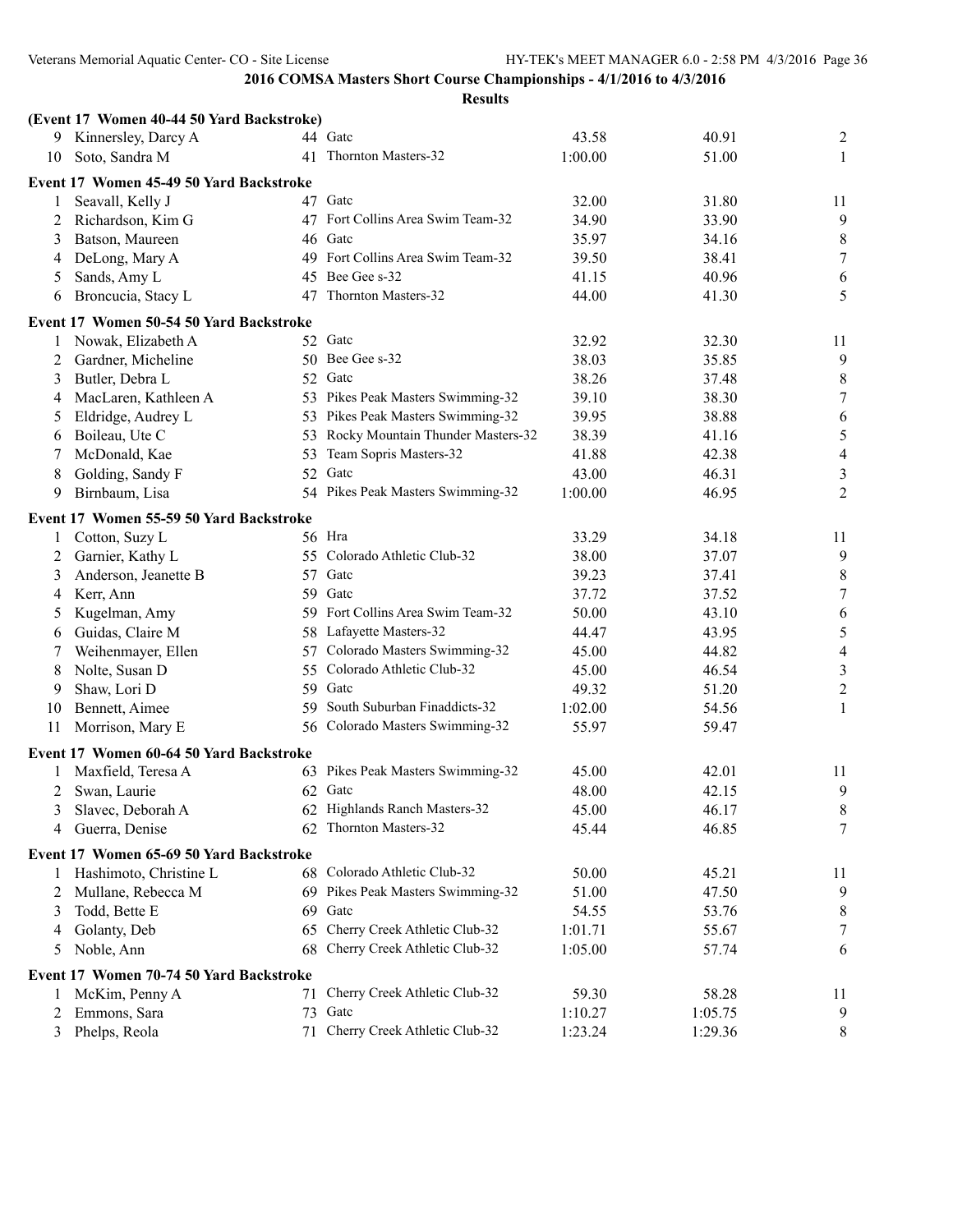|              | Event 17 Women 75-79 50 Yard Backstroke |    |                                      |                |         |                  |
|--------------|-----------------------------------------|----|--------------------------------------|----------------|---------|------------------|
|              | --- Poirot, Elisabeth                   |    | 76 Amsc                              | 55.01          | DQ      |                  |
|              | Event 17 Women 80-84 50 Yard Backstroke |    |                                      |                |         |                  |
| $\mathbf{1}$ | Weigand, Jacqueline J                   |    | 81 Jeffco Aquatic Masters-32         | 1:08.64        | 1:09.19 | 11               |
|              |                                         |    |                                      |                |         |                  |
|              | Event 18 Men 18-24 50 Yard Backstroke   |    | 21 Gate                              |                |         |                  |
|              | Anderson, Jake                          |    | 20 Bee Gee s-32                      | 28.50<br>29.77 | 28.32   | 11               |
| 2            | Sargent, Matthew R                      |    | 19 Gate                              |                | 28.81   | 9                |
| 3            | Anderson, Tiger B                       |    | 21 Thornton Masters-32               | 32.50          | 30.00   | $\,8\,$          |
| 4            | Hoyt, Gunnar K                          |    | 24 Thornton Masters-32               | 36.00          | 32.13   | $\boldsymbol{7}$ |
| 5            | Wiles, Tyler A                          |    |                                      | 32.00          | 32.52   | 6                |
|              | Event 18 Men 25-29 50 Yard Backstroke   |    |                                      |                |         |                  |
|              | Mandel, Alon                            |    | 27 Denver Athletic Club-32           | 24.00          | 23.61   | 11               |
| 2            | Schmitt, Ben J                          |    | 25 Fort Collins Area Swim Team-32    | 26.70          | 27.30   | $\overline{9}$   |
| 3            | Deming, Ryan M                          |    | 27 Fort Collins Area Swim Team-32    | 29.65          | 29.53   | $\,8\,$          |
| 4            | Ganiyev, Doston                         |    | 28 University of Denver Masters-32   | 39.00          | 35.13   | 7                |
|              | Event 18 Men 30-34 50 Yard Backstroke   |    |                                      |                |         |                  |
| 1            | Cassella, Ryan                          |    | 34 Thornton Masters-32               | 27.50          | 27.55   | 11               |
| 2            | Barbini, Matt G                         |    | 34 Pikes Peak Masters Swimming-32    | 30.00          | 29.92   | $\overline{9}$   |
| 3            | Clark, Steven J                         |    | 32 Thornton Masters-32               | 31.08          | 30.97   | $\,8\,$          |
| 4            | Lang, Elliot E                          |    | 33 University of Denver Masters-32   | 32.32          | 31.00   | $\tau$           |
| 5            | Smits, Dusty W                          |    | 32 Boulder Aquatic Masters-32        | 34.00          | 31.69   | $\sqrt{6}$       |
| 6            | Bergford, Brian                         |    | 34 Thornton Masters-32               | 34.00          | 32.00   | 5                |
|              | Event 18 Men 35-39 50 Yard Backstroke   |    |                                      |                |         |                  |
|              | Addadi, Mehdi                           |    | 38 University of Denver Masters-32   | 24.50          | 24.89   | 11               |
| 2            | Caswell, Ian                            |    | 37 Bee Gee s-32                      | 26.15          | 25.80   | 9                |
| 3            | Robinson, Eric J                        |    | 39 Uc32-32                           | 28.73          | 27.84   | $\,8\,$          |
| 4            | Miller, James                           | 38 | Gatc                                 | 29.22          | 29.20   | $\boldsymbol{7}$ |
| 5            | Olson, John                             |    | 35 Foothills Masters Swim Team-32    | 30.27          | 29.97   | 6                |
| 6            | Cain, David P                           |    | 37 Lafayette Masters-32              | 35.50          | 34.36   | 5                |
|              |                                         |    |                                      |                |         |                  |
|              | Event 18 Men 40-44 50 Yard Backstroke   |    |                                      |                |         |                  |
|              | O'Sullivan, Chris                       |    | 41 University of Denver Masters-32   | 24.50          | 25.10   | 11               |
| 2            | Eisenhuth, Matt S                       |    | 41 University of Denver Masters-32   | 27.10          | 26.60   | 9                |
| 3            | Edwards, Dan                            |    | 42 Colorado Masters Swimming-32      | 30.00          | 28.44   | $\,8\,$          |
| 4            | Gotto, Tony                             |    | 44 Amsc                              | 30.00          | 28.98   | $\tau$           |
| 5            | Aten, Ken L                             |    | 43 Thornton Masters-32               | 37.00          | 35.51   | 6                |
|              | Event 18 Men 45-49 50 Yard Backstroke   |    |                                      |                |         |                  |
| 1            | Torres, Mark                            |    | 46 North Carolina Masters Swimmin-13 | 28.00          | 28.39   | 11               |
| 2            | Daughtrey, Clay L                       |    | 48 Thornton Masters-32               | 33.49          | 29.99   | 9                |
| 3            | Cusack, Clif                            |    | 46 Rocky Mountain Thunder Masters-32 | 32.11          | 31.25   | $\,8\,$          |
| 4            | Holmes, Todd                            |    | 46 Amsc                              | 33.00          | 31.88   | 7                |
| 5            | Hoyt, Brian K                           | 49 | Thornton Masters-32                  | 32.01          | 32.01   | 6                |
| 6            | Pazmino, Jorge E                        |    | 46 Amsc                              | 32.00          | 32.07   | $\sqrt{5}$       |
| 7            | Maddux, Ward W                          | 49 | Rocky Mountain Thunder Masters-32    | 34.91          | 34.45   | $\overline{4}$   |
| 8            | Murphy, Seth J                          | 46 | Colorado Masters Swimming-32         | 34.00          | 35.09   | $\mathfrak{Z}$   |
| 9            | Rosinski, Thomas J                      | 46 | University of Denver Masters-32      | 40.00          | 37.30   | $\overline{c}$   |
| 10           | Gelin, Larry J                          | 45 | Rocky Mountain Thunder Masters-32    | 39.00          | 38.74   | $\mathbf{1}$     |
| 11           | Smith, John D                           | 48 | Foothills Masters Swim Team-32       | 40.30          | 42.36   |                  |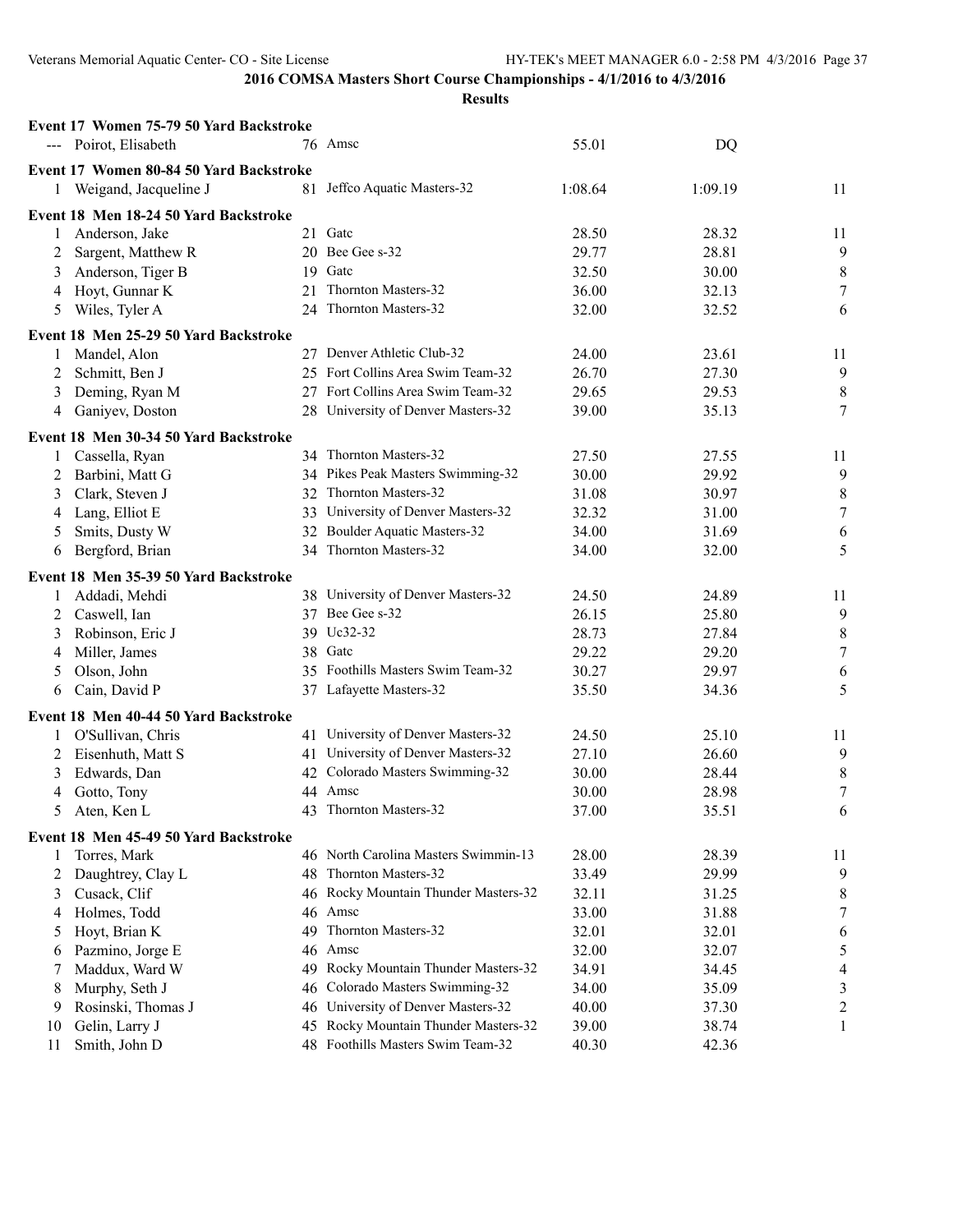|                | Event 18 Men 50-54 50 Yard Backstroke |    |                                      |         |         |                  |
|----------------|---------------------------------------|----|--------------------------------------|---------|---------|------------------|
| 1              | Barringer, Rob                        |    | 50 University of Denver Masters-32   | 30.00   | 29.11   | 11               |
| 2              | Boileau, Mike                         |    | 54 Rocky Mountain Thunder Masters-32 | 30.00   | 30.04   | 9                |
| 3              | Lawrence, Dietrich W                  |    | 50 Jeffco Aquatic Masters-32         | 30.99   | 30.21   | 8                |
| 4              | Jones, Rich                           |    | 50 Jeffco Aquatic Masters-32         | 32.00   | 31.19   | $\tau$           |
| 5              | Kahl, Steven E                        |    | 53 Gate                              | 34.64   | 31.37   | 6                |
| 6              | Le Vasseur, Andrew P                  |    | 52 University of Denver Masters-32   | 33.97   | 33.14   | $\sqrt{5}$       |
| 7              | Severance, David A                    | 53 | University of Denver Masters-32      | 35.00   | 34.59   | $\overline{4}$   |
| 8              | Kelly, John F                         |    | 54 Bee Gee s-32                      | 43.00   | 42.01   | $\mathfrak{Z}$   |
| 9              | Ramirez, Alfonso                      |    | 54 Bee Gee s-32                      | 41.08   | 43.69   | $\sqrt{2}$       |
| 10             | Ewer, Michael J                       |    | 52 Fort Collins Area Swim Team-32    | 50.00   | 47.16   | $\mathbf{1}$     |
|                | Event 18 Men 55-59 50 Yard Backstroke |    |                                      |         |         |                  |
| 1              | Weir, D Scott                         |    | 58 University of Denver Masters-32   | 30.00   | 29.72   | 11               |
| 2              | Nolte, Christopher C                  |    | 59 Colorado Athletic Club-32         | 35.50   | 32.61   | 9                |
| 3              | Cording, Paul E                       |    | 55 Pikes Peak Masters Swimming-32    | 32.00   | 32.80   | $\,8\,$          |
| 4              | Leo, Mark                             |    | 56 Bee Gee s-32                      | 37.50   | 34.77   | $\tau$           |
| 5              | Estle, Steven C                       |    | 56 Lafayette Masters-32              | 37.00   | 37.87   | $\sqrt{6}$       |
| 6              | Pfenning, Paul D                      |    | 57 University of Denver Masters-32   | 37.50   | 38.24   | $\sqrt{5}$       |
| 7              | Huggins, David A                      |    | 56 Bee Gee s-32                      | 40.92   | 39.11   | $\overline{4}$   |
| 8              | Reetz, Eric F                         |    | 56 Bee Gee s-32                      | 42.50   | 41.45   | $\mathfrak{Z}$   |
| 9              | Cattles, Steve                        |    | 56 Bee Gee s-32                      | 1:08.26 | 1:07.63 | $\overline{2}$   |
|                | Event 18 Men 60-64 50 Yard Backstroke |    |                                      |         |         |                  |
|                |                                       |    | 62 Fort Collins Area Swim Team-32    |         |         |                  |
| 1              | Stanback, John H                      |    | 62 Bee Gee s-32                      | 30.20   | 29.77   | 11               |
| 2              | Lehman, Melvin J                      |    |                                      | 33.05   | 32.17   | 9                |
| 3              | Hess, Richard                         |    | 61 Bee Gee s-32                      | 32.50   | 32.49   | $\,8\,$          |
| 4              | Donahoo, Don                          |    | 61 Uc32-32                           | 33.21   | 32.78   | $\boldsymbol{7}$ |
| 5              | Tveitmoe, Bob N                       |    | 63 Jeffco Aquatic Masters-32         | 33.47   | 33.64   | 6                |
| 6              | Shopes, Marty                         |    | 64 Gatc                              | 34.50   | 34.02   | $\sqrt{5}$       |
| 7              | Hice, Randy C                         |    | 61 Uc32-32                           | 36.00   | 36.33   | $\overline{4}$   |
| 8              | Harper, Larry T                       |    | 61 Gate                              | 36.00   | 36.40   | $\mathfrak{Z}$   |
| 9              | Krainik, Gregory M                    |    | 61 University of Denver Masters-32   | 40.00   | 37.47   | $\sqrt{2}$       |
| 10             | Morrison, Jeffrey W                   |    | 61 Colorado Masters Swimming-32      | 35.89   | 37.84   | $\mathbf{1}$     |
| 11             | David, Brad G                         |    | 61 Foothills Masters Swim Team-32    | 38.00   | 38.96   |                  |
|                | Event 18 Men 65-69 50 Yard Backstroke |    |                                      |         |         |                  |
| 1              | Duignan, Mike                         |    | 69 Boulder Aquatic Masters-32        | 35.00   | 34.67   | 11               |
| $\overline{2}$ | Carney, Kent                          |    | 68 Ever                              | 36.50   | 35.51   | 9                |
| 3              | Ferguson, Bruce                       |    | 65 South Suburban Finaddicts-32      | 38.00   | 38.91   | 8                |
| 4              | Vaughan, James M                      |    | 69 University of Denver Masters-32   | 40.47   | 41.51   | 7                |
|                | Event 18 Men 70-74 50 Yard Backstroke |    |                                      |         |         |                  |
| 1              | Ogilby, Chuck                         |    | 72 Team Sopris Masters-32            | 44.00   | 34.71   | 11               |
| 2              | McDanal, Steven                       |    | 72 Jeffco Aquatic Masters-32         | 52.00   | 47.75   | 9                |
| 3              | Tobin, John C                         |    | 73 Ever                              | 50.00   | 49.11   | 8                |
| 4              | Zaparanick, Robert R                  |    | 70 Cherry Creek Athletic Club-32     | 1:00.00 | 59.66   | 7                |
| 5              | Sherman, Larry W                      |    | 74 Cherry Creek Athletic Club-32     | 1:05.00 | 1:04.07 | 6                |
|                | Event 18 Men 75-79 50 Yard Backstroke |    |                                      |         |         |                  |
| 1              | Plummer, Mark A                       |    | 79 University of Denver Masters-32   | 53.71   | 51.61   | 11               |
|                | 2 King, William E                     |    | 76 Green Mountain Masters-32         | 52.82   | 52.67   | 9                |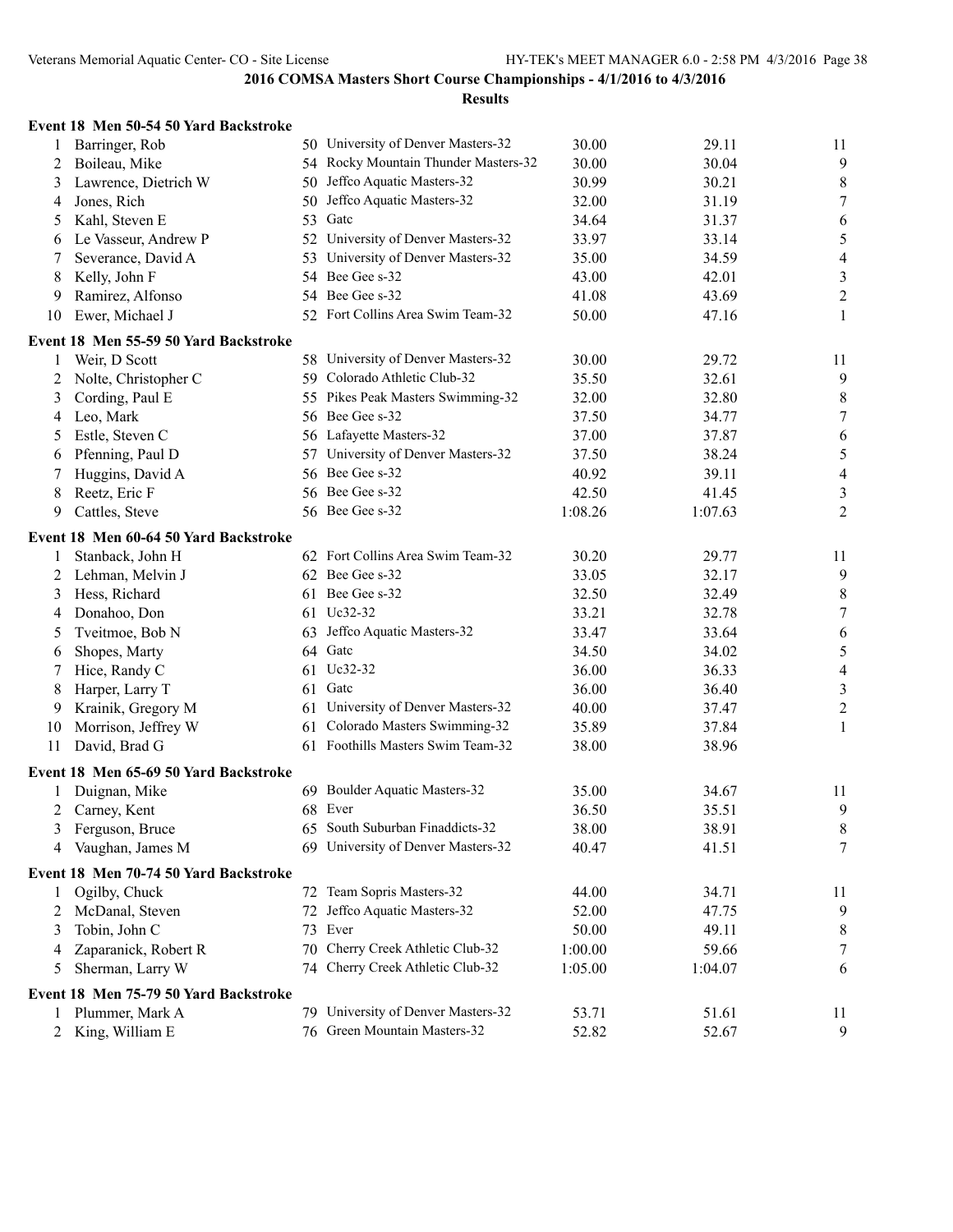|               | Event 19 Women 18-24 100 Yard IM                    |                                    |         |         |              |
|---------------|-----------------------------------------------------|------------------------------------|---------|---------|--------------|
|               | 1 Booth, Kate                                       | 23 Thornton Masters-32             | 1:04.23 | 1:04.56 | 11           |
| 2             | 29.54<br>35.02<br>Wilson, Casey M<br>31.76<br>36.28 | 22 Uc32-32                         | 1:06.99 | 1:08.04 | 9            |
| 3             | Weirich, Elizabeth R<br>34.38<br>37.31              | 24 Pikes Peak Masters Swimming-32  | 1:09.81 | 1:11.69 | 8            |
|               | 4 Auxer, Joselyn<br>34.45<br>38.81                  | 24 Pikes Peak Masters Swimming-32  | 1:10.63 | 1:13.26 | 7            |
| $\mathcal{L}$ | Wright, Ashley R<br>33.31<br>40.24                  | 24 University of Denver Masters-32 | 1:11.14 | 1:13.55 | 6            |
| 6             | Kurtz, Shayna<br>36.82<br>43.15                     | 21 Jeffco Aquatic Masters-32       | 1:30.00 | 1:19.97 | 5            |
| $\mathcal{L}$ | Sands, Autumn<br>38.23<br>42.53                     | 18 Bee Gee s-32                    | 1:20.00 | 1:20.76 | 4            |
| 8             | Kern, Jeran R<br>38.10<br>45.65                     | 19 Bee Gee s-32                    | 1:30.99 | 1:23.75 | 3            |
| 9.            | Stevens, Elizabeth A<br>41.20<br>47.80              | 22 Bee Gee s-32                    | 2:20.00 | 1:29.00 | 2            |
|               | Event 19 Women 25-29 100 Yard IM                    |                                    |         |         |              |
|               | 1 Fischer, Kristen L<br>28.88<br>33.51              | 29 Gate                            | 1:05.56 | 1:02.39 | 11           |
|               | 2 Sampl, Lauren<br>30.82<br>35.11                   | 28 Racm                            | 1:05.57 | 1:05.93 | 9            |
| 3             | Sampl, Emily<br>31.37<br>34.71                      | 28 Racm                            | 1:03.51 | 1:06.08 | 8            |
|               | 4 Xu, Amy<br>31.34<br>34.96                         | 26 University of Denver Masters-32 | 1:10.32 | 1:06.30 | 7            |
| 5             | Biggs, Brittany A<br>30.72<br>36.72                 | 26 Colorado Masters Swimming-32    | 1:10.22 | 1:07.44 | 6            |
| 6             | Anderson, Jill<br>32.12<br>36.09                    | 26 Gatc                            | 1:08.00 | 1:08.21 | 5            |
| 7             | Sundberg, Melissa A<br>33.07<br>40.72               | 25 Colorado Athletic Club-32       | 1:10.00 | 1:13.79 | 4            |
| 8             | Borgias, Keegan<br>36.47<br>38.00                   | 27 Cherry Creek Athletic Club-32   | 1:16.21 | 1:14.47 | 3            |
| 9             | Champion, Kristy<br>38.91 43.60                     | 29 University of Denver Masters-32 | 1:24.00 | 1:22.51 | 2            |
|               | 10 Larmore, Jennifer<br>42.88<br>46.78              | 27 Amsc                            | 1:29.00 | 1:29.66 | $\mathbf{1}$ |
|               | Event 19 Women 30-34 100 Yard IM                    |                                    |         |         |              |
|               | 1 Heidinger, Anna M<br>27.57<br>32.34               | 31 Pikes Peak Masters Swimming-32  | 1:01.74 | 59.91   | 11           |
|               | 2 Ryan, Julianna<br>31.33<br>35.74                  | 30 University of Denver Masters-32 | 1:10.00 | 1:07.07 | 9            |
| 3             | Pederson, Kati E<br>31.59<br>37.32                  | 34 Thornton Masters-32             | 1:08.24 | 1:08.91 | 8            |
| 4             | Schram, Bridgette M<br>31.64<br>37.56               | 30 Pikes Peak Masters Swimming-32  | 1:15.00 | 1:09.20 | 7            |
| $\mathcal{L}$ | Kolb, Ruthie E<br>32.09<br>39.23                    | 32 Sqd                             | 1:20.00 | 1:11.32 | 6            |
| 6             | Trinidad, Holly A<br>34.35<br>40.65                 | 32 Pikes Peak Masters Swimming-32  | 1:10.00 | 1:15.00 | 5            |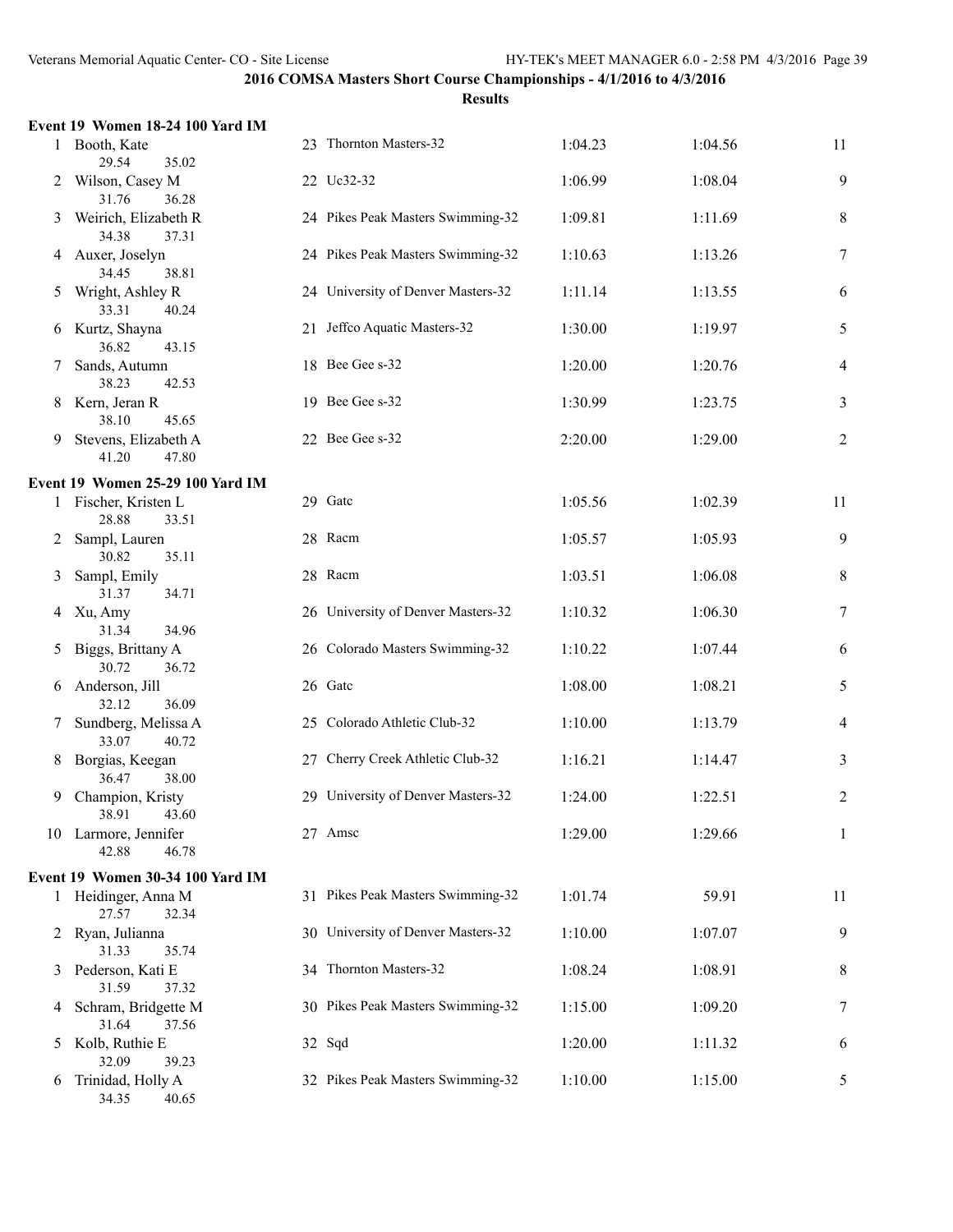|    | (Event 19 Women 30-34 100 Yard IM)       |                                   |         |         |                |
|----|------------------------------------------|-----------------------------------|---------|---------|----------------|
|    | 7 Woltman, Jillian K<br>34.68<br>40.49   | 31 Lafayette Masters-32           | 1:15.29 | 1:15.17 | 4              |
| 8  | Gibbons, Chelsea M<br>37.21<br>38.13     | 32 Jeffco Aquatic Masters-32      | 1:15.99 | 1:15.34 | 3              |
| 9  | Sfeir, Emily<br>36.88<br>42.15           | 30 Pikes Peak Masters Swimming-32 | 1:25.30 | 1:19.03 | $\overline{2}$ |
| 10 | Van Noordt, Lindsey<br>36.26<br>43.82    | 32 Amsc                           | 1:05.00 | 1:20.08 | 1              |
| 11 | Lincoln, Laura Beth<br>38.69<br>41.76    | 32 Bee Gee s-32                   | 1:27.00 | 1:20.45 |                |
| 12 | Stafford, Hope<br>46.28<br>51.69         | 33 Colorado Athletic Club-32      | 1:35.89 | 1:37.97 |                |
|    | Event 19 Women 35-39 100 Yard IM         |                                   |         |         |                |
|    | 1 Linke, Lyndsey M<br>29.00<br>35.00     | 35 Fort Collins Area Swim Team-32 | 1:01.93 | 1:04.00 | 11             |
|    | 2 Keiber, Casey M<br>31.36<br>34.01      | 38 Pikes Peak Masters Swimming-32 | 1:13.00 | 1:05.37 | 9              |
| 3  | Fostvedt, Alishia L<br>35.01<br>36.60    | 39 Amsc                           | 1:12.46 | 1:11.61 | 8              |
|    | 4 Fischer, Christine<br>38.02<br>39.31   | 35 Fort Collins Area Swim Team-32 | 1:22.05 | 1:17.33 | 7              |
| 5  | Blair, Katie<br>37.95<br>40.82           | 35 Lafayette Masters-32           | 1:18.05 | 1:18.77 | 6              |
|    | 6 Hovey, Brianne<br>37.46<br>42.13       | 36 Gate                           | 1:21.48 | 1:19.59 | 5              |
|    | Smith, Dana R<br>37.01<br>44.16          | 36 Fort Collins Area Swim Team-32 | 1:25.13 | 1:21.17 | 4              |
|    | Vitcenda, Jessica J<br>40.82<br>41.23    | 39 Gate                           | 1:23.12 | 1:22.05 | 3              |
|    | Despain, Christina F<br>38.48<br>41.75   | 38 Amsc                           | 1:28.00 | DQ      |                |
|    | Event 19 Women 40-44 100 Yard IM         |                                   |         |         |                |
|    | 1 Moss, Bonnie M<br>30.69<br>34.74       | 44 Pikes Peak Masters Swimming-32 | 1:05.00 | 1:05.43 | 11             |
|    | Wagner, Heather L<br>31.55<br>34.33      | 43 Pikes Peak Masters Swimming-32 | 1:12.00 | 1:05.88 | 9              |
| 3  | Adams, Danielle<br>33.16<br>38.18        | 44 Pikes Peak Masters Swimming-32 | 1:06.33 | 1:11.34 | 8              |
|    | 4 Ruppel, Laura M<br>33.84<br>38.78      | 40 Fort Collins Area Swim Team-32 | 1:14.19 | 1:12.62 | 7              |
| 5  | Garland, Crystal<br>34.11<br>39.77       | 44 Gate                           | 1:13.76 | 1:13.88 | 6              |
| 6  | Gryboski, Katy<br>36.26<br>40.57         | 41 Bee Gee s-32                   | 1:30.00 | 1:16.83 | 5              |
|    | 7 Davis, Kelly R<br>37.32<br>40.87       | 40 Thornton Masters-32            | 1:20.08 | 1:18.19 | 4              |
| 8  | Jackson, Rebecca<br>35.87<br>42.40       | 40 South Suburban Finaddicts-32   | 1:25.00 | 1:18.27 | 3              |
| 9  | Henault, Kerry F<br>42.27<br>42.47       | 44 Thornton Masters-32            | 1:23.99 | 1:24.74 | 2              |
|    | 10 Kinnersley, Darcy A<br>41.12<br>44.96 | 44 Gate                           | 1:28.42 | 1:26.08 | 1              |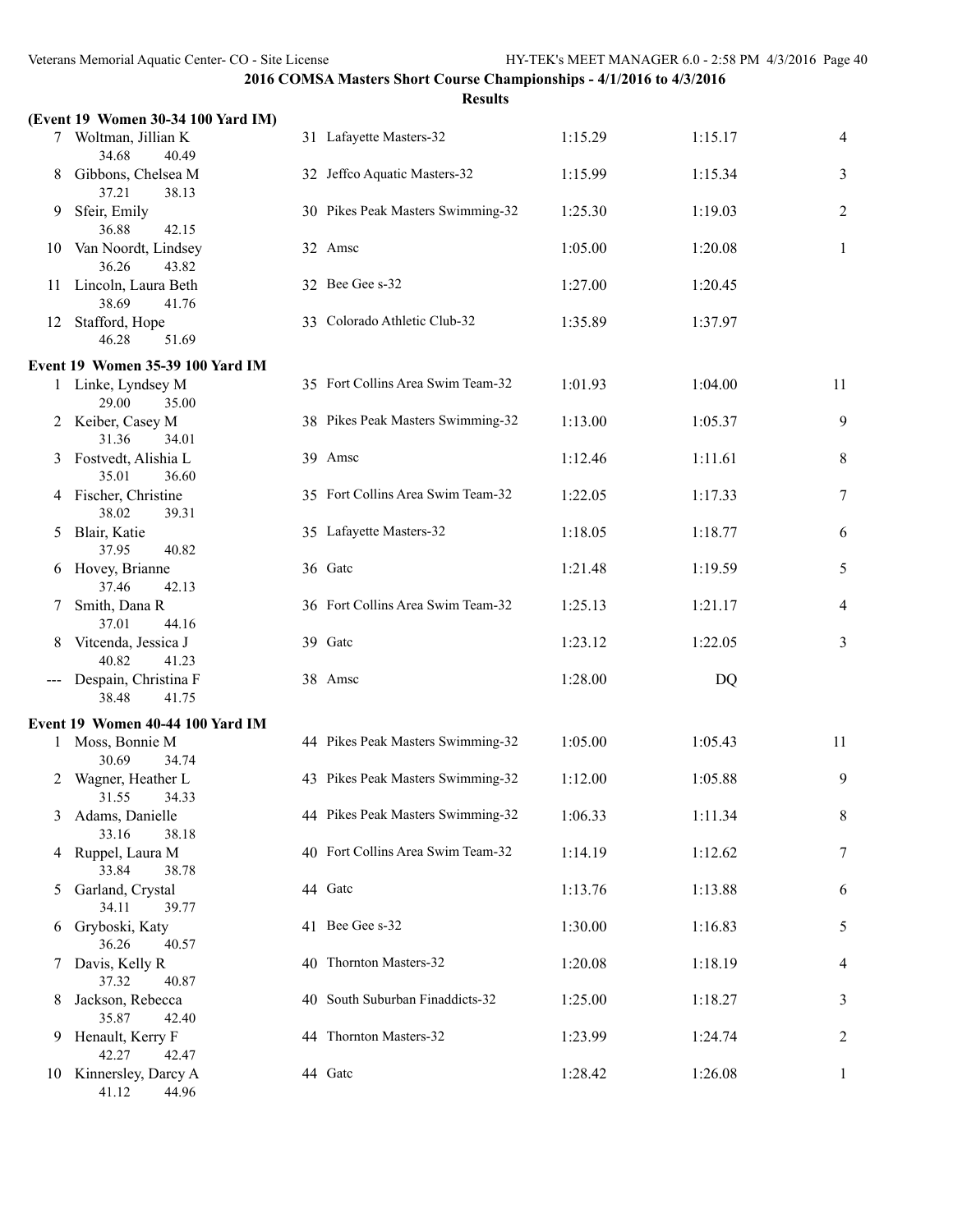|    |                                          | <b>Results</b>                       |         |         |              |
|----|------------------------------------------|--------------------------------------|---------|---------|--------------|
|    | (Event 19 Women 40-44 100 Yard IM)       |                                      |         |         |              |
| 11 | Tucker, Jennifer<br>39.58<br>52.31       | 44 Foothills Masters Swim Team-32    | 1:36.00 | 1:31.89 |              |
| 12 | Odorizzi, Kendall P<br>46.27<br>49.18    | 40 Lafayette Masters-32              | 1:50.00 | 1:35.45 |              |
|    | 13 Soto, Sandra M<br>50.66<br>47.87      | 41 Thornton Masters-32               | 2:00.00 | 1:38.53 |              |
|    | Event 19 Women 45-49 100 Yard IM         |                                      |         |         |              |
|    | 1 Seavall, Kelly J<br>32.16<br>38.38     | 47 Gate                              | 1:08.33 | 1:10.54 | 11           |
|    | 2 Richardson, Kim G<br>34.30<br>39.88    | 47 Fort Collins Area Swim Team-32    | 1:17.22 | 1:14.18 | 9            |
|    | 3 DeLong, Mary A<br>37.65<br>43.81       | 49 Fort Collins Area Swim Team-32    | 1:25.50 | 1:21.46 | 8            |
|    | 4 Kroeger-Weeks, Kim L<br>40.26<br>44.25 | 46 Bee Gee s-32                      | 1:26.50 | 1:24.51 | $\tau$       |
|    | Sands, Amy L<br>40.05<br>48.60           | 45 Bee Gee s-32                      | 1:27.77 | 1:28.65 | 6            |
|    | 6 Broncucia, Stacy L<br>41.96<br>50.33   | 47 Thornton Masters-32               | 1:36.00 | 1:32.29 | 5            |
|    | 7 Olczak, Suzanne F<br>42.98<br>52.36    | 47 Colorado Athletic Club-32         | 1:35.54 | 1:35.34 | 4            |
| 8  | Haneke, Karen<br>47.68<br>54.79          | 45 Rocky Mountain Thunder Masters-32 | 1:40.00 | 1:42.47 | 3            |
|    | 9 Wecksler, Michelle<br>53.47<br>53.63   | 49 Cherry Creek Athletic Club-32     | 1:51.51 | 1:47.10 | 2            |
|    | 10 Bryant, Teddi<br>55.99<br>54.54       | 49 Cherry Creek Athletic Club-32     | 2:06.00 | 1:50.53 | $\mathbf{1}$ |
|    | Event 19 Women 50-54 100 Yard IM         |                                      |         |         |              |
|    | 1 Pipes, Karlyn A<br>29.65<br>35.12      | 54 San Diego Swim Masters-44         | 1:06.66 | 1:04.77 | 11           |
|    | 2 Nowak, Elizabeth A<br>32.64<br>36.66   | 52 Gate                              | 1:08.21 | 1:09.30 | 9            |
|    | 3 Campbell, Ellen A<br>35.43<br>38.50    | 53 Colorado Athletic Club-32         | 1:17.50 | 1:13.93 | 8            |
|    | 4 Gardner, Micheline<br>34.98<br>41.05   | 50 Bee Gee s-32                      | 1:17.55 | 1:16.03 | 7            |
| 5  | MacLaren, Kathleen A<br>35.75<br>42.51   | 53 Pikes Peak Masters Swimming-32    | 1:18.70 | 1:18.26 | 6            |
| 6  | Butler, Debra L<br>39.53<br>42.36        | 52 Gate                              | 1:27.51 | 1:21.89 | 5            |
| 7  | Eldridge, Audrey L<br>40.41<br>42.56     | 53 Pikes Peak Masters Swimming-32    | 1:23.73 | 1:22.97 | 4            |
| 8  | McDonald, Kae<br>41.87<br>43.89          | 53 Team Sopris Masters-32            | 1:23.78 | 1:25.76 | 3            |
| 9  | Boileau, Ute C<br>40.41<br>46.35         | 53 Rocky Mountain Thunder Masters-32 | 1:27.41 | 1:26.76 | 2            |
| 10 | Glauch, Missy A<br>45.66<br>46.51        | 53 Cherry Creek Athletic Club-32     | 1:50.00 | 1:32.17 | 1            |
| 11 | Przekwas, Julie A<br>47.67<br>49.87      | 53 Amsc                              | 2:30.00 | 1:37.54 |              |
| 12 | Walker, Laurie<br>46.88<br>51.12         | 51 Amsc                              | 1:40.47 | 1:38.00 |              |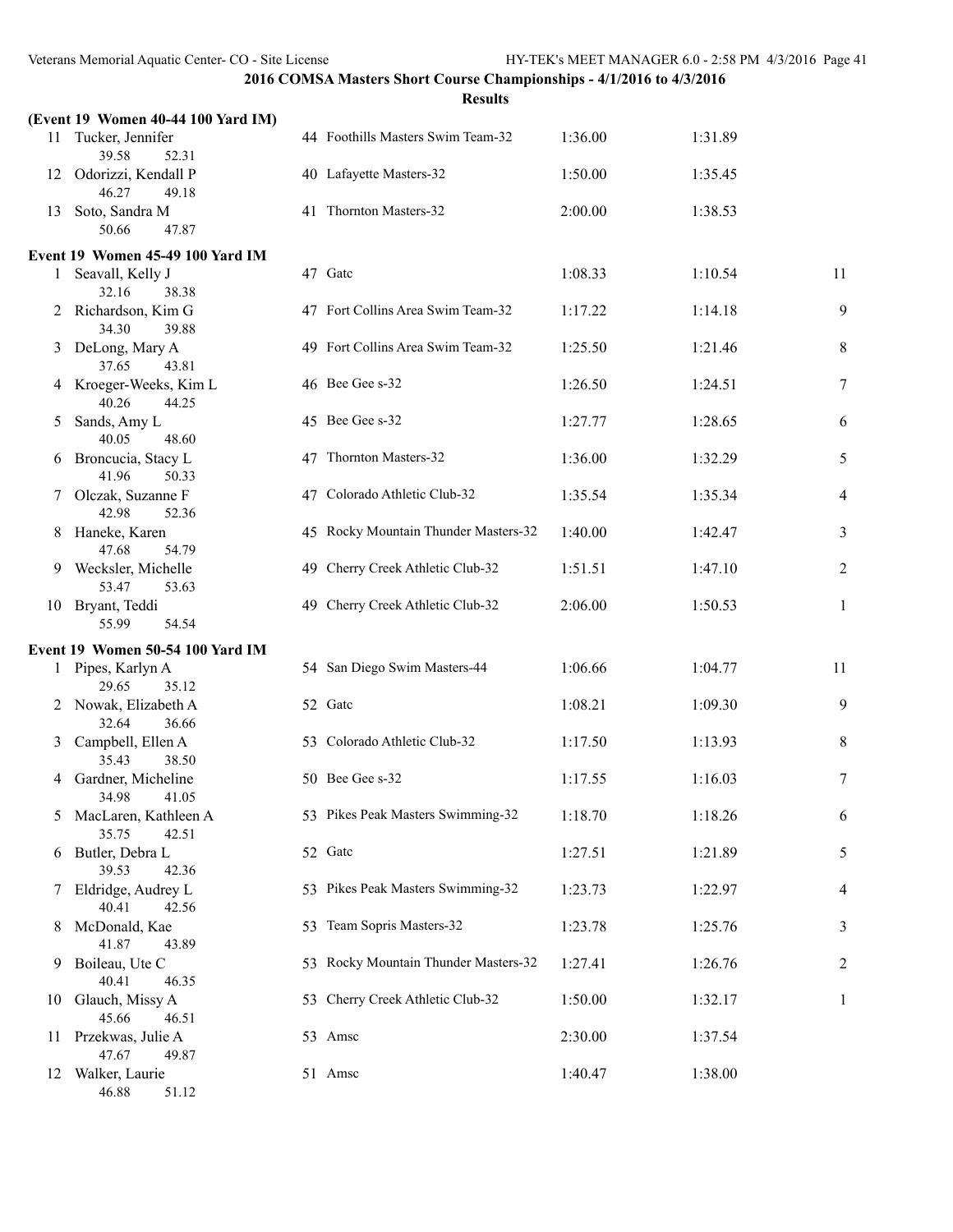1:01.02 59.56

### **2016 COMSA Masters Short Course Championships - 4/1/2016 to 4/3/2016**

|                                          | (Event 19 Women 50-54 100 Yard IM)       |                                    |         |         |              |
|------------------------------------------|------------------------------------------|------------------------------------|---------|---------|--------------|
|                                          | 13 Gillespie, Melissa<br>46.42<br>54.33  | 54 University of Denver Masters-32 | 1:55.00 | 1:40.75 |              |
|                                          | Birnbaum, Lisa<br>46.93<br>48.88         | 54 Pikes Peak Masters Swimming-32  | 2:00.00 | DQ      |              |
|                                          | Event 19 Women 55-59 100 Yard IM         |                                    |         |         |              |
|                                          | 1 Petersen, Charlotte<br>33.98<br>37.72  | 55 University of Denver Masters-32 | 1:14.00 | 1:11.70 | 11           |
|                                          | 2 Cotton, Suzy L<br>33.62<br>42.05       | 56 Hra                             | 1:13.50 | 1:15.67 | 9            |
|                                          | 3 Maleike, Corinna M<br>38.55<br>41.49   | 55 Thornton Masters-32             | 1:22.31 | 1:20.04 | 8            |
|                                          | 4 Anderson, Jeanette B<br>38.16<br>45.17 | 57 Gate                            | 1:30.00 | 1:23.33 | 7            |
|                                          | 5 Kerr, Ann<br>39.70<br>45.00            | 59 Gatc                            | 1:25.07 | 1:24.70 | 6            |
|                                          | 6 Kugelman, Amy<br>44.41<br>46.35        | 59 Fort Collins Area Swim Team-32  | 1:45.00 | 1:30.76 | 5            |
| 7                                        | Weihenmayer, Ellen<br>44.41<br>49.84     | 57 Colorado Masters Swimming-32    | 1:34.00 | 1:34.25 | 4            |
| 8                                        | Guidas, Claire M<br>45.00<br>52.87       | 58 Lafayette Masters-32            | 1:38.78 | 1:37.87 | 3            |
| 9.                                       | Whitman-Zai, Julie<br>50.58<br>50.13     | 56 Rtc                             | 1:36.13 | 1:40.71 | 2            |
| 10                                       | Shaw, Lori D<br>53.52<br>56.10           | 59 Gatc                            | 1:47.72 | 1:49.62 | $\mathbf{1}$ |
|                                          | 11 Morrison, Mary E<br>57.29<br>57.08    | 56 Colorado Masters Swimming-32    | 1:56.00 | 1:54.37 |              |
| 12                                       | Grosser, Ann C<br>56.57<br>1:07.58       | 57 Jeffco Aquatic Masters-32       | 4:00.00 | 2:04.15 |              |
|                                          | Event 19 Women 60-64 100 Yard IM         |                                    |         |         |              |
|                                          | 1 Rosener, Karen K<br>36.12<br>41.05     | 62 Fort Collins Area Swim Team-32  | 1:19.90 | 1:17.17 | 11           |
|                                          | 2 Maxfield, Teresa A<br>44.88<br>48.03   | 63 Pikes Peak Masters Swimming-32  | 1:35.50 | 1:32.91 | 9            |
| 3                                        | Swan, Laurie<br>43.44<br>50.07           | 62 Gatc                            | 1:40.00 | 1:33.51 | 8            |
|                                          | 4 Guerra, Denise<br>48.27<br>56.81       | 62 Thornton Masters-32             | 1:35.65 | 1:45.08 | $\tau$       |
|                                          | Event 19 Women 65-69 100 Yard IM         |                                    |         |         |              |
|                                          | 1 Young, Lydia L<br>46.36<br>52.66       | 67 Brkm                            | 1:38.56 | 1:39.02 | 11           |
| 2                                        | Hashimoto, Christine L<br>49.26<br>54.22 | 68 Colorado Athletic Club-32       | 1:50.00 | 1:43.48 | 9            |
| 3                                        | Golanty, Deb                             | 65 Cherry Creek Athletic Club-32   | 2:01.16 | 1:49.04 | 8            |
| 4                                        | Todd, Bette E<br>57.40<br>1:00.61        | 69 Gatc                            | 1:57.90 | 1:58.01 | 7            |
| $\hspace{0.05cm} \ldots \hspace{0.05cm}$ | Mullane, Rebecca M<br>46.20<br>48.14     | 69 Pikes Peak Masters Swimming-32  | 1:39.00 | DQ      |              |
|                                          | Event 19 Women 70-74 100 Yard IM         |                                    |         |         |              |
|                                          | McKim, Penny A                           | 71 Cherry Creek Athletic Club-32   | 2:01.00 | 2:00.58 | 11           |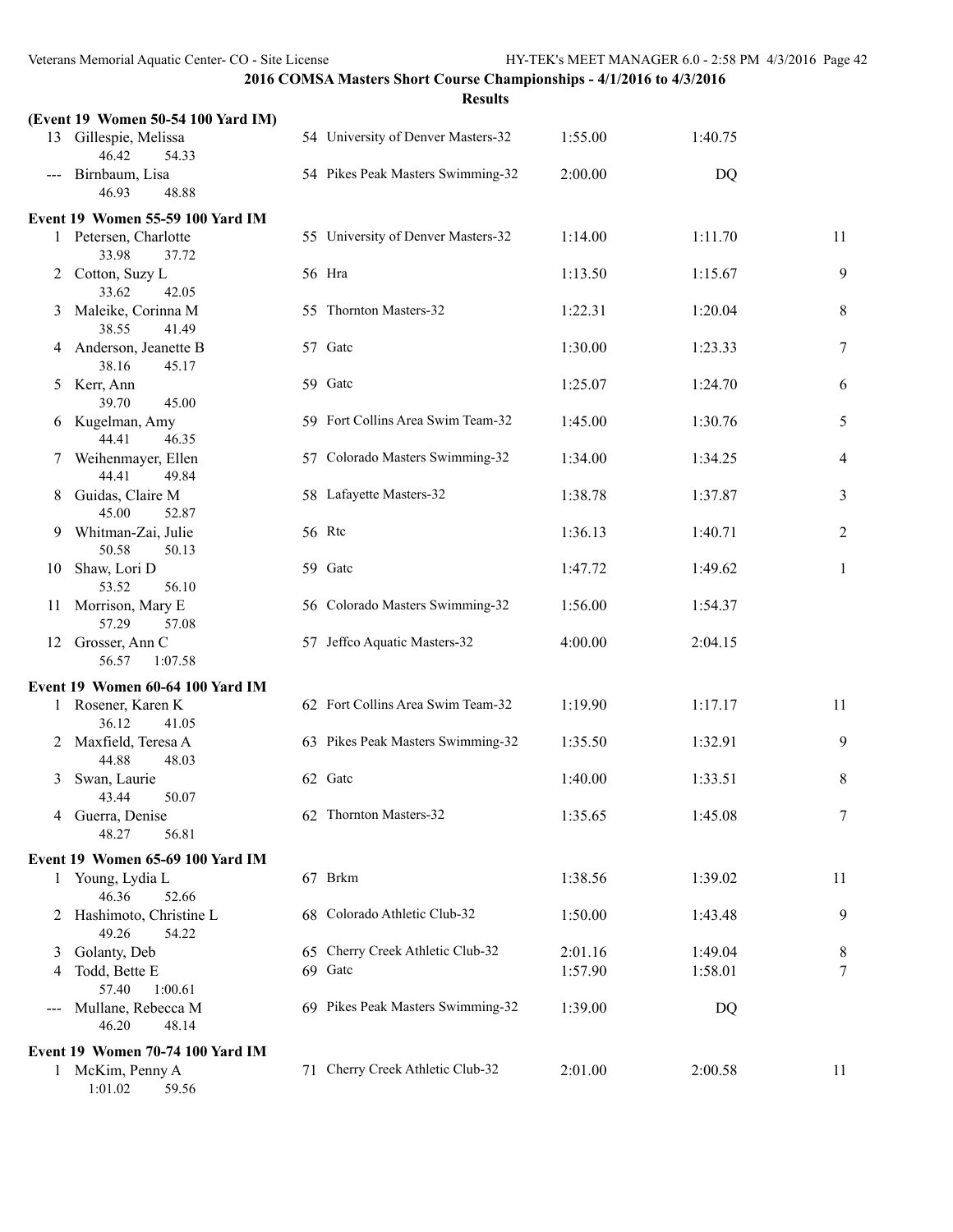|   |                                                                             | <b>Results</b>                     |         |         |                |
|---|-----------------------------------------------------------------------------|------------------------------------|---------|---------|----------------|
|   | (Event 19 Women 70-74 100 Yard IM)<br>2 Phelps, Reola<br>1:34.45<br>1:16.56 | 71 Cherry Creek Athletic Club-32   | 2:29.95 | 2:51.01 | 9              |
|   | Event 19 Women 75-79 100 Yard IM<br>1 Poirot, Elisabeth<br>59.46<br>53.90   | 76 Amsc                            | 1:48.01 | 1:53.36 | 11             |
|   | <b>Event 20 Men 18-24 100 Yard IM</b>                                       |                                    |         |         |                |
|   | 1 Mathys, Philip<br>27.59<br>30.86                                          | 21 South Suburban Finaddicts-32    | 1:10.00 | 58.45   | 11             |
| 2 | Kahl, John F<br>28.60<br>33.06                                              | 20 Gatc                            | 1:05.06 | 1:01.66 | 9              |
|   | 3 Anderson, Tiger B<br>30.19<br>35.08                                       | 19 Gate                            | 1:05.99 | 1:05.27 | 8              |
|   | 4 Anderson, Jake<br>29.58<br>35.95                                          | 21 Gate                            | 1:07.00 | 1:05.53 | $\overline{7}$ |
| 5 | Sargent, Matthew R<br>29.39<br>36.90                                        | 20 Bee Gee s-32                    | 1:15.77 | 1:06.29 | 6              |
|   | 6 Wiles, Tyler A<br>30.30<br>37.46                                          | 24 Thornton Masters-32             | 1:10.00 | 1:07.76 | 5              |
|   | Event 20 Men 25-29 100 Yard IM                                              |                                    |         |         |                |
|   | 1 Gibson, Madison M<br>26.92<br>33.11                                       | 25 University of Denver Masters-32 | 1:00.00 | 1:00.03 | 11             |
| 2 | Ganiyev, Doston<br>30.78<br>35.45                                           | 28 University of Denver Masters-32 | 1:08.00 | 1:06.23 | 9              |
|   | 3 Deming, Ryan M<br>30.03<br>36.75                                          | 27 Fort Collins Area Swim Team-32  | 1:06.00 | 1:06.78 | 8              |
|   | Event 20 Men 30-34 100 Yard IM                                              |                                    |         |         |                |
|   | 1 Gullett, Jeff D<br>29.25<br>25.18                                         | 32 Amsc                            | 54.50   | 54.43   | 11             |
|   | 2 Cassella, Ryan<br>27.17<br>30.61                                          | 34 Thornton Masters-32             | 57.50   | 57.78   | 9              |
|   | 3 Colvert, Brian<br>25.42<br>32.50                                          | 32 Pikes Peak Masters Swimming-32  | 58.50   | 57.92   | 8              |
|   | 4 Lang, Elliot E                                                            | 33 University of Denver Masters-32 | 1:03.32 | 1:00.55 | $\overline{7}$ |
| 5 | 28.98<br>31.57<br>Robbins, Arion P                                          | 31 Gate                            | 1:01.89 | 1:03.35 | 6              |
| 6 | 29.25<br>34.10<br>Clark, Steven J                                           | 32 Thornton Masters-32             | 1:06.60 | 1:06.87 | 5              |
| 7 | 30.60<br>36.27<br>Smits, Dusty W                                            | 32 Boulder Aquatic Masters-32      | 1:05.00 | 1:07.07 | 4              |
| 8 | 30.17<br>36.90<br>Barbini, Matt G                                           | 34 Pikes Peak Masters Swimming-32  | 1:10.00 | 1:07.18 | 3              |
| 9 | 29.62<br>37.56<br>Bergford, Brian                                           | 34 Thornton Masters-32             | 1:10.00 | 1:07.79 | $\overline{c}$ |
|   | 32.29<br>35.50<br>Elser, Bryce A                                            | 30 Pikes Peak Masters Swimming-32  | 56.36   | DQ      |                |
|   | 29.14<br>34.37                                                              |                                    |         |         |                |
|   | Event 20 Men 35-39 100 Yard IM                                              |                                    |         |         |                |
|   | 1 Trinidad, RD D                                                            | 36 Pikes Peak Masters Swimming-32  | 56.75   | 56.27   | 11             |

27.45 28.82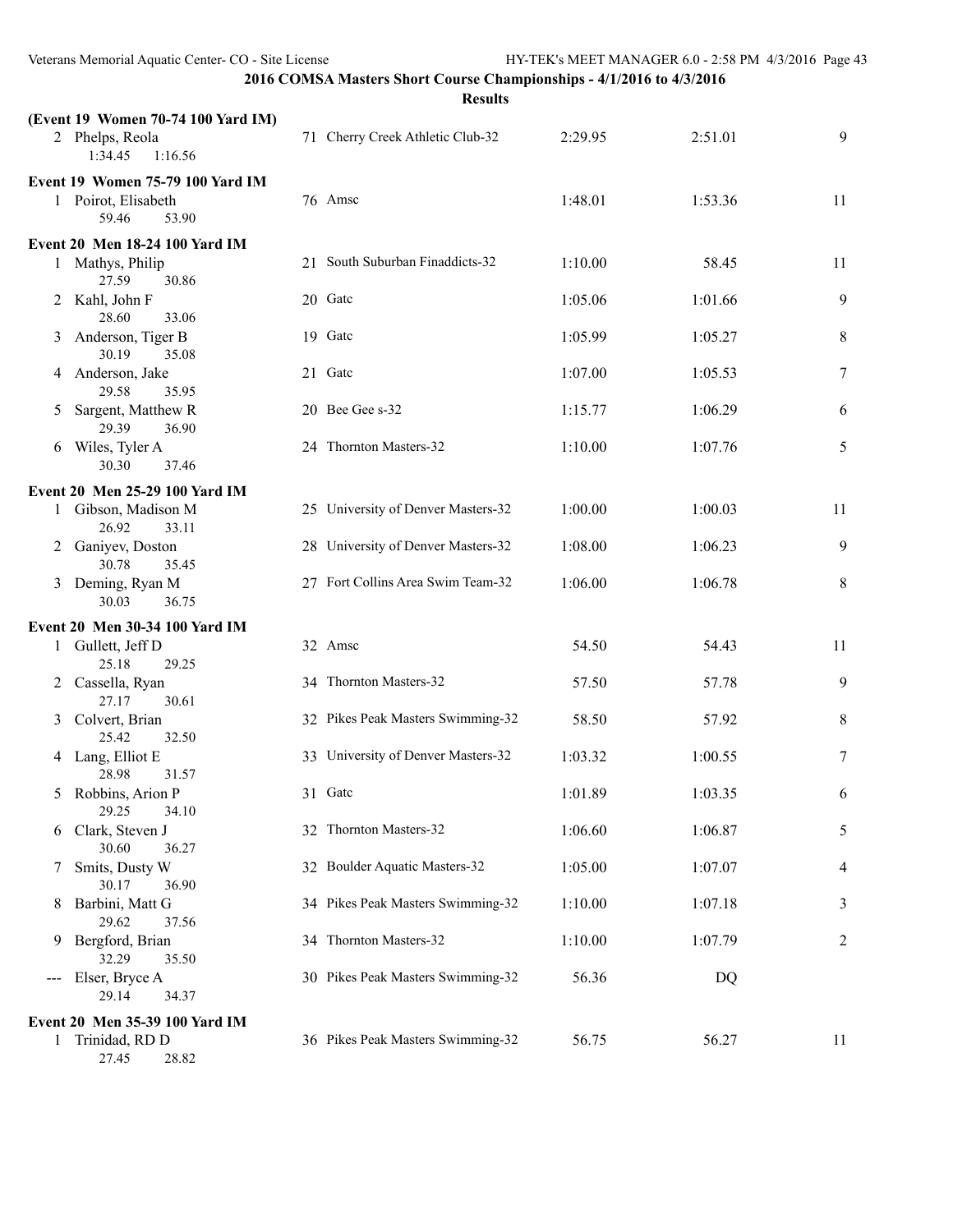|    |                                                   |     | <b>Results</b>                       |         |         |                |
|----|---------------------------------------------------|-----|--------------------------------------|---------|---------|----------------|
|    | (Event 20 Men 35-39 100 Yard IM)                  |     |                                      |         |         |                |
|    | 2 Addadi, Mehdi<br>25.54<br>32.74                 |     | 38 University of Denver Masters-32   | 59.50   | 58.28   | 9              |
| 3  | Robinson, Eric J<br>27.16<br>32.12                |     | 39 Uc32-32                           | 1:03.60 | 59.28   | 8              |
| 4  | Miller, James<br>29.36<br>34.05                   |     | 38 Gatc                              | 1:03.17 | 1:03.41 | 7              |
| 5  | Batchelder, John R<br>29.22<br>34.89              |     | 35 Foothills Masters Swim Team-32    | 1:04.39 | 1:04.11 | 6              |
| 6  | Olson, John<br>29.47<br>34.91                     |     | 35 Foothills Masters Swim Team-32    | 1:08.53 | 1:04.38 | 5              |
| 7  | Cain, David P<br>33.37<br>37.35                   |     | 37 Lafayette Masters-32              | 1:12.00 | 1:10.72 | $\overline{4}$ |
|    | <b>Event 20 Men 40-44 100 Yard IM</b>             |     |                                      |         |         |                |
|    | 1 Eisenhuth, Matt S<br>25.85<br>28.99             |     | 41 University of Denver Masters-32   | 56.90   | 54.84   | 11             |
|    | 2 O'Sullivan, Chris<br>25.90<br>31.64             |     | 41 University of Denver Masters-32   | 55.00   | 57.54   | 9              |
|    | 3 Doherty, Kevin J<br>28.13<br>32.17              |     | 42 University of Denver Masters-32   | 57.00   | 1:00.30 | 8              |
|    | 4 Gotto, Tony<br>28.76<br>32.43                   |     | 44 Amsc                              | 1:02.00 | 1:01.19 | 7              |
| 5. | Zupancic, Joseph C<br>29.14<br>32.35              |     | 40 Fort Collins Area Swim Team-32    | 1:00.00 | 1:01.49 | 6              |
| 6  | Edwards, Dan<br>33.76<br>28.04                    |     | 42 Colorado Masters Swimming-32      | 1:05.00 | 1:01.80 | 5              |
| 7  | Ogilby, Kayo<br>29.02<br>33.33                    |     | 43 Team Sopris Masters-32            | 1:06.00 | 1:02.35 | 4              |
| 8  | Jensen, Brian R<br>32.66<br>35.97                 |     | 40 Bee Gee s-32                      | 1:10.00 | 1:08.63 | 3              |
|    | 9 Farley, Michael J<br>32.50<br>36.48             |     | 42 University of Denver Masters-32   | 1:14.00 | 1:08.98 | $\overline{2}$ |
|    | 10 Aten, Ken L<br>34.00<br>39.01                  |     | 43 Thornton Masters-32               | 1:21.00 | 1:13.01 | 1              |
|    | Event 20 Men 45-49 100 Yard IM                    |     |                                      |         |         |                |
|    | Garland, Robert<br>27.87<br>32.28                 |     | 46 Gatc                              | 1:00.15 | 1:00.15 | 11             |
| 2  | Daughtrey, Clay L<br>29.73<br>34.82               |     | 48 Thornton Masters-32               | 1:05.49 | 1:04.55 | 9              |
| 3  | Holmes, Todd<br>31.56                             |     | 46 Amsc                              | 1:06.00 | 1:07.10 | 8              |
| 4  | 35.54<br>Cusack, Clif                             |     | 46 Rocky Mountain Thunder Masters-32 | 1:12.08 | 1:09.51 | 7              |
| 5  | 31.44<br>38.07<br>Hoyt, Brian K                   |     | 49 Thornton Masters-32               | 1:09.45 | 1:11.34 | 6              |
| 6  | 33.45<br>37.89<br>White, Brad                     |     | 46 Bee Gee s-32                      | 1:10.12 | 1:12.20 | 5              |
| 7  | 33.65<br>38.55<br>Maddux, Ward W                  | 49. | Rocky Mountain Thunder Masters-32    | 1:15.18 | 1:12.59 | 4              |
| 8  | 33.37<br>39.22<br>Gelin, Larry J                  |     | 45 Rocky Mountain Thunder Masters-32 | 1:20.30 | 1:19.23 | 3              |
| 9  | 37.15<br>42.08<br>Smith, John D<br>40.97<br>47.31 |     | 48 Foothills Masters Swim Team-32    | 1:38.00 | 1:28.28 | 2              |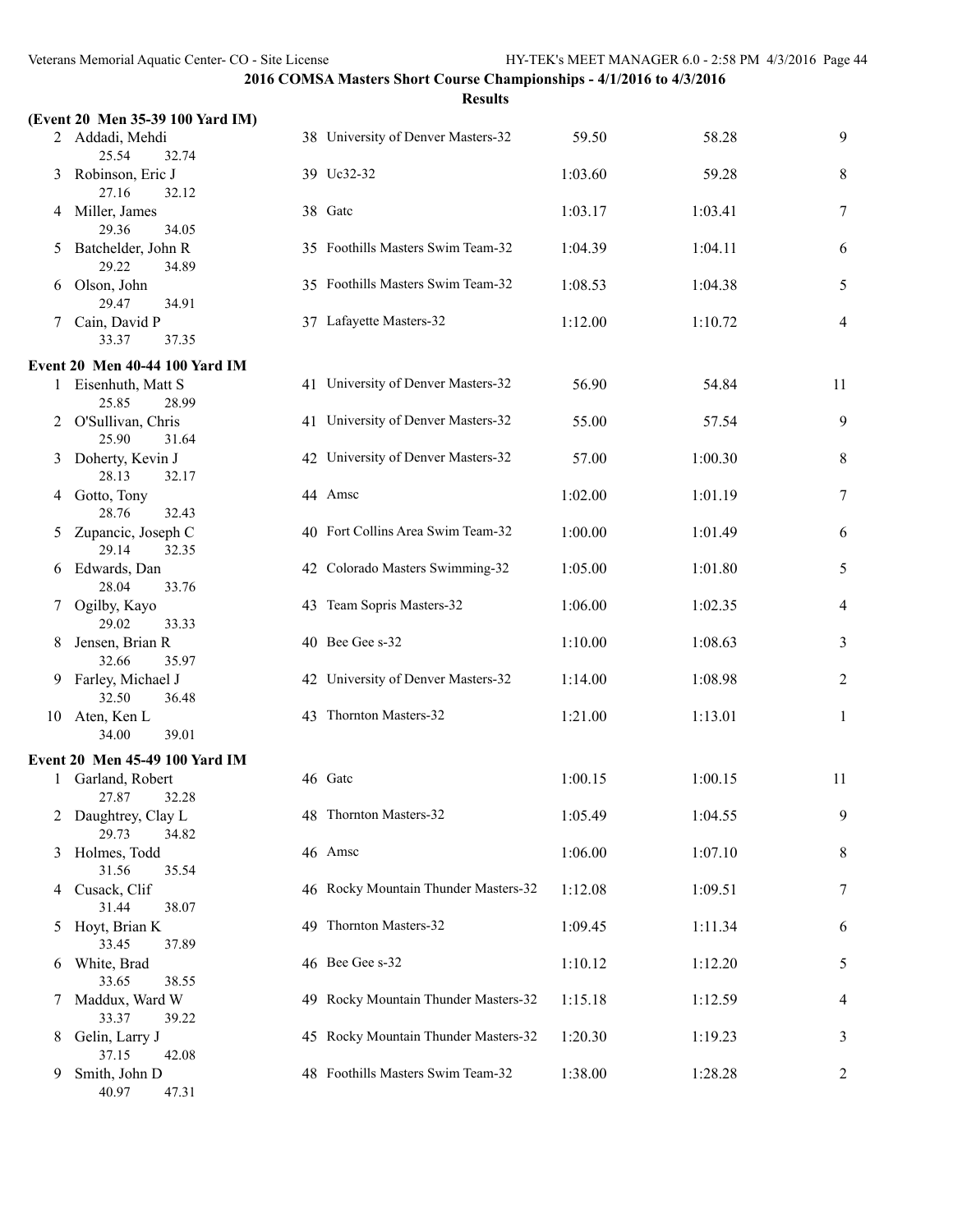|    | (Event 20 Men 45-49 100 Yard IM)           |                                      |         |         |                |
|----|--------------------------------------------|--------------------------------------|---------|---------|----------------|
|    | 10 Bennett, Dean W<br>43.27<br>48.21       | 49 South Suburban Finaddicts-32      | 1:31.10 | 1:31.48 | 1              |
|    | Event 20 Men 50-54 100 Yard IM             |                                      |         |         |                |
|    | 1 Coveney, Christopher M<br>29.20<br>30.98 | 53 Lafayette Masters-32              | 1:00.52 | 1:00.18 | 11             |
| 2  | Jimenez, Ignacio<br>28.82<br>31.86         | 50 University of Denver Masters-32   | 1:00.96 | 1:00.68 | 9              |
| 3  | Oldach, Rob C<br>28.26<br>33.60            | 53 Pikes Peak Masters Swimming-32    | 1:04.90 | 1:01.86 | 8              |
| 4  | Boileau, Mike<br>29.79<br>34.14            | 54 Rocky Mountain Thunder Masters-32 | 1:03.00 | 1:03.93 | 7              |
| 5  | Jones, Rich<br>30.54<br>35.32              | 50 Jeffco Aquatic Masters-32         | 1:08.00 | 1:05.86 | 6              |
| 6  | Fomenko, Alex M<br>31.84<br>35.46          | 51 Boulder Aquatic Masters-32        | 1:06.00 | 1:07.30 | 5              |
| 7  | Brostuen, David A<br>33.45<br>33.95        | 51 University of Denver Masters-32   | 1:07.56 | 1:07.40 | 4              |
| 8  | Kahl, Steven E<br>30.98<br>36.63           | 53 Gate                              | 1:07.23 | 1:07.61 | 3              |
| 9  | Severance, David A<br>32.82<br>37.65       | 53 University of Denver Masters-32   | 1:10.00 | 1:10.47 | $\overline{2}$ |
|    | 10 Le Vasseur, Andrew P<br>32.51<br>38.45  | 52 University of Denver Masters-32   | 1:25.99 | 1:10.96 | 1              |
| 11 | Bingham, Frank A<br>33.60<br>37.71         | 50 University of Denver Masters-32   | 1:11.00 | 1:11.31 |                |
| 12 | Pins, Michael T<br>33.83<br>40.66          | 50 Boulder Aquatic Masters-32        | 1:13.90 | 1:14.49 |                |
| 13 | Sexauer, Tim D<br>39.23<br>44.60           | 50 Bee Gee s-32                      | 1:45.00 | 1:23.83 |                |
| 14 | Garcia, Doug A<br>40.85<br>44.48           | 54 Fort Collins Area Swim Team-32    | 1:26.00 | 1:25.33 |                |
| 15 | Kelly, John F<br>39.59<br>47.29            | 54 Bee Gee s-32                      | 1:28.00 | 1:26.88 |                |
| 16 | Ramirez, Alfonso<br>42.64<br>45.36         | 54 Bee Gee s-32                      | 1:22.26 | 1:28.00 |                |
| 17 | Ewer, Michael J<br>49.58<br>45.38          | 52 Fort Collins Area Swim Team-32    | 1:33.00 | 1:34.96 |                |
|    | Event 20 Men 55-59 100 Yard IM             |                                      |         |         |                |
|    | 1 Orten, Frank T<br>29.13<br>32.70         | 57 Pikes Peak Masters Swimming-32    | 1:01.90 | 1:01.83 | 11             |
| 2  | Mann, Jonathan E<br>29.77<br>34.56         | 55 Gate                              | 1:02.36 | 1:04.33 | 9              |
| 3  | Weir, D Scott<br>36.76<br>28.89            | 58 University of Denver Masters-32   | 1:08.00 | 1:05.65 | 8              |
| 4  | Nelson, Kurt D<br>30.51<br>35.16           | 56 Gatc                              | 1:06.57 | 1:05.67 | 7              |
| 5  | Nolte, Christopher C<br>36.99<br>32.06     | 59 Colorado Athletic Club-32         | 1:10.90 | 1:09.05 | 6              |
| 6  | Cording, Paul E<br>31.93<br>40.05          | 55 Pikes Peak Masters Swimming-32    | 1:10.00 | 1:11.98 | 5              |
| 7  | Leo, Mark<br>33.31<br>39.16                | 56 Bee Gee s-32                      | 1:20.23 | 1:12.47 | 4              |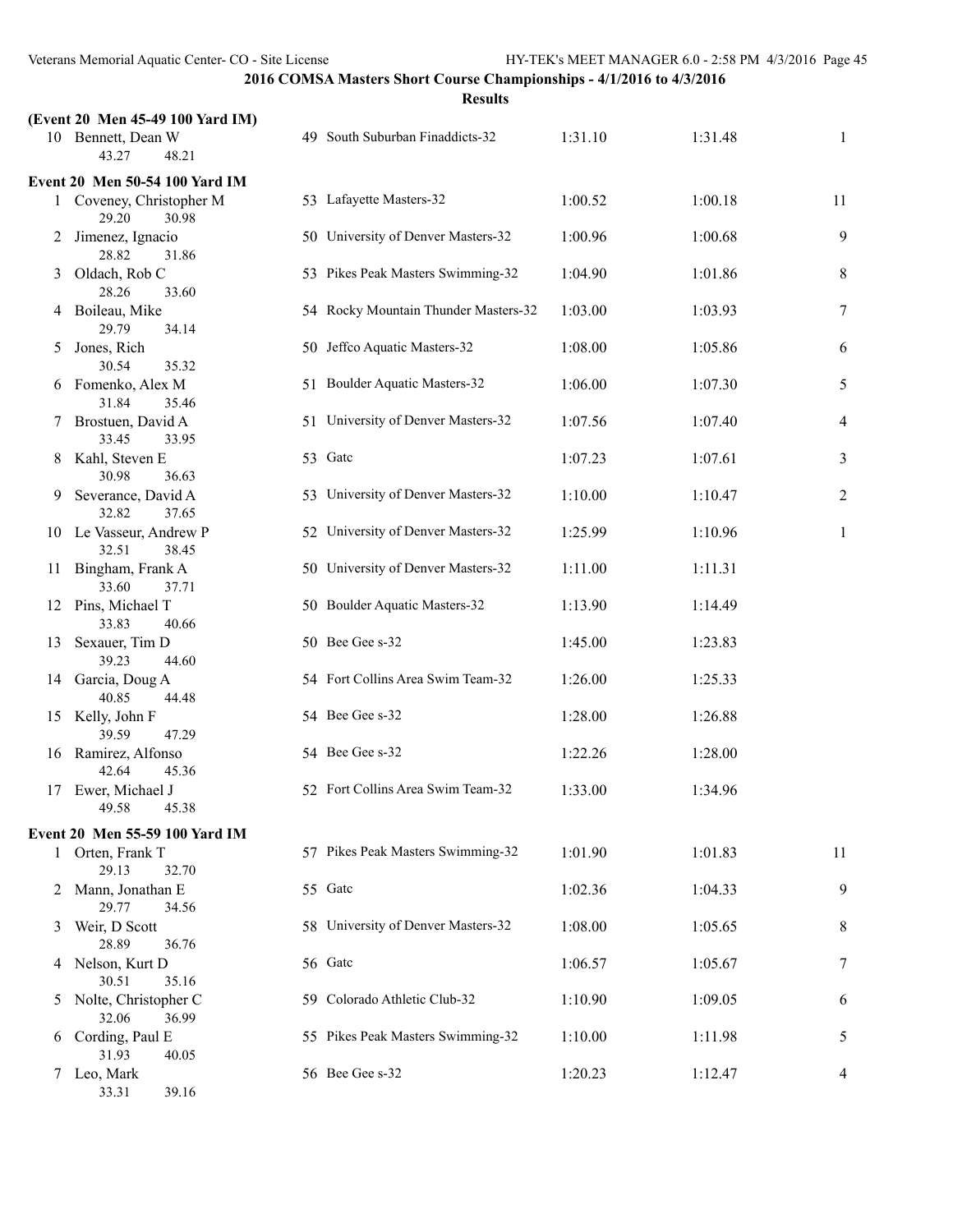| <b>Results</b> |  |
|----------------|--|

|    | (Event 20 Men 55-59 100 Yard IM)       |                                    |         |         |                |
|----|----------------------------------------|------------------------------------|---------|---------|----------------|
|    | 8 Pfenning, Paul D<br>36.01<br>38.02   | 57 University of Denver Masters-32 | 1:15.00 | 1:14.03 | 3              |
|    | 9 Newcomb, Scott C<br>38.41<br>38.61   | 55 Green Mountain Masters-32       | 1:16.00 | 1:17.02 | 2              |
| 10 | Tatro, Kenny<br>36.48<br>43.23         | 56 Uc32-32                         | 1:18.77 | 1:19.71 | 1              |
| 11 | Huggins, David A<br>37.33<br>42.95     | 56 Bee Gee s-32                    | 1:20.80 | 1:20.28 |                |
| 12 | Estle, Steven C<br>37.76<br>45.53      | 56 Lafayette Masters-32            | 1:40.00 | 1:23.29 |                |
|    | 13 Reetz, Eric F<br>43.61<br>48.07     | 56 Bee Gee s-32                    | 1:36.00 | 1:31.68 |                |
|    | --- Cattles, Steve                     | 56 Bee Gee s-32                    | 2:35.52 | DQ      |                |
|    | Event 20 Men 60-64 100 Yard IM         |                                    |         |         |                |
|    | 1 Hess, Richard<br>32.74<br>37.08      | 61 Bee Gee s-32                    | 1:08.50 | 1:09.82 | 11             |
|    | Shopes, Marty<br>33.78<br>39.84        | 64 Gatc                            | 1:17.00 | 1:13.62 | 9              |
| 3  | Harper, Larry T<br>36.10<br>40.11      | 61 Gatc                            | 1:15.00 | 1:16.21 | $8\,$          |
|    | 4 Hice, Randy C<br>37.21<br>40.20      | 61 Uc32-32                         | 1:30.00 | 1:17.41 | 7              |
| 5  | Krainik, Gregory M<br>36.42<br>41.63   | 61 University of Denver Masters-32 | 1:30.00 | 1:18.05 | 6              |
| 6  | David, Brad G<br>37.60<br>41.79        | 61 Foothills Masters Swim Team-32  | 1:20.00 | 1:19.39 | 5              |
| 7  | Morrison, Jeffrey W<br>38.31<br>42.69  | 61 Colorado Masters Swimming-32    | 1:17.28 | 1:21.00 | $\overline{4}$ |
| 8  | McElhinney, Tom B<br>44.42<br>47.31    | 62 Bee Gee s-32                    | 1:30.10 | 1:31.73 | 3              |
| 9. | Clemens, Marvin K<br>45.81<br>47.27    | 61 Foothills Masters Swim Team-32  | 1:30.00 | 1:33.08 | $\overline{2}$ |
|    | Event 20 Men 65-69 100 Yard IM         |                                    |         |         |                |
|    | 1 Parkinson, Bruce A<br>37.56<br>40.00 | 65 Fort Collins Area Swim Team-32  | 1:19.80 | 1:17.56 | 11             |
|    | 2 Ferguson, Bruce<br>39.03<br>38.62    | 65 South Suburban Finaddicts-32    | 1:15.00 | 1:17.65 | 9              |
| 3  | Holcomb, Bill<br>46.72<br>48.62        | 69 Jeffco Aquatic Masters-32       | 1:45.00 | 1:35.34 | 8              |
|    | Event 20 Men 70-74 100 Yard IM         |                                    |         |         |                |
|    | 1 Ogilby, Chuck<br>37.77<br>41.69      | 72 Team Sopris Masters-32          | 1:40.00 | 1:19.46 | 11             |
|    | Kalstrom, Reynold G<br>47.81<br>48.85  | 71 Foothills Masters Swim Team-32  | 1:45.00 | 1:36.66 | 9              |
| 3  | Tobin, John C<br>52.45<br>53.24        | 73 Ever                            | 1:45.00 | 1:45.69 | 8              |
| 4  | Sherman, Larry W<br>1:05.41<br>1:05.91 | 74 Cherry Creek Athletic Club-32   | 2:40.00 | 2:11.32 | 7              |
|    | Event 20 Men 75-79 100 Yard IM         |                                    |         |         |                |
|    | 1 King, William E                      | 76 Green Mountain Masters-32       | 1:52.70 | 2:00.04 | 11             |

1:03.18 56.86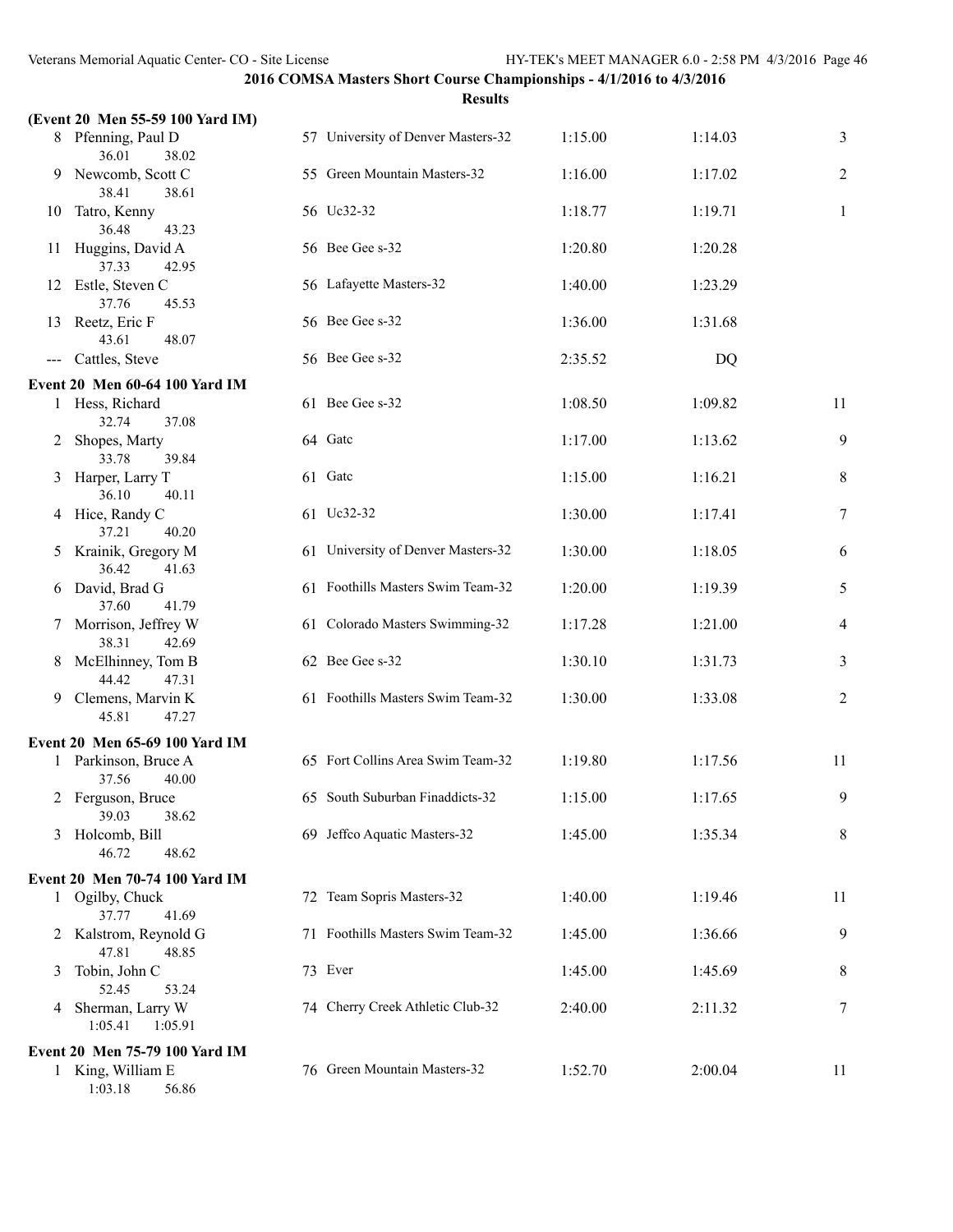|   | Event 21 Women 18-24 200 Yard Freestyle |         |                                             |         |         |                |
|---|-----------------------------------------|---------|---------------------------------------------|---------|---------|----------------|
|   | 1 Booth, Kate<br>27.34<br>30.45         | 31.03   | 23 Thornton Masters-32<br>33.23             | 1:59.05 | 2:02.05 | 11             |
|   | Dodson, Malaney M<br>32.00<br>34.81     | 36.82   | 18 Thornton Masters-32<br>36.66             | 2:18.00 | 2:20.29 | 9              |
| 3 | Wright, Ashley R<br>32.63<br>36.69      | 37.98   | 24 University of Denver Masters-32<br>39.19 | 3:00.00 | 2:26.49 | 8              |
| 4 | Stevens, Elizabeth A<br>36.60<br>41.37  | 44.25   | 22 Bee Gee s-32<br>42.60                    | 3:02.00 | 2:44.82 | 7              |
|   | Event 21 Women 25-29 200 Yard Freestyle |         |                                             |         |         |                |
|   | 1 Xu, Amy<br>27.83<br>30.38             | 31.64   | 26 University of Denver Masters-32<br>31.33 | 2:12.32 | 2:01.18 | 11             |
|   | 2 Holman, Sara E<br>31.09<br>33.35      | 33.56   | 29 Csst Masters-32<br>32.83                 | 2:06.00 | 2:10.83 | 9              |
| 3 | Holman, Mary E<br>30.86<br>33.51        | 34.07   | 29 Csst Masters-32<br>33.23                 | 2:06.00 | 2:11.67 | 8              |
| 4 | Borgias, Keegan<br>32.50<br>36.01       | 36.66   | 27 Cherry Creek Athletic Club-32<br>34.77   | 2:28.64 | 2:19.94 | $\tau$         |
| 5 | Westfall, Sarah E<br>35.36<br>39.89     | 43.65   | 28 Gate<br>45.56                            | 2:50.10 | 2:44.46 | 6              |
| 6 | Larmore, Jennifer<br>36.58<br>43.08     | 46.26   | 27 Amsc<br>44.84                            | 2:34.00 | 2:50.76 | 5              |
|   | Event 21 Women 30-34 200 Yard Freestyle |         |                                             |         |         |                |
|   | 1 Heidinger, Anna M<br>27.86<br>29.77   | 30.45   | 31 Pikes Peak Masters Swimming-32<br>30.55  | 2:05.00 | 1:58.63 | 11             |
|   | 2 Kendig, Alicia M<br>29.73<br>32.33    | 32.95   | 33 Pikes Peak Masters Swimming-32<br>32.46  | 2:16.00 | 2:07.47 | 9              |
| 3 | Jones, Elizabeth<br>30.92<br>33.25      | 32.76   | 32 Amsc<br>33.14                            | 2:12.21 | 2:10.07 | 8              |
|   | 4 Abell, Amanda K<br>32.65<br>35.31     | 36.76   | 34 Gate<br>35.23                            | 2:16.99 | 2:19.95 | $\tau$         |
| 5 | Gibbons, Chelsea M<br>33.18<br>36.89    | 38.54   | 32 Jeffco Aquatic Masters-32<br>39.37       | 2:35.00 | 2:27.98 | 6              |
| 6 | Occhuizzo, Julia A<br>33.48<br>36.47    | 1:19.13 | 33 Jeffco Aquatic Masters-32                | 2:30.00 | 2:29.08 | 5              |
| 7 | Trinidad, Holly A<br>37.96<br>34.73     | 38.31   | 32 Pikes Peak Masters Swimming-32<br>38.93  | 2:15.00 | 2:29.93 | 4              |
| 8 | Willey, Briana D<br>43.96<br>49.23      | 1:40.07 | 32 Bee Gee s-32                             | 3:06.63 | 3:13.26 | $\overline{3}$ |
|   | Event 21 Women 35-39 200 Yard Freestyle |         |                                             |         |         |                |
|   | 1 Castellano, Sara E<br>32.62<br>36.20  | 36.99   | 39 Lafayette Masters-32<br>38.85            | 2:31.71 | 2:24.66 | 11             |
|   | 2 Vitcenda, Jessica J<br>36.38<br>38.28 | 38.45   | 39 Gate<br>36.37                            | 2:32.02 | 2:29.48 | 9              |
| 3 | Smith, Dana R<br>34.77<br>39.11         | 40.63   | 36 Fort Collins Area Swim Team-32<br>40.03  | 2:40.04 | 2:34.54 | 8              |
|   | 4 Hovey, Brianne<br>34.43<br>38.50      | 40.85   | 36 Gatc<br>42.29                            | 2:38.86 | 2:36.07 | 7              |
| 5 | Engle, Beth<br>37.58<br>40.69           | 39.81   | 38 Bee Gee s-32<br>38.62                    | 2:39.02 | 2:36.70 | 6              |
| 6 | Zheng, Christine X<br>39.17<br>42.80    | 43.09   | 38 University of Denver Masters-32<br>41.18 | 3:27.00 | 2:46.24 | 5              |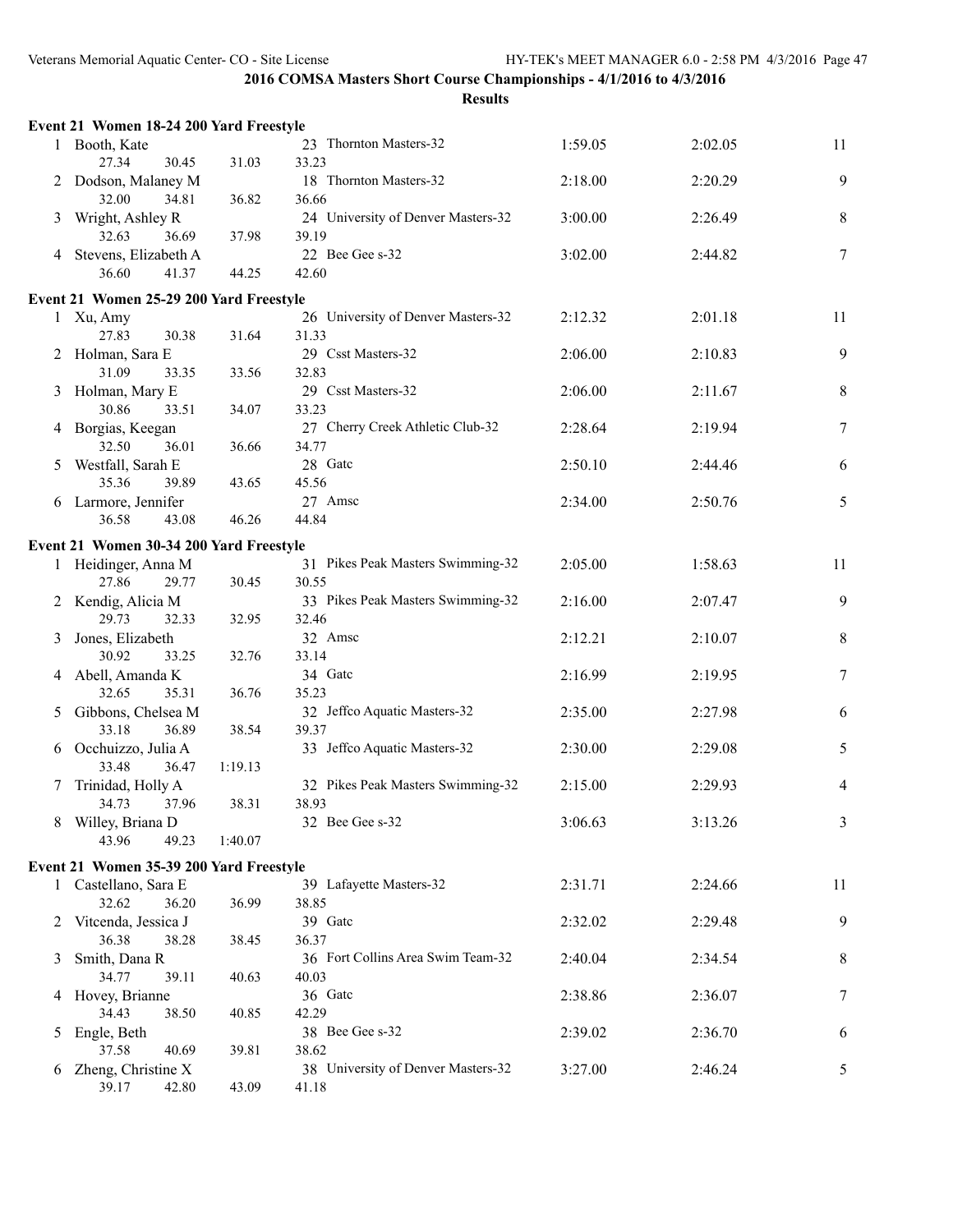|   | (Event 21 Women 35-39 200 Yard Freestyle)                   |         |                                             |         |         |                |
|---|-------------------------------------------------------------|---------|---------------------------------------------|---------|---------|----------------|
|   | 7 Ross, Karen Z<br>39.46<br>42.75                           | 44.80   | 35 Bee Gee s-32<br>43.52                    | 3:00.00 | 2:50.53 | $\overline{4}$ |
| 8 | Gabrielson, Signe L<br>40.05<br>46.00                       | 46.87   | 37 Pikes Peak Masters Swimming-32<br>43.47  | 2:54.98 | 2:56.39 | 3              |
|   | Event 21 Women 40-44 200 Yard Freestyle                     |         |                                             |         |         |                |
|   | 1 Wagner, Heather L<br>29.97<br>31.67                       | 32.17   | 43 Pikes Peak Masters Swimming-32<br>31.82  | 2:10.00 | 2:05.63 | 11             |
|   | 2 Dussliere, Julie F<br>31.08<br>34.04                      |         | 43 Colorado Masters Swimming-32<br>35.47    | 2:19.60 | 2:15.07 | 9              |
|   | 3 Paul, Heather                                             | 34.48   | 41 Colorado Masters Swimming-32             | 2:17.57 | 2:20.60 | 8              |
|   | 32.00<br>34.93<br>4 O'Connell, Fontaine                     | 36.72   | 36.95<br>41 Jeffco Aquatic Masters-32       | 2:28.00 | 2:23.32 | $\overline{7}$ |
| 5 | 33.38<br>35.83<br>Haskett, Stephanie                        | 37.09   | 37.02<br>40 Bee Gee s-32                    | 2:50.00 | 2:37.96 | 6              |
| 6 | 35.67<br>39.21<br>Odorizzi, Kendall P                       | 41.56   | 41.52<br>40 Lafayette Masters-32            | 3:20.00 | 2:52.98 | 5              |
|   | 37.63<br>43.60<br>7 Kinnersley, Darcy A                     | 46.48   | 45.27<br>44 Gate                            | 3:15.00 | 2:54.56 | 4              |
|   | 40.14<br>1:32.24<br>Event 21 Women 45-49 200 Yard Freestyle | 42.29   |                                             |         |         |                |
|   | 1 Seavall, Kelly J                                          |         | 47 Gate                                     | 2:12.91 | 2:13.02 | 11             |
|   | 31.40<br>33.65<br>2 Richardson, Kim G                       | 34.59   | 33.38<br>47 Fort Collins Area Swim Team-32  | 2:17.96 | 2:15.30 | 9              |
|   | 30.69<br>33.74<br>3 McAfee, Karolyn                         | 35.91   | 34.96<br>47 Colorado Athletic Club-32       | 2:20.29 | 2:27.98 | 8              |
|   | 33.89<br>36.97<br>4 Kroeger-Weeks, Kim L                    | 38.93   | 38.19<br>46 Bee Gee s-32                    | 2:43.00 | 2:50.65 | 7              |
| 5 | 38.15<br>43.50<br>Early, Deborah                            | 44.77   | 44.23<br>49 Bee Gee s-32                    | 3:40.39 | 2:51.88 | 6              |
| 6 | 37.25<br>44.57<br>Wecksler, Michelle                        | 46.60   | 43.46<br>49 Cherry Creek Athletic Club-32   | 3:15.00 | 3:16.91 | 5              |
|   | 44.01<br>50.32                                              | 52.11   | 50.47                                       |         |         |                |
|   | Event 21 Women 50-54 200 Yard Freestyle                     |         | 51 Gate                                     | 2:21.96 | 2:21.35 | 11             |
|   | 1 Hagadorn, Heather<br>35.74<br>33.97                       | 35.84   | 35.80                                       |         |         |                |
|   | 2 MacLaren, Kathleen A<br>32.59<br>35.62                    | 37.28   | 53 Pikes Peak Masters Swimming-32<br>36.55  | 2:18.70 | 2:22.04 | 9              |
|   | 3 Butler, Debra L<br>34.06<br>38.33                         | 40.71   | 52 Gate<br>36.84                            | 2:34.81 | 2:29.94 | 8              |
|   | 4 Derr, Kirsten L<br>35.32<br>37.87                         | 39.20   | 51 University of Denver Masters-32<br>39.40 | 2:35.00 | 2:31.79 | 7              |
|   | Hecksel, Toni S<br>33.61<br>38.44                           | 40.17   | 50 Team Sopris Masters-32<br>40.60          | 2:26.73 | 2:32.82 | 6              |
| 6 | Przekwas, Julie A<br>39.37<br>43.44                         | 45.51   | 53 Amsc<br>41.04                            | 2:48.45 | 2:49.36 | 5              |
|   | Bershok, Rhonda<br>37.83<br>43.65                           | 45.89   | 51 Amsc<br>46.13                            | 3:04.00 | 2:53.50 | 4              |
| 8 | Walker, Laurie                                              |         | 51 Amsc                                     | 3:57.00 | 3:03.64 | 3              |
| 9 | 41.20<br>46.16<br>Clendenen, Karen A<br>$1:01.34$ $1:05.35$ | 48.92   | 47.36<br>53 Cherry Creek Athletic Club-32   | 4:32.19 | 4:07.91 | 2              |
|   |                                                             | 1:04.12 | 57.10                                       |         |         |                |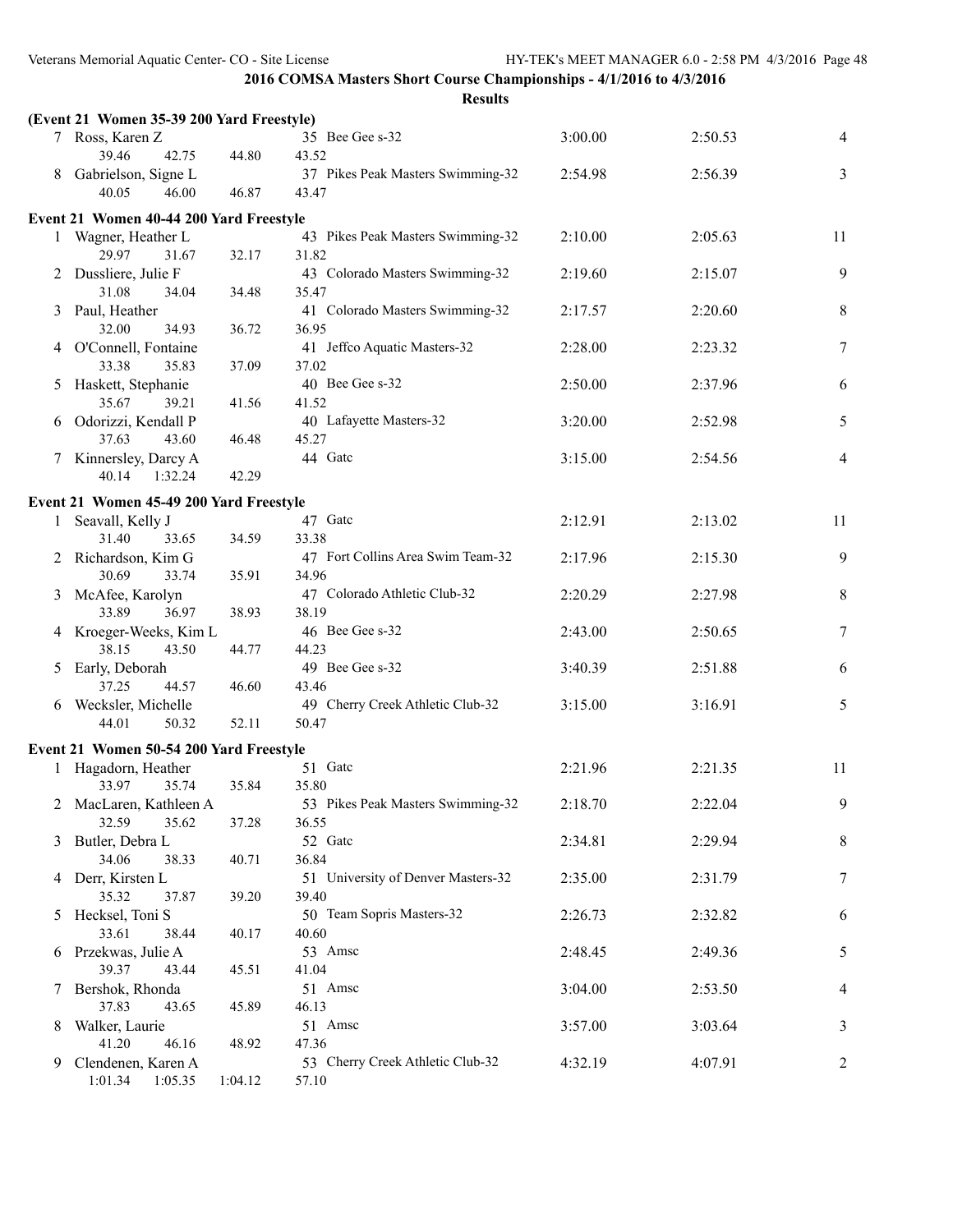|   | Event 21 Women 55-59 200 Yard Freestyle                   |         |                                            |         |         |    |
|---|-----------------------------------------------------------|---------|--------------------------------------------|---------|---------|----|
|   | 1 Garnier, Kathy L                                        |         | 55 Colorado Athletic Club-32               | 2:12.25 | 2:13.65 | 11 |
|   | 31.69<br>33.93                                            | 34.67   | 33.36                                      |         |         |    |
|   | 2 Nelson, Judy A                                          |         | 55 Gate                                    | 2:14.00 | 2:17.66 | 9  |
|   | 32.67<br>34.91                                            | 35.36   | 34.72                                      |         |         |    |
| 3 | Maleike, Corinna M                                        |         | 55 Thornton Masters-32                     | 2:30.36 | 2:29.90 | 8  |
|   | 35.55<br>37.51                                            | 38.74   | 38.10                                      |         |         |    |
|   | 4 Weihenmayer, Ellen                                      |         | 57 Colorado Masters Swimming-32            | 3:00.00 | 2:56.16 | 7  |
|   | 40.18<br>45.53<br>Townley, Antoinette                     | 46.94   | 43.51<br>55 Thornton Masters-32            |         |         | 6  |
| 5 | 1:28.69<br>50.89                                          | 50.12   |                                            | 3:30.00 | 3:09.70 |    |
|   | 6 Guidas, Claire M                                        |         | 58 Lafayette Masters-32                    | 3:12.00 | 3:17.62 | 5  |
|   | 43.29<br>51.10                                            | 53.78   | 49.45                                      |         |         |    |
|   | 7 Bennett, Aimee                                          |         | 59 South Suburban Finaddicts-32            | 3:45.00 | 3:40.85 | 4  |
|   | 50.98<br>56.32                                            | 57.71   | 55.84                                      |         |         |    |
|   |                                                           |         |                                            |         |         |    |
|   | Event 21 Women 60-64 200 Yard Freestyle<br>1 Swan, Laurie |         | 62 Gate                                    | 3:05.00 | 2:50.84 | 11 |
|   | 39.43<br>42.19                                            | 44.62   | 44.60                                      |         |         |    |
|   | 2 Maxfield, Teresa A                                      |         | 63 Pikes Peak Masters Swimming-32          | 2:59.00 | 2:50.93 | 9  |
|   | 38.40<br>43.39                                            | 45.60   | 43.54                                      |         |         |    |
| 3 | Guerra, Denise                                            |         | 62 Thornton Masters-32                     | 3:17.58 | 3:30.92 | 8  |
|   | 44.93<br>53.25                                            | 57.45   | 55.29                                      |         |         |    |
|   | Event 21 Women 65-69 200 Yard Freestyle                   |         |                                            |         |         |    |
|   | 1 Mullane, Rebecca M                                      |         | 69 Pikes Peak Masters Swimming-32          | 3:09.00 | 3:10.03 | 11 |
|   | 42.53<br>48.41                                            | 50.39   | 48.70                                      |         |         |    |
|   | 2 Todd, Bette E                                           |         | 69 Gatc                                    | 3:55.00 | 3:42.18 | 9  |
|   | 52.45<br>56.74                                            | 58.27   | 54.72                                      |         |         |    |
|   | 3 Noble, Ann                                              |         | 68 Cherry Creek Athletic Club-32           | 3:42.00 | 3:47.64 | 8  |
|   | 51.68<br>1:00.09                                          | 59.62   | 56.25                                      |         |         |    |
|   | Event 21 Women 70-74 200 Yard Freestyle                   |         |                                            |         |         |    |
|   | 1 Emmons, Sara                                            |         | 73 Gatc                                    | 5:50.00 | 4:09.65 | 11 |
|   | 1:00.66<br>1:03.55                                        | 1:04.94 | 1:00.50                                    |         |         |    |
|   | Event 21 Women 80-84 200 Yard Freestyle                   |         |                                            |         |         |    |
|   | 1 Weigand, Jacqueline J                                   |         | 81 Jeffco Aquatic Masters-32               | 4:49.76 | 4:45.95 | 11 |
|   | 1:05.98<br>1:12.89                                        | 1:13.86 | 1:13.22                                    |         |         |    |
|   |                                                           |         |                                            |         |         |    |
|   | Event 22 Men 18-24 200 Yard Freestyle<br>Brown, Xavier A  |         | 22 Swim Dogs-32                            | 1:56.55 | 1:52.76 | 11 |
|   | 26.31<br>27.90                                            | 28.91   | 29.64                                      |         |         |    |
|   | 2 Porras, Felipe                                          |         | 20 Foothills Masters Swim Team-32          | 2:10.00 | 2:07.17 | 9  |
|   | 30.17<br>32.45                                            | 33.54   | 31.01                                      |         |         |    |
|   |                                                           |         |                                            |         |         |    |
|   | Event 22 Men 25-29 200 Yard Freestyle                     |         |                                            |         |         |    |
|   | 1 Grosser, Jacob<br>25.46<br>27.59                        | 27.67   | 27 Pikes Peak Masters Swimming-32<br>28.08 | 1:49.74 | 1:48.80 | 11 |
|   | 2 Kingery, Robert K                                       |         | 26 University of Denver Masters-32         | 1:50.00 | 1:52.55 | 9  |
|   | 25.02<br>27.28                                            | 29.38   | 30.87                                      |         |         |    |
| 3 | Schmitt, Ben J                                            |         | 25 Fort Collins Area Swim Team-32          | 1:58.20 | 1:55.16 | 8  |
|   | 27.26<br>28.54                                            | 29.10   | 30.26                                      |         |         |    |
| 4 | Smith, David J                                            |         | 28 University of Denver Masters-32         | 1:59.86 | 2:00.91 | 7  |
|   | 28.43<br>30.90                                            | 31.21   | 30.37                                      |         |         |    |
| 5 | Madera, Daniel P                                          |         | 26 University of Denver Masters-32         | 2:10.69 | 2:07.23 | 6  |
|   | 29.61<br>31.93                                            | 32.34   | 33.35                                      |         |         |    |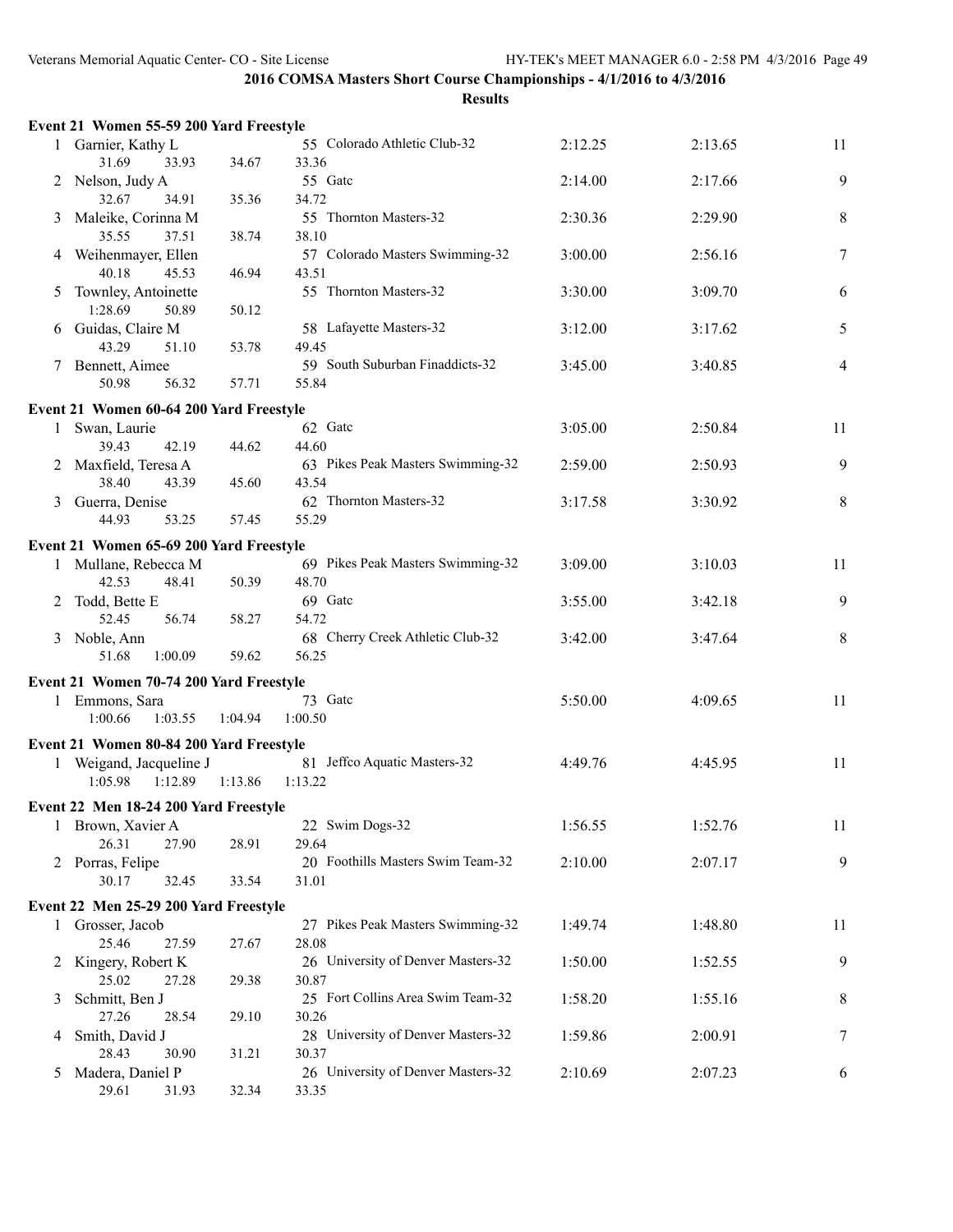|              | Event 22 Men 30-34 200 Yard Freestyle |       |                                             |         |         |                |
|--------------|---------------------------------------|-------|---------------------------------------------|---------|---------|----------------|
|              | 1 Fabiano, Enrico                     |       | 30 Wyoming Masters Swimming Club-32         | 2:35.00 | 2:12.45 | 11             |
|              | 29.72<br>33.15                        | 34.97 | 34.61                                       |         |         |                |
|              | Event 22 Men 35-39 200 Yard Freestyle |       |                                             |         |         |                |
|              | 1 Trinidad, RD D                      |       | 36 Pikes Peak Masters Swimming-32           | 1:51.05 | 1:53.82 | 11             |
|              | 26.51<br>28.84                        | 30.13 | 28.34                                       |         |         |                |
|              | 2 Ladrow, Andy W                      |       | 35 Pikes Peak Masters Swimming-32           | 1:58.58 | 1:58.75 | 9              |
|              | 27.24<br>29.73                        | 30.53 | 31.25                                       |         |         |                |
| 3            | Caswell, Ian<br>27.72<br>30.78        |       | 37 Bee Gee s-32<br>31.90                    | 1:57.05 | 2:02.37 | 8              |
|              | 4 Batchelder, John R                  | 31.97 | 35 Foothills Masters Swim Team-32           | 2:01.50 | 2:02.46 | 7              |
|              | 28.58<br>30.76                        | 31.83 | 31.29                                       |         |         |                |
|              | 5 Pierce, Jeffrey R                   |       | 35 Fort Collins Area Swim Team-32           | 2:04.93 | 2:02.55 | 6              |
|              | 28.15<br>31.66                        | 31.96 | 30.78                                       |         |         |                |
|              | 6 Forrester, Scott G                  |       | 38 Thornton Masters-32                      | 2:58.51 | 2:49.50 | 5              |
|              | 37.50<br>43.30                        | 45.73 | 42.97                                       |         |         |                |
|              | Event 22 Men 40-44 200 Yard Freestyle |       |                                             |         |         |                |
|              | 1 Ogilby, Kayo                        |       | 43 Team Sopris Masters-32                   | 2:02.97 | 1:58.58 | 11             |
|              | 27.60<br>29.50                        | 30.33 | 31.15                                       |         |         |                |
|              | 2 Alderson, Adam S                    |       | 41 South Suburban Finaddicts-32             | 2:25.00 | 2:19.73 | 9              |
|              | 31.98<br>34.56                        | 36.32 | 36.87                                       |         |         |                |
|              | 3 Farley, Michael J<br>32.61<br>37.22 |       | 42 University of Denver Masters-32<br>36.31 | 2:20.00 | 2:23.41 | 8              |
|              | 4 Cowan, Neil N                       | 37.27 | 44 Colorado Athletic Club-32                | 2:35.00 | 2:25.01 | 7              |
|              | 33.79<br>36.80                        | 37.75 | 36.67                                       |         |         |                |
|              |                                       |       |                                             |         |         |                |
|              | Event 22 Men 45-49 200 Yard Freestyle |       | 46 Gatc                                     |         |         |                |
|              | 1 Garland, Robert<br>26.97<br>29.38   | 30.11 | 29.63                                       | 1:55.16 | 1:56.09 | 11             |
|              | 2 Rosinski, Thomas J                  |       | 46 University of Denver Masters-32          | 2:15.00 | 2:02.78 | 9              |
|              | 28.49<br>30.99                        | 31.80 | 31.50                                       |         |         |                |
| 3            | Pazmino, Jorge E                      |       | 46 Amsc                                     | 2:10.87 | 2:11.92 | 8              |
|              | 29.65<br>32.01                        | 34.22 | 36.04                                       |         |         |                |
|              | 4 Cruz, Eduardo                       |       | 46 Thornton Masters-32                      | 2:26.00 | 2:15.71 | 7              |
|              | 30.01<br>34.16                        | 36.17 | 35.37                                       |         |         |                |
| 5            | Murphy, Seth J                        |       | 46 Colorado Masters Swimming-32             | 2:12.00 | 2:18.86 | 6              |
|              | 31.55<br>34.27                        | 36.30 | 36.74<br>49 Lafayette Masters-32            |         |         |                |
|              | 6 Brower, William P<br>34.39<br>36.15 | 37.10 | 38.15                                       | 2:14.33 | 2:25.79 | 5              |
|              | 7 Lewis, Bobby                        |       | 45 Bee Gee s-32                             | 2:38.69 | 2:26.85 | 4              |
|              | 32.46<br>36.59                        | 38.92 | 38.88                                       |         |         |                |
|              | 8 Ruben, Andrew                       |       | 46 Wyoming Masters Swimming Club-32         | 3:45.00 | 2:42.84 | 3              |
|              | 35.11<br>40.75                        | 44.57 | 42.41                                       |         |         |                |
|              | 9 Becker, Steven M                    |       | 47 Lafayette Masters-32                     | 3:06.55 | 3:03.82 | $\overline{c}$ |
|              | 40.54<br>48.31                        | 48.89 | 46.08                                       |         |         |                |
|              | Event 22 Men 50-54 200 Yard Freestyle |       |                                             |         |         |                |
| $\mathbf{1}$ | Barringer, Rob                        |       | 50 University of Denver Masters-32          | 2:08.00 | 1:56.30 | 11             |
|              | 26.60<br>29.63                        | 30.63 | 29.44                                       |         |         |                |
| 2            | Oldach, Rob C                         |       | 53 Pikes Peak Masters Swimming-32           | 2:00.00 | 1:59.74 | 9              |
| 3            | 27.74<br>30.39<br>Jonsen, Matthew D   | 31.05 | 30.56<br>51 Gate                            | 2:15.00 | 2:08.89 | 8              |
|              | 30.68<br>31.75                        | 32.95 | 33.51                                       |         |         |                |
|              |                                       |       |                                             |         |         |                |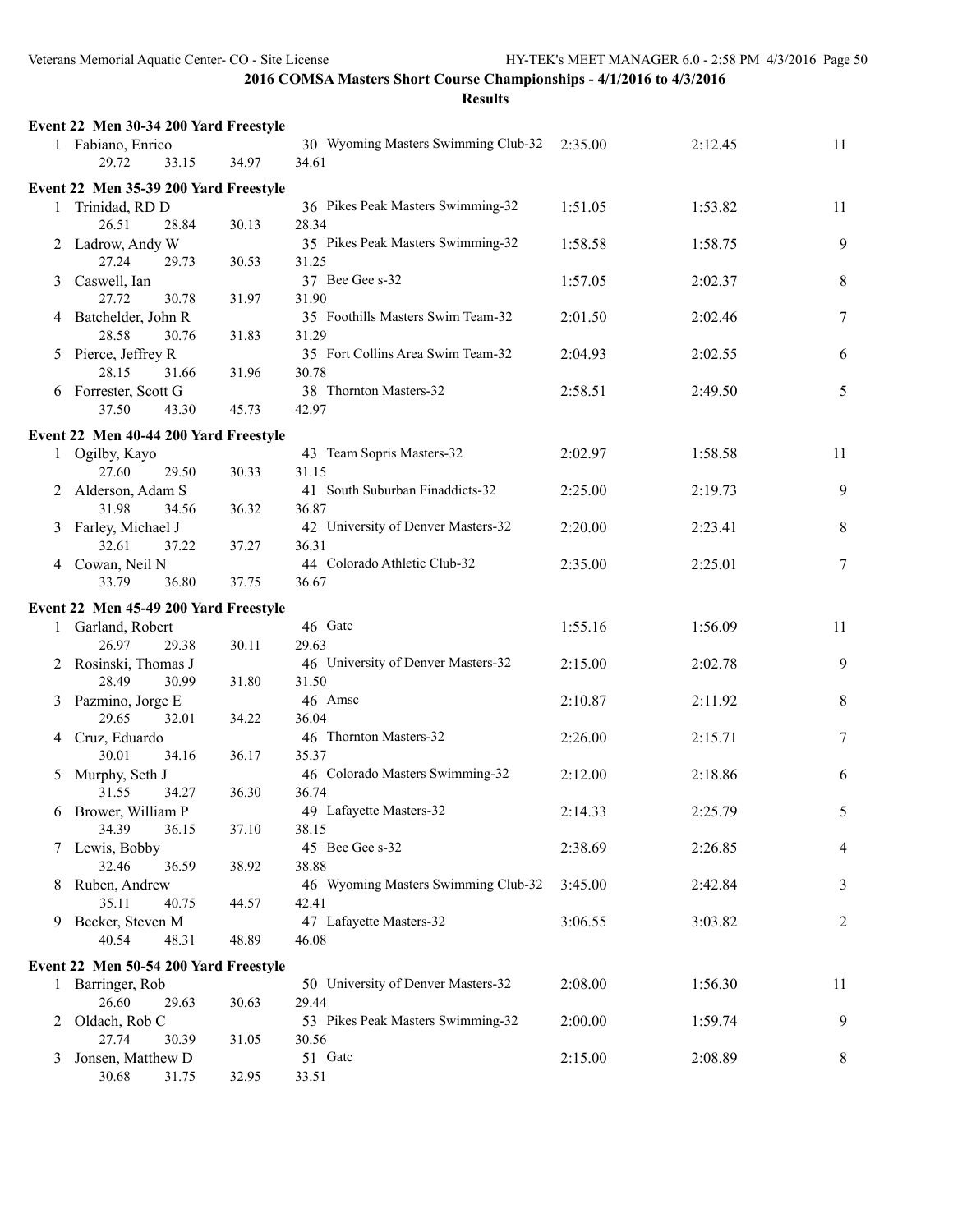|   | (Event 22 Men 50-54 200 Yard Freestyle) |         |                                            |         |         |        |
|---|-----------------------------------------|---------|--------------------------------------------|---------|---------|--------|
|   | 4 Toomey, Tom                           |         | 54 Uc32-32                                 | 2:20.80 | 2:23.28 | $\tau$ |
|   | 32.12<br>35.01                          | 38.70   | 37.45                                      |         |         |        |
| 5 | Kelly, John F                           |         | 54 Bee Gee s-32                            | 2:40.00 | 2:39.45 | 6      |
|   | 35.81<br>39.64                          | 41.44   | 42.56                                      |         |         |        |
| 6 | Garcia, Doug A                          |         | 54 Fort Collins Area Swim Team-32          | 2:43.00 | 2:40.60 | 5      |
|   | 35.35<br>39.85                          | 43.30   | 42.10                                      |         |         |        |
|   | Event 22 Men 55-59 200 Yard Freestyle   |         |                                            |         |         |        |
|   | 1 Anderson, Kirk H                      |         | 56 Gate                                    | 1:56.00 | 1:53.87 | 11     |
|   | 27.08<br>28.60                          | 29.28   | 28.91                                      |         |         |        |
|   | 2 Petersen, Craig                       |         | 56 University of Denver Masters-32         | 1:59.99 | 1:56.55 | 9      |
|   | 27.41<br>29.84                          | 30.18   | 29.12                                      |         |         |        |
|   | 3 Scott, Greg C                         |         | 56 Gate                                    | 1:59.99 | 1:57.02 | 8      |
|   | 27.58<br>30.12                          | 30.03   | 29.29                                      |         |         |        |
|   | 4 Orten, Frank T                        |         | 57 Pikes Peak Masters Swimming-32          | 2:04.00 | 2:03.12 | 7      |
|   | 28.54<br>31.40                          | 31.55   | 31.63                                      |         |         |        |
| 5 | Cummins, Ron                            |         | 56 University of Denver Masters-32         | 2:02.50 | 2:03.30 | 6      |
|   | 28.22<br>31.13                          | 30.90   | 33.05                                      |         |         |        |
|   | 6 Nolte, Christopher C                  |         | 59 Colorado Athletic Club-32               | 2:18.50 | 2:15.92 | 5      |
|   | 31.89<br>34.95                          | 35.17   | 33.91                                      |         |         |        |
|   | 7 Newcomb, Scott C                      |         | 55 Green Mountain Masters-32               | 2:20.00 | 2:24.71 | 4      |
|   | 33.51<br>36.59                          | 37.85   | 36.76                                      |         |         |        |
| 8 | Coursey, Pete E<br>39.40<br>44.21       | 45.48   | 59 Cherry Creek Athletic Club-32<br>43.80  | 3:15.00 | 2:52.89 | 3      |
|   |                                         |         |                                            |         |         |        |
|   | Event 22 Men 60-64 200 Yard Freestyle   |         |                                            |         |         |        |
|   | 1 Tveitmoe, Bob N                       |         | 63 Jeffco Aquatic Masters-32               | 2:19.00 | 2:16.03 | 11     |
|   | 31.27<br>35.66                          | 35.80   | 33.30                                      |         |         |        |
|   | 2 Hughes, John S                        |         | 62 Swm                                     | 2:24.00 | 2:18.28 | 9      |
|   | 32.47<br>34.88                          | 35.58   | 35.35                                      |         |         |        |
| 3 | Heggy, Terry A                          |         | 61 Foothills Masters Swim Team-32          | 2:27.95 | 2:22.07 | 8      |
|   | 34.99<br>37.00                          | 36.58   | 33.50                                      |         |         |        |
|   | 4 Krainik, Gregory M                    |         | 61 University of Denver Masters-32         | 3:00.00 | 2:42.32 | 7      |
|   | 36.30<br>41.25                          | 43.85   | 40.92<br>61 Foothills Masters Swim Team-32 |         |         |        |
| 5 | Clemens, Marvin K<br>42.13<br>43.29     | 43.98   | 42.84                                      | 2:45.00 | 2:52.24 | 6      |
|   |                                         |         |                                            |         |         |        |
|   | Event 22 Men 65-69 200 Yard Freestyle   |         |                                            |         |         |        |
|   | 1 Parkinson, Bruce A                    |         | 65 Fort Collins Area Swim Team-32          | 2:25.50 | 2:34.43 | 11     |
|   | 35.08<br>38.65                          | 40.57   | 40.13                                      |         |         |        |
|   | 2 Holcomb, Bill                         |         | 69 Jeffco Aquatic Masters-32               | 3:05.00 | 2:51.93 | 9      |
|   | 39.94<br>43.63                          | 45.61   | 42.75                                      |         |         |        |
|   | 3 Linn, Michael J                       |         | 66 Bee Gee s-32                            | 5:30.00 | 5:23.05 | 8      |
|   | 1:06.24<br>1:17.44                      | 1:29.89 | 1:29.48                                    |         |         |        |
|   | Event 22 Men 70-74 200 Yard Freestyle   |         |                                            |         |         |        |
|   | 1 Kalstrom, Reynold G                   |         | 71 Foothills Masters Swim Team-32          | 3:00.00 | 3:01.42 | 11     |
|   | 41.26<br>47.71                          | 48.29   | 44.16                                      |         |         |        |
|   | 2 Zaparanick, Robert R                  |         | 70 Cherry Creek Athletic Club-32           | 3:35.00 | 3:40.91 | 9      |
|   | 46.22<br>57.45                          | 59.92   | 57.32                                      |         |         |        |
|   | Event 22 Men 75-79 200 Yard Freestyle   |         |                                            |         |         |        |
|   | 1 Plummer, Mark A                       |         | 79 University of Denver Masters-32         | 3:32.49 | 3:30.93 | 11     |
|   | 45.32<br>52.13                          | 55.81   | 57.67                                      |         |         |        |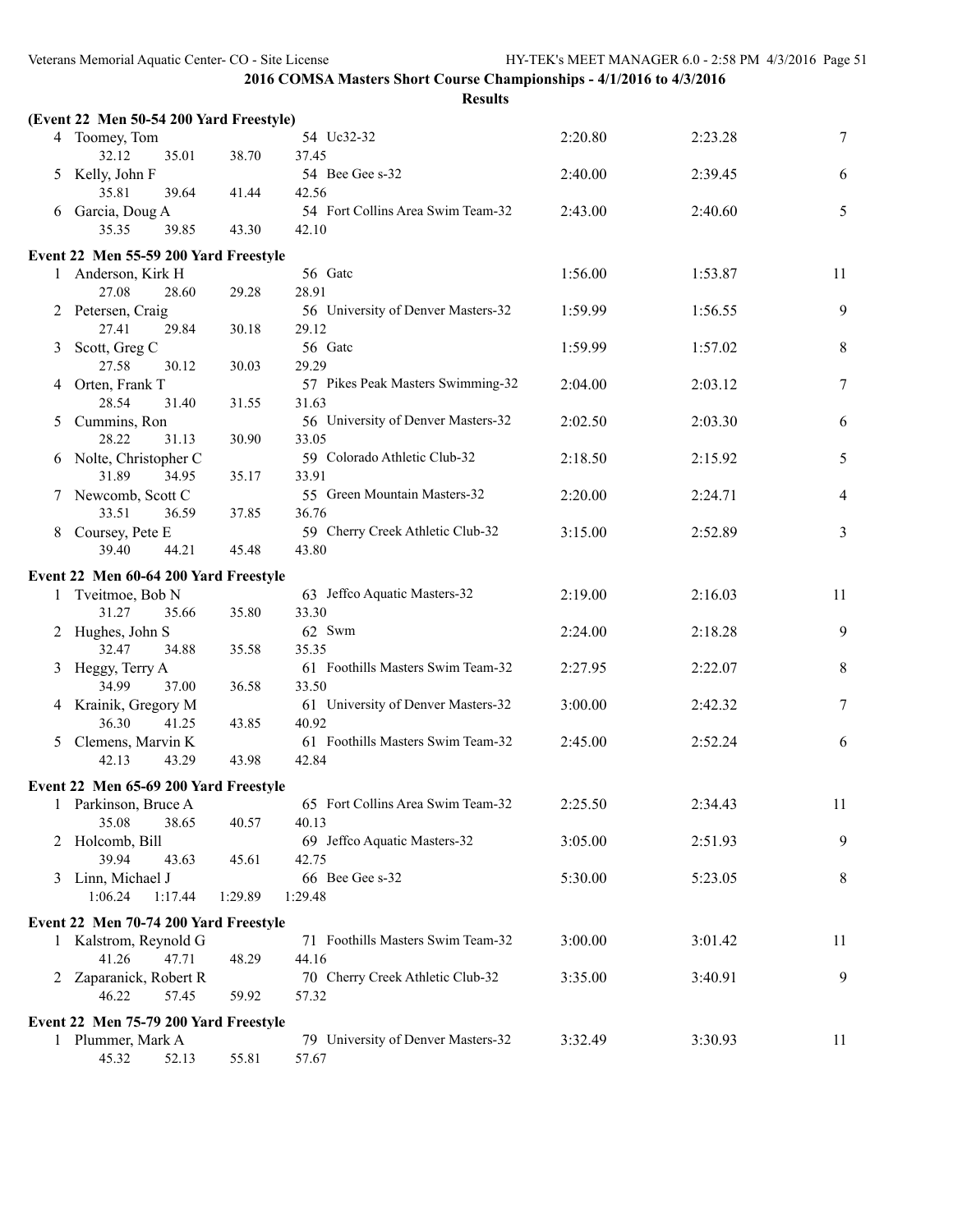|   | Event 23 Mixed 18+200 Yard Medley Relay                |                                                                  |                             |                                 |    |
|---|--------------------------------------------------------|------------------------------------------------------------------|-----------------------------|---------------------------------|----|
|   | 1 Gate                                                 | B                                                                | 2:05.00                     | 1:54.51                         | 22 |
|   | 1) Fischer, Kristen L W29<br>29.27<br>29.22<br>26.11   | 2) Anderson, Tiger B M19<br>29.91                                | 3) Robbins, Arion P M31     | 4) Abell, Amanda K W34          |    |
|   | 2 Fort Collins Area Swim Team-32                       | A                                                                | 1:52.00                     | 1:58.84                         | 18 |
|   | 1) Schmitt, Ben J M25<br>28.91<br>37.02<br>28.00       | 2) Ruppel, Laura M W40<br>24.91                                  | 3) Linke, Lyndsey M W35     | 4) Deming, Ryan M M27           |    |
| 3 | Gatc                                                   | $\mathbf{A}$                                                     | 2:03.00                     | 2:00.79                         | 16 |
|   | 1) Anderson, Jake M21<br>28.97<br>36.70<br>24.46       | 2) Anderson, Jill W26<br>30.66                                   | 3) Kahl, John F M20         | 4) Anderson, Jeanette B W57     |    |
|   | 4 Pikes Peak Masters Swimming-32                       | A                                                                | 1:58.89                     | 2:01.42                         | 14 |
|   | 1) Barbini, Matt G M34<br>30.59<br>31.02<br>31.42      | 2) Orten, Frank T M57<br>28.39                                   | 3) Weirich, Elizabeth R W24 | 4) Auxer, Joselyn W24           |    |
| 5 | Thornton Masters-32                                    | $\mathbf{A}$                                                     | 2:06.00                     | 2:02.29                         | 12 |
|   | 1) Wiles, Tyler A M24<br>31.31<br>31.43<br>34.35       | 2) Hoyt, Gunnar K M21<br>25.20                                   | 3) Dodson, Malaney M W18    | 4) Booth, Kate W23              |    |
| 6 | Bee Gee s-32                                           | $\boldsymbol{A}$                                                 | 2:11.55                     | 2:08.51                         | 10 |
|   | 1) Caswell, Ian M37<br>27.08<br>47.57<br>29.34         | 2) Kern, Jeran R W19<br>24.52                                    | 3) Sands, Autumn W18        | 4) Sargent, Matthew R M20       |    |
| 7 | South Suburban Finaddicts-32                           | $\mathbf{A}$                                                     | 2:25.00                     | 2:12.73                         | 8  |
|   | 1) Jackson, Rebecca W40                                | 2) Bennett, Dean W M49<br>21.30                                  | 3) Dullea, Melanie J W54    | 4) Mathys, Philip M21           |    |
|   | 8 University of Denver Masters-32                      | $\mathbf{A}$                                                     | 2:07.00                     | 2:16.00                         | 6  |
|   | 1) Le Vasseur, Andrew P M52<br>33.92<br>36.55<br>32.86 | 2) Severance, David A M53<br>32.67                               | 3) Wright, Ashley R W24     | 4) Zheng, Christine X W38       |    |
| 9 | Bee Gee s-32                                           | B                                                                | 2:19.44                     | 2:37.07                         | 4  |
|   | 1) Lehman, Melvin J M62<br>33.48<br>16.95<br>40.38     | 2) Lewis, Bobby M45<br>1:06.26                                   | 3) Stevens, Elizabeth A W22 | 4) Willey, Briana D W32         |    |
|   | Event 23 Mixed 25+200 Yard Medley Relay                |                                                                  |                             |                                 |    |
|   | 1 Pikes Peak Masters Swimming-32                       | A                                                                | 1:51.00                     | 1:46.41                         | 22 |
|   | 1) Colvert, Brian M32<br>26.22<br>22.73<br>30.87       | 2) Heidinger, Anna M W31<br>26.59                                | 3) Elser, Bryce A M30       | 4) Kendig, Alicia M W33         |    |
|   | 2 University of Denver Masters-32                      | $\mathbf{A}$                                                     | 1:51.00                     | 1:47.06                         | 18 |
|   | 1) Addadi, Mehdi M38<br>25.53<br>33.37<br>23.68        | 2) Ryan, Julianna W30<br>24.48                                   | 3) Gibson, Madison M M25    | 4) Xu, Amy W26                  |    |
| 3 | Amsc                                                   | $\mathbf{A}$                                                     | 2:00.00                     | 1:55.41                         | 16 |
|   | 1) Van Noordt, Lindsey W32<br>34.23 30.92 23.99        | 2) Gotto, Tony M44<br>26.27                                      | 3) Gullett, Jeff D M32      | 4) Jones, Elizabeth W32         |    |
|   | 4 Lafayette Masters-32                                 | A                                                                | 1:55.00                     | 1:56.63                         | 14 |
|   | 1) Walkenhorst, Katie J W42<br>30.02<br>27.97<br>32.55 | 2) Coveney, Christopher M M53 3) Woltman, Jillian K W31<br>26.09 |                             | 4) Cain, David P M37            |    |
| 5 | Thornton Masters-32                                    | A                                                                | 2:14.00                     | 1:59.42                         | 12 |
|   | 1) Cassella, Ryan M34<br>31.50<br>27.73<br>28.42       | 2) Pederson, Kati E W34<br>31.77                                 | 3) Bergford, Brian M34      | 4) Davis, Kelly R W40           |    |
| 6 | University of Denver Masters-32                        | B                                                                | 2:03.00                     | 2:00.41                         | 10 |
|   | 1) Lang, Elliot E M33<br>31.47<br>31.50<br>26.38       | 2) Perizzolo, Annie L W26<br>31.06                               | 3) Doherty, Kevin J M42     | 4) Catallo-Madruga, Marci H W37 |    |
| 7 | Bee Gee s-32                                           | A                                                                | 2:31.16                     | 2:17.98                         | 8  |
|   | 1) Gardner, Micheline W50<br>36.51                     | 2) Lincoln, Laura Beth W32<br>31.34                              | 3) Hess, Richard M61        | 4) Reetz, Eric F M56            |    |
|   | University of Denver Masters-32                        | $\mathcal{C}$                                                    | 2:11.00                     | DQ                              |    |
|   | 1) Zeigler, Charity W33<br>30.95<br>27.16<br>30.25     | 2) Ganiyev, Doston M28<br>32.21                                  | 3) Smith, David J M28       | 4) Champion, Kristy W29         |    |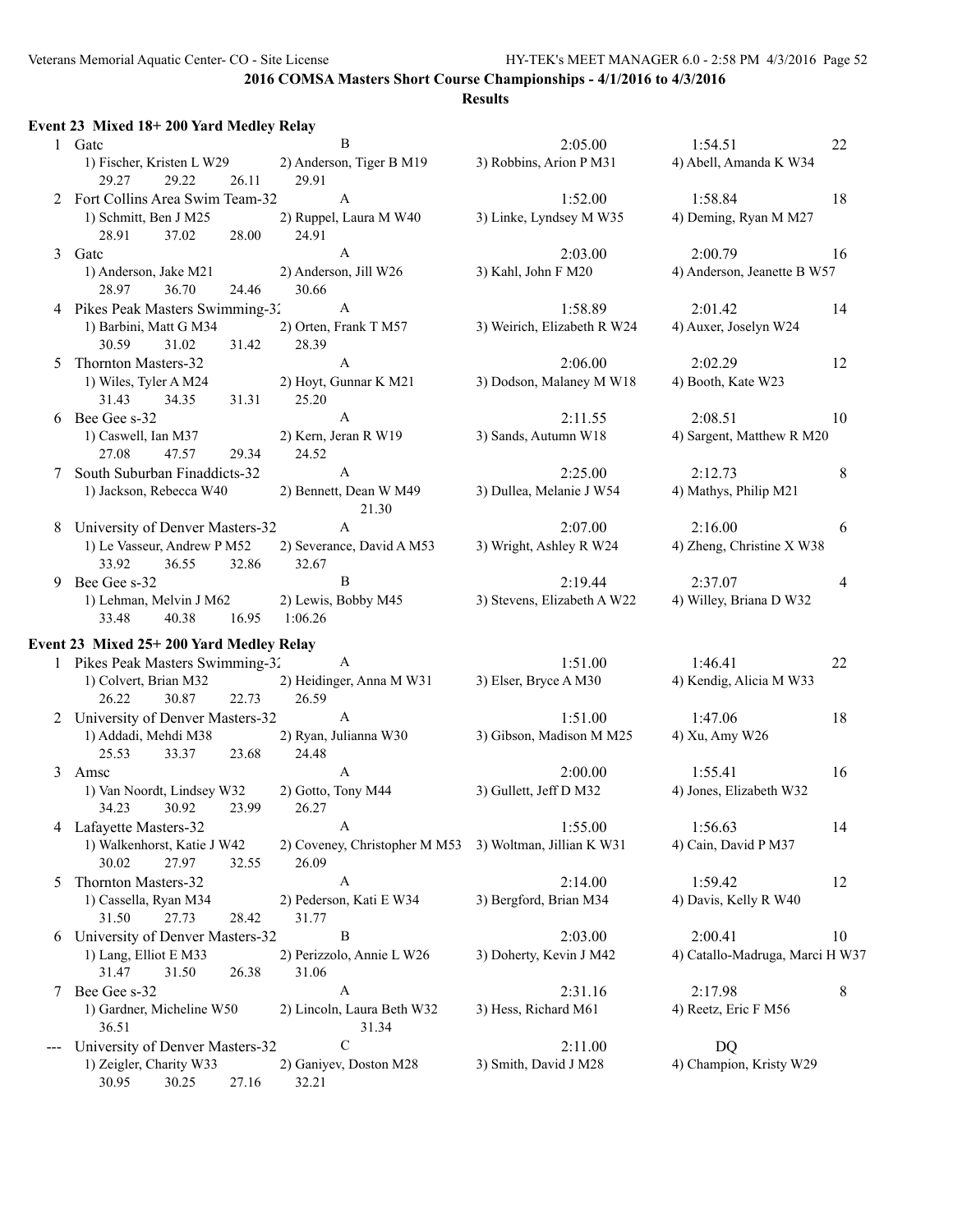#### **Results**

#### **Event 23 Mixed 35+ 200 Yard Medley Relay**

|   | 1 Gate                                             | B                                                  | 2:10.00                  | 2:09.23                     | 22 |
|---|----------------------------------------------------|----------------------------------------------------|--------------------------|-----------------------------|----|
|   | 1) Garland, Crystal W44<br>33.39<br>34.60<br>27.94 | 2) Jonsen, Matthew D M51<br>33.30                  | 3) Anderson, Kirk H M56  | 4) Kinnersley, Darcy A W44  |    |
|   | 2 Amsc                                             | A                                                  | 2:09.00                  | 2:12.01                     | 18 |
|   | 1) Holmes, Todd M46<br>34.73<br>36.94<br>29.55     | 2) Fostvedt, Alishia L W39<br>30.79                | 3) Pazmino, Jorge E M46  | 4) Despain, Christina F W38 |    |
| 3 | Bee Gee s-32                                       | A                                                  | 2:19.41                  | 2:12.75                     | 16 |
|   | 1) Gryboski, Katy W41<br>34.93<br>33.98<br>30.55   | 2) Jensen, Brian R M40<br>33.29                    | 3) White, Brad M46       | 4) Ross, Karen Z W35        |    |
| 4 | Team Sopris Masters-32                             | $\mathbf{A}$                                       | 2:30.00                  | 2:21.70                     | 14 |
|   | 1) Ogilby, Chuck M72<br>34.45                      | 2) Hecksel, Toni S W50<br>28.32                    | 3) McDonald, Kae W53     | 4) Ogilby, Kayo M43         |    |
| 5 | Thornton Masters-32                                | $\mathbf{A}$                                       | 2:22.20                  | 2:23.80                     | 12 |
|   | 1) Aten, Ken L M43<br>36.33<br>40.80<br>30.58      | 2) Henault, Kerry F W44<br>36.09                   | 3) Cruz, Eduardo M46     | 4) Soto, Sandra M W41       |    |
| 6 | Bee Gee s-32                                       | ${\bf D}$                                          | NT                       | 2:27.63                     | 10 |
|   | 1) Kelly, John F M54<br>42.38                      | 2) Weber, Brad M46                                 | 3) Sands, Amy L W45      | 4) Haskett, Stephanie W40   |    |
|   | 7 Fort Collins Area Swim Team-32                   | A                                                  | 2:29.00                  | 2:28.03                     | 8  |
|   | 1) Richardson, Kim G W47<br>1:17.22                | 2) Ewer, Michael J M52<br>3.25<br>37.53<br>1:07.56 | 3) Garcia, Doug A M54    | 4) Fischer, Christine W35   |    |
| 8 | Lafayette Masters-32                               | $\, {\bf B}$                                       | 2:18.00                  | 2:31.46                     | 6  |
|   | 1) Guidas, Claire M W58<br>38.88<br>45.03<br>36.44 | 2) Blair, Katie W35<br>31.11                       | 3) Brower, William P M49 | 4) Estle, Steven C M56      |    |
| 9 | Cherry Creek Athletic Club-32                      | $\mathbf{A}$                                       | 4:00.05                  | 3:23.49                     | 4  |
|   | 1) Noble, Ann W68                                  | 2) Kazgan, Mehmet M39<br>1:03.70                   | 3) Golanty, Deb W65      | 4) Coursey, Pete E M59      |    |
|   | --- Pikes Peak Masters Swimming-32                 | A                                                  | 1:55.80                  | DQ                          |    |
|   | 1) Adams, Danielle W44<br>33.37<br>26.36<br>28.59  | 2) Trinidad, RD D M36<br>23.79                     | 3) Moss, Bonnie M W44    | 4) Ladrow, Andy W M35       |    |
|   | --- Gatc                                           | $\mathbf{A}$                                       | 2:03.00                  | DQ                          |    |
|   | 1) Batson, Maureen W46<br>34.47<br>35.08<br>26.14  | 2) Seavall, Kelly J W47<br>23.93                   | 3) Garland, Robert M46   | 4) Miller, James M38        |    |
|   | Event 23 Mixed 45+200 Yard Medley Relay            |                                                    |                          |                             |    |
|   | 1 University of Denver Masters-32                  | $\overline{A}$                                     | 2:14.00                  | 2:09.46                     | 22 |
|   | 1) Petersen, Craig M56<br>37.45<br>29.86<br>30.45  | 2) Petersen, Charlotte W55<br>31.70                | 3) Brostuen, David A M51 | 4) Derr, Kirsten L W51      |    |
|   | 2 Pikes Peak Masters Swimming-32                   | $\mathbf{A}$                                       | 2:07.80                  | 2:10.04                     | 18 |
|   | 1) Cording, Paul E M55<br>32.53<br>42.45<br>26.74  | 2) Eldridge, Audrey L W53<br>28.32                 | 3) Oldach, Rob C M53     | 4) MacLaren, Kathleen A W53 |    |
| 3 | Gatc                                               | В                                                  | 2:10.00                  | 2:10.45                     | 16 |
|   | 1) Harper, Larry T M61<br>37.96<br>33.49<br>34.91  | 2) Nowak, Elizabeth A W52<br>24.09                 | 3) Kahl, Steven E M53    | 4) Vanderpoel, Nicole L W51 |    |
|   | 4 Gatc                                             | A                                                  | 2:15.00                  | 2:14.72                     | 14 |
|   | 1) Butler, Debra L W52<br>37.97<br>34.24<br>31.08  | 2) Nelson, Kurt D M56<br>31.43                     | 3) Shopes, Marty M64     | 4) Hagadorn, Heather W51    |    |
| 5 | Thornton Masters-32                                | A                                                  | 2:16.00                  | 2:16.11                     | 12 |
|   | 1) Hoyt, Brian K M49<br>32.87<br>42.25<br>27.42    | 2) Maleike, Corinna M W55<br>33.57                 | 3) Daughtrey, Clay L M48 | 4) Broncucia, Stacy L W47   |    |
| 6 | Bee Gee s-32                                       | A                                                  | 2:31.44                  | 2:25.83                     | 10 |
|   | 1) Huggins, David A M56<br>39.83                   | 2) Kroeger-Weeks, Kim L W46<br>32.00               | 3) Leo, Mark M56         | 4) Early, Deborah W49       |    |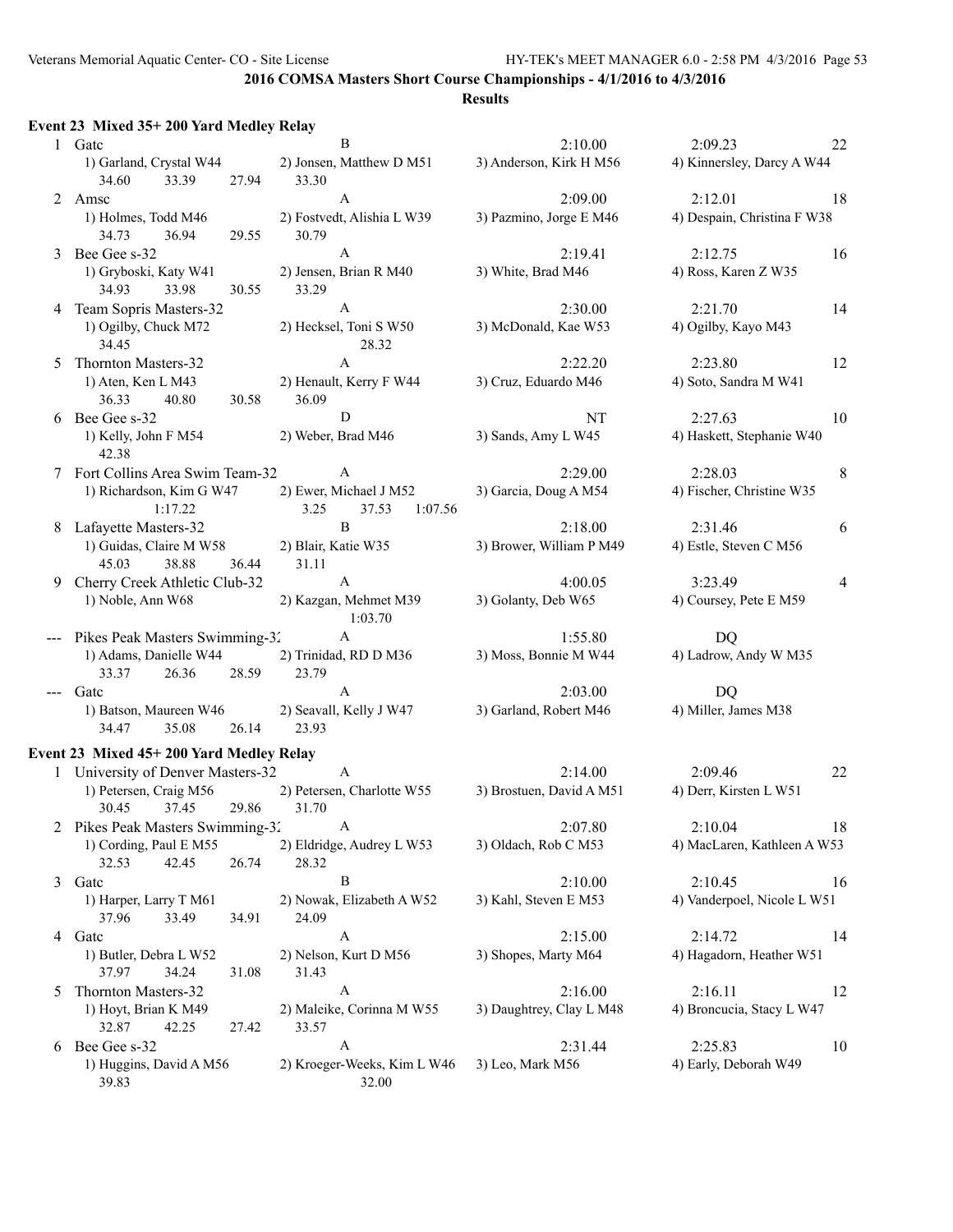|   |                                           |                |       |                             |                                    |       | <b>Results</b>        |                               |                         |    |
|---|-------------------------------------------|----------------|-------|-----------------------------|------------------------------------|-------|-----------------------|-------------------------------|-------------------------|----|
|   | (Event 23 Mixed 45+200 Yard Medley Relay) |                |       |                             |                                    |       |                       |                               |                         |    |
|   | 7 Rocky Mountain Thunder Master           |                |       | A                           |                                    |       |                       | 2:23.50                       | 2:26.31                 | 8  |
|   | 1) Cusack, Clif M46                       |                |       | 2) Haneke, Karen W45        |                                    |       | 3) Gelin, Larry J M45 |                               | 4) Boileau, Ute C W53   |    |
|   | 32.26                                     | 48.12          | 32.81 | 33.12                       |                                    |       |                       |                               |                         |    |
|   | Event 23 Mixed 55+200 Yard Medley Relay   |                |       |                             |                                    |       |                       |                               |                         |    |
|   | 1 Gate                                    |                |       | $\mathbf{A}$                |                                    |       |                       | 2:10.00                       | 2:05.39                 | 22 |
|   | 1) Nelson, Judy A W55                     |                |       | 2) Scott, Greg C M56        |                                    |       |                       | 3) Mann, Jonathan E M55       | 4) Kerr, Ann W59        |    |
|   | 37.97                                     | 30.54          | 27.84 | 29.04                       |                                    |       |                       |                               |                         |    |
|   | 2 Fort Collins Area Swim Team-32          |                |       | $\mathbf{A}$                |                                    |       |                       | 2:18.00                       | 2:15.10                 | 18 |
|   | 1) Stanback, John H M62                   |                |       | 2) Parkinson, Bruce A M65   |                                    |       |                       | 3) Rosener, Karen K W62       | 4) Kugelman, Amy W59    |    |
|   | 30.22                                     | 38.15          | 33.17 | 33.56                       |                                    |       |                       |                               |                         |    |
| 3 | Colorado Athletic Club-32                 |                |       | $\mathbf{A}$                |                                    |       |                       | 2:30.00                       | 2:34.18                 | 16 |
|   | 1) Nolte, Christopher C M59               |                |       | 2) Blodgett, Bob H M65      |                                    |       |                       | 3) Hashimoto, Christine L W68 | 4) Garnier, Kathy L W55 |    |
|   | 32.75                                     |                |       |                             | 26.63                              |       |                       |                               |                         |    |
|   | Event 23 Mixed 65+200 Yard Medley Relay   |                |       |                             |                                    |       |                       |                               |                         |    |
|   | 1 Cherry Creek Athletic Club-32           |                |       | A                           |                                    |       |                       | 4:30.00                       | 4:14.34                 | 22 |
|   | 1) Phelps, Reola W71                      |                |       | 2) Zaparanick, Robert R M70 |                                    |       |                       | 3) McKim, Penny A W71         | 4) Sherman, Larry W M74 |    |
|   | 1:31.13                                   |                |       | 1:49.03                     |                                    |       |                       |                               |                         |    |
|   | Event 25 Women 18-24 500 Yard Freestyle   |                |       |                             |                                    |       |                       |                               |                         |    |
|   | 1 Wright, Ashley R                        |                |       |                             | 24 University of Denver Masters-32 |       |                       | 7:45.00                       | 6:47.09                 | 11 |
|   | 35.42                                     | 39.17          | 40.91 | 42.10                       | 41.90                              | 43.12 | 41.94                 | 41.78                         |                         |    |
|   | 40.54                                     | 40.21          |       |                             |                                    |       |                       |                               |                         |    |
|   | Event 25 Women 25-29 500 Yard Freestyle   |                |       |                             |                                    |       |                       |                               |                         |    |
|   | 1 Xu, Amy                                 |                |       |                             | 26 University of Denver Masters-32 |       |                       | 5:40.32                       | 5:19.47                 | 11 |
|   | 28.66                                     | 31.35          | 32.34 | 32.55                       | 32.50                              | 32.57 | 32.66                 | 32.67                         |                         |    |
|   | 32.66                                     | 31.51          |       |                             |                                    |       |                       |                               |                         |    |
|   | 2 Holman, Mary E                          |                |       |                             | 29 Csst Masters-32                 |       |                       | 5:25.00                       | 5:43.08                 | 9  |
|   | 31.29                                     | 34.42          | 34.78 | 35.28                       | 34.60                              | 35.10 | 34.61                 | 34.60                         |                         |    |
|   | 34.97                                     | 33.43          |       |                             |                                    |       |                       |                               |                         |    |
| 3 | Holman, Sara E                            |                |       |                             | 29 Csst Masters-32                 |       |                       | 5:25.00                       | 5:43.43                 | 8  |
|   | 31.18                                     | 34.49          | 34.87 | 34.77                       | 34.84                              | 34.89 | 35.06                 | 34.94                         |                         |    |
|   | 34.83                                     | 33.56          |       |                             |                                    |       |                       |                               |                         |    |
| 4 | Powell, Karly M                           |                |       |                             | 28 Pikes Peak Masters Swimming-32  |       |                       | 6:21.00                       | 6:33.80                 | 7  |
| 5 | Larmore, Jennifer                         |                |       | 27 Amsc                     |                                    |       |                       | 6:38.00                       | 7:45.18                 | 6  |
|   | 37.35                                     | 42.98          | 46.00 | 46.78                       | 48.90                              | 48.99 | 49.25                 | 48.42                         |                         |    |
|   | 48.37                                     | 48.14          |       |                             |                                    |       |                       |                               |                         |    |
|   | Event 25 Women 30-34 500 Yard Freestyle   |                |       |                             |                                    |       |                       |                               |                         |    |
|   | 1 Heidinger, Anna M                       |                |       |                             | 31 Pikes Peak Masters Swimming-32  |       |                       | 5:31.90                       | 5:36.95                 | 11 |
|   | 30.03                                     | 33.14          | 34.06 | 34.24                       | 34.35                              | 34.36 | 34.03                 | 34.38                         |                         |    |
|   | 34.32                                     | 34.04          |       |                             |                                    |       |                       |                               |                         |    |
|   | 2 Kendig, Alicia M                        |                |       |                             | 33 Pikes Peak Masters Swimming-32  |       |                       | 5:45.00                       | 5:41.40                 | 9  |
|   | 30.49<br>34.68                            | 33.03<br>33.75 | 34.34 | 34.86                       | 35.09                              | 35.07 | 35.09                 | 35.00                         |                         |    |
| 3 | Trinidad, Holly A                         |                |       |                             | 32 Pikes Peak Masters Swimming-32  |       |                       | 8:00.00                       | 6:18.83                 | 8  |
|   | 33.62                                     | 36.69          | 37.80 | 38.29                       | 38.83                              | 39.52 | 39.48                 | 39.16                         |                         |    |
|   | 38.65                                     | 36.79          |       |                             |                                    |       |                       |                               |                         |    |
|   | 4 Zeigler, Charity                        |                |       |                             | 33 University of Denver Masters-32 |       |                       | 7:10.32                       | 6:50.85                 | 7  |
|   | 37.56                                     | 41.87          | 42.22 | 41.86                       | 42.46                              | 42.63 | 42.32                 | 42.08                         |                         |    |
|   | 42.17                                     | 35.68          |       |                             |                                    |       |                       |                               |                         |    |
| 5 | Lincoln, Laura Beth                       |                |       |                             | 32 Bee Gee s-32                    |       |                       | 7:08.29                       | 7:12.21                 | 6  |
|   | 37.40                                     | 43.00          | 43.85 | 43.30                       | 43.64                              | 44.58 | 44.26                 | 44.88                         |                         |    |
|   | 44.83                                     | 42.47          |       |                             |                                    |       |                       |                               |                         |    |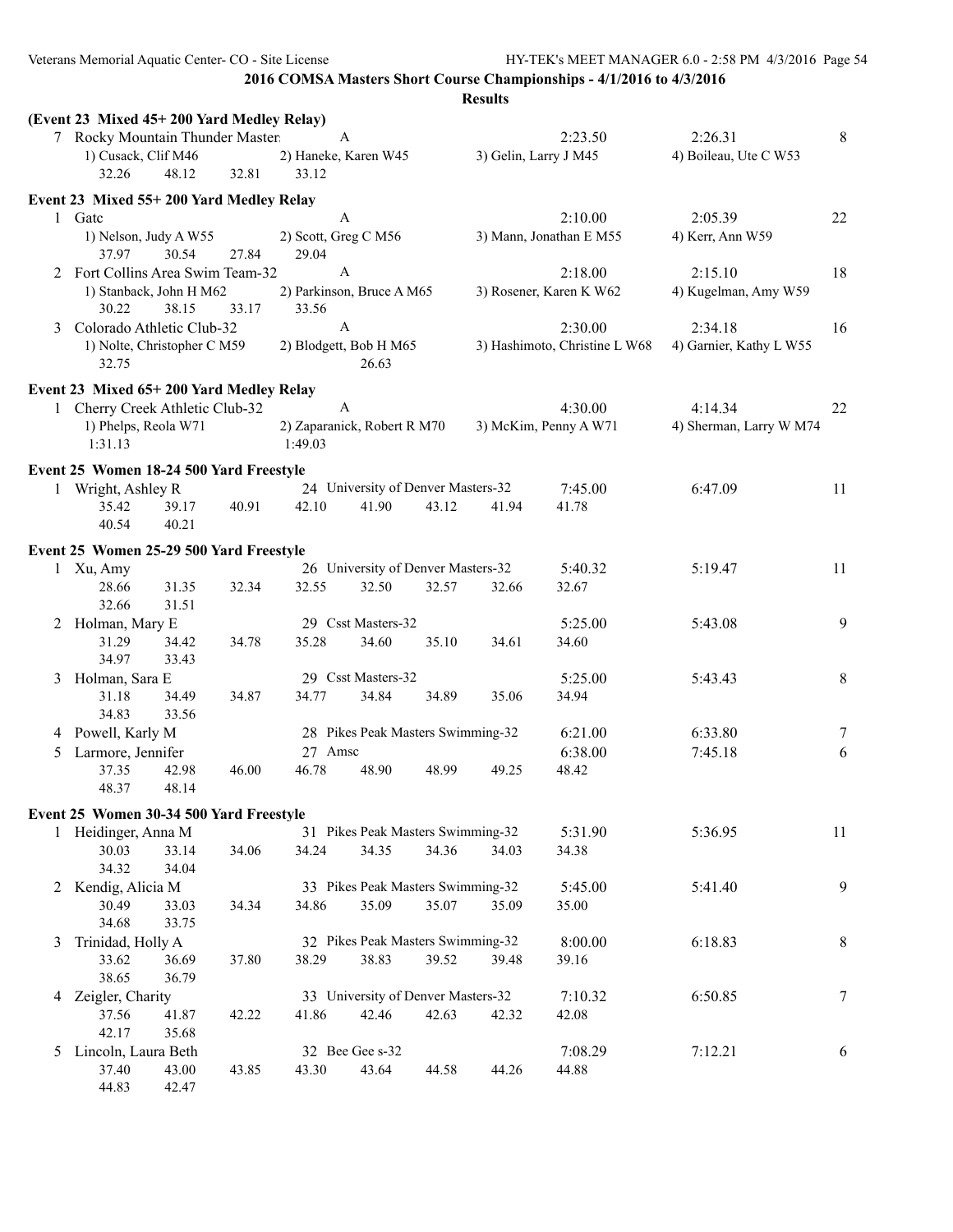|   | (Event 25 Women 30-34 500 Yard Freestyle) |                |         |                         |                                    |       |         |          |                |
|---|-------------------------------------------|----------------|---------|-------------------------|------------------------------------|-------|---------|----------|----------------|
|   | 6 Roop, Alexa J                           |                | 32 Gate |                         |                                    |       | 9:30.00 | 7:55.01  | 5              |
|   | 40.46<br>46.01                            | 47.72          | 48.11   | 49.21                   | 49.40                              | 49.61 | 48.80   |          |                |
|   | 48.53<br>47.16                            |                |         |                         |                                    |       |         |          |                |
|   | 7 Willey, Briana D                        |                |         | 32 Bee Gee s-32         |                                    |       | 8:37.87 | 10:32.07 | $\overline{4}$ |
|   | 47.35<br>53.24                            | 54.01          | 54.78   |                         |                                    |       |         |          |                |
|   |                                           | 1:05.45        | 1:59.60 |                         |                                    |       |         |          |                |
|   | Event 25 Women 35-39 500 Yard Freestyle   |                |         |                         |                                    |       |         |          |                |
|   | Catallo-Madruga, Marci H                  |                |         |                         | 37 University of Denver Masters-32 |       | 6:12.99 | 6:19.90  | 11             |
|   | Castellano, Sara E                        |                |         | 39 Lafayette Masters-32 |                                    |       | 6:30.48 | 6:30.42  | 9              |
|   | 34.68<br>38.33                            | 38.51          | 39.26   | 38.99                   | 39.21                              | 39.71 | 40.73   |          |                |
|   | 40.69<br>40.31                            |                |         |                         |                                    |       |         |          |                |
| 3 | Vitcenda, Jessica J                       |                | 39 Gate |                         |                                    |       | 7:15.15 | 6:42.55  | $\,8\,$        |
|   | 36.89<br>39.86<br>41.20<br>38.43          | 40.11          | 40.63   | 41.28                   | 41.62                              | 41.47 | 41.06   |          |                |
| 4 | Smith, Dana R                             |                |         |                         | 36 Fort Collins Area Swim Team-32  |       | 6:30.00 | 6:49.47  | $\tau$         |
| 5 | Hovey, Brianne                            |                | 36 Gate |                         |                                    |       | 7:15.00 | 7:09.38  | 6              |
|   | 36.17<br>40.46                            | 41.43          | 42.78   | 43.67                   | 44.22                              | 45.02 | 45.72   |          |                |
|   | 45.49<br>44.42                            |                |         |                         |                                    |       |         |          |                |
| 6 | Greenleaf, Kristin                        |                |         |                         | 37 Green Mountain Masters-32       |       | 8:00.00 | 7:24.02  | 5              |
|   | 41.36<br>43.52                            | 44.80          | 45.03   | 45.74                   | 45.47                              | 45.24 | 44.88   |          |                |
|   | 44.71<br>43.27                            |                |         |                         |                                    |       |         |          |                |
|   | 7 Ross, Karen Z                           |                |         | 35 Bee Gee s-32         |                                    |       | 8:00.00 | 7:49.05  | $\overline{4}$ |
|   | 42.58<br>45.99                            | 47.44          | 48.29   |                         |                                    | 48.37 | 48.15   |          |                |
|   | 48.16<br>46.82                            | 44.27          |         |                         |                                    |       |         |          |                |
| 8 | Gabrielson, Signe L                       |                |         |                         | 37 Pikes Peak Masters Swimming-32  |       | 7:33.13 | 7:58.72  | $\overline{3}$ |
|   | 45.94<br>42.33                            | 48.67          | 49.24   | 49.36                   | 49.10                              | 49.26 | 50.06   |          |                |
|   | 48.70<br>46.06                            |                |         |                         |                                    |       |         |          |                |
|   | Event 25 Women 40-44 500 Yard Freestyle   |                |         |                         |                                    |       |         |          |                |
| 1 | Wagner, Heather L                         |                |         |                         | 43 Pikes Peak Masters Swimming-32  |       | 5:55.00 | 5:37.83  | 11             |
|   | 30.42<br>33.23                            | 34.05          | 34.64   | 34.74                   | 34.61                              | 34.60 | 34.63   |          |                |
|   | 34.25<br>32.66                            |                |         |                         |                                    |       |         |          |                |
| 2 | Dussliere, Julie F                        |                |         |                         | 43 Colorado Masters Swimming-32    |       | 6:15.83 | 6:10.77  | 9              |
| 3 | Paul, Heather                             |                |         |                         | 41 Colorado Masters Swimming-32    |       | 6:26.96 | 6:19.01  | $\,$ $\,$      |
| 4 | O'Connell, Fontaine                       |                |         |                         | 41 Jeffco Aquatic Masters-32       |       | 6:30.00 | 6:28.58  | $\tau$         |
| 5 | Jackson, Rebecca                          |                |         |                         | 40 South Suburban Finaddicts-32    |       | 6:30.00 | 6:31.79  | 6              |
| 6 | Hayes, Laurie M                           |                | 40 Rtc  |                         |                                    |       | 7:10.00 | 7:04.71  | 5              |
|   | 37.14<br>40.95                            | 42.76          | 43.27   | 43.35                   | 43.62                              | 43.87 | 43.54   |          |                |
|   | 43.64<br>42.57                            |                |         |                         |                                    |       |         |          |                |
|   | 7 Haskett, Stephanie                      |                |         | 40 Bee Gee s-32         |                                    |       | 7:30.00 | 7:12.21  | $\overline{4}$ |
|   | 38.35<br>41.59                            | 42.91          | 43.80   | 44.27                   | 44.33                              | 44.43 | 44.99   |          |                |
|   | 44.62<br>42.92                            |                |         |                         |                                    |       |         |          |                |
| 8 | Mitchell, Melanie                         |                |         |                         | 44 Cherry Creek Athletic Club-32   |       | 9:30.00 | 7:18.04  | $\overline{3}$ |
|   | 37.96<br>41.91                            | 44.20          | 45.05   | 44.98                   | 45.47                              | 45.53 | 45.35   |          |                |
|   | 45.03<br>42.56                            |                |         |                         |                                    |       |         |          |                |
|   | 9 Henault, Kerry F                        |                |         | 44 Thornton Masters-32  |                                    |       | 7:29.99 | 7:24.42  | 2              |
|   | 38.87<br>43.27                            | 45.28          | 45.56   | 45.70                   | 45.79                              | 46.05 | 46.00   |          |                |
|   | 44.61<br>43.29                            |                |         |                         |                                    |       |         |          |                |
|   | 10 Martin, Barbara                        |                |         |                         | 40 Fort Collins Area Swim Team-32  |       | 7:45.44 | 7:32.42  | $\mathbf{1}$   |
|   | 38.32<br>43.23                            | 44.97          | 45.65   | 46.99                   | 47.54                              | 47.03 | 47.39   |          |                |
|   | 47.10<br>44.20                            |                |         |                         |                                    |       |         |          |                |
|   | 11 Kinnersley, Darcy A<br>43.54           |                | 44 Gatc |                         |                                    |       | 8:30.00 | 7:52.54  |                |
|   | 47.55<br>48.54<br>48.05                   | 49.35<br>41.48 | 49.22   |                         |                                    | 47.92 | 48.47   |          |                |
|   |                                           |                |         |                         |                                    |       |         |          |                |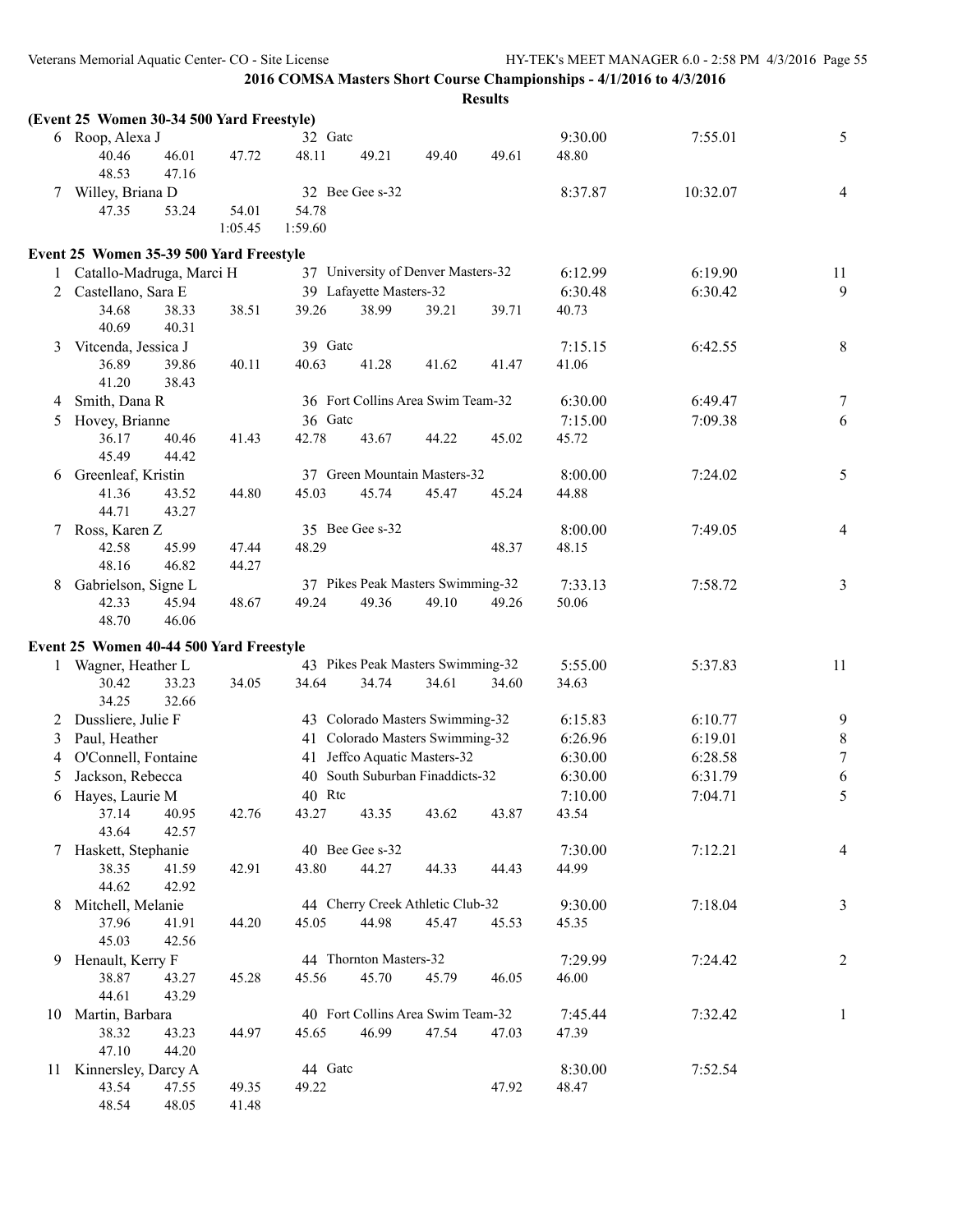|   | (Event 25 Women 40-44 500 Yard Freestyle) |       |         |                           |                                    |       |                  |         |                |
|---|-------------------------------------------|-------|---------|---------------------------|------------------------------------|-------|------------------|---------|----------------|
|   | 12 Soto, Sandra M                         |       |         | 41 Thornton Masters-32    |                                    |       | 8:40.00          | 7:54.92 |                |
|   | 41.11<br>44.73                            | 46.45 | 48.37   |                           |                                    | 49.73 | 50.13            |         |                |
|   | 49.59<br>49.82                            | 46.18 |         |                           |                                    |       |                  |         |                |
|   | 13 White, Crystal                         |       |         | 42 Bee Gee s-32           |                                    |       | 8:30.64          | 8:42.08 |                |
|   | 44.38<br>47.89                            | 51.71 | 52.53   |                           |                                    | 54.27 | 53.87            |         |                |
|   | 56.26<br>1:46.76                          |       |         |                           |                                    |       |                  |         |                |
|   |                                           |       |         |                           |                                    |       |                  |         |                |
|   | Event 25 Women 45-49 500 Yard Freestyle   |       |         |                           | 47 Fort Collins Area Swim Team-32  |       |                  |         |                |
|   | 1 Richardson, Kim G                       |       |         |                           |                                    |       | 6:08.66          | 6:05.38 | 11             |
|   | 31.75<br>34.92                            | 36.90 | 37.35   | 37.50                     | 37.92                              | 37.96 | 38.25            |         |                |
|   | 37.70<br>35.13                            |       |         |                           |                                    |       |                  |         |                |
| 2 | McAfee, Karolyn                           |       |         |                           | 47 Colorado Athletic Club-32       |       | 6:15.16          | 6:23.66 | 9              |
| 3 | Olczak, Suzanne F                         |       |         |                           | 47 Colorado Athletic Club-32       |       | 8:07.85          | 7:55.89 | $8\,$          |
|   | 41.82<br>46.52                            | 48.31 | 49.10   |                           |                                    | 48.75 | 49.33            |         |                |
|   | 48.81<br>48.86                            | 45.69 |         |                           |                                    |       |                  |         |                |
|   | 4 Wecksler, Michelle                      |       |         |                           | 49 Cherry Creek Athletic Club-32   |       | 9:00.61          | 9:06.89 | $\tau$         |
|   | 50.37<br>55.03                            | 56.65 | 56.92   | 57.17                     | 55.54                              | 56.16 | 56.35            |         |                |
|   | 54.29<br>48.41                            |       |         |                           |                                    |       |                  |         |                |
|   | Event 25 Women 50-54 500 Yard Freestyle   |       |         |                           |                                    |       |                  |         |                |
| 1 | Vanderpoel, Nicole L                      |       | 51 Gate |                           |                                    |       | 6:17.35          | 6:12.66 | 11             |
|   | 2 Hagadorn, Heather                       |       | 51 Gatc |                           |                                    |       | 6:09.58          | 6:13.22 | 9              |
|   | 34.64<br>37.22                            | 37.34 | 37.36   | 37.66                     | 37.47                              | 37.80 | 37.88            |         |                |
|   | 37.09<br>38.76                            |       |         |                           |                                    |       |                  |         |                |
| 3 | MacLaren, Kathleen A                      |       |         |                           | 53 Pikes Peak Masters Swimming-32  |       | 6:05.42          | 6:18.11 | 8              |
|   | 33.84<br>36.94                            | 38.21 | 38.05   | 37.94                     | 38.23                              | 38.57 | 38.98            |         |                |
|   | 39.06<br>38.29                            |       |         |                           |                                    |       |                  |         |                |
|   | 4 Dullea, Melanie J                       |       |         |                           | 54 South Suburban Finaddicts-32    |       | 6:30.00          | 6:27.33 | 7              |
| 5 | Derr, Kirsten L                           |       |         |                           | 51 University of Denver Masters-32 |       | 6:50.00          | 6:41.90 | 6              |
|   | 37.08<br>39.59                            | 40.59 | 40.82   | 41.37                     | 41.82                              | 41.12 | 41.57            |         |                |
|   | 40.48<br>37.46                            |       |         |                           |                                    |       |                  |         |                |
| 6 | Butler, Debra L                           |       | 52 Gate |                           |                                    |       | 7:18.53          | 7:03.44 | 5              |
|   | 35.63<br>40.77                            | 43.07 | 43.92   | 44.33                     | 44.13                              | 43.55 | 44.81            |         |                |
|   | 44.20<br>39.03                            |       |         |                           |                                    |       |                  |         |                |
| 7 | McDonald, Kae                             |       |         | 53 Team Sopris Masters-32 |                                    |       | 7:15.00          | 7:18.49 | $\overline{4}$ |
|   | 38.36<br>42.11                            | 44.32 | 45.20   | 45.15                     | 45.13                              | 45.03 | 45.30            |         |                |
|   | 45.65<br>42.24                            |       |         |                           |                                    |       |                  |         |                |
|   | 8 Przekwas, Julie A                       |       | 53 Amsc |                           |                                    |       | 7:37.99          | 7:29.38 | 3              |
|   | 39.80 45.41                               | 46.58 | 47.10   | 47.17                     | 45.82                              | 46.32 | 46.04            |         |                |
|   | 44.93<br>40.21                            |       |         |                           |                                    |       |                  |         |                |
|   | 9 Andrie, Katherine Q                     |       | 51 Amsc |                           |                                    |       | 7:54.97          | 7:53.67 | $\overline{2}$ |
|   | 40.41<br>44.75                            | 46.84 | 48.71   | 48.45                     | 48.95                              | 49.46 | 49.40            |         |                |
|   | 49.28<br>47.42                            |       |         |                           |                                    |       |                  |         |                |
|   | 10 Craft, Carol S                         |       |         | 54 Thornton Masters-32    |                                    |       | 9:00.00          | 8:13.79 | 1              |
|   | 45.81<br>47.19                            | 48.81 | 49.71   | 49.85                     | 51.24                              | 51.00 | 50.96            |         |                |
|   | 50.75<br>48.47                            |       |         |                           |                                    |       |                  |         |                |
|   | Event 25 Women 55-59 500 Yard Freestyle   |       |         |                           |                                    |       |                  |         |                |
|   |                                           |       |         |                           |                                    |       |                  |         |                |
|   | 1 Nelson, Judy A                          |       | 55 Gate |                           |                                    |       | 6:03.90          | 6:02.98 | 11             |
|   | 33.15<br>35.09                            | 35.69 | 36.20   | 36.79                     | 37.13                              | 37.59 | 37.59            |         |                |
|   | 37.47<br>36.28                            |       |         | 55 Thornton Masters-32    |                                    |       |                  |         |                |
| 2 | Maleike, Corinna M<br>38.18<br>42.78      |       | 43.40   | 42.37                     | 42.50                              | 42.27 | 6:43.19<br>42.73 | 7:05.01 | 9              |
|   | 43.72<br>43.57                            | 43.49 |         |                           |                                    |       |                  |         |                |
|   |                                           |       |         |                           |                                    |       |                  |         |                |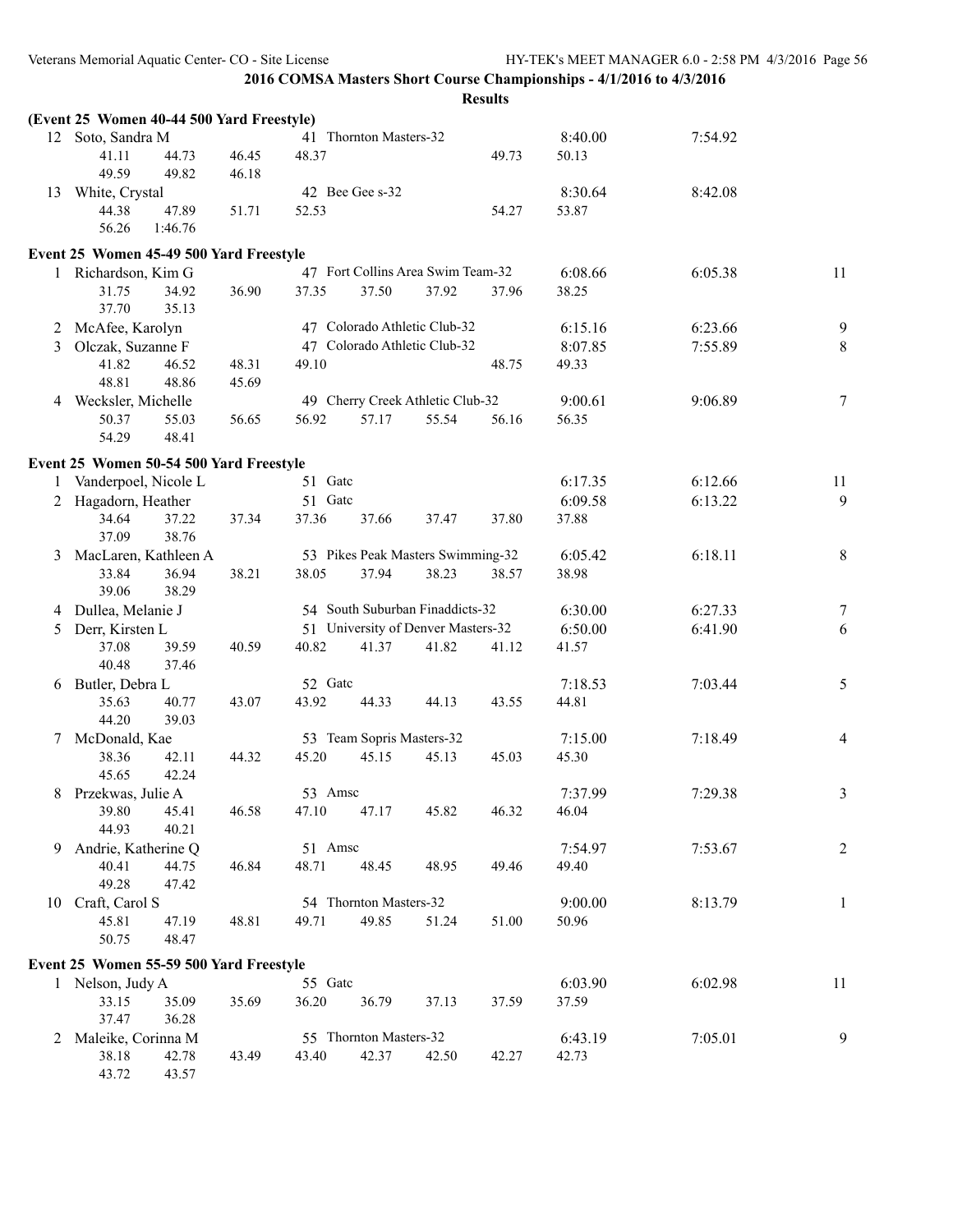|    | (Event 25 Women 55-59 500 Yard Freestyle) |         |         |                        |                                    |         |          |          |                |
|----|-------------------------------------------|---------|---------|------------------------|------------------------------------|---------|----------|----------|----------------|
|    | 3 Hicks, Sandra J                         |         |         |                        | 55 Fort Collins Area Swim Team-32  |         | 8:00.00  | 7:50.71  | 8              |
|    | 41.99<br>44.94                            | 47.70   | 47.28   |                        |                                    | 48.19   | 49.72    |          |                |
|    | 49.36<br>48.43                            | 45.23   |         |                        |                                    |         |          |          |                |
| 4  | Townley, Antoinette                       |         |         | 55 Thornton Masters-32 |                                    |         | 10:00.00 | 8:30.65  | $\tau$         |
|    | 47.82<br>51.86                            | 52.84   | 52.32   | 52.16                  | 52.86                              | 52.30   | 51.63    |          |                |
|    | 50.85<br>46.01                            |         |         |                        |                                    |         |          |          |                |
| 5. | Sortwell, Andrea                          |         |         | 56 Bee Gee s-32        |                                    |         | 8:47.66  | 8:43.12  | 6              |
|    | 46.44<br>50.97                            | 52.49   | 53.36   |                        |                                    | 53.93   | 54.63    |          |                |
|    | 54.67<br>52.88                            | 49.71   |         |                        |                                    |         |          |          |                |
| 6  | Morrison, Mary E                          |         |         |                        | 56 Colorado Masters Swimming-32    |         | 9:45.00  | 9:18.32  | 5              |
|    | 50.46<br>55.64                            | 56.63   | 57.66   | 57.57                  | 57.42                              | 57.16   | 56.91    |          |                |
|    | 56.56<br>52.31                            |         |         |                        |                                    |         |          |          |                |
|    | 7 Bennett, Aimee                          |         |         |                        | 59 South Suburban Finaddicts-32    |         | 10:00.00 | 9:40.20  | 4              |
|    | 52.23<br>57.02                            | 58.68   | 59.13   | 59.39                  | 58.99                              | 59.20   | 58.76    |          |                |
|    | 59.15<br>57.65                            |         |         |                        |                                    |         |          |          |                |
| 8  | Grosser, Ann C                            |         |         |                        | 57 Jeffco Aquatic Masters-32       |         | 16:00.00 | 9:44.10  | $\overline{3}$ |
|    | 47.65<br>56.24                            | 1:00.07 | 1:00.54 | 1:00.67                | 1:01.26                            | 59.74   | 1:00.30  |          |                |
|    | 1:01.10<br>56.53                          |         |         |                        |                                    |         |          |          |                |
|    | Event 25 Women 60-64 500 Yard Freestyle   |         |         |                        |                                    |         |          |          |                |
|    | 1 Swan, Laurie                            |         | 62 Gate |                        |                                    |         | 8:10.00  | 7:38.08  | 11             |
|    | 42.38<br>45.72                            | 48.20   | 47.50   |                        |                                    | 46.72   | 45.47    |          |                |
|    | 46.22<br>45.76                            | 43.27   |         |                        |                                    |         |          |          |                |
|    | 2 Guerra, Denise                          |         |         | 62 Thornton Masters-32 |                                    |         | 8:51.91  | 9:31.49  | 9              |
|    | 46.79<br>51.20                            | 54.94   | 58.12   |                        |                                    | 59.90   | 1:01.83  |          |                |
|    | 1:01.69<br>1:00.69                        | 56.77   |         |                        |                                    |         |          |          |                |
|    | Event 25 Women 65-69 500 Yard Freestyle   |         |         |                        |                                    |         |          |          |                |
|    | 1 Noble, Ann                              |         |         |                        | 68 Cherry Creek Athletic Club-32   |         | 10:08.00 | 9:47.94  | 11             |
|    |                                           |         |         |                        |                                    |         |          |          |                |
|    | Event 25 Women 70-74 500 Yard Freestyle   |         |         |                        |                                    |         |          |          |                |
|    | 1 McKim, Penny A                          |         |         |                        | 71 Cherry Creek Athletic Club-32   |         | 9:30.00  | 9:43.77  | 11             |
|    | 51.48<br>58.00                            | 1:00.42 | 59.35   | 1:00.82                | 1:01.41                            | 1:00.20 | 58.31    |          |                |
|    | 58.79<br>54.99                            |         |         |                        |                                    |         |          |          |                |
|    | 2 Emmons, Sara                            |         | 73 Gate |                        |                                    |         | 12:20.54 | 10:36.98 | 9              |
|    | 1:00.76<br>1:04.16                        | 1:04.61 | 1:05.80 | 1:04.66                | 1:03.81                            | 1:05.92 | 1:05.17  |          |                |
|    | 1:03.65<br>58.44                          |         |         |                        |                                    |         |          |          |                |
|    | Event 26 Men 25-29 500 Yard Freestyle     |         |         |                        |                                    |         |          |          |                |
|    | 1 Kingery, Robert K                       |         |         |                        | 26 University of Denver Masters-32 |         | 4:50.00  | 5:09.05  | 11             |
|    | 30.11<br>27.21                            | 30.79   | 30.89   | 31.00                  | 30.77                              | 31.80   | 32.22    |          |                |
|    | 32.38<br>31.88                            |         |         |                        |                                    |         |          |          |                |
|    | 2 Smith, David J                          |         |         |                        | 28 University of Denver Masters-32 |         | 5:22.20  | 5:19.46  | 9              |
|    | 29.86<br>32.38                            | 32.86   | 33.00   | 32.79                  | 32.79                              | 32.33   | 32.16    |          |                |
|    | 31.51<br>29.78                            |         |         |                        |                                    |         |          |          |                |
|    | 3 Ganiyev, Doston                         |         |         |                        | 28 University of Denver Masters-32 |         | 6:12.00  | 6:05.01  | 8              |
|    | 36.89<br>40.76                            | 40.95   | 41.48   | 41.55                  | 41.23                              | 41.59   | 41.32    |          |                |
|    | 39.32                                     |         |         |                        |                                    |         |          |          |                |
|    | Event 26 Men 35-39 500 Yard Freestyle     |         |         |                        |                                    |         |          |          |                |
|    | 1 Batchelder, John R                      |         |         |                        | 35 Foothills Masters Swim Team-32  |         | 5:21.22  | 5:20.95  | 11             |
|    | 28.93<br>31.69                            | 32.45   | 33.19   | 32.63                  | 32.98                              | 32.91   | 32.91    |          |                |
|    | 32.20<br>31.06                            |         |         |                        |                                    |         |          |          |                |
|    | 2 Forrester, Scott G                      |         |         | 38 Thornton Masters-32 |                                    |         | 7:45.34  | 7:41.20  | 9              |
|    | 38.94<br>45.07                            | 47.53   | 46.72   | 47.18                  | 47.33                              | 47.48   | 47.64    |          |                |
|    | 47.04<br>46.27                            |         |         |                        |                                    |         |          |          |                |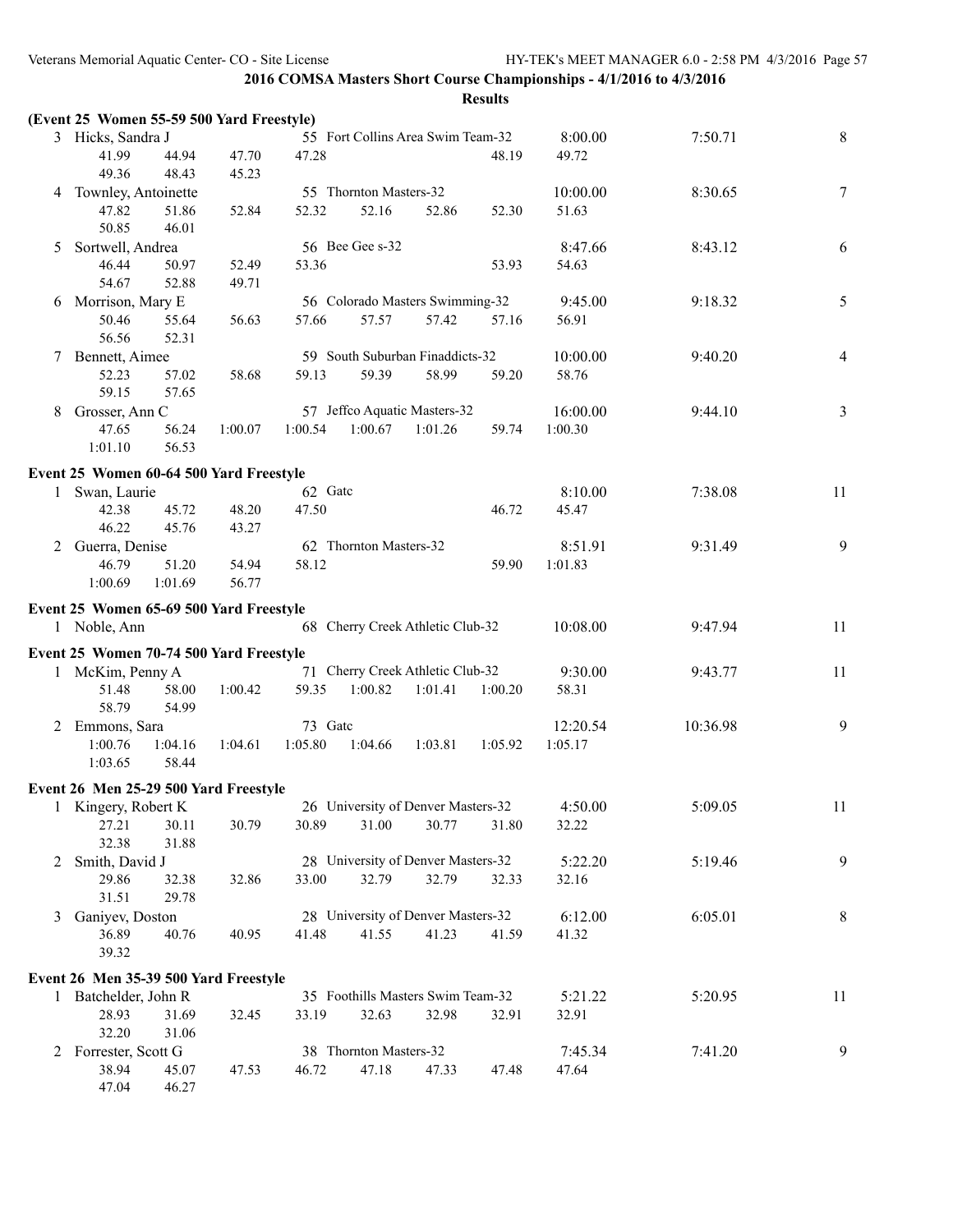|   | Event 26 Men 40-44 500 Yard Freestyle |       |         |                         |                                    |       |         |         |                |
|---|---------------------------------------|-------|---------|-------------------------|------------------------------------|-------|---------|---------|----------------|
|   | 1 Doherty, Kevin J                    |       |         |                         | 42 University of Denver Masters-32 |       | 5:15.00 | 5:20.63 | 11             |
|   | 30.98<br>33.78<br>31.33<br>29.30      | 33.46 | 32.97   | 32.66                   | 32.15                              | 32.06 | 31.94   |         |                |
|   | 2 Cowan, Neil N                       |       |         |                         | 44 Colorado Athletic Club-32       |       | 6:45.00 | 6:32.92 | 9              |
|   | 36.49<br>39.79<br>39.22<br>37.21      | 39.52 | 40.40   | 39.97                   | 39.91                              | 40.16 | 40.25   |         |                |
| 3 | Jensen, Brian R                       |       |         | 40 Bee Gee s-32         |                                    |       | 6:45.00 | 6:54.69 | 8              |
|   | 36.18<br>40.02<br>42.52<br>41.93      | 40.11 | 41.62   | 42.20                   | 42.66                              | 43.76 | 43.69   |         |                |
|   | Event 26 Men 45-49 500 Yard Freestyle |       |         |                         |                                    |       |         |         |                |
|   | 1 Garland, Robert                     |       | 46 Gatc |                         |                                    |       | 5:16.72 | 5:14.18 | 11             |
|   | 27.89<br>30.57<br>32.32<br>30.72      | 31.60 | 31.70   | 32.35                   | 32.18                              | 32.34 | 32.51   |         |                |
|   | 2 Rosinski, Thomas J                  |       |         |                         | 46 University of Denver Masters-32 |       | 6:00.00 | 5:47.36 | 9              |
|   | 30.21<br>33.13<br>36.05<br>35.31      | 34.47 | 35.24   | 35.50                   | 35.88                              | 35.45 | 36.12   |         |                |
|   | 3 Weber, Brad                         |       |         | 46 Bee Gee s-32         |                                    |       | 6:34.50 | 6:01.31 | 8              |
|   | 30.29<br>34.82<br>36.04<br>33.92      | 37.58 | 37.89   | 38.23                   | 38.04                              | 37.17 | 37.33   |         |                |
|   | 4 Holmes, Todd                        |       | 46 Amsc |                         |                                    |       | 6:10.00 | 6:11.43 | 7              |
|   | 35.30<br>38.15<br>37.23<br>34.95      | 38.26 | 38.06   | 38.44                   | 37.66                              | 36.63 | 36.75   |         |                |
|   | 5 Cruz, Eduardo                       |       |         | 46 Thornton Masters-32  |                                    |       | 6:35.00 | 6:13.40 | 6              |
|   | 36.70<br>39.36<br>36.70<br>34.93      | 38.99 | 37.31   | 35.88                   | 36.86                              | 38.33 | 38.34   |         |                |
|   | 6 Brower, William P                   |       |         | 49 Lafayette Masters-32 |                                    |       | 6:00.49 | 6:28.19 | 5              |
|   | 36.98<br>38.92<br>41.09<br>37.20      | 38.09 | 38.40   | 38.88                   | 39.93                              | 39.27 | 39.43   |         |                |
|   | 7 Bennett, Dean W                     |       |         |                         | 49 South Suburban Finaddicts-32    |       | 8:49.93 | 8:13.37 | $\overline{4}$ |
|   | 41.58<br>46.60<br>52.50<br>47.69      | 48.46 | 49.72   | 50.33                   | 51.75                              | 51.73 | 53.01   |         |                |
|   | Event 26 Men 50-54 500 Yard Freestyle |       |         |                         |                                    |       |         |         |                |
|   | 1 Barringer, Rob                      |       |         |                         | 50 University of Denver Masters-32 |       | 5:38.00 | 5:23.24 | 11             |
|   | 28.17<br>30.83<br>33.88<br>33.06      | 31.61 | 32.71   | 32.83                   | 33.21                              | 33.33 | 33.61   |         |                |
|   | 2 Oldach, Rob C                       |       |         |                         | 53 Pikes Peak Masters Swimming-32  |       | 5:59.90 | 5:35.44 | 9              |
|   | 29.64<br>32.51<br>34.83<br>33.98      | 33.83 |         |                         | 33.81 33.93 33.95 34.18            |       | 34.78   |         |                |
|   | 3 Magouirk, Jeffrey K                 |       |         | 54 Bee Gee s-32         |                                    |       | 6:09.35 | 6:08.12 | $\,8\,$        |
|   | 34.78<br>36.73<br>37.07<br>34.86      | 37.29 | 37.72   | 37.76                   | 37.57                              | 37.25 | 37.09   |         |                |
|   | 4 Neilsen, Eric E                     |       |         |                         | 50 Fort Collins Area Swim Team-32  |       | 7:00.00 | 6:52.37 | $\tau$         |
|   | 39.39<br>41.30<br>42.35<br>39.91      | 40.98 | 40.58   | 41.45                   | 42.04                              | 42.16 | 42.21   |         |                |
| 5 | Kelly, John F                         |       |         | 54 Bee Gee s-32         |                                    |       | 7:00.00 | 7:03.83 | 6              |
|   | 37.09<br>40.05<br>43.87<br>42.07      | 42.28 | 43.17   | 43.76                   | 43.68                              | 43.75 | 44.11   |         |                |
|   | 6 Garcia, Doug A                      |       |         |                         | 54 Fort Collins Area Swim Team-32  |       | 7:12.00 | 7:25.08 | 5              |
|   | 38.07<br>44.50<br>42.80<br>41.11      | 45.12 | 46.56   | 46.84                   | 48.87                              | 46.06 | 45.15   |         |                |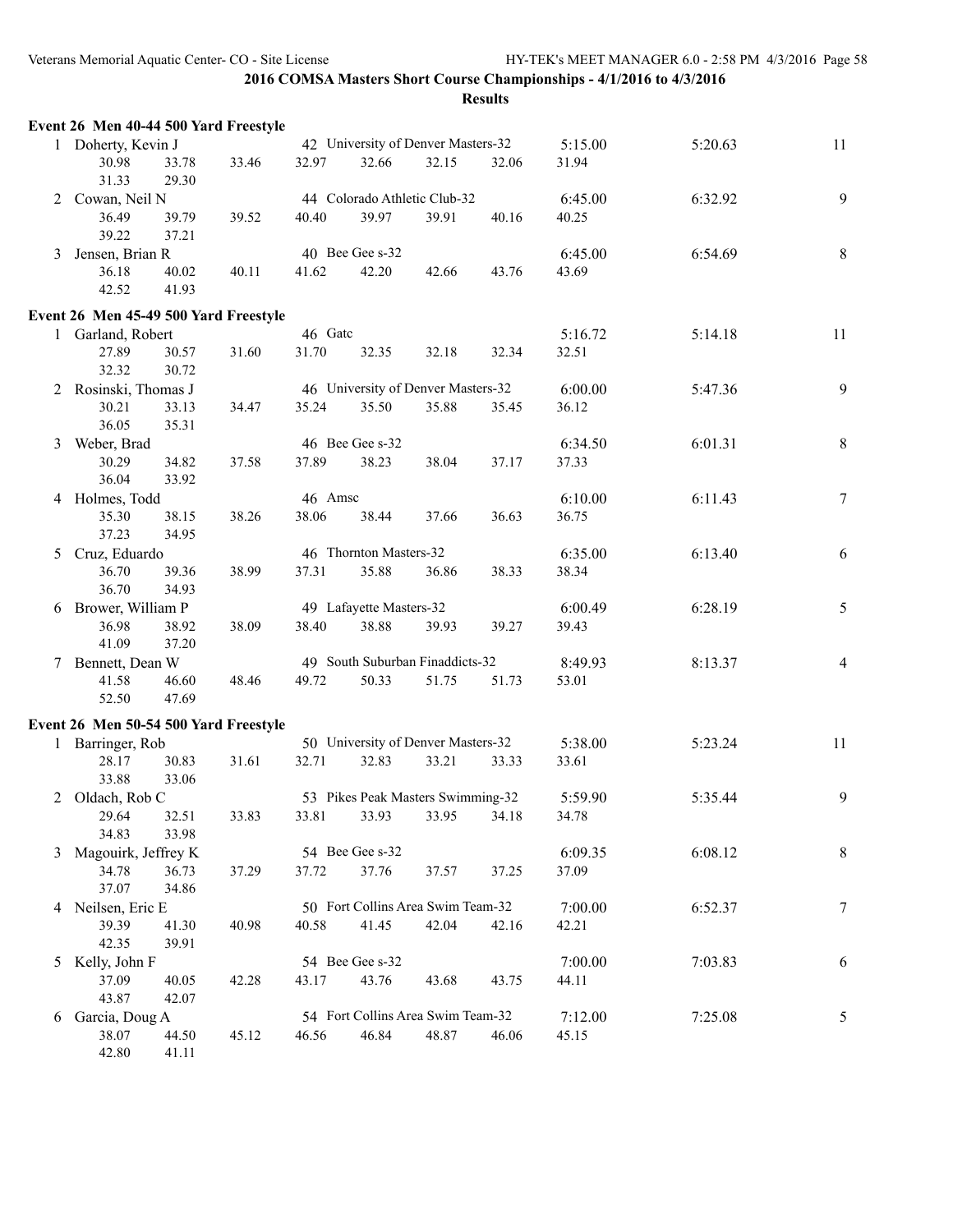|   | Event 26 Men 55-59 500 Yard Freestyle    |         |         |                                             |         |         |                  |          |                |
|---|------------------------------------------|---------|---------|---------------------------------------------|---------|---------|------------------|----------|----------------|
|   | 1 Petersen, Craig<br>29.05<br>31.71      | 32.31   | 32.67   | 56 University of Denver Masters-32<br>32.81 | 32.80   | 32.45   | 5:25.00<br>32.37 | 5:18.83  | 11             |
|   | 31.34<br>31.32                           |         |         |                                             |         |         |                  |          |                |
|   | 2 Nelson, Kurt D                         |         | 56 Gatc |                                             |         |         | 5:38.94          | 5:34.88  | 9              |
|   | 29.86<br>32.68<br>32.66<br>34.40         | 33.66   | 34.31   | 34.18                                       | 34.22   | 34.40   | 34.51            |          |                |
|   | 3 Nolte, Christopher C                   |         |         | 59 Colorado Athletic Club-32                |         |         | 6:20.50          | 6:07.72  | 8              |
|   | 32.66<br>36.13<br>37.41<br>35.73         | 37.09   | 37.56   | 37.68                                       | 38.02   | 37.80   | 37.64            |          |                |
|   | 4 Newcomb, Scott C                       |         |         | 55 Green Mountain Masters-32                |         |         | 6:30.00          | 6:43.14  | $\tau$         |
|   | 34.98<br>38.29<br>42.44<br>41.37         | 39.51   | 40.13   | 41.19                                       | 41.23   | 41.93   | 42.07            |          |                |
|   | 5 Estle, Steven C                        |         |         | 56 Lafayette Masters-32                     |         |         | 7:00.00          | 7:36.87  | 6              |
|   | 37.06<br>42.56<br>47.12<br>45.04         | 45.06   | 46.38   | 47.34                                       | 48.72   | 48.61   | 48.98            |          |                |
|   | Event 26 Men 60-64 500 Yard Freestyle    |         |         |                                             |         |         |                  |          |                |
|   | 1 Hughes, John S                         |         | 62 Swm  |                                             |         |         | 6:20.00          | 6:07.86  | 11             |
|   | 33.53<br>36.73<br>36.68<br>35.73         | 37.73   | 38.06   | 37.57                                       | 37.68   | 37.27   | 36.88            |          |                |
|   | 2 Heggy, Terry A                         |         |         | 61 Foothills Masters Swim Team-32           |         |         | 6:21.38          | 6:14.11  | 9              |
|   | 35.69<br>38.86<br>36.15<br>34.98         | 38.92   | 38.64   | 38.34                                       | 38.01   | 37.39   | 37.13            |          |                |
| 3 | Culp, Michael E                          |         |         | 60 South Suburban Finaddicts-32             |         |         | 6:39.00          | 6:35.70  | 8              |
|   | 36.81<br>40.21<br>38.74<br>38.67         | 40.35   | 40.54   | 40.34                                       | 40.49   | 39.80   | 39.75            |          |                |
|   | 4 David, Brad G                          |         |         | 61 Foothills Masters Swim Team-32           |         |         | 8:00.00          | 7:10.77  | $\tau$         |
|   | 36.55<br>39.13<br>43.25<br>42.11         | 42.20   | 45.27   | 44.89                                       | 44.82   | 46.56   | 45.99            |          |                |
| 5 | Morrison, Jeffrey W                      |         |         | 61 Colorado Masters Swimming-32             |         |         | 7:16.46          | 7:22.57  | 6              |
|   | 41.38<br>44.77<br>43.35<br>39.57         | 45.61   | 45.64   | 45.37                                       | 46.43   | 45.71   | 44.74            |          |                |
|   | 6 McDonough, Jim                         |         |         | 60 Colorado Masters Swimming-32             |         |         | 7:42.48          | 7:30.50  | 5              |
|   | 38.74<br>43.24<br>46.16<br>43.83         | 44.48   | 46.53   | 46.70                                       | 47.02   | 47.13   | 46.67            |          |                |
| 7 | Ott, Bill A                              |         |         | 63 Jeffco Aquatic Masters-32                |         |         | 9:40.00          | 9:12.20  | $\overline{4}$ |
|   | 47.18<br>52.48<br>57.25<br>53.32         | 56.45   | 56.06   | 56.27                                       | 57.91   | 57.83   | 57.45            |          |                |
|   | Event 26 Men 65-69 500 Yard Freestyle    |         |         |                                             |         |         |                  |          |                |
|   | 1 Ferguson, Bruce                        |         |         | 65 South Suburban Finaddicts-32             |         |         | 6:50.00          | 7:00.69  | 11             |
|   | 37.97<br>42.07<br>42.49<br>39.13         | 43.28   | 43.26   | 43.35                                       | 42.78   | 43.57   | 42.79            |          |                |
|   | 2 Holcomb, Bill                          |         |         | 69 Jeffco Aquatic Masters-32                |         |         | 8:41.00          | 8:05.67  | 9              |
|   | 41.89<br>47.57<br>48.08<br>45.17         | 49.83   | 50.44   | 51.79                                       | 50.95   | 50.65   | 49.30            |          |                |
| 3 | Linn, Michael J                          |         |         | 66 Bee Gee s-32                             |         |         | 18:00.00         | 14:02.35 | 8              |
|   | 1:10.33<br>1:16.26<br>1:27.72<br>1:22.14 | 1:24.70 | 1:27.65 | 1:26.98                                     | 1:29.78 | 1:28.07 | 1:28.72          |          |                |
|   | Event 26 Men 70-74 500 Yard Freestyle    |         |         |                                             |         |         |                  |          |                |
|   | 1 Zaparanick, Robert R                   |         |         | 70 Cherry Creek Athletic Club-32            |         |         | 10:00.00         | 9:58.98  | 11             |
|   | 48.72<br>57.34<br>1:02.79<br>56.89       | 1:00.43 | 1:01.67 | 1:02.28                                     | 1:02.72 | 1:02.30 | 1:03.84          |          |                |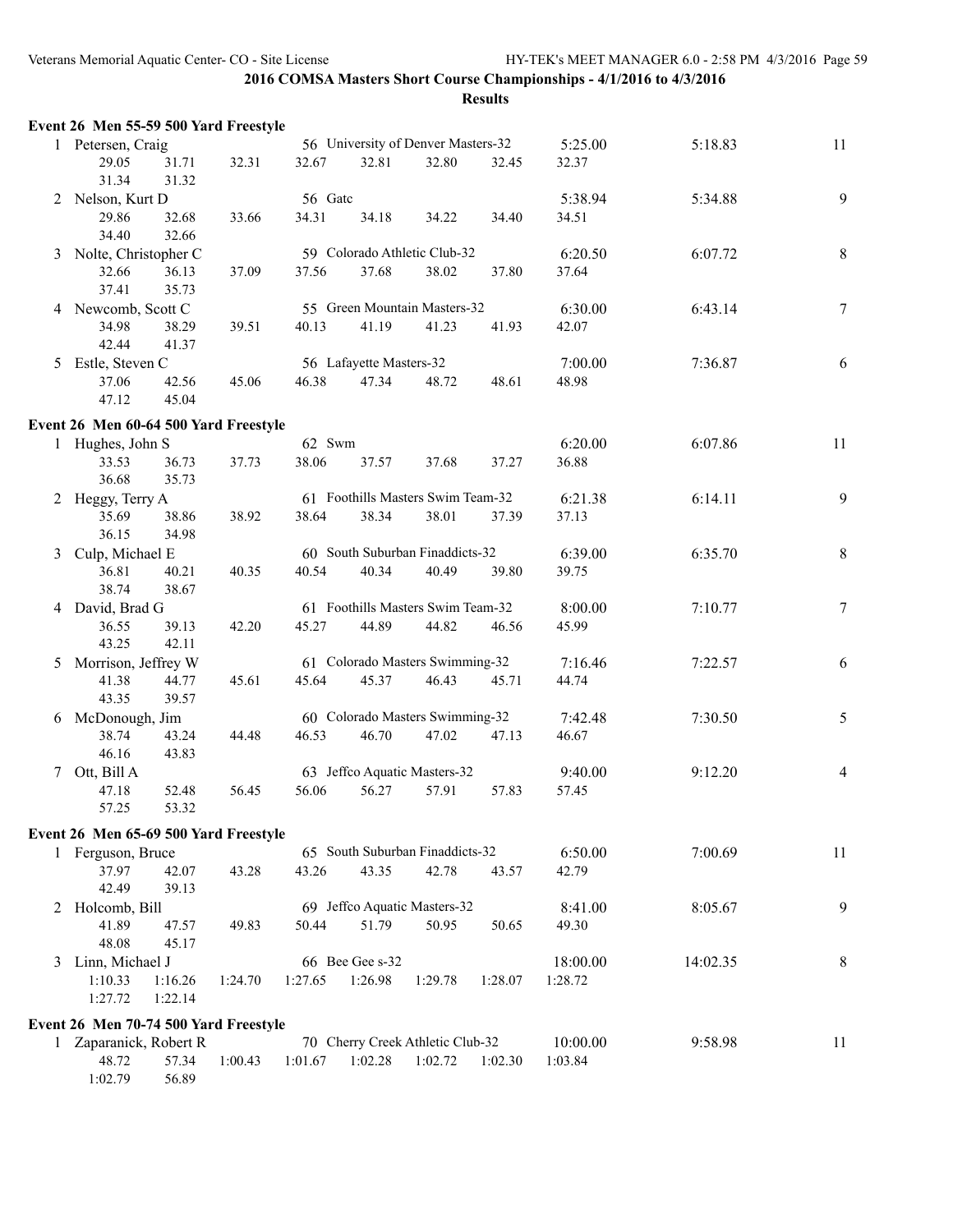|   | Event 27 Women 18+200 Yard Medley Relay                                            |                                                        |                             |                             |    |
|---|------------------------------------------------------------------------------------|--------------------------------------------------------|-----------------------------|-----------------------------|----|
|   | 1 University of Denver Masters-32                                                  | $\mathbf{A}$                                           | 2:28.88                     | 1:52.84                     | 22 |
|   | 1) Wright, Ashley R W24<br>33.98<br>42.16<br>36.70                                 | 2) Catallo-Madruga, Marci H W373) Champion, Kristy W29 |                             | 4) Derr, Kirsten L W51      |    |
| 2 | Thornton Masters-32                                                                | $\mathbf{A}$                                           | 1:56.00                     | 2:10.95                     | 18 |
|   | 1) Booth, Kate W23<br>31.29<br>35.46<br>34.05                                      | 2) Pederson, Kati E W34<br>30.15                       | 3) Maleike, Corinna M W55   | 4) Davis, Kelly R W40       |    |
|   | 3 Pikes Peak Masters Swimming-32                                                   | D                                                      | NT                          | 2:16.02                     | 16 |
|   | 1) Powell, Karly M W28<br>28.91<br>38.79<br>40.73                                  | 2) Sfeir, Emily W30<br>27.59                           | 3) Auxer, Joselyn W24       | 4) Weirich, Elizabeth R W24 |    |
|   | Event 27 Women 25+ 200 Yard Medley Relay                                           |                                                        |                             |                             |    |
|   | 1 University of Denver Masters-32                                                  | A                                                      | 2:08.00                     | 1:53.88                     | 22 |
|   | 1) Zeigler, Charity W33<br>29.93<br>31.03<br>28.29                                 | 2) Perizzolo, Annie L W26<br>24.63                     | 3) Ryan, Julianna W30       | 4) Xu, Amy W26              |    |
|   | 2 Pikes Peak Masters Swimming-32                                                   | A                                                      | 1:57.00                     | 1:59.75                     | 18 |
|   | 1) Kendig, Alicia M W33<br>31.54<br>30.62<br>31.88                                 | 2) Heidinger, Anna M W31<br>25.71                      | 3) MacLaren, Kathleen A W53 | 4) Schram, Bridgette M W30  |    |
| 3 | Gatc                                                                               | A                                                      | 2:25.00                     | 2:06.25                     | 16 |
|   | 1) Garland, Crystal W44<br>34.22<br>33.68<br>32.80                                 | 2) Anderson, Jill W26<br>25.55                         | 3) Abell, Amanda K W34      | 4) Gleason, Carolyn W26     |    |
|   | 4 Lafayette Masters-32                                                             | A                                                      | 2:08.00                     | 2:09.12                     | 14 |
|   | 1) Walkenhorst, Katie J W42<br>29.78<br>32.22<br>37.23                             | 2) Blair, Katie W35<br>29.89                           | 3) Woltman, Jillian K W31   | 4) Castellano, Sara E W39   |    |
|   | 5 Pikes Peak Masters Swimming-32                                                   | $\mathcal{C}$                                          | 2:06.00                     | 2:15.38                     | 12 |
|   | 1) Eldridge, Audrey L W53<br>38.97<br>40.35<br>27.95                               | 2) Atwood, Carolyn P W29<br>28.11                      | 3) Ryan, Jenny W25          | 4) Trinidad, Holly A W32    |    |
|   | 6 Amsc                                                                             | A                                                      | 2:16.00                     | 2:17.00                     | 10 |
|   | 1) Van Noordt, Lindsey W32<br>34.51<br>45.21<br>29.30                              | 2) Larmore, Jennifer W27<br>27.98                      | 3) Jones, Elizabeth W32     | 4) Fostvedt, Alishia L W39  |    |
|   | 7 Colorado Athletic Club-32                                                        | A                                                      | 2:26.00                     | 2:37.71                     | 8  |
|   | 1) Sundberg, Melissa A W25<br>33.10<br>46.05<br>42.43                              | 2) Nolte, Susan D W55<br>36.13                         | 3) Olczak, Suzanne F W47    | 4) Stafford, Hope W33       |    |
| 8 | Gatc                                                                               | B                                                      | 2:48.00                     | 2:49.09                     | 6  |
|   | 1) Roop, Alexa J W32<br>39.21<br>51.14<br>43.91                                    | 2) Westfall, Sarah E W28<br>34.83                      | 3) Kinnersley, Darcy A W44  | 4) Queenan, Katie W43       |    |
|   | Event 27 Women 35+200 Yard Medley Relay                                            |                                                        |                             |                             |    |
|   | 1 Pikes Peak Masters Swimming-32                                                   | A                                                      | 1:58.00                     | 1:59.46                     | 22 |
|   | 1) Adams, Danielle W44 2) Keiber, Casey M W38<br>33.30<br>31.33<br>29.35           | 25.48                                                  | 3) Moss, Bonnie M W44       | 4) Wagner, Heather L W43    |    |
| 2 | Fort Collins Area Swim Team-32                                                     | A                                                      | 2:22.22                     | 2:18.56                     | 18 |
|   | 1) Richardson, Kim G W47<br>34.06<br>35.29<br>37.00                                | 2) Ruppel, Laura M W40<br>32.21                        | 3) Smith, Dana R W36        | 4) Martin, Barbara W40      |    |
| 3 | Gatc                                                                               | A                                                      | 2:45.00                     | 2:24.03                     | 16 |
|   | 1) Hovey, Brianne W36<br>39.18<br>39.86<br>35.48                                   | 2) Vitcenda, Jessica J W39<br>29.51                    | 3) Vanderpoel, Nicole L W51 | 4) Butler, Debra L W52      |    |
| 4 | Cherry Creek Athletic Club-32                                                      | A                                                      | 4:00.00                     | 2:56.03                     | 14 |
|   | 1) Heidemann, Anna-Lisa W W44 2) Wecksler, Michelle W49<br>46.68<br>46.03<br>49.82 | 33.50                                                  | 3) Bryant, Teddi W49        | 4) Mitchell, Melanie W44    |    |
|   | Event 27 Women 45+200 Yard Medley Relay                                            |                                                        |                             |                             |    |
|   | 1 Gate                                                                             | A                                                      | 2:18.00                     | 2:05.72                     | 22 |
|   | 1) Seavall, Kelly J W47<br>31.95<br>33.70<br>30.31                                 | 2) Nowak, Elizabeth A W52<br>29.76                     | 3) Batson, Maureen W46      | 4) Hagadorn, Heather W51    |    |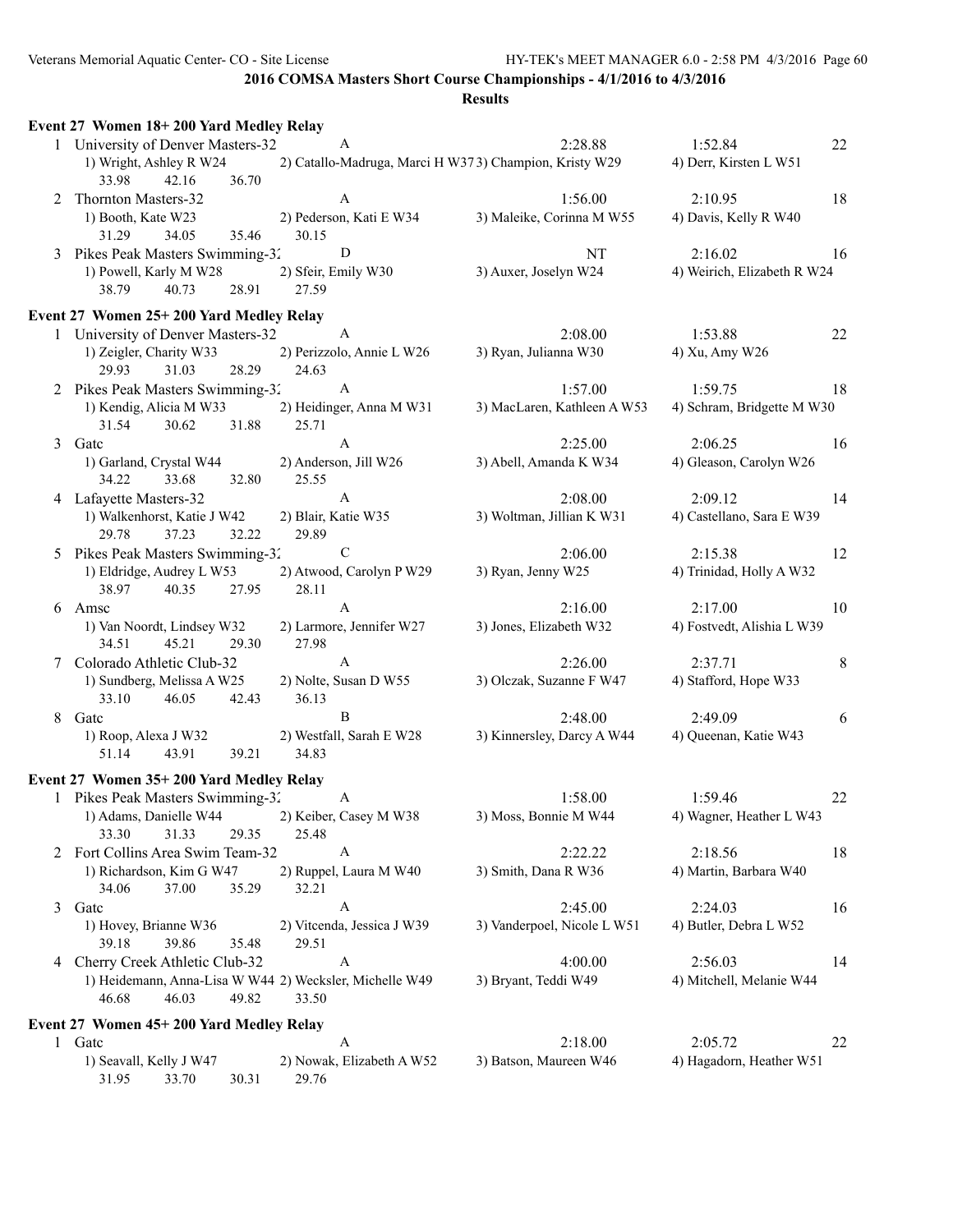|   | (Event 27 Women 45+ 200 Yard Medley Relay)                             |                                     |                            |                             |    |
|---|------------------------------------------------------------------------|-------------------------------------|----------------------------|-----------------------------|----|
|   | 2 Colorado Athletic Club-32                                            | A                                   | 2:08.00                    | 2:13.31                     | 18 |
|   | 1) Dravenstott, Laura A W45<br>33.21<br>37.02<br>36.74                 | 2) Campbell, Ellen A W53<br>26.34   | 3) McAfee, Karolyn W47     | 4) Garnier, Kathy L W55     |    |
|   | 3 Fort Collins Area Swim Team-32                                       | A                                   | 2:40.40                    | 2:37.40                     | 16 |
|   | 1) Kugelman, Amy W59<br>42.97<br>39.19<br>43.74                        | 2) Rosener, Karen K W62<br>31.50    | 3) Hicks, Sandra J W55     | 4) DeLong, Mary A W49       |    |
|   | 4 Thornton Masters-32                                                  | $\mathbf{A}$                        | 2:37.00                    | 2:48.14                     | 14 |
|   | 1) Broncucia, Stacy L W47<br>48.48<br>42.64<br>40.16                   | 2) Craft, Carol S W54<br>36.86      | 3) Stokoe, Jeanne W54      | 4) Townley, Antoinette W55  |    |
|   | --- Amsc                                                               | $\mathbf{A}$                        | 2:52.00                    | <b>DQ</b>                   |    |
|   | 1) Przekwas, Julie A W53                                               | 2) Bershok, Rhonda W51<br>34.56     | 3) Walker, Laurie W51      | 4) Andrie, Katherine Q W51  |    |
|   | Event 27 Women 55+200 Yard Medley Relay                                |                                     |                            |                             |    |
|   | 1 Gatc                                                                 | A                                   | 2:26.00                    | 2:30.41                     | 22 |
|   | 1) Kerr, Ann W59<br>37.30<br>49.99<br>32.44                            | 2) Shaw, Lori D W59<br>30.68        | 3) Nelson, Judy A W55      | 4) Anderson, Jeanette B W57 |    |
|   | Event 27 Women 65+200 Yard Medley Relay                                |                                     |                            |                             |    |
|   | 1 Cherry Creek Athletic Club-32                                        | $\mathbf{A}$                        | NT                         | 3:48.40                     | 22 |
|   | 1) Golanty, Deb W65                                                    | 2) McKim, Penny A W71<br>56.02      | 3) Noble, Ann W68          | 4) Phelps, Reola W71        |    |
|   | Event 28 Men 18+200 Yard Medley Relay                                  |                                     |                            |                             |    |
|   | 1 Boulder Aquatic Masters-32                                           | A                                   | 1:44.00                    | 1:50.78                     | 22 |
|   | 1) Smits, Dusty W M32<br>31.55<br>30.64<br>28.46                       | 2) Waterbury, Stuart S M62<br>20.13 | 3) Fomenko, Alex M M51     | 4) Anderson, Brian M M26    |    |
|   | 2 Gatc                                                                 | A                                   | 1:55.00                    | 1:51.06                     | 18 |
|   | 1) Anderson, Jake M21<br>28.69<br>30.71<br>28.82                       | 2) Anderson, Tiger B M19<br>22.84   | 3) Sampson, Laurence K M49 | 4) Kahl, John F M20         |    |
| 3 | Thornton Masters-32                                                    | A                                   | 1:52.00                    | 1:51.60                     | 16 |
|   | 1) Wiles, Tyler A M24<br>32.21<br>27.26<br>26.88                       | 2) Cassella, Ryan M34<br>25.25      | 3) Clark, Steven J M32     | 4) Bergford, Brian M34      |    |
|   | 4 Foothills Masters Swim Team-32                                       | $\mathbf{A}$                        | 2:10.10                    | 1:59.18                     | 14 |
|   | 1) Porras, Felipe M20<br>30.07<br>32.85<br>26.90                       | 2) Olson, John M35<br>29.36         | 3) Batchelder, John R M35  | 4) David, Brad G M61        |    |
|   | Event 28 Men 25+200 Yard Medley Relay                                  |                                     |                            |                             |    |
|   | 1 Pikes Peak Masters Swimming-32                                       | $\mathbf{A}$                        | 1:37.00                    | 1:36.34                     | 22 |
|   | 1) Colvert, Brian M32 2) Trinidad, RD D M36<br>26.13<br>26.13<br>23.07 | 21.01                               | 3) Elser, Bryce A M30      | 4) Grosser, Jacob M27       |    |
| 2 | University of Denver Masters-32                                        | $\boldsymbol{A}$                    | 1:52.00                    | 1:46.07                     | 18 |
|   | 1) Gibson, Madison M M25<br>27.61<br>29.25<br>26.46                    | 2) Lang, Elliot E M33<br>22.75      | 3) Smith, David J M28      | 4) Kingery, Robert K M26    |    |
| 3 | Amsc                                                                   | A                                   | 1:53.00                    | 1:51.15                     | 16 |
|   | 1) Pazmino, Jorge E M46<br>30.82<br>23.69<br>31.70                     | 2) Gotto, Tony M44<br>24.94         | 3) Gullett, Jeff D M32     | 4) Holmes, Todd M46         |    |
| 4 | Pikes Peak Masters Swimming-32                                         | B                                   | NT                         | 1:54.15                     | 14 |
|   | 1) Cording, Paul E M55<br>31.77<br>30.98<br>26.31                      | 2) Orten, Frank T M57<br>25.09      | 3) Oldach, Rob C M53       | 4) Barbini, Matt G M34      |    |
| 5 | University of Denver Masters-32                                        | B                                   | 2:04.00                    | 1:58.78                     | 12 |
|   | 1) Madera, Daniel P M26<br>32.04<br>31.17<br>29.38                     | 2) Ganiyev, Doston M28<br>26.19     | 3) Farley, Michael J M42   | 4) Bingham, Frank A M50     |    |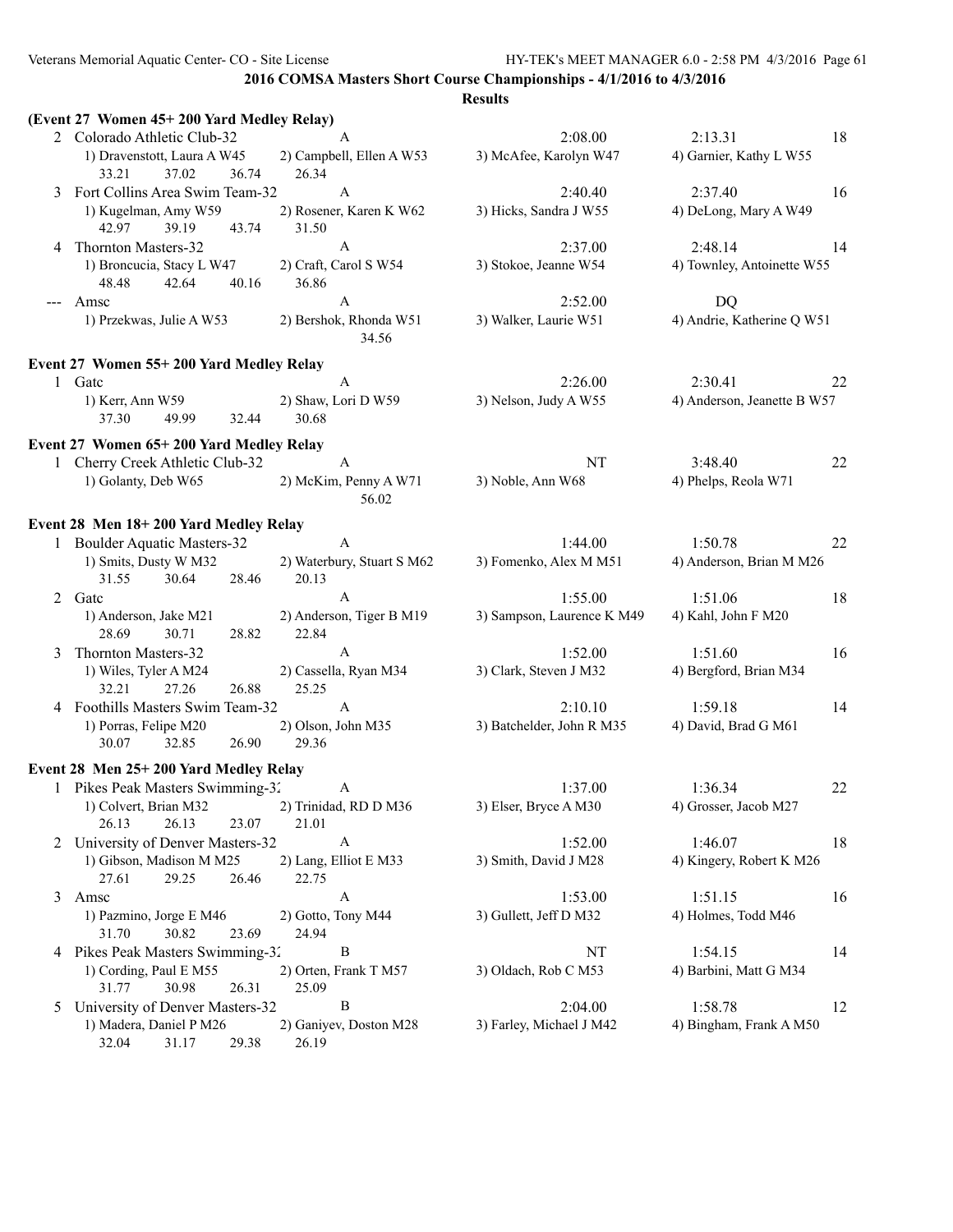|   | Event 28 Men 35+200 Yard Medley Relay                          |                                                                 |                           |                             |    |
|---|----------------------------------------------------------------|-----------------------------------------------------------------|---------------------------|-----------------------------|----|
|   | 1 University of Denver Masters-32                              | A                                                               | 1:39.00                   | 1:38.40                     | 22 |
|   | 1) Addadi, Mehdi M38<br>23.08<br>24.77<br>29.34                | 2) Doherty, Kevin J M42<br>21.21                                | 3) O'Sullivan, Chris M41  | 4) Eisenhuth, Matt S M41    |    |
|   | 2 Lafayette Masters-32                                         | A                                                               | 2:04.00                   | 1:53.71                     | 18 |
|   | 1) Estle, Steven C M56<br>38.50<br>18.45<br>15.09              | 2) Coveney, Christopher M M53 3) Brower, William P M49<br>41.67 |                           | 4) Cain, David P M37        |    |
| 3 | Gatc                                                           | A                                                               | NT                        | 1:55.81                     | 16 |
|   | 1) Miller, James M38<br>29.83<br>31.69<br>27.10                | 2) Garland, Robert M46<br>27.19                                 | 3) Kahl, Steven E M53     | 4) Shopes, Marty M64        |    |
|   | Thornton Masters-32                                            | A                                                               | 2:01.00                   | DQ                          |    |
|   | 1) Forrester, Scott G M38<br>36.73<br>36.77<br>28.11           | 2) Aten, Ken L M43<br>26.79                                     | 3) Cruz, Eduardo M46      | 4) Hoyt, Brian K M49        |    |
|   | --- Cherry Creek Athletic Club-32                              | $\mathbf{A}$                                                    | 5:00.00                   | DQ                          |    |
|   | 1) Zaparanick, Robert R M70<br>1:06.74<br>58.40<br>58.91       | 2) Kazgan, Mehmet M39<br>33.16                                  | 3) Sherman, Larry W M74   | 4) Standring, Timothy J M65 |    |
|   | Event 28 Men 45+200 Yard Medley Relay                          |                                                                 |                           |                             |    |
|   | 1 University of Denver Masters-32                              | $\mathbf{A}$                                                    | 2:02.00                   | 2:00.13                     | 22 |
|   | 1) Le Vasseur, Andrew P M52<br>31.42<br>29.74<br>33.37         | 2) Jimenez, Ignacio M50<br>25.60                                | 3) Brostuen, David A M51  | 4) Rosinski, Thomas J M46   |    |
|   | 2 Fort Collins Area Swim Team-32                               | $\boldsymbol{A}$                                                | 2:12.12                   | 2:09.18                     | 18 |
|   | 1) Stanback, John H M62<br>30.66<br>29.72<br>39.16             | 2) Parkinson, Bruce A M65<br>29.64                              | 3) Neilsen, Eric E M50    | 4) Garcia, Doug A M54       |    |
|   | 3 University of Denver Masters-32                              | B                                                               | 2:25.00                   | 2:21.09                     | 16 |
|   | 1) Vaughan, James M M69<br>41.54<br>32.25<br>28.17             | 2) Barringer, Rob M50<br>39.13                                  | 3) Severance, David A M53 | 4) Plummer, Mark A M79      |    |
|   | Event 28 Men 55+200 Yard Medley Relay                          |                                                                 |                           |                             |    |
|   | 1 Gate                                                         | A                                                               | NT                        | 1:51.97                     | 22 |
|   | 1) Mann, Jonathan E M55<br>29.56<br>30.87<br>27.05             | 2) Scott, Greg C M56<br>24.49                                   | 3) Nelson, Kurt D M56     | 4) Anderson, Kirk H M56     |    |
|   | 2 University of Denver Masters-32                              | $\mathbf{A}$                                                    | 2:03.00                   | 2:02.50                     | 18 |
|   | 1) Petersen, Craig M56<br>29.99<br>36.25<br>27.38              | 2) Pfenning, Paul D M57<br>28.88                                | 3) Weir, D Scott M58      | 4) Krainik, Gregory M M61   |    |
|   | Event 29 Women 25-29 100 Yard Backstroke                       |                                                                 |                           |                             |    |
|   | 1 Xu, Amy<br>32.06<br>32.26                                    | 26 University of Denver Masters-32                              | 1:15.32                   | 1:04.32                     | 11 |
|   | 2 Fagan, Chelsea<br>33.22<br>36.15                             | 28 Team Sopris Masters-32                                       | 1:08.00                   | 1:09.37                     | 9  |
| 3 | Sundberg, Melissa A<br>34.17<br>36.44                          | 25 Colorado Athletic Club-32                                    | 1:08.00                   | 1:10.61                     | 8  |
|   | 4 Holman, Sara E<br>35.02<br>35.64                             | 29 Csst Masters-32                                              | 1:07.99                   | 1:10.66                     | 7  |
|   | 5 Holman, Mary E<br>36.02<br>38.24                             | 29 Csst Masters-32                                              | 1:12.11                   | 1:14.26                     | 6  |
|   |                                                                |                                                                 |                           |                             |    |
|   | Event 29 Women 30-34 100 Yard Backstroke<br>1 Zeigler, Charity | 33 University of Denver Masters-32                              | 1:10.32                   | 1:05.02                     | 11 |
| 2 | 31.84<br>33.18<br>Quinnell, Jodi A                             | 33 Jeffco Aquatic Masters-32                                    | 1:06.60                   | 1:05.60                     | 9  |
| 3 | 31.88<br>33.72<br>Jones, Elizabeth                             | 32 Amsc                                                         | 1:09.52                   | 1:09.19                     | 8  |
|   | 34.33<br>34.86<br>4 Abell, Amanda K<br>36.06<br>38.12          | 34 Gate                                                         | 1:15.00                   | 1:14.18                     | 7  |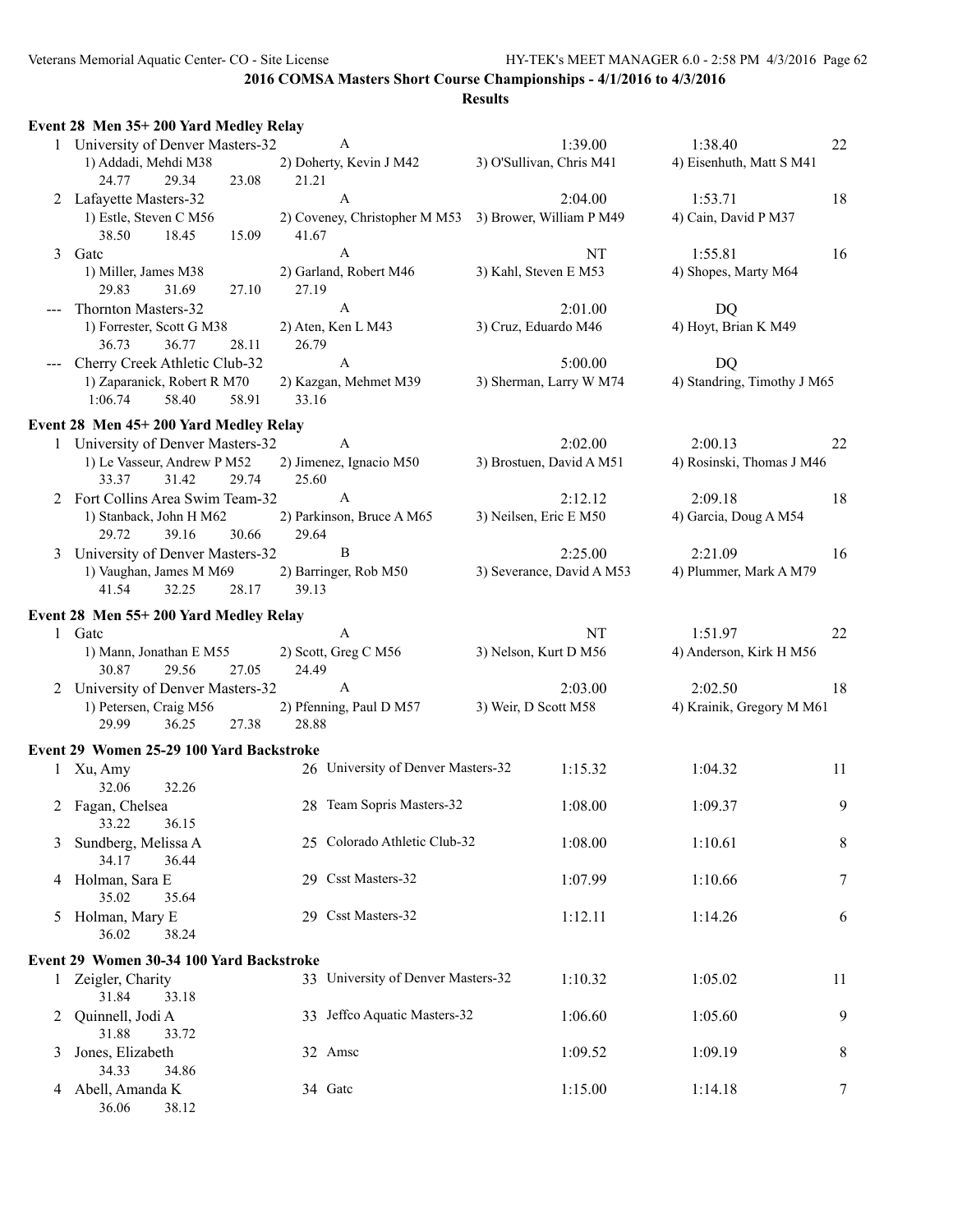| Results |  |
|---------|--|
|---------|--|

|   | (Event 29 Women 30-34 100 Yard Backstroke) |                                    |         |         |        |
|---|--------------------------------------------|------------------------------------|---------|---------|--------|
|   | 5 Van Noordt, Lindsey<br>36.46<br>38.38    | 32 Amsc                            | 1:10.00 | 1:14.84 | 6      |
|   | 6 Gibbons, Chelsea M<br>38.68<br>38.55     | 32 Jeffco Aquatic Masters-32       | 1:15.99 | 1:17.23 | 5      |
|   | Event 29 Women 35-39 100 Yard Backstroke   |                                    |         |         |        |
|   | 1 Wouda, Ellie R<br>38.48<br>43.20         | 39 Colorado Masters Swimming-32    | 1:35.00 | 1:21.68 | 11     |
|   | 2 Engle, Beth<br>42.05<br>42.52            | 38 Bee Gee s-32                    | 1:28.00 | 1:24.57 | 9      |
|   | Event 29 Women 40-44 100 Yard Backstroke   |                                    |         |         |        |
|   | 1 Walkenhorst, Katie J<br>31.00<br>32.54   | 42 Lafayette Masters-32            | 1:03.50 | 1:03.54 | 11     |
|   | 2 O'Connell, Fontaine<br>41.49<br>42.21    | 41 Jeffco Aquatic Masters-32       | 1:30.00 | 1:23.70 | 9      |
|   | 3 Kinnersley, Darcy A<br>47.98<br>48.96    | 44 Gatc                            | 1:45.00 | 1:36.94 | 8      |
|   | 4 Martin, Barbara<br>47.24<br>52.87        | 40 Fort Collins Area Swim Team-32  | 1:45.00 | 1:40.11 | 7      |
|   | 5 Heidemann, Anna-Lisa W<br>48.91<br>51.39 | 44 Cherry Creek Athletic Club-32   | 1:50.00 | 1:40.30 | 6      |
|   | Event 29 Women 45-49 100 Yard Backstroke   |                                    |         |         |        |
|   | 1 Seavall, Kelly J<br>34.01<br>37.12       | 47 Gatc                            | 1:08.88 | 1:11.13 | 11     |
|   | 2 Dravenstott, Laura A<br>34.86<br>37.97   | 45 Colorado Athletic Club-32       | 1:20.00 | 1:12.83 | 9      |
| 3 | Broncucia, Stacy L<br>45.47<br>45.96       | 47 Thornton Masters-32             | 1:40.00 | 1:31.43 | 8      |
|   | Event 29 Women 50-54 100 Yard Backstroke   |                                    |         |         |        |
|   | 1 Nowak, Elizabeth A<br>33.87<br>35.83     | 52 Gate                            | 1:09.93 | 1:09.70 | 11     |
|   | 2 Vanderpoel, Nicole L<br>38.59<br>38.35   | 51 Gate                            | 1:18.50 | 1:16.94 | 9      |
|   | 3 Hecksel, Toni S<br>37.49<br>40.89        | 50 Team Sopris Masters-32          | 1:18.56 | 1:18.38 | 8      |
|   | 4 Butler, Debra L<br>39.02<br>41.57        | 52 Gate                            | 1:26.52 | 1:20.59 | $\tau$ |
|   | 5 Gillespie, Melissa<br>49.84<br>53.22     | 54 University of Denver Masters-32 | 2:00.00 | 1:43.06 | 6      |
|   | 6 Golding, Sandy F<br>51.63<br>58.56       | 52 Gate                            | 1:43.00 | 1:50.19 | 5      |
|   | 7 Clendenen, Karen A<br>1:10.72<br>1:14.39 | 53 Cherry Creek Athletic Club-32   | 2:15.09 | 2:25.11 | 4      |
|   | Event 29 Women 55-59 100 Yard Backstroke   |                                    |         |         |        |
|   | 1 Cotton, Suzy L<br>34.99<br>37.55         | 56 Hra                             | 1:10.84 | 1:12.54 | 11     |
|   | 2 Kerr, Ann<br>39.05<br>40.85              | 59 Gate                            | 1:20.87 | 1:19.90 | 9      |
| 3 | Guidas, Claire M<br>45.28<br>48.22         | 58 Lafayette Masters-32            | 1:37.16 | 1:33.50 | 8      |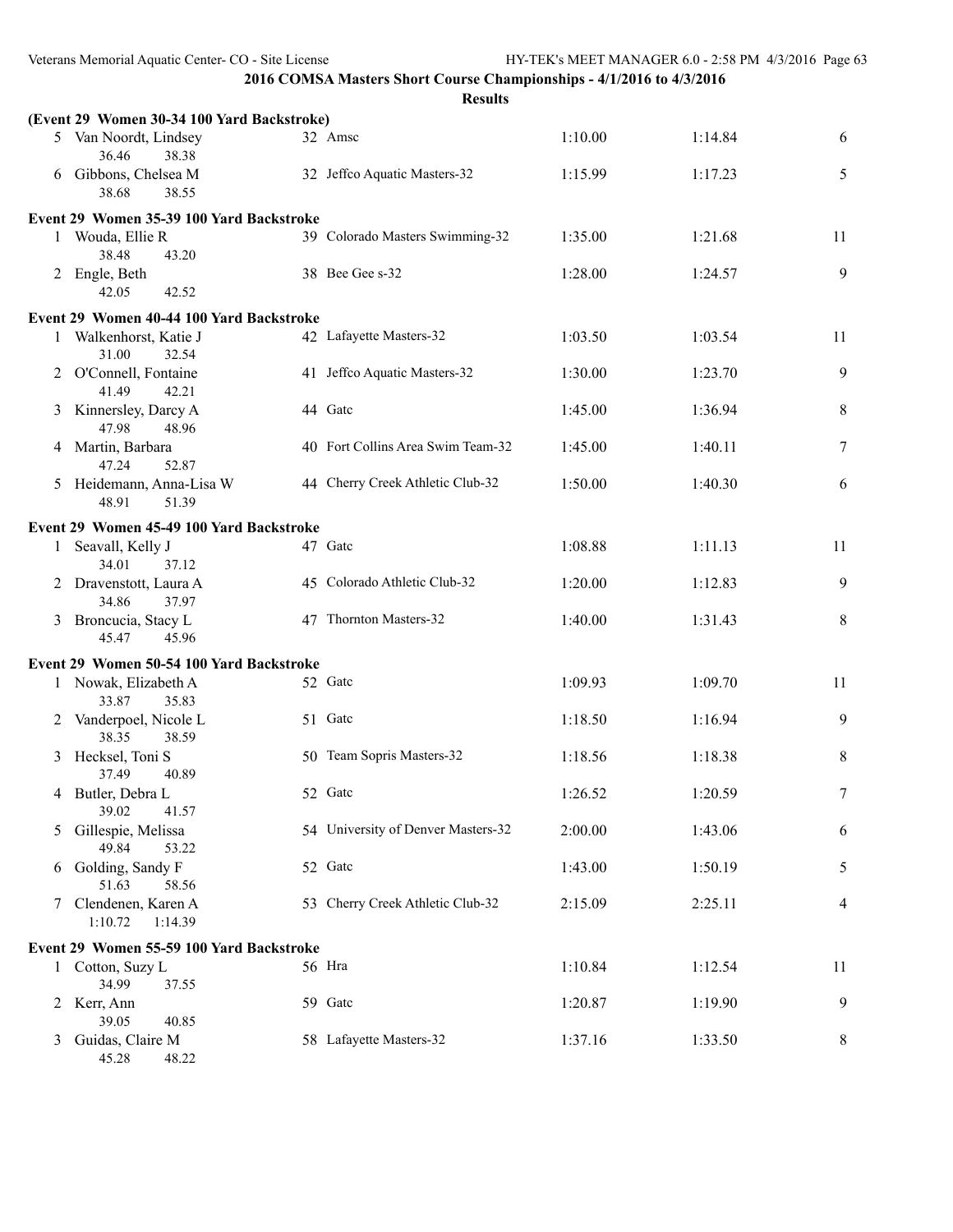|   |                                             | <b>Results</b>                     |         |         |                 |
|---|---------------------------------------------|------------------------------------|---------|---------|-----------------|
|   | (Event 29 Women 55-59 100 Yard Backstroke)  |                                    |         |         |                 |
|   | 4 Nolte, Susan D<br>49.59<br>54.40          | 55 Colorado Athletic Club-32       | 1:35.00 | 1:43.99 | 7               |
| 5 | Townley, Antoinette<br>53.92<br>55.30       | 55 Thornton Masters-32             | 2:00.00 | 1:49.22 | 6               |
| 6 | Bennett, Aimee<br>57.08<br>1:01.78          | 59 South Suburban Finaddicts-32    | 2:05.00 | 1:58.86 | 5               |
|   | Event 29 Women 60-64 100 Yard Backstroke    |                                    |         |         |                 |
|   | 1 Swan, Laurie<br>44.24<br>45.88            | 62 Gate                            | 1:39.00 | 1:30.12 | 11              |
|   | 2 Maxfield, Teresa A<br>44.93<br>48.75      | 63 Pikes Peak Masters Swimming-32  | 1:39.00 | 1:33.68 | 9               |
| 3 | Rowe, Christine T<br>52.89<br>52.89         | 64 Amsc                            | 1:47.50 | 1:45.78 | 8               |
|   | 4 De Marie, Mary-Jeanne E<br>54.64<br>55.48 | 64 Amsc                            | 1:54.00 | 1:50.12 | $7\phantom{.0}$ |
|   | Event 29 Women 65-69 100 Yard Backstroke    |                                    |         |         |                 |
|   | 1 Young, Lydia L<br>47.62<br>48.54          | 67 Brkm                            | 1:36.04 | 1:36.16 | 11              |
|   | 2 Hashimoto, Christine L<br>49.64<br>50.21  | 68 Colorado Athletic Club-32       | 1:45.00 | 1:39.85 | 9               |
|   | Todd, Bette E                               | 69 Gatc                            | 1:58.83 | 1:57.42 | 8               |
| 4 | Noble, Ann<br>1:03.24<br>1:05.69            | 68 Cherry Creek Athletic Club-32   | 2:08.00 | 2:08.93 | $\overline{7}$  |
|   | Event 29 Women 70-74 100 Yard Backstroke    |                                    |         |         |                 |
|   | 1 Emmons, Sara<br>1:07.68<br>1:08.00        | 73 Gate                            | 2:22.34 | 2:15.68 | 11              |
|   | 2 Phelps, Reola<br>1:38.36<br>1:41.87       | 71 Cherry Creek Athletic Club-32   | 3:06.63 | 3:20.23 | 9               |
|   | Event 30 Men 18-24 100 Yard Backstroke      |                                    |         |         |                 |
|   | 1 Brown, Xavier A<br>28.42<br>30.84         | 22 Swim Dogs-32                    | 1:00.67 | 59.26   | 11              |
|   | 2 Sargent, Matthew R<br>30.47<br>31.65      | 20 Bee Gee s-32                    | 1:03.61 | 1:02.12 | 9               |
|   | 3 Porras, Felipe<br>31.25<br>33.31          | 20 Foothills Masters Swim Team-32  | 1:08.00 | 1:04.56 | 8               |
|   | 4 Brito, Brandon E<br>38.22<br>42.24        | 22 Thornton Masters-32             | 1:10.00 | 1:20.46 | 7               |
|   | Event 30 Men 25-29 100 Yard Backstroke      |                                    |         |         |                 |
|   | 1 Mandel, Alon<br>24.71<br>26.36            | 27 Denver Athletic Club-32         | 52.00   | 51.07   | 11              |
|   | 2 Kingery, Robert K<br>29.12<br>30.98       | 26 University of Denver Masters-32 | 59.00   | 1:00.10 | 9               |
|   | Event 30 Men 30-34 100 Yard Backstroke      |                                    |         |         |                 |
|   | 1 Gullett, Jeff D<br>26.29<br>28.16         | 32 Amsc                            | 54.50   | 54.45   | 11              |
| 2 | Colvert, Brian<br>27.42<br>28.84            | 32 Pikes Peak Masters Swimming-32  | 59.10   | 56.26   | 9               |
| 3 | Barbini, Matt G<br>31.97<br>31.30           | 34 Pikes Peak Masters Swimming-32  | 1:04.00 | 1:03.27 | 8               |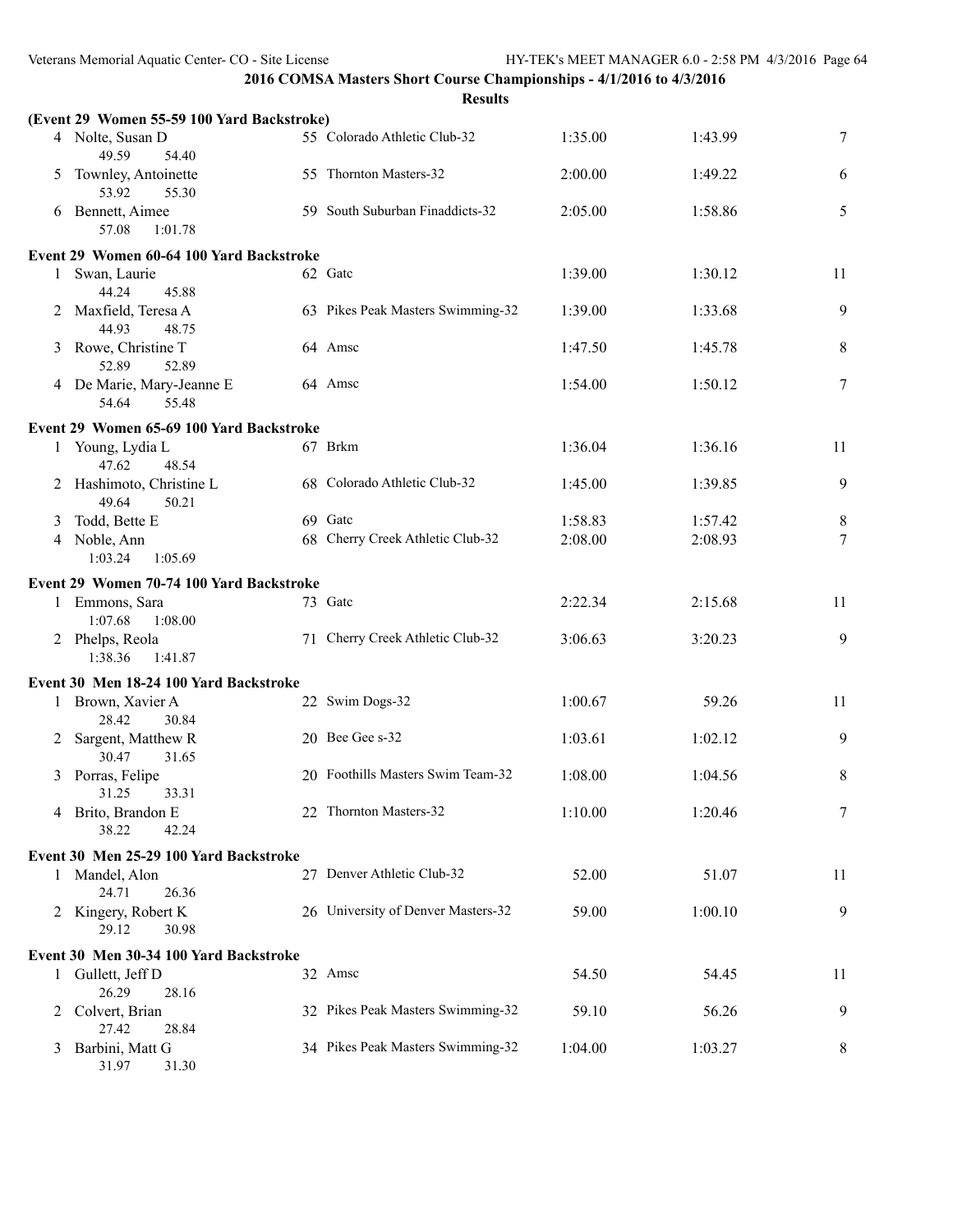|   | Event 30 Men 35-39 100 Yard Backstroke |    |                                      |         |         |       |  |  |  |  |
|---|----------------------------------------|----|--------------------------------------|---------|---------|-------|--|--|--|--|
|   | 1 Caswell, Ian<br>27.02<br>28.96       |    | 37 Bee Gee s-32                      | 58.00   | 55.98   | 11    |  |  |  |  |
| 2 | Olson, John<br>31.88<br>32.22          |    | 35 Foothills Masters Swim Team-32    | 1:09.73 | 1:04.10 | 9     |  |  |  |  |
| 3 | Batchelder, John R<br>32.11<br>32.65   |    | 35 Foothills Masters Swim Team-32    | 1:04.69 | 1:04.76 | 8     |  |  |  |  |
|   | 4 Cain, David P<br>38.04<br>39.71      |    | 37 Lafayette Masters-32              | 1:16.00 | 1:17.75 | 7     |  |  |  |  |
| 5 | Forrester, Scott G<br>40.02<br>42.05   |    | 38 Thornton Masters-32               | 1:25.51 | 1:22.07 | 6     |  |  |  |  |
|   | Event 30 Men 40-44 100 Yard Backstroke |    |                                      |         |         |       |  |  |  |  |
|   | 1 Edwards, Dan<br>31.18<br>31.75       |    | 42 Colorado Masters Swimming-32      | 1:06.00 | 1:02.93 | 11    |  |  |  |  |
|   | 2 Ogilby, Kayo<br>31.46<br>32.95       | 43 | Team Sopris Masters-32               | 1:04.58 | 1:04.41 | 9     |  |  |  |  |
|   | Event 30 Men 45-49 100 Yard Backstroke |    |                                      |         |         |       |  |  |  |  |
|   | 1 Garland, Robert<br>30.45<br>31.11    |    | 46 Gatc                              | 1:05.00 | 1:01.56 | 11    |  |  |  |  |
|   | 2 Cruz, Eduardo<br>33.28<br>35.78      |    | 46 Thornton Masters-32               | 1:24.00 | 1:09.06 | 9     |  |  |  |  |
|   | Cusack, Clif<br>34.10<br>37.43         |    | 46 Rocky Mountain Thunder Masters-32 | 1:08.00 | 1:11.53 | $8\,$ |  |  |  |  |
|   | 4 Rosinski, Thomas J                   |    | 46 University of Denver Masters-32   | 1:20.00 | 1:15.48 | 7     |  |  |  |  |
| 5 | 37.53<br>37.95<br>Bennett, Dean W      | 49 | South Suburban Finaddicts-32         | 1:41.42 | 1:35.78 | 6     |  |  |  |  |
|   | 47.06<br>48.72                         |    |                                      |         |         |       |  |  |  |  |
|   | Event 30 Men 50-54 100 Yard Backstroke |    |                                      |         |         |       |  |  |  |  |
|   | Jimenez, Ignacio<br>29.92<br>30.92     |    | 50 University of Denver Masters-32   | 1:00.54 | 1:00.84 | 11    |  |  |  |  |
|   | 2 Barringer, Rob<br>31.26<br>32.55     |    | 50 University of Denver Masters-32   | 1:05.00 | 1:03.81 | 9     |  |  |  |  |
| 3 | Magouirk, Jeffrey K<br>41.23<br>44.52  |    | 54 Bee Gee s-32                      | 1:15.00 | 1:25.75 | 8     |  |  |  |  |
|   | 4 Kelly, John F<br>42.66<br>45.51      |    | 54 Bee Gee s-32                      | 1:27.00 | 1:28.17 | 7     |  |  |  |  |
|   | Event 30 Men 55-59 100 Yard Backstroke |    |                                      |         |         |       |  |  |  |  |
|   | 1 Petersen, Craig<br>30.86<br>31.39    |    | 56 University of Denver Masters-32   | 1:05.00 | 1:02.25 | 11    |  |  |  |  |
|   | 2 Weir, D Scott<br>30.74<br>32.30      |    | 58 University of Denver Masters-32   | 1:04.00 | 1:03.04 | 9     |  |  |  |  |
|   | 3 Nelson, Kurt D<br>32.52<br>33.25     |    | 56 Gatc                              | 1:06.60 | 1:05.77 | 8     |  |  |  |  |
|   | 4 Cording, Paul E<br>35.36<br>36.50    |    | 55 Pikes Peak Masters Swimming-32    | 1:10.00 | 1:11.86 | 7     |  |  |  |  |
|   | 5 Cattles, Steve                       |    | 56 Bee Gee s-32                      | 2:41.21 | 2:54.15 | 6     |  |  |  |  |
|   | 1:19.71<br>1:34.44                     |    |                                      |         |         |       |  |  |  |  |
|   | Event 30 Men 60-64 100 Yard Backstroke |    |                                      |         |         |       |  |  |  |  |
|   | Stanback, John H<br>31.36<br>32.73     |    | 62 Fort Collins Area Swim Team-32    | 1:04.50 | 1:04.09 | 11    |  |  |  |  |
|   | 2 Tveitmoe, Bob N<br>34.93<br>36.00    |    | 63 Jeffco Aquatic Masters-32         | 1:14.00 | 1:10.93 | 9     |  |  |  |  |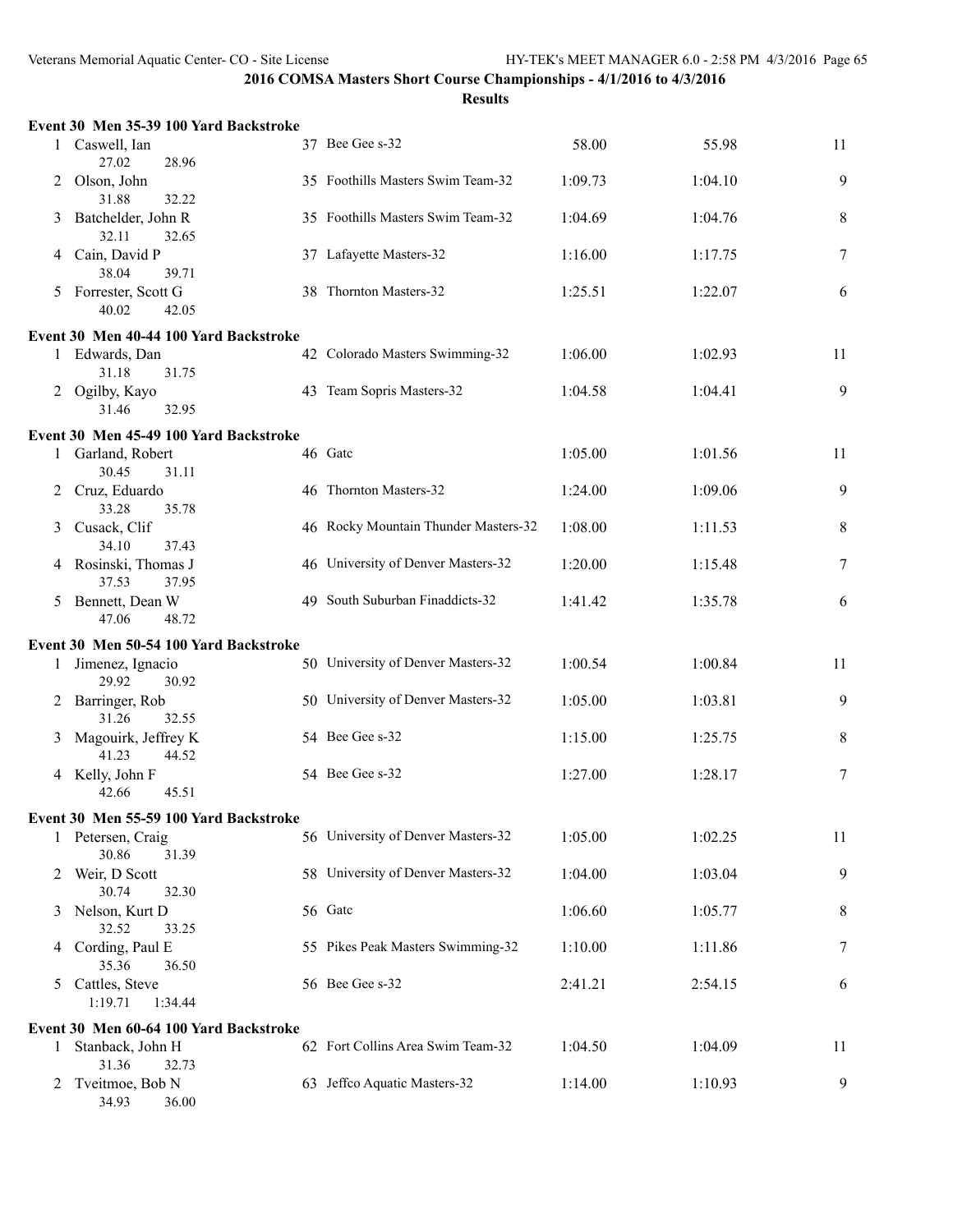|   | (Event 30 Men 60-64 100 Yard Backstroke)  |     |                                    |         |         |                          |
|---|-------------------------------------------|-----|------------------------------------|---------|---------|--------------------------|
|   | 3 Donahoo, Don<br>36.37<br>38.29          |     | 61 Uc32-32                         | 1:16.66 | 1:14.66 | $8\,$                    |
|   | 4 Lehman, Melvin J<br>37.21<br>39.03      |     | 62 Bee Gee s-32                    | 1:18.20 | 1:16.24 | 7                        |
| 5 | Harper, Larry T<br>39.44<br>40.61         |     | 61 Gate                            | 1:20.00 | 1:20.05 | 6                        |
| 6 | Krainik, Gregory M<br>41.38<br>40.28      |     | 61 University of Denver Masters-32 | 1:30.00 | 1:21.66 | 5                        |
|   | Feely, Kevin<br>40.39<br>41.56            |     | 63 Jeffco Aquatic Masters-32       | 1:30.00 | 1:21.95 | $\overline{4}$           |
| 8 | Heggy, Terry A<br>42.46<br>41.15          |     | 61 Foothills Masters Swim Team-32  | 1:31.98 | 1:23.61 | 3                        |
|   | Event 30 Men 65-69 100 Yard Backstroke    |     |                                    |         |         |                          |
|   | 1 Carney, Kent<br>37.86<br>35.84          |     | 68 Ever                            | 1:15.39 | 1:13.70 | 11                       |
|   | 2 Duignan, Mike<br>36.02<br>38.47         |     | 69 Boulder Aquatic Masters-32      | 1:16.00 | 1:14.49 | 9                        |
| 3 | Holcomb, Bill<br>1:31.32                  |     | 69 Jeffco Aquatic Masters-32       | 1:35.00 | 1:31.32 | 8                        |
|   | Event 30 Men 70-74 100 Yard Backstroke    |     |                                    |         |         |                          |
|   | 1 Kalstrom, Reynold G<br>48.76<br>50.02   |     | 71 Foothills Masters Swim Team-32  | 1:55.00 | 1:38.78 | 11                       |
|   | Zaparanick, Robert R                      |     | 70 Cherry Creek Athletic Club-32   | 2:05.00 | 2:19.65 | 9                        |
| 3 | Sherman, Larry W<br>1:14.49<br>1:17.88    |     | 74 Cherry Creek Athletic Club-32   | 2:40.00 | 2:32.37 | 8                        |
|   | --- McDanal, Steven<br>56.32<br>1:01.57   |     | 72 Jeffco Aquatic Masters-32       | 2:03.00 | DQ      |                          |
|   | Event 30 Men 75-79 100 Yard Backstroke    |     |                                    |         |         |                          |
|   | 1 Plummer, Mark A<br>56.27<br>58.90       |     | 79 University of Denver Masters-32 | 1:51.59 | 1:55.17 | 11                       |
|   | Event 31 Women 18-24 50 Yard Breaststroke |     |                                    |         |         |                          |
| 1 | Wilson, Casey M                           |     | 22 Uc32-32                         | 34.95   | 32.91   | 11                       |
| 2 | Auxer, Joselyn                            |     | 24 Pikes Peak Masters Swimming-32  | 36.03   | 35.62   | 9                        |
| 3 | Weirich, Elizabeth R                      |     | 24 Pikes Peak Masters Swimming-32  | 37.20   | 37.92   | 8                        |
| 4 | Wright, Ashley R                          |     | 24 University of Denver Masters-32 | 37.65   | 39.17   | $\tau$                   |
| 5 | Kurtz, Shayna                             |     | 21 Jeffco Aquatic Masters-32       | 36.00   | 40.91   | 6                        |
| 6 | Sands, Autumn                             | 18  | Bee Gee s-32                       | 44.00   | 42.84   | 5                        |
| 7 | Kern, Jeran R                             |     | 19 Bee Gee s-32                    | 38.99   | 43.50   | $\overline{\mathcal{A}}$ |
|   | Event 31 Women 25-29 50 Yard Breaststroke |     |                                    |         |         |                          |
| 1 | Sampl, Emily                              |     | 28 Racm                            | 32.02   | 31.82   | 11                       |
| 2 | Perizzolo, Annie L                        |     | 26 University of Denver Masters-32 | 32.98   | 32.02   | 9                        |
| 3 | Sampl, Lauren                             | 28  | Racm                               | 32.89   | 32.78   | 8                        |
| 4 | Anderson, Jill                            |     | 26 Gatc                            | 36.00   | 34.53   | 7                        |
| 5 | Sundberg, Melissa A                       | 25. | Colorado Athletic Club-32          | 37.00   | 38.71   | 6                        |
| 6 | Atwood, Carolyn P                         |     | 29 Pikes Peak Masters Swimming-32  | 40.00   | 40.94   | 5                        |
| 7 | Westfall, Sarah E                         | 28  | Gatc                               | 1:20.00 | 46.22   | $\overline{\mathcal{A}}$ |
| 8 | Larmore, Jennifer                         |     | 27 Amsc                            | 41.00   | 46.50   | 3                        |
|   | Event 31 Women 30-34 50 Yard Breaststroke |     |                                    |         |         |                          |
|   | Heidinger, Anna M                         |     | 31 Pikes Peak Masters Swimming-32  | 32.50   | 31.72   | 11                       |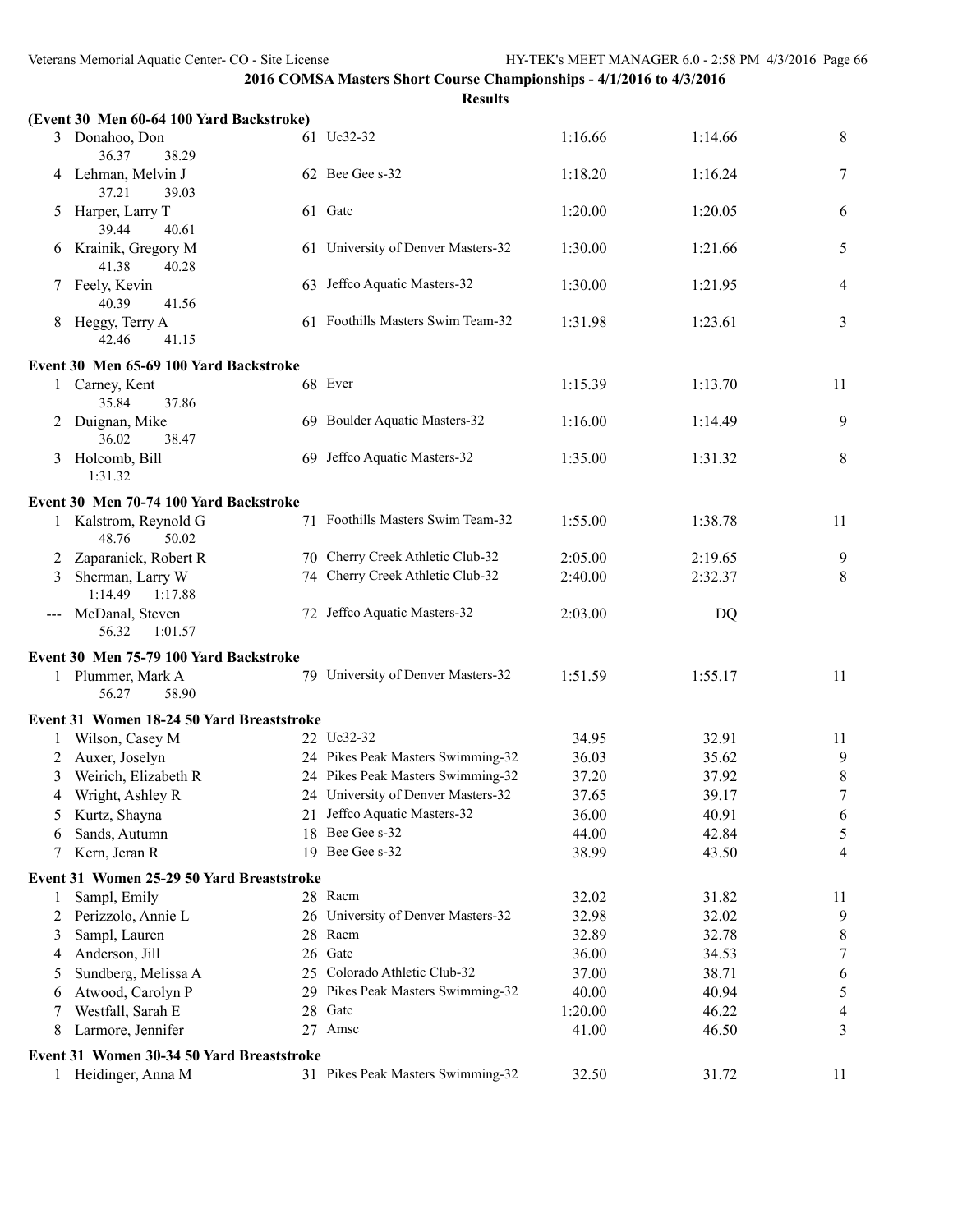|    | (Event 31 Women 30-34 50 Yard Breaststroke) |    |                                    |         |       |                  |
|----|---------------------------------------------|----|------------------------------------|---------|-------|------------------|
| 2  | Pederson, Kati E                            |    | 34 Thornton Masters-32             | 36.56   | 34.63 | 9                |
| 3  | Schram, Bridgette M                         |    | 30 Pikes Peak Masters Swimming-32  | 38.00   | 35.84 | $\,8\,$          |
| 4  | Zeigler, Charity                            |    | 33 University of Denver Masters-32 | 38.32   | 36.29 | $\boldsymbol{7}$ |
| 5  | Gibbons, Chelsea M                          |    | 32 Jeffco Aquatic Masters-32       | 36.03   | 36.50 | 6                |
| 6  | Sfeir, Emily                                |    | 30 Pikes Peak Masters Swimming-32  | 42.24   | 39.39 | $\sqrt{5}$       |
| 7  | Woltman, Jillian K                          |    | 31 Lafayette Masters-32            | 39.37   | 39.45 | $\overline{4}$   |
| 8  | Lincoln, Laura Beth                         |    | 32 Bee Gee s-32                    | 43.00   | 41.51 | $\mathfrak{Z}$   |
| 9  | Van Noordt, Lindsey                         |    | 32 Amsc                            | 40.00   | 43.35 | $\sqrt{2}$       |
| 10 | Stafford, Hope                              |    | 33 Colorado Athletic Club-32       | 49.43   | 49.53 | 1                |
|    | Event 31 Women 35-39 50 Yard Breaststroke   |    |                                    |         |       |                  |
| 1  | Keiber, Casey M                             |    | 38 Pikes Peak Masters Swimming-32  | 34.99   | 31.47 | 11               |
| 2  | Linke, Lyndsey M                            |    | 35 Fort Collins Area Swim Team-32  | 32.28   | 33.74 | 9                |
| 3  | Fostvedt, Alishia L                         |    | 39 Amsc                            | 36.53   | 37.27 | $8\,$            |
| 4  | Blair, Katie                                |    | 35 Lafayette Masters-32            | 38.94   | 38.22 | $\boldsymbol{7}$ |
| 5  | Vitcenda, Jessica J                         |    | 39 Gatc                            | 40.52   | 39.47 | 6                |
| 6  | Fischer, Christine                          |    | 35 Fort Collins Area Swim Team-32  | 41.75   | 40.17 | $\sqrt{5}$       |
| 7  | Catallo-Madruga, Marci H                    |    | 37 University of Denver Masters-32 | 39.88   | 42.22 | $\overline{4}$   |
| 8  | Hovey, Brianne                              |    | 36 Gatc                            | 42.26   | 42.30 | 3                |
|    | Event 31 Women 40-44 50 Yard Breaststroke   |    |                                    |         |       |                  |
|    | Adams, Danielle                             |    | 44 Pikes Peak Masters Swimming-32  | 38.60   | 37.01 | 11               |
| 2  | Ruppel, Laura M                             | 40 | Fort Collins Area Swim Team-32     | 38.19   | 38.66 | 9                |
| 3  | Garland, Crystal                            | 44 | Gatc                               | 38.58   | 38.86 | $\,8\,$          |
| 4  | Davis, Kelly R                              | 40 | Thornton Masters-32                | 41.11   | 39.08 | $\boldsymbol{7}$ |
| 5  | Henault, Kerry F                            | 44 | Thornton Masters-32                | 40.99   | 40.52 | $\sqrt{6}$       |
| 6  | Gryboski, Katy                              |    | 41 Bee Gee s-32                    | 41.00   | 42.39 | $\sqrt{5}$       |
| 7  | Queenan, Katie                              | 43 | Gatc                               | 1:00.00 | 43.15 | $\overline{4}$   |
| 8  | Kinnersley, Darcy A                         |    | 44 Gatc                            | 45.73   | 44.19 | $\mathfrak{Z}$   |
| 9  | Hayes, Laurie M                             |    | 40 Rtc                             | 45.00   | 45.60 | $\boldsymbol{2}$ |
| 10 | Soto, Sandra M                              | 41 | Thornton Masters-32                | 1:00.00 | 47.85 | 1                |
| 11 | Heidemann, Anna-Lisa W                      | 44 | Cherry Creek Athletic Club-32      | 55.00   | 49.72 |                  |
| 12 | Martin, Barbara                             |    | 40 Fort Collins Area Swim Team-32  | 50.31   | 50.96 |                  |
|    | Event 31 Women 45-49 50 Yard Breaststroke   |    |                                    |         |       |                  |
| 1  | Seavall, Kelly J                            |    | 47 Gatc                            | 36.01   | 35.64 | 11               |
|    | Richardson, Kim G                           |    | 47 Fort Collins Area Swim Team-32  | 40.65   | 39.41 | 9                |
| 3  | Early, Deborah                              |    | 49 Bee Gee s-32                    | 45.00   | 40.77 | 8                |
| 4  | DeLong, Mary A                              |    | 49 Fort Collins Area Swim Team-32  | 44.00   | 42.07 | $\tau$           |
| 5  | Bryant, Teddi                               | 49 | Cherry Creek Athletic Club-32      | 54.09   | 47.28 | 6                |
| 6  | Wecksler, Michelle                          | 49 | Cherry Creek Athletic Club-32      | 47.76   | 47.56 | 5                |
| 7  | Broncucia, Stacy L                          | 47 | Thornton Masters-32                | 50.00   | 48.11 | 4                |
| 8  | Sands, Amy L                                | 45 | Bee Gee s-32                       | 48.07   | 49.58 | 3                |
|    | Event 31 Women 50-54 50 Yard Breaststroke   |    |                                    |         |       |                  |
| 1  | Nowak, Elizabeth A                          |    | 52 Gatc                            | 33.23   | 34.62 | 11               |
| 2  | Campbell, Ellen A                           | 53 | Colorado Athletic Club-32          | 37.84   | 37.32 | 9                |
| 3  | Gardner, Micheline                          | 50 | Bee Gee s-32                       | 40.38   | 39.76 | 8                |
| 4  | McDonald, Kae                               | 53 | Team Sopris Masters-32             | 41.21   | 42.04 | 7                |
| 5  | Eldridge, Audrey L                          | 53 | Pikes Peak Masters Swimming-32     | 43.76   | 42.61 | 6                |
| 6  | MacLaren, Kathleen A                        | 53 | Pikes Peak Masters Swimming-32     | 42.70   | 43.05 | 5                |
| 7  | Stokoe, Jeanne                              | 54 | Thornton Masters-32                | 45.51   | 43.31 | 4                |
| 8  | Bershok, Rhonda                             |    | 51 Amsc                            | 46.90   | 43.60 | 3                |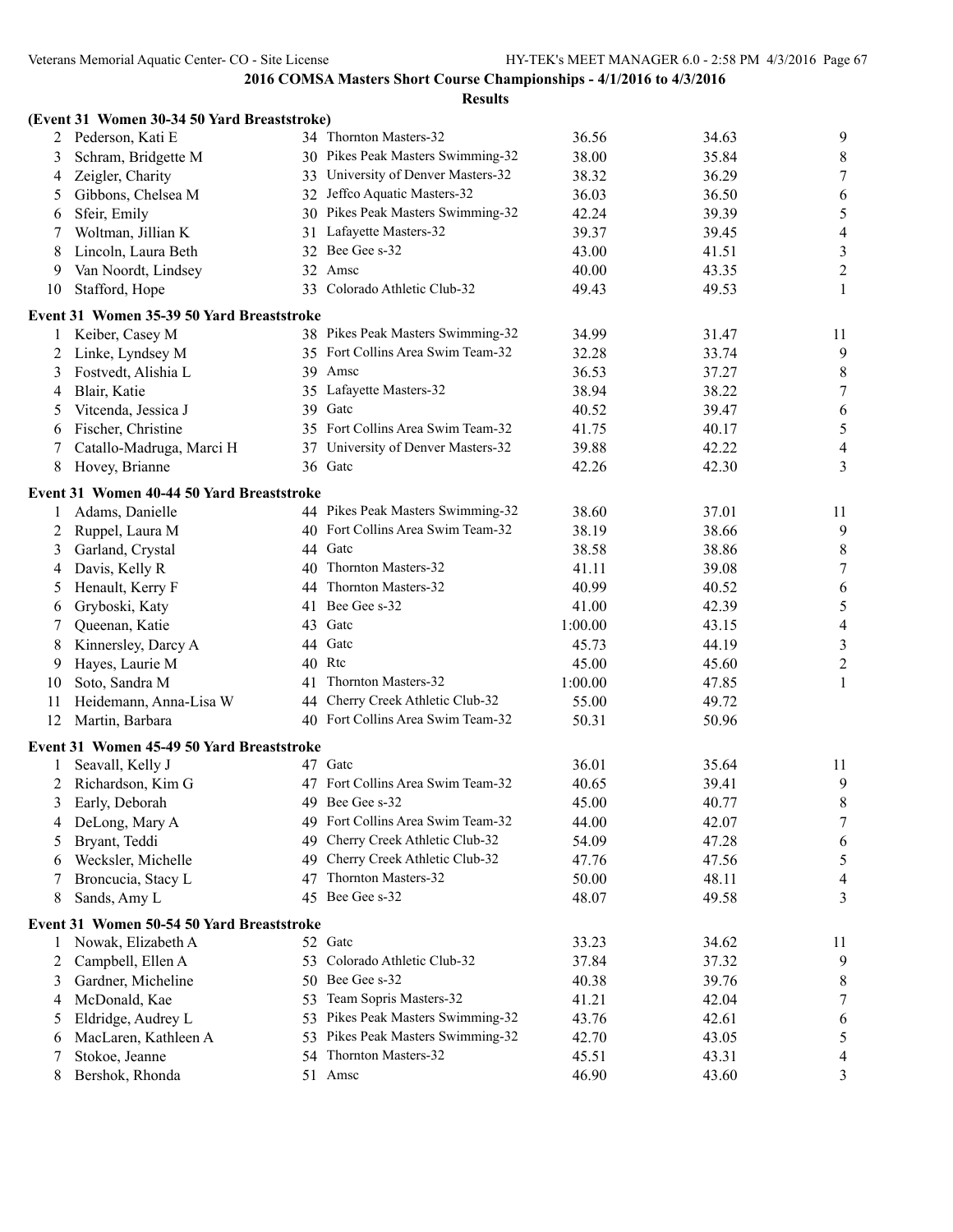|                   | (Event 31 Women 50-54 50 Yard Breaststroke)               |    |                                      |         |         |                         |
|-------------------|-----------------------------------------------------------|----|--------------------------------------|---------|---------|-------------------------|
|                   | 9 Andrie, Katherine Q                                     |    | 51 Amsc                              | 43.25   | 44.94   | $\overline{2}$          |
| 10                | Butler, Debra L                                           |    | 52 Gate                              | 44.57   | 45.10   | $\mathbf{1}$            |
| 11                | Boileau, Ute C                                            |    | 53 Rocky Mountain Thunder Masters-32 | 49.00   | 47.16   |                         |
| 12                | Przekwas, Julie A                                         |    | 53 Amsc                              | 47.24   | 51.09   |                         |
|                   | Event 31 Women 55-59 50 Yard Breaststroke                 |    |                                      |         |         |                         |
| $\mathbf{1}$      | Garnier, Kathy L                                          |    | 55 Colorado Athletic Club-32         | 40.00   | 41.13   | 11                      |
| 2                 | Maleike, Corinna M                                        |    | 55 Thornton Masters-32               | 45.90   | 42.77   | $\overline{9}$          |
| 3                 | Anderson, Jeanette B                                      |    | 57 Gatc                              | 46.50   | 43.44   | 8                       |
| 4                 | Nolte, Susan D                                            |    | 55 Colorado Athletic Club-32         | 46.00   | 46.06   | $\tau$                  |
| 5                 | Weihenmayer, Ellen                                        |    | 57 Colorado Masters Swimming-32      | 46.00   | 47.22   | 6                       |
| 6                 | Whitman-Zai, Julie                                        |    | 56 Rtc                               | 46.85   | 47.47   | 5                       |
| 7                 | Shaw, Lori D                                              |    | 59 Gatc                              | 50.01   | 50.85   | $\overline{\mathbf{4}}$ |
| 8                 | Morrison, Mary E                                          |    | 56 Colorado Masters Swimming-32      | 54.71   | 54.27   | 3                       |
| $\qquad \qquad -$ | Kugelman, Amy                                             |    | 59 Fort Collins Area Swim Team-32    | 55.00   | DQ      |                         |
|                   | Event 31 Women 60-64 50 Yard Breaststroke                 |    |                                      |         |         |                         |
| 1                 | Rosener, Karen K                                          |    | 62 Fort Collins Area Swim Team-32    | 40.30   | 39.28   | 11                      |
| 2                 | Maxfield, Teresa A                                        |    | 63 Pikes Peak Masters Swimming-32    | 50.50   | 46.66   | 9                       |
| 3                 | Swan, Laurie                                              |    | 62 Gatc                              | 53.00   | 48.91   | $\,8\,$                 |
| 4                 | De Marie, Mary-Jeanne E                                   |    | 64 Amsc                              | 52.20   | 53.33   | $\tau$                  |
| 5                 | Guerra, Denise                                            |    | 62 Thornton Masters-32               | 51.21   | 54.30   | 6                       |
|                   |                                                           |    |                                      |         |         |                         |
|                   | Event 31 Women 65-69 50 Yard Breaststroke                 |    |                                      |         |         |                         |
| 1                 | Mullane, Rebecca M                                        |    | 69 Pikes Peak Masters Swimming-32    | 50.00   | 47.18   | 11                      |
| 2                 | Golanty, Deb                                              |    | 65 Cherry Creek Athletic Club-32     | 55.47   | 48.44   | $\overline{9}$          |
| 3                 | Hashimoto, Christine L                                    |    | 68 Colorado Athletic Club-32         | 55.00   | 52.77   | $\,8\,$                 |
| 4                 | Todd, Bette E                                             |    | 69 Gatc                              | 1:01.67 | 1:01.54 | 7                       |
|                   | Event 31 Women 70-74 50 Yard Breaststroke                 |    |                                      |         |         |                         |
| 1                 | McKim, Penny A                                            |    | 71 Cherry Creek Athletic Club-32     | 53.00   | 50.68   | 11                      |
| 2                 | Phelps, Reola                                             |    | 71 Cherry Creek Athletic Club-32     | 1:18.46 | 1:14.75 | 9                       |
|                   | Event 31 Women 75-79 50 Yard Breaststroke                 |    |                                      |         |         |                         |
|                   | 1 Poirot, Elisabeth                                       |    | 76 Amsc                              | 51.80   | 50.98   | 11                      |
|                   | Event 32 Men 18-24 50 Yard Breaststroke                   |    |                                      |         |         |                         |
| 1                 | Mathys, Philip                                            | 21 | South Suburban Finaddicts-32         | 35.00   | 28.97   | 11                      |
| 2                 | Anderson, Tiger B                                         | 19 | Gatc                                 | 35.00   | 30.36   | 9                       |
| 3                 | Anderson, Jake                                            |    | 21 Gate                              | 34.50   | 33.00   | 8                       |
| 4                 | Sargent, Matthew R                                        |    | 20 Bee Gee s-32                      | 35.77   | 35.29   | 7                       |
| 5                 | Wiles, Tyler A                                            | 24 | Thornton Masters-32                  | 40.00   | 35.87   | 6                       |
| 6                 | Hoyt, Gunnar K                                            | 21 | Thornton Masters-32                  | 37.00   | 37.17   | 5                       |
|                   | Brito, Brandon E                                          | 22 | Thornton Masters-32                  | 40.00   | 44.87   | 4                       |
|                   | Event 32 Men 25-29 50 Yard Breaststroke                   |    |                                      |         |         |                         |
| 1                 | Mandel, Alon                                              |    | 27 Denver Athletic Club-32           | 29.00   | 27.22   | 11                      |
| 2                 | Ganiyev, Doston                                           |    | 28 University of Denver Masters-32   | 33.00   | 31.32   | 9                       |
| 3                 | Deming, Ryan M                                            |    | 27 Fort Collins Area Swim Team-32    | 35.72   | 35.19   | 8                       |
|                   |                                                           |    |                                      |         |         |                         |
| 1                 | Event 32 Men 30-34 50 Yard Breaststroke<br>Cassella, Ryan |    | 34 Thornton Masters-32               | 28.50   | 28.30   | 11                      |
| 2                 | Lang, Elliot E                                            |    | 33 University of Denver Masters-32   | 29.32   | 29.35   | 9                       |
| 3                 | Smits, Dusty W                                            |    | 32 Boulder Aquatic Masters-32        | 38.00   | 33.72   | 8                       |
| 4                 | Bergford, Brian                                           |    | 34 Thornton Masters-32               | 35.00   | 34.53   | 7                       |
|                   |                                                           |    |                                      |         |         |                         |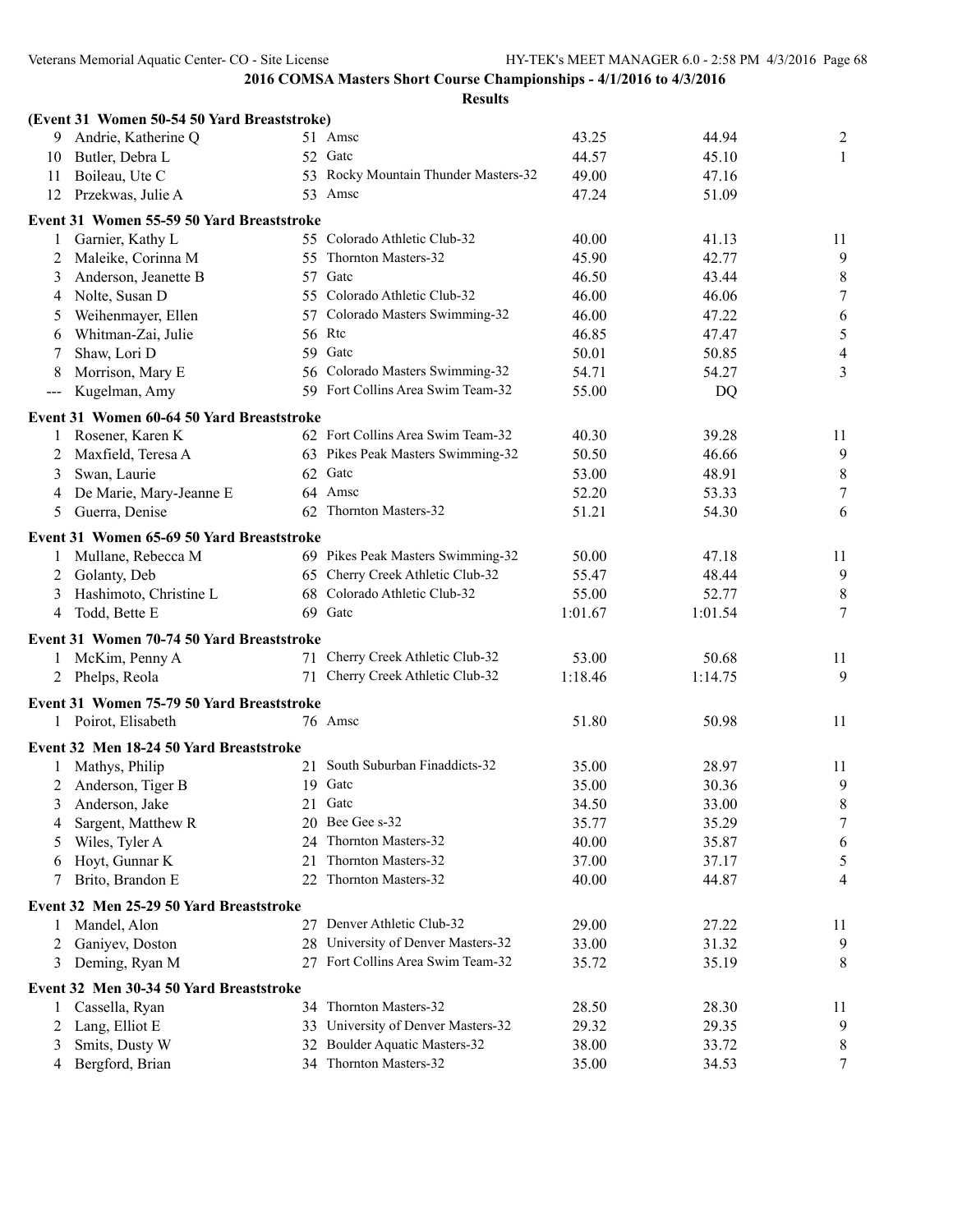|    | (Event 32 Men 30-34 50 Yard Breaststroke) |    |                                      |         |         |                          |
|----|-------------------------------------------|----|--------------------------------------|---------|---------|--------------------------|
|    | 5 Clark, Steven J                         |    | 32 Thornton Masters-32               | 35.31   | 34.84   | 6                        |
|    | Event 32 Men 35-39 50 Yard Breaststroke   |    |                                      |         |         |                          |
| 1  | Trinidad, RD D                            |    | 36 Pikes Peak Masters Swimming-32    | 26.81   | 27.45   | 11                       |
| 2  | Robinson, Eric J                          |    | 39 Uc32-32                           | 34.00   | 31.21   | 9                        |
| 3  | Miller, James                             | 38 | Gatc                                 | 33.36   | 32.25   | $\,8\,$                  |
| 4  | Cain, David P                             |    | 37 Lafayette Masters-32              | 33.75   | 33.12   | $\tau$                   |
| 5  | Addadi, Mehdi                             | 38 | University of Denver Masters-32      | 32.00   | 33.18   | 6                        |
| 6  | Olson, John                               | 35 | Foothills Masters Swim Team-32       | 30.11   | 33.83   | 5                        |
|    | Event 32 Men 40-44 50 Yard Breaststroke   |    |                                      |         |         |                          |
|    | Eisenhuth, Matt S                         |    | 41 University of Denver Masters-32   | 28.10   | 27.89   | 11                       |
| 2  | O'Sullivan, Chris                         |    | 41 University of Denver Masters-32   | 29.80   | 30.73   | 9                        |
| 3  | Gotto, Tony                               |    | 44 Amsc                              | 33.00   | 31.06   | 8                        |
| 4  | Jensen, Brian R                           | 40 | Bee Gee s-32                         | 35.00   | 34.24   | $\boldsymbol{7}$         |
| 5  | Aten, Ken L                               | 43 | Thornton Masters-32                  | 42.00   | 35.14   | 6                        |
| 6  | Cowan, Neil N                             | 44 | Colorado Athletic Club-32            | 41.00   | 40.27   | 5                        |
|    | Event 32 Men 45-49 50 Yard Breaststroke   |    |                                      |         |         |                          |
|    | Torres, Mark                              |    | 46 North Carolina Masters Swimmin-13 | 36.50   | 31.81   | 11                       |
| 2  | Holmes, Todd                              |    | 46 Amsc                              | 34.00   | 33.54   | 9                        |
| 3  | Hoyt, Brian K                             | 49 | Thornton Masters-32                  | 39.22   | 36.77   | 8                        |
| 4  | Cusack, Clif                              |    | 46 Rocky Mountain Thunder Masters-32 | 39.69   | 39.90   | $\tau$                   |
| 5  | Gelin, Larry J                            | 45 | Rocky Mountain Thunder Masters-32    | 42.00   | 39.91   | 6                        |
| 6  | Rosinski, Thomas J                        | 46 | University of Denver Masters-32      | 42.00   | 40.74   | $\mathfrak s$            |
| 7  | Smith, John D                             | 48 | Foothills Masters Swim Team-32       | 48.00   | 44.35   | $\overline{\mathcal{A}}$ |
|    | Event 32 Men 50-54 50 Yard Breaststroke   |    |                                      |         |         |                          |
| 1  | Coveney, Christopher M                    |    | 53 Lafayette Masters-32              | 28.26   | 28.16   | 11                       |
| 2  | Lawrence, Dietrich W                      |    | 50 Jeffco Aquatic Masters-32         | 30.99   | 30.20   | 9                        |
| 3  | Barringer, Rob                            | 50 | University of Denver Masters-32      | 33.00   | 31.37   | 8                        |
| 4  | Brostuen, David A                         | 51 | University of Denver Masters-32      | 33.19   | 32.68   | $\tau$                   |
| 5  | Boileau, Mike                             |    | 54 Rocky Mountain Thunder Masters-32 | 34.00   | 32.84   | 6                        |
| 6  | Kahl, Steven E                            |    | 53 Gate                              | 35.89   | 34.20   | 5                        |
| 7  | Severance, David A                        | 53 | University of Denver Masters-32      | 35.00   | 34.96   | $\overline{4}$           |
| 8  | Neilsen, Eric E                           |    | 50 Fort Collins Area Swim Team-32    | 38.00   | 37.11   | $\mathfrak{Z}$           |
| 9  | Le Vasseur, Andrew P                      |    | 52 University of Denver Masters-32   | 41.80   | 38.47   | $\boldsymbol{2}$         |
| 10 | Ramirez, Alfonso                          |    | 54 Bee Gee s-32                      | 41.13   | 41.48   | 1                        |
| 11 | Ewer, Michael J                           |    | 52 Fort Collins Area Swim Team-32    | 43.19   | 41.54   |                          |
|    | 12 Garcia, Doug A                         |    | 54 Fort Collins Area Swim Team-32    | 43.00   | 43.00   |                          |
|    | Event 32 Men 55-59 50 Yard Breaststroke   |    |                                      |         |         |                          |
| 1  | Orten, Frank T                            |    | 57 Pikes Peak Masters Swimming-32    | 31.10   | 30.64   | 11                       |
| 2  | Louie, Jamie                              |    | 59 Csst Masters-32                   | 33.50   | 33.21   | 9                        |
| 3  | Huggins, David A                          |    | 56 Bee Gee s-32                      | 33.84   | 34.06   | 8                        |
| 4  | Nolte, Christopher C                      |    | 59 Colorado Athletic Club-32         | 36.90   | 34.25   | 7                        |
| 5  | Pfenning, Paul D                          | 57 | University of Denver Masters-32      | 36.50   | 35.74   | 6                        |
| 6  | Leo, Mark                                 |    | 56 Bee Gee s-32                      | 39.67   | 36.58   | 5                        |
|    | Cording, Paul E                           |    | 55 Pikes Peak Masters Swimming-32    | 37.00   | 37.40   | 4                        |
| 8  | Estle, Steven C                           |    | 56 Lafayette Masters-32              | 45.00   | 42.86   | 3                        |
| 9  | Reetz, Eric F                             |    | 56 Bee Gee s-32                      | 44.50   | 44.99   | 2                        |
| 10 | Cattles, Steve                            |    | 56 Bee Gee s-32                      | 1:14.00 | 1:17.65 | 1                        |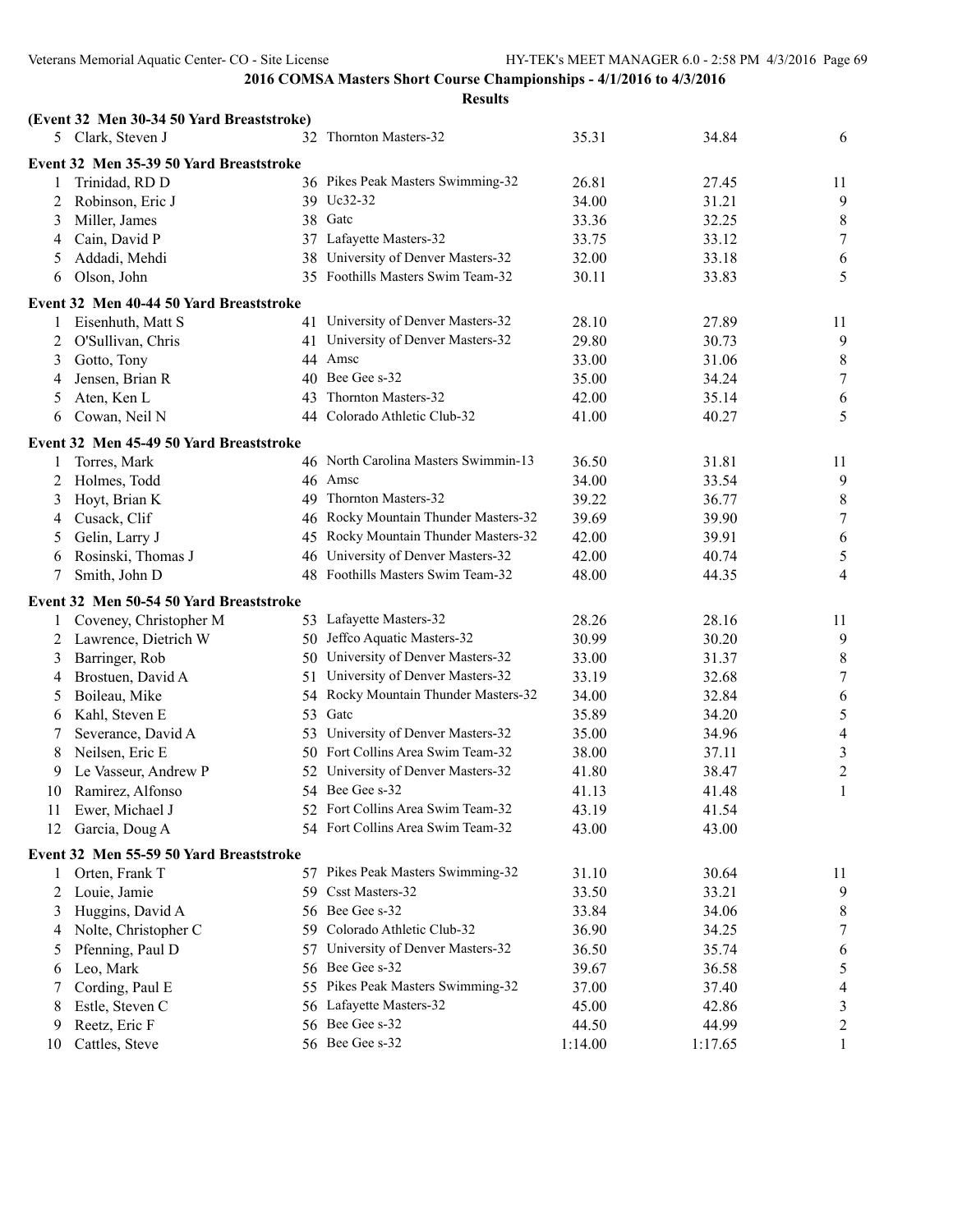|              | Event 32 Men 60-64 50 Yard Breaststroke                         |       |                                    |         |         |                  |
|--------------|-----------------------------------------------------------------|-------|------------------------------------|---------|---------|------------------|
|              | Waterbury, Stuart S                                             |       | 62 Boulder Aquatic Masters-32      | 31.60   | 30.15   | 11               |
| 2            | Hess, Richard                                                   |       | 61 Bee Gee s-32                    | 35.88   | 35.54   | $\overline{9}$   |
| 3            | Hice, Randy C                                                   |       | 61 Uc32-32                         | 38.00   | 36.93   | $\,8\,$          |
| 4            | Shopes, Marty                                                   |       | 64 Gatc                            | 38.50   | 37.55   | $\boldsymbol{7}$ |
| 5            | David, Brad G                                                   | 61    | Foothills Masters Swim Team-32     | 45.00   | 40.04   | $\sqrt{6}$       |
| 6            | Harper, Larry T                                                 |       | 61 Gate                            | 40.00   | 40.12   | $\mathfrak s$    |
|              | Krainik, Gregory M                                              | 61    | University of Denver Masters-32    | 45.00   | 41.67   | $\overline{4}$   |
| $---$        | Morrison, Jeffrey W                                             |       | 61 Colorado Masters Swimming-32    | 39.35   | DQ      |                  |
|              | Event 32 Men 65-69 50 Yard Breaststroke                         |       |                                    |         |         |                  |
|              | Ferguson, Bruce                                                 |       | 65 South Suburban Finaddicts-32    | 36.00   | 37.00   | 11               |
| 2            | Parkinson, Bruce A                                              |       | 65 Fort Collins Area Swim Team-32  | 39.70   | 38.58   | $\overline{9}$   |
| 3            | Blodgett, Bob H                                                 |       | 65 Colorado Athletic Club-32       | 45.00   | 45.70   | $\,8\,$          |
| 4            | Linn, Michael J                                                 |       | 66 Bee Gee s-32                    | 3:00.00 | 1:06.15 | $\overline{7}$   |
|              |                                                                 |       |                                    |         |         |                  |
|              | Event 32 Men 70-74 50 Yard Breaststroke                         |       |                                    |         |         |                  |
| $\mathbf{1}$ | Ogilby, Chuck                                                   |       | 72 Team Sopris Masters-32          | 44.00   | 41.11   | 11               |
| 2            | Zaparanick, Robert R                                            |       | 70 Cherry Creek Athletic Club-32   | 46.00   | 46.44   | 9                |
| 3            | McDanal, Steven                                                 |       | 72 Jeffco Aquatic Masters-32       | 52.00   | 46.52   | $\,8\,$          |
| 4            | Kalstrom, Reynold G                                             | 71    | Foothills Masters Swim Team-32     | 50.00   | 47.16   | $\boldsymbol{7}$ |
| 5            | Tobin, John C                                                   |       | 73 Ever                            | 55.00   | 52.95   | $\sqrt{6}$       |
| 6            | Sherman, Larry W                                                |       | 74 Cherry Creek Athletic Club-32   | 1:00.00 | 59.59   | 5                |
|              | Event 32 Men 75-79 50 Yard Breaststroke                         |       |                                    |         |         |                  |
|              | 1 King, William E                                               |       | 76 Green Mountain Masters-32       | 48.07   | 50.81   | 11               |
| 2            | Plummer, Mark A                                                 |       | 79 University of Denver Masters-32 | 1:10.10 | 56.55   | 9                |
|              | Event 33 Women 25-29 200 Yard Butterfly                         |       |                                    |         |         |                  |
|              | 1 Xu, Amy                                                       |       | 26 University of Denver Masters-32 | 2:50.32 | 2:20.28 | 11               |
|              | 32.06<br>36.07<br>35.68                                         | 36.47 |                                    |         |         |                  |
|              | Event 33 Women 30-34 200 Yard Butterfly                         |       |                                    |         |         |                  |
|              | 1 Ryan, Julianna                                                |       | 30 University of Denver Masters-32 | 2:19.00 | 2:30.15 | 11               |
|              | 33.54<br>38.40<br>38.63                                         | 39.58 |                                    |         |         |                  |
| 2            | Quinnell, Jodi A                                                |       | 33 Jeffco Aquatic Masters-32       | 2:29.60 | 2:32.27 | 9                |
|              | 33.94<br>38.72<br>38.51                                         | 41.10 |                                    |         |         |                  |
| 3            | Lincoln, Laura Beth                                             |       | 32 Bee Gee s-32                    | 3:13.32 | 3:05.32 | 8                |
|              | 40.59<br>48.54<br>48.23                                         | 47.96 |                                    |         |         |                  |
|              | 4 Gibbons, Chelsea M                                            |       | 32 Jeffco Aquatic Masters-32       | 4:00.00 | 3:25.99 | 7                |
|              | 47.84<br>50.71<br>53.30                                         | 54.14 |                                    |         |         |                  |
|              |                                                                 |       |                                    |         |         |                  |
|              | Event 33 Women 35-39 200 Yard Butterfly<br>1 Greenleaf, Kristin |       | 37 Green Mountain Masters-32       | 4:00.00 | 3:30.02 | 11               |
|              | 46.71<br>54.83<br>53.68                                         | 54.80 |                                    |         |         |                  |
|              | Gabrielson, Signe L                                             |       | 37 Pikes Peak Masters Swimming-32  | 3:45.00 | 3:48.73 | 9                |
|              | 52.28<br>58.67<br>1:00.42                                       | 57.36 |                                    |         |         |                  |
|              |                                                                 |       |                                    |         |         |                  |
|              | Event 33 Women 40-44 200 Yard Butterfly                         |       |                                    |         |         |                  |
|              | 1 Moss, Bonnie M                                                |       | 44 Pikes Peak Masters Swimming-32  | 2:30.00 | 2:23.66 | 11               |
|              | 32.23<br>36.73<br>37.28                                         | 37.42 |                                    |         |         |                  |
|              | 2 O'Connell, Fontaine                                           |       | 41 Jeffco Aquatic Masters-32       | 3:30.00 | 3:17.14 | 9                |
|              | 43.97<br>49.73<br>52.10                                         | 51.34 | 44 Thornton Masters-32             | 3:39.99 | 3:37.07 |                  |
|              | 3 Henault, Kerry F<br>46.33<br>55.91<br>58.93                   | 55.90 |                                    |         |         | 8                |
|              |                                                                 |       |                                    |         |         |                  |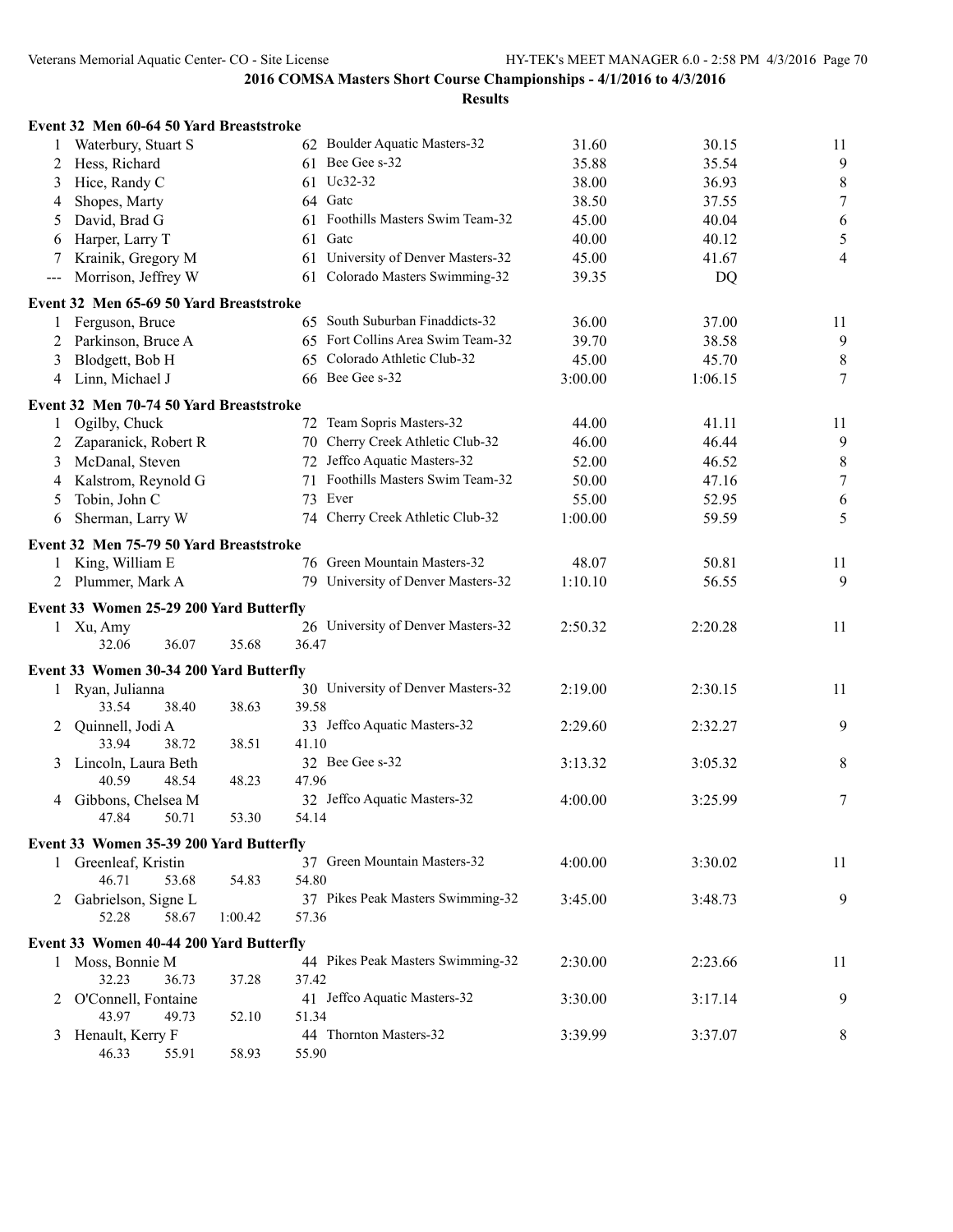| 1 Vanderpoel, Nicole L<br>51 Gate<br>2:50.45<br>2:48.26<br>11<br>38.95<br>43.31<br>41.93<br>44.07<br>54 University of Denver Masters-32<br>9<br>4:00.00<br>Gillespie, Melissa<br>4:10.26<br>2<br>1:01.66<br>57.78<br>1:03.22<br>1:07.60<br>8<br>3 Clendenen, Karen A<br>53 Cherry Creek Athletic Club-32<br>5:00.87<br>5:50.09<br>1:12.24<br>1:27.29<br>1:36.78<br>1:33.78<br>Event 33 Women 65-69 200 Yard Butterfly<br>67 Brkm<br>1 Young, Lydia L<br>3:52.49<br>4:29.96<br>11<br>1:10.10<br>57.17<br>1:09.15<br>1:13.54<br>Event 34 Men 25-29 200 Yard Butterfly<br>27 Pikes Peak Masters Swimming-32<br>2:04.78<br>1:55.00<br>11<br>1 Grosser, Jacob<br>25.82<br>29.80<br>29.57<br>29.81<br>28 University of Denver Masters-32<br>9<br>Smith, David J<br>2:16.22<br>2:11.87<br>2<br>30.11<br>34.33<br>35.29<br>32.14<br>26 University of Denver Masters-32<br>3 Madera, Daniel P<br>2:20.69<br>2:22.18<br>8<br>39.88<br>30.69<br>34.89<br>36.72<br>Event 34 Men 30-34 200 Yard Butterfly<br>1 Elser, Bryce A<br>30 Pikes Peak Masters Swimming-32<br>2:06.00<br>2:01.78<br>11<br>28.00<br>31.98<br>30.31<br>31.49<br>9<br>Colvert, Brian<br>32 Pikes Peak Masters Swimming-32<br>2:06.47<br>2:11.00<br>2<br>35.81<br>26.55<br>31.22<br>32.89<br>Clark, Steven J<br>32 Thornton Masters-32<br>8<br>3:15.14<br>3:07.40<br>3<br>37.75<br>46.40<br>50.63<br>52.62<br>Event 34 Men 35-39 200 Yard Butterfly<br>35 Foothills Masters Swim Team-32<br>1 Batchelder, John R<br>2:16.03<br>2:14.86<br>11<br>30.43<br>35.28<br>35.28<br>33.87<br>38 Thornton Masters-32<br>9<br>2 Forrester, Scott G<br>3:22.19<br>3:19.12<br>42.38<br>51.38<br>52.32<br>53.04<br>Event 34 Men 40-44 200 Yard Butterfly<br>40 Fort Collins Area Swim Team-32<br>2:12.00<br>2:18.66<br>11<br>1 Zupancic, Joseph C<br>30.92<br>35.60<br>36.37<br>35.77<br>Event 34 Men 45-49 200 Yard Butterfly<br>1 Cruz, Eduardo<br>46 Thornton Masters-32<br>3:10.00<br>2:51.41<br>11<br>42.57<br>49.32<br>35.14<br>44.38<br>46 Bee Gee s-32<br>2 White, Brad<br>3:09.57<br>9<br>3:03.20<br>36.74<br>45.76<br>49.99<br>50.71<br>49 Lafayette Masters-32<br>8<br>Brower, William P<br>3:02.34<br>3:23.57<br>3<br>45.68<br>52.07<br>55.56<br>50.26<br>Event 34 Men 50-54 200 Yard Butterfly<br>50 Jeffco Aquatic Masters-32<br>1 Lawrence, Dietrich W<br>2:45.99<br>2:42.36<br>11<br>38.68<br>46.09<br>34.63<br>42.96<br>50 Boulder Aquatic Masters-32<br>9<br>2 Pins, Michael T<br>2:37.49<br>2:42.57<br>34.25<br>49.07<br>36.88<br>42.37<br>54 Bee Gee s-32<br>Magouirk, Jeffrey K<br>3:37.21<br>3:45.21<br>8<br>3<br>49.24<br>59.59<br>1:00.11<br>56.27<br>Event 34 Men 55-59 200 Yard Butterfly<br>1 Mann, Jonathan E<br>55 Gate<br>2:17.42<br>2:18.60<br>11<br>30.96<br>34.31<br>36.96<br>36.37 |  | Event 33 Women 50-54 200 Yard Butterfly |  |  |  |  |  |  |  |
|---------------------------------------------------------------------------------------------------------------------------------------------------------------------------------------------------------------------------------------------------------------------------------------------------------------------------------------------------------------------------------------------------------------------------------------------------------------------------------------------------------------------------------------------------------------------------------------------------------------------------------------------------------------------------------------------------------------------------------------------------------------------------------------------------------------------------------------------------------------------------------------------------------------------------------------------------------------------------------------------------------------------------------------------------------------------------------------------------------------------------------------------------------------------------------------------------------------------------------------------------------------------------------------------------------------------------------------------------------------------------------------------------------------------------------------------------------------------------------------------------------------------------------------------------------------------------------------------------------------------------------------------------------------------------------------------------------------------------------------------------------------------------------------------------------------------------------------------------------------------------------------------------------------------------------------------------------------------------------------------------------------------------------------------------------------------------------------------------------------------------------------------------------------------------------------------------------------------------------------------------------------------------------------------------------------------------------------------------------------------------------------------------------------------------------------------------------------------------------------------------------------------------------------------------------------------------------------------------------------------------------------------------------------------------------------------------------------------------------------------------------------|--|-----------------------------------------|--|--|--|--|--|--|--|
|                                                                                                                                                                                                                                                                                                                                                                                                                                                                                                                                                                                                                                                                                                                                                                                                                                                                                                                                                                                                                                                                                                                                                                                                                                                                                                                                                                                                                                                                                                                                                                                                                                                                                                                                                                                                                                                                                                                                                                                                                                                                                                                                                                                                                                                                                                                                                                                                                                                                                                                                                                                                                                                                                                                                                               |  |                                         |  |  |  |  |  |  |  |
|                                                                                                                                                                                                                                                                                                                                                                                                                                                                                                                                                                                                                                                                                                                                                                                                                                                                                                                                                                                                                                                                                                                                                                                                                                                                                                                                                                                                                                                                                                                                                                                                                                                                                                                                                                                                                                                                                                                                                                                                                                                                                                                                                                                                                                                                                                                                                                                                                                                                                                                                                                                                                                                                                                                                                               |  |                                         |  |  |  |  |  |  |  |
|                                                                                                                                                                                                                                                                                                                                                                                                                                                                                                                                                                                                                                                                                                                                                                                                                                                                                                                                                                                                                                                                                                                                                                                                                                                                                                                                                                                                                                                                                                                                                                                                                                                                                                                                                                                                                                                                                                                                                                                                                                                                                                                                                                                                                                                                                                                                                                                                                                                                                                                                                                                                                                                                                                                                                               |  |                                         |  |  |  |  |  |  |  |
|                                                                                                                                                                                                                                                                                                                                                                                                                                                                                                                                                                                                                                                                                                                                                                                                                                                                                                                                                                                                                                                                                                                                                                                                                                                                                                                                                                                                                                                                                                                                                                                                                                                                                                                                                                                                                                                                                                                                                                                                                                                                                                                                                                                                                                                                                                                                                                                                                                                                                                                                                                                                                                                                                                                                                               |  |                                         |  |  |  |  |  |  |  |
|                                                                                                                                                                                                                                                                                                                                                                                                                                                                                                                                                                                                                                                                                                                                                                                                                                                                                                                                                                                                                                                                                                                                                                                                                                                                                                                                                                                                                                                                                                                                                                                                                                                                                                                                                                                                                                                                                                                                                                                                                                                                                                                                                                                                                                                                                                                                                                                                                                                                                                                                                                                                                                                                                                                                                               |  |                                         |  |  |  |  |  |  |  |
|                                                                                                                                                                                                                                                                                                                                                                                                                                                                                                                                                                                                                                                                                                                                                                                                                                                                                                                                                                                                                                                                                                                                                                                                                                                                                                                                                                                                                                                                                                                                                                                                                                                                                                                                                                                                                                                                                                                                                                                                                                                                                                                                                                                                                                                                                                                                                                                                                                                                                                                                                                                                                                                                                                                                                               |  |                                         |  |  |  |  |  |  |  |
|                                                                                                                                                                                                                                                                                                                                                                                                                                                                                                                                                                                                                                                                                                                                                                                                                                                                                                                                                                                                                                                                                                                                                                                                                                                                                                                                                                                                                                                                                                                                                                                                                                                                                                                                                                                                                                                                                                                                                                                                                                                                                                                                                                                                                                                                                                                                                                                                                                                                                                                                                                                                                                                                                                                                                               |  |                                         |  |  |  |  |  |  |  |
|                                                                                                                                                                                                                                                                                                                                                                                                                                                                                                                                                                                                                                                                                                                                                                                                                                                                                                                                                                                                                                                                                                                                                                                                                                                                                                                                                                                                                                                                                                                                                                                                                                                                                                                                                                                                                                                                                                                                                                                                                                                                                                                                                                                                                                                                                                                                                                                                                                                                                                                                                                                                                                                                                                                                                               |  |                                         |  |  |  |  |  |  |  |
|                                                                                                                                                                                                                                                                                                                                                                                                                                                                                                                                                                                                                                                                                                                                                                                                                                                                                                                                                                                                                                                                                                                                                                                                                                                                                                                                                                                                                                                                                                                                                                                                                                                                                                                                                                                                                                                                                                                                                                                                                                                                                                                                                                                                                                                                                                                                                                                                                                                                                                                                                                                                                                                                                                                                                               |  |                                         |  |  |  |  |  |  |  |
|                                                                                                                                                                                                                                                                                                                                                                                                                                                                                                                                                                                                                                                                                                                                                                                                                                                                                                                                                                                                                                                                                                                                                                                                                                                                                                                                                                                                                                                                                                                                                                                                                                                                                                                                                                                                                                                                                                                                                                                                                                                                                                                                                                                                                                                                                                                                                                                                                                                                                                                                                                                                                                                                                                                                                               |  |                                         |  |  |  |  |  |  |  |
|                                                                                                                                                                                                                                                                                                                                                                                                                                                                                                                                                                                                                                                                                                                                                                                                                                                                                                                                                                                                                                                                                                                                                                                                                                                                                                                                                                                                                                                                                                                                                                                                                                                                                                                                                                                                                                                                                                                                                                                                                                                                                                                                                                                                                                                                                                                                                                                                                                                                                                                                                                                                                                                                                                                                                               |  |                                         |  |  |  |  |  |  |  |
|                                                                                                                                                                                                                                                                                                                                                                                                                                                                                                                                                                                                                                                                                                                                                                                                                                                                                                                                                                                                                                                                                                                                                                                                                                                                                                                                                                                                                                                                                                                                                                                                                                                                                                                                                                                                                                                                                                                                                                                                                                                                                                                                                                                                                                                                                                                                                                                                                                                                                                                                                                                                                                                                                                                                                               |  |                                         |  |  |  |  |  |  |  |
|                                                                                                                                                                                                                                                                                                                                                                                                                                                                                                                                                                                                                                                                                                                                                                                                                                                                                                                                                                                                                                                                                                                                                                                                                                                                                                                                                                                                                                                                                                                                                                                                                                                                                                                                                                                                                                                                                                                                                                                                                                                                                                                                                                                                                                                                                                                                                                                                                                                                                                                                                                                                                                                                                                                                                               |  |                                         |  |  |  |  |  |  |  |
|                                                                                                                                                                                                                                                                                                                                                                                                                                                                                                                                                                                                                                                                                                                                                                                                                                                                                                                                                                                                                                                                                                                                                                                                                                                                                                                                                                                                                                                                                                                                                                                                                                                                                                                                                                                                                                                                                                                                                                                                                                                                                                                                                                                                                                                                                                                                                                                                                                                                                                                                                                                                                                                                                                                                                               |  |                                         |  |  |  |  |  |  |  |
|                                                                                                                                                                                                                                                                                                                                                                                                                                                                                                                                                                                                                                                                                                                                                                                                                                                                                                                                                                                                                                                                                                                                                                                                                                                                                                                                                                                                                                                                                                                                                                                                                                                                                                                                                                                                                                                                                                                                                                                                                                                                                                                                                                                                                                                                                                                                                                                                                                                                                                                                                                                                                                                                                                                                                               |  |                                         |  |  |  |  |  |  |  |
|                                                                                                                                                                                                                                                                                                                                                                                                                                                                                                                                                                                                                                                                                                                                                                                                                                                                                                                                                                                                                                                                                                                                                                                                                                                                                                                                                                                                                                                                                                                                                                                                                                                                                                                                                                                                                                                                                                                                                                                                                                                                                                                                                                                                                                                                                                                                                                                                                                                                                                                                                                                                                                                                                                                                                               |  |                                         |  |  |  |  |  |  |  |
|                                                                                                                                                                                                                                                                                                                                                                                                                                                                                                                                                                                                                                                                                                                                                                                                                                                                                                                                                                                                                                                                                                                                                                                                                                                                                                                                                                                                                                                                                                                                                                                                                                                                                                                                                                                                                                                                                                                                                                                                                                                                                                                                                                                                                                                                                                                                                                                                                                                                                                                                                                                                                                                                                                                                                               |  |                                         |  |  |  |  |  |  |  |
|                                                                                                                                                                                                                                                                                                                                                                                                                                                                                                                                                                                                                                                                                                                                                                                                                                                                                                                                                                                                                                                                                                                                                                                                                                                                                                                                                                                                                                                                                                                                                                                                                                                                                                                                                                                                                                                                                                                                                                                                                                                                                                                                                                                                                                                                                                                                                                                                                                                                                                                                                                                                                                                                                                                                                               |  |                                         |  |  |  |  |  |  |  |
|                                                                                                                                                                                                                                                                                                                                                                                                                                                                                                                                                                                                                                                                                                                                                                                                                                                                                                                                                                                                                                                                                                                                                                                                                                                                                                                                                                                                                                                                                                                                                                                                                                                                                                                                                                                                                                                                                                                                                                                                                                                                                                                                                                                                                                                                                                                                                                                                                                                                                                                                                                                                                                                                                                                                                               |  |                                         |  |  |  |  |  |  |  |
|                                                                                                                                                                                                                                                                                                                                                                                                                                                                                                                                                                                                                                                                                                                                                                                                                                                                                                                                                                                                                                                                                                                                                                                                                                                                                                                                                                                                                                                                                                                                                                                                                                                                                                                                                                                                                                                                                                                                                                                                                                                                                                                                                                                                                                                                                                                                                                                                                                                                                                                                                                                                                                                                                                                                                               |  |                                         |  |  |  |  |  |  |  |
|                                                                                                                                                                                                                                                                                                                                                                                                                                                                                                                                                                                                                                                                                                                                                                                                                                                                                                                                                                                                                                                                                                                                                                                                                                                                                                                                                                                                                                                                                                                                                                                                                                                                                                                                                                                                                                                                                                                                                                                                                                                                                                                                                                                                                                                                                                                                                                                                                                                                                                                                                                                                                                                                                                                                                               |  |                                         |  |  |  |  |  |  |  |
|                                                                                                                                                                                                                                                                                                                                                                                                                                                                                                                                                                                                                                                                                                                                                                                                                                                                                                                                                                                                                                                                                                                                                                                                                                                                                                                                                                                                                                                                                                                                                                                                                                                                                                                                                                                                                                                                                                                                                                                                                                                                                                                                                                                                                                                                                                                                                                                                                                                                                                                                                                                                                                                                                                                                                               |  |                                         |  |  |  |  |  |  |  |
|                                                                                                                                                                                                                                                                                                                                                                                                                                                                                                                                                                                                                                                                                                                                                                                                                                                                                                                                                                                                                                                                                                                                                                                                                                                                                                                                                                                                                                                                                                                                                                                                                                                                                                                                                                                                                                                                                                                                                                                                                                                                                                                                                                                                                                                                                                                                                                                                                                                                                                                                                                                                                                                                                                                                                               |  |                                         |  |  |  |  |  |  |  |
|                                                                                                                                                                                                                                                                                                                                                                                                                                                                                                                                                                                                                                                                                                                                                                                                                                                                                                                                                                                                                                                                                                                                                                                                                                                                                                                                                                                                                                                                                                                                                                                                                                                                                                                                                                                                                                                                                                                                                                                                                                                                                                                                                                                                                                                                                                                                                                                                                                                                                                                                                                                                                                                                                                                                                               |  |                                         |  |  |  |  |  |  |  |
|                                                                                                                                                                                                                                                                                                                                                                                                                                                                                                                                                                                                                                                                                                                                                                                                                                                                                                                                                                                                                                                                                                                                                                                                                                                                                                                                                                                                                                                                                                                                                                                                                                                                                                                                                                                                                                                                                                                                                                                                                                                                                                                                                                                                                                                                                                                                                                                                                                                                                                                                                                                                                                                                                                                                                               |  |                                         |  |  |  |  |  |  |  |
|                                                                                                                                                                                                                                                                                                                                                                                                                                                                                                                                                                                                                                                                                                                                                                                                                                                                                                                                                                                                                                                                                                                                                                                                                                                                                                                                                                                                                                                                                                                                                                                                                                                                                                                                                                                                                                                                                                                                                                                                                                                                                                                                                                                                                                                                                                                                                                                                                                                                                                                                                                                                                                                                                                                                                               |  |                                         |  |  |  |  |  |  |  |
|                                                                                                                                                                                                                                                                                                                                                                                                                                                                                                                                                                                                                                                                                                                                                                                                                                                                                                                                                                                                                                                                                                                                                                                                                                                                                                                                                                                                                                                                                                                                                                                                                                                                                                                                                                                                                                                                                                                                                                                                                                                                                                                                                                                                                                                                                                                                                                                                                                                                                                                                                                                                                                                                                                                                                               |  |                                         |  |  |  |  |  |  |  |
|                                                                                                                                                                                                                                                                                                                                                                                                                                                                                                                                                                                                                                                                                                                                                                                                                                                                                                                                                                                                                                                                                                                                                                                                                                                                                                                                                                                                                                                                                                                                                                                                                                                                                                                                                                                                                                                                                                                                                                                                                                                                                                                                                                                                                                                                                                                                                                                                                                                                                                                                                                                                                                                                                                                                                               |  |                                         |  |  |  |  |  |  |  |
|                                                                                                                                                                                                                                                                                                                                                                                                                                                                                                                                                                                                                                                                                                                                                                                                                                                                                                                                                                                                                                                                                                                                                                                                                                                                                                                                                                                                                                                                                                                                                                                                                                                                                                                                                                                                                                                                                                                                                                                                                                                                                                                                                                                                                                                                                                                                                                                                                                                                                                                                                                                                                                                                                                                                                               |  |                                         |  |  |  |  |  |  |  |
|                                                                                                                                                                                                                                                                                                                                                                                                                                                                                                                                                                                                                                                                                                                                                                                                                                                                                                                                                                                                                                                                                                                                                                                                                                                                                                                                                                                                                                                                                                                                                                                                                                                                                                                                                                                                                                                                                                                                                                                                                                                                                                                                                                                                                                                                                                                                                                                                                                                                                                                                                                                                                                                                                                                                                               |  |                                         |  |  |  |  |  |  |  |
|                                                                                                                                                                                                                                                                                                                                                                                                                                                                                                                                                                                                                                                                                                                                                                                                                                                                                                                                                                                                                                                                                                                                                                                                                                                                                                                                                                                                                                                                                                                                                                                                                                                                                                                                                                                                                                                                                                                                                                                                                                                                                                                                                                                                                                                                                                                                                                                                                                                                                                                                                                                                                                                                                                                                                               |  |                                         |  |  |  |  |  |  |  |
|                                                                                                                                                                                                                                                                                                                                                                                                                                                                                                                                                                                                                                                                                                                                                                                                                                                                                                                                                                                                                                                                                                                                                                                                                                                                                                                                                                                                                                                                                                                                                                                                                                                                                                                                                                                                                                                                                                                                                                                                                                                                                                                                                                                                                                                                                                                                                                                                                                                                                                                                                                                                                                                                                                                                                               |  |                                         |  |  |  |  |  |  |  |
|                                                                                                                                                                                                                                                                                                                                                                                                                                                                                                                                                                                                                                                                                                                                                                                                                                                                                                                                                                                                                                                                                                                                                                                                                                                                                                                                                                                                                                                                                                                                                                                                                                                                                                                                                                                                                                                                                                                                                                                                                                                                                                                                                                                                                                                                                                                                                                                                                                                                                                                                                                                                                                                                                                                                                               |  |                                         |  |  |  |  |  |  |  |
|                                                                                                                                                                                                                                                                                                                                                                                                                                                                                                                                                                                                                                                                                                                                                                                                                                                                                                                                                                                                                                                                                                                                                                                                                                                                                                                                                                                                                                                                                                                                                                                                                                                                                                                                                                                                                                                                                                                                                                                                                                                                                                                                                                                                                                                                                                                                                                                                                                                                                                                                                                                                                                                                                                                                                               |  |                                         |  |  |  |  |  |  |  |
|                                                                                                                                                                                                                                                                                                                                                                                                                                                                                                                                                                                                                                                                                                                                                                                                                                                                                                                                                                                                                                                                                                                                                                                                                                                                                                                                                                                                                                                                                                                                                                                                                                                                                                                                                                                                                                                                                                                                                                                                                                                                                                                                                                                                                                                                                                                                                                                                                                                                                                                                                                                                                                                                                                                                                               |  |                                         |  |  |  |  |  |  |  |
|                                                                                                                                                                                                                                                                                                                                                                                                                                                                                                                                                                                                                                                                                                                                                                                                                                                                                                                                                                                                                                                                                                                                                                                                                                                                                                                                                                                                                                                                                                                                                                                                                                                                                                                                                                                                                                                                                                                                                                                                                                                                                                                                                                                                                                                                                                                                                                                                                                                                                                                                                                                                                                                                                                                                                               |  |                                         |  |  |  |  |  |  |  |
|                                                                                                                                                                                                                                                                                                                                                                                                                                                                                                                                                                                                                                                                                                                                                                                                                                                                                                                                                                                                                                                                                                                                                                                                                                                                                                                                                                                                                                                                                                                                                                                                                                                                                                                                                                                                                                                                                                                                                                                                                                                                                                                                                                                                                                                                                                                                                                                                                                                                                                                                                                                                                                                                                                                                                               |  |                                         |  |  |  |  |  |  |  |
|                                                                                                                                                                                                                                                                                                                                                                                                                                                                                                                                                                                                                                                                                                                                                                                                                                                                                                                                                                                                                                                                                                                                                                                                                                                                                                                                                                                                                                                                                                                                                                                                                                                                                                                                                                                                                                                                                                                                                                                                                                                                                                                                                                                                                                                                                                                                                                                                                                                                                                                                                                                                                                                                                                                                                               |  |                                         |  |  |  |  |  |  |  |
|                                                                                                                                                                                                                                                                                                                                                                                                                                                                                                                                                                                                                                                                                                                                                                                                                                                                                                                                                                                                                                                                                                                                                                                                                                                                                                                                                                                                                                                                                                                                                                                                                                                                                                                                                                                                                                                                                                                                                                                                                                                                                                                                                                                                                                                                                                                                                                                                                                                                                                                                                                                                                                                                                                                                                               |  |                                         |  |  |  |  |  |  |  |
|                                                                                                                                                                                                                                                                                                                                                                                                                                                                                                                                                                                                                                                                                                                                                                                                                                                                                                                                                                                                                                                                                                                                                                                                                                                                                                                                                                                                                                                                                                                                                                                                                                                                                                                                                                                                                                                                                                                                                                                                                                                                                                                                                                                                                                                                                                                                                                                                                                                                                                                                                                                                                                                                                                                                                               |  |                                         |  |  |  |  |  |  |  |
|                                                                                                                                                                                                                                                                                                                                                                                                                                                                                                                                                                                                                                                                                                                                                                                                                                                                                                                                                                                                                                                                                                                                                                                                                                                                                                                                                                                                                                                                                                                                                                                                                                                                                                                                                                                                                                                                                                                                                                                                                                                                                                                                                                                                                                                                                                                                                                                                                                                                                                                                                                                                                                                                                                                                                               |  |                                         |  |  |  |  |  |  |  |
|                                                                                                                                                                                                                                                                                                                                                                                                                                                                                                                                                                                                                                                                                                                                                                                                                                                                                                                                                                                                                                                                                                                                                                                                                                                                                                                                                                                                                                                                                                                                                                                                                                                                                                                                                                                                                                                                                                                                                                                                                                                                                                                                                                                                                                                                                                                                                                                                                                                                                                                                                                                                                                                                                                                                                               |  |                                         |  |  |  |  |  |  |  |
|                                                                                                                                                                                                                                                                                                                                                                                                                                                                                                                                                                                                                                                                                                                                                                                                                                                                                                                                                                                                                                                                                                                                                                                                                                                                                                                                                                                                                                                                                                                                                                                                                                                                                                                                                                                                                                                                                                                                                                                                                                                                                                                                                                                                                                                                                                                                                                                                                                                                                                                                                                                                                                                                                                                                                               |  |                                         |  |  |  |  |  |  |  |
|                                                                                                                                                                                                                                                                                                                                                                                                                                                                                                                                                                                                                                                                                                                                                                                                                                                                                                                                                                                                                                                                                                                                                                                                                                                                                                                                                                                                                                                                                                                                                                                                                                                                                                                                                                                                                                                                                                                                                                                                                                                                                                                                                                                                                                                                                                                                                                                                                                                                                                                                                                                                                                                                                                                                                               |  |                                         |  |  |  |  |  |  |  |
|                                                                                                                                                                                                                                                                                                                                                                                                                                                                                                                                                                                                                                                                                                                                                                                                                                                                                                                                                                                                                                                                                                                                                                                                                                                                                                                                                                                                                                                                                                                                                                                                                                                                                                                                                                                                                                                                                                                                                                                                                                                                                                                                                                                                                                                                                                                                                                                                                                                                                                                                                                                                                                                                                                                                                               |  |                                         |  |  |  |  |  |  |  |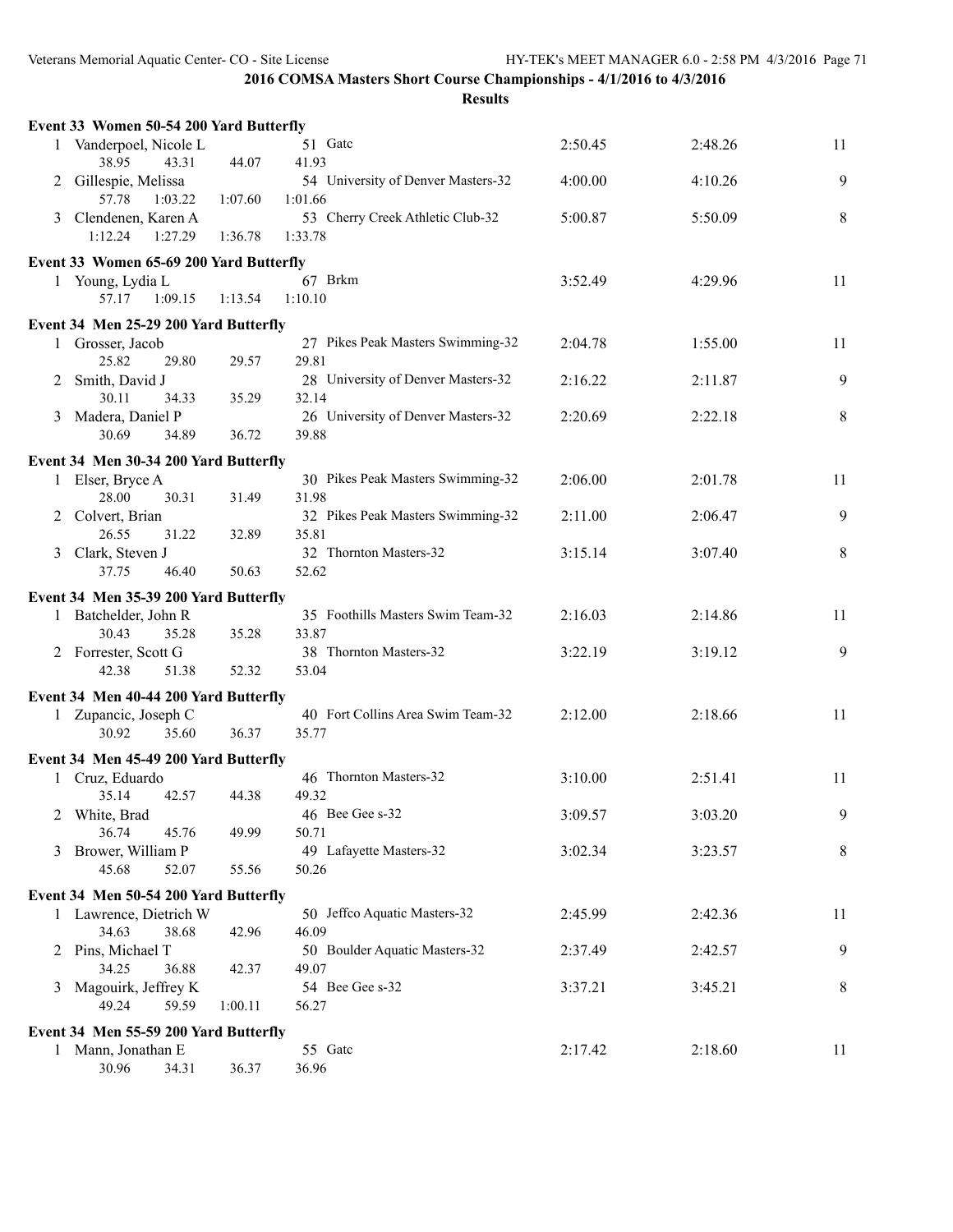|   | (Event 34 Men 55-59 200 Yard Butterfly) |                    |                                    |         |         |    |
|---|-----------------------------------------|--------------------|------------------------------------|---------|---------|----|
|   | 2 Leo, Mark<br>42.93<br>48.14           | 50.25<br>51.08     | 56 Bee Gee s-32                    | 3:34.41 | 3:12.40 | 9  |
|   | 3 Newcomb, Scott C<br>49.00<br>54.51    | 51.02<br>53.71     | 55 Green Mountain Masters-32       | 3:10.00 | 3:28.24 | 8  |
|   | --- Reetz, Eric F                       | 1:02.17            | 56 Bee Gee s-32<br>58.49           | 4:30.00 | DQ      |    |
|   | Event 34 Men 60-64 200 Yard Butterfly   |                    |                                    |         |         |    |
|   | 1 Heggy, Terry A<br>43.33<br>49.26      | 44.93<br>50.43     | 61 Foothills Masters Swim Team-32  | 3:50.10 | 3:07.95 | 11 |
|   | 2 Lehman, Melvin J<br>46.60<br>51.60    | 52.55<br>54.73     | 62 Bee Gee s-32                    | 4:15.15 | 3:25.48 | 9  |
|   | 3 McElhinney, Tom B<br>47.99<br>59.12   | 1:00.26<br>1:05.91 | 62 Bee Gee s-32                    | 3:25.00 | 3:53.28 | 8  |
|   | Event 34 Men 65-69 200 Yard Butterfly   |                    |                                    |         |         |    |
|   | 1 Carney, Kent<br>51.84<br>37.98        | 55.56<br>45.84     | 68 Ever                            | 3:00.00 | 3:11.22 | 11 |
|   | Event 37 Women 18-24 100 Yard Freestyle |                    |                                    |         |         |    |
|   | 1 Booth, Kate<br>26.18<br>28.83         |                    | 23 Thornton Masters-32             | 54.83   | 55.01   | 11 |
|   | 2 Auxer, Joselyn<br>29.15<br>31.99      |                    | 24 Pikes Peak Masters Swimming-32  | 1:01.64 | 1:01.14 | 9  |
|   | 3 Wilson, Casey M<br>29.52<br>34.68     |                    | 22 Uc32-32                         | 58.89   | 1:04.20 | 8  |
|   | 4 Wright, Ashley R<br>30.45<br>34.61    |                    | 24 University of Denver Masters-32 | 1:02.93 | 1:05.06 | 7  |
|   | 5 Kurtz, Shayna<br>32.65<br>35.70       |                    | 21 Jeffco Aquatic Masters-32       | 1:15.00 | 1:08.35 | 6  |
|   | Event 37 Women 25-29 100 Yard Freestyle |                    |                                    |         |         |    |
|   | 1 Gleason, Carolyn<br>26.63<br>29.16    |                    | 26 Gate                            | 57.00   | 55.79   | 11 |
| 2 | Ryan, Jenny<br>27.05<br>29.39           |                    | 25 Pikes Peak Masters Swimming-32  | 59.00   | 56.44   | 9  |
| 3 | Sampl, Lauren<br>27.88<br>31.17         |                    | 28 Racm                            | 58.55   | 59.05   | 8  |
|   | 4 Sampl, Emily<br>31.06<br>28.57        |                    | 28 Racm                            | 58.14   | 59.63   | 7  |
| 5 | Borgias, Keegan<br>27.95<br>31.72       |                    | 27 Cherry Creek Athletic Club-32   | 1:07.76 | 59.67   | 6  |
| 6 | Champion, Kristy<br>34.40<br>37.14      |                    | 29 University of Denver Masters-32 | 1:14.00 | 1:11.54 | 5  |
|   | 7 Westfall, Sarah E<br>35.17<br>38.48   |                    | 28 Gatc                            | 2:10.00 | 1:13.65 | 4  |
|   | 8 Larmore, Jennifer<br>36.02<br>43.36   |                    | 27 Amsc                            | 1:10.00 | 1:19.38 | 3  |
|   | Event 37 Women 30-34 100 Yard Freestyle |                    |                                    |         |         |    |
|   | 1 Heidinger, Anna M<br>26.12<br>27.58   |                    | 31 Pikes Peak Masters Swimming-32  | 54.39   | 53.70   | 11 |
| 2 | Jones, Elizabeth<br>27.27<br>29.52      |                    | 32 Amsc                            | 59.23   | 56.79   | 9  |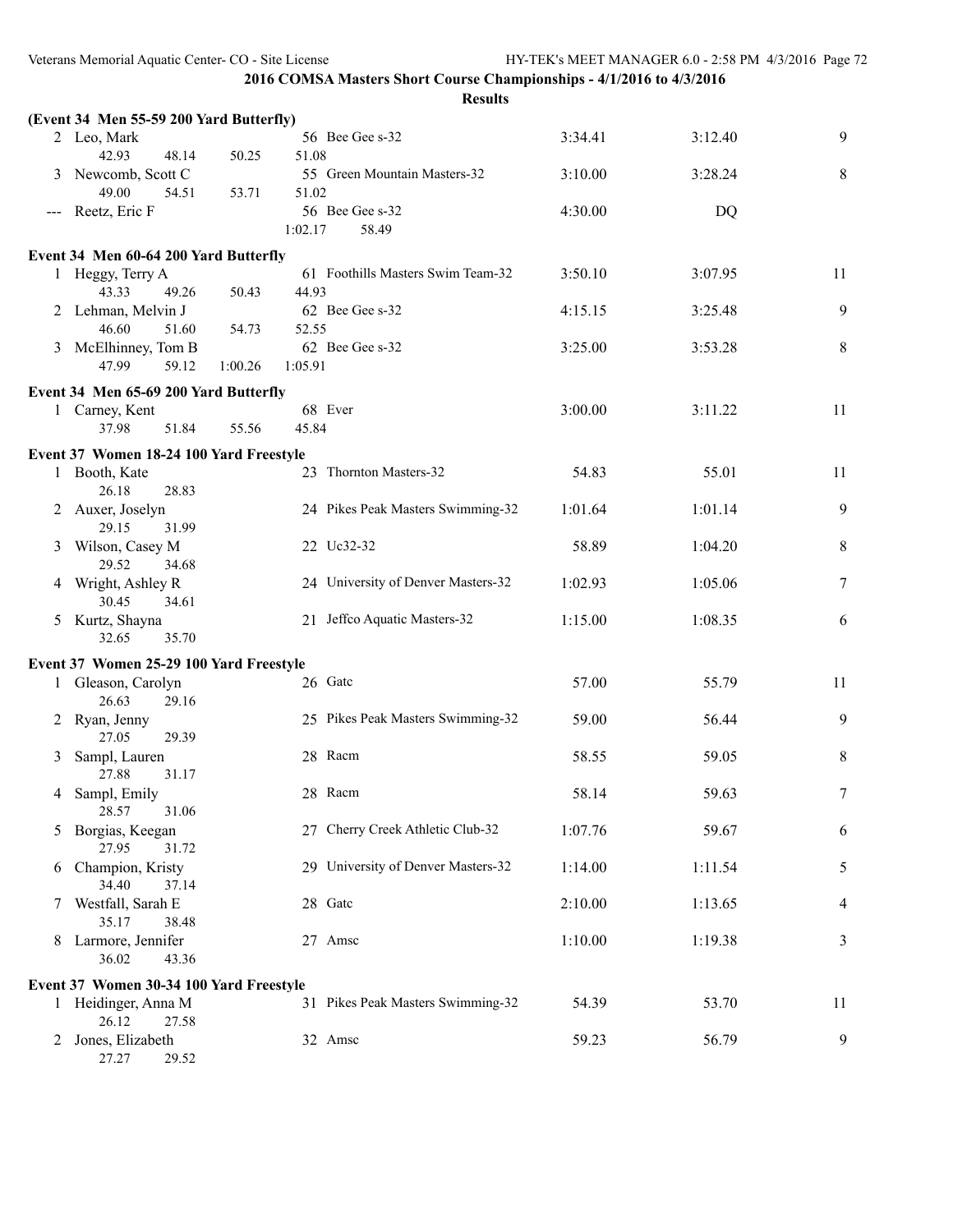|   | (Event 37 Women 30-34 100 Yard Freestyle)    |                                    |         |         |    |
|---|----------------------------------------------|------------------------------------|---------|---------|----|
|   | 3 Schram, Bridgette M<br>27.69<br>31.11      | 30 Pikes Peak Masters Swimming-32  | 1:00.00 | 58.80   | 8  |
|   | 4 Pederson, Kati E<br>28.55<br>31.29         | 34 Thornton Masters-32             | 1:02.00 | 59.84   | 7  |
| 5 | Quinnell, Jodi A<br>29.44<br>31.44           | 33 Jeffco Aquatic Masters-32       | 1:02.00 | 1:00.88 | 6  |
| 6 | Abell, Amanda K<br>30.56<br>32.98            | 34 Gate                            | 1:02.33 | 1:03.54 | 5  |
| 7 | Sfeir, Emily<br>31.00<br>36.45               | 30 Pikes Peak Masters Swimming-32  | 1:06.30 | 1:07.45 | 4  |
| 8 | Van Noordt, Lindsey<br>32.17<br>36.16        | 32 Amsc                            | 1:05.00 | 1:08.33 | 3  |
|   | Event 37 Women 35-39 100 Yard Freestyle      |                                    |         |         |    |
|   | 1 Linke, Lyndsey M<br>27.00<br>28.99         | 35 Fort Collins Area Swim Team-32  | 57.00   | 55.99   | 11 |
|   | 2 Fostvedt, Alishia L<br>29.38<br>33.64      | 39 Amsc                            | 1:02.20 | 1:03.02 | 9  |
|   | 3 Fischer, Christine<br>31.44<br>33.45       | 35 Fort Collins Area Swim Team-32  | 1:07.84 | 1:04.89 | 8  |
|   | 4 Blair, Katie<br>33.78<br>32.40             | 35 Lafayette Masters-32            | 1:08.00 | 1:06.18 | 7  |
| 5 | Engle, Beth<br>32.27<br>33.96                | 38 Bee Gee s-32                    | 1:09.53 | 1:06.23 | 6  |
|   | 6 Catallo-Madruga, Marci H<br>32.25<br>34.10 | 37 University of Denver Masters-32 | 1:06.54 | 1:06.35 | 5  |
| 7 | Castellano, Sara E<br>32.04<br>34.45         | 39 Lafayette Masters-32            | 1:07.14 | 1:06.49 | 4  |
| 8 | Vitcenda, Jessica J<br>34.02<br>36.19        | 39 Gatc                            | 1:11.95 | 1:10.21 | 3  |
|   | 9 Hovey, Brianne<br>34.14<br>37.60           | 36 Gatc                            | 1:15.00 | 1:11.74 | 2  |
|   | 10 Wouda, Ellie R<br>34.61<br>37.58          | 39 Colorado Masters Swimming-32    | 1:18.00 | 1:12.19 | 1  |
|   | Event 37 Women 40-44 100 Yard Freestyle      |                                    |         |         |    |
|   | Wagner, Heather L<br>27.11<br>28.51          | 43 Pikes Peak Masters Swimming-32  | 59.29   | 55.62   | 11 |
| 2 | Walkenhorst, Katie J<br>28.17<br>31.04       | 42 Lafayette Masters-32            | 58.80   | 59.21   | 9  |
| 3 | Dussliere, Julie F<br>29.44<br>32.48         | 43 Colorado Masters Swimming-32    | 1:04.94 | 1:01.92 | 8  |
| 4 | Paul, Heather<br>30.04<br>33.13              | 41 Colorado Masters Swimming-32    | 1:02.54 | 1:03.17 | 7  |
| 5 | Garland, Crystal<br>30.32<br>32.91           | 44 Gatc                            | 1:02.50 | 1:03.23 | 6  |
| 6 | O'Connell, Fontaine<br>32.71<br>33.90        | 41 Jeffco Aquatic Masters-32       | 1:08.00 | 1:06.61 | 5  |
| 7 | Jackson, Rebecca<br>32.19<br>35.40           | 40 South Suburban Finaddicts-32    | 1:03.00 | 1:07.59 | 4  |
| 8 | Haskett, Stephanie<br>34.38<br>36.79         | 40 Bee Gee s-32                    | 1:20.00 | 1:11.17 | 3  |
| 9 | Hayes, Laurie M<br>34.63<br>37.85            | 40 Rtc                             | 1:15.00 | 1:12.48 | 2  |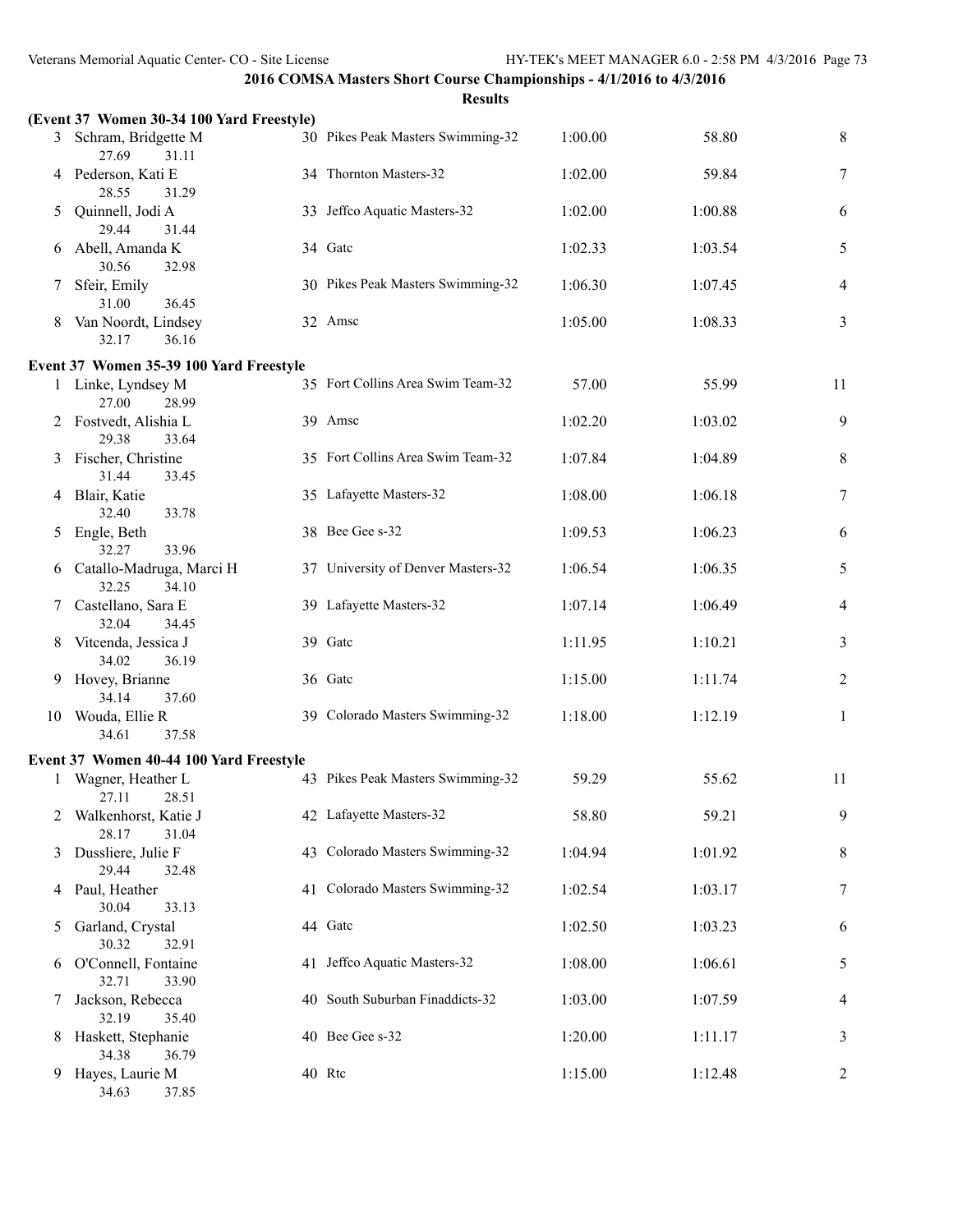| <b>Results</b> |  |
|----------------|--|

|    | (Event 37 Women 40-44 100 Yard Freestyle)<br>10 Martin, Barbara | 40 Fort Collins Area Swim Team-32 | 1:15.00 | 1:14.34 | 1                        |
|----|-----------------------------------------------------------------|-----------------------------------|---------|---------|--------------------------|
|    | 35.15<br>39.19                                                  |                                   |         |         |                          |
|    | 11 Kinnersley, Darcy A<br>37.52<br>38.41                        | 44 Gatc                           | 1:25.00 | 1:15.93 |                          |
|    | 12 Queenan, Katie<br>39.67<br>46.61                             | 43 Gate                           | 1:50.00 | 1:26.28 |                          |
|    | 13 White, Crystal<br>41.64<br>46.04                             | 42 Bee Gee s-32                   | 1:29.80 | 1:27.68 |                          |
|    | Event 37 Women 45-49 100 Yard Freestyle                         |                                   |         |         |                          |
| 1  | Seavall, Kelly J<br>28.43<br>30.95                              | 47 Gatc                           | 58.69   | 59.38   | 11                       |
|    | 2 Richardson, Kim G<br>29.14<br>31.67                           | 47 Fort Collins Area Swim Team-32 | 1:03.82 | 1:00.81 | 9                        |
| 3  | DeLong, Mary A                                                  | 49 Fort Collins Area Swim Team-32 | 1:11.15 | 1:10.09 | 8                        |
|    | 4 Early, Deborah<br>34.05<br>38.16                              | 49 Bee Gee s-32                   | 1:16.17 | 1:12.21 | $\tau$                   |
|    | 5 Olczak, Suzanne F<br>36.77<br>43.43                           | 47 Colorado Athletic Club-32      | 1:25.00 | 1:20.20 | 6                        |
|    | 6 Wecksler, Michelle<br>42.78<br>45.42                          | 49 Cherry Creek Athletic Club-32  | 1:35.11 | 1:28.20 | 5                        |
|    | 7 Bryant, Teddi<br>42.51<br>53.58                               | 49 Cherry Creek Athletic Club-32  | 1:48.81 | 1:36.09 | $\overline{\mathcal{A}}$ |
|    | Event 37 Women 50-54 100 Yard Freestyle                         |                                   |         |         |                          |
|    | 1 Nowak, Elizabeth A<br>29.10<br>31.71                          | 52 Gate                           | 59.50   | 1:00.81 | 11                       |
|    | 2 MacLaren, Kathleen A<br>30.30<br>32.02                        | 53 Pikes Peak Masters Swimming-32 | 1:00.85 | 1:02.32 | 9                        |
|    | 3 Butler, Debra L<br>31.29<br>33.06                             | 52 Gate                           | 1:07.17 | 1:04.35 | 8                        |
|    | 4 Hagadorn, Heather<br>32.15<br>33.10                           | 51 Gate                           | 1:06.62 | 1:05.25 | 7                        |
|    | 5 Gardner, Micheline<br>31.03<br>35.27                          | 50 Bee Gee s-32                   | 1:06.19 | 1:06.30 | 6                        |
|    | 6 Eldridge, Audrey L<br>34.09<br>37.66                          | 53 Pikes Peak Masters Swimming-32 | 1:12.19 | 1:11.75 | 5                        |
|    | 7 Przekwas, Julie A<br>36.57<br>38.47                           | 53 Amsc                           | 1:16.51 | 1:15.04 | 4                        |
| 8. | Stokoe, Jeanne<br>38.81<br>45.38                                | 54 Thornton Masters-32            | 1:28.00 | 1:24.19 | 3                        |
|    | Event 37 Women 55-59 100 Yard Freestyle                         |                                   |         |         |                          |
|    | 1 Garnier, Kathy L<br>28.49<br>31.35                            | 55 Colorado Athletic Club-32      | 59.98   | 59.84   | 11                       |
|    | 2 Cotton, Suzy L<br>29.34<br>33.67                              | 56 Hra                            | 1:01.11 | 1:03.01 | 9                        |
|    | 3 Maleike, Corinna M<br>31.88<br>34.62                          | 55 Thornton Masters-32            | 1:11.11 | 1:06.50 | 8                        |
|    | 4 Metzger, Anne M<br>31.63<br>35.19                             | 55 Jeffco Aquatic Masters-32      | 1:06.32 | 1:06.82 | 7                        |
|    | 5 Kerr, Ann<br>34.05<br>35.46                                   | 59 Gatc                           | 1:12.03 | 1:09.51 | 6                        |
|    | 6 Hicks, Sandra J<br>36.35<br>39.25                             | 55 Fort Collins Area Swim Team-32 | 1:20.00 | 1:15.60 | 5                        |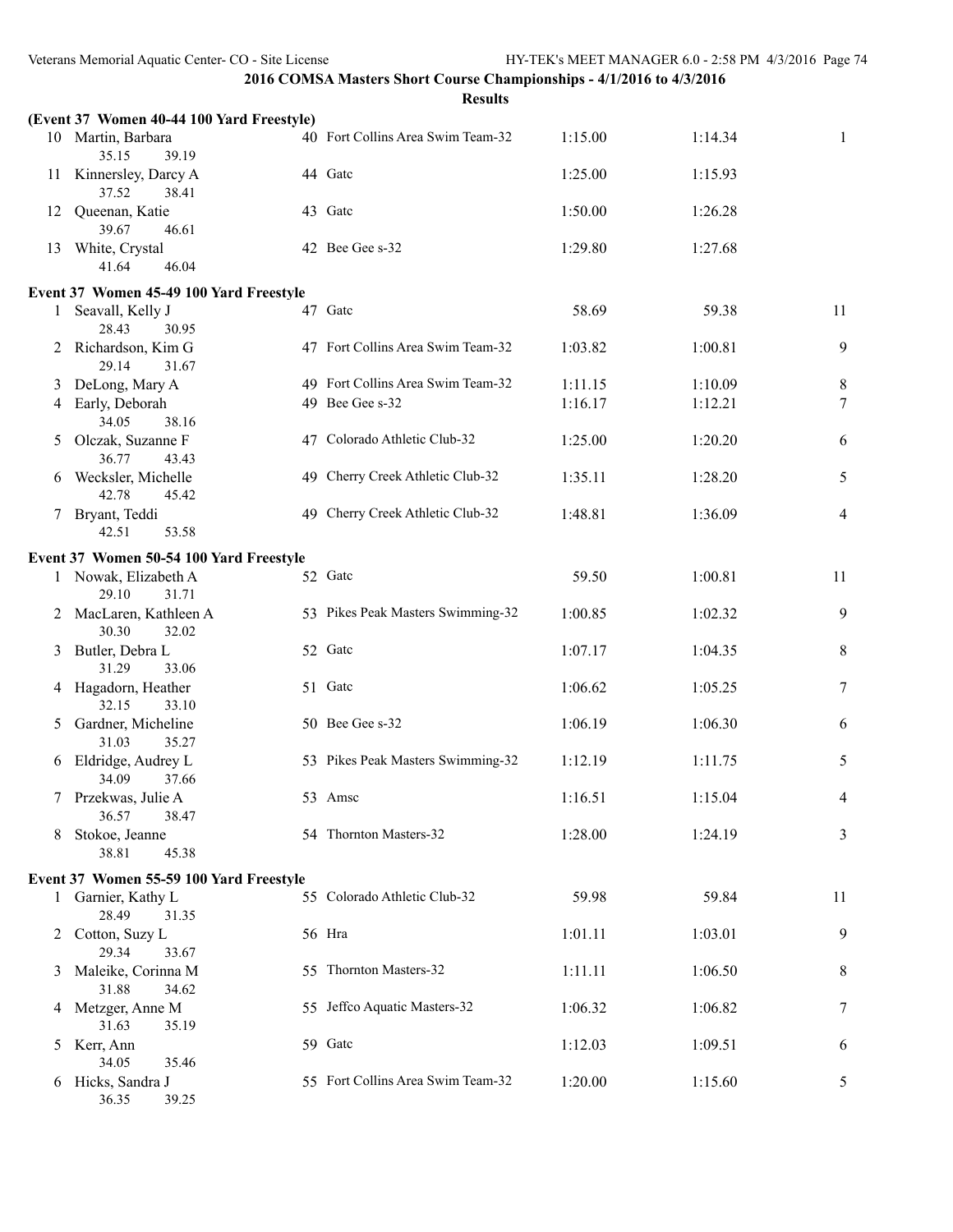|    |                                                                               | <b>Results</b>                    |         |         |    |
|----|-------------------------------------------------------------------------------|-----------------------------------|---------|---------|----|
|    | (Event 37 Women 55-59 100 Yard Freestyle)                                     |                                   |         |         |    |
|    | 7 Weihenmayer, Ellen<br>37.53<br>39.85                                        | 57 Colorado Masters Swimming-32   | 1:19.00 | 1:17.38 | 4  |
| 8  | Guidas, Claire M<br>38.31<br>43.79                                            | 58 Lafayette Masters-32           | 1:24.67 | 1:22.10 | 3  |
| 9  | Townley, Antoinette<br>39.63<br>43.85                                         | 55 Thornton Masters-32            | 1:30.00 | 1:23.48 | 2  |
| 10 | Sortwell, Andrea<br>40.67<br>44.00                                            | 56 Bee Gee s-32                   | 1:26.49 | 1:24.67 | 1  |
| 11 | Shaw, Lori D<br>44.97<br>52.24                                                | 59 Gatc                           | 1:35.82 | 1:37.21 |    |
|    | 12 Morrison, Mary E<br>50.21<br>51.31                                         | 56 Colorado Masters Swimming-32   | 1:37.15 | 1:41.52 |    |
|    | Event 37 Women 60-64 100 Yard Freestyle                                       |                                   |         |         |    |
|    | 1 Rosener, Karen K<br>31.30<br>34.29                                          | 62 Fort Collins Area Swim Team-32 | 1:07.50 | 1:05.59 | 11 |
|    | 2 Maxfield, Teresa A<br>36.96<br>38.73                                        | 63 Pikes Peak Masters Swimming-32 | 1:20.00 | 1:15.69 | 9  |
| 3  | Swan, Laurie<br>37.60<br>41.54                                                | 62 Gate                           | 1:26.00 | 1:19.14 | 8  |
|    | 4 Rowe, Christine T<br>41.62<br>43.59                                         | 64 Amsc                           | 1:32.20 | 1:25.21 | 7  |
| 5  | Guerra, Denise<br>41.55<br>44.83                                              | 62 Thornton Masters-32            | 1:22.75 | 1:26.38 | 6  |
|    | 6 De Marie, Mary-Jeanne E<br>47.75<br>44.47                                   | 64 Amsc                           | 1:38.00 | 1:32.22 | 5  |
|    |                                                                               |                                   |         |         |    |
|    | Event 37 Women 65-69 100 Yard Freestyle<br>1 Young, Lydia L<br>40.43<br>42.55 | 67 Brkm                           | 1:21.25 | 1:22.98 | 11 |
|    | 2 Mullane, Rebecca M<br>41.64<br>42.57                                        | 69 Pikes Peak Masters Swimming-32 | 1:28.00 | 1:24.21 | 9  |
|    | 3 Noble, Ann<br>53.86<br>51.60                                                | 68 Cherry Creek Athletic Club-32  | 1:46.00 | 1:45.46 | 8  |
|    | Event 37 Women 70-74 100 Yard Freestyle                                       |                                   |         |         |    |
|    | 1 Emmons, Sara<br>55.36 55.84                                                 | 73 Gate                           | 2:11.53 | 1:51.20 | 11 |
|    | 2 Phelps, Reola<br>59.48<br>1:06.42                                           | 71 Cherry Creek Athletic Club-32  | 2:09.77 | 2:05.90 | 9  |
|    |                                                                               |                                   |         |         |    |
|    | Event 37 Women 75-79 100 Yard Freestyle                                       |                                   |         |         |    |
|    | 1 Poirot, Elisabeth<br>44.14<br>49.28                                         | 76 Amsc                           | 1:36.00 | 1:33.42 | 11 |
|    | Event 37 Women 80-84 100 Yard Freestyle                                       |                                   |         |         |    |
|    | 1 Weigand, Jacqueline J<br>1:06.09<br>1:10.73                                 | 81 Jeffco Aquatic Masters-32      | 2:11.30 | 2:16.82 | 11 |
|    | Event 38 Men 18-24 100 Yard Freestyle                                         |                                   |         |         |    |
|    | 1 Mathys, Philip<br>22.83<br>26.05                                            | 21 South Suburban Finaddicts-32   | 49.00   | 48.88   | 11 |
|    | 2 Kahl, John F<br>24.05<br>26.05                                              | 20 Gate                           | 57.28   | 50.10   | 9  |
| 3  | Brown, Xavier A<br>24.03<br>26.56                                             | 22 Swim Dogs-32                   | 53.75   | 50.59   | 8  |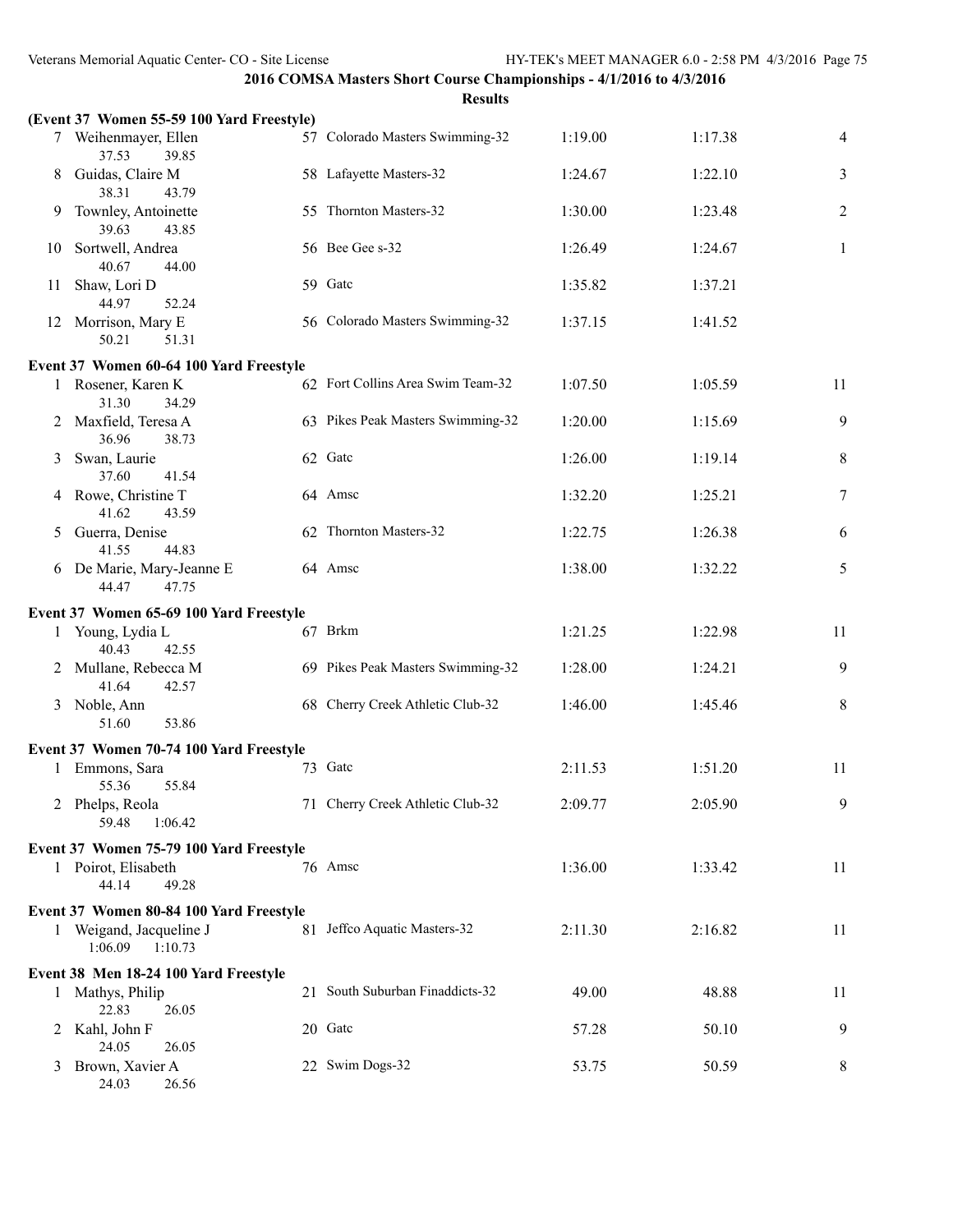|    | (Event 38 Men 18-24 100 Yard Freestyle) |                                    |         |         |                |
|----|-----------------------------------------|------------------------------------|---------|---------|----------------|
|    | 4 Sargent, Matthew R<br>26.60<br>28.85  | 20 Bee Gee s-32                    | 55.87   | 55.45   | 7              |
| 5  | Porras, Felipe<br>27.25<br>29.28        | 20 Foothills Masters Swim Team-32  | 57.00   | 56.53   | 6              |
| 6  | Wiles, Tyler A<br>26.31<br>30.65        | 24 Thornton Masters-32             | 1:00.00 | 56.96   | 5              |
|    | Hoyt, Gunnar K<br>28.60<br>31.90        | 21 Thornton Masters-32             | 1:05.00 | 1:00.50 | $\overline{4}$ |
|    | Brito, Brandon E<br>33.00<br>35.93      | 22 Thornton Masters-32             | 1:07.00 | 1:08.93 | 3              |
|    | Event 38 Men 25-29 100 Yard Freestyle   |                                    |         |         |                |
|    | 1 Anderson, Brian M<br>21.65<br>23.72   | 26 Boulder Aquatic Masters-32      | 45.00   | 45.37   | 11             |
|    | 2 Grosser, Jacob<br>22.44<br>24.59      | 27 Pikes Peak Masters Swimming-32  | 46.63   | 47.03   | 9              |
|    | Kingery, Robert K<br>24.08<br>26.32     | 26 University of Denver Masters-32 | 49.00   | 50.40   | 8              |
|    | 4 Gibson, Madison M<br>24.25<br>26.98   | 25 University of Denver Masters-32 | 53.00   | 51.23   | 7              |
| 5  | Deming, Ryan M<br>27.05<br>28.40        | 27 Fort Collins Area Swim Team-32  | 56.00   | 55.45   | 6              |
| 6  | Smith, David J<br>27.81<br>28.88        | 28 University of Denver Masters-32 | 56.19   | 56.69   | 5              |
|    | Event 38 Men 30-34 100 Yard Freestyle   |                                    |         |         |                |
|    | 1 Elser, Bryce A<br>22.99<br>24.95      | 30 Pikes Peak Masters Swimming-32  | 46.75   | 47.94   | 11             |
|    | 2 Colvert, Brian<br>24.26<br>27.46      | 32 Pikes Peak Masters Swimming-32  | 51.74   | 51.72   | 9              |
| 3  | Cassella, Ryan<br>24.68<br>27.76        | 34 Thornton Masters-32             | 54.00   | 52.44   | 8              |
|    | 4 Barbini, Matt G<br>26.43<br>28.32     | 34 Pikes Peak Masters Swimming-32  | 54.00   | 54.75   | 7              |
| 5  | Clark, Steven J<br>26.62<br>29.71       | 32 Thornton Masters-32             | 57.64   | 56.33   | 6              |
| 6  | Smits, Dusty W<br>27.87<br>30.87        | 32 Boulder Aquatic Masters-32      | 58.98   | 58.74   | 5              |
|    | Bergford, Brian<br>28.56<br>31.16       | 34 Thornton Masters-32             | 1:01.00 | 59.72   | 4              |
|    | Event 38 Men 35-39 100 Yard Freestyle   |                                    |         |         |                |
|    | 1 Caswell, Ian<br>24.84<br>27.16        | 37 Bee Gee s-32                    | 57.00   | 52.00   | 11             |
|    | Robinson, Eric J<br>24.65<br>27.53      | 39 Uc32-32                         | 53.71   | 52.18   | 9              |
|    | Miller, James<br>25.04<br>28.86         | 38 Gate                            | 52.75   | 53.90   | 8              |
| 4  | Olson, John<br>26.90<br>29.13           | 35 Foothills Masters Swim Team-32  | 1:00.55 | 56.03   | 7              |
| 5. | Cain, David P<br>27.98<br>33.02         | 37 Lafayette Masters-32            | 1:02.00 | 1:01.00 | 6              |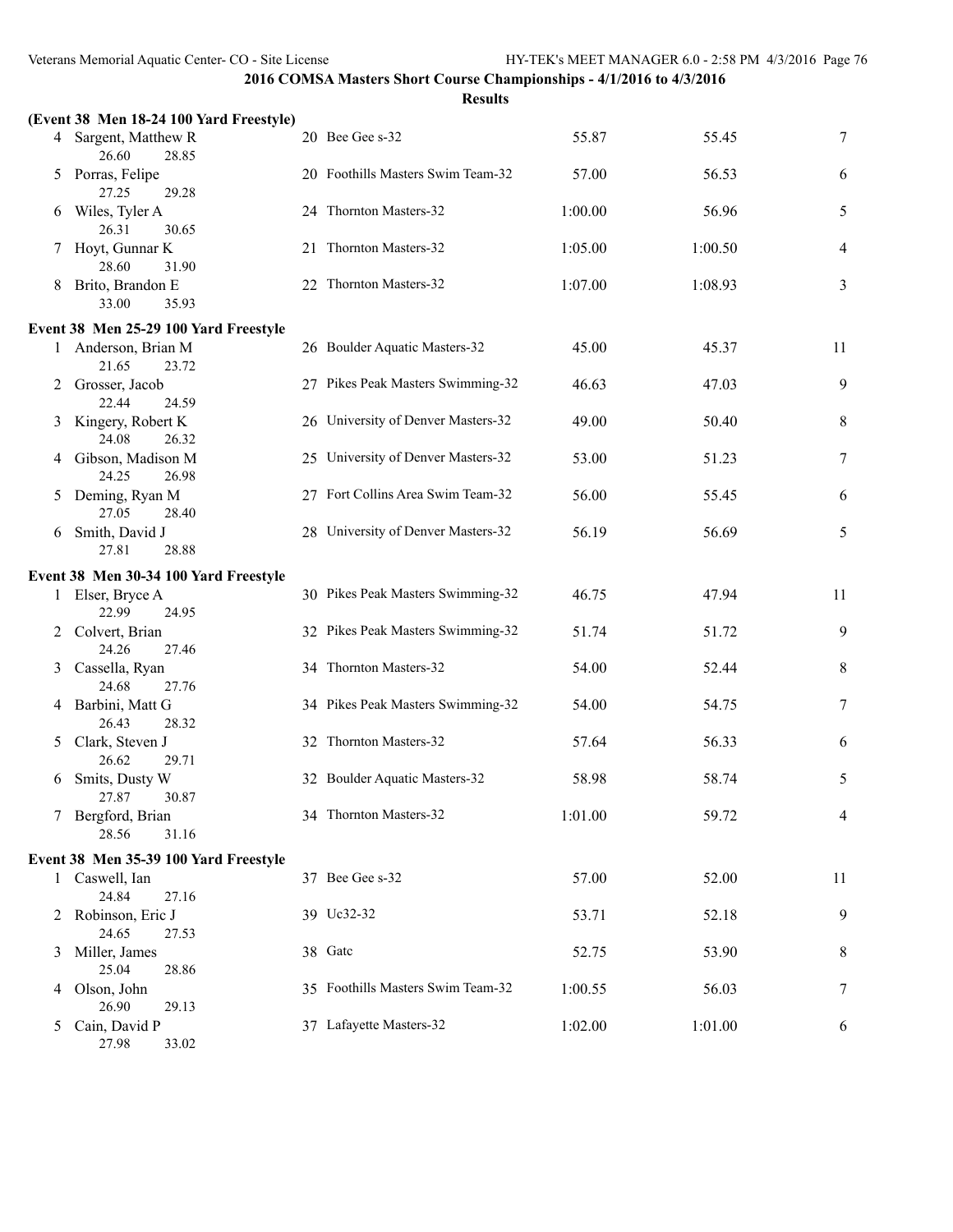|              | Event 38 Men 40-44 100 Yard Freestyle                   |    |                                      |         |         |    |
|--------------|---------------------------------------------------------|----|--------------------------------------|---------|---------|----|
|              | Eisenhuth, Matt S<br>23.29<br>24.87                     |    | 41 University of Denver Masters-32   | 49.10   | 48.16   | 11 |
| 2            | Ogilby, Kayo<br>25.50<br>27.76                          |    | 43 Team Sopris Masters-32            | 54.76   | 53.26   | 9  |
| 3            | Gotto, Tony<br>26.11<br>27.57                           |    | 44 Amsc                              | 55.00   | 53.68   | 8  |
| 4            | Edwards, Dan<br>25.85<br>28.13                          |    | 42 Colorado Masters Swimming-32      | 54.00   | 53.98   | 7  |
| 5            | Zupancic, Joseph C<br>25.93<br>29.21                    |    | 40 Fort Collins Area Swim Team-32    | 56.00   | 55.14   | 6  |
| 6            | Farley, Michael J<br>27.02<br>28.17                     |    | 42 University of Denver Masters-32   | 59.00   | 55.19   | 5  |
|              | Aten, Ken L<br>29.22<br>32.18                           | 43 | Thornton Masters-32                  | 1:05.00 | 1:01.40 | 4  |
| 8            | Cowan, Neil N<br>32.41<br>34.46                         |    | 44 Colorado Athletic Club-32         | 1:10.00 | 1:06.87 | 3  |
|              | Event 38 Men 45-49 100 Yard Freestyle                   |    |                                      |         |         |    |
| $\mathbf{1}$ | Garland, Robert<br>24.80<br>27.00                       |    | 46 Gatc                              | 52.27   | 51.80   | 11 |
|              | Rosinski, Thomas J<br>26.75<br>28.01                    |    | 46 University of Denver Masters-32   | 1:00.00 | 54.76   | 9  |
| 3            | Torres, Mark<br>26.32<br>28.70                          |    | 46 North Carolina Masters Swimmin-13 | 55.00   | 55.02   | 8  |
| 4            | Weber, Brad<br>27.33<br>29.94                           |    | 46 Bee Gee s-32                      | 59.00   | 57.27   | 7  |
| 5            | Holmes, Todd<br>27.35<br>30.16                          |    | 46 Amsc                              | 57.00   | 57.51   | 6  |
| 6            | Pazmino, Jorge E<br>27.23<br>30.95                      |    | 46 Amsc                              | 56.00   | 58.18   | 5  |
| 7            | Borrett, Tad<br>27.81<br>32.12                          |    | 48 Uc32-32                           | 59.89   | 59.93   | 4  |
| 8            | Cusack, Clif<br>29.54<br>31.84                          |    | 46 Rocky Mountain Thunder Masters-32 | 1:05.00 | 1:01.38 | 3  |
| 9            | Gelin, Larry J<br>30.62<br>32.47                        |    | 45 Rocky Mountain Thunder Masters-32 | 1:05.00 | 1:03.09 | 2  |
|              |                                                         |    |                                      |         |         |    |
| 1            | Event 38 Men 50-54 100 Yard Freestyle<br>Barringer, Rob |    | 50 University of Denver Masters-32   | 54.50   | 52.55   | 11 |
| 2            | 25.14<br>27.41<br>Lawrence, Dietrich W                  |    | 50 Jeffco Aquatic Masters-32         | 54.00   | 54.71   | 9  |
|              | 26.27<br>28.44<br>3 Kahl, Steven E                      |    | 53 Gate                              | 58.33   | 55.04   | 8  |
|              | 26.62<br>28.42<br>4 Boileau, Mike                       |    | 54 Rocky Mountain Thunder Masters-32 | 58.00   | 57.47   | 7  |
| 5            | 27.68<br>29.79<br>Bingham, Frank A                      |    | 50 University of Denver Masters-32   | 1:00.00 | 59.70   | 6  |
|              | 28.74<br>30.96<br>6 Neilsen, Eric E                     |    | 50 Fort Collins Area Swim Team-32    | 1:05.00 | 1:04.04 | 5  |
| 7            | 30.22<br>33.82<br>Toomey, Tom                           |    | 54 Uc32-32                           | 1:04.00 | 1:06.76 | 4  |
| 8            | 31.36<br>35.40<br>Garcia, Doug A<br>32.91<br>35.93      |    | 54 Fort Collins Area Swim Team-32    | 1:09.00 | 1:08.84 | 3  |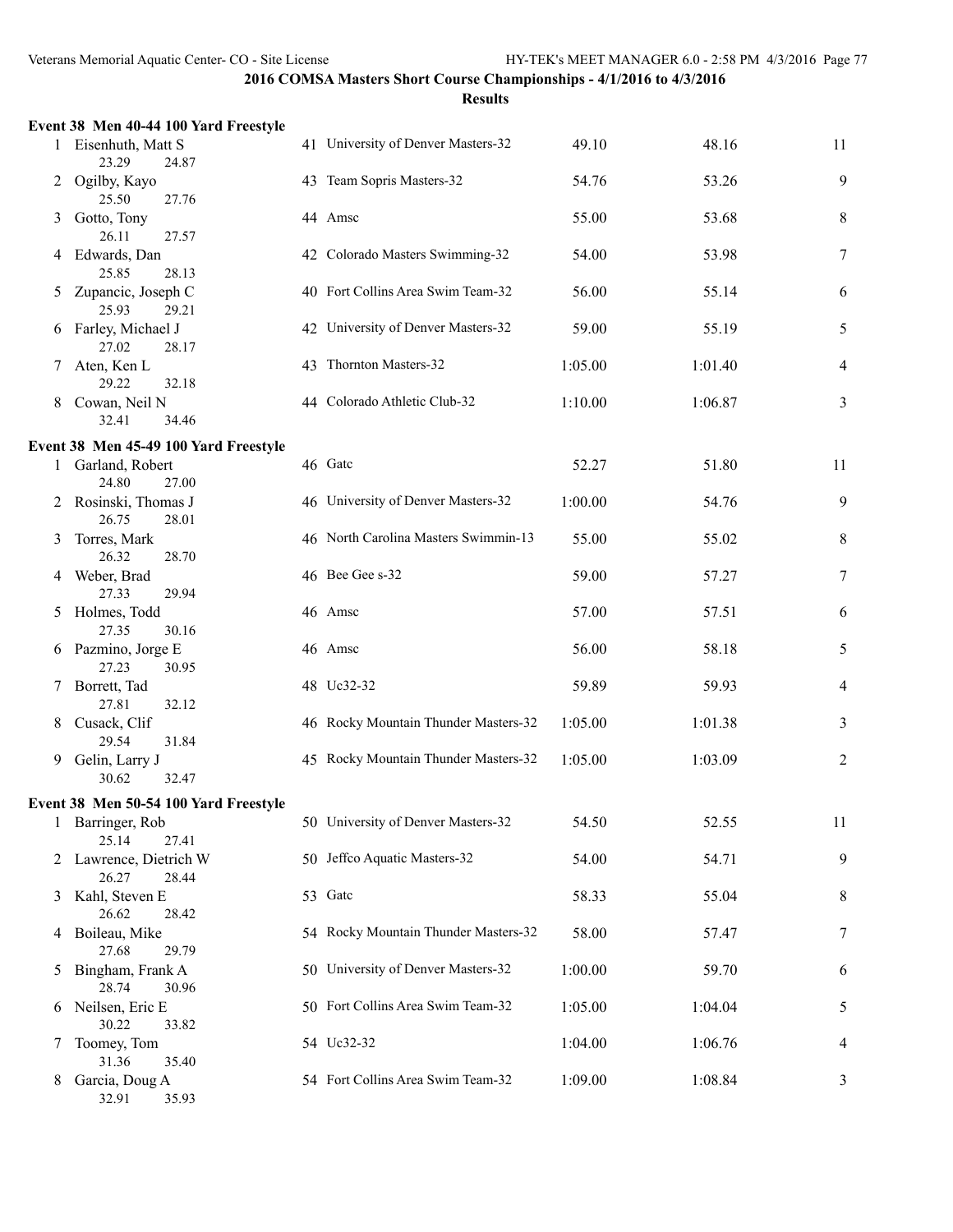**Results**

|    | (Event 38 Men 50-54 100 Yard Freestyle)                                      |                                    |         |         |    |
|----|------------------------------------------------------------------------------|------------------------------------|---------|---------|----|
|    | 9 Kelly, John F<br>34.10<br>37.53                                            | 54 Bee Gee s-32                    | 1:14.00 | 1:11.63 | 2  |
|    | Event 38 Men 55-59 100 Yard Freestyle                                        |                                    |         |         |    |
|    | 1 Anderson, Kirk H<br>25.37<br>26.28                                         | 56 Gate                            | 52.00   | 51.65   | 11 |
|    | 2 Petersen, Craig<br>25.36<br>27.57                                          | 56 University of Denver Masters-32 | 56.00   | 52.93   | 9  |
| 3  | Orten, Frank T<br>25.65<br>28.39                                             | 57 Pikes Peak Masters Swimming-32  | 55.00   | 54.04   | 8  |
|    | 4 Cummins, Ron<br>26.99<br>28.58                                             | 56 University of Denver Masters-32 | 55.20   | 55.57   | 7  |
| 5  | Nelson, Kurt D<br>26.65<br>29.31                                             | 56 Gate                            | 56.02   | 55.96   | 6  |
|    | 6 Nolte, Christopher C<br>28.29<br>31.24                                     | 59 Colorado Athletic Club-32       | 1:08.50 | 59.53   | 5  |
|    | 7 Pfenning, Paul D<br>29.50<br>33.87                                         | 57 University of Denver Masters-32 | 1:02.50 | 1:03.37 | 4  |
| 8  | Will, Peter J<br>30.83<br>34.58                                              | 59 Racm                            | 1:10.00 | 1:05.41 | 3  |
| 9. | Newcomb, Scott C<br>32.85<br>36.00                                           | 55 Green Mountain Masters-32       | 1:06.00 | 1:08.85 | 2  |
|    | 10 Cattles, Steve<br>1:27.32<br>1:27.89                                      | 56 Bee Gee s-32                    | 1:48.69 | 2:55.21 | 1  |
|    |                                                                              |                                    |         |         |    |
|    | Event 38 Men 60-64 100 Yard Freestyle<br>1 Waterbury, Stuart S               | 62 Boulder Aquatic Masters-32      | 58.70   | 55.59   | 11 |
| 2  | 26.16<br>29.43<br>Tveitmoe, Bob N                                            | 63 Jeffco Aquatic Masters-32       | 59.66   | 58.99   | 9  |
| 3  | 28.17<br>30.82<br>Shopes, Marty<br>28.36<br>31.70                            | 64 Gatc                            | 1:01.10 | 1:00.06 | 8  |
|    | 4 Holum, Chuck F<br>28.26<br>33.14                                           | 64 Denver Athletic Club-32         | 1:03.00 | 1:01.40 | 7  |
| 5  | Lehman, Melvin J<br>29.55<br>32.53                                           | 62 Bee Gee s-32                    | 1:04.40 | 1:02.08 | 6  |
| 6  | Donahoo, Don<br>29.22<br>33.16                                               | 61 Uc32-32                         | 1:05.00 | 1:02.38 | 5  |
| 7  | Harper, Larry T<br>30.02<br>33.27                                            | 61 Gate                            | 1:00.00 | 1:03.29 | 4  |
| 8  | Morrison, Jeffrey W<br>32.67<br>34.84                                        | 61 Colorado Masters Swimming-32    | 1:04.08 | 1:07.51 | 3  |
| 9. | David, Brad G<br>31.77<br>36.16                                              | 61 Foothills Masters Swim Team-32  | 1:10.00 | 1:07.93 | 2  |
|    | 10 Feely, Kevin<br>34.50<br>36.56                                            | 63 Jeffco Aquatic Masters-32       | 1:15.00 | 1:11.06 | 1  |
| 11 | Ott, Bill A<br>41.66<br>46.98                                                | 63 Jeffco Aquatic Masters-32       | 1:30.59 | 1:28.64 |    |
|    |                                                                              |                                    |         |         |    |
|    | Event 38 Men 65-69 100 Yard Freestyle<br>1 Ferguson, Bruce<br>33.82<br>34.34 | 65 South Suburban Finaddicts-32    | 1:08.00 | 1:08.16 | 11 |
| 2  | Vaughan, James M                                                             | 69 University of Denver Masters-32 | 1:09.20 | 1:11.94 | 9  |

34.60 37.34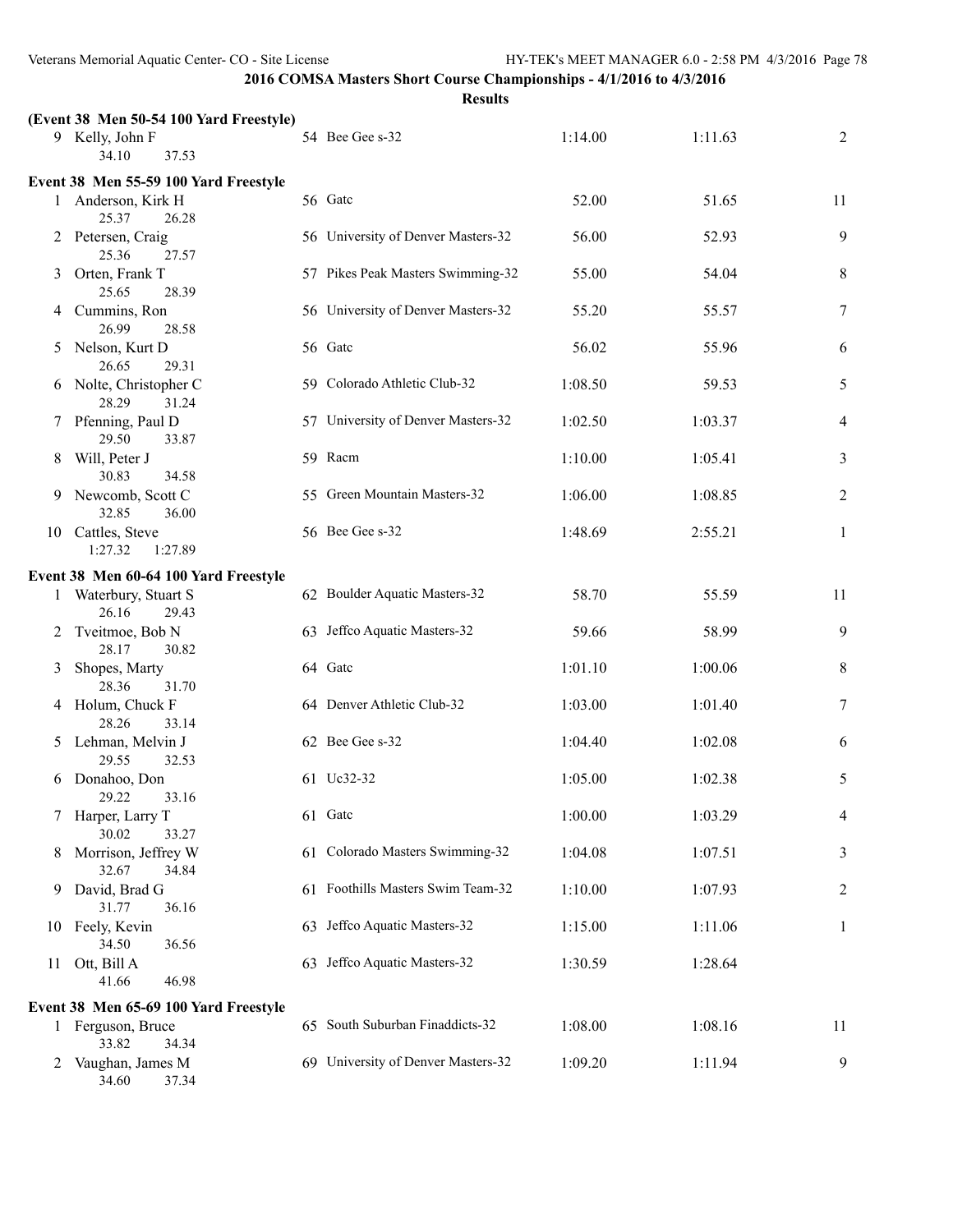|   | (Event 38 Men 65-69 100 Yard Freestyle)  |       |                                             |         |         |       |
|---|------------------------------------------|-------|---------------------------------------------|---------|---------|-------|
|   | 3 Blodgett, Bob H<br>36.99<br>40.37      |       | 65 Colorado Athletic Club-32                | 1:15.00 | 1:17.36 | $8\,$ |
|   | Event 38 Men 70-74 100 Yard Freestyle    |       |                                             |         |         |       |
|   | 1 Kalstrom, Reynold G<br>37.95<br>40.95  |       | 71 Foothills Masters Swim Team-32           | 1:24.00 | 1:18.90 | 11    |
|   | 2 Zaparanick, Robert R<br>42.85<br>51.40 |       | 70 Cherry Creek Athletic Club-32            | 1:30.00 | 1:34.25 | 9     |
|   | 3 McDanal, Steven<br>48.56<br>49.94      |       | 72 Jeffco Aquatic Masters-32                | 1:49.01 | 1:38.50 | 8     |
|   | 4 Sherman, Larry W<br>56.58<br>1:07.77   |       | 74 Cherry Creek Athletic Club-32            | 1:57.00 | 2:04.35 | 7     |
|   | Event 38 Men 75-79 100 Yard Freestyle    |       |                                             |         |         |       |
|   | 1 Plummer, Mark A<br>42.78<br>46.38      |       | 79 University of Denver Masters-32          | 1:23.35 | 1:29.16 | 11    |
|   | 2 King, William E<br>52.27<br>56.43      |       | 76 Green Mountain Masters-32                | 1:40.69 | 1:48.70 | 9     |
|   | Event 39 Women 18-24 200 Yard IM         |       |                                             |         |         |       |
|   | 1 Booth, Kate                            |       | 23 Thornton Masters-32                      | 2:21.41 | 2:23.26 | 11    |
|   | 29.23<br>37.13                           | 45.22 | 31.68                                       |         |         |       |
|   | 2 Wright, Ashley R                       |       | 24 University of Denver Masters-32          | 3:00.00 | 2:45.03 | 9     |
|   | 35.33<br>41.90                           | 50.44 | 37.36                                       |         |         |       |
|   |                                          |       |                                             |         |         |       |
|   | <b>Event 39 Women 25-29 200 Yard IM</b>  |       |                                             |         |         |       |
|   | 1 Xu, Amy<br>30.73<br>35.58              | 40.32 | 26 University of Denver Masters-32<br>31.30 | 2:35.32 | 2:17.93 | 11    |
|   | 2 Ryan, Jenny                            |       | 25 Pikes Peak Masters Swimming-32           | 2:30.00 | 2:20.35 | 9     |
|   | 29.84<br>36.65                           | 42.62 | 31.24                                       |         |         |       |
|   | 3 Fagan, Chelsea                         |       | 28 Team Sopris Masters-32                   | 2:48.00 | 2:42.08 | 8     |
|   | 34.31<br>39.56                           | 49.76 | 38.45                                       |         |         |       |
|   | 4 Atwood, Carolyn P                      |       | 29 Pikes Peak Masters Swimming-32           | 3:00.00 | 2:57.05 | 7     |
|   | 37.18<br>45.05                           | 50.74 | 44.08                                       |         |         |       |
|   | Event 39 Women 30-34 200 Yard IM         |       |                                             |         |         |       |
|   | 1 Heidinger, Anna M                      |       | 31 Pikes Peak Masters Swimming-32           | 2:13.29 | 2:09.90 | 11    |
|   | 28.08<br>33.19                           | 37.54 | 31.09                                       |         |         |       |
| 2 | Ryan, Julianna<br>29.83<br>38.81         | 42.05 | 30 University of Denver Masters-32<br>35.23 | 2:23.00 | 2:25.92 | 9     |
| 3 | Pederson, Kati E                         |       | 34 Thornton Masters-32                      | 2:36.13 | 2:29.73 | 8     |
|   | 30.76<br>38.55                           | 44.14 | 36.28                                       |         |         |       |
|   | 4 Woltman, Jillian K                     |       | 31 Lafayette Masters-32                     | 2:44.20 | 2:45.49 | 7     |
|   | 33.61<br>43.17                           | 47.47 | 41.24                                       |         |         |       |
|   | Event 39 Women 35-39 200 Yard IM         |       |                                             |         |         |       |
|   | 1 Linke, Lyndsey M                       |       | 35 Fort Collins Area Swim Team-32           | 2:21.99 | 2:20.61 | 11    |
|   | 29.96<br>36.27                           | 42.34 | 32.04                                       |         |         |       |
|   | 2 Keiber, Casey M                        |       | 38 Pikes Peak Masters Swimming-32           | 2:39.99 | 2:26.12 | 9     |
|   | 29.94<br>39.60                           | 40.25 | 36.33                                       |         |         |       |
|   | 3 Hovey, Brianne                         |       | 36 Gatc                                     | 2:45.00 | 2:59.44 | 8     |
|   | 37.67<br>48.99                           | 50.85 | 41.93                                       |         |         |       |
| 4 | Smith, Dana R                            |       | 36 Fort Collins Area Swim Team-32           | 2:50.50 | 2:59.95 | 7     |
|   | 38.50<br>46.82                           | 53.49 | 41.14                                       |         |         |       |
| 5 | Ross, Karen Z                            |       | 35 Bee Gee s-32                             | 3:30.00 | 3:18.29 | 6     |
|   | 43.95<br>54.77                           | 55.63 | 43.94                                       |         |         |       |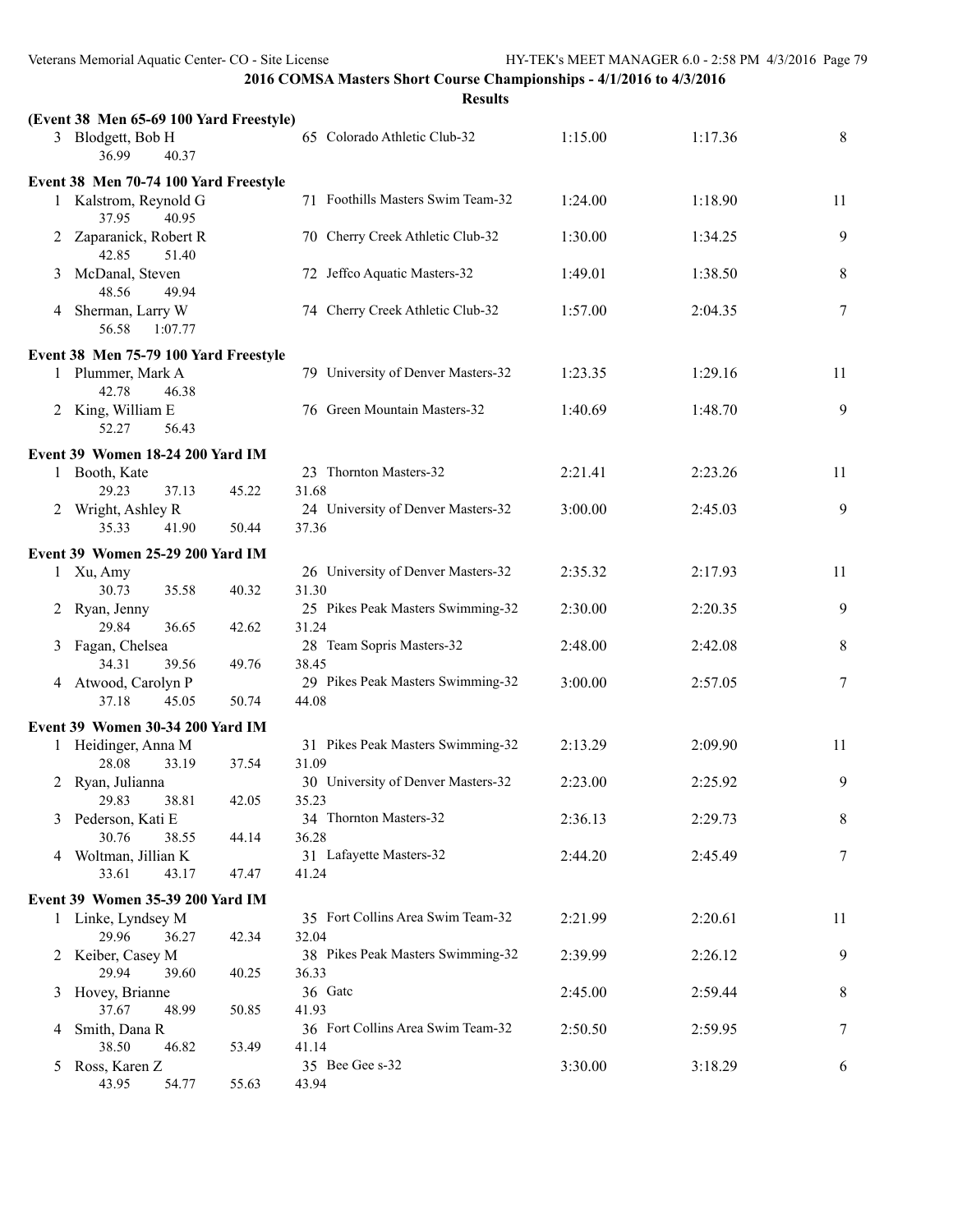|      | Event 39 Women 40-44 200 Yard IM                           |                |                                            |         |         |      |
|------|------------------------------------------------------------|----------------|--------------------------------------------|---------|---------|------|
|      | 1 Moss, Bonnie M                                           |                | 44 Pikes Peak Masters Swimming-32          | 2:30.00 | 2:21.63 | 11   |
|      | 29.86<br>37.63                                             | 41.49          | 32.65                                      |         |         |      |
| 2    | Wagner, Heather L<br>30.32<br>36.70                        | 43.74          | 43 Pikes Peak Masters Swimming-32<br>32.23 | 2:28.00 | 2:22.99 | 9    |
| $*3$ | Ruppel, Laura M<br>32.85<br>40.55                          | 45.64          | 40 Fort Collins Area Swim Team-32<br>35.88 | 2:39.99 | 2:34.92 | 7.50 |
| *3   | Dussliere, Julie F<br>34.42<br>40.73                       | 45.50          | 43 Colorado Masters Swimming-32<br>34.27   | 2:40.00 | 2:34.92 | 7.50 |
|      | 5 Davis, Kelly R                                           |                | 40 Thornton Masters-32                     | 2:48.25 | 2:48.37 | 6    |
| 6    | 37.47<br>45.71<br>Paul, Heather                            | 47.13          | 38.06<br>41 Colorado Masters Swimming-32   | 2:34.35 | 2:50.81 | 5    |
|      | 34.26<br>47.25<br>7 Mitchell, Melanie                      | 48.98          | 40.32<br>44 Cherry Creek Athletic Club-32  | 3:00.00 | 3:11.86 | 4    |
|      | 41.11<br>50.62<br>8 Soto, Sandra M                         | 56.81          | 43.32<br>41 Thornton Masters-32            | 4:20.00 | 3:40.10 | 3    |
|      | 54.12<br>59.12                                             | 1:03.20        | 43.66                                      |         |         |      |
|      | Event 39 Women 45-49 200 Yard IM                           |                |                                            |         |         |      |
|      | 1 Batson, Maureen<br>32.33<br>40.58                        | 48.46          | 46 Gatc<br>33.94                           | 2:41.81 | 2:35.31 | 11   |
|      | 2 McAfee, Karolyn<br>41.06<br>48.72                        | 52.83          | 47 Colorado Athletic Club-32<br>35.19      | 3:30.00 | 2:57.80 | 9    |
|      | 3 Kroeger-Weeks, Kim L<br>40.15                            |                | 46 Bee Gee s-32                            | 3:09.82 | 3:08.57 | 8    |
|      | 50.27                                                      | 53.13          | 45.02                                      |         |         |      |
|      | Event 39 Women 50-54 200 Yard IM                           |                |                                            |         |         |      |
|      | 1 Vanderpoel, Nicole L<br>37.44<br>41.17                   | 51.09          | 51 Gate<br>35.29                           | 2:50.45 | 2:44.99 | 11   |
|      | 2 Hecksel, Toni S<br>35.20<br>45.92                        | 47.98          | 50 Team Sopris Masters-32<br>38.15         | 2:54.12 | 2:47.25 | 9    |
|      | 3 McDonald, Kae<br>41.35<br>53.46                          | 52.43          | 53 Team Sopris Masters-32<br>41.60         | 2:59.95 | 3:08.84 | 8    |
|      | 4 Bershok, Rhonda                                          | 56.65          | 51 Amsc                                    | 4:00.00 | 3:33.14 | 7    |
|      | 53.52<br>59.88<br>5 Clendenen, Karen A                     |                | 43.09<br>53 Cherry Creek Athletic Club-32  | 4:38.22 | 4:56.95 | 6    |
|      | 1:11.13<br>1:19.26                                         | 1:22.20        | 1:04.36                                    |         |         |      |
|      | Event 39 Women 55-59 200 Yard IM                           |                |                                            |         |         |      |
|      | 1 Nelson, Judy A<br>34.79<br>42.52                         | 51.29          | 55 Gate<br>36.75                           | 2:43.00 | 2:45.35 | 11   |
|      | 2 Maleike, Corinna M<br>41.66<br>49.11                     | 50.55          | 55 Thornton Masters-32<br>36.73            | 2:56.04 | 2:58.05 | 9    |
|      | 3 Kerr, Ann                                                |                | 59 Gate                                    | 3:10.84 | 3:11.81 | 8    |
|      | 44.18<br>49.22<br>4 Guidas, Claire M<br>1:41.58<br>1:08.62 | 58.75<br>49.78 | 39.66<br>58 Lafayette Masters-32           | 3:40.00 | 3:39.98 | 7    |
|      | Event 39 Women 60-64 200 Yard IM                           |                |                                            |         |         |      |
|      | 1 Maxfield, Teresa A<br>46.02<br>1:00.14                   | 58.25          | 63 Pikes Peak Masters Swimming-32<br>41.98 | 3:30.00 | 3:26.39 | 11   |
|      | 2 Swan, Laurie                                             |                | 62 Gate                                    | 3:45.00 | 3:29.06 | 9    |
|      | 50.26<br>53.76<br>3 Guerra, Denise                         | 1:02.64        | 42.40<br>62 Thornton Masters-32            | 3:50.02 | 3:52.55 | 8    |
|      | 50.34<br>59.83                                             | 1:14.35        | 48.03                                      |         |         |      |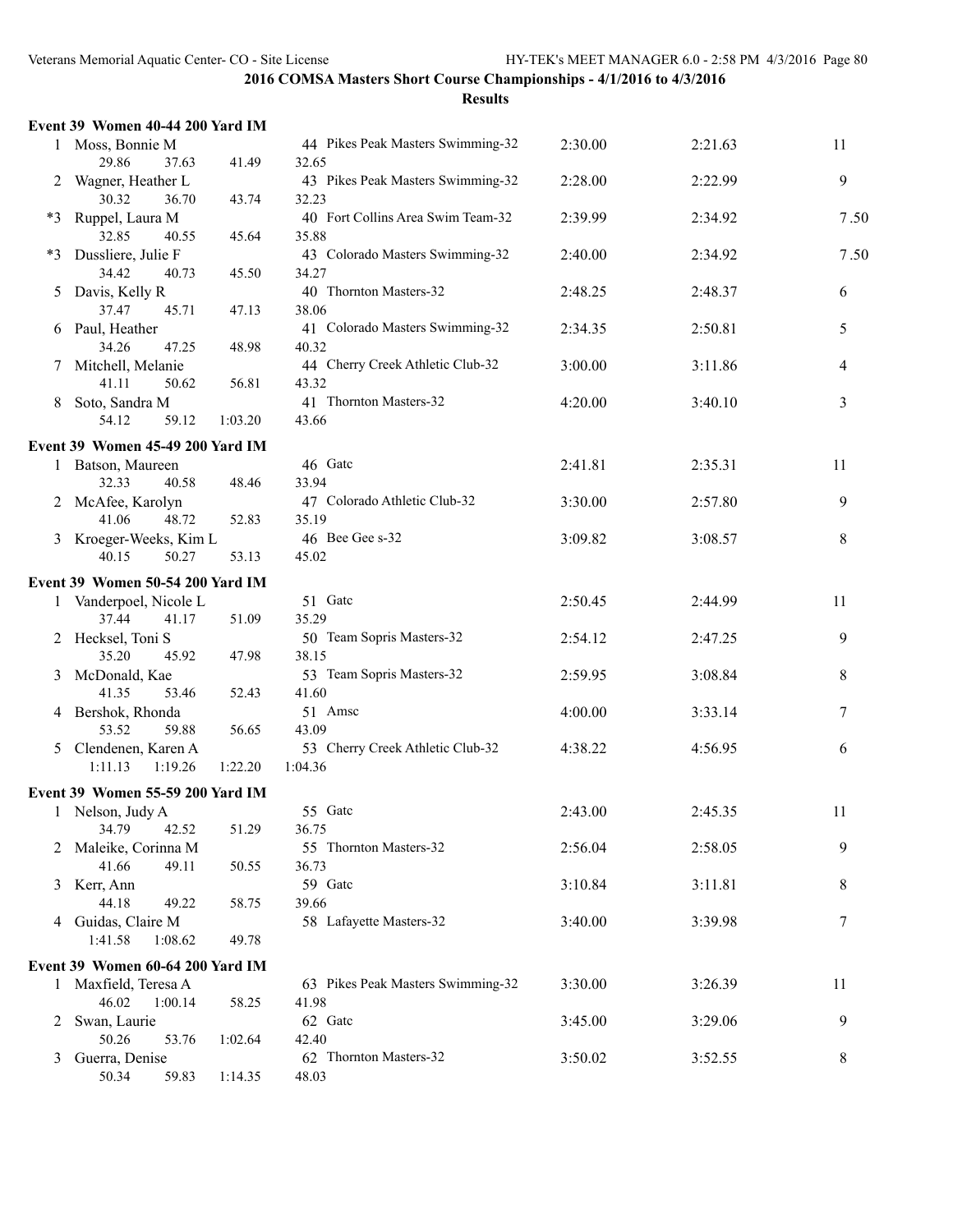|               | Event 39 Women 65-69 200 Yard IM      |         |                                             |         |         |    |
|---------------|---------------------------------------|---------|---------------------------------------------|---------|---------|----|
|               | 1 Mullane, Rebecca M                  |         | 69 Pikes Peak Masters Swimming-32           | 3:50.00 | 3:28.03 | 11 |
|               | 45.07<br>59.21                        | 59.66   | 44.09                                       |         |         |    |
| 2             | Young, Lydia L<br>54.44<br>52.59      | 1:04.48 | 67 Brkm<br>48.63                            | 3:29.60 | 3:40.14 | 9  |
| 3             | Golanty, Deb<br>52.45<br>1:08.36      | 1:06.91 | 65 Cherry Creek Athletic Club-32<br>54.99   | 4:14.70 | 4:02.71 | 8  |
|               | 4 Todd, Bette E<br>2:22.41<br>1:17.74 | 56.83   | 69 Gatc                                     | 4:55.00 | 4:36.98 | 7  |
|               | 5 Noble, Ann<br>1:09.92<br>1:08.54    | 1:33.00 | 68 Cherry Creek Athletic Club-32<br>1:00.47 | 4:02.00 | 4:51.93 | 6  |
|               |                                       |         |                                             |         |         |    |
|               | Event 39 Women 70-74 200 Yard IM      |         | 71 Cherry Creek Athletic Club-32            | 6:23.00 | 5:57.96 | 11 |
|               | 1 Phelps, Reola<br>1:28.80<br>1:49.21 | 1:32.53 | 1:07.42                                     |         |         |    |
|               |                                       |         |                                             |         |         |    |
|               | <b>Event 40 Men 18-24 200 Yard IM</b> |         |                                             |         |         |    |
|               | 1 Porras, Felipe                      |         | 20 Foothills Masters Swim Team-32           | 2:30.00 | 2:21.45 | 11 |
|               | 31.13<br>37.36<br>2 Brito, Brandon E  | 41.75   | 31.21<br>22 Thornton Masters-32             | 2:45.00 | 2:56.87 | 9  |
|               | 34.02<br>44.70                        | 55.18   | 42.97                                       |         |         |    |
|               | Event 40 Men 25-29 200 Yard IM        |         |                                             |         |         |    |
|               | 1 Gibson, Madison M                   |         | 25 University of Denver Masters-32          | 2:00.00 | 2:07.78 | 11 |
|               | 25.94<br>34.25                        | 38.00   | 29.59                                       |         |         |    |
| 2             | Smith, David J                        |         | 28 University of Denver Masters-32          | 2:18.16 | 2:16.40 | 9  |
|               | 29.09<br>35.68                        | 41.41   | 30.22                                       |         |         |    |
| 3             | Ganiyev, Doston                       |         | 28 University of Denver Masters-32          | 2:35.00 | 2:37.00 | 8  |
|               | 30.40<br>43.45                        | 43.84   | 39.31                                       |         |         |    |
|               | Event 40 Men 30-34 200 Yard IM        |         |                                             |         |         |    |
|               | 1 Gullett, Jeff D                     |         | 32 Amsc                                     | 2:00.00 | 2:02.65 | 11 |
|               | 26.11<br>34.76                        | 35.40   | 26.38                                       |         |         |    |
| 2             | Smits, Dusty W                        |         | 32 Boulder Aquatic Masters-32               | 2:28.98 | 2:24.62 | 9  |
|               | 29.83<br>37.48                        | 44.10   | 33.21                                       |         |         |    |
|               | Event 40 Men 35-39 200 Yard IM        |         |                                             |         |         |    |
| 1             | Trinidad, RD D                        |         | 36 Pikes Peak Masters Swimming-32           | 2:03.00 | 2:06.17 | 11 |
|               | 26.89<br>36.08                        | 32.87   | 30.33                                       |         |         |    |
|               | 2 Caswell, Ian                        |         | 37 Bee Gee s-32                             | 2:15.12 | 2:16.92 | 9  |
|               | 28.80<br>33.56                        | 43.21   | 31.35                                       |         |         |    |
| 3             | Batchelder, John R                    |         | 35 Foothills Masters Swim Team-32           | 2:19.23 | 2:20.47 | 8  |
|               | 30.08<br>36.83                        | 41.55   | 32.01<br>35 Foothills Masters Swim Team-32  |         |         |    |
| 4             | Olson, John<br>28.24<br>37.37         | 41.95   | 32.97                                       | 2:25.69 | 2:20.53 | 7  |
| $\mathcal{L}$ | Cain, David P                         |         | 37 Lafayette Masters-32                     | 2:37.75 | 2:39.83 | 6  |
|               | 34.45<br>43.08                        | 44.43   | 37.87                                       |         |         |    |
|               | 6 Forrester, Scott G                  |         | 38 Thornton Masters-32                      | 3:08.51 | 3:03.25 | 5  |
|               | 40.33<br>44.72                        | 55.43   | 42.77                                       |         |         |    |
|               | Event 40 Men 40-44 200 Yard IM        |         |                                             |         |         |    |
|               | 1 Doherty, Kevin J                    |         | 42 University of Denver Masters-32          | 2:05.00 | 2:10.58 | 11 |
|               | 28.50<br>34.04                        | 36.99   | 31.05                                       |         |         |    |
|               | 2 Ogilby, Kayo                        |         | 43 Team Sopris Masters-32                   | 2:22.46 | 2:17.85 | 9  |
|               | 29.07<br>34.91                        | 41.74   | 32.13                                       |         |         |    |
| 3             | Jensen, Brian R                       |         | 40 Bee Gee s-32                             | 2:40.00 | 2:41.99 | 8  |
|               | 34.27<br>44.39                        | 46.43   | 36.90                                       |         |         |    |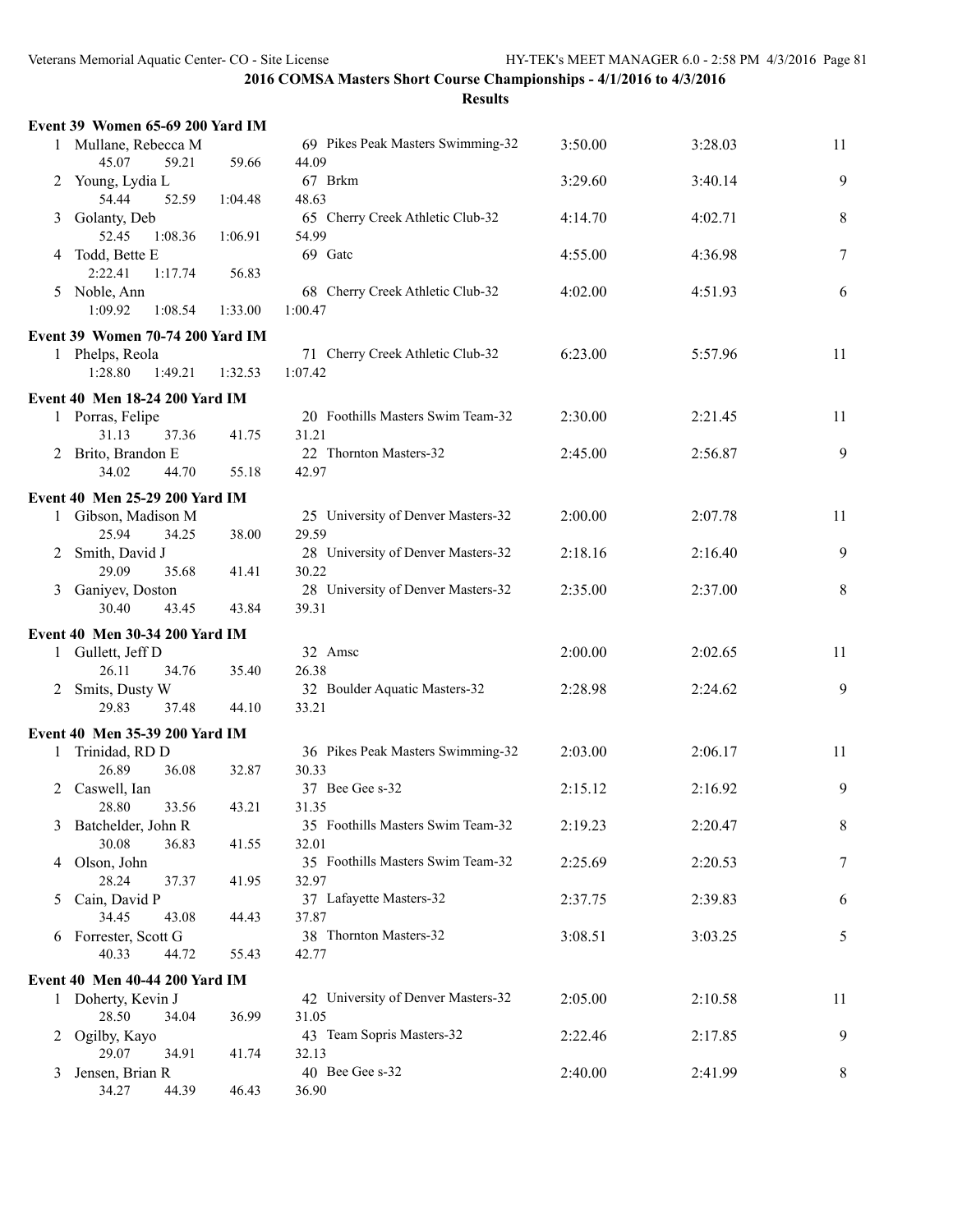|   | Event 40 Men 45-49 200 Yard IM       |         |                                            |         |         |                |
|---|--------------------------------------|---------|--------------------------------------------|---------|---------|----------------|
|   | 1 Garland, Robert                    |         | 46 Gatc                                    | 2:14.40 | 2:14.55 | 11             |
|   | 27.82<br>34.81                       | 40.92   | 31.00                                      |         |         |                |
| 2 | Weber, Brad                          |         | 46 Bee Gee s-32                            | 2:23.50 | 2:28.93 | 9              |
|   | 29.96<br>40.42                       | 44.19   | 34.36                                      |         |         |                |
| 3 | Cruz, Eduardo                        |         | 46 Thornton Masters-32                     | 3:05.00 | 2:57.96 | 8              |
|   | 39.45<br>44.39                       | 49.88   | 44.24                                      |         |         |                |
|   | Event 40 Men 50-54 200 Yard IM       |         |                                            |         |         |                |
|   | 1 Jimenez, Ignacio                   |         | 50 University of Denver Masters-32         | 2:07.00 | 2:08.26 | 11             |
|   | 27.65<br>32.68                       | 37.55   | 30.38                                      |         |         |                |
|   | 2 Lawrence, Dietrich W               |         | 50 Jeffco Aquatic Masters-32               | 2:15.99 | 2:22.07 | 9              |
|   | 30.97<br>36.81                       | 40.23   | 34.06                                      |         |         |                |
| 3 | Magouirk, Jeffrey K                  |         | 54 Bee Gee s-32                            | 2:50.00 | 2:51.25 | $8\,$          |
|   | 39.93<br>45.87                       | 48.96   | 36.49                                      |         |         |                |
|   | 4 Kelly, John F                      |         | 54 Bee Gee s-32                            | 3:10.00 | 3:09.77 | 7              |
|   | 41.46<br>45.52                       | 1:00.66 | 42.13                                      |         |         |                |
|   | 5 Garcia, Doug A                     |         | 54 Fort Collins Area Swim Team-32          | 3:09.00 | 3:15.14 | 6              |
|   | 44.63<br>51.06                       | 55.20   | 44.25                                      |         |         |                |
|   |                                      |         |                                            |         |         |                |
|   | Event 40 Men 55-59 200 Yard IM       |         |                                            |         |         |                |
|   | 1 Scott, Greg C                      |         | 56 Gate                                    | 2:14.99 | 2:12.34 | 11             |
|   | 28.70<br>36.65                       | 36.95   | 30.04                                      |         |         |                |
|   | 2 Anderson, Kirk H<br>29.21<br>35.47 | 42.07   | 56 Gate<br>27.77                           | 2:19.00 | 2:14.52 | 9              |
|   | Orten, Frank T                       |         | 57 Pikes Peak Masters Swimming-32          | 2:18.30 | 2:15.61 | $8\,$          |
| 3 | 28.90<br>35.84                       | 39.44   | 31.43                                      |         |         |                |
|   | 4 Mann, Jonathan E                   |         | 55 Gatc                                    | 2:16.37 | 2:18.35 | 7              |
|   | 29.23<br>35.47                       | 40.78   | 32.87                                      |         |         |                |
|   | 5 Louie, Jamie                       |         | 59 Csst Masters-32                         | 2:28.00 | 2:31.80 | 6              |
|   | 32.39<br>39.45                       | 43.48   | 36.48                                      |         |         |                |
|   | 6 Newcomb, Scott C                   |         | 55 Green Mountain Masters-32               | 2:43.00 | 2:43.26 | 5              |
|   | 35.60<br>43.93                       | 46.62   | 37.11                                      |         |         |                |
|   | 7 Leo, Mark                          |         | 56 Bee Gee s-32                            | 2:55.34 | 2:43.72 | $\overline{4}$ |
|   | 34.32<br>41.83                       | 50.17   | 37.40                                      |         |         |                |
|   |                                      |         |                                            |         |         |                |
|   | Event 40 Men 60-64 200 Yard IM       |         | 62 Fort Collins Area Swim Team-32          |         |         |                |
|   | 1 Stanback, John H<br>36.41          |         |                                            | 2:26.50 | 2:25.51 | 11             |
|   | 32.05                                | 43.90   | 33.15<br>61 Foothills Masters Swim Team-32 |         |         |                |
|   | 2 Heggy, Terry A<br>41.24<br>47.60   | 48.23   | 32.82                                      | 3:10.50 | 2:49.89 | 9              |
| 3 | Krainik, Gregory M                   |         | 61 University of Denver Masters-32         | 3:20.00 | 3:05.31 | 8              |
|   | 33.73<br>48.87                       | 1:01.60 | 41.11                                      |         |         |                |
|   | 4 Feely, Kevin                       |         | 63 Jeffco Aquatic Masters-32               | 3:00.00 | 3:06.94 | 7              |
|   | 1:28.35<br>57.31                     | 41.34   |                                            |         |         |                |
| 5 | McDonough, Jim                       |         | 60 Colorado Masters Swimming-32            | 3:22.07 | 3:19.84 | 6              |
|   | 43.34<br>54.58                       | 55.41   | 46.51                                      |         |         |                |
|   | 6 McElhinney, Tom B                  |         | 62 Bee Gee s-32                            | 3:25.15 | 3:30.97 | 5              |
|   | 40.15<br>58.78                       | 1:02.10 | 49.94                                      |         |         |                |
|   |                                      |         |                                            |         |         |                |
|   | Event 40 Men 65-69 200 Yard IM       |         |                                            |         |         |                |
|   | 1 Parkinson, Bruce A                 |         | 65 Fort Collins Area Swim Team-32          | 2:55.30 | 2:52.12 | 11             |
|   | 37.52<br>48.31                       | 46.84   | 39.45                                      |         |         |                |
|   | 2 Holcomb, Bill                      |         | 69 Jeffco Aquatic Masters-32               | 3:50.00 | 3:25.08 | 9              |
|   | 45.72<br>52.92                       | 1:04.12 | 42.32                                      |         |         |                |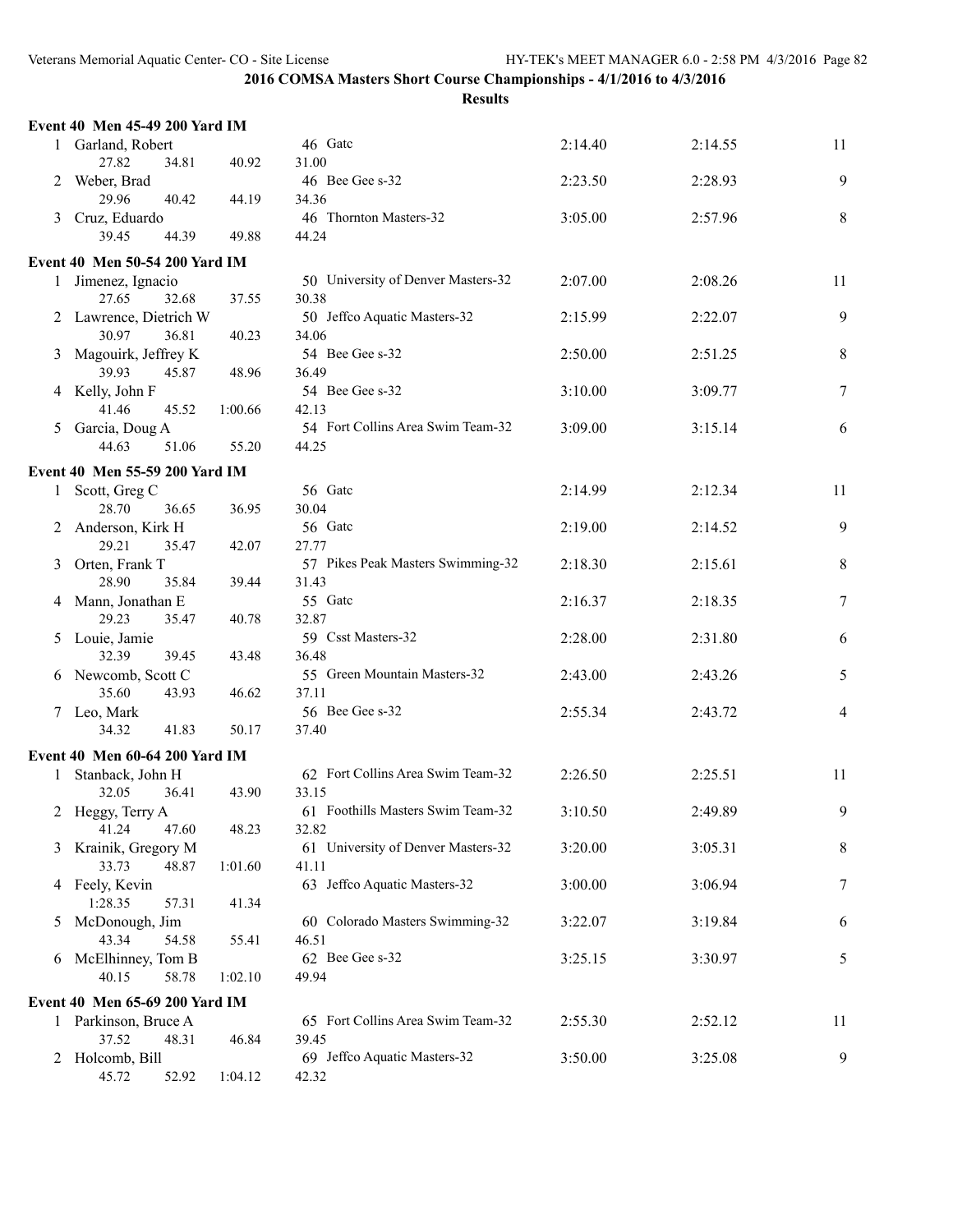|         | Event 40 Men 70-74 200 Yard IM         |                |                                    |         |         |                          |
|---------|----------------------------------------|----------------|------------------------------------|---------|---------|--------------------------|
|         | 1 Kalstrom, Reynold G                  |                | 71 Foothills Masters Swim Team-32  | 3:40.00 | 3:32.30 | 11                       |
|         | 50.03<br>58.27                         | 59.54<br>44.46 |                                    |         |         |                          |
|         | Event 41 Women 18-24 50 Yard Butterfly |                |                                    |         |         |                          |
|         | Wilson, Casey M                        |                | 22 Uc32-32                         | 27.96   | 27.73   | 11                       |
| 2       | Booth, Kate                            |                | 23 Thornton Masters-32             | 27.63   | 27.98   | 9                        |
| 3       | Auxer, Joselyn                         |                | 24 Pikes Peak Masters Swimming-32  | 29.72   | 29.46   | $\,$ $\,$                |
| 4       | Weirich, Elizabeth R                   |                | 24 Pikes Peak Masters Swimming-32  | 30.24   | 30.69   | $\tau$                   |
| 5       | Wright, Ashley R                       |                | 24 University of Denver Masters-32 | 33.29   | 33.79   | 6                        |
| 6       | Sands, Autumn                          |                | 18 Bee Gee s-32                    | 34.00   | 34.47   | $\mathfrak s$            |
| 7       | Kurtz, Shayna                          |                | 21 Jeffco Aquatic Masters-32       | 35.75   | 34.83   | $\overline{\mathcal{A}}$ |
| 8       | Kern, Jeran R                          |                | 19 Bee Gee s-32                    | 38.99   | 38.56   | 3                        |
|         | Event 41 Women 25-29 50 Yard Butterfly |                |                                    |         |         |                          |
| $\perp$ | Ryan, Jenny                            |                | 25 Pikes Peak Masters Swimming-32  | 30.00   | 27.98   | 11                       |
| 2       | Anderson, Jill                         |                | 26 Gatc                            | 35.00   | 30.74   | 9                        |
| 3       | Sundberg, Melissa A                    |                | 25 Colorado Athletic Club-32       | 32.00   | 31.51   | 8                        |
| 4       | Borgias, Keegan                        |                | 27 Cherry Creek Athletic Club-32   | 37.42   | 33.54   | $\tau$                   |
| 5       | Champion, Kristy                       |                | 29 University of Denver Masters-32 | 36.00   | 36.53   | 6                        |
| 6       | Larmore, Jennifer                      |                | 27 Amsc                            | 40.00   | 43.01   | 5                        |
|         | Event 41 Women 30-34 50 Yard Butterfly |                |                                    |         |         |                          |
|         | Heidinger, Anna M                      |                | 31 Pikes Peak Masters Swimming-32  | 28.40   | 27.16   | 11                       |
| 2       | Zeigler, Charity                       |                | 33 University of Denver Masters-32 | 29.32   | 28.19   | 9                        |
| 3       | Schram, Bridgette M                    |                | 30 Pikes Peak Masters Swimming-32  | 32.00   | 29.05   | 8                        |
| 4       | Pederson, Kati E                       |                | 34 Thornton Masters-32             | 30.07   | 29.25   | $\tau$                   |
| 5       | Jones, Elizabeth                       |                | 32 Amsc                            | 30.60   | 29.70   | 6                        |
| 6       | Woltman, Jillian K                     |                | 31 Lafayette Masters-32            | 32.69   | 33.03   | $\mathfrak s$            |
| 7       | Abell, Amanda K                        |                | 34 Gatc                            | 31.82   | 33.29   | $\overline{4}$           |
| 8       | Lincoln, Laura Beth                    |                | 32 Bee Gee s-32                    | 34.48   | 33.89   | $\mathfrak{Z}$           |
| 9       | Sfeir, Emily                           |                | 30 Pikes Peak Masters Swimming-32  | 37.23   | 34.94   | $\boldsymbol{2}$         |
| 10      | Van Noordt, Lindsey                    |                | 32 Amsc                            | 35.00   | 36.97   | $\mathbf{1}$             |
| 11      | Stafford, Hope                         |                | 33 Colorado Athletic Club-32       | 43.00   | 47.23   |                          |
|         | Event 41 Women 35-39 50 Yard Butterfly |                |                                    |         |         |                          |
|         | 1 Linke, Lyndsey M                     |                | 35 Fort Collins Area Swim Team-32  | 27.77   | 23.91   | 11                       |
| 2       | Keiber, Casey M                        |                | 38 Pikes Peak Masters Swimming-32  | 32.00   | 28.33   | 9                        |
| 3       | Fostvedt, Alishia L                    |                | 39 Amsc                            | 31.50   | 32.62   | 8                        |
| 4       | Smith, Dana R                          |                | 36 Fort Collins Area Swim Team-32  | 35.13   | 35.50   | 7                        |
| 5       | Fischer, Christine                     |                | 35 Fort Collins Area Swim Team-32  | 38.31   | 36.38   | 6                        |
| 6       | Vitcenda, Jessica J                    |                | 39 Gatc                            | 39.42   | 37.43   | 5                        |
|         | Event 41 Women 40-44 50 Yard Butterfly |                |                                    |         |         |                          |
| $\perp$ | Wagner, Heather L                      |                | 43 Pikes Peak Masters Swimming-32  | 30.99   | 28.61   | 11                       |
| 2       | Moss, Bonnie M                         |                | 44 Pikes Peak Masters Swimming-32  | 30.00   | 28.69   | 9                        |
| 3       | Walkenhorst, Katie J                   |                | 42 Lafayette Masters-32            | 28.70   | 29.38   | 8                        |
| 4       | Garland, Crystal                       |                | 44 Gate                            | 31.69   | 31.66   | 7                        |
| 5       | Adams, Danielle                        |                | 44 Pikes Peak Masters Swimming-32  | 33.20   | 32.18   | 6                        |
| 6       | Gryboski, Katy                         | 41             | Bee Gee s-32                       | 34.00   | 33.76   | 5                        |
| 7       | Davis, Kelly R                         | 40             | Thornton Masters-32                | 36.78   | 34.30   | 4                        |
| 8       | Kinnersley, Darcy A                    | 44             | Gatc                               | 42.21   | 39.87   | 3                        |
| 9       | Henault, Kerry F                       | 44             | Thornton Masters-32                | 41.30   | 41.55   | 2                        |
| 10      | Soto, Sandra M                         |                | 41 Thornton Masters-32             | 1:00.00 | 51.65   | 1                        |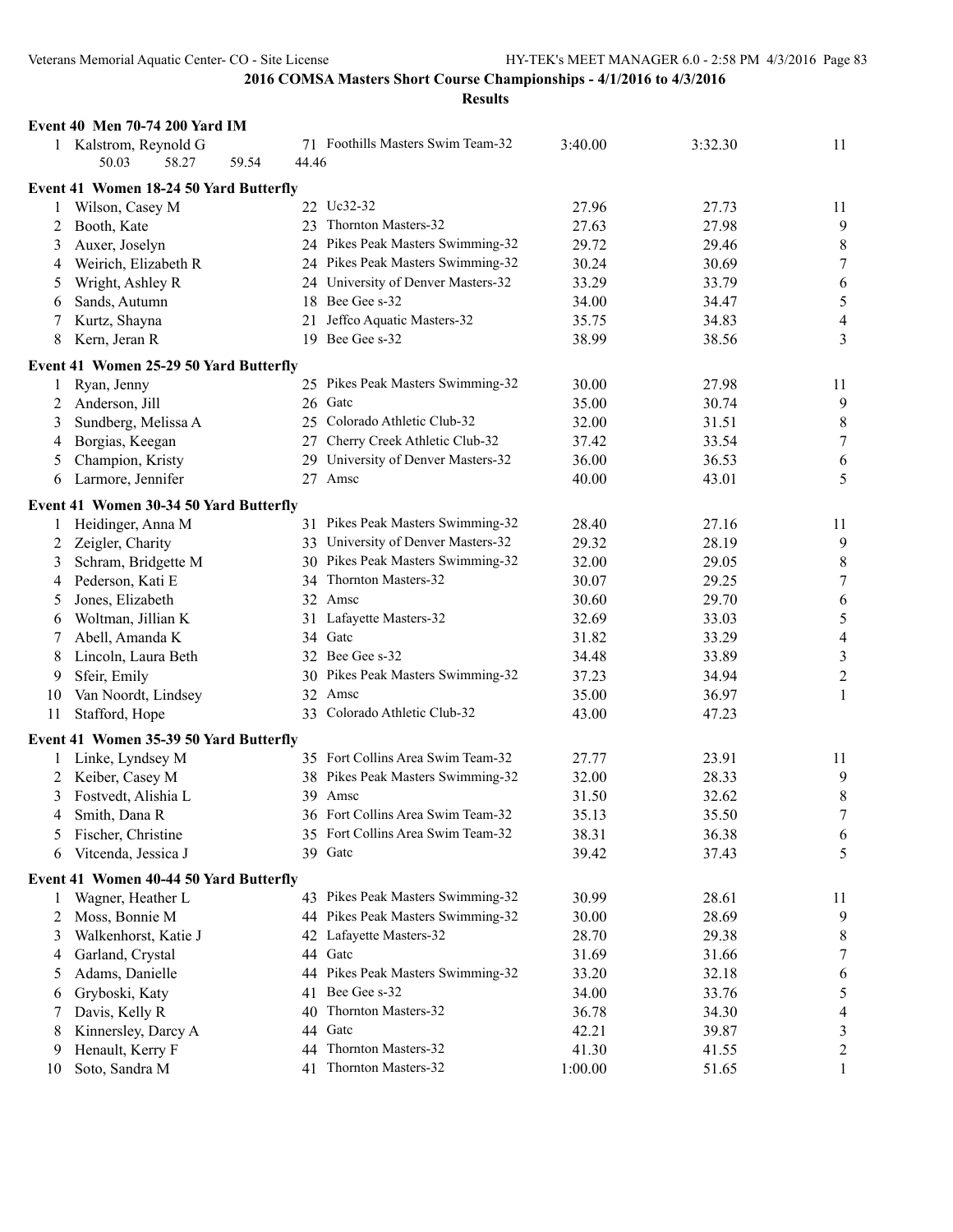|    | Event 41 Women 45-49 50 Yard Butterfly |    |                                   |         |         |                          |
|----|----------------------------------------|----|-----------------------------------|---------|---------|--------------------------|
| 1  | Seavall, Kelly J                       |    | 47 Gatc                           | 30.29   | 30.35   | 11                       |
| 2  | Richardson, Kim G                      |    | 47 Fort Collins Area Swim Team-32 | 34.68   | 33.89   | 9                        |
| 3  | Broncucia, Stacy L                     | 47 | Thornton Masters-32               | 40.00   | 35.93   | $\,8\,$                  |
| 4  | DeLong, Mary A                         |    | 49 Fort Collins Area Swim Team-32 | 39.00   | 36.54   | $\tau$                   |
| 5  | Sands, Amy L                           |    | 45 Bee Gee s-32                   | 37.17   | 37.53   | $\sqrt{6}$               |
| 6  | Olczak, Suzanne F                      |    | 47 Colorado Athletic Club-32      | 40.50   | 42.89   | 5                        |
| 7  | Bryant, Teddi                          | 49 | Cherry Creek Athletic Club-32     | 53.15   | 52.69   | $\overline{\mathcal{A}}$ |
|    | Event 41 Women 50-54 50 Yard Butterfly |    |                                   |         |         |                          |
| 1  | MacLaren, Kathleen A                   |    | 53 Pikes Peak Masters Swimming-32 | 30.61   | 31.70   | 11                       |
| 2  | Gardner, Micheline                     |    | 50 Bee Gee s-32                   | 36.92   | 33.86   | 9                        |
| 3  | Boileau, Ute C                         | 53 | Rocky Mountain Thunder Masters-32 | 38.59   | 39.18   | $\,8\,$                  |
| 4  | McDonald, Kae                          | 53 | Team Sopris Masters-32            | 37.47   | 39.53   | $\tau$                   |
| 5  | Butler, Debra L                        |    | 52 Gate                           | 45.32   | 41.21   | 6                        |
| 6  | Przekwas, Julie A                      |    | 53 Amsc                           | 57.20   | 45.62   | 5                        |
|    | Event 41 Women 55-59 50 Yard Butterfly |    |                                   |         |         |                          |
| 1  | Metzger, Anne M                        |    | 55 Jeffco Aquatic Masters-32      | 32.70   | 32.89   | 11                       |
| 2  | Nelson, Judy A                         | 55 | Gatc                              | 31.98   | 32.90   | 9                        |
| 3  | Maleike, Corinna M                     | 55 | Thornton Masters-32               | 35.85   | 35.50   | $\,8\,$                  |
| 4  | Garnier, Kathy L                       | 55 | Colorado Athletic Club-32         | 38.00   | 35.89   | $\boldsymbol{7}$         |
| 5  | Kerr, Ann                              |    | 59 Gate                           | 37.65   | 36.41   | $\sqrt{6}$               |
| 6  | Anderson, Jeanette B                   |    | 57 Gatc                           | 40.00   | 36.89   | $\sqrt{5}$               |
| 7  | Weihenmayer, Ellen                     |    | 57 Colorado Masters Swimming-32   | 40.00   | 41.05   | $\overline{4}$           |
| 8  | Kugelman, Amy                          |    | 59 Fort Collins Area Swim Team-32 | 45.00   | 41.78   | $\mathfrak{Z}$           |
| 9  | Guidas, Claire M                       |    | 58 Lafayette Masters-32           | 49.00   | 45.38   | $\boldsymbol{2}$         |
| 10 | Townley, Antoinette                    | 55 | Thornton Masters-32               | 1:00.00 | 48.84   | 1                        |
| 11 | Morrison, Mary E                       |    | 56 Colorado Masters Swimming-32   | 59.00   | 55.17   |                          |
|    | Event 41 Women 60-64 50 Yard Butterfly |    |                                   |         |         |                          |
| 1  | Rosener, Karen K                       |    | 62 Fort Collins Area Swim Team-32 | 33.99   | 33.06   | 11                       |
| 2  | Maxfield, Teresa A                     |    | 63 Pikes Peak Masters Swimming-32 | 43.00   | 42.79   | 9                        |
| 3  | Guerra, Denise                         |    | 62 Thornton Masters-32            | 45.15   | 48.01   | 8                        |
|    | Event 41 Women 65-69 50 Yard Butterfly |    |                                   |         |         |                          |
|    | Mullane, Rebecca M                     |    | 69 Pikes Peak Masters Swimming-32 | 42.00   | 41.33   | 11                       |
| 2  | Young, Lydia L                         |    | 67 Brkm                           | 42.77   | 45.25   | 9                        |
| 3  | Golanty, Deb                           |    | 65 Cherry Creek Athletic Club-32  | 52.36   | 46.26   | $\,8\,$                  |
| 4  | Hashimoto, Christine L                 |    | 68 Colorado Athletic Club-32      | 55.00   | 50.03   | 7                        |
| 5  | Noble, Ann                             |    | 68 Cherry Creek Athletic Club-32  | 1:06.00 | 1:05.20 | 6                        |
| 6  | Todd, Bette E                          |    | 69 Gatc                           | 1:02.34 | 1:10.38 | 5                        |
|    | Event 41 Women 70-74 50 Yard Butterfly |    |                                   |         |         |                          |
|    | 1 McKim, Penny A                       |    | 71 Cherry Creek Athletic Club-32  | 59.00   | 1:00.82 | 11                       |
|    | Event 41 Women 75-79 50 Yard Butterfly |    |                                   |         |         |                          |
|    | 1 Poirot, Elisabeth                    |    | 76 Amsc                           | 58.50   | 55.77   | 11                       |
|    | Event 42 Men 18-24 50 Yard Butterfly   |    |                                   |         |         |                          |
| 1  | Mathys, Philip                         |    | 21 South Suburban Finaddicts-32   | 28.00   | 24.96   | 11                       |
| 2  | Kahl, John F                           |    | 20 Gatc                           | 28.55   | 26.61   | 9                        |
| 3  | Anderson, Jake                         |    | 21 Gate                           | 27.50   | 26.98   | 8                        |
| 4  | Wiles, Tyler A                         |    | 24 Thornton Masters-32            | 30.00   | 27.37   | $\tau$                   |
| 5  | Sargent, Matthew R                     |    | 20 Bee Gee s-32                   | 32.77   | 27.86   | 6                        |
| 6  | Anderson, Tiger B                      |    | 19 Gatc                           | 35.00   | 28.31   | 5                        |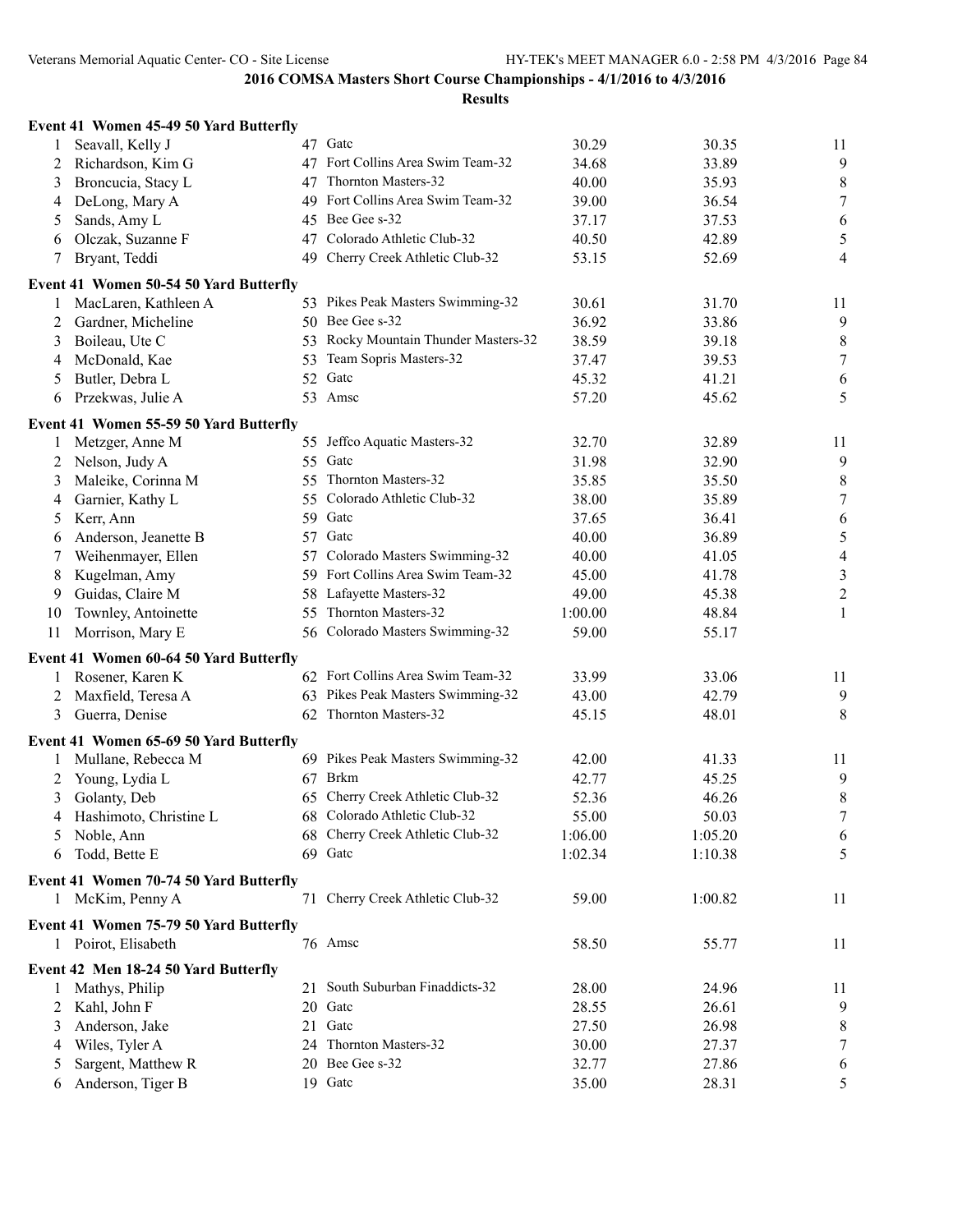|       | (Event 42 Men 18-24 50 Yard Butterfly) |    |                                      |       |       |                          |
|-------|----------------------------------------|----|--------------------------------------|-------|-------|--------------------------|
| 7     | Hoyt, Gunnar K                         |    | 21 Thornton Masters-32               | 32.00 | 30.27 | $\overline{4}$           |
| 8     | Brito, Brandon E                       |    | 22 Thornton Masters-32               | 30.00 | 33.18 | 3                        |
|       | Event 42 Men 25-29 50 Yard Butterfly   |    |                                      |       |       |                          |
| 1     | Grosser, Jacob                         |    | 27 Pikes Peak Masters Swimming-32    | 22.68 | 22.41 | 11                       |
| 2     | Anderson, Brian M                      |    | 26 Boulder Aquatic Masters-32        | 25.00 | 22.76 | 9                        |
| 3     | Gibson, Madison M                      |    | 25 University of Denver Masters-32   | 23.00 | 23.85 | 8                        |
| 4     | Madera, Daniel P                       |    | 26 University of Denver Masters-32   | 27.69 | 27.34 | $\boldsymbol{7}$         |
| 5     | Ganiyev, Doston                        | 28 | University of Denver Masters-32      | 28.00 | 27.59 | 6                        |
| 6     | Deming, Ryan M                         | 27 | Fort Collins Area Swim Team-32       | 28.35 | 28.67 | 5                        |
|       | Event 42 Men 30-34 50 Yard Butterfly   |    |                                      |       |       |                          |
| 1     | Elser, Bryce A                         |    | 30 Pikes Peak Masters Swimming-32    | 22.49 | 23.13 | 11                       |
| 2     | Gullett, Jeff D                        |    | 32 Amsc                              | 25.00 | 24.50 | 9                        |
| 3     | Colvert, Brian                         |    | 32 Pikes Peak Masters Swimming-32    | 24.80 | 24.59 | 8                        |
| 4     | Cassella, Ryan                         |    | 34 Thornton Masters-32               | 26.50 | 26.56 | $\tau$                   |
| 5     | Lang, Elliot E                         |    | 33 University of Denver Masters-32   | 29.32 | 27.88 | 6                        |
| 6     | Barbini, Matt G                        |    | 34 Pikes Peak Masters Swimming-32    | 28.00 | 28.81 | 5                        |
| 7     | Clark, Steven J                        | 32 | Thornton Masters-32                  | 28.61 | 29.19 | $\overline{\mathcal{A}}$ |
| 8     | Bergford, Brian                        | 34 | Thornton Masters-32                  | 30.00 | 29.38 | 3                        |
| $---$ | Smits, Dusty W                         |    | 32 Boulder Aquatic Masters-32        | 30.00 | DQ    |                          |
|       | Event 42 Men 35-39 50 Yard Butterfly   |    |                                      |       |       |                          |
| 1     | Addadi, Mehdi                          |    | 38 University of Denver Masters-32   | 24.09 | 23.92 | 11                       |
| 2     | Robinson, Eric J                       |    | 39 Uc32-32                           | 25.61 | 24.80 | 9                        |
| 3     | Caswell, Ian                           |    | 37 Bee Gee s-32                      | 24.93 | 25.23 | 8                        |
| 4     | Olson, John                            |    | 35 Foothills Masters Swim Team-32    | 29.10 | 27.36 | $\boldsymbol{7}$         |
| 5     | Miller, James                          | 38 | Gatc                                 | 27.95 | 27.81 | 6                        |
| 6     | Cain, David P                          |    | 37 Lafayette Masters-32              | 33.00 | 31.48 | 5                        |
|       | Event 42 Men 40-44 50 Yard Butterfly   |    |                                      |       |       |                          |
| 1     | Eisenhuth, Matt S                      | 41 | University of Denver Masters-32      | 24.10 | 23.96 | 11                       |
| 2     | O'Sullivan, Chris                      | 41 | University of Denver Masters-32      | 23.50 | 24.02 | 9                        |
| 3     | Zupancic, Joseph C                     |    | 40 Fort Collins Area Swim Team-32    | 26.00 | 26.53 | 8                        |
| 4     | Gotto, Tony                            |    | 44 Amsc                              | 27.00 | 26.75 | $\tau$                   |
| 5     | Aten, Ken L                            | 43 | Thornton Masters-32                  | 37.00 | 31.04 | 6                        |
|       | Event 42 Men 45-49 50 Yard Butterfly   |    |                                      |       |       |                          |
| 1     | Torres, Mark                           |    | 46 North Carolina Masters Swimmin-13 | 26.50 | 26.38 | 11                       |
| 2     | Sampson, Laurence K                    |    | 49 Gate                              | 29.00 | 28.92 | 9                        |
| 3     | Cusack, Clif                           |    | 46 Rocky Mountain Thunder Masters-32 | 29.44 | 29.06 | 8                        |
| 4     | Hoyt, Brian K                          | 49 | Thornton Masters-32                  | 30.13 | 29.34 | 7                        |
| 5     | Holmes, Todd                           |    | 46 Amsc                              | 29.00 | 29.55 | 6                        |
| 6     | Pazmino, Jorge E                       |    | 46 Amsc                              | 30.00 | 30.29 | 5                        |
| 7     | White, Brad                            |    | 46 Bee Gee s-32                      | 31.00 | 31.11 | $\overline{4}$           |
| 8     | Gelin, Larry J                         | 45 | Rocky Mountain Thunder Masters-32    | 32.75 | 32.46 | 3                        |
| 9     | Bennett, Dean W                        | 49 | South Suburban Finaddicts-32         | 43.52 | 40.46 | 2                        |
|       | Event 42 Men 50-54 50 Yard Butterfly   |    |                                      |       |       |                          |
| 1     | Barringer, Rob                         |    | 50 University of Denver Masters-32   | 27.50 | 26.45 | 11                       |
| 2     | Lawrence, Dietrich W                   |    | 50 Jeffco Aquatic Masters-32         | 30.00 | 27.08 | 9                        |
| 3     | Kahl, Steven E                         | 53 | Gatc                                 | 30.12 | 27.70 | 8                        |
| 4     | Boileau, Mike                          |    | 54 Rocky Mountain Thunder Masters-32 | 29.00 | 28.09 | 7                        |
| 5     | Le Vasseur, Andrew P                   |    | 52 University of Denver Masters-32   | 29.58 | 28.55 | 6                        |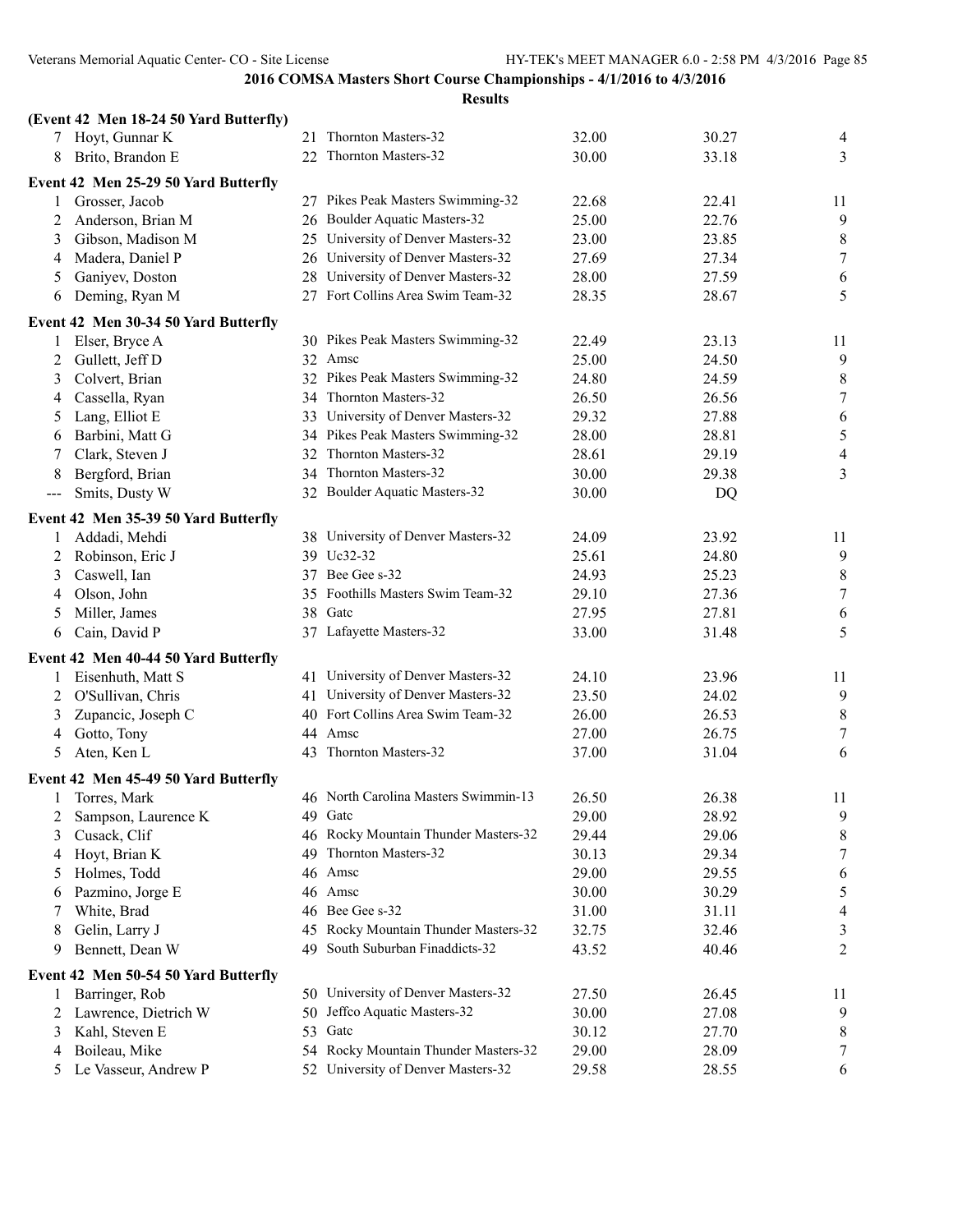|              | (Event 42 Men 50-54 50 Yard Butterfly)                     |       |       |                                    |         |         |                  |
|--------------|------------------------------------------------------------|-------|-------|------------------------------------|---------|---------|------------------|
|              | 6 Pins, Michael T                                          |       |       | 50 Boulder Aquatic Masters-32      | 28.39   | 28.60   | 5                |
| 7            | Fomenko, Alex M                                            |       |       | 51 Boulder Aquatic Masters-32      | 29.00   | 28.96   | $\overline{4}$   |
| 8            | Severance, David A                                         |       |       | 53 University of Denver Masters-32 | 30.00   | 28.98   | $\mathfrak{Z}$   |
| 9            | Neilsen, Eric E                                            |       |       | 50 Fort Collins Area Swim Team-32  | 31.00   | 31.49   | $\boldsymbol{2}$ |
| 10           | Bingham, Frank A                                           |       |       | 50 University of Denver Masters-32 | 32.00   | 32.32   | $\mathbf{1}$     |
| 11           | Ramirez, Alfonso                                           |       |       | 54 Bee Gee s-32                    | 37.11   | 38.20   |                  |
| 12           | Kelly, John F                                              |       |       | 54 Bee Gee s-32                    | 43.00   | 40.03   |                  |
| 13           | Ewer, Michael J                                            |       |       | 52 Fort Collins Area Swim Team-32  | 50.00   | 47.50   |                  |
|              | Event 42 Men 55-59 50 Yard Butterfly                       |       |       |                                    |         |         |                  |
| 1            | Orten, Frank T                                             |       |       | 57 Pikes Peak Masters Swimming-32  | 27.10   | 27.12   | 11               |
| 2            | Nelson, Kurt D                                             |       | 56    | Gatc                               | 28.05   | 27.70   | 9                |
| 3            | Nolte, Christopher C                                       |       |       | 59 Colorado Athletic Club-32       | 31.90   | 29.71   | 8                |
| 4            | Cording, Paul E                                            |       |       | 55 Pikes Peak Masters Swimming-32  | 30.00   | 30.02   | $\tau$           |
| 5            | Leo, Mark                                                  |       |       | 56 Bee Gee s-32                    | 32.11   | 31.05   | 6                |
| 6            | Huggins, David A                                           |       |       | 56 Bee Gee s-32                    | 32.90   | 32.68   | $\sqrt{5}$       |
| 7            | Pfenning, Paul D                                           |       |       | 57 University of Denver Masters-32 | 32.80   | 32.88   | $\overline{4}$   |
| 8            | Reetz, Eric F                                              |       |       | 56 Bee Gee s-32                    | 42.50   | 37.62   | $\mathfrak{Z}$   |
| 9            | Estle, Steven C                                            |       |       | 56 Lafayette Masters-32            | 45.00   | 41.33   | $\overline{2}$   |
| $---$        | Cattles, Steve                                             |       |       | 56 Bee Gee s-32                    | 1:06.00 | DQ      |                  |
|              | Event 42 Men 60-64 50 Yard Butterfly                       |       |       |                                    |         |         |                  |
| 1            | Hess, Richard                                              |       |       | 61 Bee Gee s-32                    | 28.30   | 28.64   | 11               |
| 2            | Stanback, John H                                           |       |       | 62 Fort Collins Area Swim Team-32  | 29.80   | 29.50   | 9                |
| 3            | Shopes, Marty                                              |       |       | 64 Gatc                            | 30.50   | 29.88   | $\,8\,$          |
| 4            | Krainik, Gregory M                                         |       |       | 61 University of Denver Masters-32 | 40.00   | 33.20   | $\tau$           |
| 5            | Hice, Randy C                                              |       |       | 61 Uc32-32                         | 35.00   | 33.42   | 6                |
| 6            | David, Brad G                                              |       |       | 61 Foothills Masters Swim Team-32  | 35.00   | 34.92   | $\sqrt{5}$       |
| 7            | Morrison, Jeffrey W                                        |       |       | 61 Colorado Masters Swimming-32    | 35.60   | 37.85   | $\overline{4}$   |
| 8            | McElhinney, Tom B                                          |       |       | 62 Bee Gee s-32                    | 35.10   | 40.55   | $\mathfrak{Z}$   |
| 9            | McDonough, Jim                                             |       |       | 60 Colorado Masters Swimming-32    | 43.03   | 43.26   | $\overline{2}$   |
|              | Event 42 Men 70-74 50 Yard Butterfly                       |       |       |                                    |         |         |                  |
|              | Ogilby, Chuck                                              |       |       | 72 Team Sopris Masters-32          | 42.00   | 35.50   | 11               |
| 2            | Tobin, John C                                              |       |       | 73 Ever                            | 45.00   | 53.31   | 9                |
|              | Event 42 Men 75-79 50 Yard Butterfly                       |       |       |                                    |         |         |                  |
|              | 1 Plummer, Mark A                                          |       |       | 79 University of Denver Masters-32 | 57.19   | 57.21   | 11               |
|              |                                                            |       |       |                                    |         |         |                  |
|              | Event 43 Women 25-29 200 Yard Breaststroke<br>Sampl, Emily |       |       | 28 Racm                            | 2:36.74 | 2:34.64 | 11               |
| $\mathbf{1}$ | 34.67<br>39.32                                             | 40.08 | 40.57 |                                    |         |         |                  |
|              | 2 Perizzolo, Annie L                                       |       |       | 26 University of Denver Masters-32 | 2:37.18 | 2:35.80 | 9                |
|              | 36.26<br>39.53                                             | 39.97 | 40.04 |                                    |         |         |                  |
| 3            | Sampl, Lauren                                              |       |       | 28 Racm                            | 2:37.44 | 2:37.87 | 8                |
|              | 34.99<br>39.54                                             | 40.56 | 42.78 |                                    |         |         |                  |
|              | 4 Xu, Amy                                                  |       |       | 26 University of Denver Masters-32 | 3:00.32 | 2:42.02 | 7                |
|              | 36.88<br>41.28                                             | 41.56 | 42.30 |                                    |         |         |                  |
| 5            | Atwood, Carolyn P                                          |       |       | 29 Pikes Peak Masters Swimming-32  | 3:15.00 | 3:07.13 | 6                |
|              | 42.47<br>47.27                                             | 48.02 | 49.37 |                                    |         |         |                  |
|              | 6 Larmore, Jennifer                                        |       |       | 27 Amsc                            | 3:07.00 | 3:33.48 | 5                |
|              | 47.33<br>53.92                                             | 55.95 | 56.28 |                                    |         |         |                  |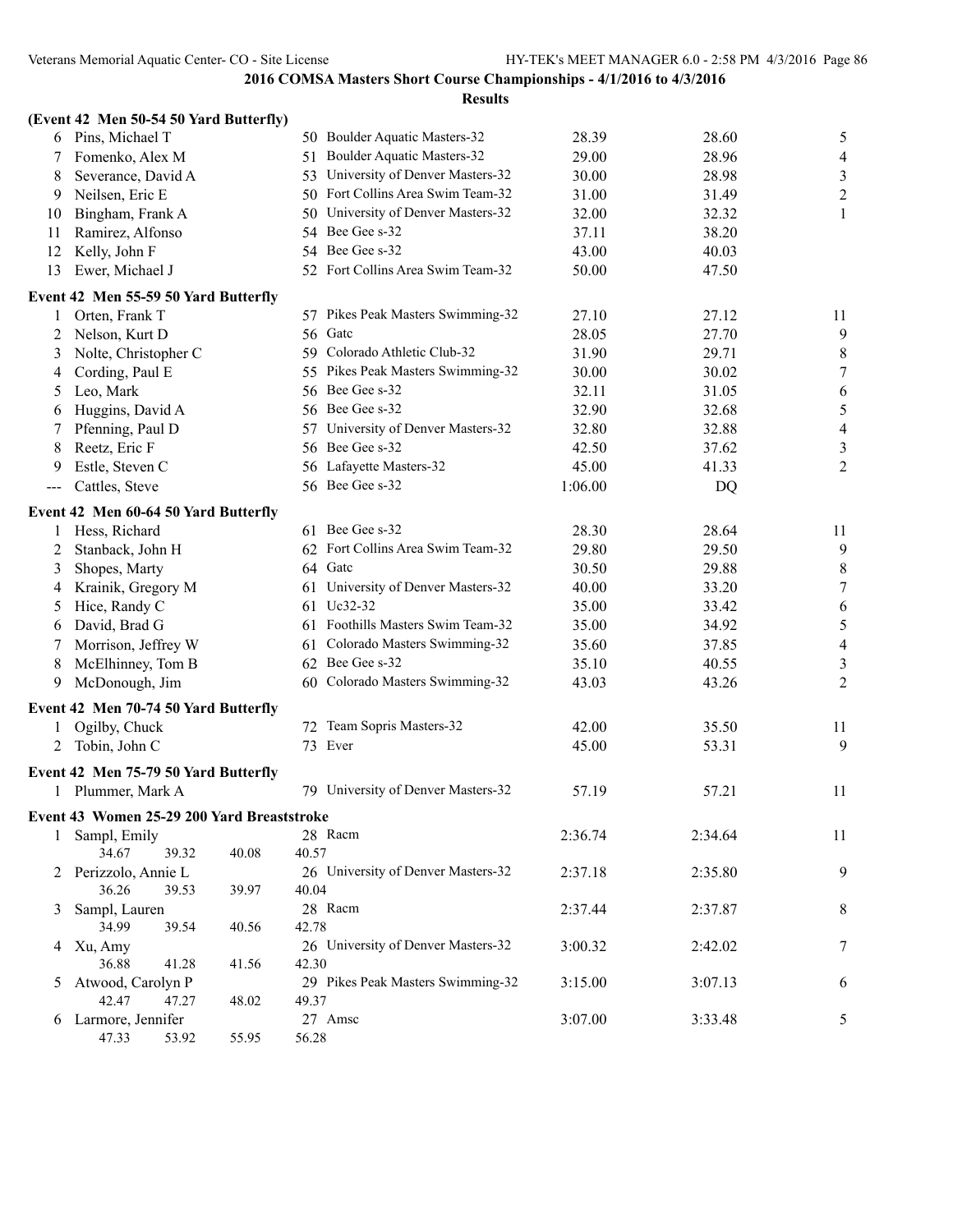|   | Event 43 Women 30-34 200 Yard Breaststroke |         |                                             |         |         |    |
|---|--------------------------------------------|---------|---------------------------------------------|---------|---------|----|
|   | 1 Ryan, Julianna<br>36.14<br>40.47         | 41.17   | 30 University of Denver Masters-32<br>40.94 | 2:31.00 | 2:38.72 | 11 |
|   | 2 Pederson, Kati E<br>37.61<br>42.95       | 44.83   | 34 Thornton Masters-32<br>44.67             | 3:00.00 | 2:50.06 | 9  |
|   | 3 Zeigler, Charity<br>39.06<br>43.09       | 44.38   | 33 University of Denver Masters-32<br>43.58 | 3:15.32 | 2:50.11 | 8  |
|   | 4 Gibbons, Chelsea M<br>39.51<br>42.85     | 45.24   | 32 Jeffco Aquatic Masters-32<br>45.72       | 2:55.00 | 2:53.32 | 7  |
|   | 5 Lincoln, Laura Beth<br>45.08<br>49.34    | 50.53   | 32 Bee Gee s-32<br>51.12                    | 3:15.55 | 3:16.07 | 6  |
|   | Event 43 Women 35-39 200 Yard Breaststroke |         |                                             |         |         |    |
|   | 1 Keiber, Casey M                          |         | 38 Pikes Peak Masters Swimming-32           | 2:45.00 | 2:42.46 | 11 |
|   | 34.77<br>39.81                             | 43.06   | 44.82                                       |         |         |    |
|   | 2 Vitcenda, Jessica J                      |         | 39 Gate                                     | 3:10.00 | 3:13.69 | 9  |
|   | 44.36<br>48.76                             | 50.55   | 50.02                                       |         |         |    |
|   | 3 Hovey, Brianne                           |         | 36 Gatc                                     | 3:15.00 | 3:14.68 | 8  |
|   | 44.34<br>48.59                             | 50.23   | 51.52                                       |         |         |    |
|   |                                            |         |                                             |         |         |    |
|   | Event 43 Women 40-44 200 Yard Breaststroke |         |                                             |         |         |    |
|   | 1 Ruppel, Laura M                          |         | 40 Fort Collins Area Swim Team-32           | 2:57.44 | 2:54.37 | 11 |
|   | 38.63<br>43.78                             | 45.86   | 46.10                                       |         |         |    |
|   | 2 Queenan, Katie                           |         | 43 Gatc                                     | 4:20.00 | 3:45.13 | 9  |
|   | 46.45<br>55.16                             | 1:01.17 | 1:02.35                                     |         |         |    |
| 3 | White, Crystal                             |         | 42 Bee Gee s-32                             | 4:05.79 | 4:15.45 | 8  |
|   | 59.00<br>1:04.87                           | 1:07.62 | 1:03.96                                     |         |         |    |
|   | Event 43 Women 45-49 200 Yard Breaststroke |         |                                             |         |         |    |
|   | 1 Kroeger-Weeks, Kim L                     |         | 46 Bee Gee s-32                             | 3:16.70 | 3:18.28 | 11 |
|   | 42.30<br>51.38                             | 52.56   | 52.04                                       |         |         |    |
| 2 | Early, Deborah                             |         | 49 Bee Gee s-32                             | 3:42.00 | 3:33.57 | 9  |
|   | 44.63<br>54.07                             | 58.48   | 56.39                                       |         |         |    |
| 3 | Wecksler, Michelle                         |         | 49 Cherry Creek Athletic Club-32            | 4:24.32 | 4:07.22 | 8  |
|   | 53.39<br>1:05.08                           | 1:06.56 | 1:02.19                                     |         |         |    |
|   | 4 Bryant, Teddi                            |         | 49 Cherry Creek Athletic Club-32            | 4:10.92 | 4:12.51 | 7  |
|   | 53.54<br>1:01.64                           | 1:09.95 | 1:07.38                                     |         |         |    |
|   |                                            |         |                                             |         |         |    |
|   | Event 43 Women 50-54 200 Yard Breaststroke |         |                                             |         |         |    |
|   | 1 Campbell, Ellen A                        |         | 53 Colorado Athletic Club-32                | 3:04.24 | 2:56.14 | 11 |
|   | 39.53<br>44.21                             | 45.93   | 46.47                                       |         |         |    |
|   | 2 Hecksel, Toni S                          |         | 50 Team Sopris Masters-32                   | 3:20.89 | 3:05.90 | 9  |
|   | 42.18<br>48.91                             | 47.29   | 47.52                                       |         |         |    |
|   | 3 Eldridge, Audrey L                       |         | 53 Pikes Peak Masters Swimming-32           | 3:28.00 | 3:22.28 | 8  |
|   | 45.18<br>51.27                             | 53.88   | 51.95                                       |         |         |    |
|   | 4 Bershok, Rhonda                          |         | 51 Amsc                                     | 3:38.00 | 3:39.70 | 7  |
|   | 49.44<br>56.24                             | 58.74   | 55.28                                       |         |         |    |
| 5 | Clendenen, Karen A                         |         | 53 Cherry Creek Athletic Club-32            | 4:54.79 | 5:26.76 | 6  |
|   | 1:19.93<br>1:22.00                         | 1:23.63 | 1:21.20                                     |         |         |    |
|   | Event 43 Women 55-59 200 Yard Breaststroke |         |                                             |         |         |    |
|   | 1 Nolte, Susan D                           |         | 55 Colorado Athletic Club-32                | 3:32.00 | 3:41.40 | 11 |
|   | 49.01<br>55.64                             | 58.24   | 58.51                                       |         |         |    |
| 2 | Whitman-Zai, Julie                         |         | 56 Rtc                                      | 3:51.85 | 3:57.94 | 9  |
|   | 51.38<br>1:01.36                           | 1:03.83 | 1:01.37                                     |         |         |    |
| 3 | Shaw, Lori D                               |         | 59 Gatc                                     | 4:10.00 | 4:20.12 | 8  |
|   | 58.78<br>1:06.83                           | 1:09.85 | 1:04.66                                     |         |         |    |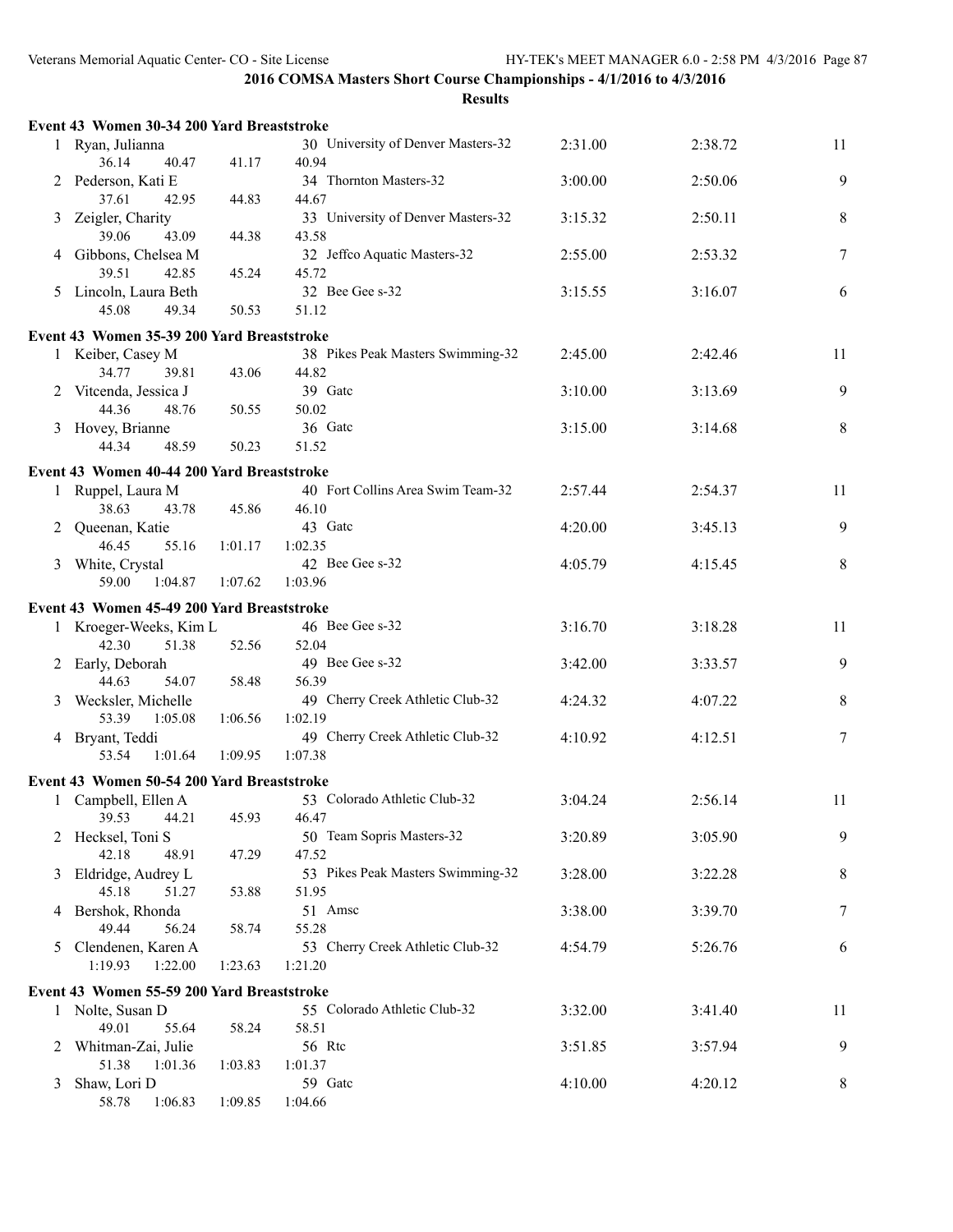|   | Event 43 Women 60-64 200 Yard Breaststroke |         |                                    |         |         |    |
|---|--------------------------------------------|---------|------------------------------------|---------|---------|----|
|   | 1 De Marie, Mary-Jeanne E                  |         | 64 Amsc                            | 3:54.00 | 4:18.42 | 11 |
|   | 1:00.23<br>1:06.52                         | 1:07.10 | 1:04.57                            |         |         |    |
|   | Event 43 Women 65-69 200 Yard Breaststroke |         |                                    |         |         |    |
|   | 1 Todd, Bette E                            |         | 69 Gatc                            | 5:12.80 | 5:11.74 | 11 |
|   | 1:10.31<br>1:21.24                         | 1:22.70 | 1:17.49                            |         |         |    |
|   |                                            |         |                                    |         |         |    |
|   | Event 43 Women 70-74 200 Yard Breaststroke |         |                                    |         |         |    |
|   | 1 McKim, Penny A                           |         | 71 Cherry Creek Athletic Club-32   | 4:29.00 | 4:39.26 | 11 |
|   | 59.15<br>1:11.25                           | 1:15.22 | 1:13.64                            |         |         |    |
|   | 2 Phelps, Reola                            |         | 71 Cherry Creek Athletic Club-32   | 5:56.21 | 6:04.55 | 9  |
|   | 1:25.96<br>1:34.81                         | 1:33.76 | 1:30.02                            |         |         |    |
|   | Event 44 Men 25-29 200 Yard Breaststroke   |         |                                    |         |         |    |
|   | 1 Ganiyev, Doston                          |         | 28 University of Denver Masters-32 | 2:59.00 | 2:43.93 | 11 |
|   | 39.81<br>43.46                             | 43.52   | 37.14                              |         |         |    |
|   | Event 44 Men 35-39 200 Yard Breaststroke   |         |                                    |         |         |    |
|   | 1 Trinidad, RD D                           |         | 36 Pikes Peak Masters Swimming-32  | 2:09.84 | 2:12.18 | 11 |
|   | 28.95<br>33.02                             | 34.21   | 36.00                              |         |         |    |
|   | 2 Batchelder, John R                       |         | 35 Foothills Masters Swim Team-32  | 2:44.64 | 2:44.26 | 9  |
|   | 37.05<br>42.05                             | 43.57   | 41.59                              |         |         |    |
|   |                                            |         |                                    |         |         |    |
|   | Event 44 Men 40-44 200 Yard Breaststroke   |         |                                    |         |         |    |
|   | 1 Doherty, Kevin J                         |         | 42 University of Denver Masters-32 | 2:20.00 | 2:29.38 | 11 |
|   | 34.10<br>38.69                             | 39.95   | 36.64                              |         |         |    |
| 2 | Jensen, Brian R                            |         | 40 Bee Gee s-32                    | 2:50.00 | 2:51.08 | 9  |
|   | 40.38<br>45.22                             | 42.91   | 42.57                              |         |         |    |
| 3 | Cowan, Neil N                              |         | 44 Colorado Athletic Club-32       | 3:10.00 | 3:22.77 | 8  |
|   | 47.25<br>52.12                             | 52.35   | 51.05                              |         |         |    |
|   | Event 44 Men 45-49 200 Yard Breaststroke   |         |                                    |         |         |    |
|   | 1 Cruz, Eduardo                            |         | 46 Thornton Masters-32             | 3:00.00 | 2:52.70 | 11 |
|   | 38.98<br>44.09                             | 44.91   | 44.72                              |         |         |    |
| 2 | Rosinski, Thomas J                         |         | 46 University of Denver Masters-32 | 3:00.00 | 3:14.46 | 9  |
|   | 44.07<br>49.54                             | 50.91   | 49.94                              |         |         |    |
| 3 | Bennett, Dean W                            |         | 49 South Suburban Finaddicts-32    | 3:36.08 | 3:35.67 | 8  |
|   | 49.15<br>53.74                             | 56.61   | 56.17                              |         |         |    |
|   | Event 44 Men 50-54 200 Yard Breaststroke   |         |                                    |         |         |    |
|   | 1 Coveney, Christopher M                   |         | 53 Lafayette Masters-32            | 2:14.43 | 2:15.56 | 11 |
|   | 29.44<br>33.69                             | 35.34   | 37.09                              |         |         |    |
| 2 | Jimenez, Ignacio                           |         | 50 University of Denver Masters-32 | 2:23.49 | 2:23.54 | 9  |
|   | 32.48<br>36.16                             | 37.50   | 37.40                              |         |         |    |
| 3 | Brostuen, David A                          |         | 51 University of Denver Masters-32 | 2:37.91 | 2:39.86 | 8  |
|   | 35.53<br>40.51                             | 42.10   | 41.72                              |         |         |    |
|   | 4 Magouirk, Jeffrey K                      |         | 54 Bee Gee s-32                    | 3:00.00 | 3:15.84 | 7  |
|   | 40.75<br>48.34                             | 53.28   | 53.47                              |         |         |    |
| 5 | Ewer, Michael J                            |         | 52 Fort Collins Area Swim Team-32  | 3:28.43 | 3:20.16 | 6  |
|   | 46.89<br>51.48                             | 50.31   | 51.48                              |         |         |    |
|   |                                            |         |                                    |         |         |    |
|   | Event 44 Men 55-59 200 Yard Breaststroke   |         | 56 Gatc                            |         |         |    |
|   | 1 Scott, Greg C<br>33.44<br>36.09          | 37.14   | 38.03                              | 2:29.99 | 2:24.70 | 11 |
|   | 2 Louie, Jamie                             |         | 59 Csst Masters-32                 | 2:44.00 | 2:43.66 | 9  |
|   | 37.40<br>42.28                             | 42.36   | 41.62                              |         |         |    |
|   |                                            |         |                                    |         |         |    |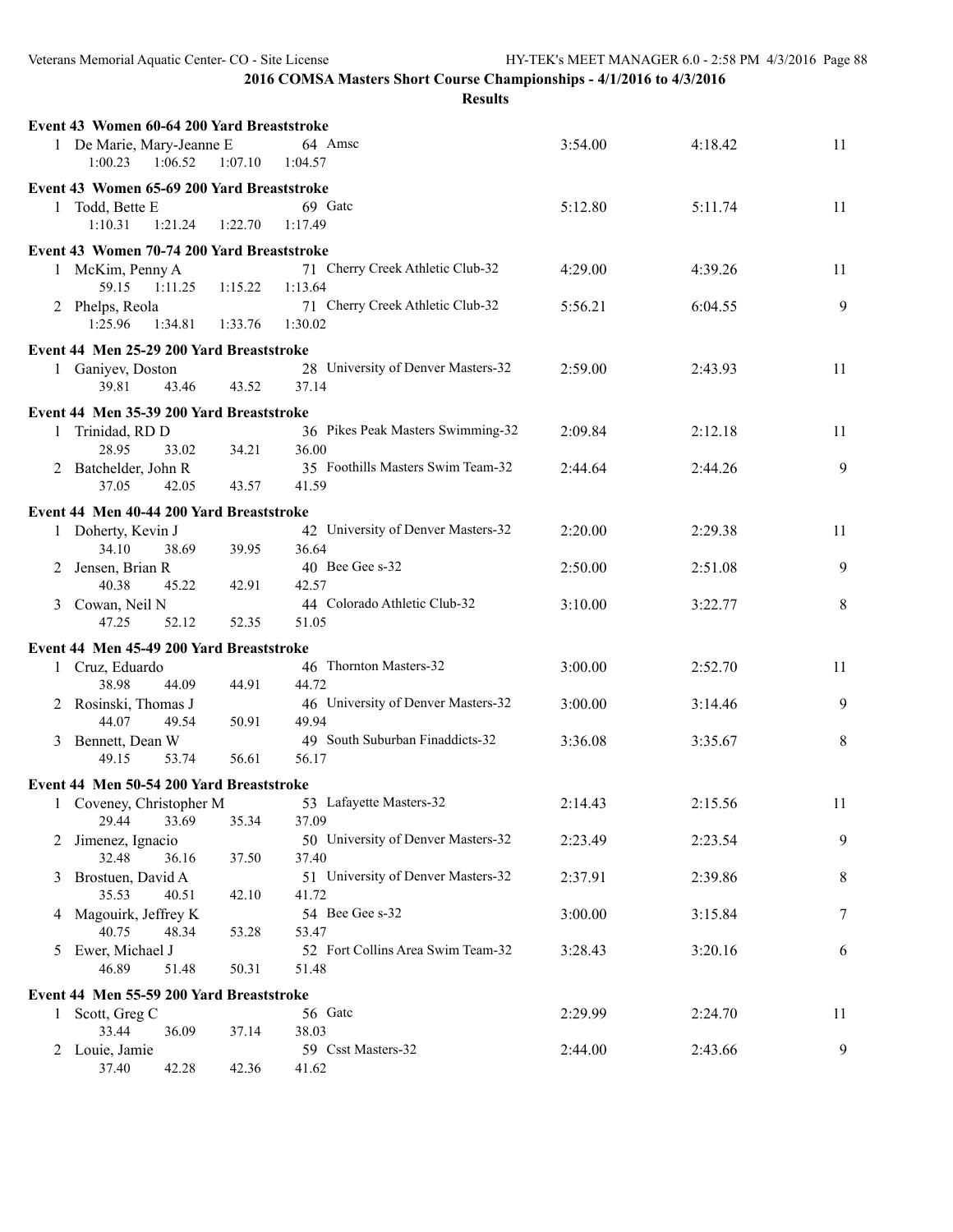|   | (Event 44 Men 55-59 200 Yard Breaststroke)                    |                                    |                           |                             |         |
|---|---------------------------------------------------------------|------------------------------------|---------------------------|-----------------------------|---------|
|   | 3 Newcomb, Scott C                                            | 55 Green Mountain Masters-32       | 3:04.00                   | 3:02.74                     | 8       |
|   | 42.20<br>47.13<br>47.76                                       | 45.65                              |                           |                             |         |
|   | 4 Huggins, David A                                            | 56 Bee Gee s-32                    | NT                        | 3:16.35                     | $\tau$  |
|   | 42.54<br>51.12<br>53.67                                       | 49.02                              |                           |                             |         |
|   | Event 44 Men 60-64 200 Yard Breaststroke                      |                                    |                           |                             |         |
|   | 1 Waterbury, Stuart S                                         | 62 Boulder Aquatic Masters-32      | 2:38.00                   | 2:31.65                     | 11      |
|   | 33.48<br>38.43<br>39.46                                       | 40.28                              |                           |                             |         |
|   | 2 Heggy, Terry A                                              | 61 Foothills Masters Swim Team-32  | 3:25.25                   | 3:07.85                     | 9       |
|   | 44.87<br>50.58<br>47.65                                       | 44.75                              |                           |                             |         |
|   | 3 Krainik, Gregory M                                          | 61 University of Denver Masters-32 | 3:40.00                   | 3:48.63                     | $\,8\,$ |
|   | 50.82<br>57.52<br>1:01.49                                     | 58.80                              |                           |                             |         |
|   | Event 44 Men 65-69 200 Yard Breaststroke                      |                                    |                           |                             |         |
|   | 1 Carney, Kent                                                | 68 Ever                            | 2:56.48                   | 2:55.05                     | 11      |
|   | 39.94<br>44.71<br>45.42                                       | 44.98                              |                           |                             |         |
|   | 2 Parkinson, Bruce A                                          | 65 Fort Collins Area Swim Team-32  | 3:05.70                   | 3:05.23                     | 9       |
|   | 42.98<br>47.61<br>48.11                                       | 46.53                              |                           |                             |         |
|   | 3 Blodgett, Bob H                                             | 65 Colorado Athletic Club-32       | 3:55.00                   | 4:02.46                     | 8       |
|   | 53.80<br>1:02.61<br>1:05.53                                   | 1:00.52                            |                           |                             |         |
|   | 4 Linn, Michael J                                             | 66 Bee Gee s-32                    | 6:00.00                   | 4:39.86                     | $\tau$  |
|   | 1:06.62<br>1:08.30<br>1:12.49                                 | 1:12.45                            |                           |                             |         |
|   | Event 44 Men 70-74 200 Yard Breaststroke                      |                                    |                           |                             |         |
|   | 1 Zaparanick, Robert R                                        | 70 Cherry Creek Athletic Club-32   | 4:10.00                   | 4:03.53                     | 11      |
|   | 55.76<br>1:02.46<br>2:05.31                                   |                                    |                           |                             |         |
|   | Event 44 Men 75-79 200 Yard Breaststroke                      |                                    |                           |                             |         |
|   | 1 King, William E                                             | 76 Green Mountain Masters-32       | 4:19.91                   | 4:36.43                     | 11      |
|   | 1:01.54<br>1:11.64<br>1:14.58                                 | 1:08.67                            |                           |                             |         |
|   |                                                               |                                    |                           |                             |         |
|   | Event 45 Mixed 18+200 Yard Freestyle Relay                    |                                    |                           |                             |         |
|   | Thornton Masters-32                                           | A                                  | 1:42.00                   | 1:40.19                     | 22      |
|   | 1) Booth, Kate W23                                            | 2) Pederson, Kati E W34            | 3) Cassella, Ryan M34     | 4) Wiles, Tyler A M24       |         |
|   | 27.83<br>24.46<br>25.42                                       | 22.48                              |                           |                             |         |
|   | 2 University of Denver Masters-32<br>1) Eisenhuth, Matt S M41 | A                                  | 1:38.00                   | 1:40.41                     | 18      |
|   | 21.90<br>28.42<br>26.79                                       | 2) Wright, Ashley R W24<br>23.30   | 3) Zeigler, Charity W33   | 4) O'Sullivan, Chris M41    |         |
| 3 | Gatc                                                          | A                                  | 1:47.00                   | 1:45.01                     | 16      |
|   | 1) Anderson, Tiger B M19                                      | 2) Anderson, Jake M21              | 3) Anderson, Jill W26     | 4) Anderson, Jeanette B W57 |         |
|   | 23.71<br>23.83<br>26.44                                       | 31.03                              |                           |                             |         |
| 4 | Thornton Masters-32                                           | $\boldsymbol{B}$                   | 2:05.00                   | 2:03.61                     | 14      |
|   | 1) Hoyt, Gunnar K M21                                         | 2) Hoyt, Brian K M49               | 3) Broncucia, Stacy L W47 | 4) Stokoe, Jeanne W54       |         |
|   | 26.80<br>36.09<br>34.48                                       | 26.24                              |                           |                             |         |
| 5 | Bee Gee s-32                                                  | A                                  | 2:25.00                   | 2:08.35                     | 12      |
|   | 1) Huggins, David A M56                                       | 2) Ross, Karen Z W35               | 3) Kelly, John F M54      | 4) Sands, Autumn W18        |         |
|   | 31.66<br>32.97<br>33.82                                       | 29.90                              |                           |                             |         |
| 6 | Bee Gee s-32                                                  | B                                  | 2:25.00                   | 2:15.65                     | 10      |
|   | 1) Willey, Briana D W32                                       | 2) Reetz, Eric F M56               | 3) McElhinney, Tom B M62  | 4) Kern, Jeran R W19        |         |
|   | 38.75<br>32.84<br>31.98                                       | 32.08                              |                           |                             |         |
| 7 | Bee Gee s-32                                                  | G                                  | 2:20.00                   | 2:26.91                     | 8       |
|   | 1) Cattles, Steve M56                                         | 2) Haskett, Stephanie W40          | 3) Sargent, Matthew R M20 | 4) Sortwell, Andrea W56     |         |
|   | 51.79<br>36.26<br>33.90                                       | 24.96                              |                           |                             |         |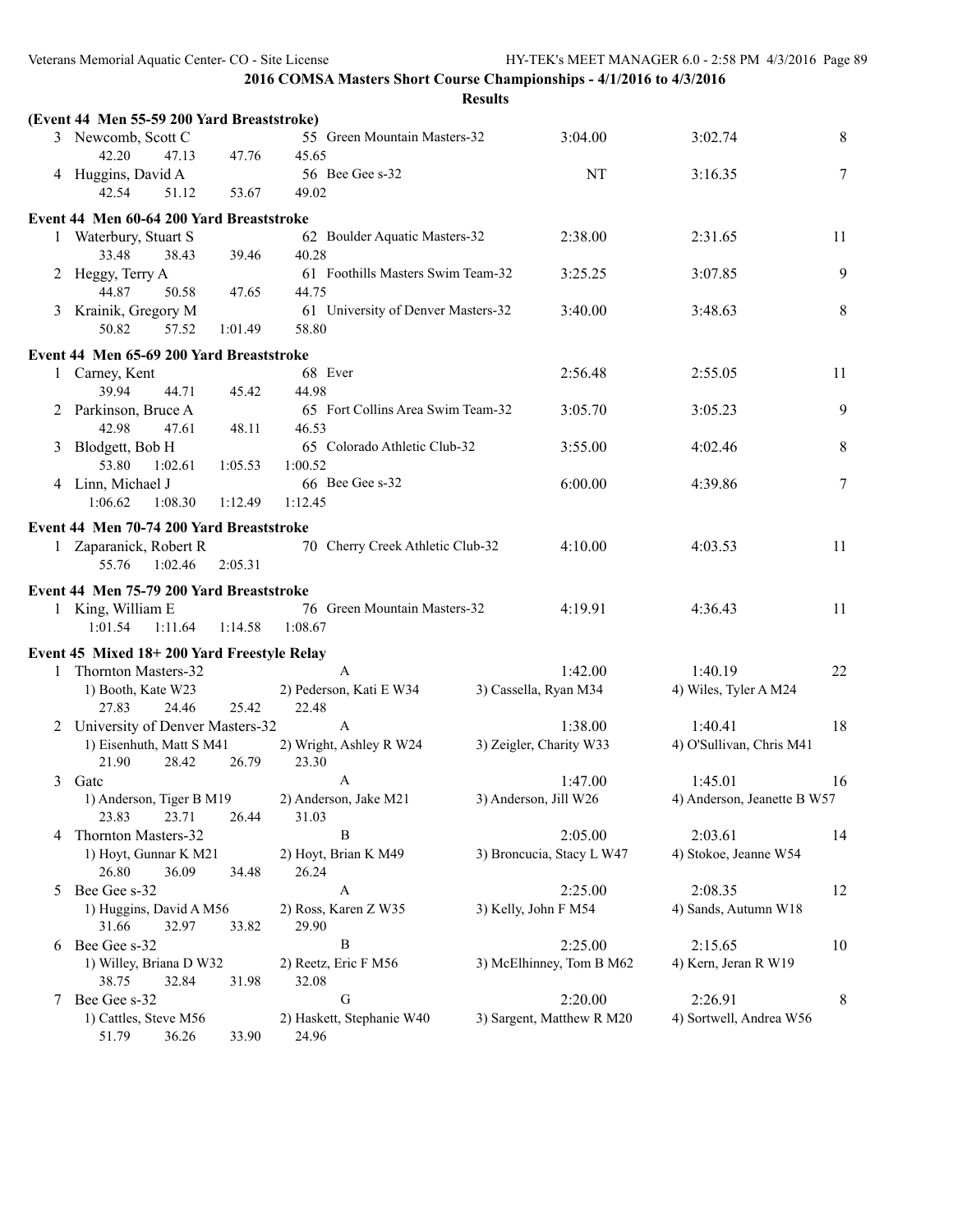|   | Event 45 Mixed 25+200 Yard Freestyle Relay             |                                      |                           |                               |    |
|---|--------------------------------------------------------|--------------------------------------|---------------------------|-------------------------------|----|
|   | 1 Pikes Peak Masters Swimming-32                       | A                                    | 1:34.50                   | 1:31.68                       | 22 |
|   | 1) Elser, Bryce A M30<br>20.60<br>25.85<br>24.59       | 2) Schram, Bridgette M W30<br>20.64  | 3) Heidinger, Anna M W31  | 4) Grosser, Jacob M27         |    |
| 2 | University of Denver Masters-32                        | $\mathbf{A}$                         | 1:42.00                   | 1:37.73                       | 18 |
|   | 1) Gibson, Madison M M25<br>23.17<br>25.11<br>27.51    | 2) Xu, Amy W26<br>21.94              | 3) Ryan, Julianna W30     | 4) Addadi, Mehdi M38          |    |
|   | 3 Pikes Peak Masters Swimming-32                       | $\mathbf B$                          | 1:40.05                   | 1:38.54                       | 16 |
|   | 1) Colvert, Brian M32<br>25.13<br>26.46<br>23.41       | 2) Wagner, Heather L W43<br>23.54    | 3) Keiber, Casey M W38    | 4) Trinidad, RD D M36         |    |
| 4 | Amsc                                                   | $\mathbf{A}$                         | 1:41.00                   | 1:38.61                       | 14 |
|   | 1) Gotto, Tony M44<br>23.67<br>27.57<br>25.99          | 2) Fostvedt, Alishia L W39<br>21.38  | 3) Jones, Elizabeth W32   | 4) Gullett, Jeff D M32        |    |
|   | 5 Fort Collins Area Swim Team-32                       | $\mathbf{A}$                         | 1:45.99                   | 1:42.99                       | 12 |
|   | 1) Zupancic, Joseph C M40<br>24.91<br>24.89<br>28.03   | 2) Deming, Ryan M M27<br>25.16       | 3) Richardson, Kim G W47  | 4) Linke, Lyndsey M W35       |    |
|   | 6 Gatc                                                 | A                                    | 2:00.00                   | 1:50.29                       | 10 |
|   | 1) Abell, Amanda K W34<br>25.30<br>29.83<br>28.55      | 2) Gleason, Carolyn W26<br>26.61     | 3) Harper, Larry T M61    | 4) Sampson, Laurence K M49    |    |
|   | 7 University of Denver Masters-32                      | B                                    | 1:54.00                   | 1:51.57                       | 8  |
|   | 1) Kingery, Robert K M26<br>23.79<br>28.25<br>33.32    | 2) Champion, Kristy W29<br>26.21     | 3) Perizzolo, Annie L W26 | 4) Severance, David A M53     |    |
| 8 | Amsc                                                   | B                                    | 1:56.00                   | 1:56.44                       | 6  |
|   | 1) Pazmino, Jorge E M46<br>35.00<br>26.34<br>29.55     | 2) Van Noordt, Lindsey W32<br>25.55  | 3) Larmore, Jennifer W27  | 4) Holmes, Todd M46           |    |
|   | 9 Bee Gee s-32                                         | $\mathbf{A}$                         | 2:10.00                   | 2:01.45                       | 4  |
|   | 1) Lehman, Melvin J M62<br>27.51<br>35.18<br>27.43     | 2) Sands, Amy L W45<br>31.33         | 3) Leo, Mark M56          | 4) Lincoln, Laura Beth W32    |    |
|   | 10 Thornton Masters-32                                 | $\mathbf{A}$                         | 2:08.00                   | 2:05.67                       | 2  |
|   | 1) Clark, Steven J M32<br>37.57<br>35.89<br>27.34      | 2) Bergford, Brian M34<br>24.87      | 3) Soto, Sandra M W41     | 4) Townley, Antoinette W55    |    |
|   | Event 45 Mixed 35+200 Yard Freestyle Relay             |                                      |                           |                               |    |
|   | 1 Pikes Peak Masters Swimming-32                       | $\overline{A}$                       | 1:49.50                   | 1:44.48                       | 22 |
|   | 1) Cording, Paul E M55<br>26.21<br>27.32<br>27.08      | 2) Eldridge, Audrey L W53<br>23.87   | 3) Adams, Danielle W44    | 4) Orten, Frank T M57         |    |
|   | 2 Gatc                                                 | A                                    | 1:45.00                   | 1:46.88                       | 18 |
|   | 1) Anderson, Kirk H M56<br>24.18<br>28.70<br>29.24     | 2) Miller, James M38<br>24.76        | 3) Butler, Debra L W52    | 4) Garland, Crystal W44       |    |
| 3 | Lafayette Masters-32                                   | $\mathbf{A}$                         | 1:48.00                   | 1:47.78                       | 16 |
|   | 1) Walkenhorst, Katie J W42<br>27.04<br>26.68<br>29.89 | 2) Cain, David P M37<br>24.17        | 3) Castellano, Sara E W39 | 4) Coveney, Christopher M M53 |    |
|   | 4 Bee Gee s-32                                         | $\mathbf C$                          | 2:00.00                   | 1:49.46                       | 14 |
|   | 1) Jensen, Brian R M40<br>28.55<br>29.40<br>23.22      | 2) Engle, Beth W38<br>28.29          | 3) Caswell, Ian M37       | 4) Gryboski, Katy W41         |    |
| 5 | Fort Collins Area Swim Team-32                         | $\boldsymbol{A}$                     | 1:59.99                   | 1:58.47                       | 12 |
|   | 1) Neilsen, Eric E M50<br>28.92<br>29.91<br>29.59      | 2) Fischer, Christine W35<br>30.05   | 3) Garcia, Doug A M54     | 4) Rosener, Karen K W62       |    |
| 6 | Colorado Athletic Club-32                              | A                                    | 1:57.00                   | 2:00.03                       | 10 |
|   | 1) Cowan, Neil N M44<br>30.10<br>27.74<br>35.55        | 2) Nolte, Christopher C M59<br>26.64 | 3) Garnier, Kathy L W55   | 4) Olczak, Suzanne F W47      |    |
| 7 | Thornton Masters-32                                    | $\boldsymbol{A}$                     | 1:59.00                   | 2:00.25                       | 8  |
|   | 1) Maleike, Corinna M W55<br>27.97<br>27.11<br>29.93   | 2) Henault, Kerry F W44<br>35.24     | 3) Aten, Ken L M43        | 4) Cruz, Eduardo M46          |    |
|   |                                                        |                                      |                           |                               |    |